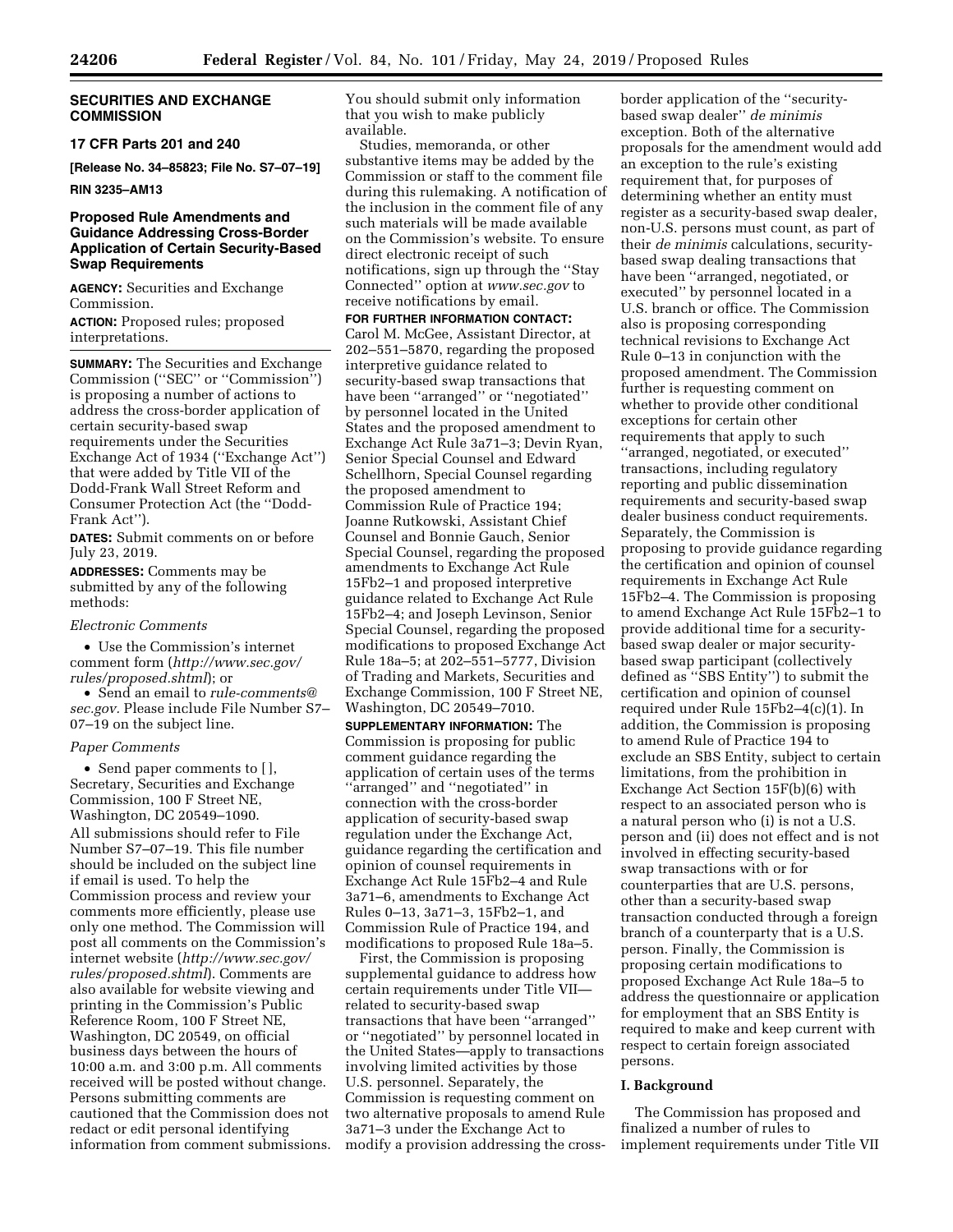of the Dodd-Frank Act 1 providing for the regulation of security-based swap activity. Several of those rules include provisions to address unique concerns raised by cross-border activity in security-based swaps, including:

• Exchange Act Rule 3a71–3, which, among other things, requires (1) non-U.S. persons to include security-based swap dealing transactions that have been ''arranged, negotiated, or executed" using U.S. personnel<sup>2</sup> in their calculations under the *de minimis*  exception to the ''security-based swap dealer'' definition,3 and (2) registered security-based swap dealers to comply with business conduct requirements in connection with certain transactions that have been arranged, negotiated or executed by U.S. personnel.

• Regulation SBSR Rules 908(a)(1)(v) and 908(b)(5), which require regulatory reporting and public dissemination of security-based swap transactions ''arranged, negotiated, or executed'' using personnel located within the United States.

• Exchange Act Rule 15Fb2–4, which requires, among other things, that each nonresident security-based swap dealer and nonresident major security-based swap participant (each as defined in Exchange Act Rule 15Fb2–4, collectively ''nonresident SBS Entity'') registering with the Commission provide a certification and opinion of counsel regarding its willingness and ability to provide the Commission with prompt access to its books and records and submit to onsite inspection and examination by the Commission, on Schedule F to Forms SBSE, SBSE–A and SBSE–BD, as appropriate, which applicants use to provide the certification.

• Exchange Act Rule 15Fb6–2, and proposed Rule 18a–5, which together would require each registered SBS Entity, whether a U.S. or non-U.S. person, (1) to certify that it neither knows, nor in the exercise of reasonable care should have known, that any person associated with it who effects or is involved in effecting security-based

swaps on its behalf is subject to a statutory disqualification and (2) to make and retain a background questionnaire to support this certification.

As discussed in more detail below, market participants and other commenters have raised concerns regarding possible disruptive effects of the above requirements, suggesting that the requirements would create significant operational burdens and impose unwarranted costs. Such costs and operational burdens may be exacerbated by differences between the Commission's rules in these areas and corresponding rules of the Commodity Futures Trading Commission (''CFTC'') in connection with the regulation of the swaps market. For these reasons, the Commission has determined that it is appropriate to reconsider its approach to these issues and consider whether those rules could be tailored in a manner that would continue to advance the objectives of Title VII while reducing associated costs and burdens and, where appropriate, minimizing differences from the approach taken by the CFTC.

In developing these proposals, the Commission has consulted and coordinated with staff of the CFTC and the prudential regulators,<sup>4</sup> in accordance with the consultation mandate of the Dodd-Frank Act.5 The Commission also has consulted and coordinated with foreign regulatory authorities through Commission staff participation in numerous bilateral and multilateral discussions with foreign regulatory authorities addressing the

In addition, Section 752(a) of the Dodd-Frank Act provides in part that ''[i]n order to promote effective and consistent global regulation of swaps and security-based swaps, the Commodity Futures Trading Commission, the Securities and Exchange Commission, and the prudential regulators . . . as appropriate, shall consult and coordinate with foreign regulatory authorities on the establishment of consistent international standards with respect to the regulation (including fees) of swaps.''

regulation of OTC (over-the-counter) derivatives.6 Through these multilateral and bilateral discussions and the Commission staff's participation in various international task forces and working groups, the Commission has gathered information about foreign regulatory reform efforts and their effect on and relationship with the U.S. regulatory regime. The Commission has taken and will continue to take these discussions into consideration in developing rules, forms, and interpretations for implementing Title VII of the Dodd-Frank Act.

# *A. Application of Title VII to Transactions* ''*Arranged, Negotiated, or Executed*'' *Using Personnel Located Within the United States*

1. Proposed Guidance, Exception, and Solicitation of Comment

The Commission is taking a number of steps to address continuing concerns that have been raised regarding the various uses of an ''arranged, negotiated, or executed'' test in the cross-border application of Title VII.

First, the Commission is proposing supplemental guidance regarding the types of activities by U.S. personnel that would—and would not—constitute ''arranging'' or ''negotiating'' securitybased swap transactions for purposes of tests that are used to implement a number of Title VII requirements in the cross-border context.7 Separately, the Commission is proposing two alternatives for a conditional exception from the ''arranged, negotiated, or execute'' test that forms part of the *de minimis* counting provisions of Exchange Act Rule 3a71–3. Both alternatives would provide an exception from the requirement that non-U.S.

7The proposed guidance would address the application of ''arranged'' and ''negotiated'' criteria as used in connection with: Two provisions addressing the cross-border application of the *de minimis* exception to the ''security-based swap dealer'' definition, security-based swap dealer business conduct requirements, the regulatory reporting and public dissemination requirements of Regulation SBSR, and certain major security-based swap participant requirements. *See* part II, *infra.* 

<sup>1</sup>Public Law 111–203, 124 Stat. 1376 (2010). Unless otherwise indicated, references to Title VII in this release are to Subtitle B of Title VII.

<sup>2</sup>For purposes of this release, the term ''U.S. personnel'' means personnel located in a branch or office in the United States of an entity that is engaged in security-based swap activity, or by personnel of an agent of that entity.

<sup>&</sup>lt;sup>3</sup>The term "security-based swap dealer" is defined in Exchange Act Section 3(a)(71), and further defined by Exchange Act Rules 3a71–1 through 3a71-5. Section  $3(a)(71)(D)$  provides that the Commission shall promulgate regulations to establish factors with respect to the making of any determination to exempt a security-based swap dealer that engages in a *de minimis* quantity of security-based swap dealing.

<sup>4</sup>The term ''prudential regulator'' is defined in Section 1a(39) of the Commodity Exchange Act (''CEA''), 7 U.S.C. 1a(39), and that definition is incorporated by reference in Section 3(a)(74) of the Exchange Act, 15 U.S.C. 78c(a)(74). Pursuant to the definition, the Board of Governors of the Federal Reserve System (''Federal Reserve Board''), the Office of the Comptroller of the Currency, the Federal Deposit Insurance Corporation, the Farm Credit Administration, or the Federal Housing Finance Agency (collectively, the ''prudential regulators'') is the ''prudential regulator'' of a security-based swap dealer or major security-based swap participant if the entity is directly supervised by that regulator.

<sup>5</sup>Section 712(a)(2) of the Dodd-Frank Act provides in part that the Commission shall ''consult and coordinate to the extent possible with the Commodity Futures Trading Commission and the prudential regulators for the purposes of assuring regulatory consistency and comparability, to the extent possible.''

<sup>&</sup>lt;sup>6</sup> Staff participates in a number of international standard-setting bodies and workstreams working on OTC derivatives reforms. For example, Commission staff participates in the Financial Stability Board's Working Group on OTC Derivatives Regulation. Commission staff also participates in the International Organization of Securities Commissions (''IOSCO'')'s Committee on Derivatives, the joint Basel Committee on Banking Supervision (''BCBS'') and IOSCO Working Group on Margin Requirements' Monitoring Group and participates in international working groups that impact OTC derivatives financial market infrastructures, such as CPMI–IOSCO joint working groups assessing legal and regulatory frameworks for central counterparties and trade repositories and examining central counterparty resilience and recovery.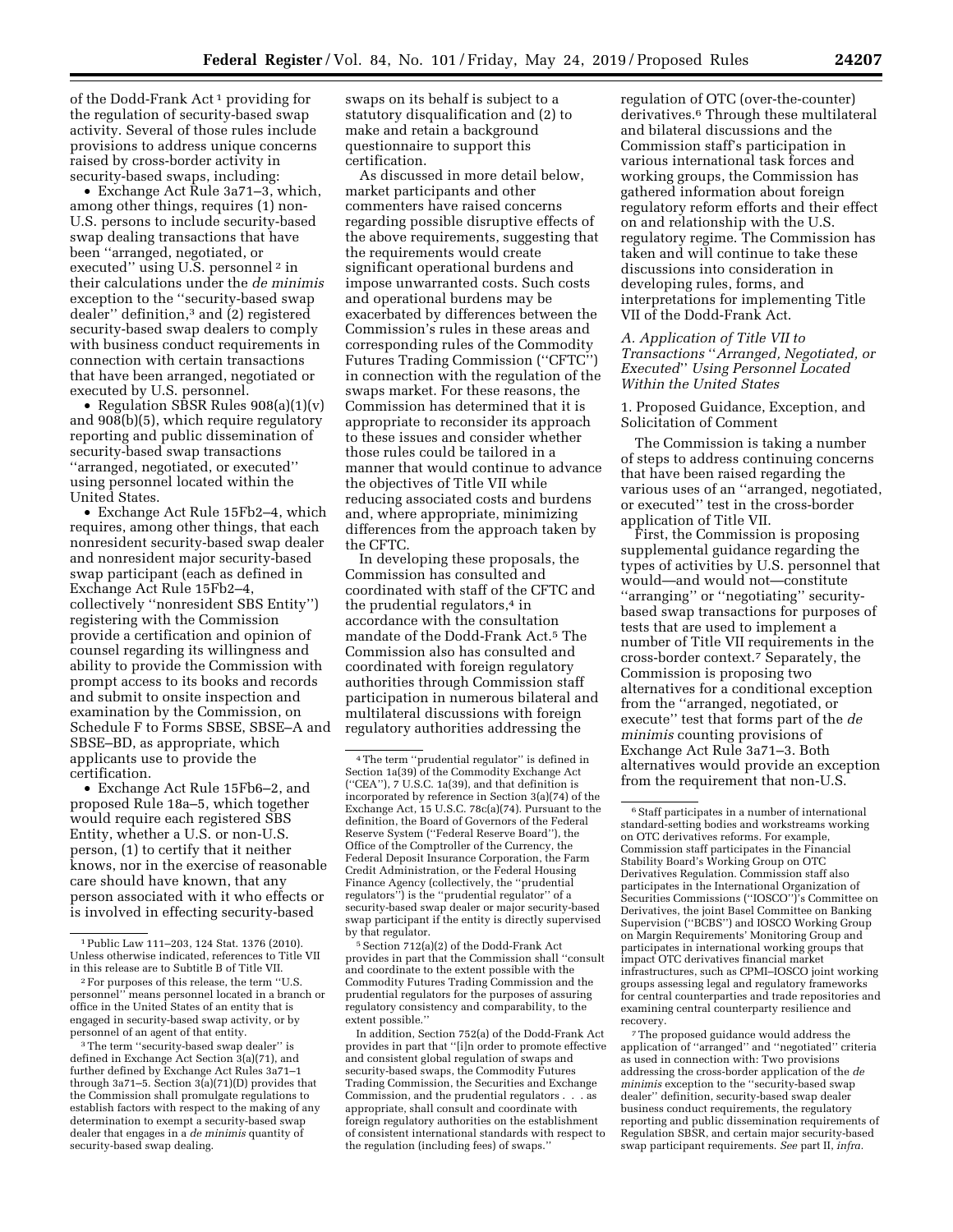persons count, against the thresholds associated with the *de minimis*  exception, their security-based swap dealing transactions with non-U.S. counterparties that were arranged, negotiated, or executed by U.S. personnel.8 Finally, the Commission is soliciting comment as to whether to provide additional conditional exceptions from certain other requirements under Title VII that otherwise would apply to transactions ''arranged, negotiated, or executed'' by U.S. personnel.9

These actions—the proposed guidance, the proposed alternatives for a conditional exception from the ''arranged, negotiated, or executed'' *de minimis* counting provision, and the solicitation of comment regarding other possible exceptions from ''arranged, negotiated, or executed'' test used to implement Title VII—are intended to help appropriately tailor the application of Title VII to the U.S. market concerns raised by the transactions that do not involve U.S. counterparties but that nonetheless result from activity within the United States.

In proposing this guidance and exception, the Commission is mindful that the various uses of ''arranged, negotiated, or executed'' criteria are intended to serve important interests related to avoiding competitive disparities and market fragmentation, and to public transparency.10 The use of the ''arranged, negotiated, or executed'' test in the context of the security-based swap dealer *de minimis* counting provision particularly plays an important role in helping to prevent entities from using booking practices to avoid registering as security-based swap dealers, despite being engaged in security-based swap dealing activity in the United States.<sup>11</sup> The Commission's proposals to mitigate the negative consequences potentially associated with the various uses of this type of test accordingly are designed to promote the important Title VII interests that the Commission advanced when it

10*See* notes 19 and 20, *infra.* 

incorporated the test into the various cross-border rules.

2. Current Uses of ''Arranged, Negotiated, or Executed'' Criteria

Exchange Act Rule 3a71–3 provides in part that, when determining whether non-U.S. persons will be deemed to be security-based swap dealers—and hence subject to the Title VII requirements applicable to security-based swap dealers—non-U.S. persons must count, against the applicable *de minimis*  threshold, their security-based swap dealing transactions with non-U.S. counterparties that were ''arranged, negotiated, or executed'' by personnel within the United States.<sup>12</sup> The rule separately requires that non-U.S. persons count dealing transactions with U.S. counterparties, and dealing transactions in which their performance under the security-based swap is guaranteed by a U.S. affiliate.<sup>13</sup>

12*See* Exchange Act Rule 3a71–3(b)(1)(iii)(C). Rule 3a71–3(b) specifically addresses which crossborder security-based swap transactions must be counted against thresholds associated with the *de minimis* exception to the security-based swap dealer definition. Persons whose dealing activities exceed the *de minimis* thresholds will be required to register as security-based swap dealers once a compliance date is set. *See* Exchange Act Section 3(a)(71)(D); Exchange Act Rule 3a71–2.

The requirement that non-U.S. persons count transactions that have been arranged, negotiated or executed in the United States does not apply to non-U.S. persons that are international organizations such as the International Monetary Fund, the International Bank for Reconstruction and Development and the United Nations. *See*  Exchange Act Rule 3a71–3(a)(4)(iii) and Rule 3a71– 3(b)(1)(iii)(C).

13Overall, Rule 3a71–3 provides that non-U.S. persons (other than conduit affiliates as defined in paragraph (a)(1) of the rule) must count against the *de minimis* thresholds the following types of security-based swap dealing transactions: (i) Transactions entered into with U.S. persons (other than certain transactions involving foreign branches of the U.S. person); (ii) guaranteed transactions in which the counterparty has rights of recourse against a U.S. person affiliated with the non-U.S. person; and (iii) transactions that are arranged, negotiated or executed by personnel of the non-U.S. person located in a U.S. branch or office, or by personnel of an agent of the non-U.S. person located in a U.S. branch or office. *See* Exchange Act Rule 3a71–3(b)(1)(iii).

A non-U.S. person's transactions with foreign branches of registered security-based swap dealers need not be counted so long as the transaction was not arranged, negotiated or executed by U.S. personnel on behalf of the foreign branch. *See*  Exchange Act Rules 3a71–3(b)(1)(iii)(A) (counting standard) and 3a71–3(a)(3) (definition of ''transaction conducted through a foreign branch''); *see also* note 81, *infra.* 

The *de minimis* counting rule further provides that a person engaged in transactions that are required to be counted also must count certain transactions of its affiliates, other than affiliates that are registered as security-based swap dealers (and certain others). *See* Exchange Act Rules 3a71– 3(b)(2), 3a71–4.

In addition, Rule 3a71–5, which provides an exception from the *de minimis* counting requirement for certain cleared anonymous

Subsequent to incorporating the ''arranged, negotiated, or executed'' test into the *de minimis* counting standard, the Commission also incorporated the test into other rules addressing the cross-border application of Title VII. Regulation SBSR in part subjects transactions ''arranged, negotiated, or executed'' in the United States to regulatory reporting and public dissemination requirements.<sup>14</sup> Registered security-based swap dealers also are subject to certain business conduct standards with respect to transactions arranged, negotiated or executed by personnel within the United States.15

The use of ''arranged, negotiated, or executed'' criteria as part of the *de minimis* counting test reflects the Commission's view that a non-U.S. person that, as part of its dealing, ''engages in market-facing activity using personnel located in the United States'' would perform activities that fall within the security-based swap dealer definition ''at least in part in the United States.'' 16 When adopting that test and

14 In particular, Regulation SBSR Rule  $908(a)(1)(v)$  requires regulatory reporting and public dissemination of transactions, connected with a non-U.S. person's security-based swap dealing activity, that are arranged, negotiated or executed by the U.S. personnel of the non-U.S. person, or by U.S. personnel of the non-U.S. person's agent. Rule  $908(\hat{b})(5)$  further specifies that non-U.S. persons may be subject to regulatory reporting and public dissemination requirements in conjunction with security-based swap transactions arranged, negotiated or executed by U.S. personnel. *See also*  note 80, *infra.* 

15Exchange Act Rule 3a71–3(c) provides that security-based swap dealers are not subject to certain business conduct standards with regard to their ''foreign business,'' a term that incorporates additional definitions of ''U.S. business'' and ''transaction conducted through a foreign branch'' (*see* Exchange Act Rules 3a71–3(a)(3), (8) and (9)). The rule in effect applies business conduct requirements to certain security-based swap transactions of foreign security-based swap dealers, and certain transactions conducted through foreign branches of U.S. security-based swap dealers, only when the transactions were arranged, negotiated or executed by U.S. personnel. *See also* note 79, *infra.* 

Equivalent criteria also have been incorporated into rules regarding the cross-border application of Title VII requirements applicable to major securitybased swap participants. *See* note 82, *infra.* 

16 ''Security-Based Swap Transactions Connected with a Non-U.S. Person's Dealing Activity That Are Arranged, Negotiated, or Executed By Personnel Located in a U.S. Branch or Office or in a U.S. Branch or Office of an Agent; Security-Based Swap Dealer De Minimis Exception,'' Exchange Act Release No. 77104 (Feb. 10, 2016), 81 FR 8598, 8621 (Feb. 19, 2016) (''ANE Adopting Release''); *see also* 

<sup>8</sup>*See* Exchange Act Rule 3a71–3(b)(1)(iii)(C).

<sup>9</sup>Those requests particularly address the use of ''arranged, negotiated, or executed'' or equivalent criteria in connection with: The application of the *de minimis* counting standard of Exchange Act Rule 3a71–3(b)(1)(iii)(A) to certain dealing transactions involving counterparties that are foreign branches of registered security-based swap dealers, regulatory reporting and public dissemination requirements in Rules  $908(a)(1)(v)$  and  $908(b)(5)$  of Regulation SBSR, security-based swap dealer business conduct standards that are not exempted by Exchange Act Rule 3a71–3(c), and major security-based swap requirements in Exchange Act Rule 3a67–10.

<sup>11</sup>*See* note 18, *infra.* 

transactions, is not available to transactions arranged, negotiated or executed by U.S. personnel. As discussed below, the proposed Rule 3a71–5 exception would not be relevant to the transactions subject to that proposed exception. *See* note 100, *infra.* The proposed guidance regarding what activity would trigger the ''arranged, negotiated, or executed'' test would be relevant to the application of the Rule 3a71–5 exception, however. *See* note 90, *infra.*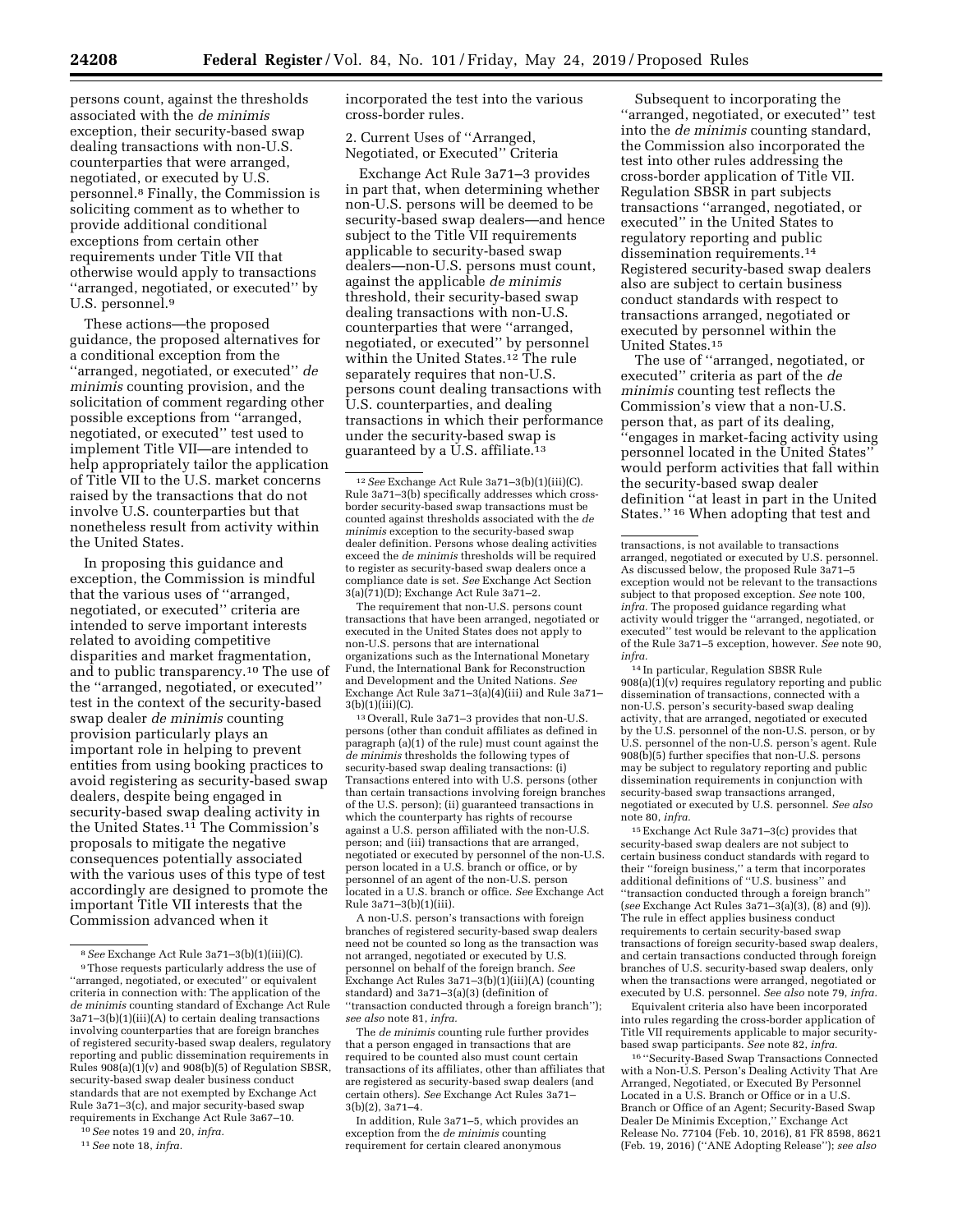addressing alternative views suggested by commenters, the Commission stated that it was appropriate to impose Title VII requirements on such activity given, among other things, the focus of the ''security-based swap dealer'' definition on a person's dealing activity,17 the risk that non-U.S. persons engaged in security-based swap dealing activity in the United States could avoid regulation under Title VII,<sup>18</sup> concerns about competitive disparities and possible market fragmentation absent such a test,19 and the role of public transparency.20

*id.* at 8622 (''a non-U.S. person's market-facing activity in the United States suggests the type of involvement in the U.S. security-based swap market that may raise financial contagion, customer protection, market integrity, and market transparency concerns'').

17The statutory definition of ''security-based swap dealer'' encompasses the following activities: (1) Holding oneself out as a dealer in security-based swaps, (2) making a market in security-based swaps; (3) regularly entering into security-based swaps with counterparties as an ordinary course of business for one's own account; or (4) engaging in any activity causing oneself to be commonly known in the trade as a dealer in security-based swaps. *See*  Exchange Act Section 3(a)(71)(A); *see also* ANE Adopting Release, 81 FR at 8614–15 & n.158 (further concluding that the appropriate analysis also considers whether a non-U.S. person is engaged in the United States in an amount above the *de minimis* thresholds in any of the activities set forth in the statutory security-based swap dealer definition or in the Commission's further definition of that term, and that the final rule's treatment of activity performed by an agent on behalf of a non-U.S. person in connection with its dealing activity was consistent with Exchange Act Section 30(c), which prohibits the application of Title VII requirements to a person that transacts a securitybased swap business ''without the jurisdiction of the United States'').

18*See id.* at 8615. ''As long as a non-U.S. person limited its dealing activity with U.S. persons to levels below the dealer *de minimis* thresholds, it could enter into an unlimited number of transactions connected with its dealing activity in the United States without being required to register as a security-based swap dealer.'' *Id.* 

19*See id.* at 8616. The Commission stated that if financial groups using non-U.S. persons to carry out dealing business in the United States can ''exit the Title VII regulatory regime without exiting the U.S. market with respect to their security-based swap dealing business with non-U.S.-person counterparties (including non-U.S.-person dealers),'' those non-U.S.-person dealers likely would incur fewer costs related to their U.S. dealing activity than U.S.-person dealers transacting with the same counterparties, and that non-U.S. person counterparties likely would incur lower costs and obtain better pricing by entering into security-based swaps with non-U.S. dealers that are not required to register as security-based swap dealers. The Commission added that U.S.-person dealers would be at a disadvantage as financial groups use their non-registered dealers to cross-subsidize the dealing activity of affiliated registered security-based swap dealers that engage in dealing activity with U.S. person counterparties. *See id.* 

20*See id.* at 8615 (stating that aside from mitigating counterparty and operational risks, Title VII security-based swap dealer requirements also ''advance other important policy objectives of security-based swap dealer regulation under Title VII, including enhancing counterparty protections

3. Commission Consideration of Alternatives Relying on Registered Broker-Dealers and Banks

Before the Commission incorporated an ''arranged, negotiated, or executed'' test into the Rule 3a71–3(b)(1)(iii)(C) *de minimis* counting standard applicable to transactions involving two non-U.S. persons, certain commenters had expressed the view that other Exchange Act protections would obviate the need to use Title VII security-based swap dealer regulation to address regulatory concerns arising from non-U.S. persons' dealing activity using U.S. personnel. Some commenters particularly depicted the concerns raised by such U.S. market-facing activity as relating primarily to counterparty protection, and argued that it would be duplicative to apply Title VII security-based swap dealer requirements to that activity—on the grounds that agents acting on behalf of non-U.S. persons engaged in securitybased swap dealing activity generally would be required to register as brokers and could be required to comply with relevant Exchange Act and Financial Industry Regulatory Authority (''FINRA'') requirements with respect to the security-based swap transactions that they intermediate.21

Commenters further sought to draw parallels between those circumstances and Exchange Act Rule 15a–6(a)(3), which provides an exemption from the broker-dealer registration requirement for a foreign broker-dealer that uses a registered broker-dealer to intermediate certain transactions.22 Certain commenters particularly suggested that non-U.S. persons should not be required to count the transactions at issue against the security-based swap dealer *de* 

Exchange Act Section 15(a) requires persons who engage in brokerage activities involving securities to register with the Commission unless they can avail themselves of an exception from the registration requirement. The definition of ''broker'' in Exchange Act Section 3(a)(10), generally encompasses persons engaged in the business of effecting transactions in securities for the account of others, but does not encompass banks that are engaged in certain activities, which may include a significant proportion of banks' security-based swap dealing activity. *See* ANE Adopting Release, 81 FR at 8619.

The definition of ''security'' in the Exchange Act (*see* Exchange Act Section 3(a)(10)) encompasses security-based swaps. The Commission has provided time-limited exemptive relief, expiring February 5, 2020, from the application of certain Exchange Act requirements related to securities activities involving security-based swaps. *See*  Exchange Act Release No. 84991 (Jan. 25, 2019), 84 FR 863 (Jan. 31, 2019).

22*See* ANE Adopting Release, 81 FR at 8618.

*minimis* thresholds subject to conditions such as: That the U.S. activity be conducted by a registered broker-dealer; or by a bank that complies with certain business conduct and books and records requirements; or that the non-U.S. person be registered in a jurisdiction that the Commission recognizes as comparable; or that the non-U.S. person be subject to Basel capital standards or be located in a G– 20 jurisdiction.23

In rejecting those alternatives, the Commission stated its belief that ''the approach suggested by commenters is inconsistent with the comprehensive, uniform statutory framework established by Congress for the regulation of security-based swap dealers in Title VII.'' 24 Significantly, in the Commission's view, broker-dealer regulation does not apply to banks engaged in certain activities.25 The Commission also emphasized that there are distinctions between the regulatory requirements applicable to brokerdealers and those applicable to securitybased swap dealers.26 The Commission further explained that the absence of a U.S. activity trigger for *de minimis*  threshold calculations would create a strong incentive to move booking for transactions with non-U.S. persons to booking entities that are non-U.S. persons.27

The Commission also addressed one comment that suggested that allowing U.S. personnel to rely on broker-dealer requirements would increase efficiency by permitting such personnel to ''be subject to a single set of regulatory compliance obligations with respect to both their underlying securities transactions and derivatives transactions.'' In response, the Commission noted that such efficiencies would be unavailable to banks that are excepted from the ''broker'' definition for certain activities, that any such intra-firm efficiencies would be accompanied by competitive disparities, and that Exchange Act and FINRA rules applicable to broker-dealers may incorporate ''similar requirements'' once relevant exemptions terminate. *See id.* at 8620.

The Commission further noted that concerns expressed by commenters could be mitigated in part by the availability of substituted compliance, which would permit non-U.S. person-dealers to comply with comparable foreign requirements as an alternative to complying with certain Title VII requirements. The Commission recognized, however, that substituted compliance may not be available for some requirements, and that the availability of substituted compliance would be contingent on the relevant foreign requirements being comparable to Title VII requirements. *See id.*  at 8620.

and market integrity, increasing transparency, and mitigating risk to participants in the financial markets and the U.S. financial system more broadly'').

<sup>21</sup>*See id.* at 8617–18.

<sup>23</sup>*See id.* at 8619.

<sup>24</sup> *Id.* 

<sup>25</sup> *Id.* 

<sup>26</sup> *Id.*  27 *Id.* at 8620.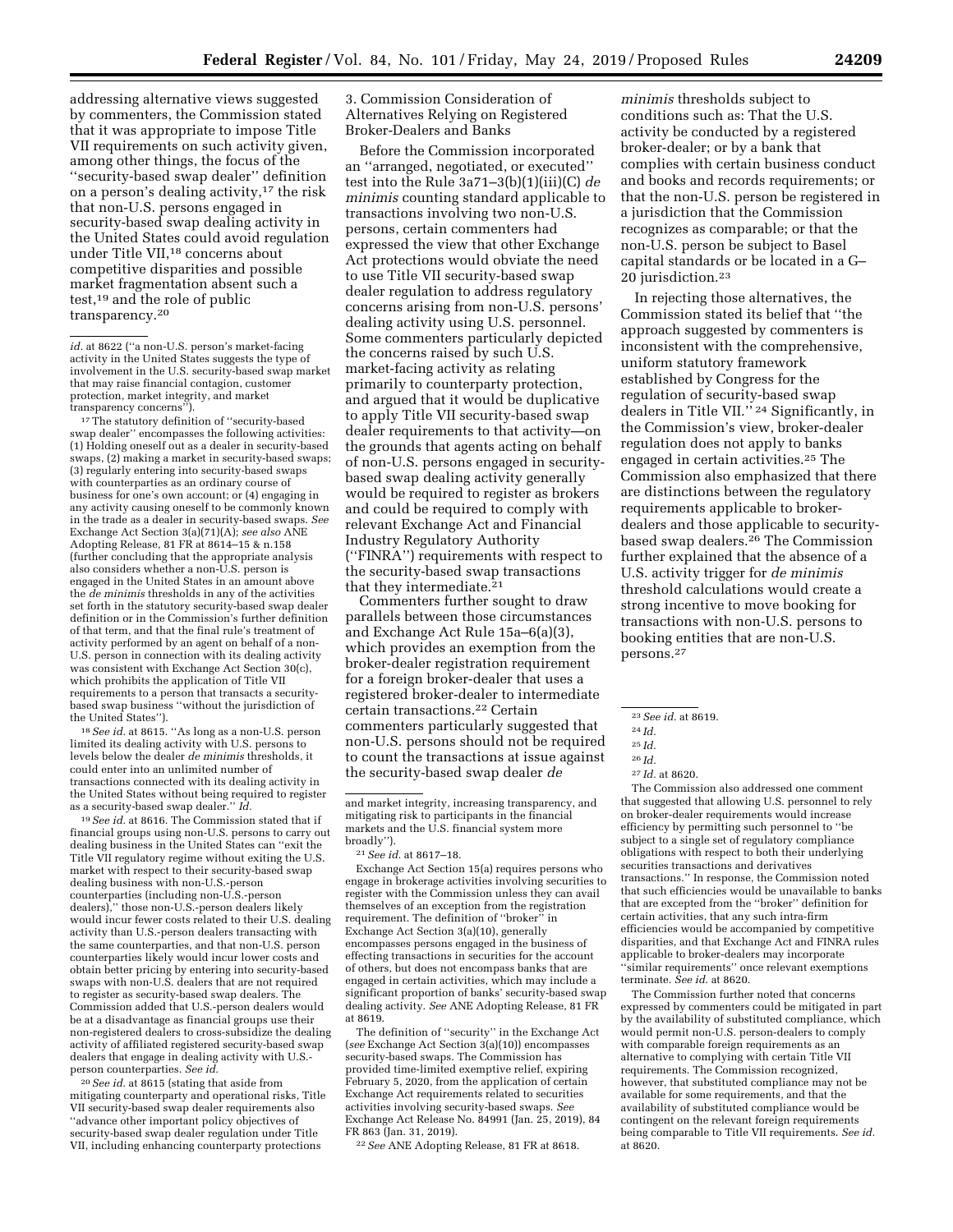4. Reconsideration of the Use of ''Arranged, Negotiated, or Executed'' Criteria

Although the ''arranged, negotiated, or executed'' test for *de minimis*  counting has yet to be implemented, as the prerequisites for the registration of security-based swap dealers have not yet been finalized, the Commission believes that it is appropriate to reconsider the approach it adopted in 2016 in light of ongoing concern among market participants and other commenters, potential reconsideration by the CFTC of the cross-border application provisions under Title VII governing swap market participants and swaps activities, and regulatory developments in other jurisdictions.

First, market participants have continued to raise several concerns about the use of ''arranged, negotiated, or executed'' criteria. They argue that requiring a non-U.S. dealer to identify transactions that it arranges, negotiates or executes using personnel located in the United States for purposes of compliance with the rule poses significant operational challenges.<sup>28</sup> In addition, they express concern that foreign non-dealer counterparties will avoid interacting with personnel located in the United States if doing so would subject them to U.S. regulatory requirements, given the potential for duplication or conflict with foreign regulatory requirements and the concomitant burden.29 To address these concerns, they state that they will be required to ''implement compliance

29 In particular, IIB noted concerns raised by the need under this test for foreign clients interacting with personnel located in the United States to ''amend[ ] their trading documentation,'' change their trading practices to account for public reporting requirements, and change their interactions with trading platforms and clearing houses in order to comply with the Commission's rules. *See id.* at 64.

systems that eliminate U.S.-located personnel from arranging, negotiating and executing the clients' non-U.S. transactions,'' which in turn will lead to market fragmentation, lower levels of security-based swap activity by foreign dealers in the U.S. market, and potentially lower levels of liquidity, globally and in the U.S. market.30 These market participants argue that the risk that such transactions present to the U.S. financial market (and thus the benefit of subjecting such activity to the Commission's regulatory framework) is negligible and cannot justify the imposition of these requirements with their concomitant direct and indirect costs.31

The Treasury Department issued a report in October 2017 expressing the view that the Commission and the CFTC should ''reconsider the implications'' of applying Title VII rules—including the Commission's *de minimis* counting rules as well as other Commission and CFTC requirements—to certain transactions ''merely on the basis that U.S.-located personnel arrange, negotiate, or execute the swap, especially for entities in comparably regulated jurisdictions.'' 32 Since the publication of this report, market participants have reiterated their concerns. For example, two commenters jointly restated their concern that the test ''would discourage non-U.S. clients from interacting with U.S. personnel and impede risk management by expert trading personnel located in the U.S.'' and impose significant operational burdens, even though ''the benefits of applying additional requirements to

31*See* IIB Treasury Letter at 65 (''The costs of these rules far exceed any risk-mitigating benefit. For non-U.S. transactions, the presence of U.S.located personnel in arranging, negotiating or executing does not result in risk flowing to the United States.''); SIFMA Treasury Letter at 120 (''The participation of U.S. personnel does not create risks justifying the imposition of Title VII requirements to these otherwise non-U.S. swaps.'

32*See* Treasury Department, ''A Financial System That Creates Economic Opportunities: Capital Markets'' (Oct. 2017) at 133–36, *available at [https://](https://www.treasury.gov/press-center/press-releases/Documents/A-Financial-System-Capital-Markets-FINAL-FINAL.pdf)  [www.treasury.gov/press-center/press-releases/](https://www.treasury.gov/press-center/press-releases/Documents/A-Financial-System-Capital-Markets-FINAL-FINAL.pdf)  [Documents/A-Financial-System-Capital-Markets-](https://www.treasury.gov/press-center/press-releases/Documents/A-Financial-System-Capital-Markets-FINAL-FINAL.pdf)[FINAL-FINAL.pdf.](https://www.treasury.gov/press-center/press-releases/Documents/A-Financial-System-Capital-Markets-FINAL-FINAL.pdf)* 

[transactions captured by the test] are limited.'' 33

The Commission further is aware of concerns that application of the counting rule could require a financial group to register multiple non-U.S. entities as security-based swap dealers solely because each of those entities makes use of affiliated persons based in the United States to arrange, negotiate or execute security-based swap transactions with non-U.S. counterparties at levels exceeding the *de minimis* threshold. This may incentivize such groups to relocate U.S. personnel (or the activities performed by U.S. personnel) abroad to avoid triggering security-based swap dealer registration—a result that may raise issues similar to those raised by the commenters described above, including increased fragmentation to the detriment of U.S. market participants, which could harm U.S. markets and the U.S. economy. These concerns may be particularly acute for non-U.S. financial groups with dealers located in jurisdictions for which the Commission has not made a substituted compliance determination.34

Additionally, commenters have continued to urge the Commission to harmonize its rules under Title VII with those of the CFTC, as the CFTC has largely implemented its regulatory framework for swaps and many, if not most, market participants that transact security-based swaps also transact swaps pursuant to the CFTC's rules.35 Market participants have noted potential inefficiencies that may arise from differences between the Commission's and the CFTC's rules and guidance, including the operational challenges that face a dealer's trading desk that transacts in both swaps and security-based swaps, as different or overlapping requirements may apply

35*See* IIB/SIFMA 6/21/18 Letter at 1; *see also*  Futures Industry Association, ''Harmonization of SEC and CFTC Regulatory Frameworks,'' (Nov. 29, 2018) at 9, *available at [https://www.sec.gov/](https://www.sec.gov/comments/s7-08-12/s70812-4722398-176717.pdf) [comments/s7-08-12/s70812-4722398-176717.pdf](https://www.sec.gov/comments/s7-08-12/s70812-4722398-176717.pdf)*  (encouraging the Commission and the CFTC to ''jointly propose and adopt rules reflecting a harmonized and unified approach to the crossborder application of the swaps and security-based swaps provisions of Title VII'').

<sup>28</sup>*See* Institute of International Bankers (''IIB''), ''U.S. Supervision and Regulation of International Banks: Recommendations for the Report of the Treasury Secretary'' (Apr. 28, 2017) at 64–65 (''IIB Treasury Letter'') (''These systems will create barriers within entities and corporate groups based solely on the geographic location of personnel, to the detriment of globalized risk management and at increased cost to clients. Personnel-based tests are also cumbersome to administer, requiring entities to make seemingly arbitrary distinctions about permitted activities of personnel based on their geographic location at any time.''); *see also, e.g.,*  Memorandum from Richard Gabbert, Counsel to Commissioner Hester M. Peirce, dated Nov. 30, 2018 (regarding a November 16, 2018 meeting with representatives of SIFMA), *available at [https://](https://www.sec.gov/comments/s7-05-14/s70514-4714190-176653.pdf) [www.sec.gov/comments/s7-05-14/s70514-4714190-](https://www.sec.gov/comments/s7-05-14/s70514-4714190-176653.pdf)  [176653.pdf;](https://www.sec.gov/comments/s7-05-14/s70514-4714190-176653.pdf)* Memorandum from Richard Gabbert, Counsel to Commissioner Hester M. Peirce, dated Nov. 30, 2018 (regarding a November 16, 2018 meeting with representatives of the International Swaps and Derivatives Association (ISDA)), *available at [https://www.sec.gov/comments/s7-05-](https://www.sec.gov/comments/s7-05-14/s70514-4714187-176649.pdf) [14/s70514-4714187-176649.pdf.](https://www.sec.gov/comments/s7-05-14/s70514-4714187-176649.pdf)* 

<sup>30</sup>*See id.* at 65 (''The increased costs of compliance and changes to market behavior will impede the ability of non-U.S. dealers to invest and participate in U.S. markets and could lead to the elimination of a significant number of jobs for U.S. located personnel.''); *see also* Securities Industry and Financial Markets Association (''SIFMA''), ''Capital Markets Report—Modernizing and Rationalizing Regulation of U.S. Capital Markets'' (Aug. 10, 2017) at 115 (''SIFMA Treasury Letter'') (arguing that the test should be modified ''[t]o encourage firms to hire U.S. front office personnel and promote global market liquidity'').

<sup>33</sup> IIB and SIFMA, ''SEC–CFTC Harmonization: Key Issues under Title VII of the Dodd-Frank Act'' (June 21, 2018) at 5–6 (''IIB/SIFMA 6/21/18 Letter''), *available at [https://www.sec.gov/](https://www.sec.gov/comments/s7-05-14/s70514-3938974-167037.pdf)  [comments/s7-05-14/s70514-3938974-167037.pdf.](https://www.sec.gov/comments/s7-05-14/s70514-3938974-167037.pdf)* 

<sup>34</sup>Exchange Act Rule 3a71–6 permits registered non-U.S. security-based swap dealers to satisfy certain security-based swap dealer requirements related to business conduct, supervision, chief compliance officers and trade acknowledgment and verification—by complying with foreign requirements that the Commission by order has determined are comparable to the analogous Title VII requirements.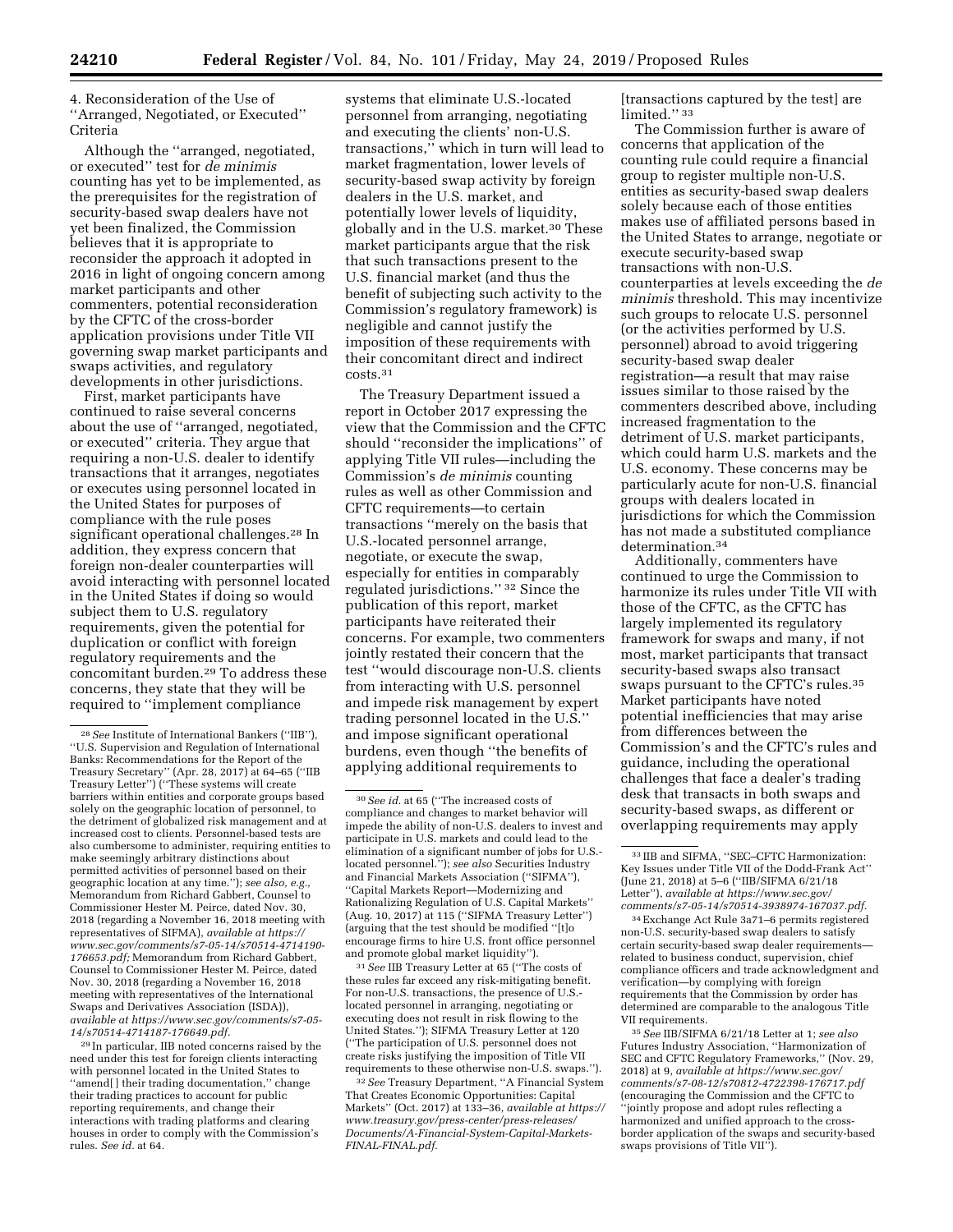depending on the specific product or products being traded in connection with a particular transaction.<sup>36</sup> Commenters specifically have urged the Commission to amend its rules to be consistent with the CFTC's approach, which would not require transactions arranged, negotiated, or executed in the United States to be counted toward the *de minimis* thresholds.37 In the alternative, these commenters have suggested that the Commission consider an exception for such activity to the extent that it is carried out by U.S. personnel employed by an affiliate that is either a registered security-based swap dealer or a registered broker-dealer and the affiliated foreign dealer is ''subject to BCBS–IOSCO compliant capital and margin requirements.'' 38

In October 2018, CFTC Chairman Giancarlo issued a document setting forth his views regarding possible modifications to the CFTC's crossborder application of its swap regulations.39 Among other things, the Giancarlo White Paper suggests an approach to the regulation of transactions arranged, negotiated, or executed by personnel located in the United States on behalf of a foreign dealer.40 The Giancarlo White Paper suggests that these transactions generally should be subject to U.S. requirements but also suggests that it may be appropriate to defer to the foreign jurisdiction's requirements if the foreign dealer is subject to regulation in a ''Comparable Jurisdiction.'' 41

Finally, in recent years, foreign jurisdictions have continued to implement their own regulatory reforms of the OTC derivatives markets, making it important to explore possible ways to try to reduce conflicts, gaps, inconsistencies and overlaps between Title VII requirements and corresponding foreign requirements. For example, according to the Financial Stability Board (''FSB'') OTC Derivatives Working Group's 12th and 13th Progress Reports, only three FSB member jurisdictions had margin requirements for non-centrally cleared derivatives in force at the end of August 2016, while 16 FSB member jurisdictions had such

40*See* Giancarlo White Paper at 76. 41*See id.* at 79, 80–81.

In light of the foregoing, the Commission believes that it is appropriate to reconsider its approach to these transactions before foreign dealers and other foreign market participants are required to comply with requirements based on ''arranged, negotiated, or executed'' criteria, as used in Exchange Act Rule 3a71–3 and elsewhere to implement Title VII in the cross-border context, to enable the Commission to avoid or mitigate any negative effects that the test may create if firms were required to comply with it as adopted. First, the Commission preliminarily believes that it is appropriate to provide guidance to market participants regarding the types of market-facing activity that the ''arranged'' or ''negotiated'' criteria would not encompass. Second, the Commission preliminarily believes that it is possible that an alternative approach may better balance any risks posed by such transactions to the U.S. market against the market-fragmentation and operational risks of subjecting foreign dealers engaged in such transactions to the full range of Title VII regulatory requirements. Moreover, reconsideration of the Commission's approach would be consistent both with its statutory obligation to consult and coordinate with the CFTC and with both agencies' recent efforts to harmonize more closely, to the extent possible, their respective requirements under Title VII.43 Finally, reconsideration would permit the Commission to evaluate whether the implementation of regulatory reforms in foreign jurisdictions may address some of the concerns that led the Commission to adopt the various uses of the ''arranged, negotiated, or executed'' test in connection with the cross-border application of Title VII.

For all of these reasons, the Commission preliminarily believes that it is appropriate to provide guidance about the scope of the ''arranged'' or

''negotiated'' criteria. The proposed guidance is designed to provide market participants with additional information regarding the types of conduct that would trigger the Title VII requirements that use those criteria, and hence provide improved clarity regarding the types of market-facing conduct that would not be subject to the relevant Title VII requirements.

Separately, the Commission is proposing an exception from the application of the "arranged, negotiated, or executed'' test in connection with the *de minimis* counting requirement in Exchange Act Rule 3a71–3(b)(1)(iii)(C), and is soliciting comment regarding possible additional exceptions to the use of those criteria in Exchange Act Rules 3a71–3(b)(1)(iii)(A) (with regard to certain dealing transactions involving certain foreign branches of a registered security-based swap dealer), 3a71–3(c) (with regard to the cross-border application of security-based swap dealer business conduct requirements), 3a67–10 (with regard to the cross-border application of security-based swap dealer business conduct requirements), and Regulation SBSR Rules 908(a)(1)(v) and 908(b)(5) (relating to cross-border application of regulatory reporting and public dissemination requirements). The Commission preliminarily believes that the proposed exception to Rule 3a71–3(b)(1)(iii)(C) would reduce the market fragmentation and operational risks associated with the ''arranged, negotiated, or executed'' test, provide a possible framework for reducing divergence from the CFTC in connection with the treatment of these transactions, and appropriately recognize the role that foreign regulation may play in addressing certain risks that may arise from these transactions, while protecting the important interests that underpin that use of the ''arranged, negotiated, or executed'' test.

# *B. Proposed Guidance and Amendments Related to the Certification and Opinion of Counsel Requirements*

In 2015, the Commission adopted rules regarding the registration of SBS Entities.44 These rules include certain requirements specific to nonresident SBS Entities. In particular, Exchange Act Rule 15Fb2–4 requires, among other things, that each nonresident SBS Entity registering with the Commission certify that it can, as a matter of law, and will provide the Commission with prompt access to its books and records and

<sup>36</sup>*See* IIB/SIFMA 6/21/18 Letter at 1.

<sup>37</sup>*See id.* at 5.

<sup>38</sup> *Id.* 

<sup>39</sup>*See* Chris Giancarlo, CFTC Chairman, ''Cross-Border Swaps Regulation Version 2.0: A Risk-Based Approach with Deference to Comparable Non-U.S. Regulation'' (Oct. 1, 2018) (''Giancarlo White Paper''), *available at [https://www.cftc.gov/sites/](https://www.cftc.gov/sites/default/files/2018-10/Whitepaper_CBSR100118.pdf)  [default/files/2018-10/Whitepaper](https://www.cftc.gov/sites/default/files/2018-10/Whitepaper_CBSR100118.pdf)*\_*CBSR100118.pdf.* 

margin requirements in force at the end of September 2018.42

<sup>42</sup>*See* FSB, ''OTC Derivatives Market Reforms: Twelfth Progress Report on Implementation'' (Jun. 29, 2017) at 2, *available at [http://www.fsb.org/2017/](http://www.fsb.org/2017/06/otc-derivatives-market-reforms-twelfth-progress-report-on-implementation) [06/otc-derivatives-market-reforms-twelfth-progress](http://www.fsb.org/2017/06/otc-derivatives-market-reforms-twelfth-progress-report-on-implementation)[report-on-implementation;](http://www.fsb.org/2017/06/otc-derivatives-market-reforms-twelfth-progress-report-on-implementation)* and FSB, ''OTC Derivatives Market Reforms: Thirteenth Progress Report on Implementation'' (Nov. 19, 2018) at 1, *available at [http://www.fsb.org/wp-content/](http://www.fsb.org/wp-content/uploads/P191118-5.pdf)  [uploads/P191118-5.pdf.](http://www.fsb.org/wp-content/uploads/P191118-5.pdf)* 

<sup>43</sup>*See* ''Chief Compliance Officer Duties and Annual Report Requirements for Futures Commission Merchants, Swap Dealers, and Major Swap Participants,'' 83 FR 43510 (Aug. 27, 2018); ''Capital, Margin, and Segregation Requirements for Security-Based Swap Dealers and Major Security-Based Swap Participants and Capital Requirements for Broker-Dealers,'' Exchange Act Release No. 84409 (Oct. 11, 2018), 83 FR 53007 (Oct. 19, 2018).

<sup>44</sup>*See* Registration Process for Security-Based Swap Dealers and Major Security-Based Swap Participants, Exchange Act Release No. 75611 (Aug. 5, 2015), 80 FR 48964 (Aug. 14, 2015) (''Registration Adopting Release'').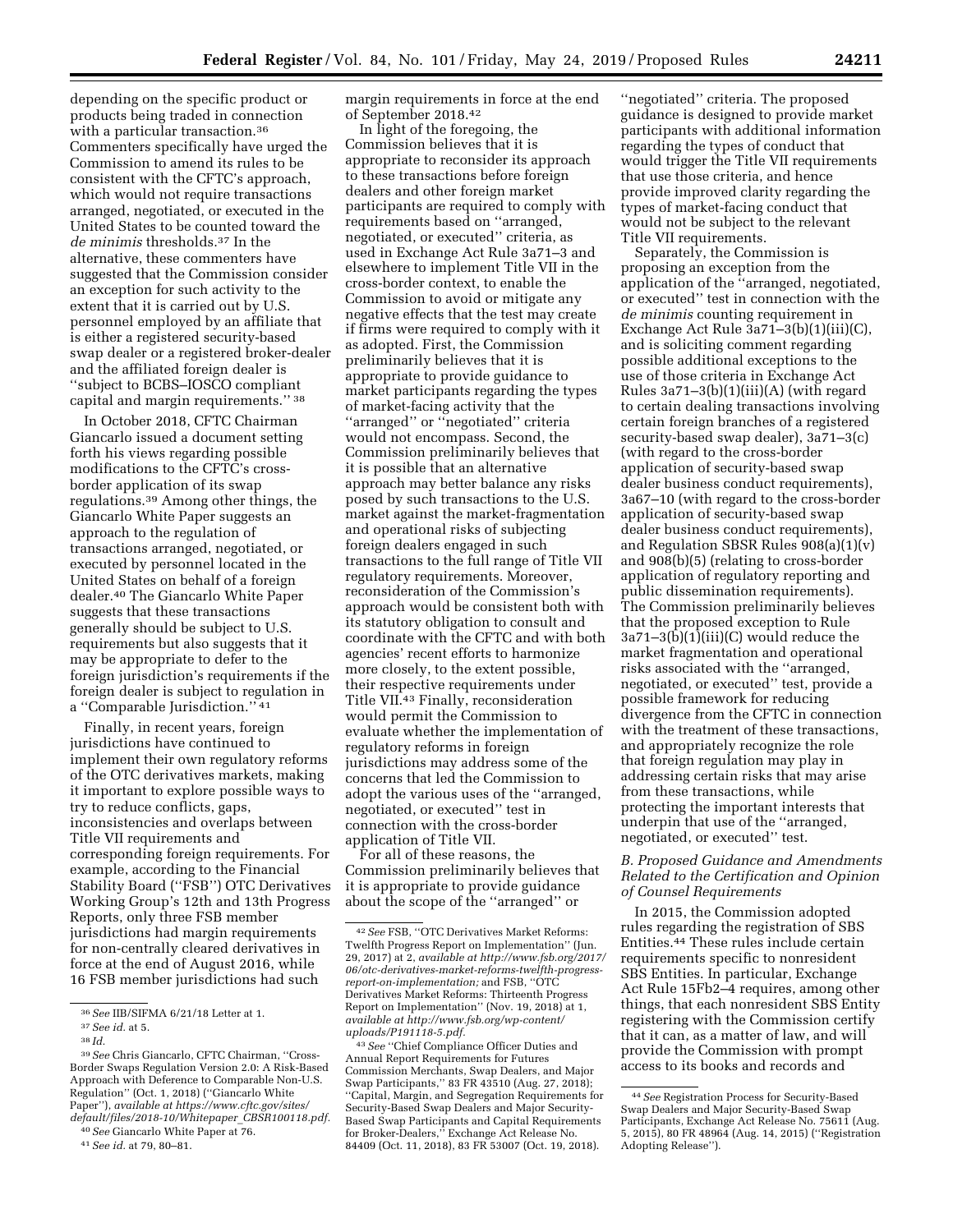submit to on-site inspection and examination by the Commission.45 It also requires that the nonresident SBS Entity obtain and provide to the Commission an opinion of counsel to support this certification.<sup>46</sup> As the Commission stated when adopting these requirements, significant elements of an effective regulatory regime are the Commission's abilities to access registered SBS Entities' books and records and to inspect and examine the operations of registered SBS Entities.47

The certification and opinion of counsel requirements adopted by the Commission are designed to provide assurances that the Commission is able to access directly the books and records of a nonresident SBS Entity as provided under Sections 15F and 17 of the Exchange Act and the Commission's rules thereunder, and conduct on-site inspections and examinations of those records.48 In support of these endeavors, the Commission has proposed recordkeeping rules that would require an SBS Entity to furnish promptly to a representative of the Commission legible, true, complete, and current copies of those records of the SBS Entity that are required to be preserved by the rules, or any other records of the SBS Entity subject to examination or required to be made or maintained pursuant to the Exchange Act that are requested by a representative of the Commission.49

The Commission is proposing guidance to Exchange Act Rule 15Fb2– 4 regarding: (i) The foreign laws that must be covered by the certification and opinion of counsel; (ii) the scope of the books and records that are the subject of the certification and opinion of counsel, namely that the certification and opinion of counsel need only address:  $(1)$  Records that relate to the "U.S. business'' (as defined in Exchange Act Rule 3a71–3(a)(8)) of the nonresident SBS Entity; and (2) financial records necessary for the Commission to assess the compliance of the nonresident SBS Entity with capital and margin

requirements under the Exchange Act and rules promulgated by the Commission thereunder, if these capital and margin requirements apply to the nonresident SBS Entity; (iii) predication of a firm's certification and opinion of counsel, as necessary, on the nonresident SBS Entity obtaining prior consent of the persons whose information is or will be included in the books and records to allow the firm to promptly provide the Commission with direct access to its books and records and to submit to on-site inspection and examination; (iv) applicability of the certification and opinion of counsel to contracts entered into prior to the date on which the SBS Entity submits an application for registration pursuant to Section 15F(b); and (v) whether the certification and opinion of counsel submitted by a nonresident SBS Entity can take into account approvals, authorizations, waivers or consents provided by local regulators.

The Commission is also proposing to amend Exchange Act Rule 15Fb2–1 to provide additional time for a nonresident SBS Entity to submit the certification and opinion of counsel required under Exchange Act Rule  $15Fb2-4(c)(1)$ . The Commission is proposing to add new paragraphs (d)(2) and (e)(2) to Exchange Act Rule 15Fb2– 1. Proposed paragraph (d)(2) would provide that a nonresident applicant that is unable to provide the certification and opinion of counsel required under Rule 15Fb2–4(c)(1) shall be conditionally registered, for up to 24 months after the compliance date for Rule 15Fb2–1, if the applicant submits a Form SBSE–C and a Form SBSE, SBSE–A, or SBSE–BD, as appropriate, that is complete in all respects but for the failure to provide the certification and the opinion of counsel required by Rule 15Fb2–4(c)(1). Proposed paragraph (e)(2) would provide that if a nonresident SBS Entity became conditionally registered in reliance on paragraph (d)(2), the firm would remain conditionally registered until the Commission acts to grant or deny ongoing registration, and that if the nonresident SBS Entity fails to provide the certification and opinion of counsel within 24 months of the compliance date for Rule 15Fb2–1, the Commission may institute proceedings to determine whether ongoing registration should be denied. As indicated in the Registration Adopting Release, once an SBS Entity is conditionally registered, all of the Commission's rules applicable to registered SBS Entities apply to the entity and it must comply with them.

The guidance regarding the certification and opinion of counsel

requirements would also be relevant to Exchange Act Rule 3a71–6, which allows SBS Entities to comply with certain requirements under Section 15F of the Exchange Act through substituted compliance.<sup>50</sup> Paragraph  $(c)(2)(ii)$  of Rule 3a71–6 provides that substituted compliance applications by parties or groups of parties—other than foreign financial regulatory authorities—must include the certification and opinion of counsel associated with the SBS Entity registration requirements as if the party were subject to that requirement at the time of the request. Recognizing the expected time necessary for the Commission to consider substituted compliance applications it receives, the Commission welcomes submissions of such applications with respect to any of its final rules for which substituted compliance is potentially available. Consistent with this position, the Commission wishes to clarify that, during the pendency of this proposal, the Commission will consider all substituted compliance applications submitted by parties or groups of parties who are not foreign regulatory authorities even when not accompanied by a certification or opinion of counsel.51 This clarification, however, does not mean that the Commission would grant any application for substituted compliance submitted by such parties or groups of parties before the required certification and opinion of counsel are filed.

# *C. Proposed Amendment to Commission Rule of Practice 194*

Exchange Act Section 15F(b)(6) makes it unlawful for an SBS Entity to permit an associated person 52 who is subject to a statutory disqualification 53 to effect or

53The term statutory disqualification as used in Exchange Act Section 15F(b)(6) parallels the definition of statutory disqualification in Exchange Act Section 3(a)(39)(A)–(F), 15 U.S.C. 78c(a)(39)(A)–(F). *See* ''Applications by Security-Based Swap Dealers or Major Security-Based Swap

<sup>45</sup>*See* 17 CFR 240.15Fb2–4(c)(1)(i).

<sup>46</sup>*See* 17 CFR 240.15Fb2–4(c)(1)(ii). As discussed below, the Commission has incorporated these certification and opinion of counsel requirements into Exchange Act Rule 3a71–6, which governs applications for substituted compliance.

<sup>47</sup>*See* Registration Adopting Release, 80 FR at 48981.

<sup>48</sup>*See id.* 

<sup>49</sup>*See* paragraph (j) of Exchange Act Rule 17a–4, and paragraph (g) of proposed Exchange Act Rule 18a–6 (Recordkeeping and Reporting Requirements for Security-Based Swap Dealers, Major Security-Based Swap Participants, and Broker-Dealers; Capital Rule for Certain Security-Based Swap Dealers, Exchange Act Release No. 71958 (Apr. 17, 2014), 79 FR 25194 (May 2, 2014) (''Recordkeeping and Reporting Proposing Release'')).

<sup>50</sup>Exchange Act Rule 3a71–6.

<sup>51</sup>The Commission's rules do not require that applications submitted by foreign regulatory authorities be accompanied by a certification or opinion of counsel. Exchange Act Rule 3a71–6(c).

<sup>52</sup>Exchange Act Section 3(a)(70) generally defines the term ''person associated with'' an SBS Entity to include (i) any partner, officer, director, or branch manager of an SBS Entity (or any person occupying a similar status or performing similar functions); (ii) any person directly or indirectly controlling, controlled by, or under common control with an SBS Entity; or (iii) any employee of an SBS Entity. *See* 15 U.S.C. 78c(a)(70). The definition generally excludes persons whose functions are solely clerical or ministerial. *Id.* The definition of ''person'' under Exchange Act Section 3(a)(9) is not limited to natural persons, but extends to both entities and natural persons. 15 U.S.C. 78c(a)(9) (''The term 'person' means a natural person, company, government, or political subdivision, agent, or instrumentality of a government.'').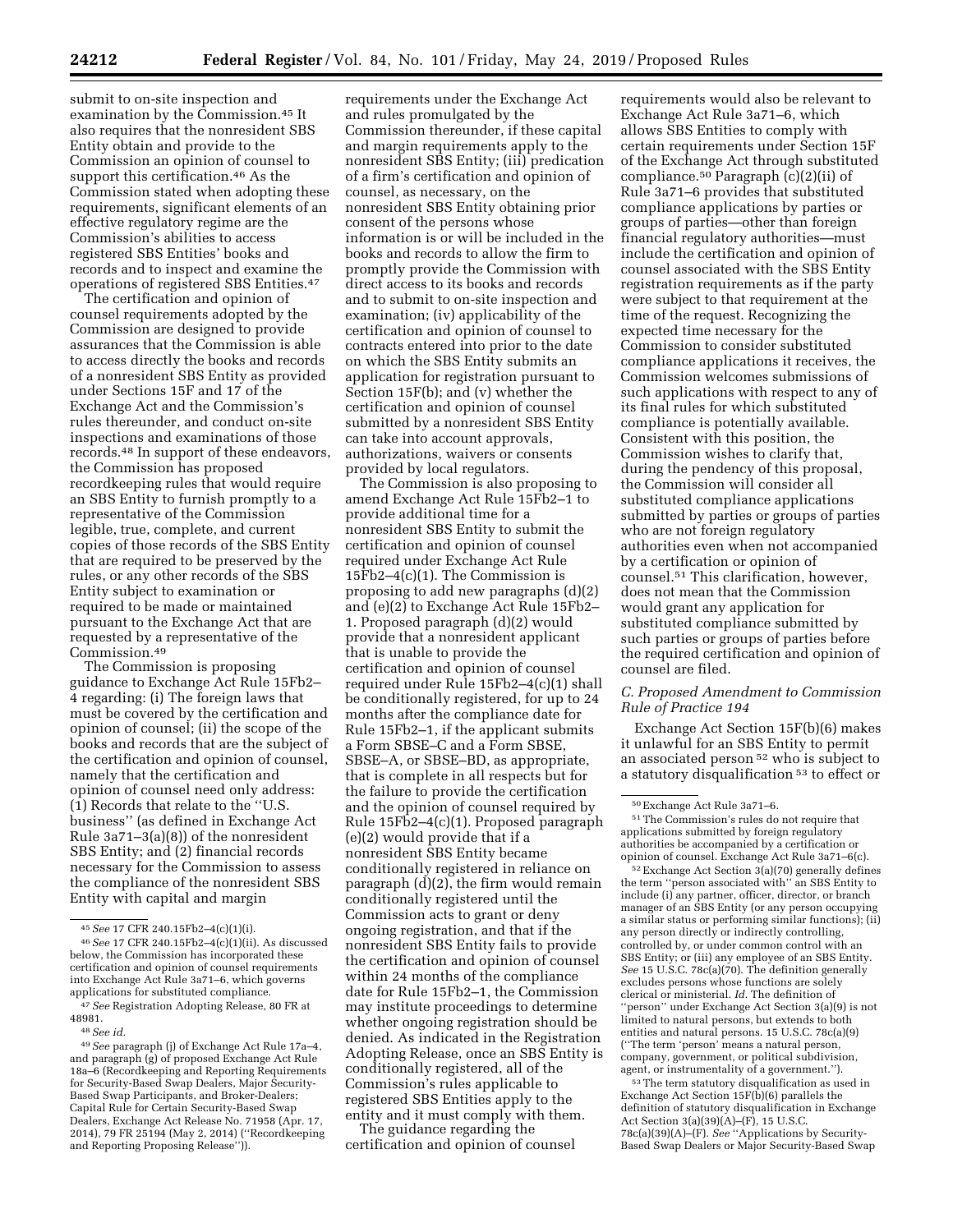be involved in effecting security-based swaps on behalf of the SBS Entity if the SBS Entity knew, or in the exercise of reasonable care should have known, of the statutory disqualification, ''[e]xcept to the extent otherwise specifically provided by rule, regulation, or order of the Commission."<sup>54</sup> In this regard, Exchange Act Section 15F(b)(6) gives the Commission the discretion to determine, by rule, regulation or order, that a statutorily disqualified associated person may effect or be involved in effecting security-based swaps on behalf of an SBS Entity, and/or to establish rules concerning the statutory prohibition in Exchange Act Section 15F(b)(6).55 As outlined below, the Commission has taken several actions with respect to the prohibition in Section 15F(b)(6) of the Exchange Act in its implementation of Title VII of the Dodd-Frank Act.56

# **1. Registration Requirements for SBS Entities**

On August 5, 2015, the Commission adopted registration requirements for SBS Entities.57 Several aspects of the adopted rules relate to the statutory prohibition in Exchange Act Section 15F(b)(6). In particular, the Commission adopted Rule 15Fb6–2(a), which requires that an SBS Entity certify electronically on its Form SBSE–C that it neither knows, nor in the exercise of reasonable care should have known, that any person associated with that

 $54$  15 U.S.C. 78o–10(b)(6). The statutory prohibition in Exchange Act Section 15F(b)(6) is substantially the same as the statutory provision for a swap dealer or major swap participant (collectively ''Swap Entities'') in Section 4s(b)(6) of the CEA, 7 U.S.C. 6s(b)(6).

55*See id.* 

56On June 15, 2011, the Commission issued an order that, among other things, granted temporary relief from compliance with Exchange Act Section 15F(b)(6) for persons subject to a statutory disqualification who were, as of July 16, 2011, associated with an SBS Entity and who effected or were involved in effecting security-based swaps on behalf of such SBS Entity and allowed such persons to continue to be associated with an SBS Entity until the date upon which rules adopted by the Commission to register SBS Entities became effective. *See* ''Temporary Exemptions and Other Temporary Relief, Together With Information on Compliance Dates for New Provisions of the Securities Exchange Act of 1934 Applicable to Security-Based Swaps,'' Exchange Act Release No. 64678 (June 15, 2011), 76 FR 36287, 36301, 36305– 07 (Jun. 22, 2011) (''June 2011 Temporary Exemptions Order''); *see also* ''Order Extending Certain Temporary Exemptions and a Temporary and Limited Exception Related to Security-Based Swaps,'' Exchange Act Release No. 75919 (Sept. 15, 2015), 80 FR 56519 (Sep. 18, 2015) (extending the June 2011 Temporary Exemptions Order).

57*See* Registration Adopting Release.

SBS Entity who effects or is involved in effecting security-based swaps on its behalf is subject to a statutory disqualification, unless otherwise specifically provided by rule, regulation or order of the Commission.58 In addition, Rule 15Fb6–2(b) requires that, to support the certification required by Rule 15Fb6–2(a), the Chief Compliance Officer of an SBS Entity, or his or her designee, must review and sign a questionnaire or application for employment—that the SBS Entity is required to obtain pursuant to the relevant recordkeeping rule—which has been executed by each associated person who is a natural person and who effects or is involved in effecting security-based swaps on behalf of the SBS Entity. The questionnaire or application for employment, in turn, would serve to verify that the associated natural person is not subject to statutory disqualification.59

The Commission also included within the Registration Adopting Release guidance on the scope of the phrase ''involved in effecting security-based swaps,'' as that phrase is used in Exchange Act Section 15F(b)(6).<sup>60</sup> Specifically, the Commission stated that the term ''involved in effecting securitybased swaps'' generally means engaged in functions necessary to facilitate the SBS Entity's security-based swap business, including, but not limited to the following activities: (1) Drafting and negotiating master agreements and confirmations; (2) recommending security-based swap transactions to counterparties; (3) being involved in executing security-based swap transactions on a trading desk; (4) pricing security-based swap positions; (5) managing collateral for the SBS Entity; and (6) directly supervising persons engaged in the above-described activities.<sup>61</sup>

# 2. Commission Rule of Practice 194

On December 19, 2018, the Commission adopted Rule of Practice 194, which provides, among other things, a process by which an SBS Entity could apply to the Commission to permit an associated person who is a natural person and who is subject to a statutory disqualification to effect or be involved in effecting security-based swaps on behalf of the SBS Entity.62 Rule of Practice 194 establishes a

62*See* Rule of Practice 194 Adopting Release, 84 FR at 4906–47; *see also* 17 CFR 240.194(a)–(i).

process by which the Commission can assess on a case-by-case basis whether to grant relief from the statutory prohibition in Exchange Act Section 15F(b)(6).

Rule of Practice 194 excludes associated persons that are not natural persons (defined herein as ''associated person entities'') from the statutory disqualification prohibition in Exchange Act Section 15F(b)(6).63 As the Commission explained when adopting Rule of Practice 194, granting an automatic exclusion for associated person entities could reduce potential disruptions to the business of SBS Entities that could lead to possible market disruption.64 The exclusion for associated person entities also results in consistency with the CFTC's approach with respect to the statutory prohibition for Swap Entities as set forth in CEA Section  $4s(b)(6)$ .<sup>65</sup>

#### 3. Proposed Rule of Practice 194(c)(2)

As the Commission noted in adopting Rule of Practice 194, there may be instances where it is consistent with the public interest to permit an associated person who is subject to a statutory disqualification to effect or be involved in effecting security-based swaps on behalf of an SBS Entity.66 As discussed in greater detail below, the Commission is now proposing to amend Rule of Practice 194, by including proposed paragraph (c)(2), to exclude an SBS Entity, subject to certain limitations, from the prohibition in Exchange Act Section 15F(b)(6) with respect to an associated person who is a natural person who (i) is not a U.S. person and (ii) does not effect and is not involved in effecting security-based swap transactions with or for counterparties that are U.S. persons, other than a security-based swap transaction conducted through a foreign branch of a counterparty that is a U.S. person.

## *D. Proposed Exchange Act Rule 18a–5*

In April 2014, the Commission proposed recordkeeping, reporting, and notification requirements applicable to SBS Entities, securities count requirements applicable to certain security-based swap dealers, and

Participants for Statutorily Disqualified Associated Persons To Effect or Be Involved in Effecting Security-Based Swaps,'' Exchange Act Release No. 84858 (Dec. 19, 2018), 84 FR 4906 (Feb. 19, 2019)

<sup>58</sup>*See* 17 CFR 240.15Fb6–2(a) and Form SBSE–C (17 CFR 249.1600c).

<sup>59</sup>*See* 17 CFR 240.15Fb6–2(b).

<sup>60</sup>*See* Registration Adopting Release, 80 FR at 48974, 48976.

<sup>61</sup>*See id.* at 48976.

<sup>63</sup>*See* 17 CFR 240.194(c); *see also* Rule of Practice 194 Adopting Release, 84 FR at 4906.

<sup>64</sup>*See* Rule of Practice 194 Adopting Release, 84 FR at 4911.

<sup>65</sup>*See* 7 U.S.C. 6s(b)(6). The CFTC, with respect to statutorily disqualified associated persons of swap entities, limits the definition of associated persons of swap entities to natural persons. *See* 17 CFR 1.3. As a result, the prohibition in CEA Section 4s(b)(6) applies to natural persons (not entities) associated with a swap entity.

<sup>66</sup>*See* Rule of Practice 194 Adopting Release, 84 FR at 4908.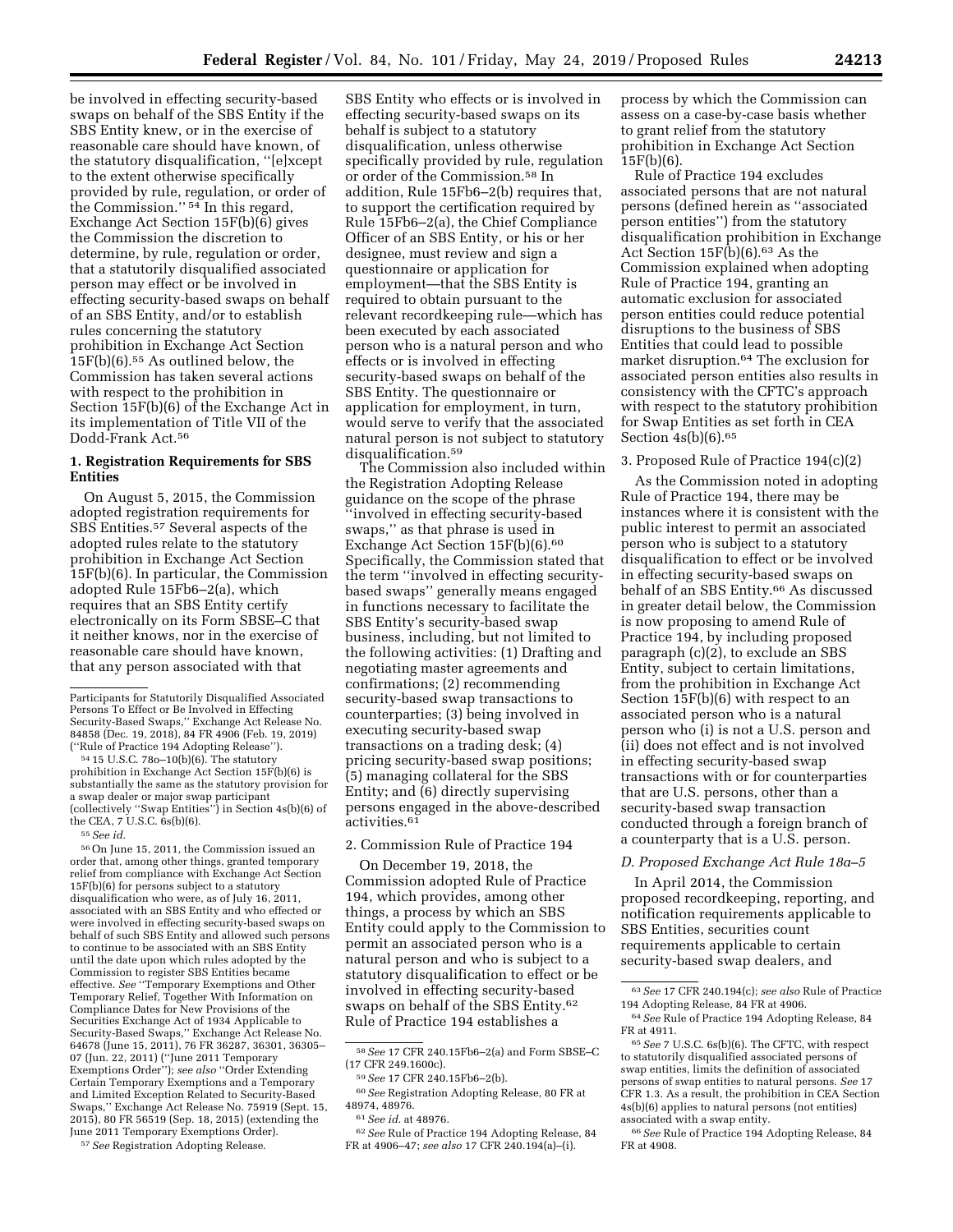additional recordkeeping requirements applicable to broker-dealers to account for their security-based swap and swap activities.67 The proposed requirements were modeled on existing broker-dealer requirements.68 The Commission received a number of comments in response to these proposals.69 Separately, the Commission proposed rules governing the cross-border treatment of recordkeeping and reporting requirements with respect to SBS Entities.70 The Commission received comments in response to these cross-border proposals as well.71

In the Recordkeeping and Reporting Proposing Release, the Commission, among other things, proposed new Exchange Act Rule 18a–5 (patterned after Exchange Act Rule 17a–3—the recordkeeping rule for registered brokerdealers) to establish recordkeeping standards for firms without a prudential regulator that are registered with the Commission only as an SBS Entity (and not as a broker-dealer as well) and SBS Entities for which there is a prudential regulator (collectively, ''stand-alone and bank SBS Entities'').72

As part of that rulemaking, the Commission proposed to require that an SBS Entity make and keep current a questionnaire or application for employment for each associated person who is a natural person, that includes the associated person's identifying information, business affiliations for the past ten years, relevant disciplinary history, relevant criminal record, and place of business, among other things (hereinafter the ''questionnaire requirement'').73 The Commission also proposed a definition of the term ''associated person'' that would include persons associated with an SBS Entity as defined under Section 3(a)(70) of the Exchange Act.74 One commenter requested that the Commission modify the rule for foreign SBS Entities so that the questionnaire requirement would

69The comment letters are available at *[https://](https://www.sec.gov/comments/s7-05-14/s70514.shtml) [www.sec.gov/comments/s7-05-14/s70514.shtml.](https://www.sec.gov/comments/s7-05-14/s70514.shtml)* 

70*See* ''Cross-Border Security-Based Swap Activities; Re-Proposal of Regulation SBSR and Certain Rules and Forms Relating to the Registration of Security-Based Swap Dealers and Major Security-Based Swap Participants,'' Exchange Act Release No. 69490 (May 1, 2013), 78 FR 30968 (May 23, 2013) (''Cross-Border Proposing Release'').

71The comment letters are available at *[https://](https://www.sec.gov/comments/s7-02-13/s70213.shtml) [www.sec.gov/comments/s7-02-13/s70213.shtml.](https://www.sec.gov/comments/s7-02-13/s70213.shtml)* 

72*See* Recordkeeping and Reporting Proposing Release, 79 FR at 25205.

74 *Id.* 

not apply to associated persons who effect or are involved in effecting security-based swap transactions with non-U.S. persons or foreign branches.75 In a subsequent letter, this commenter also requested that the rule be modified to exclude from the questionnaire requirement an associated person employed or located in a non-U.S. branch, office, or affiliate of the firm in circumstances where: (1) Applicable non-U.S. law prohibits the firm from conducting background checks on the associated person and consent does not cure the prohibition or may not be a condition of employment; (2) the associated person is not subject to a statutory disqualification that the firm actually knows about; (3) the associated person does not effect and is not involved in effecting security-based swaps with U.S. counterparties on behalf of the firm; and (4) the associated person complies with applicable registration and licensing requirements in the jurisdiction(s) where he or she effects or is involved in effecting security-based swaps on behalf of the firm.<sup>76</sup>

As indicated in Exchange Act Rule 15Fb6–2, the questionnaire requirement is intended to serve as a basis for a background check of the associated person who is a natural person and who effects or is involved in effecting security-based swap transactions on the SBS Entity's behalf to verify that the person is not subject to statutory disqualification.77 The Commission preliminarily believes that it is appropriate to provide flexibility with respect to the questionnaire requirement as applied to associated persons of stand-alone and bank SBS Entities. As discussed above in Section I.C.3., the Commission is proposing to add paragraph (c)(2) to Rule of Practice 194 in order to provide an exclusion from the prohibition in Section 15F(b)(6) of the Exchange Act with respect to an associated person who is not a U.S. person and does not effect and is not involved in effecting security-based swap transactions with or for counterparties that are U.S. persons, other than a security-based swap transaction conducted through a foreign branch of a counterparty that is a U.S. person, subject to certain conditions. Consistent with this proposal, the

Commission is also proposing modifications to proposed Rule 18a–5 to provide that a stand-alone or bank SBS Entity is not required to make and keep current a questionnaire or application for employment executed by an associated person if the SBS Entity is excluded from the prohibition in Section 15F(b)(6) of the Exchange Act with respect to such associated person.

The Commission also is proposing modifications to proposed Rule 18a–5 to address situations where the laws of a non-U.S. jurisdiction in which an associated person is employed or located may prohibit a stand-alone or bank SBS Entity from receiving, creating or maintaining a record of any of the information mandated by the questionnaire requirement.78 The modifications would apply with respect to an associated person who is not a U.S. person and would provide that the stand-alone or bank SBS Entity need not record certain information mandated by the questionnaire requirement with respect to that person if the receipt of that information, or the creation or maintenance of records reflecting such information, would result in a violation of applicable law in the jurisdiction in which the associated person is employed or located. The Commission emphasizes, however, that every SBS Entity must still comply with Section 15F(b)(6) of the Exchange Act and Rule 15Fb6–2 with respect to every associated person who effects or is involved in effecting security-based swaps on behalf of the SBS Entity absent an exclusion from the statutory disqualification prohibition in Section 15F(b)(6) of the Exchange Act.

# **II. Proposed Guidance Regarding the Meaning of** ''**Arranged**'' **and**  ''**Negotiated**'' **in Connection With the Cross-Border Application of Title VII**

#### *A. Provision of* ''*Market Color*''

## 1. Earlier Guidance

In adopting the Exchange Act Rule 3a71–3(b)(1)(iii)(C) ''arranged, negotiated, or executed'' *de minimis*  counting standard applicable to transactions between two non-U.S. counterparties, the Commission addressed the types of activity that would—and would not—trigger that portion of the *de minimis* test. The Commission subsequently relied on the analysis underpinning that use of the ''arranged, negotiated, or executed'' test within the *de minimis* counting standard when the Commission adopted final rules incorporating those criteria

<sup>67</sup>*See* Recordkeeping and Reporting Proposing Release.

<sup>68</sup>*See id.,* 79 FR at 25196–97 (providing the rationale for modeling the proposed requirements on the relevant broker-dealer requirements).

<sup>73</sup>Paragraphs (a)(10)(i) and (b)(8)(i) of proposed Rule 18a–5.

<sup>75</sup>*See* SIFMA letter to Kevin M. O'Neill, dated Sep. 5, 2014 (''SIFMA 9/5/14 Letter'') at 9, *available at [https://www.sec.gov/comments/s7-05-14/s70514-](https://www.sec.gov/comments/s7-05-14/s70514-10.pdf) [10.pdf.](https://www.sec.gov/comments/s7-05-14/s70514-10.pdf)* 

<sup>76</sup>*See* Letter from IIB and SIFMA, dated Aug. 26, 2016 (''IIB/SIFMA 8/26/16 Letter''), *available at [https://www.sec.gov/comments/s7-05-14/s70514-](https://www.sec.gov/comments/s7-05-14/s70514-18.pdf) [18.pdf.](https://www.sec.gov/comments/s7-05-14/s70514-18.pdf)* 

<sup>77</sup>*See* 17 CFR 240.15Fb6–2(b).

<sup>78</sup>*See* paragraphs (a)(10)(iii) and (b)(8)(iii) of Rule 18a–5, as proposed.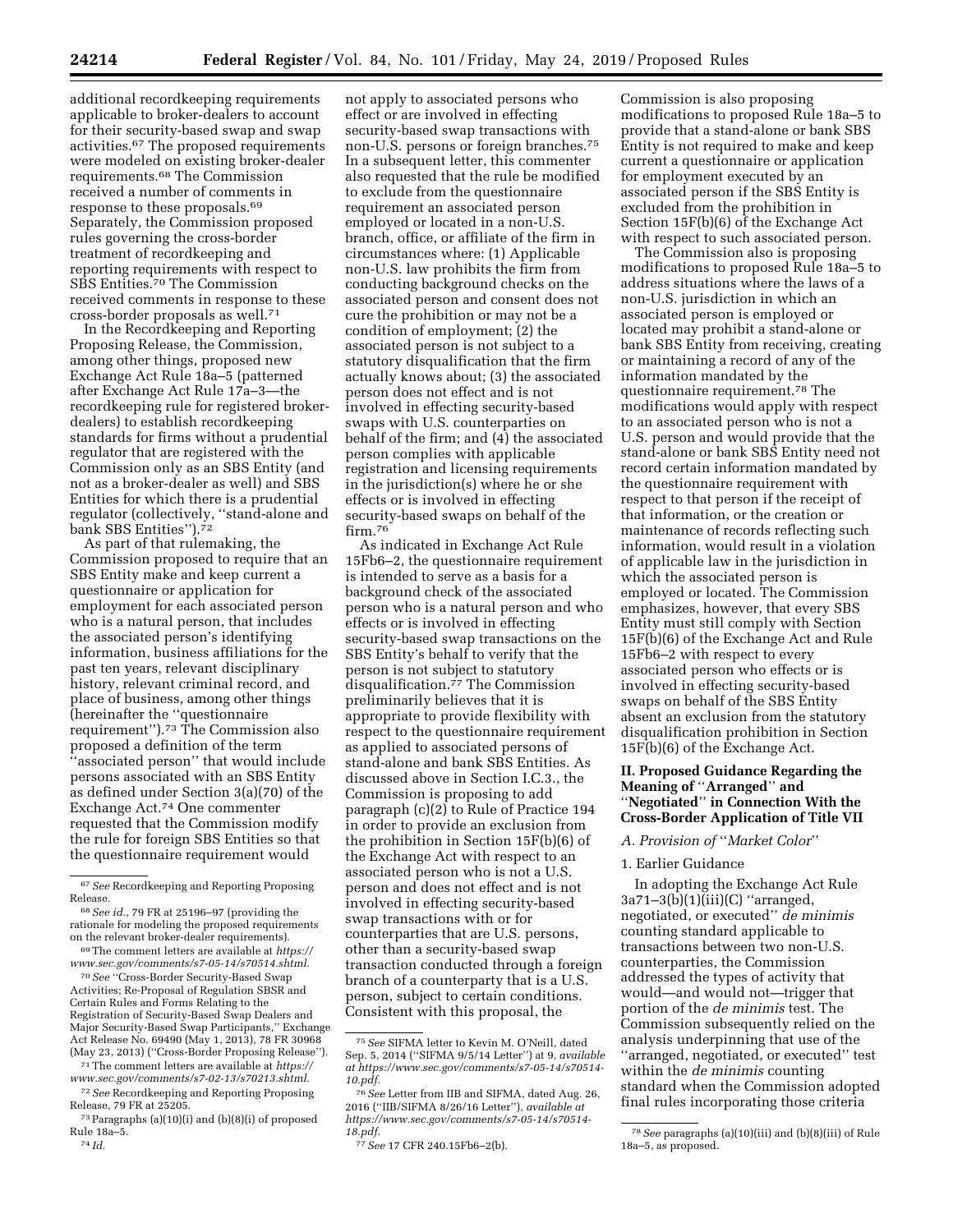into the cross-border application of security-based swap dealer business conduct provisions,79 and into the cross-border application of Regulation SBSR's regulatory reporting and public dissemination provisions.<sup>80</sup> The Commission previously incorporated those criteria into the portion of the security-based swap dealer *de minimis*  exception related to transactions involving counterparties that are foreign branches of registered security-based swap dealers,<sup>81</sup> and also has

In adopting Rule 3a71–3(c), the Commission particularly stated that the business conduct rules should apply to transactions that a foreign securitybased swap dealer ''arranges, negotiates, or executes using personnel located in a U.S. branch or office,'' both to ''preserve customer protections for U.S. counterparties that would expect to benefit from the protection afforded to them by Title VII'' and to ''help maintain market integrity by subjecting the large number of transactions that involve relevant dealing activity in the United States to these requirements, even if both counterparties are non-U.S. persons.'' *See* Business Conduct Standards for Security-Based Swap Dealers and Major Security-Based Swap Participants, Exchange Act Release No. 77617 (Apr. 14, 2016), 81 FR 29960, 30065 (May 13, 2016) (''Business Conduct Adopting Release''). The Commission further stated that the business conduct rules need not be applied to a U.S. dealer's transactions that have been arranged, negotiated or executed through a foreign branch with a non-U.S. counterparty (or with another foreign branch counterparty), reasoning that ''Title VII is concerned with the protection of U.S. markets and participants in those markets, and it remains our view that imposing these requirements on a U.S. person dealer when it arranges, negotiates, or executes through its foreign branch with another foreign branch or a non-U.S. person would produce little or no benefit to U.S. market participants.'' *Id.,*  81 FR at 30066.

80 In incorporating an ''arranged, negotiated, or executed'' standard into Regulation SBSR Rules  $908(a)(1)(v)$  and  $908(b)(5)$ , regarding the crossborder application of regulatory reporting and public dissemination requirements, the Commission stated that ''[c]onsistent with its territorial application of Title VII requirements, the Commission believes that, when a foreign dealing entity uses U.S. personnel to arrange, negotiate, or execute a transaction in a dealing capacity, that transaction occurs at least in part within the United States and is relevant to the U.S. security-based swap market,'' and that ''[a]s the Commission has stated previously, declining to apply Title VII requirements to security-based swaps of foreign dealing entities that use U.S. personnel to engage in ANE activity would have the effect of allowing such entities 'to exit the Title VII regulatory regime without exiting the U.S. market.' '' *See* Regulation SBSR—Reporting and Dissemination of Security-Based Swap Information, Exchange Act Release No. 78321 (Jul. 14, 2016), 81 FR 53546, 53590–91 (footnote omitted).

81Exchange Act Rule 3a71–3(b)(1)(iii)(A) generally requires non-U.S. persons to count incorporated those criteria into Title VII rules regarding major security-based swap participants.82

In discussing the ''arranged, negotiated, or executed'' test in the context of the *de minimis* counting standard applicable to transactions involving two non-U.S. counterparties, the Commission explained that the terms ''arrange'' and ''negotiate'' were

When the Commission adopted that foreign branch-related *de minimis* counting requirement, the Commission concluded that the definition of ''transaction conducted through a foreign branch'' identifies the functions associated with foreign branch activity ''in a manner that appropriately focuses the exclusion for non-U.S. person's transactions toward situations in which the branch performs the core dealing functions outside the United States.'' *See* ''Application of 'Security-Based Swap Dealer' and 'Major Security-Based Swap Participant' Definitions to Cross-Border Security-Based Swap Activities; Republication'' Exchange Act Release No. 72472 (Jun. 25, 2014), 81 FR 47278, 47322 (Aug. 12, 2014) (''Cross-Border Adopting Release''). That is consistent with the analysis underlying the use of ''arranged, negotiated, or executed'' test in connection with the *de minimis*  counting provisions of Rule 3a71–3(b)(1)(iii)(C), related to transactions between two non-U.S. persons, which was intended to prevent the conduct of an unregistered security-based swap dealing business in the United States. *See* notes 18 and 19, *supra.* 

Unless specified otherwise, references to the application of the ''arranged, negotiated, or executed'' test in the context of *de minimis*  counting refer both to the Rule 3a71–3(b)(1)(iii)(C) test regarding dealing transactions involving two non-U.S. persons, and the Rule 3a71–3(b)(1)(iii)(A) test regarding dealing transactions involving a counterparty that is the foreign branch of a registered security-based swap dealer.

82The rule implementing the ''major securitybased swap participant'' definition generally requires consideration of a non-U.S. person's security-based swap positions with U.S. counterparties, but excludes positions that arise from transactions conducted through a foreign branch of a counterparty that is a registered security-based swap dealer. *See* Exchange Act Rule 3a67–10(b)(3)(i). This rule incorporates the Rule 3a71–3 definition of ''transaction conducted through a foreign branch,'' which makes use of 'arranged, negotiated, and executed" criteria. In adopting that provision, the Commission noted its consistency with the security-based swap dealer *de minimis* counting provision related to transactions with counterparties that are foreign branches of registered security-based swap dealers. *See* Cross-Border Adopting Release, 79 FR at 47343.

U.S. and non-U.S. major security-based swap participants similarly are excluded from having to comply with certain business conduct requirements in connection with transactions conducted through a foreign branch, based on that same definition. *See*  Exchange Act Rule 3a67–10(d). In adopting that provision, the Commission noted its consistency with the cross-border application of security-based swap dealer business conduct rules. *See* Business Conduct Adopting Release, 81 FR at 30069.

intended to ''indicate market-facing activity of sales or trading personnel in connection with a particular transaction, including interactions with counterparties or their agents.'' 83 The Commission added that the term ''execute'' in the rule ''refers to the market-facing act that, in connection with a particular transaction, causes the person to become irrevocably bound under the security-based swap under applicable law.'' 84

The Commission further distinguished market-facing activity by sales and trading personnel from activity by personnel who perform backoffice functions that generally do not involve direct contact with counterparties. In doing so, the Commission identified types of activities that would not require counting of transactions against the *de minimis* thresholds, including: Processing trades and other back-office activities; designing security-based swaps without engaging in marketfacing activity in connection with specific transactions; preparing underlying documentation including negotiating master agreements (''as opposed to negotiating with the counterparty the specific economic terms of a particular security-based swap transaction''); and clerical and ministerial tasks such as entering executed transactions on a non-U.S. person's books.85

In addition, the Commission stated that it generally viewed the test as requiring the counting of transactions arranged, negotiated or executed by, for example, ''personnel assigned to, on an ongoing or temporary basis, or regularly working in a U.S. branch or office.'' 86

86 *Id.* at 8623. The Commission separately explained that the rule applies to security-based swap transactions that the non-U.S. person, in connection with its dealing activity, arranges, negotiates or executes, using personnel located in a U.S. branch or office, even when such transactions are in response to inquiries from a non-U.S. person counterparty outside business hours in the counterparty's jurisdiction and occur pursuant to product, credit and market risk parameters set by Continued

<sup>79</sup>Exchange Act Rule 3a71–3(c) excuses a registered security-based swap dealer from compliance with certain security-based swap dealer business conduct standards with respect to its foreign business. That rule incorporates a standard, via underlying definitions of ''foreign business,'' ''U.S. business'' and ''transaction conducted through a foreign branch'' (*see* Exchange Act Rules 3a71–3(a)(3), (8) and (9)), that uses ''arranged, negotiated, and executed'' terminology that functionally is equivalent to the ''arranged, negotiated, or executed'' standard incorporated by Rule 3a71–3(b)(1)(iii)(C).

transactions with U.S. counterparties for purposes of the *de minimis* thresholds, but carves out transactions that constitute ''transactions conducted through a foreign branch of the counterparty.'' The definition of ''transaction conducted through a foreign branch'' in part requires that the transaction be ''arranged, negotiated, and executed on behalf of the foreign branch solely by persons located outside the United States.'' *See* Exchange Act Rule 3a71–  $3(a)(3)(i)(B)$ .

<sup>83</sup>*See* ANE Adopting Release, 81 FR at 8622. 84*See id.* The Commission added that the test also applies when U.S. persons direct other persons to arrange, negotiate or execute particular securitybased swaps. ''In other words, sales and trading personnel of a non-U.S. person who are located in the United States cannot avoid application of this rule by simply directing other personnel to carry out dealing activity[.]'' The Commission further noted that the test includes transactions in which personnel located in a U.S. branch or office ''specify the trading strategy or techniques carried out through algorithmic trading or automated electronic execution of security-based swaps, even if the related server is located outside the United States.'' *Id.* at 8623.

<sup>85</sup>*See id.* at 8622.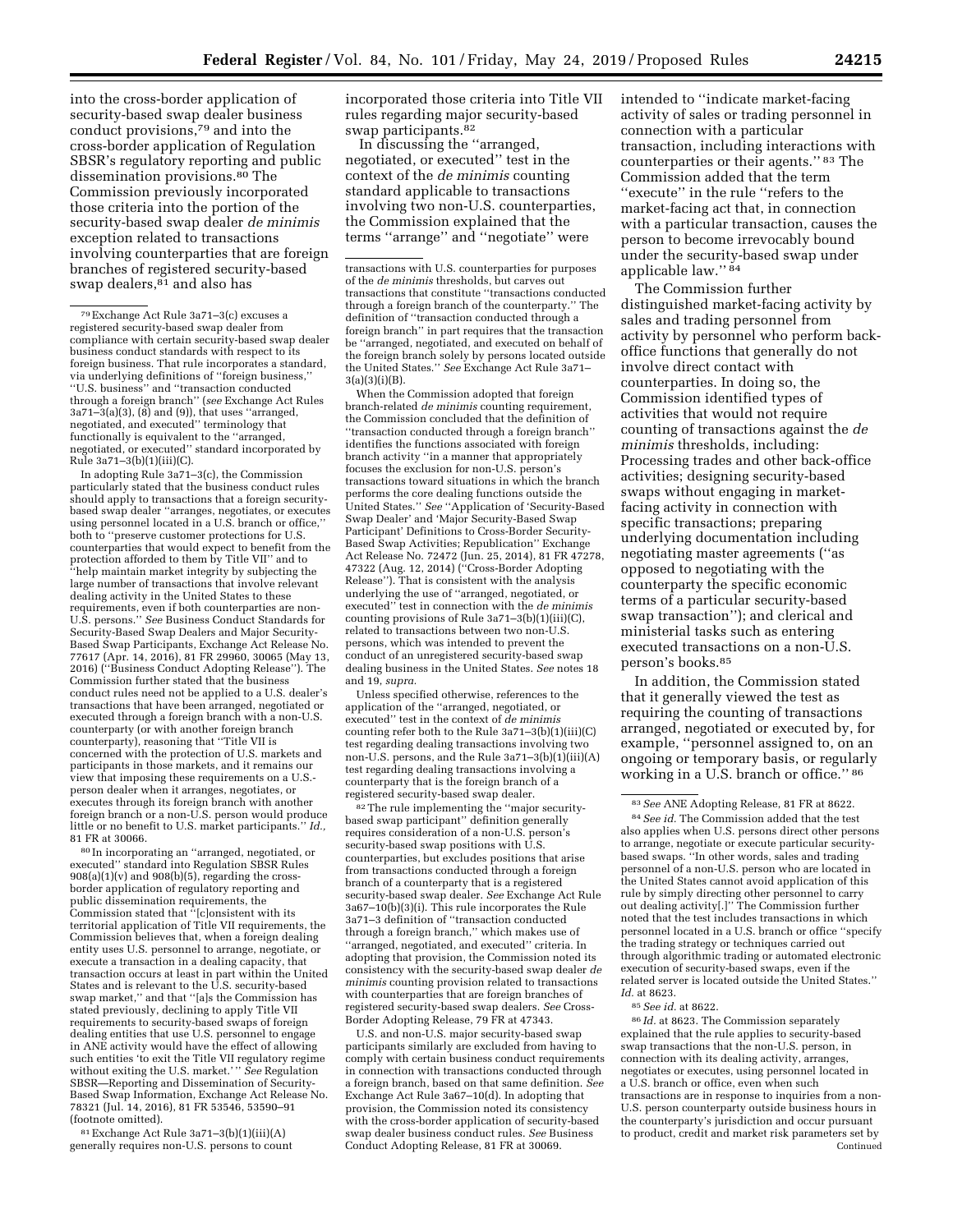On the other hand, the counting standard does not extend to transactions arranged, negotiated or executed ''by personnel assigned to a foreign office if such personnel are only incidentally in the United States,'' such as while attending an educational or industry conference.87

## 2. Proposed Supplemental Guidance

The Commission is proposing to provide supplemental guidance regarding the types of market-facing activity that would—and would not constitute ''arranging'' or ''negotiating'' a security-based swap for purposes of the relevant Title VII requirements.<sup>88</sup> For the reasons discussed below, this proposed guidance would take the position that a person may provide ''market color'' in specific circumstances without that activity constituting ''arranging'' or ''negotiating'' security-based swap transactions for purposes of the ''arranged, negotiated, or executed'' test 89 that is used in connection with *de minimis* counting,90 the cross-border

More generally, the Commission emphasized that the rule would avoid the need for the non-U.S. person to monitor the location of its counterparty's personnel or receive associated representations. *See id.* at 8621–22; *see also id.* at 8612–13 (discussing prior Commission proposal to address the cross-border application of the security-based swap dealer definition via a test that would have required counting of transactions that were solicited, negotiated, executed or booked in the United States by or on behalf of either counterparty).

88The Commission does not believe there is a reason to revisit its prior guidance regarding the scope of the term ''execute''; the Commission therefore is not providing any additional guidance regarding the interpretation of that term.

89Certain provisions applying Title VII securitybased swap requirements in the cross-border context, such as the *de minimis* counting test in Rule 3a71–3(b)(2)(iii), incorporate ''arranged, negotiated, or executed'' terminology. Other crossborder provisions make use of the definition of ''transaction conducted through a foreign branch'' in Rule 3a71–3(a)(3), which incorporates the functionally equivalent ''arranged, negotiated, and executed'' terminology. This proposed guidance would apply to both uses of that terminology, as found in the rules discussed in notes 90 through 93, *infra,* and accompanying text.

90 In connection with *de minimis* counting, this proposed guidance would apply to: (1) Exchange Act Rule 3a71–3(b)(1)(iii)(C), which requires the counting of security-based swap dealing transactions between non-U.S. counterparties that have been ''arranged, negotiated, or executed'' in the United States; (2) Exchange Act Rule 3a71– 3(b)(2), which addresses the counting of affiliate transactions described by paragraph (b)(1) (which includes the (b)(1)(iii)(C) requirement); (3) Exchange Act Rule 3a71–5, which excepts certain cleared anonymous transactions from the individual counting requirement of paragraph (b)(1) of Rule 3a71–3 and from the affiliate counting

application of business conduct rules, 91 regulatory reporting and public dissemination requirements,92 and major security-based swap participant rules.93 For purposes of this guidance, the term ''market color'' means background information regarding pricing or market conditions associated with particular instruments or with markets more generally, including information regarding current or historic pricing, volatility or market depth, and trends or predictions regarding pricing, volatility or market depth, as well as other types of information reflecting market conditions and trends.

The Commission believes that the earlier guidance, which focused on the presence of market-facing activities by U.S. personnel, provides a useful starting point for identifying the types of U.S. activity that should trigger the various uses of the ''arranged, negotiated, or executed'' test. The Commission nonetheless has come to recognize that there are significant variations among the types of marketfacing activity that may occur in connection with security-based swap transactions, and that U.S. personnel in some circumstances may engage in activity that, although market-facing, reasonably may not be characterized as ''arranging'' or ''negotiating'' a securitybased swap transaction—as those terms are understood generally and in the context of the relevant regulatory interests.

On one hand, U.S. personnel may actively market security-based swaps to counterparties on behalf of a firm. Those types of market-facing activity by U.S. personnel appropriately would trigger the various uses of the ''arranged, negotiated, or executed'' test, because otherwise those activities could cause a firm to engage in a dealing business in

91*See* note 79, *supra* (addressing Exchange Act Rule 3a71–3(c) business conduct exclusion).

92*See* note 80, *supra* (addressing Regulation SBSR Rules  $908(a)(1)(v)$  and  $908(b)(5)$ , regarding the cross-border application of regulatory reporting and public dissemination requirements).

93*See* note 82, *supra* (addressing cross-border major security-based swap participant provisions of Exchange Act Rules  $3a67-10(b)(3)(i)$  and  $3a67-$ 10(d)).

the United States without being subject to applicable Title VII requirements.

At the other end of the spectrum, U.S. personnel may engage in limited market-facing activity such as providing market-related information to counterparties in response to inquiries, or providing market data or other information that helps to set the price associated with a security-based swap transaction that otherwise is negotiated by non-U.S. personnel. When the remaining market-facing activity connected with a transaction occurs outside the United States, such limited market-facing activity by U.S. personnel standing alone does not trigger the concerns and regulatory interests that underpin the various uses of the ''arranged, negotiated, or executed'' test in connection with the transaction.94

Accordingly, the earlier reliance on the presence of market-facing activity may not sufficiently recognize circumstances in which the marketfacing activity of U.S. personnel is so limited that it would not implicate the regulatory interests underlying the relevant Title VII requirements.95

For those reasons, the Commission is proposing guidance that U.S. personnel who provide market color in connection with security-based swap transactions—

That type of limited U.S. market-facing activity further seems unlikely to implicate the regulatory interests underlying the use of the ''arranged, negotiated, or executed'' test for purposes of the security-based swap dealer business conduct requirements for the same reason, and also because non-U.S. counterparties reasonably may not expect Title VII business conduct requirements to apply merely as the result of receiving technical information from U.S. personnel.

95When the Commission adopted the ''arranged, negotiated, or executed'' counting rule applicable to transactions between two non-U.S. counterparties, the Commission stated that ''to the extent that personnel located in a U.S. branch or office engage in market-facing activity normally associated with sales and trading, the location of those personnel would be relevant, even if the personnel are not formally designated as sales persons or traders.'' *See* ANE Adopting Release, 81 FR at 8622 n.224. Just as the ''arranged, negotiated, or executed'' test reasonably may be triggered by U.S. personnel that are not formally designated as sales persons or traders when they engage in arranging or negotiating activity, the Commission does not believe that the test invariably must be triggered by the presence of U.S. personnel who are designated as sales persons or traders when their activity is too limited to implicate the principles underlying the uses of the test.

management personnel outside the United States. *See id.* at 8623–24.

<sup>87</sup>*See id.* at 8623. The Commission stated that this should mitigate the burdens of determining whether a particular transaction needs to be counted. *See id.* 

requirement of paragraph (b)(2), but is unavailable to transactions ''arranged, negotiated, or executed'' by U.S. personnel; and (4) the *de minimis* counting requirement of Exchange Act Rule 3a71– 3(b)(1)(iii)(A), requiring the counting of dealing transactions between dealing transactions involving a foreign branch of a registered security-based swap dealer and a non-U.S. counterparty (or another foreign branch). The regulatory interests underlying the Rule 3a71–3(b)(1)(iii)(C) and Rule 3a71– 3(b)(1)(iii)(A) uses of arranged, negotiated and/or executed criteria to implement the *de minimis*  counting requirement are similar (as are, derivatively, the Rule 3a71–3(b)(2) and Rule 3a71– 5 uses). *See* note 81, *supra.* 

<sup>94</sup>Such limited U.S. market-facing activity of that type seems unlikely to implicate the regulatory interests underlying the various uses of the ''arranged, negotiated, or executed'' test for purposes of the security-based swap dealer *de minimis* counting requirement, or for purposes of the regulatory reporting and public dissemination requirements of Regulation SBSR, because the activity of the U.S. personnel standing alone would not appear comprehensive enough to pose a significant risk of allowing an entity to exit the Title VII regulatory regime without exiting the U.S. market.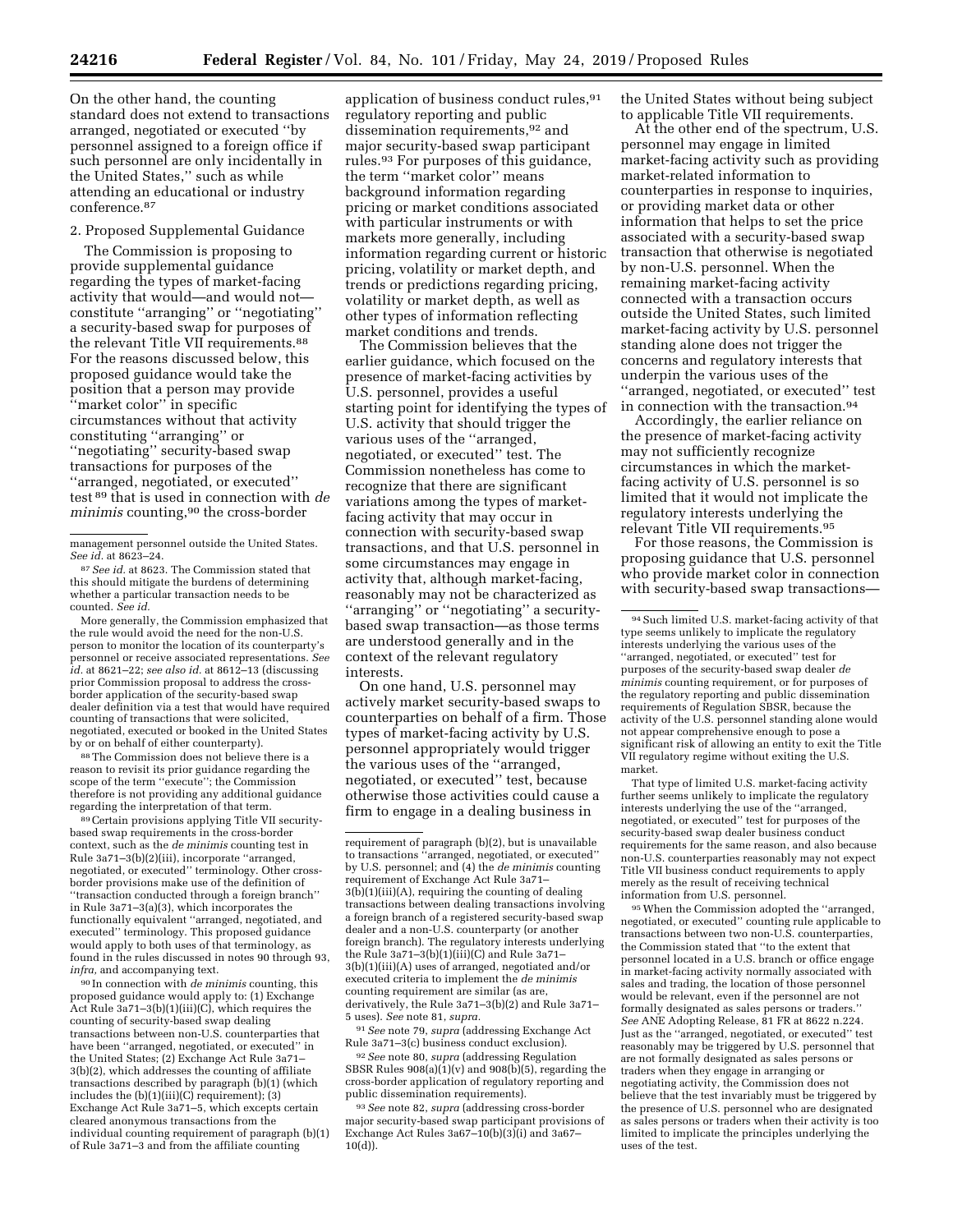in the form of information or data as described above, including marketrelated information regarding the pricing of particular instruments or background information regarding general market conditions—do not trigger the Title VII requirements that use an ''arranged, negotiated, or executed'' test, when the following circumstances exist:

• *No client responsibility*—The U.S. personnel have not been assigned, and do not otherwise exercise client responsibility in connection with the transaction.

• *No transaction-linked compensation*—The U.S. personnel do not receive compensation based on or otherwise linked to the completion of transactions on which the "U.S. personnel'' provide market color.96

In those circumstances, U.S. personnel may provide information to counterparties, pursuant to the proposed guidance, regarding pricing or market conditions associated with particular instruments or with markets more generally, including information regarding current or historic market pricing, volatility or market depth, as well as general trends or predictions regarding those matters and information related to risk management. This should help promote the efficient use of such U.S. personnel without raising concerns that such activity constitutes ''arranging'' or ''negotiating'' a securitybased swap transaction for purposes of the requirements under Title VII that incorporate the ''arranged, negotiated, or executed'' test—*i.e.,* requirements related to *de minimis* counting, the cross-border application of business conduct and regulatory reporting and public dissemination requirements, and the cross-border major security-based swap participant rules.97

97Nothing in this guidance would restrict the ability of firms to risk manage their security-based swap positions on a global basis.

Separately, in circumstances where the proposed guidance allows for market-facing activity by U.S. personnel without triggering the ''arranged, negotiated, or executed'' standard, the federal securities laws, including applicable antifraud provisions, still may apply to that activity depending on the particular facts and circumstances.

Under the guidance, U.S. persons could provide market-based information in connection with security-based swap transactions—including but not limited to information regarding pricing, depth of market, and anticipated demand—in support of non-U.S. persons who actually arrange, negotiate and execute those transactions on behalf of their clients.

#### *B. Solicitation of Comments*

The Commission is soliciting comment regarding all aspects of this proposed guidance, including whether other approaches would be appropriate—as a supplement to or in lieu of the proposed guidance—to address particular types of marketfacing activity that may not raise the concerns that underpinned the ''arranged, negotiated, or executed'' test. Commenters particularly are invited to address the following:

1. To what extent do non-U.S. persons that engage in security-based swap dealing activity with non-U.S. counterparties make use of U.S. personnel in a market-facing capacity in connection with that dealing activity? What specific types of market-facing activities do such U.S. personnel conduct?

2. Would the proposed guidance provide a workable approach for distinguishing between market-facing activity that falls within the scope of ''arranging'' and ''negotiating'' securitybased swap transactions and that which does not? Would a different type of Commission action (*e.g.,* exemptive relief or some other approach) be more appropriate?

3. Would the proposed guidance appropriately apply to the use of the 'arranged, negotiated, or executed'' test in the context of *de minimis* counting, the cross-border application of regulatory reporting and public dissemination, and the cross-border application of business conduct requirements? If not, in which circumstances would the proposed guidance be more or less appropriate when applied to particular requirements?

4. Would the use of U.S. personnel solely to provide ''market color'' to the counterparties of non-U.S. dealers such as by providing information regarding pricing or market conditions, including information regarding current or historic pricing, volatility or market depth, and trends or predictions regarding those matters—raise concerns regarding the uniform application of the Title VII security-based swap dealer regime and/or the ability of firms to conduct an unregistered security-based

swap dealing business in the United States? Commenters particularly are invited to address any gaps in regulation that may result from guidance that excludes from the test transactions involving such market-facing activity in the United States from the ambit of the various requirements that make use of the ''arranged, negotiated, or executed'' test, including, *inter alia,* issues associated with the failure to apply security-based swap dealer requirements to those U.S. marketfacing activities as a result of excluding certain transactions from the *de minimis*  counting requirement.

5. Would the proposed guidance effectively distinguish the types of market-facing activity that appropriately should fall within the ''arranged, negotiated, or executed'' test from other types of market-facing activity? Alternatively, are different or additional standards appropriate to distinguish between those two types of activity? For example, should the ''arranged, negotiated, or executed'' test encompass activity by U.S. personnel that involves arranging or finalizing non-pricing aspects of the transaction, such as underlier, notional amounts or tenor, or otherwise play more than a peripheral role with regard to the completion of the transaction? In regard to these issues, commenters are invited to discuss current practices regarding the use of U.S. personnel to provide limited information such as ''market color,'' including the nature of the information provided, the time of day such information is provided, and the underliers typically associated with that type of activity.

6. Is the proposed distinction between market-facing activity that involves transaction-based compensation of U.S. personnel and market-facing activity that does not involve transaction-based compensation workable in light of existing compensation practices associated with such activity by U.S. personnel? Are there typical compensation practices that would raise interpretive issues regarding the application of the ''arranged, negotiated, or executed'' test under the guidance? Commenters particularly are requested to discuss firm-specific or other typical arrangements for compensating U.S. personnel of foreign dealing entities in circumstances where the U.S. personnel have some involvement with the firm's transactions with non-U.S. counterparties. Commenters further are requested to address whether firms may restructure their compensation arrangements to rely on this type of guidance, and whether the resulting alternative compensation practices

<sup>96</sup>The Commission understands that it is commonplace for firms to account for the overall profit or loss of the firm, or of a particular division or office, in calculating bonuses. The language regarding ''compensation based on or otherwise linked to the completion of transactions'' is not intended to extend to such profit-sharing arrangements or other compensation practices that account for aggregated profits, as such arrangements would not be expected to incentivize U.S. personnel in a similar manner or to a similar degree as compensation that is directly linked to the success of individual transactions.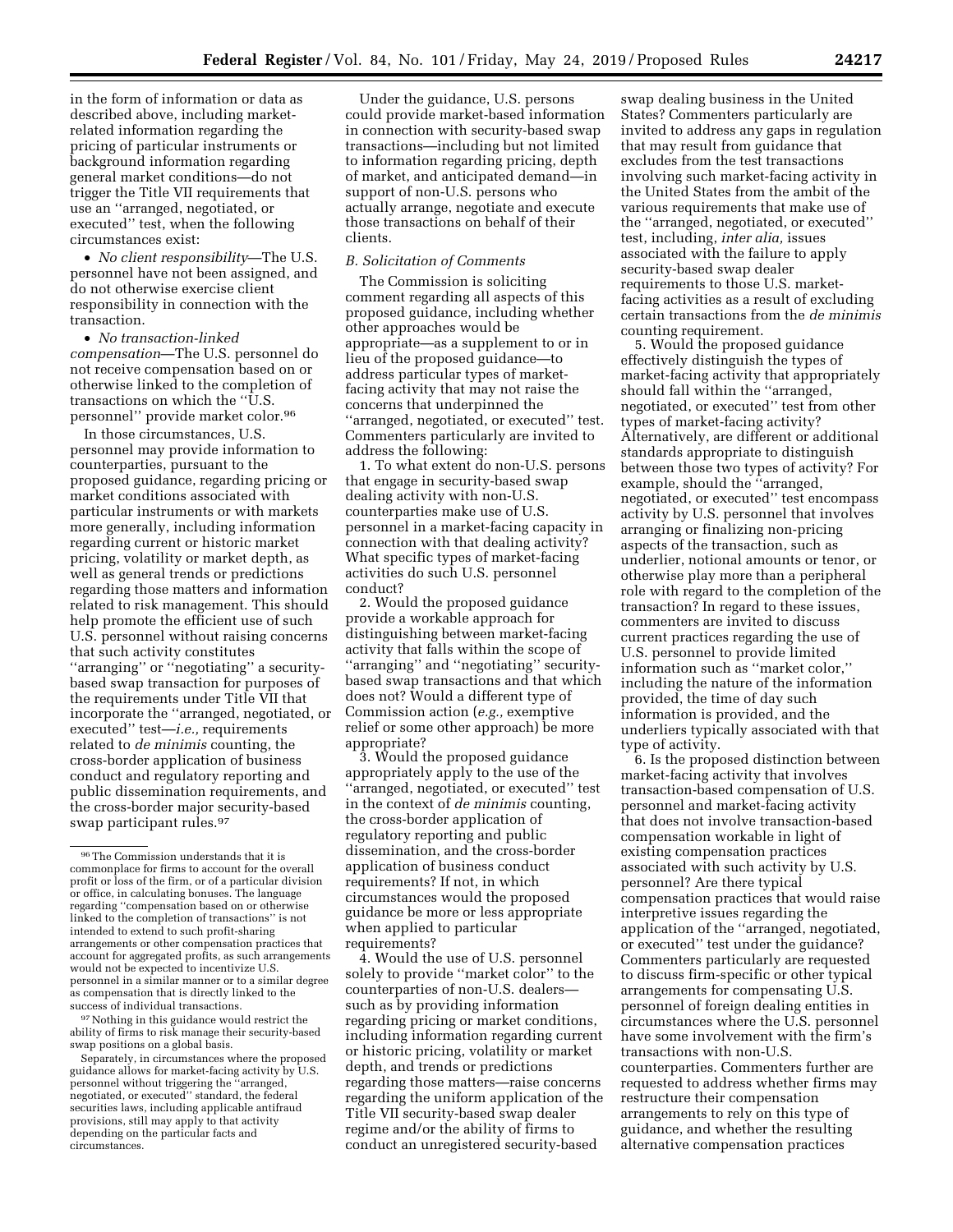would incentivize U.S. personnel in a similar manner or to a similar degree as compensation that is linked directly to the success of individual transactions.

7. What other market practices, if any, should the Commission address in any guidance it provides regarding the scope of ''arranging'' and ''negotiating'' for purposes of the test?

8. If the Commission separately were to adopt rules providing for an exception from the application of the ''arranged, negotiated, or executed'' test to the security-based swap dealer *de minimis* counting requirement, pursuant to one of the alternatives being proposed (*see* part III, *infra*), in what circumstances would non-U.S. persons have an incentive to rely on the proposed guidance? For example—and depending on the contours of this guidance—is it possible that such guidance primarily would be used by a non-U.S. person that is not located in a "listed jurisdiction"? 98 Is it possible that such guidance primarily would be used by a non-U.S. person that does not have a U.S. broker-dealer affiliate, or that would prefer to use non-affiliated personnel to engage in such marketfacing activities?

9. Would the proposed guidance obviate the need for the more general exception to the ''arranged, negotiated, or executed'' test that the Commission is proposing (related to *de minimis*  counting of transactions involving two non-U.S. counterparties)?

10. Are the limits to the proposed guidance sufficient to prevent non-U.S. counterparties that interact with such U.S. personnel from incorrectly presuming that the entire Title VII regulatory framework would apply to the transaction? If not, what additional limits could be appropriate to control that possibility?

11. Could the availability of the proposed market color guidance potentially affect the security-based swap booking practices of U.S. or non-U.S. dealing entities? For example, if this type of guidance were available, would a non-U.S. person that currently uses U.S. personnel to engage in dealing transactions with U.S. and non-U.S. counterparties have the incentive to prospectively book transactions with U.S. counterparties into a registered affiliate, so the non-U.S. person may avoid registering as a security-based swap dealer while still being able to use U.S. personnel to facilitate its dealing

transactions with non-U.S. counterparties? If so, would bifurcating dealing books in this way limit the liquidity available to U.S. market participants?

### **III. Proposed Exception to Rule 3a71–3**

#### *A. Purpose*

The Commission continues to believe that the use of the ''arranged, negotiated, or executed'' test appropriately applies the security-based swap dealer *de minimis* counting requirement in connection with transactions involving two non-U.S. counterparties. At the same time, based on the concerns that have been expressed regarding that use of the test, the Commission recognizes that in some circumstances this use of the test, among other possible outcomes, may cause financial groups to relocate U.S. personnel or relocate the activities performed by U.S. personnel, to avoid security-based swap dealer registration, and that such results have the potential to increase fragmentation and harm U.S. market participants and the U.S. economy.99

To address that concern, the Commission is soliciting public comment on two alternative proposals for a conditional exception from the use of the ''arranged, negotiated, or executed'' test in connection with that part of the *de minimis* counting requirement, set forth in Exchange Act Rule 3a71–3(b)(1)(iii)(C).100 These

99*See* part I.A.4, *supra.* The potential ramifications of this use of the ''arranged, negotiated, or executed'' test are linked in part to whether market participants in practice would relocate personnel or functions due to this use of the test, as well as to the actual effects of such relocations. Alternative practices by market participants—such as compliance with the counting requirement with no relocation of personnel or functions—may mitigate those ramifications and/or produce other ramifications. Similarly, it is possible that relocation of personnel or functions may not lead to the fragmentation and other consequences that have been described. The Commission is soliciting comment regarding the uses of U.S. personnel in connection with the transactions at issue, and the potential ramifications of not providing this type of exception. *See* parts III.D.1, III.D.2, *infra.* 

100The proposed conditional exception to Rule  $3a71-3(b)(1)(iii)(C)$  would have ramifications to the affiliate counting provisions of paragraph (b)(2) of Rule 3a71–3. Paragraph (b)(2) requires persons engaged in security-based swap transactions described in paragraph (b)(1) of the rule—which includes the transactions at issue—also to count certain dealing transactions of affiliates under common control, including transactions described in paragraph (b)(1)(iii) (unless, pursuant to Rule 3a71–4, the affiliate itself is a registered securitybased swap dealer or a person in the process of registering as a security-based swap dealer). As a result, transactions subject to the proposed Rule 3a71–3(b)(1)(iii)(C) exception further would not be subject to the paragraph (b)(2) affiliate transaction counting requirement.

Also, Exchange Act Rule 3a71–5 excepts certain cleared anonymous transactions from the

alternative proposals are intended to protect the policy goals associated with security-based swap dealer regulation by focusing relevant requirements on the arranging, negotiating and executing activity occurring in the United States, while avoiding potentially problematic consequences—such as relocation of personnel outside the United States that may lead to fragmentation that reduces market access available to persons within the United States—that otherwise may be associated with that aspect of the counting requirement.101

The first alternative proposal (Alternative 1) conditionally would permit a non-U.S. person not to count the security-based swap dealing transactions at issue against the *de minimis* thresholds so long as all arranging, negotiating or executing activity within the United States is performed by personnel associated with an affiliated entity that is registered with the Commission as a securitybased swap dealer. The second alternative proposal (Alternative 2) would be broader than the first alternative by also allowing for activity

101 In practice, the proposed exception would affect the set of dealing transactions that a non-U.S. person must include within the 12-month lookback for determining whether it can avail itself of the *de minimis* exception from the ''security-based swap dealer'' definition. Exchange Act Rule 3a71–2(a)(1) determines the availability of the *de minimis*  exception based on whether a person's securitybased swap dealing activity over the prior 12 months is below the applicable notional threshold, and the cross-border counting provisions of Exchange Act Rule 3a71–2(b) (including the ''arranged, negotiated, or executed'' provision of Rule  $3a71-3(b)(1)(iii)(C)$ ) partially determine which positions must be counted pursuant to Rule 3a71–  $2(a)(1)$ .

The structure of the *de minimis* counting provisions also would make this proposed exception available to non-U.S. persons that are registered as security-based swap dealers. In particular, Exchange Act Rule 3a71–2(c) (in conjunction with paragraph (a) of that rule) provides that a security-based swap dealer may apply to withdraw its registration if it has been registered for at least 12 months and its dealing activity over the preceding 12 months is below the applicable *de minimis* thresholds. Because the proposed exception from the ''arranged, negotiated, or executed'' counting requirement of Rule 3a71– 3(b)(1)(iii)(C) would cause the transactions at issues not to be counted against the applicable thresholds, a registered security-based swap dealer could rely on the exception to make use of the withdrawal provision. The Commission is soliciting comment regarding whether the proposed exception should be modified to make it unavailable to registered security-based swap dealers. *See* part III.D.10, *infra.* 

<sup>98</sup>*See* part III.B.5, *infra* (addressing ''listed jurisdiction'' condition to availability of proposed conditional exception from use of ''arranged, negotiated, or executed'' test in connection with security-based swap dealer *de minimis* counting provisions).

individual counting requirement of paragraph (b)(1) of Rule 3a71–3 (which includes the  $(b)(1)(iii)(C)$ requirement) and from the affiliate counting requirement of paragraph (b)(2), but the Rule 3a71– 5 exception is unavailable to transactions arranged, negotiated, or executed by U.S. personnel. Because the proposed exception to (b)(1)(iii)(C) would prevent the transactions at issue from triggering either the (b)(1) or (b)(2) counting requirements, the Rule 3a71–5 exception would not be relevant to those transactions.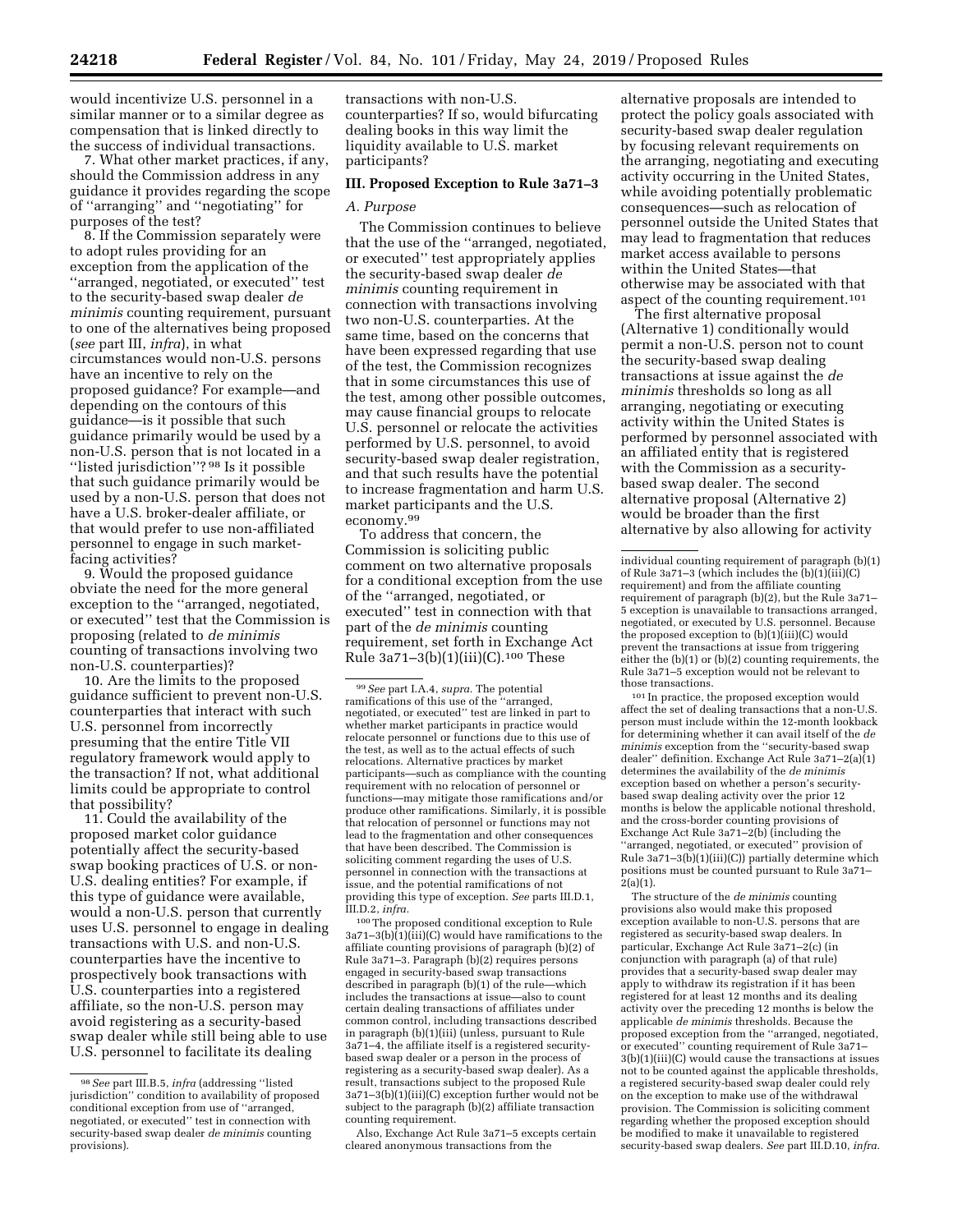in the United States to be performed by personnel associated with an affiliate that is registered with the Commission as a broker (or, as with the first alternative, that is registered as a security-based swap dealer). As discussed in further detail below, under either alternative the non-U.S. person and the affiliated registered entity would have to comply with certain conditions related to business conduct, trade acknowledgments, portfolio reconciliation, disclosure, records, and financial responsibility.

The proposed exception may be particularly relevant, for example, for financial groups that use one or more non-U.S. dealing entities to transact (*i.e.,* book transactions directly) with Canadian or Latin American counterparties, but that manage the trading or sales relationships with those counterparties out of an affiliated entity in the United States—whether for customer convenience, for more direct access to the market in which the underliers are traded, or for operational or other reasons. Under the proposed exception, transactions that are booked by the foreign dealing entity but arranged, negotiated or executed by personnel associated with an affiliated registered entity in the U.S. generally would not be counted toward the foreign entity's *de minimis* threshold, and the entity accordingly would not be required to register as a security-based swap dealer by virtue of those transactions.102 Antifraud provisions of the federal securities laws and certain relevant Title VII requirements would continue to apply to the transaction *e.g.,* transaction reporting and the prohibitions in Section 5(e) of the Securities Act of 1933 and Section 6(l) of the Exchange Act with respect to transactions with counterparties that are not eligible contract participants (''ECPs''). The Commission preliminarily believes that this approach would appropriately balance the application of Title VII requirements to any risks presented by the activity while reducing the likelihood of market fragmentation that otherwise might arise if the foreign dealing entity were subject to requirements that are not tailored to the associated risks.

As discussed below, although the proposed exception would subject

arranging, negotiating and executing activity in the United States to certain Title VII requirements, the exception would not fully apply certain other requirements, such as financial responsibility requirements, in connection with security-based swaps resulting from that U.S. activity. On balance, the Commission preliminarily believes that the conditions that have been proposed for the exception would mitigate any potential negative consequences that otherwise might arise from tailoring the security-based swap dealer requirements that apply to those activities.

In making this proposal, the Commission is mindful that U.S.-based dealing entities may use this type of exception to structure their booking practices to manage the application of Title VII to their security-based swap dealing business—*e.g.,* by booking dealing transactions with non-U.S. counterparties into their non-U.S. affiliates, to reduce the application of Title VII security-based swap dealer requirements to those transactions. The Commission is soliciting comment regarding the potential effect of the proposed exception on booking practices, and further address those potential consequences as part of the economic analysis.103

# *B. Alternative 1—First Alternative Proposed Conditional Exception*

The Commission is proposing to amend Exchange Act Rule 3a71–3 to incorporate a conditional exception from the ''arranged, negotiated, or executed'' counting standard under conditions that would apply a focused alternative method of regulation to the transactions at issue. The proposal recognizes that certain arranging, negotiating or executing activity involving U.S. personnel warrants Title VII oversight, but also recognizes that U.S. activity in connection with transactions between two non-U.S. persons may not implicate the same types of risks to U.S. persons and to U.S. markets as other types of dealing activity in the United States. The proposed exception hence is intended to more closely align the application of Title VII oversight to the U.S. market concerns associated with such transactions between non-U.S. persons.

Proposed new paragraph (d) of Exchange Act Rule 3a71–3 would incorporate this conditional

exception.104 Under Alternative 1, this paragraph (d) would except a non-U.S. person from having to count transactions arranged, negotiated or executed in the United States for purposes of the security-based swap dealer definition, subject to the following conditions:

• All such arranging, negotiating and executing activity in the United States would be conducted by personnel located in a U.S. branch or office in their capacity as associated persons of a majority-owned affiliate that is registered with the Commission as a security-based swap dealer;

• That registered security-based swap dealer would comply with specific requirements applicable to securitybased swap dealers as if the entity were a counterparty to the non-U.S. person's counterparties;

• The Commission could access relevant books, records and testimony of the non-U.S. person, and the registered security-based swap dealer would be required to maintain records related to the transaction;

• The non-U.S. person would consent to service of process for any civil action brought by or proceeding before the Commission;

• The registered security-based swap dealer would provide certain disclosures to the counterparties of the non-U.S. person; and

• The non-U.S. person would be subject to the margin and capital requirements of a ''listed jurisdiction.''

For the reasons set forth below, the Commission preliminarily believes that an exception that incorporates those elements would apply security-based swap dealer requirements to arranging, negotiating or executing activity in the United States, allow for Commission access to related books and records, and eliminate incentives to alter transaction booking practices to avoid securitybased swap dealer registration, in a manner that appropriately addresses the scope of the regulatory concerns raised by this type of U.S. activity.105

 $^{\rm 102}\,$  Other dealing activity of that foreign entity, such entering into security-based swap transactions with U.S. person counterparties, may cause the entity to exceed the *de minimis* threshold and thus have to register as a security-based swap dealer. The foreign entity also would be subject to provisions requiring it to count certain dealing transactions of its affiliates. *See* notes 13 and 100, *supra*  (addressing other prongs of the cross-border *de minimis* counting test).

<sup>103</sup>*See* parts III.D.9 (solicitation of comment), VII.A.7 (estimate of persons that may rely on proposed exception) and VII.B.1 (addressing costs and benefits of the proposed amendment), *infra.* 

<sup>104</sup>Apart from adding a conditional exception as new paragraph (d) of Rule 3a71–3, proposed Alternative 1 (as well as proposed Alternative 2) would amend the introductory language of paragraph (b)(1)(iii)(C) of Rule 3a71–3, to specify that the ''arranged, negotiated, or executed'' counting requirement is subject to the conditional exception.

<sup>105</sup>The conditional exception would address only the Rule 3a71–3(b)(1)(iii)( $\dot{C}$ ) requirement that non-U.S. persons count transactions that involve dealing activity in the United States. Rule 3a71–3 would continue to require non-U.S. persons to count all of their security-based swap dealing transactions with U.S. counterparties, and all of their security-based swap dealing transactions that are guaranteed by their U.S. affiliates.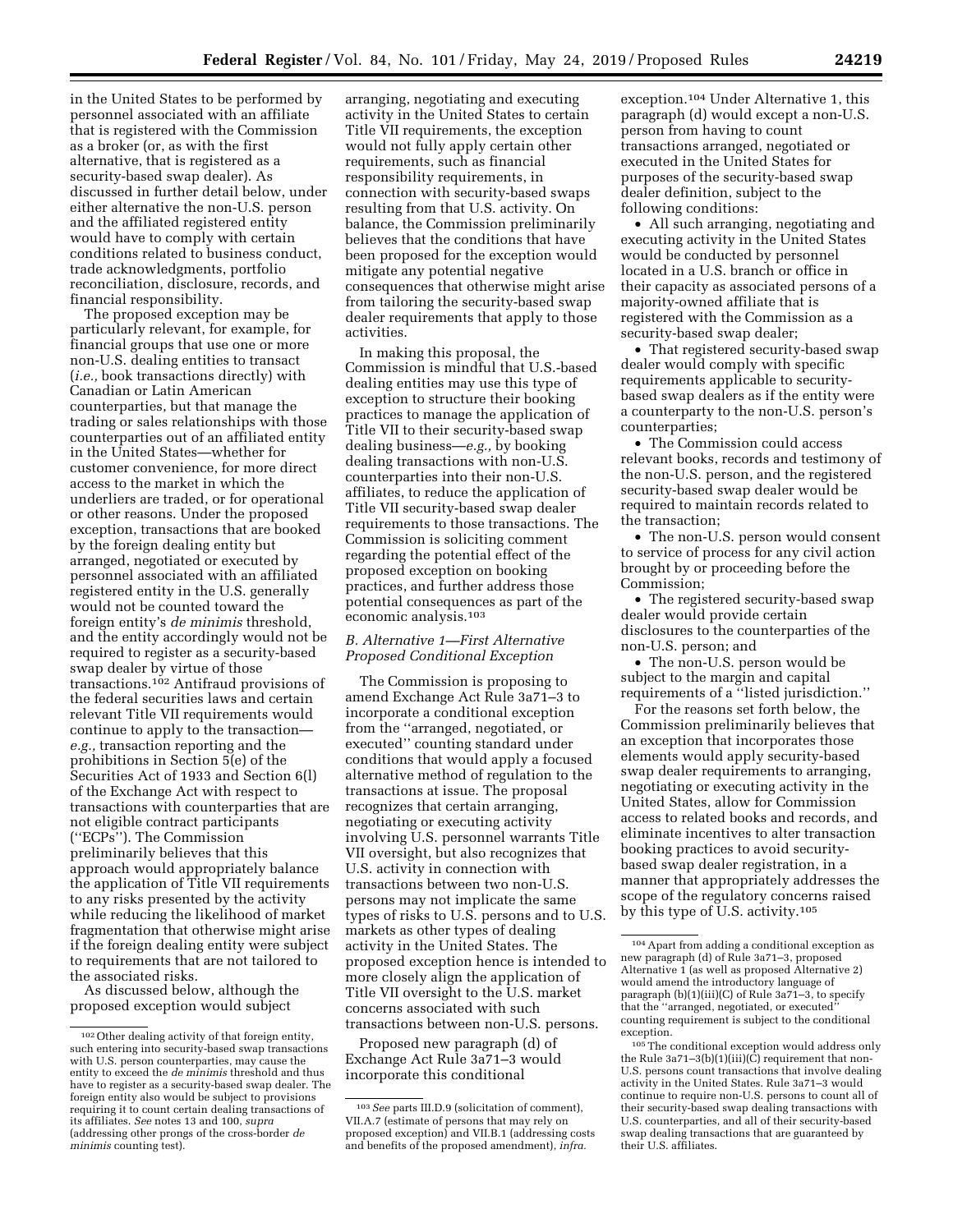The Commission preliminarily believes that this type of arranging, negotiating or executing conduct associated with security-based swap transactions also would generally constitute ''broker'' activity under the Exchange Act. Entities engaged in such conduct accordingly would be required to register with the Commission as brokers unless they can avail themselves of an exception from broker status, such as the exception for bank brokerage activity, or an exemption from broker registration.106

## 1. U.S. Activity Conducted by a Majority-Owned Registered Security-Based Swap Dealer Affiliate

Under Alternative 1, the arranging, negotiating and executing activity by U.S. personnel that otherwise would need to be counted but for the exception must be conducted by such personnel in their capacity as persons associated with an entity that is: (a) Registered as a security-based swap dealer, and (b) a majority-owned affiliate 107 of the non-U.S. person relying on the exception.108

By requiring that the U.S. arranging, negotiating or executing activity be conducted by U.S. personnel in their capacity as associated persons of a registered security-based swap dealer, the proposed condition would help ensure that the U.S. activity would be subject to key security-based swap dealer requirements under Title VII, including requirements regarding supervision, books and records, trade acknowledgments and verifications, and business conduct, among other things.109

108*See* Alternative 1—proposed paragraph (d)(1)(i) of Rule 3a71–3. Exchange Act Section 3(a)(70) defines the term ''person associated with a security-based swap dealer or major security-based swap participant'' to encompass, *inter alia,*  partners, officers, directors, employees and persons controlling, controlled by, or under common control with a security-based swap dealer or major security-based swap participant.

Exchange Act Rule 3a71–2(e) provides for the voluntary registration of a person that chooses to be a security-based swap dealer, regardless of whether that person engages in dealing activity that exceeds the *de minimis* thresholds.

109The relevant transactions also would remain subject to regulatory reporting and public dissemination requirements under Title VII. *See*  note 52, *supra. But see* part III.D.10, *infra* (soliciting comment regarding whether to make a similar

The registered security-based swap dealer must be a majority-owned affiliate of the non-U.S. person relying on the exception. As discussed above, concerns have been expressed that the existing counting standard could lead financial groups to relocate their U.S. based personnel to avoid triggering security-based swap dealer registration. To the extent that such groups make use of this exception in lieu of relocating U.S.-based personnel, the Commission would expect those groups to use affiliated entities to satisfy the conditions of the exception. Moreover, requiring that the arranging, negotiating or executing activity be performed by U.S. personnel associated with an affiliated registered security-based swap dealer would help guard against the risk that a financial group may seek to attenuate its responsibility for any shortcomings in the registered securitybased swap dealer's compliance with the requirements applicable to registered security-based swap dealers.110 The proposal makes use of a majority-ownership standard to achieve this goal—rather than other measures of affiliation such as a common control standard or alternative ownership thresholds—to help ensure that the financial group has a significant interest in the registered security-based swap dealer, including its compliance with the requirements applicable to securitybased swap dealers (in addition to the non-U.S. person's interest in the registered security-based swap dealer complying with the conditions of the exception), to help promote appropriate compliance and oversight practices.111

Taken as a whole, those elements differentiate the proposal from the approach commenters previously suggested that would have excused the counting of such transactions when the relevant activity in the United States is performed by a registered broker-dealer or by a U.S. bank. When the Commission considered but rejected that type of approach in adopting the ''arranged, negotiated, or executed'' counting requirement, the Commission noted that the broker-dealer framework

<sup>110</sup>The registered security-based swap dealer's non-compliance with the conditions of the exception would make the exception unavailable to

<sup>111</sup> The Commission has used a majorityownership standard as part of other rules implementing Title VII, including in a rule providing that inter-affiliate security-based swaps need not be considered in determining whether a person is a security-based swap dealer. *See*  Exchange Act Rule 3a71–1(d).

does not apply to banks engaged in certain activities, which may include a significant proportion of security-based swap dealing activity, and stated that such an approach would effectively supplant Title VII security-based swap dealer regulation for a majority of dealing activity carried out in the United States with a ''cobbled together'' grouping of other requirements.112 Alternative 1, in contrast, would apply Title VII security-based swap dealer regulation to arranging, negotiating or executing activity in the United States, regardless of whether that activity is conducted by banks or non-banks, consistent with the uniform securitybased swap dealer framework anticipated by Title VII.

2. Compliance With Specific Security-Based Swap Dealer Requirements

a. Conditions Regarding Application of Specific Requirements

The proposal would incorporate provisions related to how Title VII requirements would apply to the registered security-based swap dealer's activities conducted on behalf of its non-U.S. affiliate. As noted, Alternative 1 would be conditioned on any U.S. personnel who arrange, negotiate or execute security-based swap transactions in the United States acting in their capacity as an associated person of a registered security-based swap dealer. Security-based swap dealers in general must comply with a variety of obligations, including those related to: Financial responsibility; books, records and reports; trade acknowledgment and verification; supervision and chief compliance officers; and business conduct.113 Security-based swap dealers

The Commission also has proposed rules to implement security-based swap dealer requirements regarding:

(1) Capital, margin and segregation (*see* Exchange Act Release No. 68071, 77 FR 70214 (Nov. 23, 2012) (''Capital, Margin and Segregation Proposing Release''); Exchange Act Release No. 71958 (Apr. 17, 2014), 79 FR 25194, 25254 (May 2, 2014));

(2) Recordkeeping and reporting (*see* Exchange Act Release No. 71958 (Apr. 17, 2014), 79 FR 25194 (May 2, 2014) (''Recordkeeping and Reporting Proposing Release''));

(3) Risk mitigation, including requirements relating to portfolio reconciliation, portfolio compression and trading relationship

<sup>106</sup>*See generally* note 21, *supra* (addressing application of ''broker'' and ''security'' definitions in the security-based swap context).

<sup>107</sup>Proposed paragraph (a)(10) would define the term ''majority-owned affiliate'' to encompass a relationship whereby one entity directly or indirectly owns a majority interest in another, or where a third party directly or indirectly owns a majority interest in both, where ''majority interest'' reflects voting power, the right to sell, or the right to receive capital upon dissolution or the contribution of capital.

exception available in connection with the application of the ''arranged, negotiated, or executed'' test in connection with the regulatory reporting and public dissemination requirements of

<sup>112</sup>*See* ANE Adopting Release, 81 FR at 8619; *see also* part I.A.3, *supra.* 

<sup>113</sup>*See generally* Exchange Act Section 15F. The Commission has adopted final rules to implement certain security-based swap dealer requirements under Section 15F. *See* Business Conduct Adopting Release, 81 FR 29960 (final rules addressing business conduct, supervision and chief compliance officer requirements); Exchange Act Release No. 78011 (Jun. 8, 2016), 81 FR 39808 (Jun. 17, 2016) (final rules addressing trade acknowledgment and verification requirements) (''Trade Acknowledgment Adopting Release'').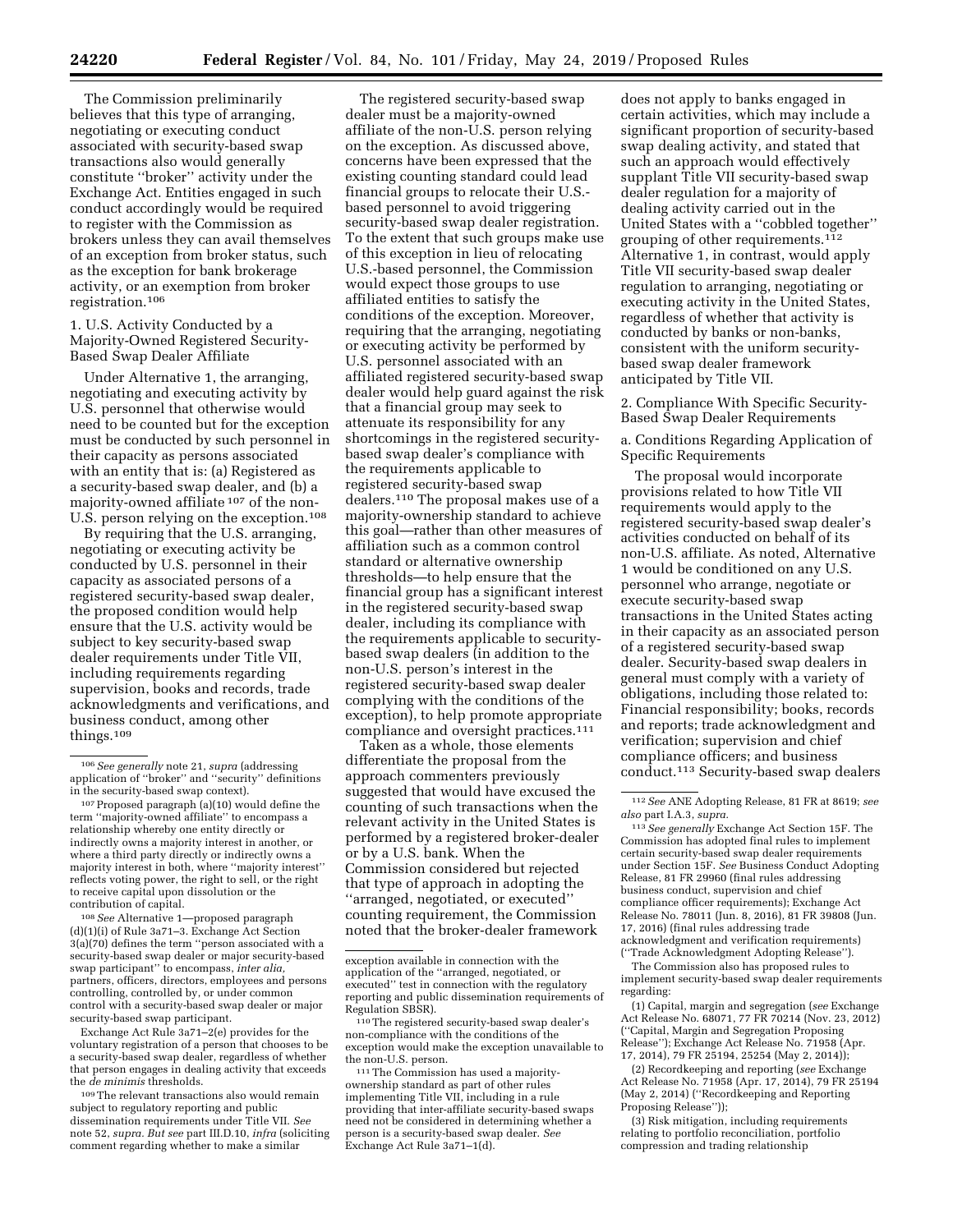also are subject to regulatory reporting and public dissemination requirements.114

Absent additional conditions, however, the transactions that would be subject to the proposed exception would not necessarily be subject to certain of those security-based swap dealer requirements. In particular, several provisions of the Exchange Act and the rules thereunder impose obligations upon security-based swap dealers with regard to their activities that involve a ''counterparty.'' 115 For transactions subject to the proposed exception, however, the registered security-based swap dealer that engages in arranging, negotiating and executing activity in the United States would not be a contractual party to the security-based swaps resulting from that arranging, negotiating or executing activity, and therefore would not be a ''counterparty'' to the transaction.

The Commission accordingly is proposing to condition the exception on the registered security-based swap dealer complying with the following requirements ''as if'' the counterparties to the non-U.S. person relying on the exception also were counterparties to the registered security-based swap dealer: 116

• Disclosure of risks, characteristics, material incentives and conflicts of interest. The registered security-based swap dealer must disclose information regarding the material risks and characteristics of the security-based swap, and regarding the material incentives or conflicts of interest of the security-based swap dealer, including the material incentives and conflicts of

(4) The cross-border application of various Title VII requirements, including certain security-based swap dealer requirements (*see* Cross-Border Proposing Release, 78 FR 30968).

114*See generally* Regulation SBSR, 17 CFR 242.900 *et seq.* 

115*See, e.g.,* Exchange Act Rule 15Fh–3(a) (eligible counterparty verification); Rule 15Fh–3(b) (disclosure of risks, characteristics, incentives and conflicts; Rule 15Fh–3(c) (daily mark disclosure); Rule 15Fh–3(d) (clearing rights disclosure); Rule 15Fh–3(e) (''know your counterparty'' requirement); Rule 15Fh-3(f) (suitability of recommendations); Rule 15Fh–3(g) (fair and balanced communications); Exchange Act Rule 15Fi–2(a) (trade acknowledgment and verification).

Certain of the Exchange Act provisions that underlie those rules also explicitly refer to activities involving a ''counterparty.'' *See* Exchange Act Section 15F(h)(3)(A) (eligible counterparty verification); Sections 15F(h)(3)(B)(i), (ii) (disclosure of risks, characteristics, incentives and conflicts); Section 15F(h)(3)(B)(iii) (daily mark disclosure).

116*See* Alternative 1—proposed paragraph  $(d)(1)(ii)(A)$  of Rule 3a71–3 (providing for "as if" compliance with certain specified requirements). interest associated with the non-U.S. person relying on the exception.117

• Suitability of recommendations. The registered security-based swap dealer must comply with requirements regarding the suitability of any recommendations that its associated persons make.<sup>118</sup>

• Fair and balanced communications. The registered security-based swap dealer must comply with fair and balanced communication requirements.119

• Trade acknowledgment and verification. The registered securitybased swap dealer must comply with trade acknowledgment and verification requirements.120

• Portfolio reconciliation requirements. The registered securitybased swap dealer must comply with the portfolio reconciliation requirements applicable to securitybased swap dealers for the securitybased swap resulting from the transaction as if the security-based swap were being included in the securitybased swap dealer's portfolio, but only the first time that the security-based swap would be reconciled by the security-based swap dealer.<sup>121</sup>

The proposed condition specifies that the disclosure should address not only the material incentives and the conflicts of interest of the registered security-based swap dealer engaged in the arranging, negotiating or executing activity in the United States, but also those of the affiliated non-U.S. person relying on the exception, which is intended to allow the counterparty to the transaction to be appropriately informed regarding incentives and conflicts of interest relevant to the transaction.

118*See* Alternative 1—proposed paragraph (d)(1)(ii)(B)(*2*) of Rule 3a71–3 (citing the suitability requirements set forth in Rule 15Fh–3(f)).

119*See* Alternative 1—proposed paragraph  $(d)(1)(ii)(B)(3)$  of Rule 3a71-3 (citing the fair and balanced communications requirement set forth in Exchange Act Section 15F(h)(3)(C) and Rule 15Fh– 3(g) thereunder).

120*See* Alternative 1—proposed paragraph (d)(1)(ii)(B)(*4*) of Rule 3a71–3 (citing the trade acknowledgment and verification requirement set forth in Exchange Act Rules 15Fi–1 and 15Fi–2).

121*See* Alternative 1—proposed paragraph  $(d)(1)(ii)(B)(5)$  of Rule  $3a\overline{7}1-\overline{3}$  (citing the portfolio reconciliation requirement proposed to be set forth in Exchange Act Rule 15Fi–3). In practice, this condition would require the security-based swap dealer to establish, maintain, and follow written policies and procedures reasonably designed to ensure that it engages in the initial portfolio reconciliation for transactions for which it arranges, negotiates, or executes security-based swap transactions for its foreign affiliates. *See* Risk

The Commission preliminarily believes that requiring the registered security-based swap dealer engaged in arranging, negotiating or executing activity in the United States to comply with the standards of conduct required by the above requirements in connection with the transactions at issue generally would not impose significant additional informationgathering or documentation burdens on that registered security-based swap dealer. At the same time, the Commission recognizes that certain of those requirements, particularly the disclosure and suitability requirements, in some cases may require the registered security-based swap dealer to undertake potentially significant additional efforts related to information-gathering and documentation. In the Commission's view, however, the customer protections provided by imposing those requirements would justify the associated burdens.

For example, disclosure of risks, characteristics, material incentives, and conflicts of interest will permit a counterparty to more effectively assess whether and under which terms to enter a transaction. Although the compliance burdens associated with that disclosure obligation may be significant, those burdens should be mitigated by the underlying provision stating that the requirement to disclose risks, characteristics, material incentives and conflicts of interest will apply only when the registered security-based swap dealer knows the identity of the counterparty at a reasonably sufficient time prior to execution of the transaction.122

The burden of complying with the suitability requirement, including obtaining the required counterparty information and making a suitability assessment using that information, similarly may be significant in some cases, but the Commission preliminarily believes that those burdens are justified by the importance of the counterparty protections provided by the suitability requirement.123 The Commission further

123 If the registered security-based swap dealer makes a recommendation in connection with the transaction—apart from a recommendation to a security-based swap dealer, swap dealer, major security-based swap participant, or major swap participant—the suitability rule would require the entity both to undertake reasonable diligence to understand the potential risks and rewards associated with a recommended security-based swap or trading strategy involving a security-based swap (*see* Rule 15Fh–3(f)(1)(i)), and to have a reasonable basis to believe that the recommended security-based swap or trading strategy involving a Continued

documentation (*see* Exchange Act Release No. 84861 (Dec. 19, 2018), 84 FR 4614 (Feb. 15, 2019) (''Risk Mitigation Proposing Release'')); and

<sup>117</sup>*See* Alternative 1—proposed paragraph (d)(1)(ii)(B)(*1*) of Rule 3a71–3 (citing the requirements for the disclosure of risks, characteristics, incentives and conflicts in Exchange Act Sections 15F(h)(3)(B)(i), (ii) and Rule 15Fh–3(b) thereunder). The underlying Rule 15Fh–3(b) requirement states that disclosure is required only so long as the identity of the counterparty is known to the security-based swap dealer ''at a reasonably sufficient time prior to execution of the transaction'' to permit compliance.

Mitigation Proposing Release (proposing Exchange Act Rule 15Fi–3).

<sup>122</sup>*See* Exchange Act Rule 15Fh–3(b).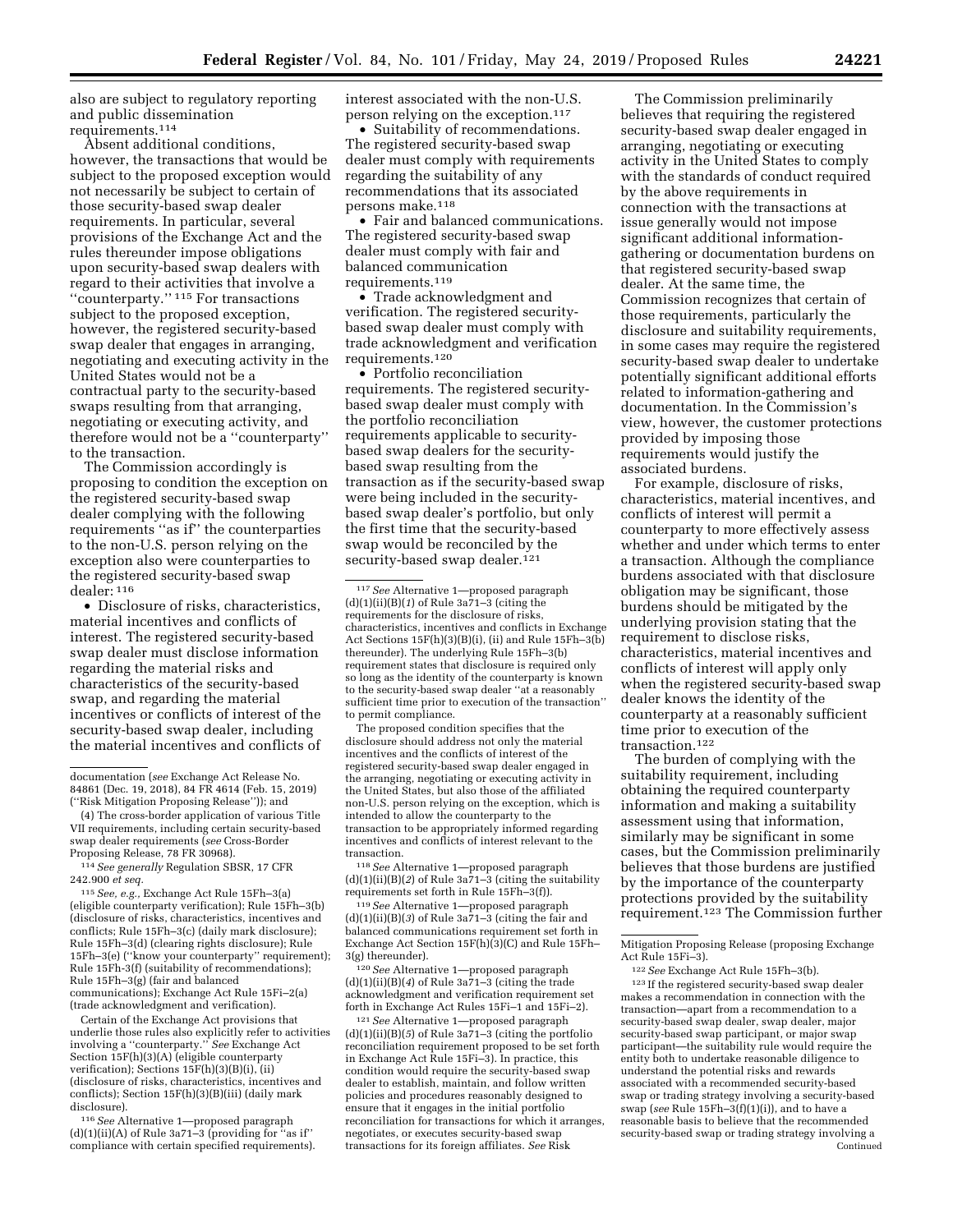notes that the suitability requirement would apply only when the registered security-based swap dealer makes a recommendation to the counterparty, and that the associated burdens may be lessened by the institutional suitability provisions of the requirement.124 In this regard, moreover, we understand that in some cases, U.S. personnel currently manage trading or sales relationships with counterparties, and the registered security-based swap dealer accordingly may already possess the information needed to comply with obligations such as disclosure or suitability.125

The Commission is proposing to condition the exception on the registered security-based swap dealer complying with the trade acknowledgement and verification requirements to help assure that there are definitive written records of the terms of the resulting transactions and to help control legal and operational risks for the counterparties.126

The proposal to condition the exception on the registered entity complying with the portfolio reconciliation requirements as if it were

125The Commission is soliciting comment regarding the practicability of requiring compliance with the suitability condition in the circumstances at issue. *See* part III.D.5, *infra.* 

126*See generally* Trade Acknowledgment Adopting Release, 81 FR at 39809.

This proposed condition has parallels to Exchange Act Rule 15a–6(a)(3), which provides a conditional exemption from broker-dealer regulation for foreign broker-dealers in connection with certain activities that are intermediated (or ''chaperoned'') by registered broker-dealers. Under Rule 15a–6(a)(3)(iii)(A)(*2*), the registered brokerdealer must issue all required confirmations and statements. In the present context the Commission would expect the registered security-based swap dealer to use the same general techniques, to obtain requisite information to satisfy the trade acknowledgment and verification condition, as registered broker-dealers use to obtain the information needed to satisfy the Rule 15a–6 confirmation condition. Given that the registeredsecurity-based swap dealer would be affiliated with the non-U.S. person relying on the exception, the use of common back office platforms may help facilitate transfer of that information.

As further discussed in Section IV, the Commission is mindful that foreign blocking laws, privacy laws, secrecy laws and other foreign legal barriers may limit or prohibit firms from providing books and records directly to the Commission, Similarly, such laws may impede the transfer of relevant records among affiliates for purposes of complying with the exception. The Commission preliminarily believes that the exception should not be available if such impediments to transferring information precluded compliance with the trade acknowledgement and verification condition, given those requirements' importance in providing for definitive records and controlling risks.

the counterparty to the transaction, but only for the initial reconciliation, should help advance two goals: Helping to ensure the accuracy of the data reported to security-based swap data repositories (''SDRs''), and helping to facilitate the ability of registered SDRs to comply with requirements that they verify the information they receive.127

The Commission believes that the condition would promote those goals while imposing only minimal additional burdens on the registered entity, based in part on the understanding that the registered entity typically would have access to the necessary information because the registered entity is likely to report the transaction to the SDR on behalf of its non-U.S. affiliate (due to the registered entity being the only U.S. person involved in the transaction). Moreover, for these transactions the underlying proposed portfolio reconciliation rule focuses on there being reasonable policies and procedures in place,128 meaning that the registered entity would not fall out of compliance with the condition merely because it has not been provided necessary counterparty information.

In addition, the Commission is conditioning the exception on the registered security-based swap dealer

The portfolio reconciliation requirement further may assist SDRs in satisfying their obligations under Section 13(n)(5)(B) of the Exchange Act and rule 13n–4(b)(3) thereunder to verify the terms of each security-based swap with both counterparties. *See* Risk Mitigation Proposing Release, 84 FR at 4633–4644.

128 In the Risk Mitigation Proposing Release, the Commission proposed that, with respect to transactions with persons who are not SBS Entities, security-based swap dealers would be required to establish, maintain, and follow written policies and procedures reasonably designed to ensure that it engages in portfolio reconciliation for those security-based swap transactions. As such, conditioning the exception on security-based swap dealers complying with the initial portfolio reconciliation requirements as if the security-based swap dealer were the counterparty to the transaction, will require that its required policies and procedures regarding reconciliation include transactions for which the security-based swap dealer arranges, negotiates or executes a securitybased swap transaction on behalf of another person.

By contrast, the proposed rule expressly requires portfolio reconciliation to occur with respect to security-based swap transactions between two SBS Entities. *See* Risk Mitigation Proposing Release, 84 FR 4618–20.

complying with fair and balanced communication requirements to promote investor protection, which prohibit registered entities from overstating the expected benefits or understating the expected risks of potential transactions in their communications with counterparties.129

Conversely, this proposed compliance condition would not extend to certain other ''counterparty''-related requirements applicable to securitybased swap dealers. In part, the proposed exception would not be conditioned on compliance with ECP verification requirements 130 and ''know your counterparty'' requirements 131 because the Commission preliminarily believes that in some circumstances the registered security-based swap dealer would have limited interaction with the counterparty to the transactions at issue, making it difficult to obtain the information needed to satisfy those requirements. For example, compliance with the "know your counterparty" requirement would be expected to necessitate the creation of documentation that may be infeasible for the registered security-based swap dealer.132 Compliance with the ECP verification requirement would require the registered security-based swap dealer to verify that a counterparty meets the eligibility standards for an ECP before entering into a securitybased swap with that counterparty which could be problematic in this context given the diverse set of circumstances in which the registered security-based swap dealer may arrange, negotiate or execute transactions subject to the exception. To be clear, however, although the Commission is not proposing to condition the exception on compliance with security-based swap dealer ECP verification requirements, existing limitations on entering into

131*See* Alternative 1—proposed paragraph  $(d)(1)(ii)(C)(4)$  of Rule  $3a71-3$  (citing the "know your counterparty'' requirement is set forth in Rule 15Fh-3(e)); *see also* Business Conduct Adopting Release, 81 FR at 29993–94.

132The scope of the ''know your counterparty'' requirement is in contrast the suitability requirements addressed above, which would apply only when the registered security-based swap dealer makes a recommendation.

security-based swap is suitable for the counterparty (*see* Rule 15Fh–3(f)(1)(ii)).

<sup>124</sup> In the case of recommendations to certain institutional counterparties, the security-based swap dealer may satisfy the counterparty-specific suitability requirement if it receives certain written representations and provides certain disclosures. *See* Rules 15Fh–3(f)(2) and (3).

<sup>127</sup> In proposing the portfolio reconciliation requirements, the Commission explained that the requirements have been designed not only to help ensure that the counterparties to a transaction are and remain in agreement with respect to all material terms, but also to help ensure that the information reported to SDRs is complete and accurate. *See* Risk Mitigation Proposing Release, 84 FR at 4634. This objective is applicable to the transactions at issue because transactions that are arranged, negotiated, or executed by U.S. personnel of a registered security-based swap dealer are subject to Regulation SBSR based on that activity. *See* Regulation SBSR Rule 908(a)(1)(v).

<sup>129</sup>*See* Business Conduct Adopting Release, 81 FR at 30001–02 (''we believe the requirement promotes investor protection by prohibiting SBS Entities from overstating the benefits or understating the risks to inappropriately influence counterparties' investment decisions'').

<sup>130</sup>*See* Alternative 1—proposed paragraph (d)(1)(ii)(C)(*1*) of Rule 3a71–3 (citing the eligible contract participant verification requirement set forth in Exchange Act Section 15F(h)(3)(A) and Rule 15Fh–3(a)(1) thereunder); *see also* Business Conduct Adopting Release, 81 FR at 29978–79.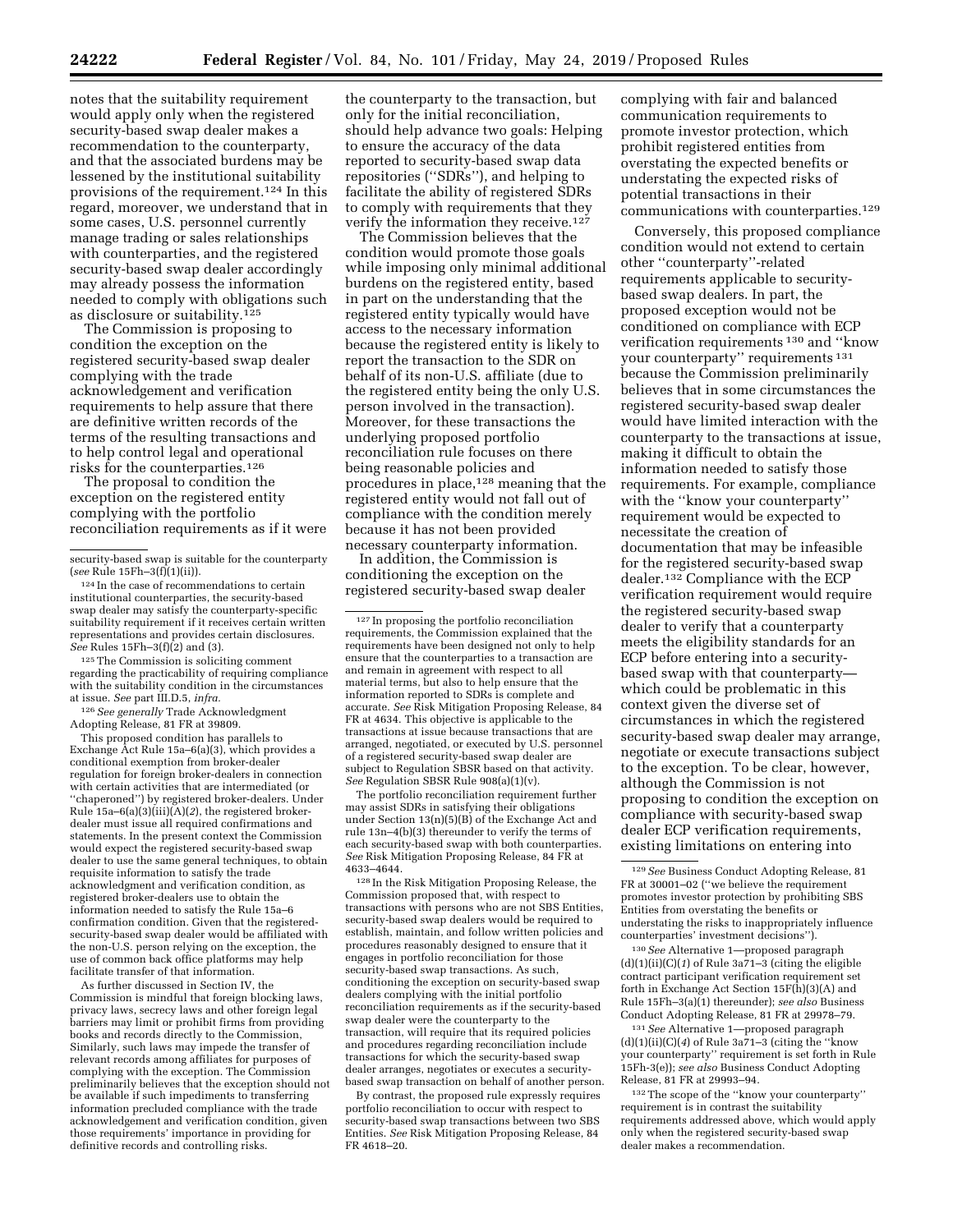security-based swaps with non-ECPs would remain in effect.<sup>133</sup>

In addition, the proposed exception would not be conditioned on compliance with clearing rights disclosure requirements,134 because the transactions at issue would not be expected to be subject to the underlying clearing rights.135 Finally, the proposed exception would not be conditioned on compliance with daily mark disclosure requirements 136 and with certain risk mitigation rules 137 because those requirements are predicated on there being an ongoing relationship between the security-based swap dealer and the counterparty that may not be present in connection with the transactions at issue, and further would be linked to risk management functions that are likely to be associated with the entity in which the resulting security-based swap position is booked.

Separately, although the Exchange Act and Commission rules apply certain requirements to security-based swap dealers that act as advisors or counterparties to special entities,<sup>138</sup> the Commission has defined the term ''special entity'' so as not to encompass non-U.S. persons.139 Because the

134*See* Alternative 1—proposed paragraph  $(d)(1)(ii)(C)(3)$  of Rule  $3a\overline{7}1-\overline{3}$  (citing the clearing rights disclosure requirement set forth in Rule 15Fh–3(d)); *see also* Business Conduct Adopting Release, 81 FR at 29992–93.

135*See* Exchange Act Section 3C(g)(5) (addressing clearing rights of transactions that have been ''entered into'' by security-based swap dealers).

136*See* Alternative 1—proposed paragraph (d)(1)(ii)(C)(*2*) of Rule 3a71–3 (citing the requirement for the disclosure of daily marks set forth in Exchange Act Section 15F(h)(3)(B)(iii) and Rule 15Fh–3(c) thereunder).

137*See* Alternative 1—proposed paragraphs  $(d)(1)(ii)(C)(5)-(6)$  of Rule  $3a\overline{7}1-3$ . Those paragraphs cross-reference requirements regarding the following:

(1) Security-based swap portfolio compression (proposed Exchange Act Rule 15Fi–4). The proposed portfolio compression rule would address processes whereby counterparties terminate or change the notional value of security-based swap in the portfolio between the counterparties.

(2) Security-based swap trading relationship documentation (proposed Exchange Act Rule 15Fi– 5). The proposed trading documentation rule would address the trading relationship between counterparties, including terms addressing payment obligations, netting, default or termination events and allocation of reporting obligations.

138*See generally* Exchange Act Sections 15F(h)(4) and (5), and Exchange Act Rules 15Fh–3(a)(2), (3), 15Fh–4 and 15Fh–5.

139*See* Exchange Act Rule 15Fh–2(d); *see also*  Exchange Act Release No. 77617 (Apr. 14, 2016), 81 FR 29960, 30013 (May 13, 2016).

counterparties to the transactions that are the subject of this exception would not be U.S. persons, the special entity requirements would not apply to those transactions.

## b. Application of Other Requirements

By virtue of being a registered security-based swap dealer, the entity engaged in arranging, negotiating or executing activity in the United States would have to comply with additional requirements applicable to securitybased swap dealers, including, but not limited to requirements related to supervision, chief compliance officers, books and records and financial responsibility.

3. Commission Access to Relevant Books, Records and Testimony, and Related Obligations

Under the proposal, the non-U.S. person relying on the conditional exception would, upon request, promptly have to provide the Commission or its representatives with any information or documents within the non-U.S. person's possession, custody or control related to transactions under the exception, as well as making its foreign associated persons available for testimony, and providing assistance in taking the evidence of other persons, wherever located, related to those transactions.140

In addition, the registered securitybased swap dealer engaged in that activity in the United States must create and maintain all required books and records relating to the transaction subject to the exception, including those required by Exchange Act Rules 17a–3 and 17a–4, or Rules 18a–5 and 18a–6, as applicable.141 The condition further

140*See* Alternative 1—proposed paragraph  $(d)(1)(iii)(A)$  of Rule 3a71-3. That proposed paragraph further would specify that the non-U.S. person must provide this information under request of the Commission or its representatives or pursuant to arrangements or agreements reached between any foreign securities authority, including any foreign government, and the Commission or the U.S. government.

Proposed paragraph (a)(11) of Rule 3a71–3 in general would define the term ''foreign associated person'' as a natural person domiciled outside the United States that is a partner, officer, director, branch manager or employee of the non-U.S. person taking advantage of the exception, or that controls, is controlled by or is under common control with that non-U.S. person.

141*See* Alternative 1—proposed paragraph (d)(1)(iii)(B)(*1*) of Rule 3a71–3. Under proposed clarifies that this obligation would extend to books and records requirements related to the conditions, discussed above, requiring the registered security-based swap dealer to comply with Title VII requirements relating to: Disclosure of risks, characteristics, incentives and conflicts; suitability; fair and balanced communications; trade acknowledgment and verification; and portfolio reconciliation.142

The registered security-based swap dealer further must obtain from the non-U.S. person relying on the exception, and maintain, documentation encompassing all terms governing the trading relationship between the non-U.S. person and its counterparty relating to the transactions subject to this exception, including terms addressing payment obligations, netting of payments, events of default or other termination events, calculation and netting of obligations upon termination, transfer of rights and obligations, allocation of any applicable regulatory reporting obligations, governing law, valuation, and dispute resolution.143

Consistent with the provisions of those proposed books and records requirements, the registered entity would make and/or preserve the following types of records related to the transactions at issue: Records of communications; written agreements; copies of trade acknowledgments; records related to transactions not verified in a timely manner; documents related to compliance with securitybased swap dealer business conduct standards; and documents related to compliance with portfolio reconciliation requirements. Other types of records addressed by those proposed books and records requirements—*e.g.,* inclusion of trades in financial ledgers—preliminarily would not appear to be required for the registered entity in connection with these transactions, as the registered entity would not have direct financial obligations under the transactions.

142*See* Alternative 1—proposed paragraph (d)(1)(iii)(B)(*1*) of Rule 3a71–3 (requiring creation and maintenance of books and records relating to the requirements specified in proposed paragraph  $(d)(1)(ii)(B)).$ 

143*See* Alternative 1—proposed paragraph  $(d)(1)(iii)(B)(2)$  of Rule  $3a71-3$ . These records are consistent with those required by the Commission's proposed trading relationship documentation rule. *See* Risk Mitigation Proposing Release, 84 FR at 4673–74 (proposing Exchange Act Rule 15Fi–5).

As discussed above in connection with the implementation of the trade acknowledgment and verification condition (*see* note 126, *supra*), the Commission is mindful that foreign blocking laws, privacy laws, secrecy laws and other foreign legal barriers may impede the transfer of relevant records among affiliates for purposes of complying with this condition. Here too, the Commission preliminarily believes that the exception should not be available Continued

<sup>133</sup>*See* Exchange Act Section 6(l) (requiring security-based swaps with non-ECPs to be effected on a national securities exchange); Securities Act Section 5(e) (requiring registration of the offer and sale of security-based swaps to non-ECPs). The registered security-based swap dealer might use information obtained from its non-U.S. affiliate to verify that a counterparty to the security-based swap is in fact an ECP.

Exchange Act Section 15F(h)(4)(A)(iii) and Exchange Act Rule 15Fh–4(a)(3), which prohibit security-based swap dealers from engaging in any act, practice or course of business that is fraudulent, deceptive or manipulative, still would apply to those registered security-based swap dealers in connection with this exception, notwithstanding those provisions' basis in Section 15F(h)(4) (which mostly addresses a security-based swap dealer's obligations in dealing with special entities).

books and records requirements, a registered security-based swap dealer would be required to comply with the books and records requirements of Exchange Act Rules 17a–3 and 17a–4 if it is dually registered as a broker-dealer, or the requirements of Rules 18a–5 and 18a–6 if it is not. *See generally*  Recordkeeping and Reporting Proposing Release, 79 FR at 25298–302, 25307–13; Risk Mitigation Proposing Release, 84 FR at 4674–75.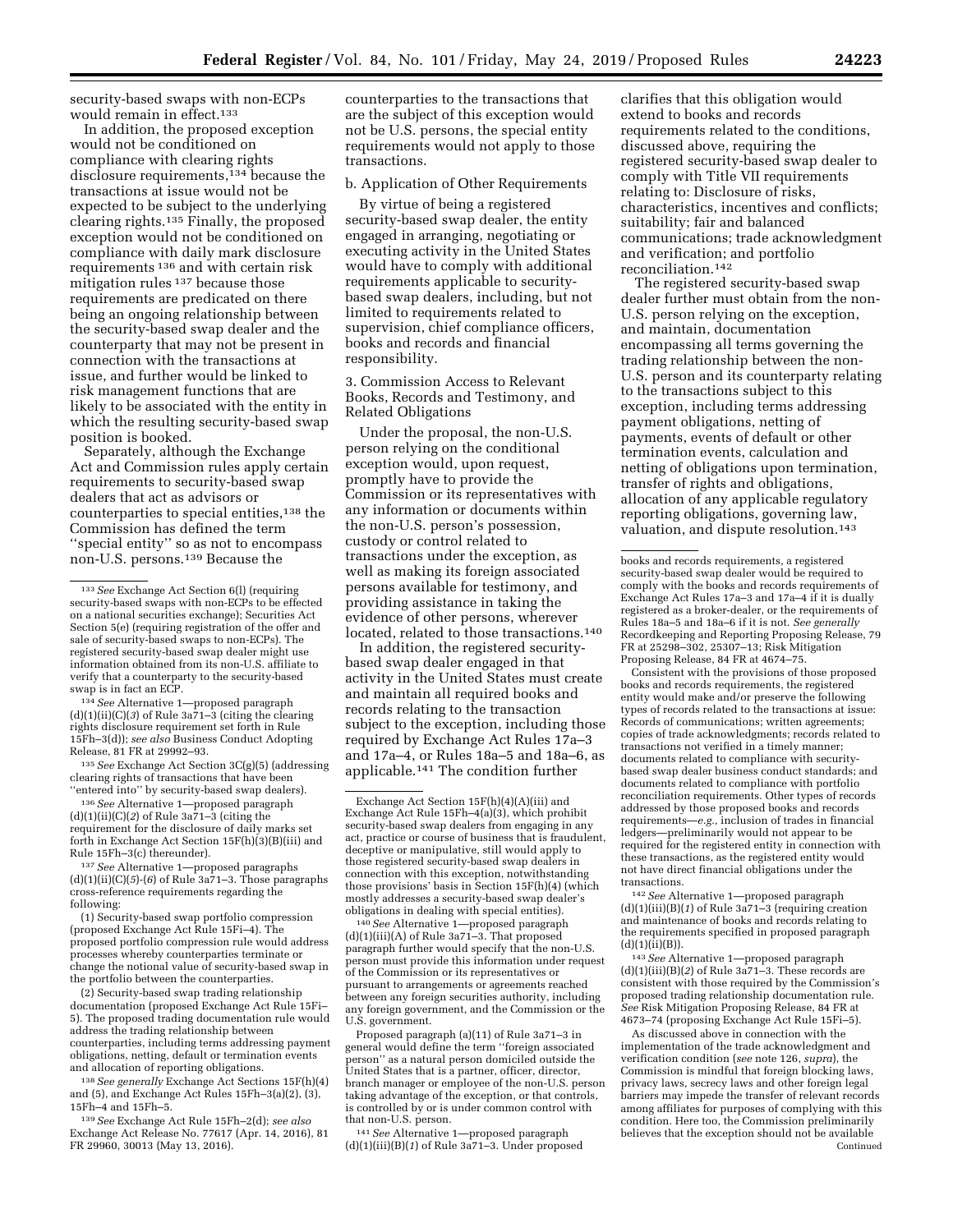In addition, the registered securitybased swap dealer would have to obtain from the non-U.S. person relying on the exception written consent to service of process for any civil action brought by or proceeding before the Commission, specifying that process may be served on the non-U.S. person in the manner set forth in the registered security-based swap dealer's current Form SBSE, SBSE-A or SBSE-BD, as applicable.<sup>144</sup>

Those proposed requirements relating to Commission access to information of the non-U.S. person, the obligation of the registered securitybased swap dealer to create and maintain information related to the transaction, and to obtain and maintain trading relationship documentation from the non-U.S. person, and the obligation of the non-U.S. person to consent to service of process—should help provide the Commission with a comprehensive view of the dealing activities connected with transactions relying on the proposed exception, and facilitate the Commission's ability to identify fraud and abuse in connection with transactions that have been arranged, negotiated or executed in the United States.145

144*See* Alternative 1—proposed paragraph (d)(1)(iii)(B)(*3*) of Rule 3a71–3. Form SBSE addresses applications for registration as securitybased swap dealers or major security-based swap participants. Form SBSE–A addresses such applications by persons that are registered or registering with the CFTC as swap dealers. Form SBSE–BD addresses such applications by persons that are registered broker-dealers. These forms may be found at *[https://www.sec.gov/forms.](https://www.sec.gov/forms)* 

145The proposed conditions regarding Commission access to information of the non-U.S. person, and regarding the need for the non-U.S. person to consent to service of process, are similar to the access and consent to service conditions in Exchange Act Rule 15a–6(a)(3). Rule 15a–6 in part provides a conditional exemption from brokerdealer regulation for foreign broker-dealers in connection with certain activities that are intermediated by registered broker-dealers. That rule in part requires that a foreign broker-dealer provide the Commission (upon request or pursuant to agreements reached between any foreign securities authority and the Commission or the U.S. Government) with any information or documents within the possession, custody, or control of the foreign broker or dealer, any testimony of foreign associated persons, and any assistance in taking the evidence of other persons, wherever located. *See*  Exchange Act Rule 15a–6(a)(3)(i)(B), (c). The proposed conditions would modify the Rule 15a– 6 access language to better describe the breadth of the access afforded under this condition—*e.g.,* the proposed condition requires that the information be

The proposed condition related to access to information, documents or testimony further provides that if, despite the non-U.S. person's best efforts, the non-U.S. person is prohibited by applicable foreign law or regulations from providing such access to the Commission, the non-U.S. person may continue to rely on the exception until the Commission issues an order modifying or withdrawing an associated ''listed jurisdiction'' determination.146 As discussed below, proposed provisions relating to the ''listed jurisdiction'' condition to the exception in part would permit the Commission to withdraw a listed jurisdiction determination if the jurisdiction's laws or regulations have had the effect of preventing the Commission or its representatives from accessing such information, documents and testimony.147

#### 4. Disclosures to Counterparties

The proposed exception further would be conditioned on the registered security-based swap dealer notifying the counterparties of the non-U.S. person relying on the exception that the non-U.S. person is not registered as a security-based swap dealer, and that certain Exchange Act provisions or rules addressing the regulation of securitybased swaps would not be applicable to the non-U.S. person in connection with the transaction, including provisions affording clearing rights to counterparties.148 To promote effective

The proposed conditions regarding the obligation of the registered security-based swap dealer contains elements comparable to a condition of Rule 15a–6 that states that a registered broker-dealer must be responsible for maintaining required books and records relating to the transactions conducted pursuant to the exemption, including books and records required by applicable Exchange Act rules. *See* Exchange Act Rule 15a–6(a)(3)(iii)(A)(4). The proposal also incorporates language providing for the registered security-based swap dealer to obtain trading relationship documentation to further promote effective Commission access to relevant information.

146*See* Alternative 1—proposed paragraph (d)(1)(iii)(A) of Rule 3a71–3 (referring to listed jurisdiction withdrawal provisions of paragraph  $(d)(2)(iii)$ ).

That continued reliance provision is limited to circumstances in which the failure to provide access is due to applicable foreign law or regulations. Accordingly, a non-U.S. person's failure to provide the Commission with required information for any reason other than prohibition by applicable foreign law or regulations would cause the person to be in violation of the conditions to the exception, making the exception unavailable to that person.

147*See* part III.B.5, *infra.* 

148*See* Alternative 1—proposed paragraph (d)(1)(iv) of Rule 3a71–3; *see also* notes 134 and

disclosure, the registered security-based swap dealer would have to provide this information contemporaneously with and in the same manner (*e.g.,* oral, electronic or otherwise) as the arranging, negotiating or executing activity at issue.149

This proposed condition is intended to help guard against counterparties assuming that the involvement of U.S. personnel in a arranging, negotiating or executing capacity as part of the transaction would be accompanied by all of the safeguards associated with Title VII security-based swap dealer regulation. Because the disclosure must be provided contemporaneously with, and in the same manner as, the activity at issue (*e.g.,* via oral disclosure in the event that the market facing activity occurs via oral communications), the Commission does not believe that such disclosure reasonably could be provided via inclusion in standard trading documentation.

5. Applicability of Financial Responsibility Requirements of a Listed Jurisdiction

Finally, the proposed exception would be conditioned on the requirement that the non-U.S. person relying on the exception be subject to the margin and capital requirements of a ''listed jurisdiction'' when engaging in transactions subject to this exception.150 The Commission conditionally or unconditionally may determine ''listed jurisdictions'' by order, in response to applications or upon the Commission's own initiative.151

149This disclosure requirement would not apply if the identity of that counterparty is not known to that registered security-based swap dealer at a reasonably sufficient time prior to the execution of the transaction to permit such disclosure. *Id.*  Circumstances in which the registered securitybased swap dealer engaged in relevant activity may not know the identity of the counterparty could include circumstances in which the registered security-based swap dealer provides only execution services, and does not arrange or negotiate the transactions at issue, as well as circumstances where personnel in the United States specify a trading strategy or techniques carried out through algorithmic trading or automated electronic execution of security-based swaps. *See* also note 117, *supra* (discussing a similar carveout in connection with the security-based swap dealer requirements for disclosure of risks, characteristics, material incentives and conflicts of interest).

150*See* Alternative 1—proposed paragraph  $(d)(1)(v)$  of Rule 3a71–3 (cross-referencing proposed the data access provisions of proposed paragraph  $(d)(1)(iii)(A)).$ 

151*See* Alternative 1—proposed paragraph (d)(1) of Rule 3a71–3.

Proposed paragraph (a)(12) of Rule 3a71–3 would define the term ''listed jurisdiction'' to mean any jurisdiction which the Commission by order has designated as a listed jurisdiction for purposes of the exception.

if such impediments to transferring information precluded compliance with the condition requiring the registered entity to obtain trading relationship documentation, given the need for the Commission to have a comprehensive view of the dealing activities connected with transactions relying on the proposed exception, to facilitate the Commission's ability to identify fraud and abuse in connection with transactions that have been arranged, negotiated or executed in the United States.

provided ''promptly,'' and specifically references supervisory or enforcement memoranda of understanding and other arrangements with foreign authorities.

<sup>135,</sup> *supra,* and accompanying text regarding clearing rights.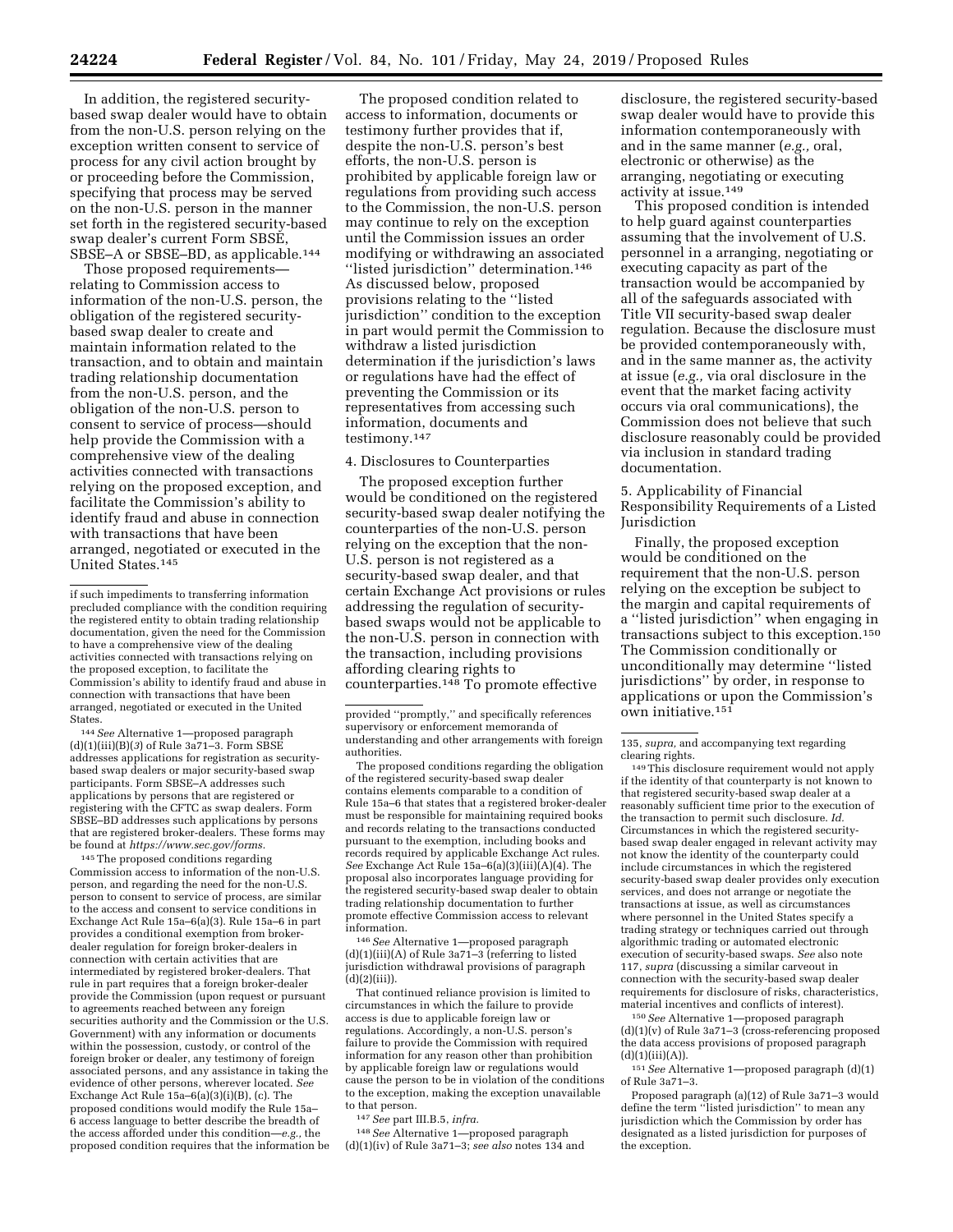The proposed listed jurisdiction condition is intended to help avoid creating an incentive for dealers to book their transactions into entities that solely are subject to the regulation of jurisdictions that do not effectively require security-based swap dealers or comparable entities to meet certain financial responsibility standards. Absent this type of condition, the exception from the *de minimis* counting requirement could provide a competitive advantage to non-U.S. persons that conduct security-based swap dealing activity in the United States without being subject to sufficient financial responsibility standards. More generally, the proposed condition is consistent with the belief the Commission expressed when it adopted the ''arranged, negotiated, or executed'' *de minimis* counting rule, that applying capital and margin requirements to such transactions between two non-U.S. persons can help mitigate the potential for financial contagion to spread to U.S. market participants and to the U.S. financial system more generally.152

Commenters to the Commission's proposal for the ''arranged, negotiated, or executed'' counting requirement suggested that potential concerns regarding that type of outcome could be addressed by conditioning a brokerdealer-based alternative to the counting rule on the non-U.S. entity being regulated in a ''local jurisdiction recognized by the Commission as comparable,'' or in a G–20 jurisdiction or in a jurisdiction where the entity would be subject to Basel capital requirements.153 The Commission, however, does not believe that concerns

152*See* ANE Adopting Release, 81 FR at 8616. The Commission further has stated:

Subjecting non-U.S. persons that engage in security-based swap dealing activity in the United States at levels above the dealer *de minimis*  threshold to capital and margin requirements also should help reduce the likelihood of firm failure and the likelihood that that the failure of a firm engaged in dealing activity in the United States might adversely affect not only its counterparties (which may include other firms engaged in security-based swap dealing activity in the United States) but also other participants in that market.

*Id.* at 8617.

153*See* note 23, *supra,* and accompanying text.

regarding potential risks associated with this type of exception would adequately be addressed by a ''one size fits all'' approach that is linked simply to a jurisdiction's membership in the G–20 or compliance with Basel standards, with no further opportunity to consider relevant regulatory practices and requirements.154

In considering a jurisdiction's potential status as a ''listed jurisdiction''—whether upon the Commission's own initiative or in response to an application for an order—the Commission would consider whether the order would be in the public interest.155 Factors would include consideration of the jurisdiction's applicable margin and capital requirements, and the effectiveness of the foreign regime's supervisory compliance program and enforcement authority in connection with those requirements, including in the cross-border context.156

The Commission further may by order, on its own initiative, modify 157 or withdraw a listed jurisdiction determination, after notice and opportunity for comment, if the Commission determines that continued listed jurisdiction status would not be in the public interest.158 The Commission may base that modification or withdrawal on the factors discussed above regarding the foreign jurisdiction's margin and capital requirements and associated supervisory and enforcement

155*See* Alternative 1—proposed paragraph (d)(2)(ii) of Rule 3a71–3.

156*See* Alternative 1—proposed paragraph  $(d)(2)(ii)(A)$ ,  $(B)$  of Rule  $3a71-3$ .

157As discussed below, the Commission may modify a listed jurisdiction designation by broadening or narrowing the application of listed jurisdiction status in connection with a particular class of market participants or an individual market participant within that jurisdiction.

158*See* Alternative 1—proposed paragraph (d)(2)(iii) of Rule 3a71–3. The Commission preliminarily expects that any such notice would be via publication in the **Federal Register** and on the Commission's website, to allow all interested parties the opportunity to comment, including persons that are located in the jurisdiction at issue and are relying on the exception.

practices.159 The Commission may also consider whether the jurisdiction's laws or regulations have had the effect of preventing the Commission or its representatives from promptly being able to obtain information regarding the non-U.S. persons relying on the exception.160 This latter provision reflects the importance of the proposed exception's information access condition,161 and the conclusion that it would be appropriate to modify or withdraw listed jurisdiction status if, in practice, the Commission or its representatives have been prevented from accessing information required under the exception due to the jurisdiction's laws or regulations.162

Because listed jurisdiction determinations may be conditional or unconditional, the Commission may modify a determination, among other circumstances, when: (1) Certain market participants or classes of market participants in the jurisdiction are not required to comply with the financial responsibility requirements that

161As discussed, the proposed exception is conditioned in part on the non-U.S. person promptly making relevant information available to the Commission and its representatives. The access condition is intended to help ensure that the Commission and its representatives in practice can obtain a full view of the dealing activities connected with transactions at issue, to avoid impediments in identifying fraud and abuse in connection with transactions that have been arranged, negotiated or executed in the United States. *See* part III.B.3, *supra.* 

162 Given the importance of the proposed access condition, the Commission does not believe that persons from a foreign jurisdiction should be able to continue relying on the exception if the jurisdiction's law or regulations prevent the Commission from obtaining access to relevant information.

At the same time, the Commission's initial consideration of whether to designate a particular jurisdiction as a ''listed jurisdiction'' would focus on the jurisdiction's applicable margin and capital requirements and the foreign regime's supervisory compliance program and enforcement authority in connection with those requirements. This in part reflects the listed jurisdiction condition's core role in helping to ensure that non-U.S. persons that rely on the proposed exception are subject to adequate capital and margin requirements. More generally, this approach also reflects the expectation that, in practice, methods may be developed to help provide the Commission with access to requested information.

Separately, the Commission's decision to modify or withdraw listed jurisdiction status may be based on any other factor it determines to be relevant to whether continued status as a listed jurisdiction would be in the public interest. *See* Alternative 1 proposed paragraph (d)(2)(iii)(C) of Rule 3a71–3.

The proposal also specifies that applications for listed jurisdiction status may be made by parties or groups of parties that potentially would rely on the exception from the counting rule, and by any foreign financial authorities supervising such parties. The proposal further states that such applications must be filed pursuant to the procedures specified in Exchange Act Rule 0–13. *See* Alternative 1—proposed paragraph (d)(2)(i) of Rule 3a71–3. Rule 0–13 currently addresses substituted compliance applications, and the Commission is proposing to amend the caption of that rule and make certain additions to the text of that rule so that it also references ''listed jurisdiction'' applications.

<sup>154</sup>The Commission is mindful that a jurisdiction's membership in the G–20 or its compliance with Basel standards can be a positive indicator regarding the effectiveness of the jurisdiction's margin and capital regimes. At the same time, the Commission also recognizes that implementation and oversight practices may vary even among those jurisdictions. Accordingly, the Commission preliminarily believes that the proposed individualized ''listed jurisdiction'' assessment would provide us an appropriate degree of discretion to consider whether the jurisdiction has implemented appropriate financial responsibility standards and exercises appropriate supervision in connection with those standards, and whether the Commission as necessary could access relevant information.

<sup>159</sup>*See* Alternative 1—proposed paragraph  $(d)(2)(iii)(A)$  of Rule 3a71–3 (cross-referencing paragraph (d)(2)(ii)).

<sup>160</sup>*See* Alternative 1—proposed paragraph (d)(2)(iii)(B) of Rule 3a71–3. These would include potential barriers to the Commission's ability to obtain testimony of the non-U.S. person's foreign associated persons, and to obtain the assistance of the non-U.S. person in taking the evidence of other persons. *Id.*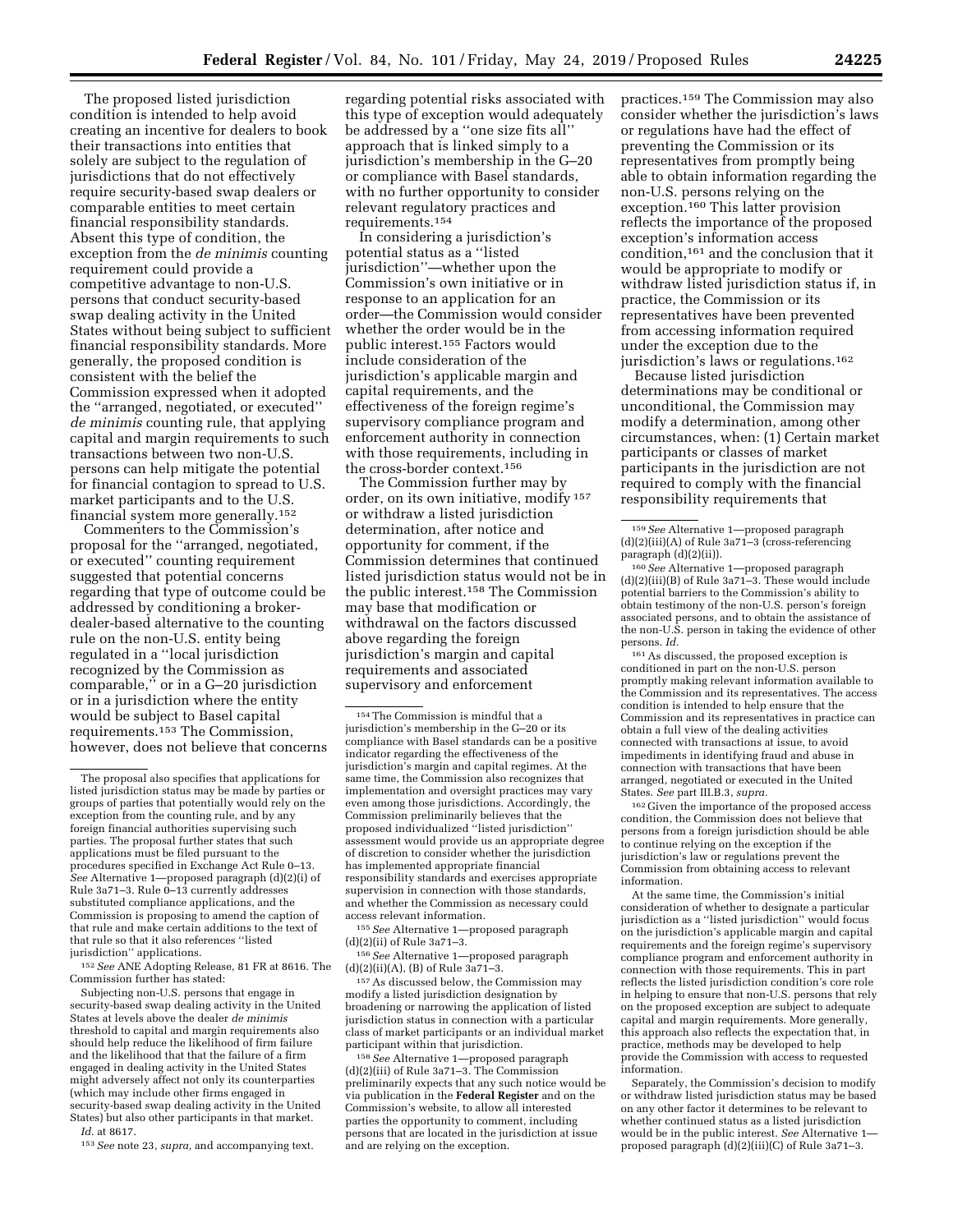underpin the designation; (2) the jurisdiction's supervisory or enforcement practices oversee certain market participants or classes of market participants differently than others; or (3) the jurisdiction's barriers to data access apply to certain market participants or classes of market participants but not others. In practice, the Commission's use of this authority may cause the exception to be unavailable to certain groups of market participants in a jurisdiction, or to individual market participants.163

Preliminarily—based on the Commission's understanding of relevant margin and capital requirements in those jurisdictions—the Commission anticipates that the initial set of listed jurisdiction determinations may include some or all of the following jurisdictions: Australia, Canada, France, Germany, Hong Kong, Japan, Singapore, Switzerland, and the United Kingdom. The Commission is soliciting comment as to whether listed jurisdiction status may be appropriate for any of those jurisdictions, based on those jurisdictions' financial responsibility requirements and associated supervisory and enforcement programs.164 The Commission further anticipates that it may issue a set of listed jurisdiction orders in conjunction with its final action on this proposal, including orders addressing the jurisdictions specified above. As discussed above, however, if the Commission determines that the laws or regulations of a listed jurisdiction have prevented the Commission from obtaining relevant information required pursuant to this exception in relation to any person in the listed jurisdiction availing itself of the exception, the Commission may modify or withdraw a listed jurisdiction designation for that reason.

''Listed jurisdiction'' applications may be expected to raise issues that are analogous to those that would accompany applications for substituted compliance in connection with margin and capital rules, in that both types of applications would require the

Commission to consider the substance and implementation of foreign margin and capital standards.165 Those two types of applications, however, would arise in materially distinct contexts. In particular, ''listed jurisdiction'' status would be relevant only with regard to non-U.S. persons whose dealing transactions with U.S.-person counterparties, if any, would be below the *de minimis* thresholds. This *de minimis* cap on its dealing transactions with U.S. persons likely would attenuate—although not eliminate—the potential effect of the firm's failure on U.S. persons and markets. Substituted compliance, in contrast, would address the margin and capital requirements applicable to registered security-based swap dealers that may engage in dealing transactions with U.S. counterparties in amounts above the *de minimis*  thresholds, and whose failure is likely to pose greater direct threats to U.S. persons and markets. Substituted compliance accordingly would be predicated on the foreign margin and capital regime producing regulatory outcomes that are comparable to the analogous requirements under Title VII. Similarly, although the Commission will also consider, in connection with a substituted compliance determination, the effectiveness with which a regime administers its supervisory compliance program and exercises its enforcement authority, the different purposes of these proposed exclusions and a substituted compliance determination mean that the Commission may reach different conclusions regarding these issues when considering a substituted compliance determination than it does when considering listed status.

# *C. Alternative 2—Second Alternative Proposed Conditional Exception*

Alternative 2 for the proposed conditional exception would share a number of elements with Alternative 1, but instead would allow the arranging, negotiating or executing activity in the United States to be conducted by an entity that is registered as a broker, without requiring that entity also to register as a security-based swap dealer.166 Alternative 2 also would permit that conduct to be conducted by a registered security-based swap dealer, consistent with the Alternative 1.167

Certain proposed conditions to Alternative 2 would be the same as those of Alternative 1, while others would be modified to reflect the potential for the activity in the United States to be conducted by a registered broker that is not also registered as a security-based swap dealer. Alternative 2 accordingly would make use of broker regulation to provide for oversight of the transactions at issue while adding certain conditions to fill gaps in regulation that otherwise may arise absent the involvement of a registered security-based swap dealer. Those conditions should help mitigate the previously expressed concerns that a broker-focused approach may effectively supplant Title VII security-based swap dealer regulation for a majority of dealing activity carried out in the United States.<sup>168</sup>

1. U.S. Activity Conducted by a Majority-Owned Registered Broker Affiliate or by a Security-Based Swap Dealer Affiliate

Under Alternative 2, the U.S.-based arranging, negotiating and executing activity that otherwise would trigger the counting requirement must be conducted by the U.S. personnel in their capacity as persons associated with an entity that: (a) Is registered as a broker or a security-based swap dealer, and (b)

167For the reasons set forth above (*see* note 106, *supra,* and accompanying text), the Commission believes that such a security-based swap dealer also generally would be required to register as a broker unless it can avail itself of an exception or exemption from broker registration.

168*See* part I.A.3, *supra.* Because Alternative 2 would not be satisfied by the use of a bank that is not registered as a broker, the Commission's previously expressed concerns regarding differences in oversight between brokers and banks should not be a concern here.

<sup>163</sup>For example, as discussed above in conjunction with the information access provision, if a non-U.S. person is prohibited by applicable foreign law or regulations from providing access to the Commission or its representatives, the non-U.S. person may continue to rely on the exception until the Commission issues an order modifying or withdrawing an associated ''listed jurisdiction'' determination. To the extent that such prohibitions apply in practice to a particular class of market participants, or to an individual market participant in that jurisdiction, a modification of a listed jurisdiction order may exclude that class of market participants or that individual market participant from reliance on the exception.

<sup>164</sup>*See* part III.D.3, *infra.* 

<sup>165</sup>The Commission has proposed to make a mechanism for substituted compliance orders generally available in connection with securitybased swap dealer requirements under Exchange Act Section 15F. *See* ''Cross-Border Security-Based Swap Activities; Re-Proposal of Regulation SBSR and Certain Rules and Forms Relating to the Registration of Security-Based Swap Dealers and Major Security-Based Swap Participants'' (May 1, 2013), 78 FR 30968, 31207–08 (May 23, 2013) (proposing substituted compliance rule for section 15F requirements; since then a mechanism for substituted compliance has been adopted via Exchange Act Rule 3a71–6 in connection with business conduct and trade acknowledgment and verification requirements). Those Section 15F requirements include security-based swap dealer margin and capital requirements. Substituted compliance provides a mechanism by which a non-U.S. security-based swap dealer may satisfy its requirements under Title VII via compliance with analogous requirements of a foreign regime, contingent in part on the Commission deeming the scope and objectives of the relevant foreign requirements to be comparable to analogous Title VII requirements. As proposed, substituted compliance would not be available in connection with the Commission's segregation requirements.

 $^{\rm 166}\,$  Alternative 2 would not be satisfied if this arranging, negotiating or executing activity is conducted by a bank that has not registered as a broker due to the Exchange Act's ''broker'' definition's exceptions for bank brokerage activity, unless the bank is registered as a security-based swap dealer.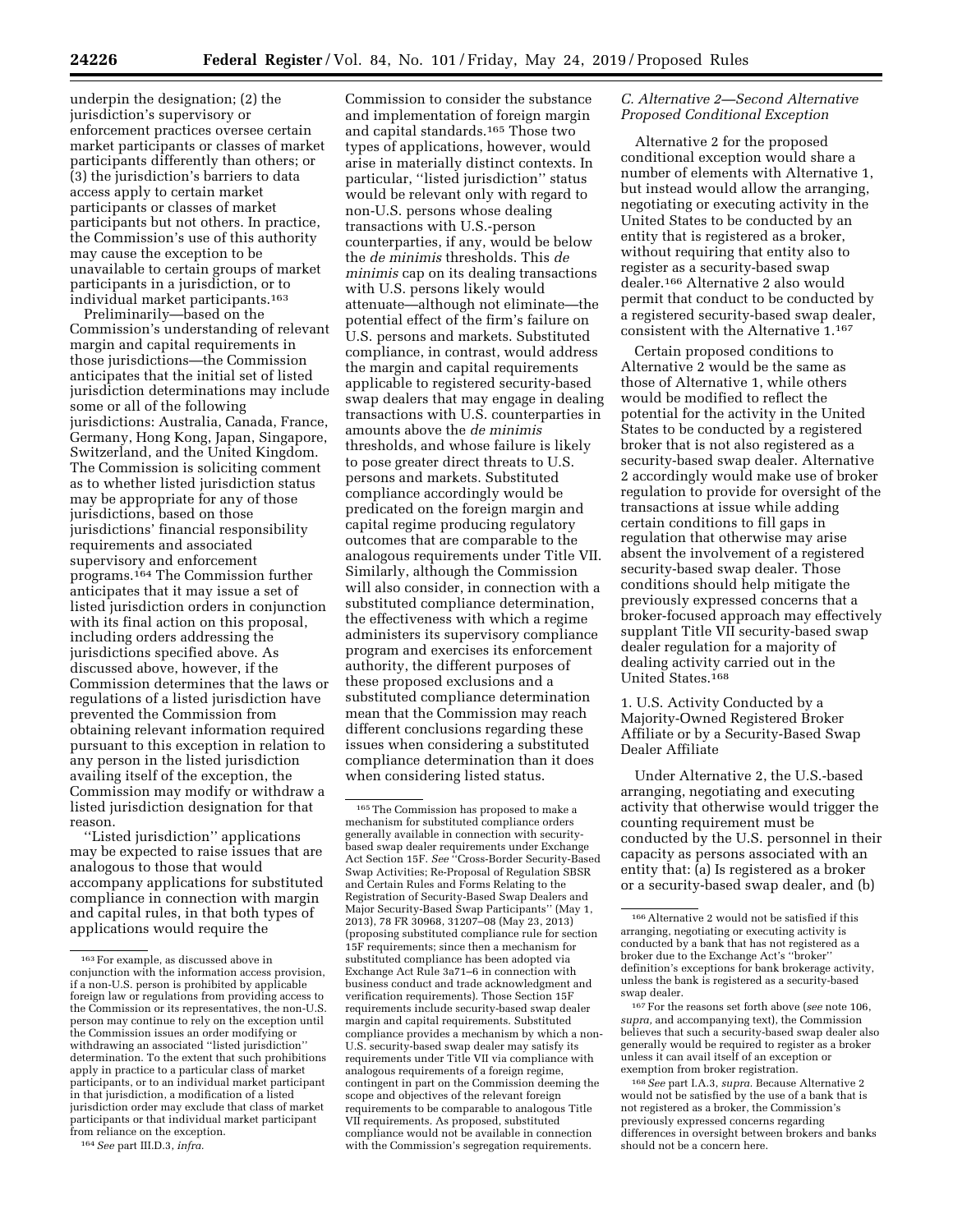is a majority-owned affiliate of the non-U.S. person relying on the exception.<sup>169</sup>

Consistent with Alternative 1, the affiliation requirement is intended to help tailor the exception to reflect the proposed exception's objective of helping to avoid personnel relocation, and to also help ensure that the financial group has a significant financial interest in the registered entity's compliance with applicable requirements.170

### 2. Compliance With Certain Security-Based Swap Dealer Requirements

For a non-U.S. person to rely on Alternative 2, the registered broker or security-based swap dealer that conducts the arranging, negotiating or executing activity in the United States would be required to comply with certain security-based swap dealer requirements ''as if'': (a) The counterparties to the non-U.S. person relying on the exception also were counterparties to that entity, and (b) that entity were registered with the Commission as a security-based swap dealer (in the event the entity is registered only as a broker and not as a security-based swap dealer). As with Alternative 1, the Commission preliminarily believes that it would be appropriate to condition Alternative 2 on compliance by the registered entity with the following requirements applicable to security-based swap dealers: Disclosure of risks, characteristics, incentives and conflicts; suitability of recommendations; fair and balanced communications; trade acknowledgment and verification; and portfolio reconciliation.171

As discussed in connection with Alternative 1, those requirements would impose standards of conduct in connection with the transactions at issue, but would not be expected to impose significant additional information-gathering or documentation burdens on the registered entity.172 While recognizing that certain of the Title VII security-based swap dealer requirements have similarities to the requirements applicable to broker-

170*See* part III.A, *supra.* 

172*See* part III.B.2.a, *supra.* 

dealers, the Commission preliminarily believes that the arranging, negotiating or executing security-based swap activity of U.S. personnel should be carried out pursuant to standards of conduct imposed under Title VII, regardless of whether the ultimate counterparties are U.S. or non-U.S. persons.

Alternative 2, like Alternative 1, also would provide that the exception would not be conditioned on the registered entity's compliance with eligible contract participant verification, clearing rights disclosure, ''know your counterparty,'' daily mark disclosure and certain proposed risk mitigation requirements. $1^{73}$  As discussed above, the fact that the proposal would not be conditioned on compliance with the ECP verification requirement would not affect existing limitations on entering into security-based swaps with non-ECPs.174

By virtue of being a registered broker, the registered entity also would be subject to all other applicable brokerdealer requirements under the federal securities laws and self-regulatory organization (''SRO'') rules.

# 3. Other Conditions

Consistent with Alternative 1, and for the same reasons, Alternative 2 further would encompass conditions related to: Commission access to books, records and testimony of the non-U.S. person relying on the exception; the registered entity's maintenance of trading relationship documentation; consent to service of process;175 disclosures to counterparties; and the non-U.S. person being subject to the financial responsibility requirements of a listed jurisdiction.176

## 4. Carveout From *De Minimis* Counting Requirements

In adopting the ''arranged, negotiated, or executed'' counting requirement, the Commission recognized that arranging, negotiating or executing conduct by personnel in the United States could

constitute dealing activity in the United States, regardless of the fact that the parties to the transactions are not U.S. persons.177 To avoid ambiguity regarding whether a registered broker's U.S. activity under this alternative independently must be counted against the applicable *de minimis* thresholds and hence potentially require the registered broker also to register as a security-based swap dealer—Alternative 2 would provide that the persons that engage in such conduct pursuant to the exception would not have to count the associated security-based swap transactions against the *de minimis*  thresholds.178 Absent such an exception, the Commission is concerned that Alternative 2 potentially would be ineffective due to the reluctance of entities that are not registered as security-based swap dealers to engage in the arranging, negotiating or executing conduct envisioned by the proposed alternative.

*D. Solicitation of Comments Regarding the Proposed Amendment to Rule 3a71– 3* 

The Commission requests comment on all aspects of the proposed amendment to Rule 3a71–3, including the following issues:

1. Involvement of U.S. Personnel in Arranging, Negotiating and Executing Transactions Between Non-U.S. Counterparties

To what extent do U.S. personnel participate in arranging, negotiating or executing activities in connection with security-based swap dealing transactions involving two non-U.S. counterparties? Commenters particularly are invited to address the following:

a. What particular services do U.S. personnel typically provide as part of such activities?

b. What types of information do U.S. personnel typically communicate to an affiliate's security-based swap counterparties in connection with such activities?

c. To what extent are U.S. personnel typically involved in negotiating pricing or other terms of security-based swaps in connection with such activities?

d. What is the typical mode of communication (*e.g.,* telephonic, written, in-person) used between those U.S. personnel and an affiliate's security-based swap counterparties in connection with such activities?

e. What types of instruments (*e.g.,*  securities issued by U.S. persons)

<sup>169</sup>*See* Alternative 2—proposed paragraph (d)(1)(i) of Rule 3a71–3. Exchange Act Section 3(a)(18) defines the terms ''person associated with a broker or dealer'' and ''associated person of a broker or dealer'' to encompass, *inter alia,* partners, officers, directors, employees and persons controlling, controlled by, or under common control with a broker or dealer.

Alternative 2 shares, with Alternative 1, the definitions of ''majority-owned affiliate,'' ''foreign associated person'' and ''listed jurisdiction.''

<sup>171</sup>*See* Alternative 2—proposed paragraphs (d)(1)(ii)(A), (B) of Rule 3a71–3.

<sup>173</sup>*See* second alternative—proposed paragraph (d)(1)(ii)(C) of Rule 3a71–3; *see also* notes 130 through 137, *supra,* and accompanying text. Those particular Title VII requirements would be at issue only if the entity is registered as a security-based swap dealer.

<sup>174</sup>*See* note 133, *supra,* and accompanying text. 175Because the registered entity under Alternative 2 may be a registered broker, Alternative 2 allows for process to be served on the non-U.S. person in the manner set forth in the registered entity's Form BD (or, consistent with Alternative 1, in the manner set forth in the registered entity's Forms SBSD, SBSE–A or SBSE– BD).

<sup>176</sup>*See* Alternative 2—proposed paragraphs (d)(1)(iii) through (d)(1)( $\hat{v}$ ), (d)(2) and (d)(3) of Rule 3a71–3; *see also* parts III.B.3—III.B.5, *supra.* 

<sup>177</sup>*See* ANE Adopting Release, 81 FR at 8621. 178*See* Alternative 2—proposed paragraph (d)(4) of Rule 3a71–3.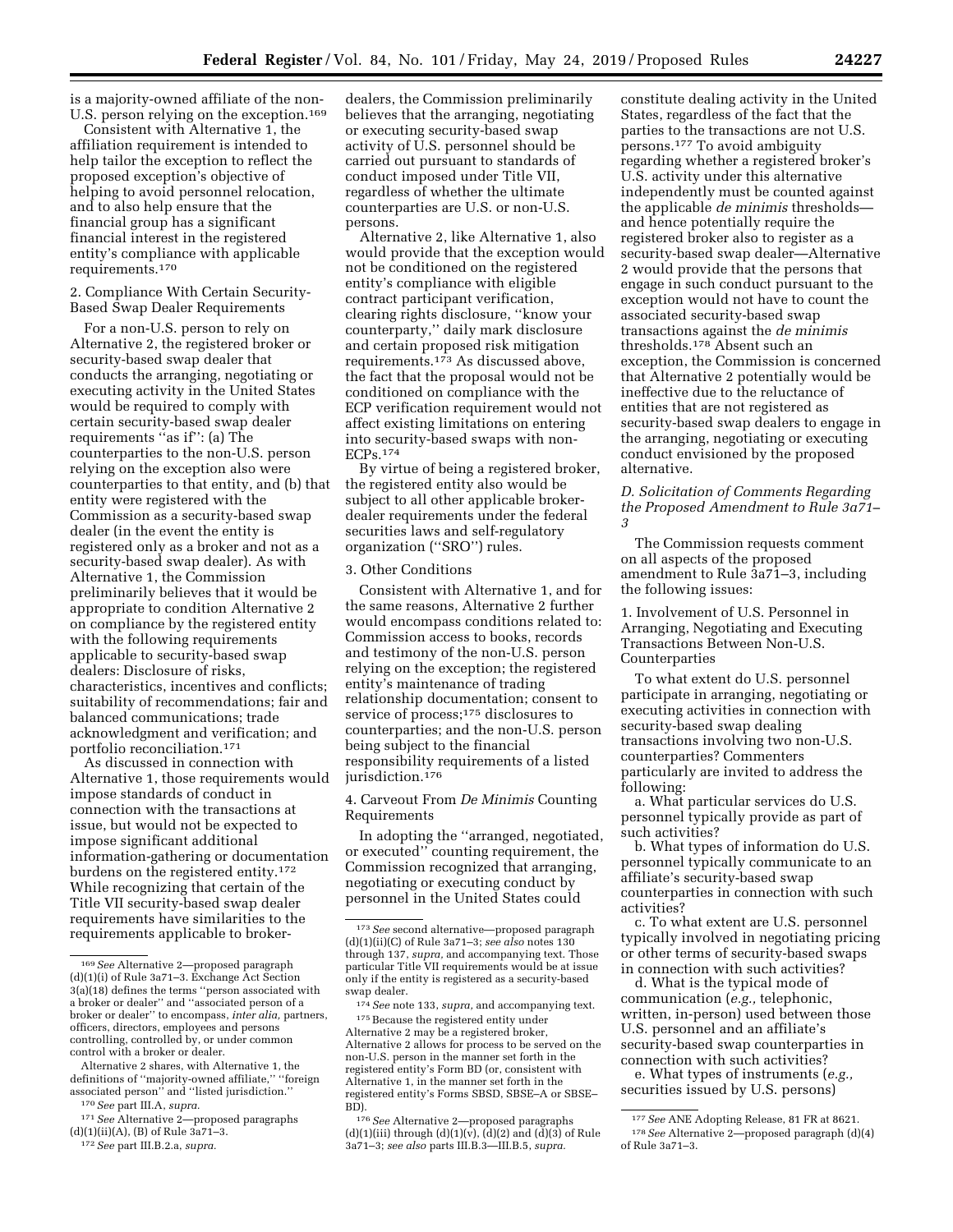typically underlie the security-based swaps that are the subject of such transactions involving arranging, negotiating or executing activity by U.S. personnel?

f. Are U.S. personnel involved in such arranging, negotiating or executing activities on behalf of non-U.S. persons that are not affiliates? If so, what services do U.S. personnel provide and what types of instruments are the subject of such activities by U.S. personnel on behalf of unaffiliated non-U.S. persons?

g. Are there particular categories of arranging, negotiating or executing activity that U.S. personnel typically perform, to facilitate a non-U.S. person's security-based swap dealing transactions with non-U.S. counterparties, that are so limited in scope that they may not trigger the concerns that led to the adoption of the ''arranged, negotiated, or executed'' counting standard?

h. To what extent do U.S. personnel typically provide the primary point of contact for managing sales and trading relationships with non-U.S. person counterparties on behalf of non-U.S. affiliates engaged in security-based swap dealing activity? Conversely, to what extent is the involvement of such U.S. personnel typically incidental to a relationship that the non-U.S. person dealer manages primarily from an office outside the United States, and what is the nature of any such incidental involvement?

i. To the extent U.S. personnel perform both types of functions serving as a primary point of contact for some transactions and serving an incidental role for other transactions are those functions determined on the basis of counterparty location, product characteristics, or on the basis of some other factors?

# 2. Implementation Issues Associated With the Existing ''Arranged, Negotiated, or Executed'' Counting Requirement

To what extent would a conditional exception from the ''arranged, negotiated, or executed'' counting requirement be appropriate to address implementation issues potentially associated with that requirement? Commenters particularly are invited to address the following:

a. What would be the expected consequences if the Commission does not adopt either proposed alternative for an exception to the *de minimis* counting requirement? For example, how many financial groups would expect to register one or more non-U.S. entities as security-based swap dealers absent an

exception? How many non-U.S. entities would such financial groups typically expect to have to register in those circumstances? Conversely, how many financial groups would be expected to register non-U.S. entities as securitybased swap dealers in the presence of this type of exception?

b. What contingency plans, if any, have such financial groups drawn up to address the potential consequences associated with compliance with the ''arranged, negotiated, or executed'' counting standard?

c. In practice, would such financial groups be expected to relocate U.S. personnel and/or relocate functions out of the United States to avoid having to count security-based swap transactions pursuant to the ''arranged, negotiated, or executed'' counting standard?

3. ''Listed Jurisdiction'' Condition and Definition, and Potential Effect of Barriers to the Transfer of Information

Would the proposed ''listed jurisdiction'' condition and associated definition appropriately prevent the proposed exception from permitting persons that engage in security-based swap dealing activity in the United States from booking transactions into affiliated non-U.S. booking entities that are not subject to adequate financial responsibility oversight or that would not allow for sufficient access to information by the Commission? Commenters particularly are invited to address the following:

a. What criteria should the Commission use to help ensure that non-U.S. persons relying on the exception are subject to adequate financial responsibility requirements?

b. Would it be appropriate, as commenters previously suggested, to exclude transactions that are arranged, negotiated or executed by U.S. personnel if the non-U.S. dealer is located in a G–20 jurisdiction or is subject to the margin and capital requirements of a Basel-compliant jurisdiction?

c. Would ''listed jurisdiction'' status be appropriate for the following jurisdictions: Australia, Canada, France, Germany, Hong Kong, Japan, Singapore, Switzerland, and the United Kingdom?

• In this regard commenters particularly are invited to address whether listed jurisdiction status would be warranted in light of those jurisdictions' applicable margin and capital requirements, and the effectiveness of those jurisdictions' supervisory compliance program and enforcement authority in connection with those requirements, including in the cross-border context.

• Commenters also are invited to address potential impediments to the Commission's ability to promptly access information or documents regarding the activities of persons in those jurisdictions, to obtain the testimony of non-U.S. persons that are associated with those persons, and to obtain the assistance of persons relying on the exception in taking the evidence of other persons, wherever located.179

d. What criteria should the Commission use to help ensure that it can access information from non-U.S. persons relying on the exception? Commenters also are invited to address how potential impediments to the crossborder transfer of information may affect compliance with the information access condition and other conditions to the exception, including the effect of any such impediments on the registered entity's ability to comply with conditions related to the trade acknowledgment and verification, and to the registered entity's obligation to obtain trading relationship documentation from its non-U.S. affiliate.

## 4. Appropriate Counterparty Protections

What conditions are appropriate to afford protections to the counterparties to the security-based swap transactions at issue, consistent with by Title VII and its implementing regulations? Commenters particularly are invited to address the following issues, and, to the extent possible, address similarities and differences between the activities implicated by the proposed exception and the activities that unregistered foreign broker-dealers may conduct pursuant to the exemption provided by Exchange Act Rule 15a–6: 180

180Exchange Act Rule 15a–6 in part permits unregistered foreign broker-dealers to engage in certain activities in the United States in connection with major institutional investors represented by U.S. fiduciaries on an ''unchaperoned'' basis. *See*  Rule 15a–6(a)(3). The Rule 15a–6(a)(3) exemption in part is conditioned on the requirement that a registered broker-dealer is responsible for effecting the resulting transactions, the requirement that an associated person of the registered broker-dealer be involved in all of the foreign entity's visits to defined U.S. institutional investors, and prohibitions against the involvement of statutorily disqualified foreign associated persons of the foreign-broker dealer.

Commission staff has provided statements regarding the operation of Rule 15a–6. For example, a 1997 staff no-action letter, *inter alia,* stated that

<sup>179</sup>As discussed above (*see* notes 160 through 162, *supra,* and accompanying text), although the Commission preliminarily does not expect to consider impediments to information access as part of initial listed jurisdiction determinations, the Commission may modify or withdraw listed jurisdiction status in the event that, in practice, the Commission or its representatives have been prevented from accessing information due to the jurisdiction's laws and regulations.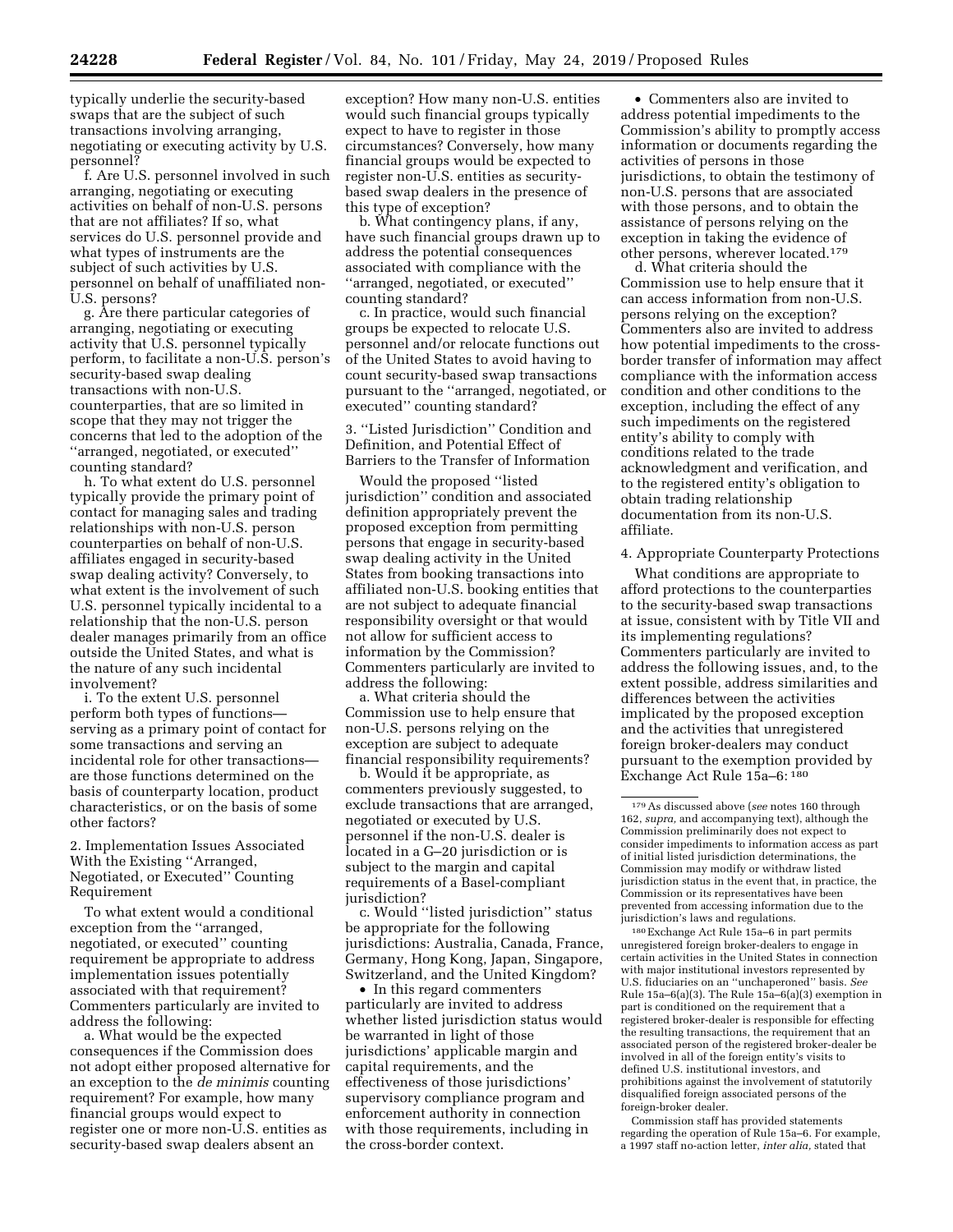a. Do the alternatives for the proposed exception appropriately distinguish between certain security-based swap dealer requirements that will be applied to the arranging, negotiating or executing activity in the United States as a condition to the exception (*i.e.,*  requirements related to disclosures of risks, characteristics, incentives and conflicts, suitability, fair and balanced communications, trade acknowledgement and verification, initial portfolio reconciliation, and books and records), and other requirements that the Commission is not proposing to apply to that activity as a condition to the exception (*i.e.,*  requirements related to ECP verification, daily mark disclosure, clearing rights disclosure, ''know your counterparty'' and proposed risk mitigation requirements)?

b. To the extent that commenters believe that there should be changes to the proposed allocation of securitybased swap dealer requirements between those that are conditions to the exception, and those that are not, please explain how those requirements should be allocated for purposes of the exception, and describe how that alternative allocation would address concerns raised by the activity of the registered entity. Please also describe the practical challenges raised by the Commission's proposed allocation, how a different allocation would address those challenges, and whether there are any inconsistencies in the proposed allocation.

c. To what extent would the transactions at issue be subject to

In contrast to Rule 15a–6, which provides an exemption for foreign entities' transactions with activities involving *U.S. person* customers, the proposed exception to Rule 3a71–3 would permit foreign entities to make use of U.S. activity only in connection with security-based swaps with *non-U.S.* counterparties.

requirements in foreign jurisdictions that are analogous to the Title VII requirements that are proposed to be applied as conditions to the exception? To what extent would the transactions at issue be subject to requirements in foreign jurisdictions that are analogous to the Title VII requirements that are *not*  proposed to be applied as conditions to the exception? To what extent would analogous FINRA requirements apply to these transactions if the registrant is registered as a broker?

d. As an alternative to the proposed conditions to this exception, should this exception instead be subject to conditions that are styled after the staff guidance that describes conditions under which foreign broker-dealers may operate in the United States pursuant to Exchange Act Rule 15a–6(a)(3)? 181 In this regard the Commission notes that foreign broker-dealers relying on Rule 15a–6 differ from foreign dealers that would avail themselves of proposed exceptions in at least two respects: First, the former are permitted to engage in only limited activity inside the United States, while the latter would be arranging, negotiating, and executing transactions using U.S. personnel on an ongoing basis; second, the former exemption applies to transactions with U.S. persons while the latter exception would apply only to transactions with non-U.S. persons. How should those differences affect the scope of any relief provided and any conditions placed on that relief? Should compliance with any or all of the requirements that are a condition to the proposed exception be eliminated, either entirely or for certain ''sophisticated'' counterparties? If so, how should ''sophisticated'' be defined for these purposes? Should any eligible contract participant be considered ''sophisticated,'' or should ''sophisticated'' encompass only a counterparty that meets a higher standard, such as a standard similar to the standards applicable to: (1) Qualified institutional buyers under Rule  $144A(a)(1)-(4)^{182}$  under the Securities Act of 1933; (2) major institutional investors, as defined in Exchange Act Rule 15a–6 and discussed in subsequent staff guidance; or (3) the security-based swap dealer suitability requirement's institutional counterparty standard under Rule 15Fh–3(f)(4)? 183 Would this alternative type of approach appropriately balance the implementation concerns associated with the use of the ''arranged, negotiated, or executed'' test against the

regulatory interests underlying the *de minimis* counting requirement?

e. Are additional conditions necessary to help ensure that the entity that engages in arranging, negotiating or executing activity in the United States appropriately would be subject to all relevant security-based swap dealer requirements, notwithstanding a lack of contractual privity with the counterparty to the transaction?

5. Issues Potentially Associated With Specific Conditions

Are there specific conditions to the proposed exception that may pose implementation issues, or that otherwise should be modified? Commenters particularly are invited to address the following:

a. *Suitability*—Are there any aspects of the suitability requirements applicable to security-based swap dealers that would raise implementation issues in the event that the entity engaged in arranging, negotiating or executing activity in the United States makes recommendations in connection with the transactions at issue? In this regard please describe the nature of the relationship between U.S. personnel operating pursuant to the exception and the foreign counterparties, and any challenges to obtaining the information necessary to comply with the suitability requirement. To what extent, if at all, is the suitability requirement necessary in light of the institutional nature of the market and the limited suitability requirements that apply to transactions with institutional counterparties? Could the concerns addressed by Rule 15Fh– 3(f) be mitigated if the suitability condition to the exception were instead limited solely to the security-based swap dealer's compliance with Rule 15Fh–3(f)(2)(iii), which would require the security-based swap dealer to disclose that it is acting in its capacity as a counterparty, and is not undertaking to assess the suitability of the security-based swap or trading strategy for the counterparty?

b. *Disclosure of risks, characteristics, material incentives and conflicts of interest*—Are there implementation issues that may arise in connection with the proposed condition requiring the registered entity engaged in arranging, negotiating or executing activity in the United States to comply with requirements related to the disclosure of information regarding risks, characteristics, material incentives and conflicts of interest? Commenters particularly are invited to address whether there may be impediments related to the ability of the registered entity to disclose or gather information

the staff would not recommend enforcement action when foreign associated persons of a foreign brokerdealer: (i) Engaged in oral communications from outside the U.S. with certain U.S. institutional investors outside of U.S. trading hours, so long as the foreign associated persons do not accept orders (other than those involving foreign securities); and (ii) have in-person visits with certain ''major'' U.S. institutional investors, so long as those contacts do not exceed 30 days a year and the foreign associated persons do not accept orders. That letter also provided a staff statement regarding the meaning of ''major U.S. institutional investor.'' *See* Letter re Securities Activities of U.S.-Affiliated Foreign Dealers from Richard R. Lindsey, Director, Division of Market Regulation to Giovanni P. Prezioso, Cleary, Gottlieb, Steen & Hamilton, dated Apr. 9, 1997 (''Nine Firms Letter''), *available at [http://](http://www.sec.gov/divisions/marketreg/mr-noaction/cleary040997.pdf) [www.sec.gov/divisions/marketreg/mr-noaction/](http://www.sec.gov/divisions/marketreg/mr-noaction/cleary040997.pdf)  [cleary040997.pdf.](http://www.sec.gov/divisions/marketreg/mr-noaction/cleary040997.pdf)* Staff guidance regarding the operation of Rule 15a–6 is summarized in ''Frequently Asked Questions Regarding Rule 15a– 6 and Foreign Broker-Dealers,'' *available at [https://](https://www.sec.gov/divisions/marketreg/faq-15a-6-foreign-bd.htm)  [www.sec.gov/divisions/marketreg/faq-15a-6-foreign](https://www.sec.gov/divisions/marketreg/faq-15a-6-foreign-bd.htm)[bd.htm.](https://www.sec.gov/divisions/marketreg/faq-15a-6-foreign-bd.htm)* 

<sup>181</sup>*See* note 180, *supra.* 

<sup>182</sup>*See* 17 CFR 230.144A.

<sup>183</sup>*See* note 180, *supra.*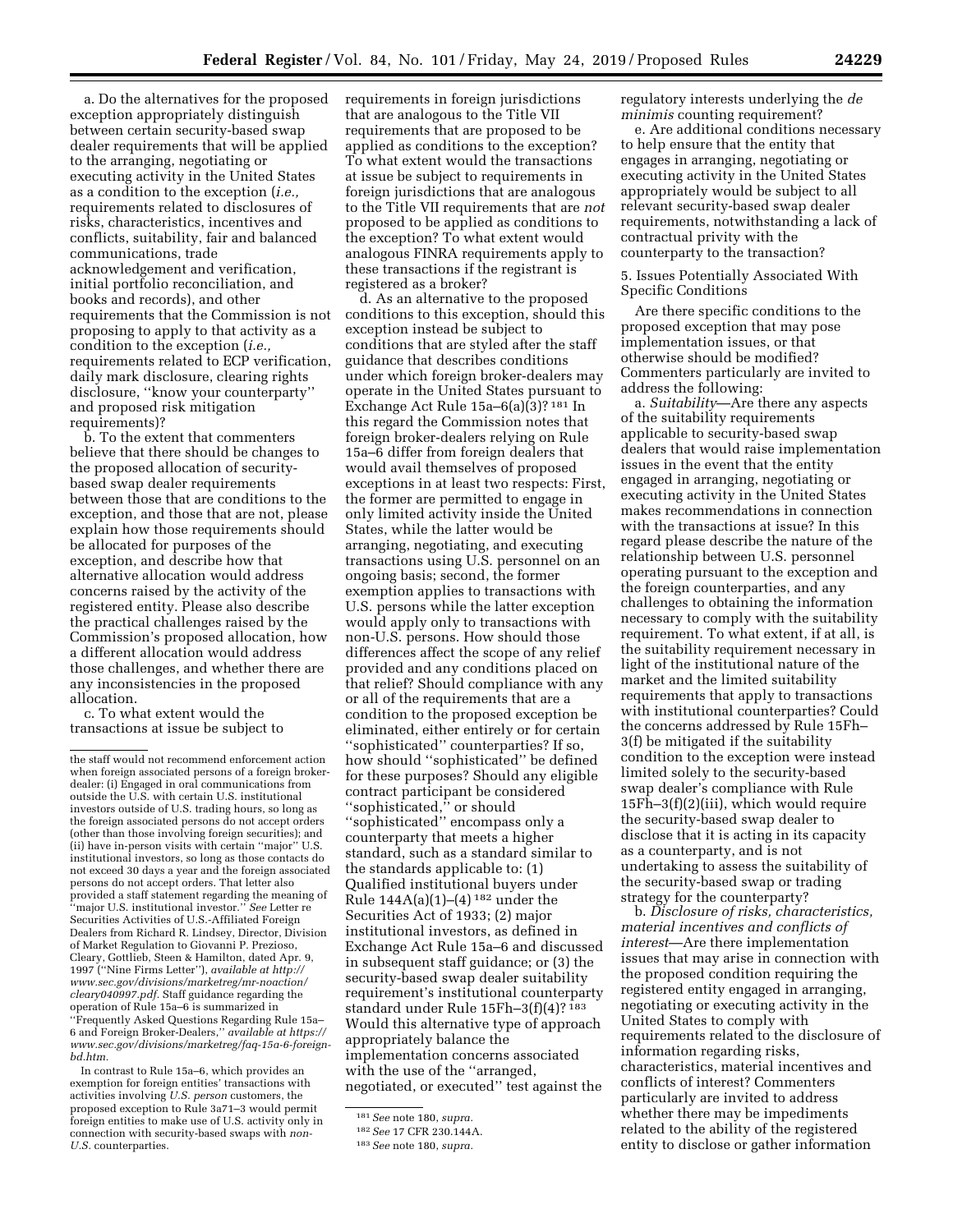regarding material incentives and conflicts of interest associated with the non-U.S. person relying on the proposed exception, and regarding how to address any such potential impediments. For example, should the disclosure requirement be limited to information regarding material incentives and conflicts of interest associated with the registered entity engaged in such activity in the United States?

c. *Disclosure that non-U.S. person is not registered*—Are there implementation issues that may arise in connection with the proposed condition requiring disclosure that the non-U.S. person relying on this exception is not registered with the Commission as a security-based swap dealer, and that certain Exchange Act security-based swap requirements may not be applicable? Commenters particularly are invited to address whether disclosure of less information or additional information would be appropriate, and to address whether alternative approaches regarding the timing and manner of disclosure would be appropriate.

d. *Trade Acknowledgment and Verification*—Should the Commission, as is proposed under Alternatives 1 and 2, condition the exception on the registered entity that engages in arranging, negotiating or executing activity in the United States complying with trade acknowledgment and verification requirements under Title VII as if they were a counterparty to the transaction? The trade acknowledgment and verification requirements apply in connection with a transaction in which a security-based swap dealer purchases or sells to any counterparty a securitybased swap. For purposes of this exception, should the Commission treat the registered entity that arranges, negotiates, or executes a security-based swap as if it purchased or sold a security-based swap for purposes of the trade acknowledgment and verification requirements? Will a security-based swap dealer (under Alternative 1 or 2) or a registered broker-dealer (under Alternative 2) that provides limited services in connection with arranging, negotiating, or executing a transaction necessarily be able to comply with the trade acknowledgment and verification requirements as if it were a party to the transaction? Will the security-based swap dealer or registered broker-dealer necessarily have all the information required for a trade acknowledgment to which it is not a party? How will it obtain verification? Would there be potential impediments to the registered entity's ability to accurately reflect the terms of the transaction on the trade

acknowledgement? Would it be sufficient to condition the exception on the broker-dealer complying with the transaction confirmation requirements of Exchange Act Rule 10b–10 as if the counterparty were the ''customer'' of the broker-dealer? 184 Would it be necessary to modify the information required to be confirmed under Exchange Act Rule 10b–10 to accommodate security-based swaps?

e. *Affiliation condition*—Are there implementation issues that would arise in connection with the proposed condition that would require the registered entity engaged in arranging, negotiating or executing activity in the United States to be a majority-owned affiliate of the non-U.S. person relying on the exception? Commenters particularly are invited to address the appropriateness of an affiliation condition, the potential use of alternatives to a majority-ownership standard in connection with the condition (*e.g.,* common control or ''wholly owned'' standards), and any technical or other implementation issues that may accompany the use of an affiliation standard.

f. *Portfolio reconciliation condition*— The Commission further requests comment regarding the proposed condition that would require the registered entity engaged in arranging, negotiating or executing conduct in the United States to perform the initial portfolio reconciliation required by proposed Exchange Act Rule 15Fi–3. Commenters particularly are invited to address implementation issues that may be associated with that proposed condition. Commenters also are invited to address the potential effectiveness of that proposed condition in helping registered security-based swap data repositories comply with their verification requirements.

## 6. Potential Additional Conditions

Should the proposed exception be subject to additional conditions? Commenters particularly are invited to address the following:

a. Should the exception be made unavailable in circumstances in which U.S. entities or their personnel manage the relationship with the non-U.S. counterparty to the transaction? Alternatively, should additional conditions (*e.g.,* compliance with ECP verification and ''know your counterparty'' requirements) be applied to the exception in those circumstances?

b. Should the exception be conditioned on the registered entity complying with ECP verification and ''know your counterparty'' requirements "as if" the counterparties to the non-U.S. person relying on the exception also were counterparties to the registered entity? In this regard, commenters are requested to discuss whether the registered entity reasonably would be expected to possess information regarding the counterparty to the transaction that is sufficient to permit compliance with those requirements.

c. Instead, should the treatment of ECP verification and ''know your counterparty'' requirements for purposes of the exception depend in part on whether the Commission also has issued ''market color'' guidance, as discussed in part II *supra.* For example, if the Commission issues ''market color'' guidance, would it be likely that non-U.S. persons would rely on the guidance when their U.S. personnel have only a peripheral involvement with the resulting transaction, and that non-U.S. persons would rely on the exception when their U.S. personnel engage with the counterparty more comprehensively? In that event, should the exception require compliance with the ECP verification and ''know your counterparty'' provisions, based on the assumption that the exception would be used when U.S. personnel have a comparatively comprehensive degree of engagement with the counterparty, which would allow for compliance with those conditions?

d. Alternatively, should the exception from the *de minimis* counting requirement be conditioned on ''as if'' compliance with those ECP verification and ''know your counterparty'' requirements, unless the registered entity has had no prior interactions with the counterparty, and there is no basis to believe that the registered entity would have further interactions with that counterparty?

e. Should the exception further be conditioned on the registered entity having to disclose information regarding clearing rights? Commenters particularly are invited to address the expected application of the underlying clearing rights provisions in Exchange Act Section  $3C(g)(5)$  to the transactions at issue.

f. Should the proposed exception be conditioned on the non-U.S. person relying on the condition having some involvement in the registered entity's arranging, negotiating or executing activity to the extent practicable, to help prevent the counterparties to these transactions from misconstruing the role

<sup>184</sup>The transaction confirmation requirements apply when a broker-dealer ''effect[s] for or with any customer any transaction in, or [induces] the purchase or sale by such customer'' of securities. *See* Exchange Act Rule 10b–10(a).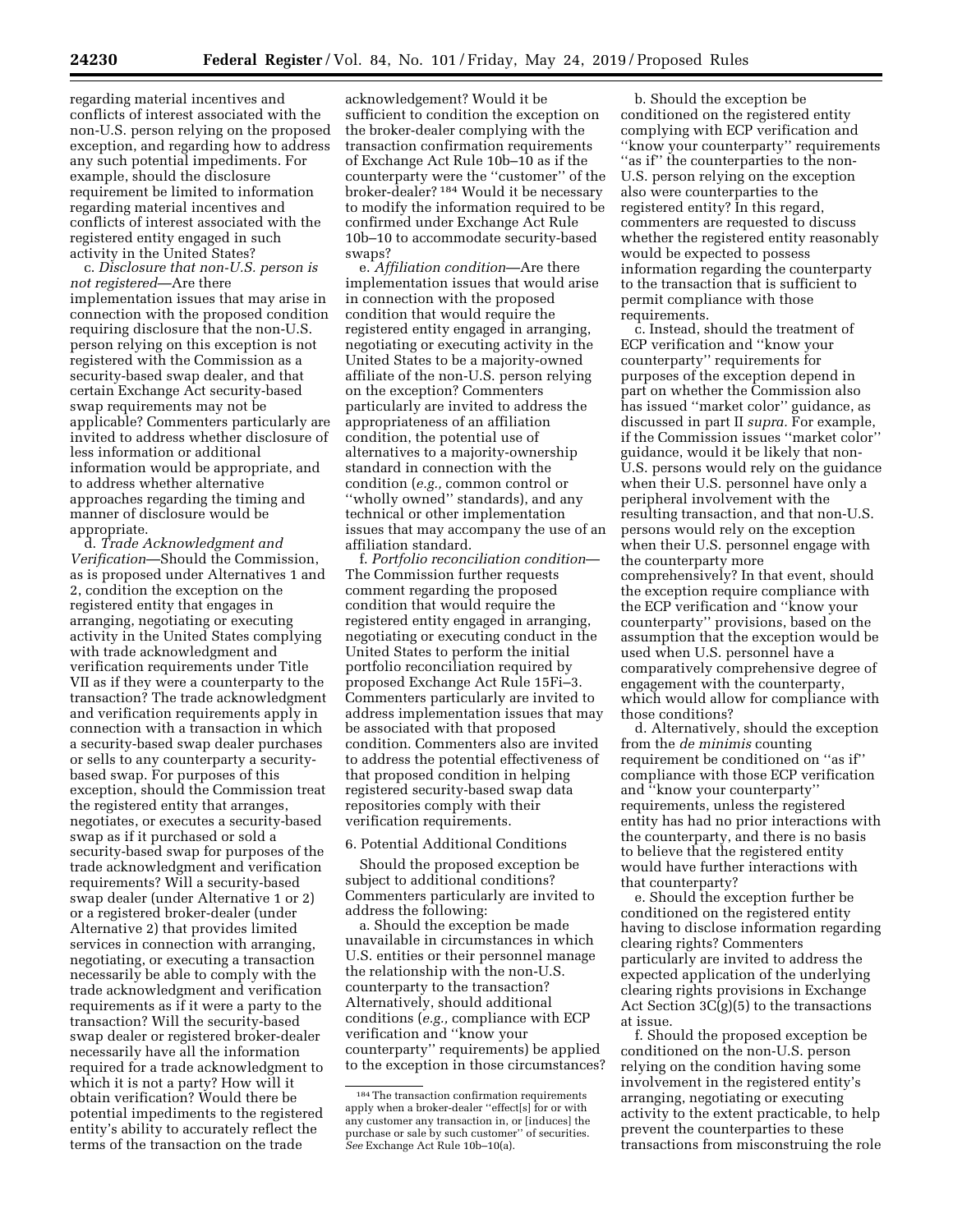of the registered entity and the application of Title VII safeguards to the transactions at issue.

g. Are there additional conditions that would be appropriate for incorporation into the exception?

7. Treatment of the Non-U.S. Person Relying on the Exception, Including Commission Access to Information

To what extent would the absence of direct security-based swap dealer regulation of the non-U.S. person relying on the proposed exception notwithstanding its use of U.S. personnel to conduct security-based swap dealing activity—raise concerns regarding gaps in the application of Title VII to transactions arising from security-based swap dealing in the United States? 185 Commenters particularly are invited to address the following:

a. What issues may arise due to the lack of Commission regulation of communications between the non-U.S. person and its counterparties? Could this lack of regulation potentially facilitate improper practices in connection with dealing transactions that occur in part in the United States?

b. What issues may arise due to the lack of direct Commission financial responsibility regulation of the non-U.S. person? How significant are associated concerns regarding spillovers and contagion arising from reputational effects that an affiliate's failure may have on other affiliates within the same corporate group?

c. Do the proposed provisions to (a) require the non-U.S. person relying on the exception to promptly provide the Commission with information, documents and testimony in connection with the transaction, and (b) require the registered entity to obtain and maintain related books and records, adequately provide for transparency into the dealing activities associated with transactions subject to the exception? Should the rules provide further specificity regarding the procedures for withdrawing the exception in the event of impediments to such access? Should the exception incorporate a notice provision to require the non-U.S. person relying on the exception (or the registered entity engaged in arranging,

negotiating or executing activity in the United States) to inform the Commission as to the transactions being conducted in reliance on the exception? Are there modifications that would allow the Commission to obtain the necessary access to books and records at a lower cost to the non-U.S. person and the registered entity?

d. For purposes of the access provisions of proposed paragraph  $(d)(1)(iii)(A)$  of Rule 3a71–3—which would require non-U.S. persons relying on the exception to promptly make their ''foreign associated persons'' available to the Commission for testimony—is the proposed ''foreign associated person'' definition in paragraph (a)(11) of the rule crafted appropriately? For example, should the proposed definition be limited so it applies only to persons who effect or who are involved in effecting security based swaps? If so, why?

## 8. Distinctions Between the Two Proposed Alternatives

Comparatively, to what extent would the two proposed alternatives for the conditional exception effectively address implementation concerns while continuing to preserve the principles that underpin the ''arranged, negotiated, or executed'' standard? Commenters particularly are invited to address the following:

a. Under the second alternative, what concerns may arise from applying Title VII business conduct requirements to brokers via condition in lieu of securitybased swap dealer registration?

b. How would comparative securitybased swap dealer capital requirements and broker-dealer capital requirements affect the implementation of the two alternatives? 186 Would those capital requirements limit the ability to use a stand-alone entity to engage in arranging, negotiating or executing conduct in the United States on behalf

of a non-U.S. affiliate? Would those capital requirements affect the potential use of a registered entity that also engages in a separate security-based swap dealing business, or that is registered as a swap dealer or as a bank? 187

#### 9. Effect on Booking Practices

The Commission requests comment regarding how the availability of the proposed exception would be expected to affect prospective booking practices by industry participants. Commenters particularly are invited to address the following:

a. Would the proposed exception incentivize U.S.-based dealing entities to bifurcate their dealing books by prospectively booking security-based swap transactions with non-U.S. counterparties into non-U.S. affiliates, to avoid having that portion of their security-based swap businesses being subject to Title VII security-based swap dealer requirements? If so, what would be the expected extent of such booking practices? What would be the expected economic consequences? 188

b. Are the proposed conditions appropriate to help guard against any negative consequences (*e.g.,* loss of business conduct protection, potential market fragmentation) that potentially would result from U.S.-based dealing entities using such booking practices to limit the application of Title VII to their dealing businesses involving non-U.S. counterparties? If not, what additional conditions—*e.g.,* restrictions on the availability of the exception when the counterparty relationship is managed by U.S. personnel rather than by non-U.S. personnel of the booking entity—would be appropriate to help prevent those negative consequences?

c. Would a differently tailored application of the counting requirements to cross-border transactions be appropriate, instead of or in addition to the alternatives being proposed in this release? For example,

188*See* part VII.A.7, *infra* (addressing potential number of U.S.-based dealing entities that may seek to use the exception in connection with those types of prospective booking practices).

<sup>185</sup>Absent additional Commission action, *see* part III.D.10, *infra,* under the proposed exception the regulatory reporting and public dissemination requirements of Regulation SBSR still would apply directly to the security-based swap, by virtue of the transaction having been arranged, negotiated or executed in the United States, *see* Regulation SBSR Sections 908(a)(1)(v) and 908(b)(5) (and, under alternative 2, by virtue of the transaction having been effected by or through a registered brokerdealer, *see* Regulation SBSR Section 908(a)(1)(iv)).

<sup>186</sup>The proposed capital requirements applicable to those entities would depend on whether they are a stand-alone nonbank security-based swap dealer, a security-based swap dealer that is dually registered as a broker-dealer, a bank security-based swap dealer, or stand-alone broker-dealer. *See*  Capital, Margin and Segregation Proposing Release, 77 FR at 70333 (proposing capital requirements for nonbank security-based swap dealers, including security-based swap dealers dually registered as broker-dealers); 80 FR 74840 (Nov. 30, 2015) (adopting capital requirements for bank securitybased swap dealers); 17 CFR 240.15c3–1 (prescribing capital requirements for brokerdealers). Those existing and proposed capital requirements are tailored, among other reasons, based on the different types of entities (*e.g.,* a bank, a security-based swap dealer, or a broker-dealer) and the activities those entities engage in. Therefore, two different types of entities may be subject to substantially different capital requirements.

<sup>187</sup>For example, would the security-based swap dealer capital requirements associated with Alternative 1 effectively limit the use of that alternative to situations in which the arranging, negotiating or executing activity is conducted through a registered security-based swap dealer that engages in a separate security-based swap dealing business (apart from conducting arranging, negotiating or executing activity on behalf of an affiliate), or that also engages in a swap dealing business, or that is a bank? Conversely, would Alternative 2 better accommodate the establishment of new registered entities to conduct arranging, negotiating or executing activity consistent with the conditions to the proposed exception?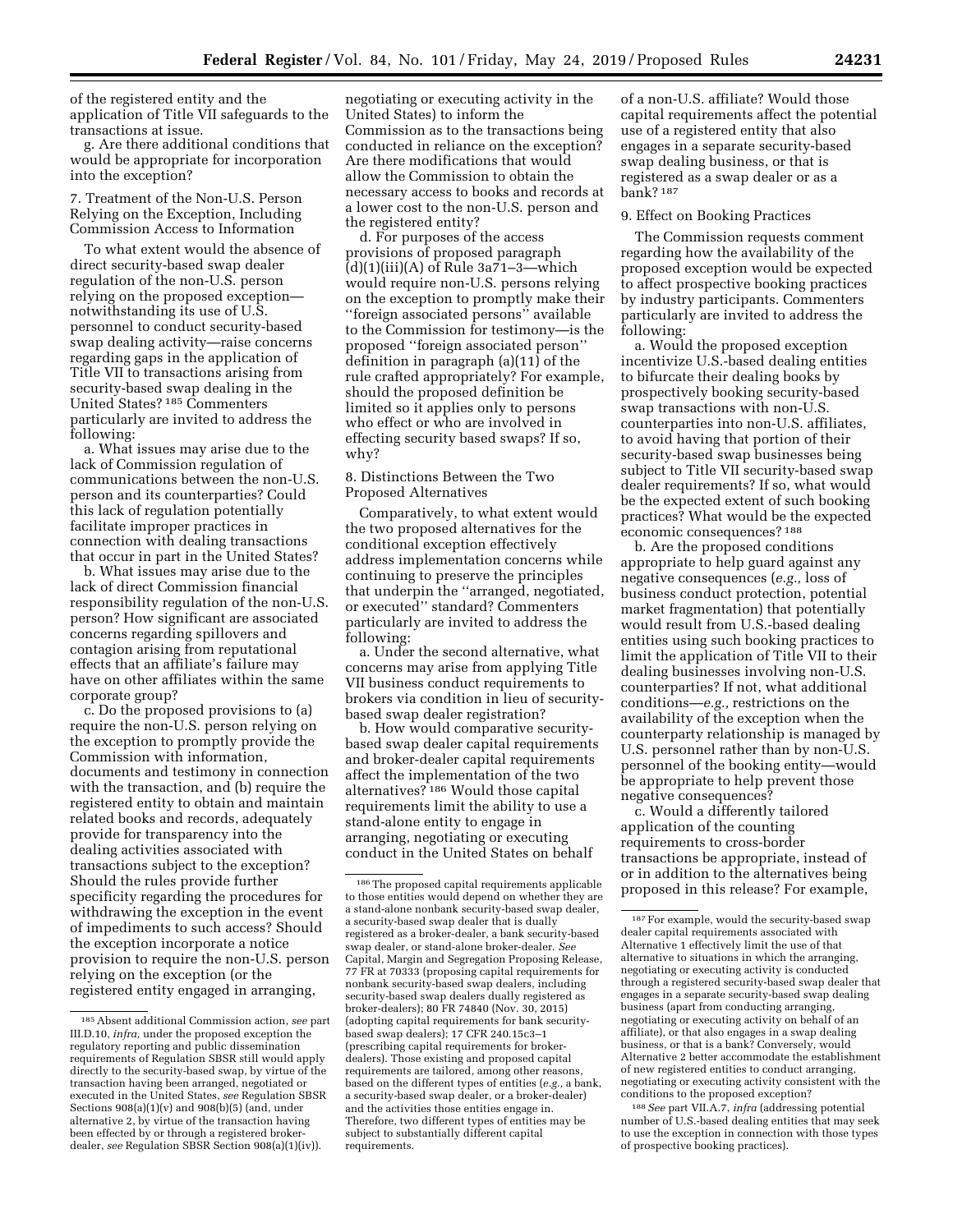should a non-U.S. person engaged in dealing activity be permitted to exclude certain transactions with a U.S.-person dealer from its *de minimis* calculations, subject to certain conditions? If so, please describe the conditions that should apply to such an exception. Alternatively, should a non-U.S. person engaged in dealing activity be permitted to avail itself of such an exception only to the extent that it is located in a ''listed jurisdiction''?

10. Availability to Registered Security-Based Swap Dealers

As proposed, the exception not only would affect the set of dealing transactions that non-registered persons would consider when evaluating whether they fall under the securitybased swap dealer *de minimis*  thresholds, but also would be relevant to non-U.S. persons that are registered as security-based swap dealers but that wish to withdraw their registration based on their dealing activity over the prior 12 months.189 Should the exception be made unavailable to registered security-based swap dealers in connection with the potential withdrawal of registration? Commenters particularly are invited to address whether the rationale that underpins the proposed exception, related in large part to the consequences of actions that non-U.S. persons otherwise may take to avoid security-based swap dealer registration, would also be relevant in connection with non-U.S. persons that have registered with the Commission.

11. Other Uses of ''Arranged, Negotiated, or Executed'' Criteria

Should similar exceptions also be made available in connection with other Title VII requirements that in part rely on ''arranged, negotiated, or executed'' test? Commenters particularly are invited to address the following:

## a. Regulation SBSR

Commenters are invited to address the application of ''arranged, negotiated, or executed'' criteria in connection with the cross-border application of the regulatory reporting and public dissemination requirements of Regulation SBSR. Regulation SBSR requires reporting and dissemination of transactions, connected with a non-U.S. person's security-based swap dealing activity, that have been ''arranged, negotiated, or executed'' by U.S. personnel of the non-U.S. person, or by U.S. personnel of the non-U.S. person's

agent.190 In adopting Regulation SBSR, the Commission determined that requiring those transactions to be reported to a registered swap data repository would ''enhance the Commission's ability to oversee relevant security-based swap activity within the United States as well as to evaluate market participants for compliance with specific Title VII requirements'' and monitor for fraudulent activity.191 The Commission further stated that public dissemination of those transactions would ''contribute to price discovery and price competition in the U.S. security-based swap market'' by providing a ''more comprehensive view of activity in the U.S. market.'' 192

The Commission is soliciting comment regarding those prior conclusions. Commenters particularly are invited to address whether the existing requirements related to the cross-border application of Regulation SBSR could cause non-U.S. person counterparties to avoid transacting with foreign dealers who use U.S. personnel to arrange, negotiate or execute securitybased swap transactions.

In this regard, commenters are invited to address whether there should be any modifications to existing provisions of Regulation SBSR (and, if so, which) regarding the application of regulatory reporting and public dissemination requirements to transactions arranged, negotiated or executed in the United States. Commenters also are invited to provide their views as to whether, for a security-based swap where a non-U.S. person engages in dealing activity but relies on an exception from having to count that transaction against its *de minimis* threshold, Regulation SBSR should be amended to re-assign the duty to report that transaction from the non-U.S. person engaged in dealing activity to its affiliated U.S. entity (be it a registered broker-dealer or registered security-based swap dealer) that is conducting the arranging, negotiating or executing activity in the United States.

Commenters further are invited to comment on possible alternative compliance mechanisms for the regulatory reporting and public dissemination requirements. For example, should Regulation SBSR be amended to conditionally permit the transaction to be reported pursuant to the requirements of the foreign

jurisdiction which applies its reporting requirements to the affiliated non-U.S. person? If so, what conditions should apply to such an approach (*e.g.,* limiting the approach to circumstances where that jurisdiction's reporting and dissemination requirements and practices meet certain criteria), and how should the Commission or market participants determine whether a jurisdiction meets any relevant criteria for this purpose? Alternatively, is the availability of substituted compliance in connection with the regulatory reporting and public dissemination requirements sufficient to address concerns regarding regulatory burdens potentially associated with this use of an ''arranged, negotiated, or executed'' test?193

#### b. Additional Title VII Requirements

Commenters also are invited to address the use of an ''arranged, negotiated, or executed'' test in connection with the cross-border application of certain security-based swap dealer business conduct requirements.194 Here too, the Commission particularly requests comment regarding the potential relevance of Exchange Act Rule 15a– 6(a)(3), which in part conditionally allows unregistered foreign brokerdealers to communicate with U.S. institutional investors and major institutional investors without having to register with the Commission as brokerdealers.195 Would it be appropriate to provide conditional relief—akin to the proposed exception from the *de minimis*  counting requirement or to the conditional broker-dealer registration exemption set forth in Rule 15a– 6(a)(3)—from relevant business conduct requirements for registered foreign security-based swap dealers in securitybased swap transactions with non-U.S. persons that the foreign dealers arrange, negotiate, or execute using personnel located within the United States? If so, should such relief be conditioned on the sophistication of the counterparty or its

194Exchange Act Rule 3a71–3(c) states that a registered security-based swap dealer is not subject to certain business conduct requirements ''with respect to its foreign business.'' The ''foreign business'' definition (Rule 3a71–3(a)(9)) references the definition of ''U.S. business,'' which in relevant part includes transactions of foreign security-based swap dealers that have been arranged, negotiated or executed by personnel located in a U.S. branch or office. *See* Exchange Act Rule 3a71–3(a)(8)(i)(B). 195*See* note 180, *supra.* 

<sup>189</sup>*See* note 101, *supra* (discussing application of proposal to registered security-based swap dealers).

<sup>190</sup>*See* Regulation SBSR Sections 908(a)(1)(v) and 908(b)(5); *see also* note 14, *supra.* Regulation SBSR was adopted pursuant to the regulatory reporting and public dissemination requirements set forth in Exchange Act Sections  $13(m)(1)(C)$ ,  $13(m)(1)(G)$  and  $13A(a)(1)$ .

<sup>191</sup> 81 FR at 53591.

<sup>192</sup> *Id.* at 53592.

<sup>193</sup>Rule 908(c) of Regulation SBSR provides that the Title VII requirements for regulatory reporting and public dissemination of security-based swaps may be satisfied by compliance with the rules of a foreign jurisdiction that the Commission has found to have requirements that are comparable to those of Title VII.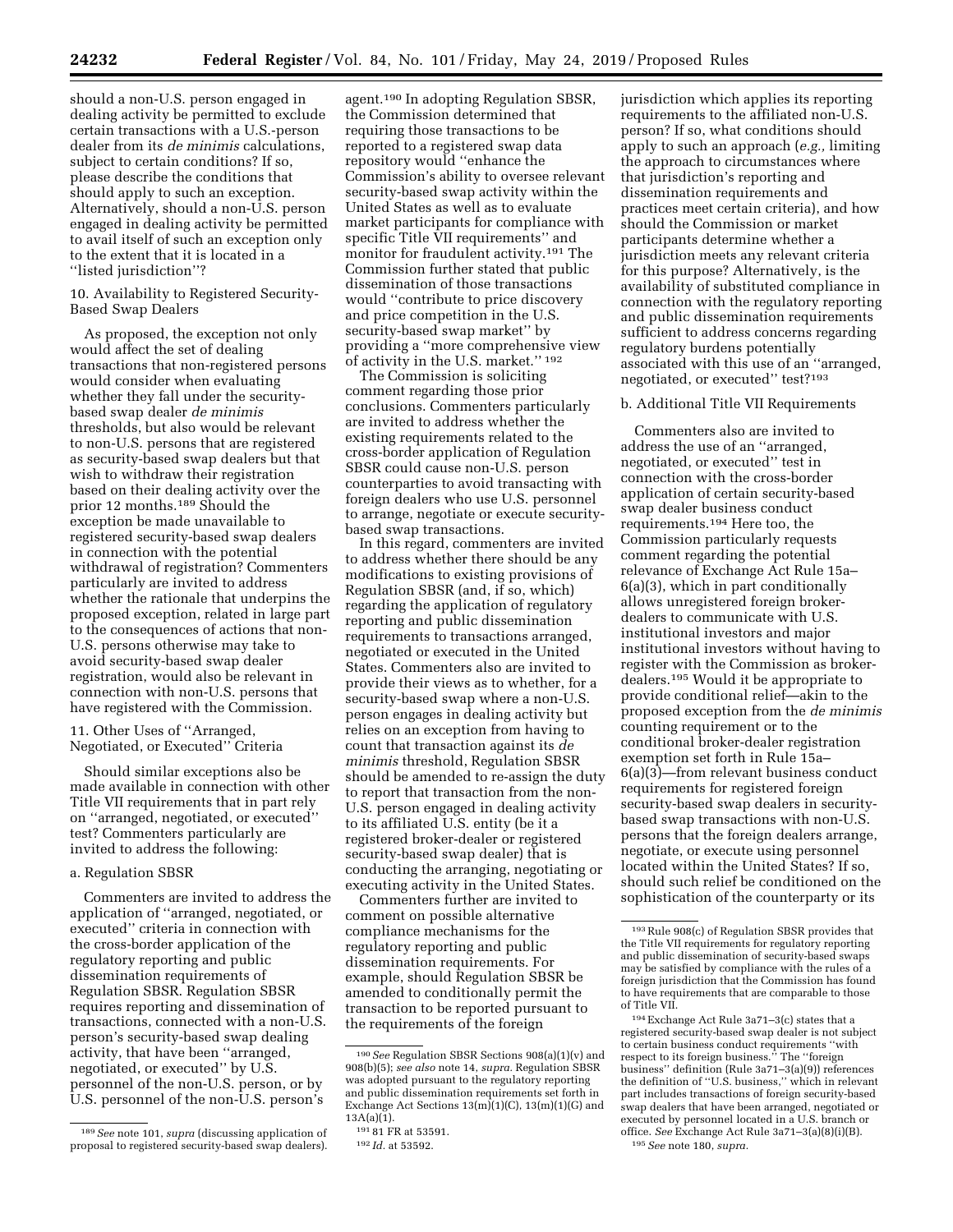advisor or compliance with any other conditions?

In addition, commenters are invited to address the application of ''arranged, negotiated, and executed'' criteria in connection with the exception from the *de minimis* counting requirement related to the dealing transactions of non-U.S. persons with counterparties that are foreign branches of registered security-based swap dealers.<sup>196</sup> To the extent that this counting test raises operational or other challenges, are these addressed by the guidance that the Commission has proposed to provide in Part II above regarding the scope of activity that is encompassed by the terms ''arranging'' and ''negotiating'' under the test? Alternatively, should the definition of ''transaction conducted through a foreign branch'' in Exchange Act Rule 3a71–3(b)(1)(iii)(A) be modified to incorporate exceptions similar to those being proposed here? Would such an exception from that aspect of the *de minimis* counting requirement potentially lead to unlimited involvement of U.S.-based personnel in such transactions? If so, how could the exception be tailored appropriately to avoid such a result?

Commenters also are invited to address the use of those criteria in connection with rules regarding the cross-border application of requirements applicable to major security-based swap participants.197

#### 12. Additional Issues

The Commission further requests comment regarding any additional issues associated with the proposed exception, or regarding other potential approaches toward addressing issues associated with the ''arranged, negotiated, or executed'' counting standard.

# **IV. Proposed Guidance and Amendments Related to the Certification and Opinion of Counsel Requirements**

# *A. Discussion*

Since the adoption of the registration rules for SBS Entities,198 the Commission staff has received a number of questions regarding the scope of the certification and opinion of counsel requirement in Exchange Act Rule 15Fb2–4.199 Certain of these questions related to issues raised by foreign blocking laws, privacy laws, secrecy laws and other foreign legal barriers that

may limit or prohibit firms from: (i) Providing books and records directly to the Commission; or (ii) submitting to an onsite inspection or examination by SEC staff.200 Specifically, firms have requested guidance as to whether the certification and opinion of counsel may take into account different approaches available under foreign blocking laws, privacy laws, secrecy laws or other legal barriers that may facilitate firms' ability to provide books and records to the Commission and submit to an examination or inspection by Commission staff in a manner consistent with a particular foreign legal requirement.

The Commission recognizes that foreign blocking laws, privacy laws, secrecy laws or other legal barriers may vary in purpose and scope, among other aspects. For example, while some foreign laws may affect the ability of a Commission registrant to provide personal data to the Commission, other laws may prevent a Commission registrant from providing any information to the Commission or submitting to an onsite visit without specific authorization from the foreign government. In light of the differences among foreign laws, the Commission deems it appropriate to propose guidance to firms seeking clarification as to the Commission's requirements for the certification and opinion of counsel.

For example, firms have asked whether the required certification and opinion of counsel may take into account the ability in some jurisdictions for a firm to provide the Commission with access to books and records if the firm obtains the consent of the person whose information is documented in the books and records.201 One commenter

201*See, e.g.,* Memorandum from the Division of Trading and Markets regarding a April 3, 2018 meeting with representatives of Societe Generale, April 3, 2018, *available at [https://www.sec.gov/](https://www.sec.gov/comments/s7-05-14/s70514-3405388-162169.pdf) [comments/s7-05-14/s70514-3405388-162169.pdf;](https://www.sec.gov/comments/s7-05-14/s70514-3405388-162169.pdf)*  Memorandum from the Division of Trading and Markets regarding a April 4, 2018 meeting with representatives of Barclays, April 4, 2018, *available at [https://www.sec.gov/comments/s7-05-14/s70514-](https://www.sec.gov/comments/s7-05-14/s70514-3405597-162172.pdf) [3405597-162172.pdf;](https://www.sec.gov/comments/s7-05-14/s70514-3405597-162172.pdf)* Memorandum from the Division of Trading and Markets regarding a April 11, 2018 meeting with representatives of UBS, April 11, 2018, *available at [https://www.sec.gov/](https://www.sec.gov/comments/s7-05-14/s70514-3461169-162204.pdf)  [comments/s7-05-14/s70514-3461169-162204.pdf;](https://www.sec.gov/comments/s7-05-14/s70514-3461169-162204.pdf)*  Memorandum from the Division of Trading and Markets regarding a April 11, 2018 meeting with representatives of Morgan Stanley, April 11, 2018, *available at [https://www.sec.gov/comments/s7-05-](https://www.sec.gov/comments/s7-05-14/s70514-4035093-168391.pdf) [14/s70514-4035093-168391.pdf;](https://www.sec.gov/comments/s7-05-14/s70514-4035093-168391.pdf)* Memorandum from the Division of Trading and Markets regarding a April 30, 2018 meeting with representatives of UBS, April 30, 2018, *available at [https://www.sec.gov/](https://www.sec.gov/comments/s7-05-14/s70514-4042895-168865.pdf)  [comments/s7-05-14/s70514-4042895-168865.pdf;](https://www.sec.gov/comments/s7-05-14/s70514-4042895-168865.pdf)*  Memorandum from the Division of Trading and Markets regarding a June 4, 2018 meeting with representatives of Credit Suisse, June 5, 2018,

also asked that the Commission clarify that in certain circumstances the certification and opinion of counsel may be based on the assumption that the nonresident security-based swap dealer will provide the Commission access to its books and records through, and submit to on-site inspection and examination with the approval of, the relevant foreign regulatory authority.202 In addition, firms have asked whether the certification and opinion of counsel should address only the laws of the ''home country'' of the nonresident SBS Entity (for example, its principal place of business or where it is incorporated), or if the Commission expects a nonresident SBS Entity to address applicable law in every jurisdiction in which the nonresident SBS Entity may conduct business or in which its counterparties, customers, or personnel may be located.203 Firms also have asked if the certification and opinion of counsel are meant to cover Commission inspection and examination of books and records in the jurisdictions in which they are located.204 The Commission has been considering these issues, and believes it would be appropriate to address certain of these concerns as described below.

The guidance set forth below regarding the certification and opinion of counsel requirements would also be relevant to Exchange Act Rule 3a71–6, which allows SBS Entities to comply with certain requirements under Section 15F of the Exchange Act through substituted compliance.205 In particular, Paragraph (c)(2)(ii) of Rule 3a71–6 provides that substituted compliance applications by parties or groups of parties—other than foreign financial regulatory authorities—must include the certification and opinion of counsel associated with the SBS Entity registration requirements as if such party were subject to that requirement at the time of the request.206 Recognizing

- 204*See* IIB/SIFMA 8/26/2016 Letter, at page 2.
- 205Exchange Act Rule 3a71–6.

206Separately, paragraph (c)(3) of Rule 3a71–6 provides that foreign financial regulatory authorities may make substituted compliance requests only if they provide adequate assurances that no law or policy of any relevant foreign jurisdiction would impede the ability of any entity that is directly supervised by the foreign financial regulatory authority and that may register with the Commission as an SBS Entity to provide the Continued

<sup>196</sup>*See* note 81, *supra.* 

<sup>197</sup>*See* note 82, *supra.* 

<sup>198</sup>*See* Registration Adopting Release.

<sup>199</sup>*See, e.g.,* IIB/SIFMA 8/26/2016 Letter; *see also*  IIB 11/16/2016 Email.

<sup>200</sup>*See, e.g.,* Registration Adopting Release, 80 FR at 48981.

*available at [https://www.sec.gov/comments/s7-08-](https://www.sec.gov/comments/s7-08-12/s70812-3785770-162712.pdf) [12/s70812-3785770-162712.pdf;](https://www.sec.gov/comments/s7-08-12/s70812-3785770-162712.pdf)* and Memorandum from the Division of Trading and Markets regarding a July 18, 2018 meeting with representatives of BNP Paribas, July 24, 2018, *available at [https://](https://www.sec.gov/comments/s7-05-14/s70514-4107153-170272.pdf) [www.sec.gov/comments/s7-05-14/s70514-4107153-](https://www.sec.gov/comments/s7-05-14/s70514-4107153-170272.pdf)  [170272.pdf.](https://www.sec.gov/comments/s7-05-14/s70514-4107153-170272.pdf)* 

<sup>202</sup> IIB/SIFMA 8/26/2016 Letter, at page 3.

<sup>203</sup>*See* note 201, *supra.*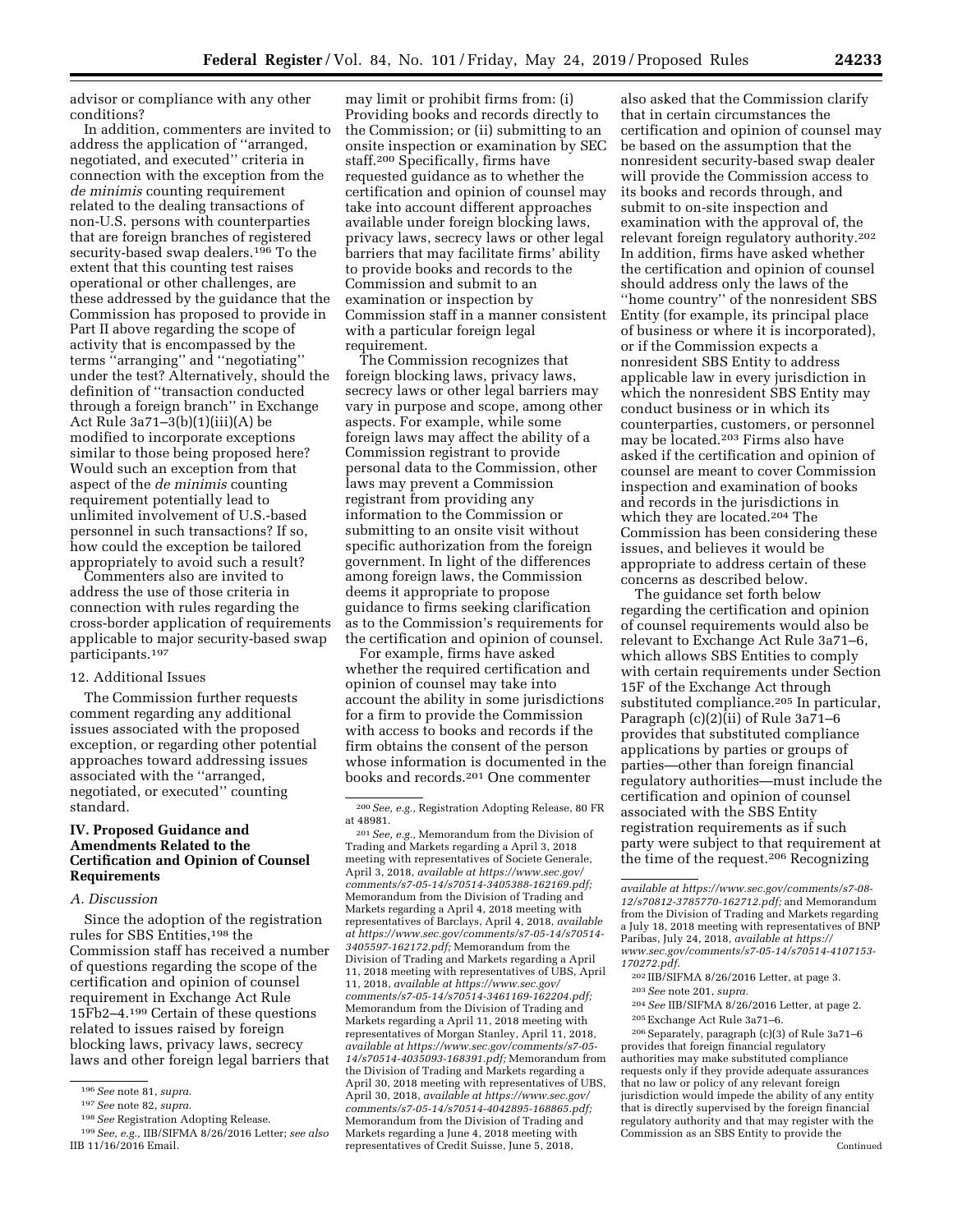the expected time necessary for the Commission to consider substituted compliance applications it receives, the Commission welcomes submission of such applications with respect to any of its final rules for which substituted compliance is potentially available. Consistent with this position, the Commission wishes to clarify that, during the pendency of this proposal, the Commission will consider all such applications, including those submitted without a certification or opinion of counsel, by parties or groups of parties who are not foreign regulatory authorities.207 This clarification, however, does not mean that the Commission would grant any application for substituted compliance submitted by such parties or groups of parties until the required certification and opinion are filed.

1. Foreign Laws Covered by the Certification and Opinion of Counsel Requirements

The Commission understands that the security-based swap market and the security-based swap dealing activities of many firms are global in scope. In this market, the business of any single security-based swap dealer, whether a resident or nonresident of the United States, may span multiple jurisdictions. The certification and opinion of counsel requirement was intended to address distinct challenges that may arise with respect to a nonresident SBS Entity that, unlike a resident SBS Entity, is incorporated or has its principal place of business outside the United States. In particular, the requirement is intended to provide a level of assurance regarding the Commission's access to relevant books and records of a nonresident SBS Entity and its ability to inspect and examine them.

Given the underlying objective of this requirement, the Commission is proposing to provide guidance that it would be appropriate for the certification and opinion of counsel to address only the laws of the jurisdiction or jurisdictions in which the nonresident SBS Entity maintains the covered books and records as described

in part IV.B.2, *infra* (''covered books and records''). Under this proposed guidance, the certification and opinion of counsel would not need to cover other jurisdictions where customers or counterparties of the nonresident SBS Entity may be located or where the nonresident SBS Entity may have additional offices or conduct business. For example, if the nonresident SBS Entity maintains the covered books and records in the jurisdiction of its incorporation or principal place of business, the certification and opinion of counsel would address that jurisdiction. If the nonresident SBS Entity maintains its covered books and records in a jurisdiction or jurisdictions other than where it is incorporated or has its principal place of business (*e.g.,*  in a jurisdiction where it maintains a foreign branch office that conducts its security-based swap activities), the certification and opinion of counsel should address such jurisdiction or jurisdictions, provided that the laws of the jurisdiction where the firm is incorporated or jurisdictions in which it is doing business would not prevent the Commission from having direct access to the covered books and records, nor prevent the nonresident SBS Entity from promptly furnishing them to the Commission or opening them up to the Commission for an on-site inspection or examination.

The Commission preliminarily believes that a certification and opinion of counsel from a nonresident SBS Entity that covers the laws of the jurisdiction or jurisdictions where its covered books and records are located, rather than the laws of all possible jurisdictions where its customers or counterparties may be located or where it may conduct business, would provide the Commission with a sufficient level of assurance that it will be able to access the relevant books and records of nonresident SBS Entities registered with it.

2. Clarification on Covered Books and Records

One commenter requested that the Commission clarify that the scope of the certification and opinion of counsel requirement applies only to ''U.S.- Related Records'' (as defined by the commenter) and, for a nonresident security-based swap dealer subject to the Commission's capital and margin regulations, ''Financial Records'' (as defined by the commenter).208 The

commenter also would limit the scope of the certification and opinion of counsel to on-site inspection and examination of books and records located at a U.S. branch or office of a nonresident security-based swap dealer or U.S. Related Records located at the nonresident security-based swap dealer's ''U.S.-Related Foreign Locations'' (as defined by the commenter).209 Among other things, the commenter states that this would ensure Commission access to the types of records most relevant to the Commission's oversight responsibilities.210

The Commission believes that it would be beneficial to propose guidance on this issue to help firms that must comply with these rules understand the scope of what is covered by the certification and opinion of counsel. The Commission is proposing to provide guidance that the certification and opinion of counsel need only address: (1) Books and records that relate to the ''U.S. business'' of the nonresident SBS Entity (as defined in 17 CFR 240.3a71–3(a)(8)); and (2) financial records necessary for the Commission to assess the compliance of the nonresident SBS Entity with capital and margin requirements under the Exchange Act and rules promulgated by the Commission thereunder, if these capital and margin requirements apply to the nonresident SBS Entity.

While this formulation is similar to that suggested by commenters, the Commission preliminarily believes it would be appropriate to tie the scope of the books and records covered by the certification and opinion of counsel to a firm's ''U.S. business'' and relevant

209*See id.* (proposing that ''U.S.-Related Foreign Locations'' be defined to mean ''non-U.S. branches and offices of the nonresident [security-based swap dealer] from which personnel arrange, negotiate or execute [security-based swap] transactions on behalf of the non-resident [security-based swap dealer] (i) with a counterparty that is a U.S. person or (ii) for which the non-resident [security-based swap dealer's] obligations are guaranteed by a U.S. person''). 210 *Id.* 

Commission with prompt access to the entity's books or records, or to submit to on-site inspection and examination by the Commission. The above guidance regarding the application of the certification and opinion of counsel requirements also will inform the Commission's assessment of whether a foreign financial regulatory authority has provided such adequate assurances as part of a substituted compliance application.

<sup>207</sup>The Commission does not require that applications submitted by foreign regulatory authorities be accompanied by a certification or opinion of counsel. Exchange Act Rule 3a71–  $6(c)(3)$ .

<sup>208</sup>*See* IIB/SIFMA 8/26/2016 Letter (proposing that ''U.S.-Related Records'' be defined to mean ''books and records relating to security-based swap transactions entered into by the non-resident

security-based swap dealer after the effective date of its registration (i) with U.S. persons, (ii) for which the nonresident [security-based swap dealer's] obligations are guaranteed by a U.S. person or (iii) arranged, negotiated or executed on behalf of the non-resident [security-based swap dealer] by personnel located in a U.S. branch or office of the non-resident [security-based swap dealer] or its agent. Where [a security-based swap dealer] maintains such books and records in multiple locations, the [security-based swap dealer] would designate the location that is relevant for purposes of the certification and opinion;'' and ''Financial Records'' would be defined to mean ''books and records necessary for the Commission to assess the non-resident [security-based swap dealer's] compliance with Commission capital and margin requirements.'').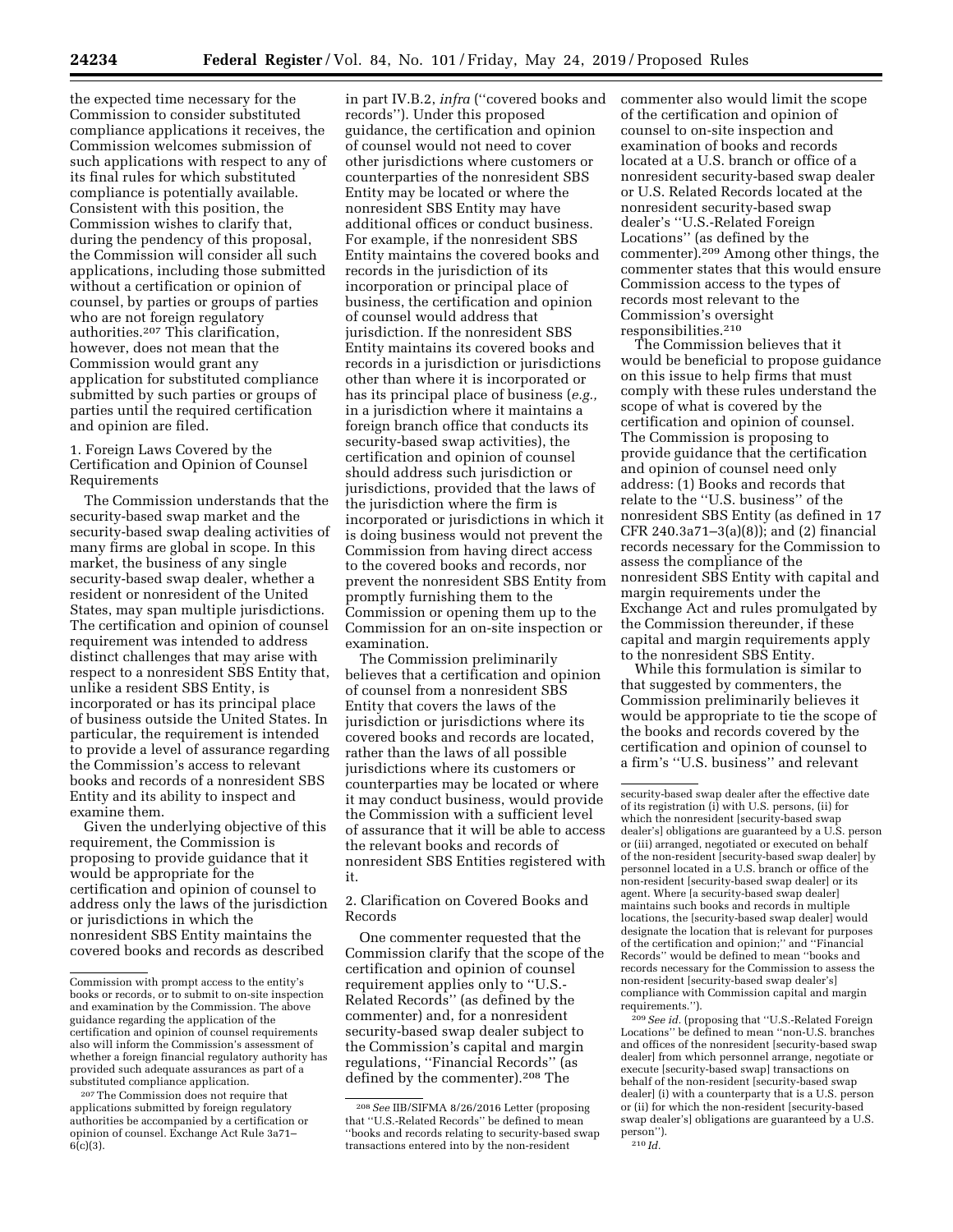financial records, rather than to propose a new ''U.S. Related Records'' definition as suggested by the commenter. As the Commission explained in adopting a definition of ''U.S business'' in the Commission's Title VII cross-border rules, the intent is to encompass those transactions that appear particularly likely to affect the integrity of the security-based swap market in the United States and the U.S. financial markets more generally or that raise concerns about the protection of participants in those markets.211 Accordingly, this approach would more effectively tailor the certification and opinion of counsel to the types of records the Commission would need to review, inspect or examine to determine compliance with applicable substantive requirements.

Even with such clarification, however, the Commission emphasizes that, as proposed, Exchange Act Rule 18a–6(g) would require that a nonresident SBS Entity must provide the Commission with direct access to its books and records—*i.e.,* the nonresident SBS Entity must ''furnish promptly to a representative of the Commission legible, true, complete, and current copies'' of its books and records, and permit on-site inspections and examinations of its books and records.212 The guidance above with respect to the certification and opinion of counsel would not reduce or eliminate these obligations as they are independent of, and in addition to, the certification and opinion of counsel requirement.

#### 3. Consents

Firms have noted that certain jurisdictions' laws may permit a firm to promptly provide books and records directly to the Commission and to submit to an on-site inspection and examination at the offices of the firm located in the jurisdiction if the firm obtains consent from the natural person whose information is documented in the books and records.213 In this case, the Commission preliminarily believes that it would be appropriate for the firm's certification and opinion of counsel to be predicated, as necessary, on the nonresident SBS Entity obtaining the prior consent of the persons whose information is or will be included in the books and records to allow the firm to promptly provide the Commission with direct access to its books and records

and to submit to on-site inspection and examination.214

As noted above, the security-based swap recordkeeping rules as proposed would require that a nonresident SBS Entity must provide the Commission with direct access to its books and records. This requirement exists independently of, and in addition to, the certification and opinion of counsel requirements. Thus if a nonresident SBS Entity intends to rely on consents, it should obtain such consents prior to registering as an SBS Entity so that it will be able to provide Commission staff with direct access to its books and records while it is conditionally registered. The certification and opinion of counsel, if provided at a later date, would be able to rely on those consents in effect when they are provided. In addition, if a nonresident SBS Entity certifies that it may rely on consents, it should continue to obtain consents on an ongoing basis so that it can continue to provide the Commission with access to books and records. In determining whether to rely on consent, a nonresident SBS Entity may also seek to explore whether an alternative basis exists under the foreign privacy laws that would permit the nonresident SBS Entity to collect and maintain the necessary data and to provide the information directly to Commission staff.

Before registering with the Commission, a nonresident SBS Entity should assess whether it would be able to meet these obligations and take appropriate steps to ensure that, if registered, it will be able to comply with them. For example, if a nonresident SBS Entity is unable to obtain consent from a customer or counterparty whose information will be documented in a book or record subject to these obligations or if a customer or counterparty provides a consent then later withdraws that consent, the firm may need to cease conducting a security-based swap business with that person in order to comply with the Exchange Act and the Commission's rules thereunder or to seek an alternative basis exists under the foreign laws that allows the nonresident SBS Entity to satisfy its obligations under the federal securities laws.

#### 4. Open Contracts

Some firms have asked for clarification that the certification and opinion of counsel would not need to cover books and records related to open contracts,215 and expressed concern it could require firms to re-negotiate those contracts.216

The Commission preliminarily believes that the certification and opinion of counsel need not address the books and records of security-based swap transactions that were entered into prior to the date on which a nonresident SBS Entity submits an application for registration pursuant to Section 15F(b) of the Exchange Act and the rules thereunder.217 The Commission recognizes that there may be practical impediments to obtaining consents with respect to open contracts because, for example, the counterparty is in a dispute with the nonresident SBS Entity. Further, there may be questions of fairness to the extent that any potential application to open contracts could undermine the expectations that the parties had when entering into the security-based swap.

5. Commission Arrangements With Foreign Regulatory Authorities or Approvals, Authorizations, Waivers or Consents

Firms have noted that while local laws or rules in some foreign jurisdictions may prevent a nonresident SBS Entity from providing the Commission with direct access to its books and records or submitting to onsite inspections or examinations, in some cases the relevant foreign regulatory authority may have entered into a Memorandum of Understanding (''MOU'') or other arrangement with the Commission to facilitate Commission access to records of nonresident SBS Entities located in the jurisdiction.218 Firms have requested guidance regarding whether the certification and opinion of counsel submitted by a nonresident SBS Entity can rely on MOUs or other arrangements foreign regulatory authorities may have entered into with the Commission to facilitate

217*Cf.* Business Conduct Adopting Release, 81 FR at 29969, in which the Commission stated that the business conduct rules generally would not apply to any security-based swap entered into prior to the compliance date of the rules, and generally would apply to any security-based swap entered into after the compliance date of these rules, including a new security-based swap that results from an amendment or modification to a pre-existing security-based swap.

<sup>&</sup>lt;sup>211</sup> See Business Conduct Adopting Release, 81<br>FR at 30065.

<sup>&</sup>lt;sup>212</sup> See proposed Rule 18a-6(g) and discussion in Recordkeeping and Reporting Proposing Release, 79 FR at 25220.

<sup>213</sup>*See* note 201, *supra.* 

<sup>214</sup>The firm's opinion of counsel should, as necessary, address all relevant considerations involving consent.

<sup>215</sup>For purposes of this guidance, the term ''open contracts'' would include any contract entered into by the SBS Entity prior to the date on which an SBS Entity submits an application for registration which the SBS Entity continues to hold on its books and records and under which it may have continuing obligations.

<sup>216</sup>*See* notes 201 and 209, *supra.* 

<sup>218</sup>*See* note 201, *supra.*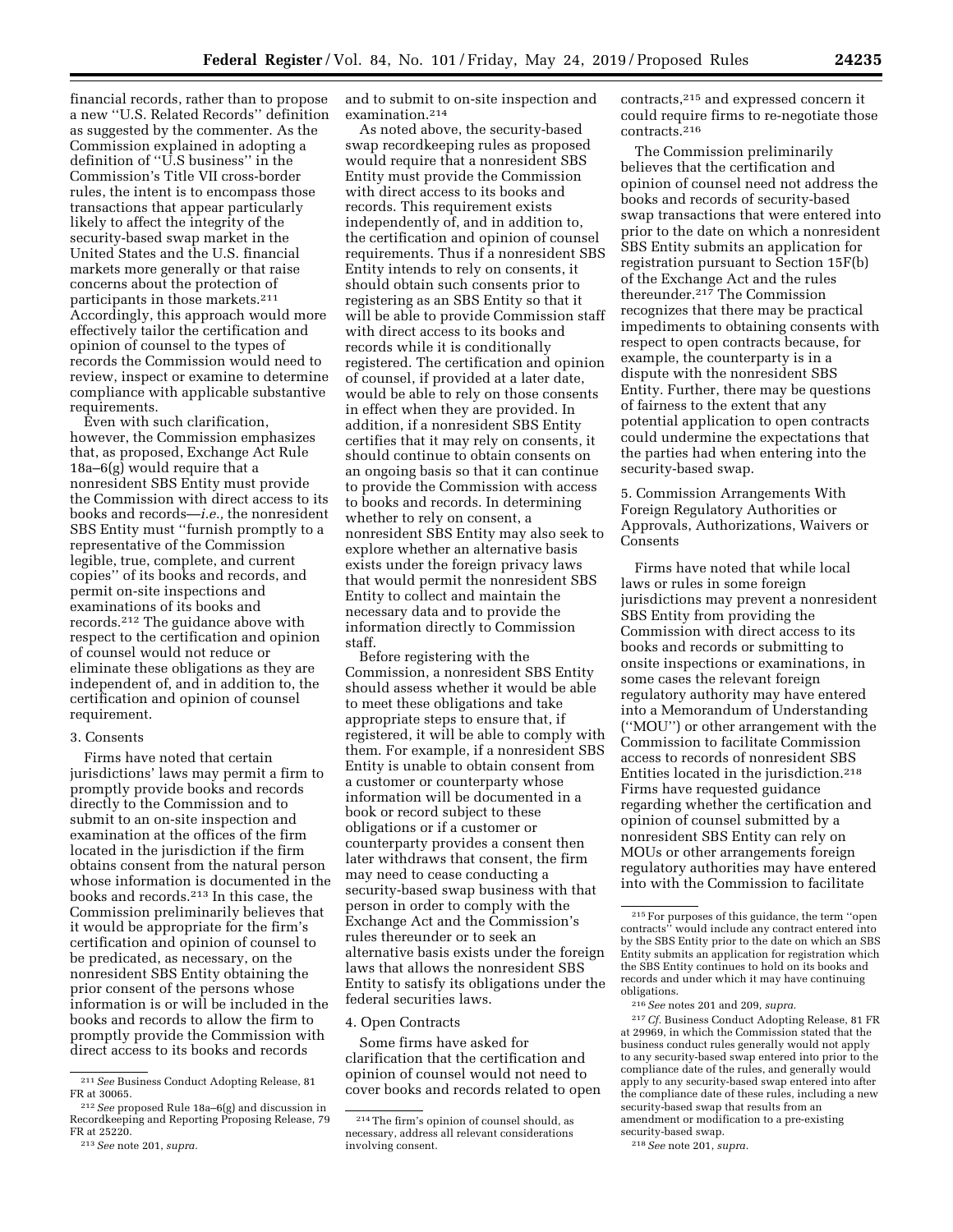Commission access to records at the request of the SBS Entity.

The Commission preliminarily believes that it would be appropriate, under the factors discussed below, for the certification and opinion of counsel to take into account whether the relevant regulatory authority in the foreign jurisdiction has: (i) Issued an approval, authorization, waiver or consent; or (ii) entered into an MOU or other arrangement with the Commission facilitating direct access to the books and records of SBS Entities located in that jurisdiction, including the Commission's inspections and examinations at the offices of SBS Entities located in that jurisdiction, provided that such an approval, authorization, waiver, consent or MOU or arrangement is necessary to address legal barriers to the Commission's direct access to books and records of the SBS Entities in that jurisdiction.

However, consideration of such an approval or MOU would need to be consistent with the registration program that has been adopted by the Commission. Specifically, the Commission stated when adopting the registration rules that it must be able to access directly the books and records of nonresident SBS Entities and inspect and examine them without going through a third party, such as a foreign regulatory authority, to effectively fulfill its regulatory oversight responsibilities. Thus, it would not be appropriate to take into account such an approval or MOU if it contemplates that the nonresident SBS Entity must provide the covered books and records, as described in Section IV.A.2. above, to the foreign regulatory authority in order for that body then to provide them to the Commission.

At the same time, it would be appropriate to take into consideration an MOU or other arrangement that provided for consultation or cooperation with a foreign regulatory authority in conducting onsite inspections and examinations at the foreign offices of nonresident SBS Entities. The Commission also believes it would be consistent with its registration program if the Commission is required to notify the relevant foreign regulatory authority, as described in Section IV.A.1. above, of its intent to conduct an onsite inspection or examination and staff from the foreign regulatory authority can accompany the Commission when it visits the foreign office of the nonresident SBS Entity. However, it would not be consistent with the Commission's interpretation of the requirement to rely on an MOU or other arrangement if, whether by the terms of

any relevant agreement, under provisions of local law, or in light of prior practice, consultation or cooperation with the foreign regulatory authority restricts the Commission's ability to conduct timely inspections and examinations of the books and records in the foreign office of the nonresident SBS Entity.

6. Proposed Amendment to Rule 15Fb2– 1 Related to the Timing of Certification and Opinion of Counsel Required by Rule 15Fb2–4(c)(1)

As described in the SBS Entity Registration Adopting Release, an SBS Entity is conditionally registered with the Commission when it submits a complete application on Form SBSE, SBSE–A, or SBSE–BD, as appropriate, and the Form SBSE–C senior officer certifications.219 To be complete, a Form SBSE, SBSE–A, or SBSE–BD would generally need to include the Schedule F certification and opinion of counsel. The Commission acknowledges that a nonresident SBS Entity may be unable to provide the certification or opinion of counsel required under Rule 15Fb2– 4(c)(1) by the time the entity will be required to register because efforts to address legal barriers to the Commission's direct access to books and records are still ongoing. For example, the relevant regulatory authority in the foreign jurisdiction where the nonresident SBS entity maintains its covered books and records may be in the process of (i) issuing an approval, authorization, waiver or consent or (ii) negotiating an MOU or other arrangement with the Commission. The Commission recognizes that absent relief such nonresident SBS Entities will bear the cost of lowering or restructuring the market activity below the annual thresholds that would trigger registration requirements, an outcome that could create significant market disruptions.<sup>220</sup>

Accordingly, the Commission is proposing to amend Exchange Act Rule 15Fb2–1 to provide additional time for a nonresident SBS Entity to submit the certification and opinion of counsel required under Rule 15Fb2–4(c)(1). Specifically, the Commission is proposing new paragraphs (d)(2) and (e)(2) of Exchange Act Rule 15Fb2–1. Proposed paragraph (d)(2) would provide that a nonresident applicant that is unable to provide the certification and opinion of counsel required under Rule 15Fb2–4(c)(1) shall be conditionally registered for up to 24

months after the compliance date for Rule 15Fb2–1 if the applicant submits a Form SBSE–C and a Form SBSE, SBSE– A or SBSE–BD, as appropriate, that is complete in all respects but for the failure to provide the certification and the opinion of counsel required by Rule 15Fb2–4(c)(1). Proposed paragraph (e)(2) would provide that if a nonresident SBS Entity became conditionally registered in reliance on paragraph (d)(2), the firm would remain conditionally registered until the Commission acts to grant or deny ongoing registration, and that if the nonresident SBS Entity fails to provide the certification and opinion of counsel within 24 months of the compliance date for Rule 15Fb2–1, the Commission may institute proceedings to determine whether ongoing registration should be denied. As indicated in the Registration Adopting Release,221 once an SBS Entity is conditionally registered, all of the Commission's rules applicable to registered SBS Entities will apply to the entity and it must comply with them. Further, this proposed relief would be available only for the duration of the 24 month period immediately following the compliance date for Rule 15Fb2–1.

# *B. Solicitation of Comments Regarding Proposed Guidance and Amendments Related to the Certification and Opinion of Counsel Requirements*

The Commission requests comment on all aspects of the proposed guidance and amendments.

1. Foreign Laws Covered by the Certification and Opinion of Counsel Requirements

a. If the scope of the certification and opinion of counsel requirements are limited as described above, are there situations in which a nonresident SBS Entity will nonetheless be unable to provide the required certification and opinion of counsel because the laws of another jurisdiction prevent a nonresident SBS Entity from providing the Commission with access to its books and records? If so, in what jurisdictions?

b. Are there any other types of foreign laws, regulations or requirements that may prevent a nonresident SBS Entity from providing Commission staff with access to its books and records or impede the staff's ability to conduct onsite examinations?

c. Could there be a situation where the laws of a jurisdiction where customers, counterparties or employees of a nonresident SBS Entity may be located, but where the nonresident SBS Entity maintains no books and records, could impose a legal barrier that would limit or prohibit the nonresident SBS Entity's ability to either collect personal or transactional data regarding a customer, counterparty or employee or provide that

<sup>219</sup> 17 CFR 240.15Fb2–1(d).

<sup>220</sup>*See* Registration Adopting Release, 80 FR at 49008.

<sup>221</sup>Registration Adopting Release, 80 FR at 48970 n.52.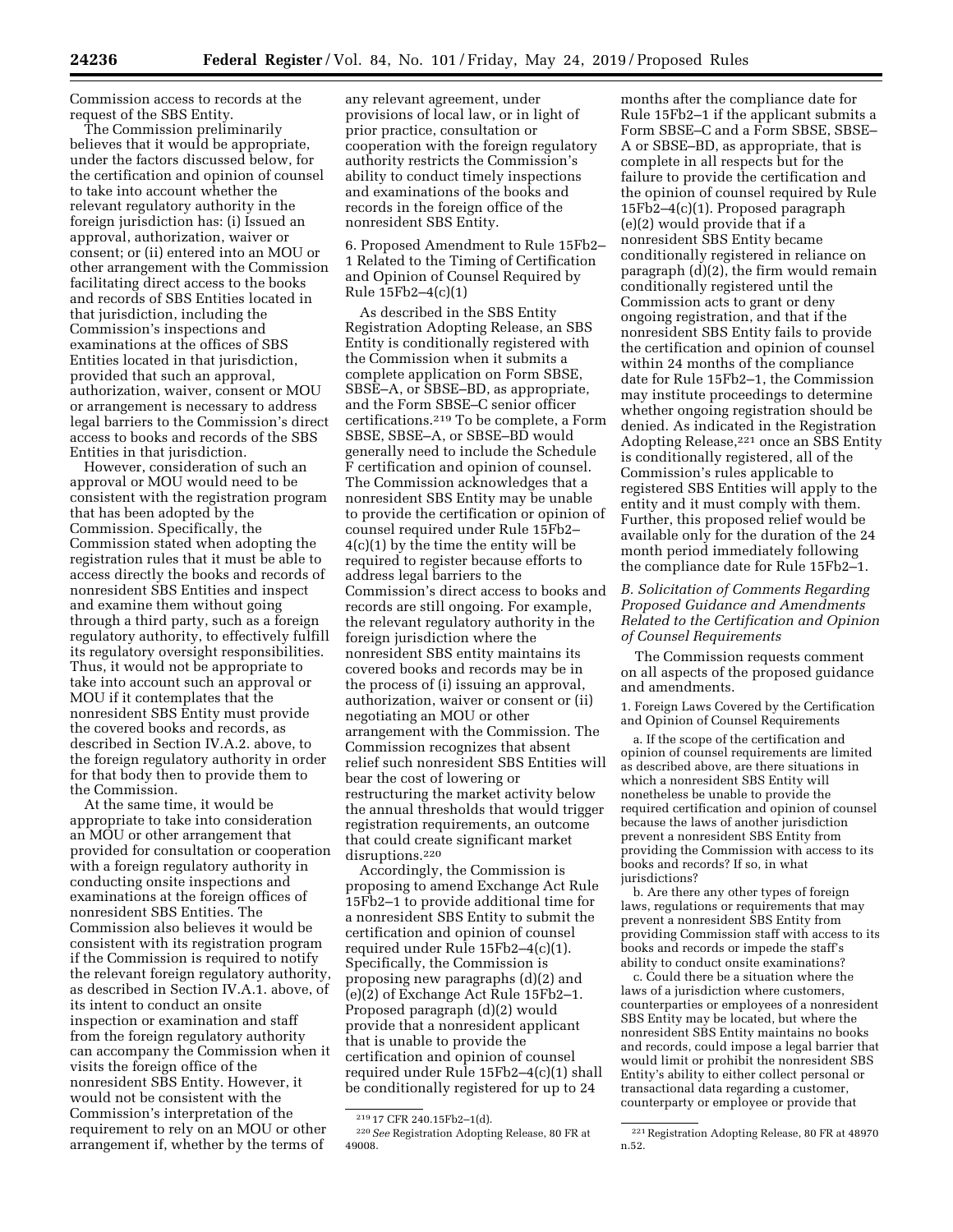data directly to the Commission? If so, should a nonresident SBS Entity that has customers, counterparties or employees in such a jurisdiction also be required to include consideration of that jurisdiction or jurisdictions as part of its certification and opinion of counsel? In this situation, how could the Commission staff obtain adequate assurance that it would be able to access a nonresident registrant's books and records?

#### 2. Clarification on Covered Books and Records

a. Does the proposed guidance adequately address the concerns raised by commenters? Would the guidance appropriately define the scope of the books and records covered by the certification and opinion of counsel to ''U.S. business'' as defined in Rule 3a71– 3(a)(8) and the financial records of certain registrants? Should additional books and records be included? If so, which books and records and why? Alternatively, are there other books and records that should be excluded from the scope of what is covered by the certification and opinion of counsel? If so, which books and records and why?

b. Rather than using the U.S. business definition, should the Commission instead follow the approach suggested by the commenter—to establish definitions for ''U.S. Related Records,'' ''Financial Records,'' and ''U.S. Related Foreign Locations'' solely for the purpose of scoping records in or out of the requirements? If so why?

c. Would the proposed approach limit the Commission's ability to assess how a nonresident SBS Entity may address conflicts between the trades with a U.S. counterparty and other trades outside the U.S.? If so, are there any other methods the Commission could use to investigate those conflicts?

#### 3. Consents

a. Does the proposed guidance adequately address the concerns raised by commenters?

b. Is reliance on consents a viable option to address not only data privacy, but secrecy and blocking laws or regulations?

c. Should the Commission allow nonresident SBS Entities to rely on consents if the person providing consent is able to later withdraw that consent? How do nonresident SBS Entities plan to address situations where a customer, counterparty, employee or other person later withdraws consent?

d. If a nonresident SBS Entity intends both to rely on consents as a basis for its certification and opinion of counsel and to delay the submission of the certification and opinion of counsel in reliance on proposed Rule 15Fb2–1(d)(2), should the nonresident SBS Entity be allowed to operate without consents in place until it provides the certification and opinion of counsel rather than when it is conditionally registered as contemplated by the proposed amendments?

e. If relying on consents as a basis for the certification and opinion of counsel, should a nonresident SBS Entity be required to notify the Commission, as well as make and keep current books and records to reflect these consents and whether a consent is later withdrawn?

f. Should nonresident SBS Entities obtain consents every time they enter into a new

transaction with a counterparty or should a global consent in a master agreement be sufficient?

g. Is the consent mechanism a feasible long term solution for providing the Commission with direct access to an SBS Entity's books and records and submitting to onsite inspections and examinations? If not, what are the legal and regulatory challenges for a nonresident SBS Entity seeking to rely on consents? For example, how would nonresident SBS Entities subject to the European Union General Data Protection Regulation (''GDPR'') plan to address guidance that, due to the nature of the relationship between employees and employers, employee consent may not be considered to be freely given under the GDPR,222 and that consent might prove not to be a feasible long term solution for transfers to third countries under the GDPR? 223 Are there any other factors that should be considered such as, for example, the jurisdiction and the type of law at issue (*e.g.,* privacy, secrecy, blocking statute, etc.)?

#### 4. Open Contracts

a. Would the guidance adequately address the concerns raised by commenters? Is the date on which a nonresident SBS Entity submits a registration the appropriate point from which to apply the certification and opinion of counsel requirement?

b. Should nonresident SBS Entities nonetheless be required to provide Commission staff with aggregated information, such as the number of open contracts, the total dollar value of open contracts, or percentage of open contracts for which it may have or lack consent to provide information to regulators?

c. Should the proposed guidance also exclude contracts open on the date a nonresident SBS Entity submits a registration where there is no renegotiation of terms and the position is simply serviced until it rolls off the firm's books and records? If so, why? Would that impair the Commission's ability to adequately regulate nonresident SBS Entities?

5. Reliance on Commission Arrangements With Foreign Regulatory Authorities

a. Does the guidance adequately address the concerns that have been raised in this regard? If not, why not and what additional guidance is needed?

b. Should arrangements with foreign regulatory authorities contain any special language or terms to assure that Commission staff has direct access to a nonresident SBS Entity's books and records and the ability to conduct onsite inspections or examinations?

c. Are there situations in which multiple foreign regulatory authorities would enter into an MOU or other arrangement?

6. Proposed Amendment to Rule 15Fb2–1 Related to the Timing of Certification and Opinion of Counsel Required by Rule 15Fb2–  $4(c)(1)$ 

a. Does 24 months from the compliance date for Rule 15Fb2–1 provide an appropriate time period to allow a nonresident SBS Entity to submit the required certification and opinion of counsel? Should the Commission shorten the time period? Should the Commission extend the time period? Should the Commission provide for a process by which an applicant can submit a request for an extension of time? For example, where good cause is shown, should the Commission or its staff be able to extend the time period upon request by a nonresident firm?

b. How would the 24 month period facilitate the ability of a nonresident SBS entity to submit the required certification and opinion of counsel when foreign blocking laws, privacy laws, secrecy laws and other foreign legal barriers exist in the jurisdiction where the offices of the nonresident SBS Entity are located? Are there circumstances other than those contemplated in Section IV under which a nonresident SBS Entity would be unable to submit the required certification and opinion of counsel? If so, would the 24 month period address such circumstances?

c. Proposed Rule 15Fb2–1(e)(2) provides that if an nonresident applicant is unable to provide the certification and opinion of counsel as required by Rule 15Fb2–4(c)(1) within the 24 month time period, the Commission may institute proceedings to determine whether ongoing registration should be denied. Should the Commission adopt a different approach in cases where a nonresident application fails to provide the certification or opinion of counsel within the 24 month time period? If so, please explain why and provide a description of the approach. For example, should the Commission consider the application incomplete if the nonresident applicant is unable to provide the required certification and opinion of counsel within the 24 month time period, thereby automatically terminating the applicant's conditional registration and eliminating the need for the Commission to institute proceedings to determine whether the application should be denied? In the alternative, should the Commission require nonresident applicants to certify that if they do not provide the certification and opinion of counsel within the 24 month period, they will withdraw from registration and cease any securitybased swap dealing activities that otherwise would require registration within a specified period after the 24 month period expires? 224 If so, what period would be reasonable?

d. Should SBS Entities that conditionally register without signing the Schedule F certification and providing an opinion of counsel be required to disclose to counterparties the risk that the Commission

<sup>222</sup>*See* Article 29 Working Party, Guidelines on consent under Regulation 2016/679 (adopted Apr. 10, 2018), *available at [http://ec.europa.eu/](http://ec.europa.eu/newsroom/article29/item-detail.cfm?item_id=623051) [newsroom/article29/item-detail.cfm?item](http://ec.europa.eu/newsroom/article29/item-detail.cfm?item_id=623051)*\_ *[id=623051.](http://ec.europa.eu/newsroom/article29/item-detail.cfm?item_id=623051)* 

<sup>223</sup>*See* European Data Protection Board, Guidelines 2/2018 on derogations of Article 49 under Regulation 2016/679 (adopted May 25, 2018), *available at [https://edpb.europa.eu/sites/edpb/files/](https://edpb.europa.eu/sites/edpb/files/files/file1/edpb_guidelines_2_2018_derogations_en.pdf)  [files/file1/edpb](https://edpb.europa.eu/sites/edpb/files/files/file1/edpb_guidelines_2_2018_derogations_en.pdf)*\_*guidelines*\_*2*\_*2018*\_*derogations*\_ *[en.pdf.](https://edpb.europa.eu/sites/edpb/files/files/file1/edpb_guidelines_2_2018_derogations_en.pdf)* 

 $\rm ^{224}$  In other contexts, the Commission has permitted the registration of a person that was not immediately eligible to register as an investment adviser, subject to an undertaking that the person will withdraw from registration if it did not meet the registration requirements within a specified period of time. *See* Rule 203A–2(c) under the Investment Advisers Act of 1940.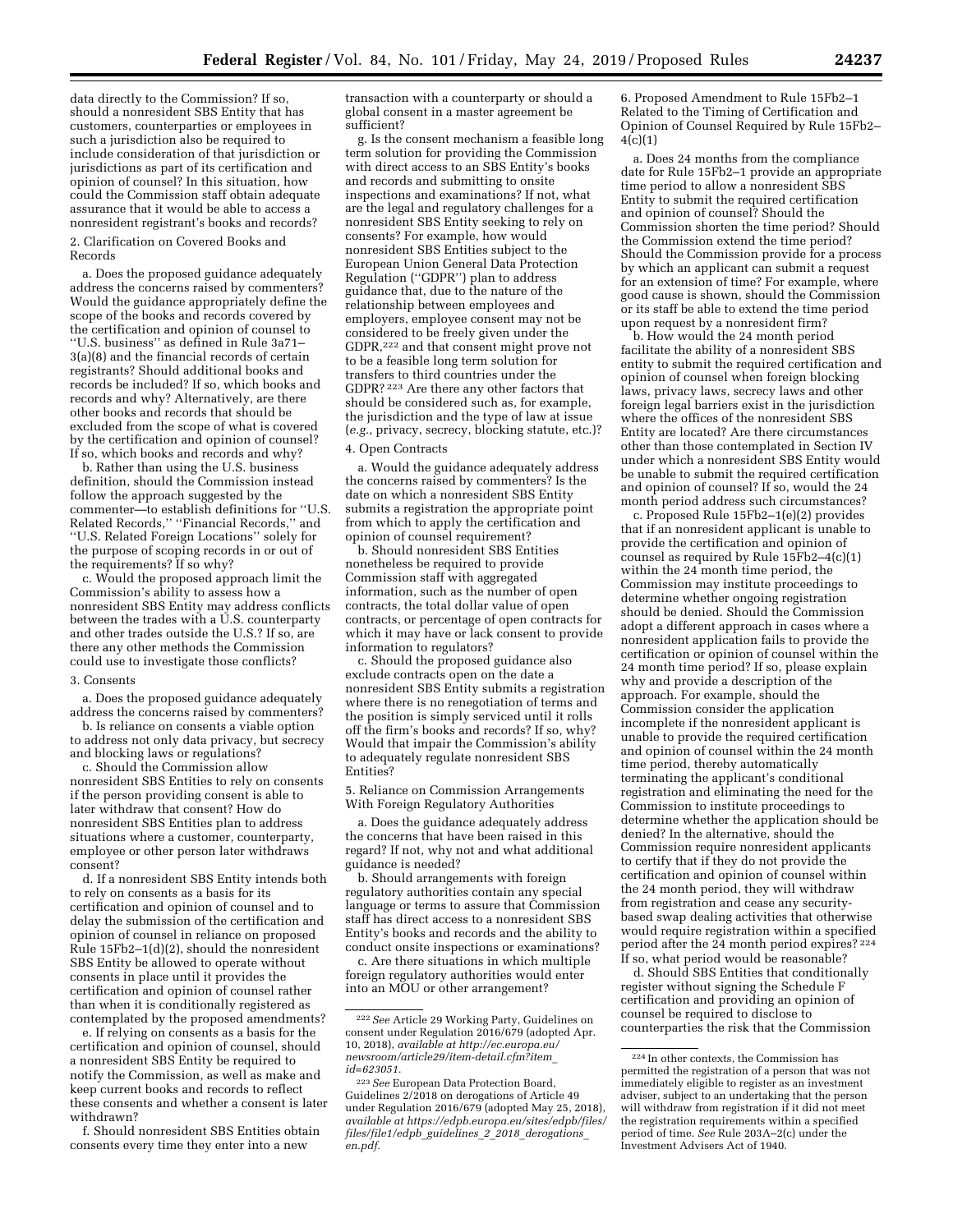may institute proceedings to deny registration if the firm is, after 24 months, still unable to file with the Commission a complete Schedule F certification and opinion of counsel? Should the Commission impose any additional requirements on nonresident SBS Entities that are conditionally registered pursuant to proposed Rule 15Fb2–1(d)(2)? If so, which

requirements and why? e. Alternatively, should the Commission eliminate the certification and opinion of counsel requirements and instead rely solely on the underlying obligations of the registered nonresident SBS Entity to comply with all applicable regulatory requirements? Why or why not?

f. As an another alternative, should the Commission publish a list of nonresident SBS Entities registered with it on the Commission's public website and note the conditional registration status of any nonresident SBS Entities that have not yet provided a Schedule F certification and opinion of counsel? Why or why not? Would provision of this type of information be beneficial to counterparties?

## **V. Proposed Amendment to Commission Rule of Practice 194**

## *A. Overview of Proposed Rule of Practice 194(c)(2)*

In furtherance of the goal of more closely harmonizing Commission rules with the approach followed under the CFTC regime, and based on renewed concerns raised by certain market participants,225 the Commission is proposing new paragraph (c)(2) of Rule of Practice 194.226 Proposed paragraph (c)(2) would provide an exclusion from the statutory disqualification prohibition in Section 15F(b)(6) of the Exchange Act for an SBS Entity with respect to an associated person who is a natural person who (i) is not a U.S. person 227 and (ii) does not effect and is not involved in effecting security-based swap transactions with or for counterparties that are U.S. persons, other than a security-based swap transaction conducted through a foreign branch 228 of a counterparty that is a U.S. person.229

227The term ''U.S. Person'' is defined in Exchange Act Rule 3a71–3(a)(4). *See* 17 CFR 240.3a71–3(a)(4).

228The term ''transaction conducted through a foreign branch'' is defined in Exchange Act Rule 3a71–3(a)(3). *See* 17 CFR 240.3a71–3(a)(3).

229This relief, however, is not relevant to an associated person effecting or involved in effecting

However, an SBS Entity would not be able to avail itself of this exclusion if the associated person of that SBS Entity is currently subject to any order described in subparagraphs (A) and (B) of Section 3(a)(39) of the Exchange Act, with the limitation that an order by a foreign financial regulatory authority 230 as provided in subparagraphs (B)(i) and (B)(iii) of Section 3(a)(39) shall only apply to orders by a foreign financial regulatory authority in the jurisdiction where the associated person is employed or located. By way of example, the limitation concerning an associated person of an SBS Entity who is currently subject to an order described in subparagraphs (A) and (B) of Exchange Act Section 3(a)(39) would include, among other things, situations where the associated person of an SBS Entity has been barred or suspended from being associated with a member of an SRO 231 or is subject to an order by the Commission barring or suspending such person from being associated with certain regulated entities, including, but not limited to, SBS Entities and brokerdealers.232 As discussed further below, this provision is meant to address situations where the Commission, CFTC, a SRO (*e.g.,* FINRA), a registered futures association (the National Futures Association, "NFA"),<sup>233</sup> or a foreign financial regulatory authority has affirmatively made a determination to not allow an associated person to participate in, for example, the securitybased swap market, some other sector of the U.S. securities markets (*e.g.,* as broker-dealers or as investment advisers), some other sector of the U.S. financial market (*e.g.,* the U.S. swap market) or some sector of the foreign financial markets.

Additionally, the exclusion would only apply to associated persons who are natural persons, as the Commission has separately within Rule of Practice 194 provided an exclusion for an SBS Entity from the prohibition in Exchange Act Section 15F(b)(6) with respect to all associated person entities—regardless of

whether the associated person entity is located within or outside of the U.S.<sup>234</sup>

*B. Comments Received Requesting That the Commission Provide Relief* 

Both before and after the Commission adopted its SBS Entity registration rules, commenters requested that the Commission provide an exclusion from or, in the alternative, narrow the scope of, the prohibition in Exchange Act Section 15F(b)(6) with respect to associated persons of SBS Entities who are not U.S. persons and who do not interact with U.S. persons.235

For example, in connection with the Commission proposing registration requirements for SBS Entities, a commenter stated that it was concerned that the statutory disqualification requirements in Exchange Act Section 15F(b)(6) would apply to a foreign registered SBS Entity on an entity-level, as opposed to as a transaction-level requirement, without regard to the identity of the counterparty and, therefore, would be applicable to all associated persons of the foreign registered SBS Entity that effect or are involved in effecting security-based swap transactions.236 The commenter noted that this would result in situations where non-U.S. associated persons of non-U.S. SBS Entities who do not interact with U.S. customers would be subject to the statutory disqualification requirements in Exchange Act Rule 15Fb6–2(b) and, as a result, non-U.S. associated persons of non-U.S. SBS Entities would be required to submit to U.S. background checks for statutory disqualification purposes.237 In support of the commenter's request that the Commission re-categorize the statutory disqualification requirements as a transaction-level requirement, the commenter noted that the Commission's current approach diverges from that adopted by the CFTC,<sup>238</sup> as well as the Commission's treatment of ''foreign

<sup>236</sup> See Registration Adopting Release, 80 FR at 48977 nn.109-11 (citing IIB 8/21/13 Letter at 20).

<sup>237</sup> See IIB 8/21/13 Letter at 20.<br><sup>238</sup> See id. at 20 (noting that the CFTC does not apply its statutory disqualification requirements to associated persons of its registrants who engage in activity outside the United States and limit such activity to customers located outside the United States).

<sup>225</sup>*See* note 243, *supra.* 

<sup>226</sup>As discussed above, Exchange Act Section 15F(b)(6) provides that the Commission may establish exceptions to its statutory prohibition by ''rule, regulation, or order.'' 15 U.S.C. 78o–10(b)(6). In addition, Exchange Act Section 15F(b)(4) provides the Commission with authority (other than certain inapplicable exceptions specified in Exchange Act Section  $15\overline{F}(b)(4)(d)$  and (e)) to 'prescribe rules applicable to security-based swap dealers and major security-based swap participants." 15 U.S.C. 780-10(b)(4).

security-based swaps, to the extent that such person's ''functions are solely clerical or ministerial,'' given that such persons are excluded from the definition of associated person under to 15 U.S.C. 78c(a)(70)(B) and, therefore, not subject to the prohibition in Section 15F(b)(6).

<sup>230</sup>*See* 15 U.S.C. 78c(a)(52) (defining the term ''foreign financial regulatory authority'' to include, among other regulatory authorities, ''foreign securities authorities'' as defined in Exchange Act Section 3(a)(50) (15 U.S.C. 78c(a)(50)).

<sup>231</sup>*See* 15 U.S.C. 78c(a)(26) (defining the term ''self-regulatory organization'').

<sup>232</sup>*See, e.g.,* 15 U.S.C. 78c(a)(39)(A) and (B)(i)(II). 233*See* 7 U.S.C. 21.

<sup>234</sup>*See* 17 CFR 240.194(c); *see also* part I.C.3, *supra* (discussing the Rule of Practice 194 Adopting Release, 84 FR at 4906). 235*See, e.g.,* Letter from IIB, dated Aug. 21, 2013

<sup>(&#</sup>x27;'IIB 8/21/13 Letter'') at 20, *available at [https://](https://www.sec.gov/comments/s7-02-13/s70213-46.pdf) [www.sec.gov/comments/s7-02-13/s70213-46.pdf;](https://www.sec.gov/comments/s7-02-13/s70213-46.pdf)  see also* IIB/SIFMA 6/21/18 Letter at 2, 4, *available at [https://www.sec.gov/comments/s7-05-14/s70514-](https://www.sec.gov/comments/s7-05-14/s70514-3938974-167037.pdf) [3938974-167037.pdf;](https://www.sec.gov/comments/s7-05-14/s70514-3938974-167037.pdf)* IIB/SIFMA 8/26/16 Letter, at 3–5; Letter from SIFMA, dated Dec. 16, 2011 (''SIFMA 12/16/11 Letter'') at 8, *available at [https://](https://www.sec.gov/comments/s7-40-11/s74011-4.pdf) [www.sec.gov/comments/s7-40-11/s74011-4.pdf.](https://www.sec.gov/comments/s7-40-11/s74011-4.pdf)*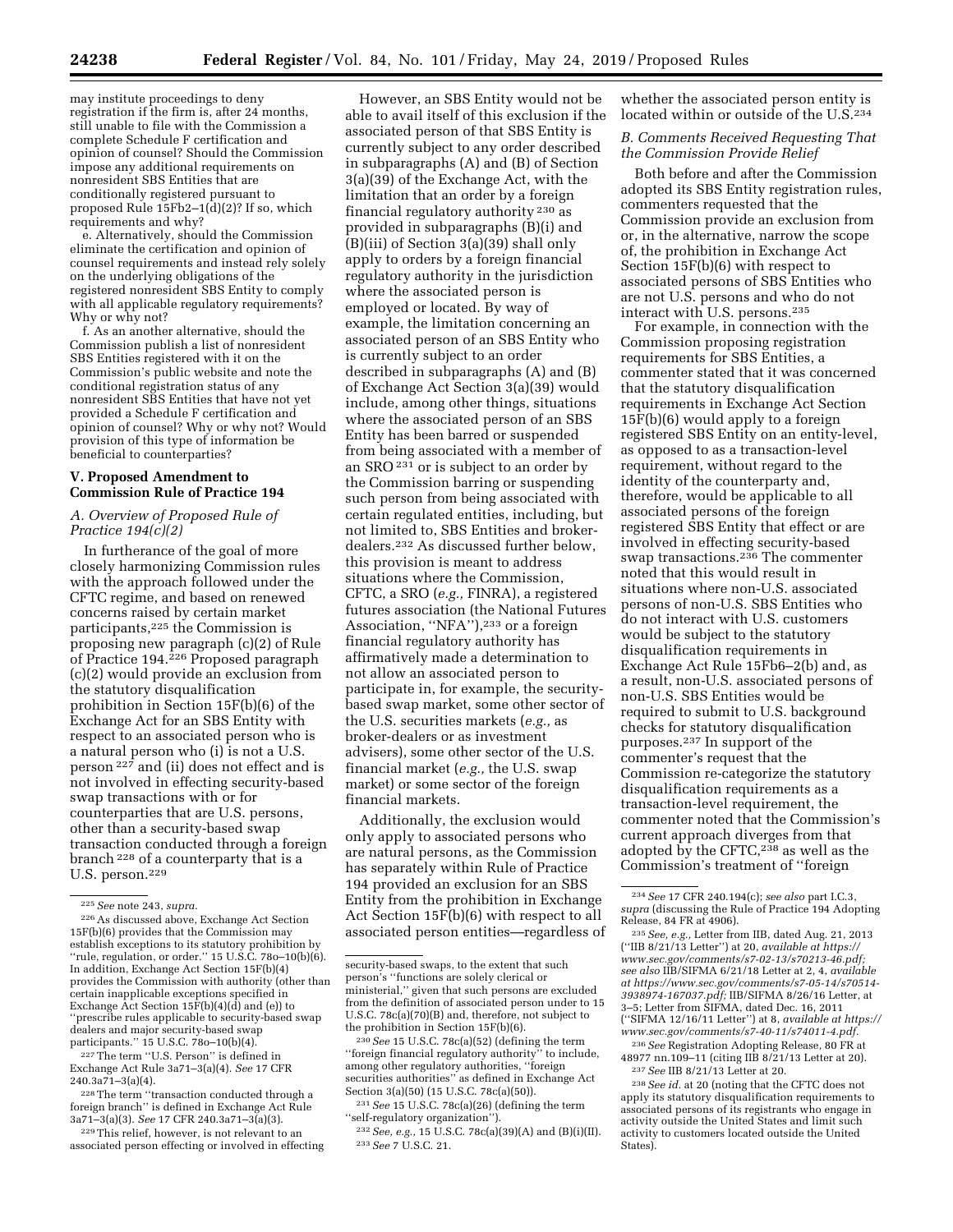associated persons'' of foreign brokerdealers.239 The commenter also stated that a transaction-level approach would preserve the Commission's resources to better serve customer protection interests within the United States, and that the Commission's interests in protecting foreign customers are limited, while ''foreign regulators have a strong interest in regulating such activity.'' 240 Finally, the commenter opined that limiting background checks to personnel interacting with U.S. persons would also help eliminate potential conflicts with local privacy laws, which in some cases may prohibit background checks for foreign employees.241

In response to the commenter, the Commission explained that the requirements in Rule 15Fb6–2(b) regarding questionnaires or applications and background checks are important elements of each SBS Entity's determination with respect to whether its associated persons that effect or are involved in effecting security-based swap transactions are subject to statutory disqualifications. The Commission also stated that it was not convinced, at the time, of the need or basis to provide an exclusion for SBS Entities from the statutory disqualification requirements with respect to certain of their associated persons, and made a determination to treat the statutory disqualification requirements as entity-level requirements, as opposed to a transaction-level requirement, applicable to all associated persons of the registered foreign SBS Entity that effect or are involved in effecting security-based swap transactions.<sup>242</sup>

More recently, market participants have raised the same concerns expressed in the comment letters outlined above.243 For example, commenters have argued that, because most of the CFTC's rules have been in effect for several years, greater harmonization would ''help facilitate prompt implementation of the Commission's Title VII regime with minimal disruption to the SBS market and robust protections and lower costs for investors and other end-users.'' 244 Relatedly, the Commission also received

comments requesting that the Commission harmonize aspects of its Rule 15Fb6–2(b) with the CFTC's regulations or allow for substituted compliance.245 As discussed above, Rule 15Fb6–2(b) requires an SBS Entity to obtain a questionnaire or application for employment—documents that are required under paragraphs (a)(10) and (b)(8) of proposed Rule 18a–5—which would serve as a basis for a background check to verify that an associated person is not subject to statutory disqualification. However, as discussed below in Section VI.A., the proposed modification to proposed Rule 18a–5 would provide that a stand-alone or bank SBS Entity is not required to make and keep current a questionnaire or application for employment executed by an associated person if the SBS Entity is excluded from the statutory disqualification prohibition in Exchange Act Section 15F(b)(6) with respect to such associated person (*e.g.,* the exclusion from the statutory disqualification prohibition in Section 15F(b)(6) provided by proposed Commission Rule of Practice 194(c)(2)).

# *C. Proposed Rule of Practice 194(c)(2)*

Proposed Rule of Practice 194(c)(2) would more closely harmonize the Commission's rules with the CFTC's approach to statutory disqualification as it applies to the activities of nondomestic associated persons of CFTC registered Swap Entities. Under CEA Section 4s(b)(6), which parallels Exchange Act Section 15F(b)(6), and CFTC staff's related guidance 246 Swap Entities are not required to comply with the prohibition in CFTC Regulation 23.22(b) with respect to non-domestic associated persons who deal only with

246Under the CFTC's and the NFA's current process for granting relief from CEA Section 4s(b)(6)—which is available through no-action relief granted by CFTC staff with respect to persons that are not exempt from Section 4s(b)(6) pursuant to CFTC Regulation 23.22(b)—a swap entity may make an application to the NFA, the sole registered futures association, to permit an associated person of a Swap Entity subject to a statutory disqualification to effect or be involved in effecting swaps on behalf of the swap entity. *See* CFTC Letter No. 12–15, at 5–8 (Oct. 11, 2012), *available at [http://www.cftc.gov/ucm/groups/public/@lrletter](http://www.cftc.gov/ucm/groups/public/@lrlettergeneral/documents/letter/12-15.pdf) [general/documents/letter/12-15.pdf.](http://www.cftc.gov/ucm/groups/public/@lrlettergeneral/documents/letter/12-15.pdf)* 

non-domestic swap counterparties.247 Absent such relief, a Swap Entity would be subject to the prohibition in CFTC Regulation 23.22(b) even with respect to an associated person who engages in activity from a location outside the United States and even when such person limits their activity to counterparties located outside the United States.248

In proposing Rule of Practice 194(c)(2), the Commission is seeking to balance harmonization with the approach to regulating the activities that non-domestic associated persons of Swap Entities engage in under the CFTC regime and the attendant benefits and cost savings against the potential effect of certain risks, including financial, counterparty, compliance, and reputational risks of having statutorily disqualified associated persons effecting or involved in effecting security-based swap transactions for registered SBS Entities.

Given the high degree of integration between the swap and security-based swap markets,249 more closely aligning with the existing baseline for disqualification of swap dealer personnel could result in certain benefits, such as reducing regulatory complexity and lessening costs on market participants that are duallyregistered as Swap Entities with the CFTC. For example, as a result of the proposed exclusion, SBS Entities dually-registered as Swap Entities with the CFTC could experience economies of scope in employing non-U.S. natural persons in their swap and securitybased swap businesses.250 As discussed in the Rule of Practice 194 Adopting Release, the Commission estimates that approximately 46 out of 50 entities likely to register with the Commission as security-based swap dealers are already registered with the CFTC as

248*See id.* at 4.

249*See* part VII.D, *infra* (noting that the swap and security-based swap markets involve largely the same group of dealers and most of the same counterparties).

250*See* part VII.D.1, *infra.* 

<sup>239</sup>*See id.* (citing Rule 15a–6(b)(2) and stating that the Commission, in that rule, limited the definition of ''foreign associated person'' to those associated persons of a foreign broker or dealer who participate in the solicitation of certain U.S. investors).

<sup>240</sup> *Id.* 

<sup>241</sup>*See id.* 

<sup>242</sup>*See* Registration Adopting Release, 80 FR at 48978.

<sup>243</sup>*See, e.g.,* note 28, *supra.* 

<sup>244</sup> IIB/SIFMA 6/21/18 Letter at 1.

<sup>245</sup>*See* IIB/SIFMA 8/26/16 Letter, at 3–5 (requesting that the Commission exclude associated persons employed or located in a non-U.S. branch or office of an SBS Entity or an affiliate from the requirement in Rule 15Fb6–2(b) to prepare and maintain a questionnaire or application for employment executed by such associated person where certain conditions are met, including that the associated person does not effect and is not involved in effecting security-based swaps with U.S. counterparties on behalf of the SBS Entity); *see also* IIB/SIFMA 6/21/18 Letter, at 2.

<sup>247</sup>*See* CFTC Letter No. 12–43 (Dec. 7, 2012) at 2–4, *available at [https://www.cftc.gov/sites/default/](https://www.cftc.gov/sites/default/files/idc/groups/public/@lrlettergeneral/documents/letter/12-43.pdf)  [files/idc/groups/public/@lrlettergeneral/documents/](https://www.cftc.gov/sites/default/files/idc/groups/public/@lrlettergeneral/documents/letter/12-43.pdf)  [letter/12-43.pdf.](https://www.cftc.gov/sites/default/files/idc/groups/public/@lrlettergeneral/documents/letter/12-43.pdf)* Specifically, CFTC staff stated in the letter, in relevant part, that staff's no-action position was limited to associated persons who effect or are involved in effecting swaps from a location outside of the United States, its territories or possessions, and limit such activities to counterparties located outside the United States, its territories or possessions. CFTC staff also noted that the no-action positions provided in this letter represent the positions of CFTC staff only, and do not necessarily represent the positions of the CFTC or its Commissioners.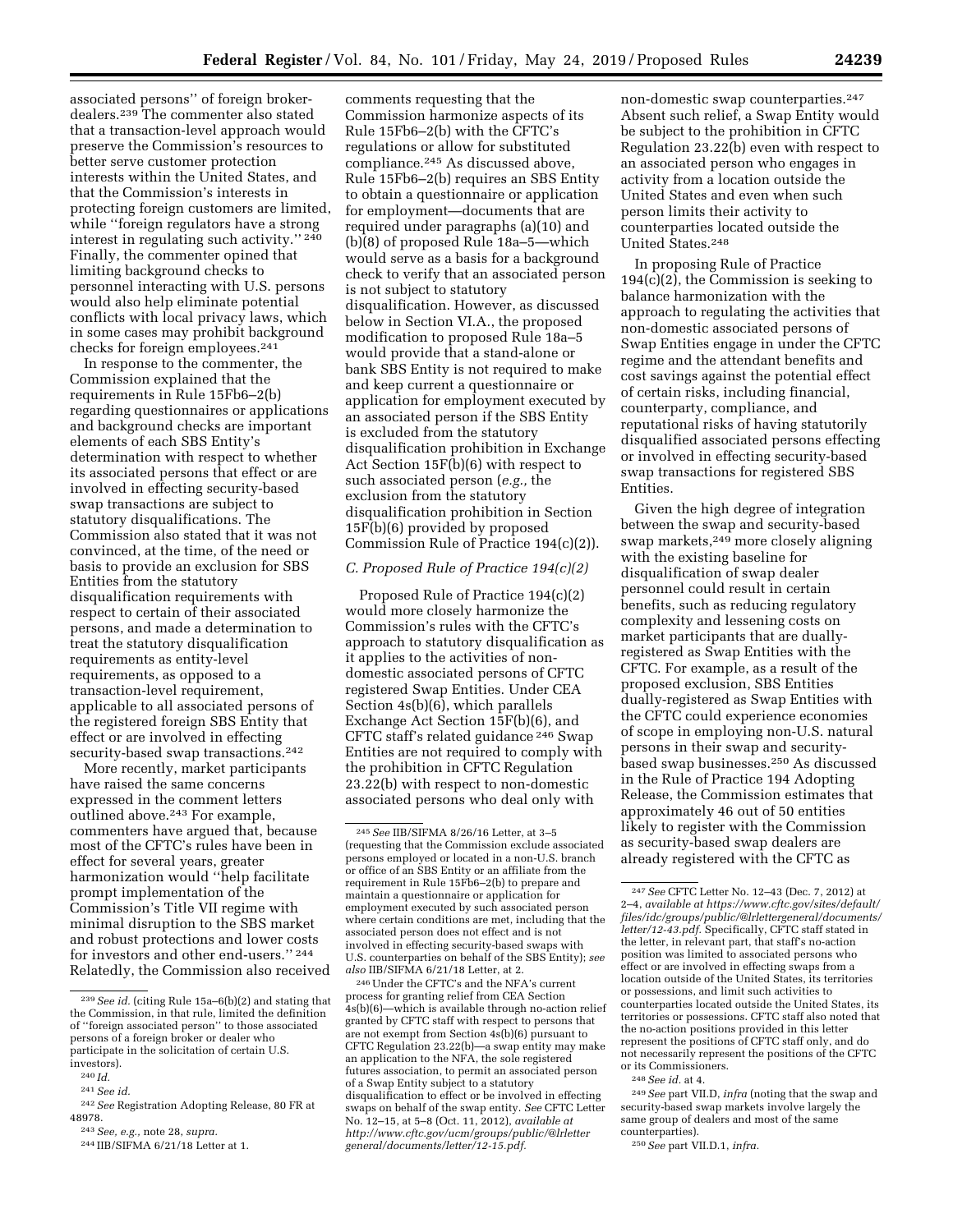swap dealers.251 The proposed exclusion should, at least to some extent, reduce the likelihood of securitybased swap dealers exiting the securitybased swap business and, as a result, not registering with the Commission, which could affect competition in the provision of security-based swap dealing services.

Absent the proposed exclusion, SBS Entities would be unable to have an associated person subject to a statutory disqualification, who would be permitted to effect certain swap transactions under the CFTC's approach, also effect security-based swap transactions, unless the SBS Entity obtained relief from the Commission under Rule of Practice 194. This difference between the CFTC's approach and the Commission's rules would result in costs related to replacing or reassigning statutorily disqualified associated non-U.S. persons or applying to the Commission for relief. In addition, this difference could disrupt existing counterparty relationships across closely linked swap and securitybased swap markets. However, under the proposed exclusion, non-U.S. person counterparties of SBS Entities would be able to continue interacting with the same non-U.S. associated persons of the same SBS Entities across interconnected markets without delays related to Commission review under Rule of Practice 194. As noted above, this may result in lower transaction costs for SBS Entities that, in turn, may flow to both their U.S. and non-U.S. person counterparties.

This proposal is consistent with exceptions the Commission provided in its business conduct rules for SBS Entities.252 The Commission also notes that, in adopting the definition of ''U.S. business''—which does not include transactions conducted through a foreign branch of a U.S. person 253—the Commission stated that it is concerned principally with those transactions that appear particularly likely to affect the integrity of the security-based swap

253*See* 17 CFR 3a71–3(a)(8)(i)–(ii).

market in the United States and the U.S. financial markets more generally or that raise concerns about the protection of participants in those markets.254 The Commission explained that this exception reflected its view at the time that transactions between the foreign branch of a U.S. person and a non-U.S. person, in which the personnel arranging, negotiating, and executing the transaction are all located outside the United States, are less likely to affect the integrity of the U.S. market and reflects the Commission's consideration of the role of foreign regulators in non-U.S. markets.255 As the Commission has explained previously, the Dodd-Frank Act generally is concerned with the protection of U.S. markets and participants in those markets.256

The proposed amendment would exclude, subject to certain limitations, SBS Entities from the statutory disqualification prohibition in Exchange Act Section 15F(b)(6) with respect to their associated natural persons who (i) are not U.S. persons and (ii) do not effect and are not involved in effecting security-based swap transactions with or for counterparties that are U.S. persons, other than a security-based swap transaction conducted through a foreign branch of a counterparty that is a U.S. person.

As the Commission discussed in the Rule of Practice 194 Adopting Release,257 and in part VII.D.2 of the Economic Analysis below, the Commission appreciates that there is a dearth of research on the economic effect of statutory disqualification in derivatives markets, and the broader economic research on other markets is somewhat ambiguous. Nevertheless, some research suggests that increasing the ability of a statutorily disqualified person to continue to effect or be involved in effecting transactions on behalf of a registered SBS Entities may give rise to higher compliance and counterparty risks, may increase adverse selection costs,258 and may reduce competition among higher quality associated persons.259 On the other

level of trading may fall). 259*See* part VII.D, *infra.* 

hand, some research suggests that greater flexibility in employing disqualified persons may actually increase competition among SBS Entities and their associated persons and benefit counterparties.260

The Commission also notes that the scope of conduct that gives rise to disqualification is broad and includes conduct that may not pose ongoing risks to counterparties.261 In addition, because the overwhelming majority of dealers and most counterparties transact across both swap and security-based swap markets, differential regulatory treatment of disqualification in swap and security-based swap markets may increase costs of intermediating transactions for some SBS Entities, which may be passed along to counterparties in the form of higher transaction costs, and may disrupt existing counterparty relationships.262

The potential for increased risk may be mitigated by other factors. For example, the proposed exclusion would not limit or otherwise affect the Commission's existing authority to institute proceedings under Exchange Act Section 15F(l)(3) to censure, place limitations on the activities or functions of such person, or suspend for a period not exceeding 12 months, or bar such person from being associated with an SBS Entity.263 In addition, SBS Entities may choose not to use this proposed exclusion if the reputational and compliance risks associated with hiring and retaining statutorily disqualified persons may outweigh the costs SBS Entities may face if they decide to fire or replace statutorily disqualified persons who may otherwise have valuable skills, expertise, or counterparty relationships.264 Furthermore, the security-based swap market is largely an institutional one,265 and institutional counterparties (*e.g.,*  banks, pension funds and insurance companies) may be better able to mitigate or offset the potential for higher counterparty risks, including, by among

263*See* 15 U.S.C. 78o–10(l)(3); *see also* 15 U.S.C. 78u–3 (authorizing cease-and-desist proceedings by the Commission). *Accord* Rule of Practice 194 Adopting Release, 84 FR at 4912 n.72 (discussing the same statutory authority).

264*See* part VII.D.1 and VII.D.2, *infra.* 

265*See id.* (citing the economic baseline in the Rule of Practice 194 Adopting Release, and noting that investment advisers, banks, pension funds, insurance companies, and ISDA-recognized dealers account for 99.8% of security-based swaps transaction activity).

<sup>251</sup>*See* Rule of Practice 194 Adopting Release, 84 FR at 4935–36 (discussing the economic baseline for Rule of Practice 194 and stating that approximately 46 out of 50 entities likely to register with the Commission as security-based swap dealers are already registered with the CFTC as swap dealers).

<sup>252</sup>Under Exchange Act Rule 3a71–3(c), a registered security-based swap dealer, with respect to its ''foreign business'' (as that term is defined in Rule  $3a71-\bar{3}(a)(9)$ , shall not be subject to requirements of the Commission's business conduct rules—other than the supervision requirements pursuant to Exchange Act Section 15F(h)(1)(B). *See also* Exchange Act Rule 3a67–10(d) (providing an analogous exclusion for registered U.S. major security-based swap participants).

<sup>254</sup>*See* ''Business Conduct Standards for Security-Based Swap Dealers and Major Security-Based Swap Participants,'' Exchange Act Release No. 77617, (Apr. 14, 2016) 81 FR 29960, 30065 (May 13,

<sup>&</sup>lt;sup>255</sup> See id. at 30065–66, n.1330 (citing the Cross-Border Proposing Release, 78 FR at 31017).

Border Proposing Release, 78 FR at 31017). 256*See id.* at 30065. 257*See* Rule of Practice 194 Adopting Release, 84

<sup>&</sup>lt;sup>258</sup> See note 477, *infra* (noting that, with respect to a problem commonly known as adverse selection, when information about counterparty quality is scarce, market participants may be less willing to enter into transactions and the overall<br>level of trading may fall).

<sup>260</sup>*See id.; see also* Jonathan Berk & Jules H. van Binsbergen, ''Regulation of Charlatans in High-Skill Professions'' (Stanford University Graduate School of Business, Research Paper No. 17–43, 2017), *available at [https://ssrn.com/abstract=2979134.](https://ssrn.com/abstract=2979134)* 

<sup>261</sup>*See id.*  262*See id.*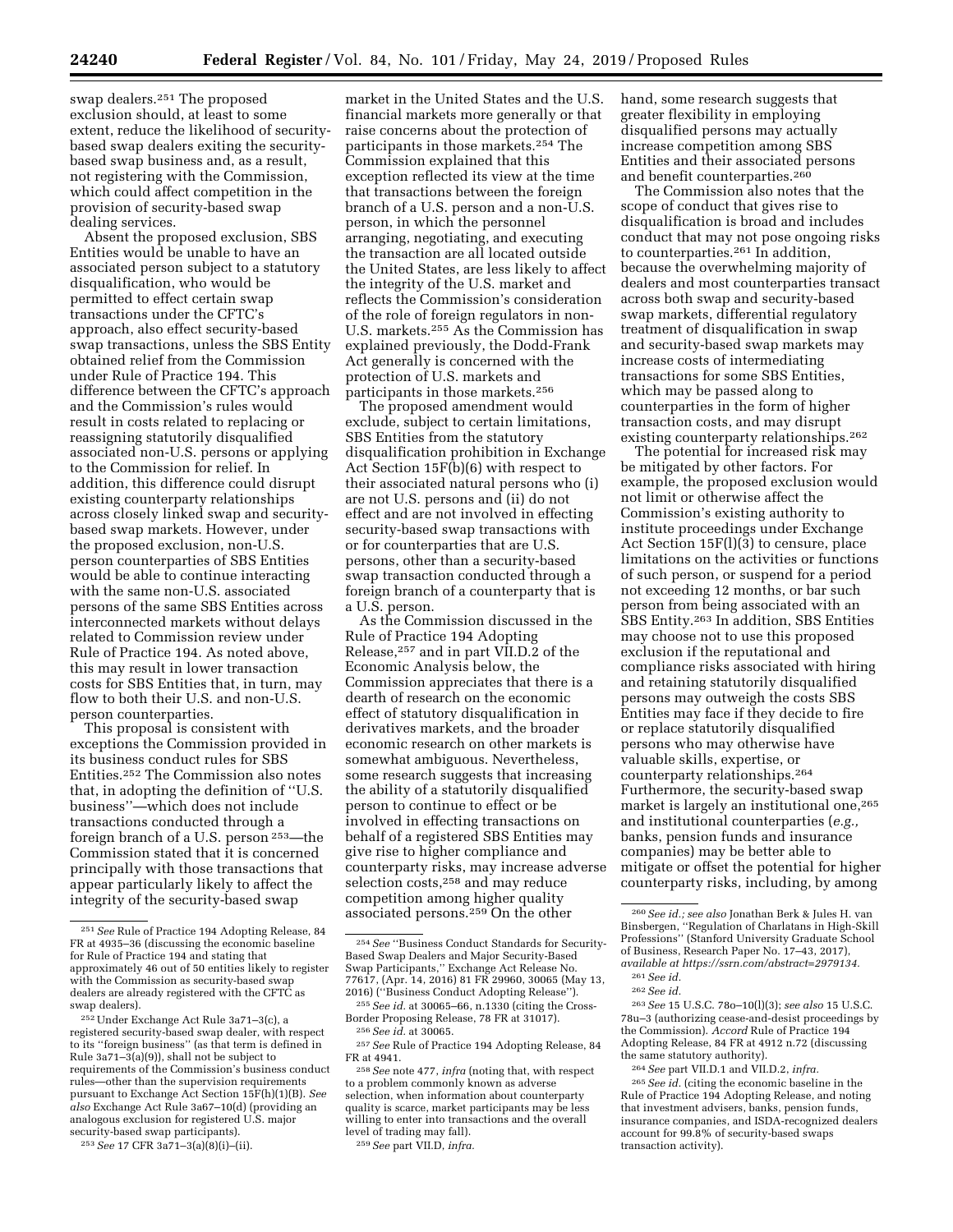other things, requesting, as a business practice, representations that the associated persons they deal with have not triggered an event giving rise to statutory disqualification.

Accordingly, the Commission is proposing an exclusion from the statutory disqualification prohibition in Section 15F(b)(6) of the Exchange Act for SBS Entities with respect to an associated person who is a natural person who: (i) Is a not a U.S. person, and (ii) does not effect and is not involved in effecting security-based swap transactions with or for counterparties that are U.S. persons, other than a security-based swap transaction conducted through a foreign branch of a counterparty that is a U.S. person. The Commission also notes that, as discussed further below in Section VI.A., proposed modifications to proposed Rule 18a–5 would provide that a stand-alone or bank SBS Entity is not required to make and keep current a questionnaire or application for employment executed by an associated person if the SBS Entity is excluded from the statutory disqualification prohibition in Exchange Act Section 15F(b)(6) with respect to such associated person (*e.g.,* the exclusion proposed in Rule of Practice 194(c)(2)).

# *D. Limitation on Proposed Rule of Practice 194(c)(2)*

The Commission also is proposing a limitation where an SBS Entity would not be able to avail itself of the exclusion from the prohibition in Exchange Act Section 15F(b)(6) as set forth in proposed paragraph (c)(2)—and would therefore need to use the process outlined in Rule of Practice 194 to seek relief from the statutory prohibition in Exchange Act Section 15F(b)(6).

Under the proposed limitation, an SBS Entity would not be able to avail itself of the exclusion if the associated person of that SBS Entity is currently subject to an order that prohibits such person from participating in the U.S. financial market, including the U.S. securities or swap market, or foreign financial markets. More specifically, an SBS Entity would not be able to avail itself of the exclusion from the prohibition in Exchange Act Section 15F(b)(6) set forth in proposed paragraph (c)(2) with respect to an associated person if that associated person is currently subject to an order described in subparagraphs (A) and (B) of Section 3(a)(39) of the Exchange Act, with the limitation that an order by a foreign financial regulatory authority described in subparagraphs (B)(i) and (B)(iii) of Section 3(a)(39) shall only apply to orders by a foreign financial

regulatory authority in the jurisdiction where the associated person is employed or located. For example, this would include current orders, which are still in effect, from the Commission, the CFTC, an SRO (*e.g.,* FINRA), a registered futures association (*e.g.,* the NFA), or a foreign financial regulatory authority in the jurisdiction where the associated person is employed or located (*e.g.,* the Financial Conduct Authority), that suspends or bars such person from being associated with any entity regulated by such authorities or otherwise places limitations on the activities or functions of the associated person.266 As another example, the exclusion from the prohibition in Exchange Act Section 15F(b)(6) would also not be available in cases where the CFTC, an SRO, a registered futures association, or a foreign financial regulatory authority where the associated person is employed or located has, as applicable, issued an order that that denies, revokes, cancels, suspends the membership, association, registration or listing as a principal with respect to the associated person.267 In these circumstances, for example, the Commission, the CFTC, an SRO, a registered futures association or a foreign financial regulatory authority will have affirmatively made a determination to not allow an associated person to participate in the U.S. securities markets generally (*e.g.,* as an associated person of a broker-dealer or investment adviser), some other sector of the U.S. financial market (*e.g.,* the U.S. swap market), or some sector of the foreign financial markets. The Commission preliminarily believes that an SBS Entity should not be able to avail itself of the exclusion in proposed paragraph (c)(2) with respect to such associated persons given this prior determination by the relevant regulatory authorities.

267For example, under Exchange Act Section 15A(g)(2), 15 U.S.C. 78o–3(g)(2), where it is necessary or appropriate in the public interest or for the protection of investors, the Commission may, by order, direct the SRO to deny membership to any registered broker or dealer, and bar from becoming associated with a member any person, who is subject to a statutory disqualification. Section 17(h) of the CEA provides for the CFTC to review certain NFA decisions, including the NFA's disciplinary actions and member responsibility actions, as do the CFTC's Part 171 Rules, 17 CFR 171.1–171.50.

# *E. Solicitation of Comments Regarding Proposed Amendment to Commission Rule of Practice 194*

The Commission is requesting comment regarding all aspects of proposed paragraph (c)(2) of Rule of Practice 194, including any of the potential benefits, risks and costs outlined above or in the Economic Analysis below, as well as any concerns, including investor protection concerns. The Commission also seeks comment on the specific questions below. The Commission particularly requests comment from entities that intend to register as SBS Entities and that anticipate making an application under proposed Rule of Practice 194, as well as counterparties to such SBS Entities. This information will help inform the Commission's consideration of proposed paragraph (c)(2) of Rule of Practice 194.

1. Are there other potential benefits to the exclusion provided in proposed Rule of Practice 194(c)(2) that are not outlined in the proposal? Are there other potential risks or costs to this proposed exclusion that are not outlined in the proposal? Does the exclusion provided in proposed Rule of Practice 194(c)(2) appropriately consider the potential benefits, risks and costs? In each instance, please explain why or why not.

2. Proposed Rule of Practice 194(c)(2) would apply to all SBS Entities, whether U.S. persons or nonresident SBS Entities. Do commenters agree with this approach? Why or why not?

3. Proposed Rule of Practice 194(c)(2) would apply to an associated person who is a natural person who (i) is not a U.S. person and (ii) does not effect and is not involved in effecting security-based swap transactions with or for counterparties that are U.S. persons, other than a security-based swap transaction conducted through a foreign branch of a counterparty that is a U.S. person. Do commenters agree with this approach? Why or why not?

4. Under Proposed Rule of Practice 194(c)(2), an SBS Entity would not be able to avail itself of the exclusion if the following limitation applies: if the associated person of that SBS Entity is currently subject to an order described in subparagraphs (A) and (B) of Section 3(a)(39) of the Exchange Act, with the limitation that an order by a foreign financial regulatory authority described in subparagraphs (B)(i) or (B)(iii) of Section 3(a)(39) shall only apply to orders by a foreign financial regulatory authority in the jurisdiction where the associated person is employed or located. Do commenters agree with these limitations? Why or why not? Should the Commission require any additional conditions or limitations to the proposal? If so, please explain what additional conditions or limitations should apply.

5. Are there any other categories of associated persons of an SBS Entity for which the Commission should provide an exclusion from the statutory prohibition in

 $^{266}\mathrm{By}$  way of example, Exchange Act Section 15F(l)(3) provides the Commission with authority to institute proceedings under to censure, place limitations on the activities or functions of such person, or suspend for a period not exceeding 12 months, or bar such person from being associated with an SBS Entity. *See* 15 U.S.C. 78o–10(l)(3).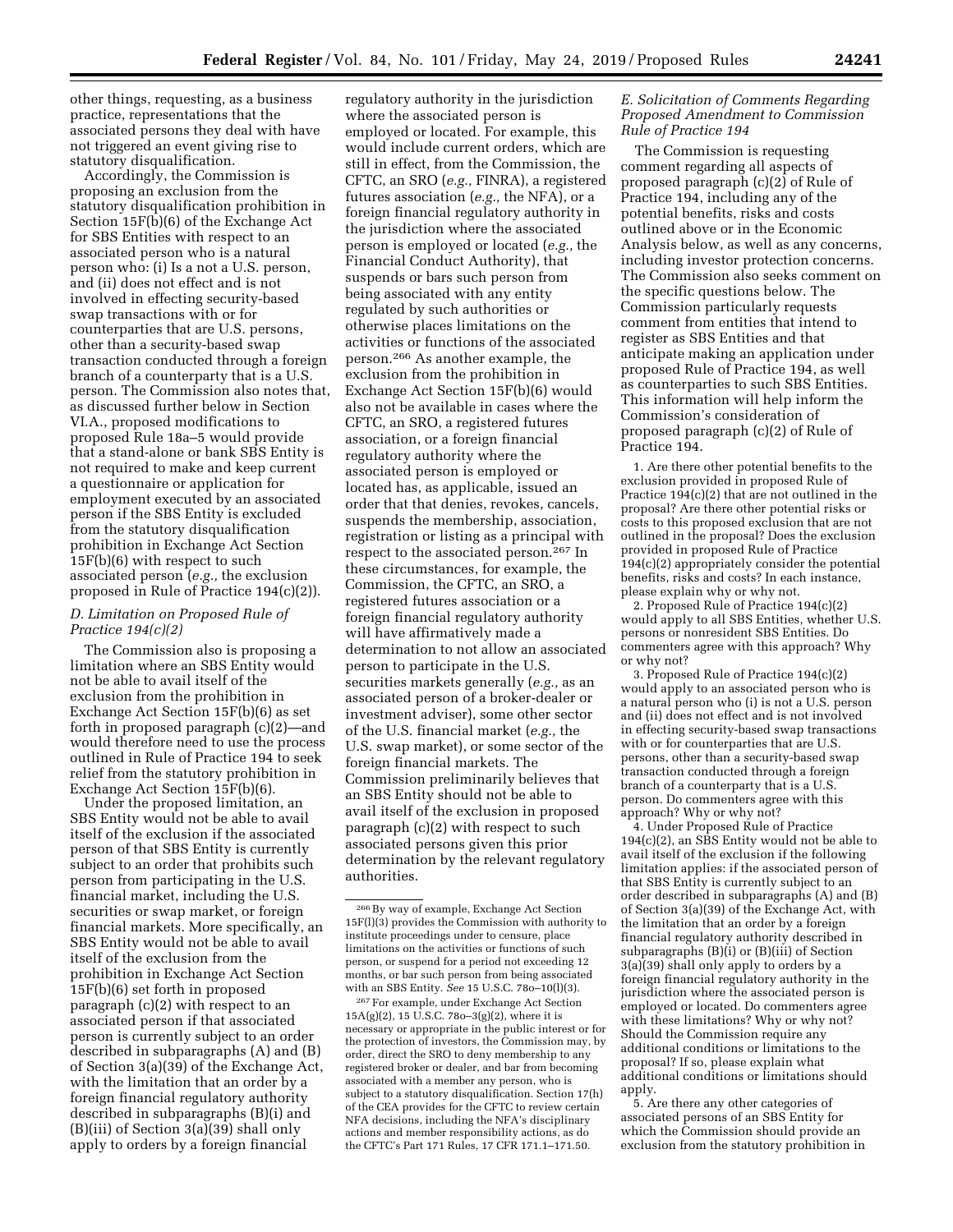Exchange Act Section 15F(b)(6)? If so, please specify the category and the reasons for requesting the Commission to exclude that category of associated person from the statutory prohibition.

6. Would the exclusion from the statutory disqualification prohibition for certain foreign associated persons under the proposed approach differ materially from relief provided with respect to the corresponding prohibition under the CEA or rules and regulations thereunder? If so, please describe any differences, including any compliance or other challenges posed by such differences.

7. As described above, in the Registration Adopting Release the Commission included an interpretation of the scope of the phrase ''involved in effecting security-based swaps,'' as that phrase is used in Exchange Act Section 15F(b)(6).268 Based on this interpretation, are there additional categories of non-U.S. associated persons of an SBS Entity that should be excluded from the statutory disqualification prohibition in Section  $15F(b)(6)$ ? If so, please describe the functions carried out by such non-U.S. associated persons of an SBS Entity and why you believe those functions do not present the types of concerns addressed by the prohibition on associating with a statutorily disqualified person.

### **VI. Proposed Modifications to Proposed Rule 18a–5**

#### *A. Proposed Rule*

The Commission proposed recordkeeping, reporting, and notification requirements applicable to SBS Entities, securities count requirements applicable to certain SBS Entities, and additional recordkeeping requirements applicable to brokerdealers to account for their securitybased swap and swap activities.269 The proposed requirements were modeled on existing broker-dealer requirements.270 The Commission received a number of comments in response to these proposals.271 Separately, the Commission proposed rules governing the cross-border

treatment of recordkeeping and reporting requirements with respect to SBS Entities.272 The Commission received comments to the cross-border proposals as well.273

In the Recordkeeping and Reporting Proposing Release, the Commission proposed new Exchange Act Rule 18a– 5 (patterned after Exchange Act Rule 17a–3—the recordkeeping rule for registered broker-dealers), to establish recordkeeping standards for stand-alone and bank SBS Entities.274 As part of that rulemaking, the Commission proposed to require that a stand-alone or bank SBS Entity make and keep current a questionnaire or application for employment for each associated person who is a natural person and, in the case of bank SBS Entities, whose activities relate to the bank SBS Entity's business as an SBS Entity. The proposal required that the questionnaire or application for employment include an associated person's identifying information, business affiliations for the past ten years, relevant disciplinary history, relevant criminal record, and place of business, among other things.275 The Commission also proposed a definition of the term associated person that would include persons associated with an SBS Entity as defined under Section 3(a)(70) of the Exchange Act.276

One commenter requested that the Commission modify the proposed rule for foreign SBS Entities so that the questionnaire requirement would not apply to associated persons who effect or are involved in effecting securitybased swap transactions with non-U.S. persons or foreign branches.277 In a subsequent letter, the commenter also requested that the proposal be modified to exclude from the questionnaire requirement an associated person employed or located in a non-U.S. branch, office, or affiliate of the firm in circumstances where: (1) Applicable non-U.S. law prohibits the firm from conducting background checks on the associated person and consent does not cure the prohibition or may not be a condition of employment; (2) the associated person is not subject to a statutory disqualification that the firm actually knows about; (3) the associated person does not effect and is not involved in effecting security-based swaps with U.S. counterparties on behalf of the firm; and (4) the associated

<sup>272</sup>*See* Cross-Border Proposing Release. 273The comment letters are available at *[https://](https://www.sec.gov/comments/s7-02-13/s70213.shtml)* 

person complies with applicable registration and licensing requirements in the jurisdiction(s) where he or she effects or is involved in effecting security-based swaps on behalf of the firm.278 This commenter also suggested that the proposal be modified to permit an SBS Entity to use alternative measures to confirm that a non-resident associated person is not subject to a statutory disqualification in situations where (1) using a standard U.S. questionnaire or application and background check would conflict with local law or the associated person does not interact with U.S. counterparties, and (2) the associated person complies with applicable registration or licensing requirements in the jurisdictions where the associated person is located.279

The Commission preliminarily believes that it is appropriate to provide flexibility with respect to the questionnaire requirement as applied to associated persons of both stand-alone and bank SBS Entities. Thus, the Commission is proposing to add two sets of exemptions under new paragraphs (a)(10) and (b)(8) to proposed Rule 18a–5.

• The first exemption would provide that an SBS Entity need not make and keep current a questionnaire or application for employment with respect to any associated person if the SBS Entity is excluded from the prohibition in Exchange Act 15F(b)(6). This could include, for example, a situation in which the SBS Entity relies on the exclusion pursuant to proposed Rule of Practice 194(c)(2) as discussed above with respect to a non-U.S. associated person who does not effect and is not involved in effecting securitybased swap transactions with or for a counterparty that is a U.S. person, other than a security-based swap transaction conducted through a foreign branch of a counterparty that is a U.S. person.

• The second exemption would provide that a questionnaire or application for employment executed by an associated person that is not a U.S. person need not include certain information if the receipt of that information, or the creation or maintenance of records reflecting that information, would result in a violation of applicable law in the jurisdiction in which the associated person is employed or located. In accordance with Rule 15Fb6–2, this exemption would be available with respect to non-U.S. associated persons that effect or are involved in effecting security-based transactions on behalf of the SBS Entity

<sup>268</sup>*See* Registration Adopting Release, 80 FR at 48974, 48976. Specifically, the Commission stated that the term ''involved in effecting security-based swaps'' generally means engaged in functions necessary to facilitate the SBS Entity's securitybased swap business, including, but not limited to the following activities: (1) Drafting and negotiating master agreements and confirmations; (2) recommending security-based swap transactions to counterparties; (3) being involved in executing security-based swap transactions on a trading desk; (4) pricing security-based swap positions; (5) managing collateral for the SBS Entity; and (6) directly supervising persons engaged in the abovedescribed activities. *See id.* 

<sup>269</sup>*See* Recordkeeping and Reporting Proposing Release.

<sup>270</sup>*See id.* at 25196–97 (proving the rationale for modeling the proposed requirements on the relevant broker-dealer requirements).

<sup>271</sup>The comment letters are available at *[https://](https://www.sec.gov/comments/s7-05-14/s70514.shtml) [www.sec.gov/comments/s7-05-14/s70514.shtml.](https://www.sec.gov/comments/s7-05-14/s70514.shtml)* 

*[www.sec.gov/comments/s7-02-13/s70213.shtml.](https://www.sec.gov/comments/s7-02-13/s70213.shtml)*  274*See* Recordkeeping and Reporting Proposing

Release, 79 FR at 25205. 275Paragraph (b)(8) of proposed Rule 18a–5.

<sup>276</sup>Paragraph (c) of proposed Rule 18a–5.

<sup>277</sup>*See* SIFMA 9/5/2014 Letter.

<sup>278</sup>*See* IIB/SIFMA 8/26/2016 Letter.

<sup>279</sup>*See* IIB/SIFMA 6/21/2018 Letter.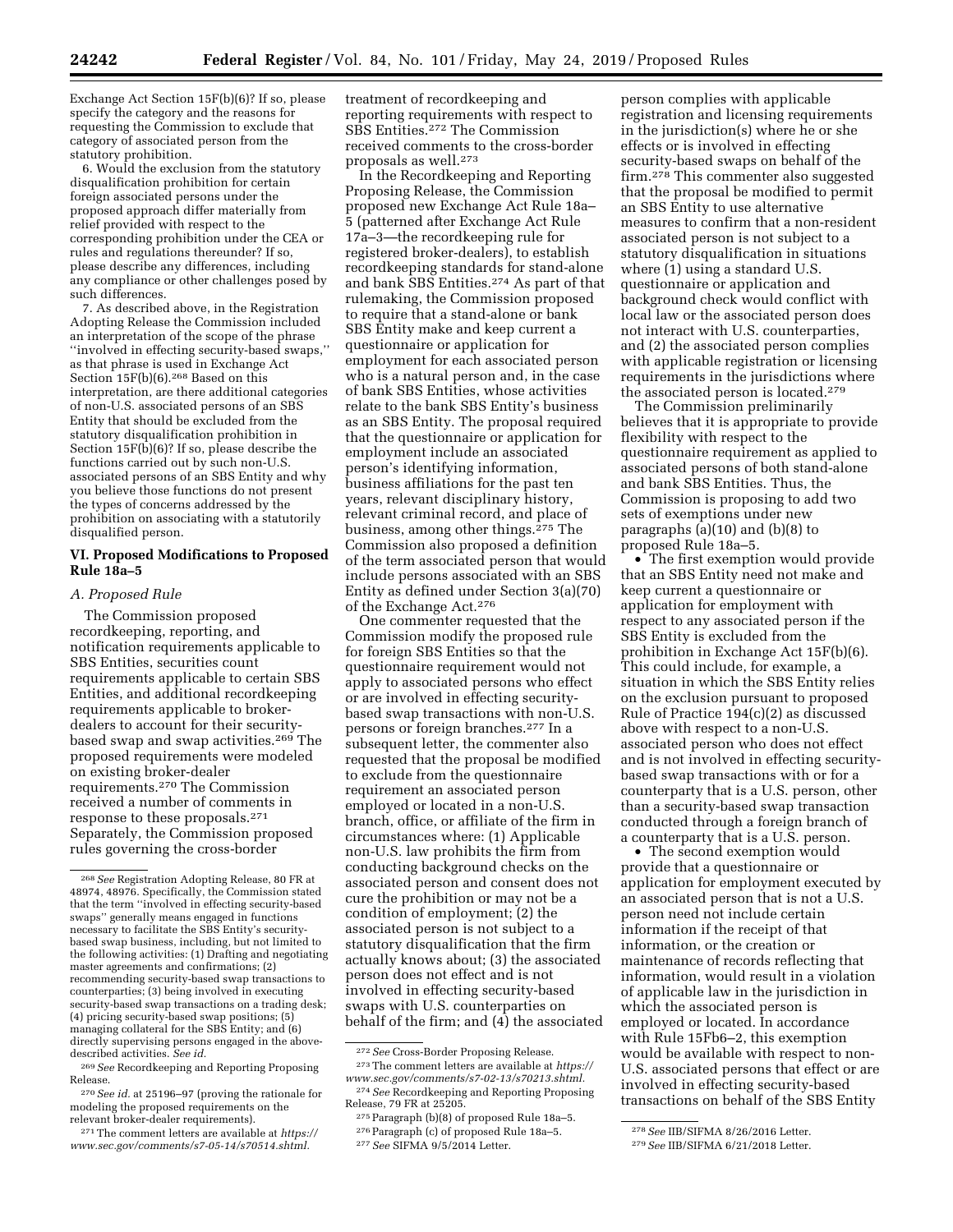with counterparties that are U.S. persons, as well as counterparties that are not.

1. Exemption Based on the Exclusion From the Prohibition Under Section 15F(b)(6)

The Commission is proposing to add new paragraphs (a)(10)(iii)(A) and (b)(8)(iii)(A) to proposed Rule 18a–5. As discussed above, the questionnaire requirement is intended to serve as a basis for a background check of the associated person to verify that the person is not subject to statutory disqualification under Section 15(b)(6), and so to support the certification required under Rule 15Fb6–2(b). These new paragraphs would provide that a stand-alone or bank SBS Entity is not required to make and keep current a questionnaire or application for employment with respect to an associated person if the stand-alone or bank SBS Entity is excluded from the prohibition in Section 15F(b)(6) of the Exchange Act with respect to that associated person. The proposed modifications would complement the Commission's proposal, discussed above in Section V.C., to amend Rule of Practice 194 to provide an exclusion from the prohibition in Section 15F(b)(6) of the Exchange Act with respect to an associated person who is not a U.S. person and does not effect and is not involved in effecting securitybased swap transactions with or for counterparties that are U.S. persons, other than a security-based swap transaction conducted through a foreign branch of a counterparty that is a U.S. person, subject to certain conditions. Given that the proposed amendment to Rule of Practice 194 would allow an SBS Entity to exclude such associated persons when making the certification required by Rule 15Fb6–2(a), the Commission preliminarily believes that it is unnecessary to require that the SBS Entity make and keep current the questionnaire or application for employment contemplated by proposed paragraphs  $18a-5(a)(10)(i)$  and  $(b)(8)(i)$ with respect to those associated persons. Thus, under proposed Rule 18a–5 paragraphs (a)(10)(iii)(A) and (b)(8)(iii)(A), an SBS Entity generally would not be required to obtain the questionnaire or application for employment, otherwise required by proposed Rule 18a–5, with respect to any associated person who is not a U.S. person and who does not effect and is not involved in effecting security-based swap transactions with or for counterparties that are U.S. persons (other than a security-based swap transaction conducted through a foreign

branch of a counterparty that is a U.S. person). More broadly, proposed new paragraphs (a)(10)(iii)(A) and (b)(8)(iii)(A) would provide that an SBS Entity need not make and keep current a questionnaire or application for employment with respect to any associated person if the SBS Entity is excluded from the prohibition in Exchange Act 15F(b)(6) with respect to that associated person.

# 2. Exemption Based on Local Law

The Commission also is proposing to add new paragraphs  $(a)(10)(iii)(B)$  and (b)(8)(iii)(B) to proposed Rule 18a–5 to address situations where the law of a non-U.S. jurisdiction in which an associated person is employed or located may prohibit a stand-alone or bank SBS Entity from receiving, creating or maintaining a record of any of the information mandated by the questionnaire requirement. Specifically, the provisions would apply to an associated person who is not a U.S. person (as defined in Exchange Act Rule  $3a71-3(a)(4)(i)(A))$ ,<sup>280</sup> and would be available, in accordance with Rule 15Fb6–2, to non-U.S. associated persons who effect or are involved in effecting security-based swaps transactions on behalf of an SBS Entity. Paragraphs (a)(10)(iii)(B) and (b)(8)(iii)(B) to proposed Rule 18a–5 would permit the exclusion of certain information mandated by the questionnaire requirement with respect to those associated persons if the receipt of that information, or the creation or maintenance of records reflecting such information, would result in a violation of applicable law in the jurisdiction in which the associated person is employed or located. Rather than fully excluding these associated persons from the questionnaire requirement, the provisions would provide that the stand-alone or bank SBS Entity need not record information mandated by the questionnaire requirement with respect to such associated persons if the receipt of that information, or the creation or maintenance of records reflecting such information, would result in a violation of applicable law in the jurisdiction in which the associated person is employed or located.281

This proposed change is designed to address commenters' concerns, and would provide SBS Entities with flexibility to not record information that might result in a violation of the law in the jurisdiction in which the associated person is employed or located, while continuing to require that they record information not restricted by the law in that jurisdiction. SBS Entities should still make and keep current information included in the questionnaire or application requirement that would not result in a violation of local law. In addition, if an SBS Entity would be able to obtain the information required by the questionnaire or application requirement if it obtained the consent of the associated person, the SBS Entity generally should try to obtain such consent before relying on new paragraphs (a)(10)(iii)(B) and (b)(8)(iii)(B).282

As noted above, the questionnaire serves as a basis for a background check of the associated person to verify that the person is not subject to a statutory disqualification, which in turn supports the substantive prohibition in Section 15F(b)(6) of the Exchange Act and the related certification and background check requirements in Rule 15Fb6–2.283 The Commission recognizes that there may be various means by which an SBS Entity could meet its obligations under Section 15F(b)(6) of the Exchange Act and Rule 15Fb6–2. In the release adopting Rule 15Fb6–2, the Commission did not prescribe a particular means by which an SBS Entity must conduct the required background check.284 Rather, the Commission indicated that whatever steps are taken, the SBS Entity must have sufficient comfort to be able to comply with Section 15F(b)(6) of the Exchange Act, and make the certification required by Rule 15Fb6– 2.285 While an SBS Entity may be prohibited by local laws from obtaining certain information from an associated person, the SBS Entity may still be able to review public records (in foreign

<sup>280</sup>Exchange Act Rule 3a71–3(a)(4)(i)(A) defines the term U.S. person to mean, with respect to natural persons, ''a natural person resident in the United States.''

<sup>281</sup>To the extent an nonresident SBS Entity is able to rely on either paragraph (a)(10)(iii)(A) or (b)(8)(iii)(A) with respect to a particular associated person, the firm would not need to also rely on the relief provided under (a)(10)(iii)(B) or (b)(8)(iii)(B) because the firm would be exempt from the questionnaire requirement with respect to that associated person.

<sup>282</sup>However, we recognize that there may be other issues raised with respect to consents. *See* part IV.A.2, *supra.* 

<sup>283</sup>*See* 17 CFR 240.15Fb6–2(b); *see also*  ''Registration of Security-Based Swap Dealers and Major Security-Based Swap Participants,'' 76 FR 65784 (Oct. 24, 2011), and the discussion regarding proposed Rule 15Fb6–1(b) at 65796. Proposed paragraph 15Fb6–1(b) was not adopted because it was duplicative of the requirement in the Recordkeeping and Reporting Proposing release. Specifically, the Commission stated in the Registration Adopting Release, ''We do not believe that it would be efficient or necessary to repeat the same requirement for obtaining such questionnaires or applications in two separate Commission rules.'' *See* Registration Adopting Release, 80 FR at 48978.

<sup>284</sup>*See id.* at 48977.

<sup>285</sup> 17 CFR 240.15Fb6–2.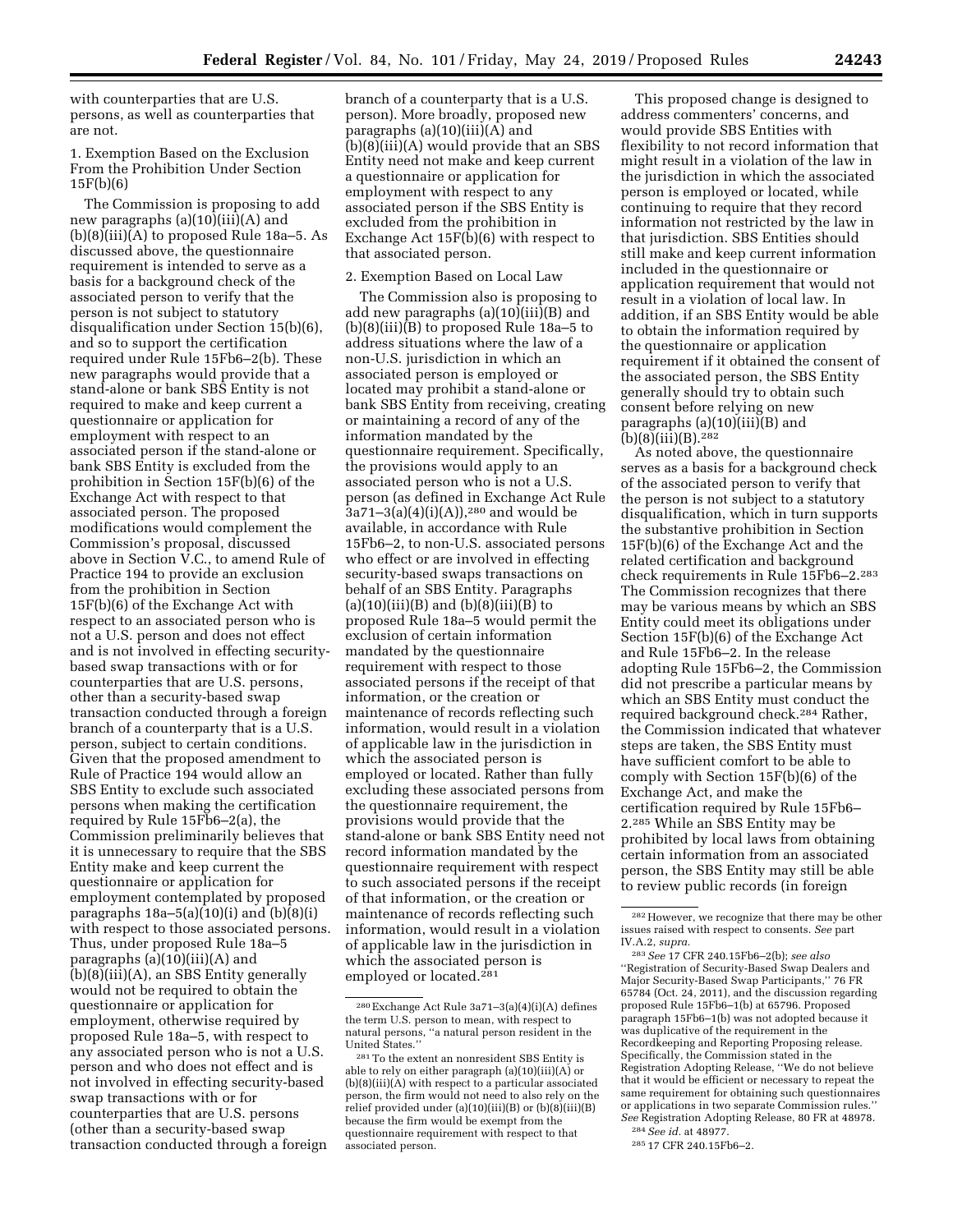jurisdictions or in the U.S.) or take other steps to help provide it with sufficient comfort to comply with Section 15F(b)(6). The Commission emphasizes that every SBS Entity must still comply with Section 15F(b)(6) of the Exchange Act and Rule 15Fb6–2 with respect to every associated person that is not subject to an exclusion from the statutory disqualification prohibition in Section 15F(b)(6) of the Exchange Act.

### *B. Solicitation of Comments Regarding Proposed Modifications to Proposed Rule 18a–5*

The Commission requests comment on all aspects of these proposed modifications to proposed Rule 18a–5 and the guidance described above.

1. Will the proposed modifications adequately address the concerns raised by the commenter? If not, why not, and what further modifications should the Commission make?

2. Are there processes that foreign regulators use in lieu of employing an equivalent to the questionnaire requirement? If so, please cite examples.

3. What information do entities that may seek to register as SBS Entities currently collect regarding their employees as part of their normal operations for various purposes (*e.g.,* to pay employees, to pay taxes, to provide employees with other benefits, and to know what functions each employee performs and who supervises them)?

4. Section 15F(b)(6) generally makes it illegal to permit a person who is subject to a statutory disqualification to effect or be involved in effecting security-based swaps on behalf of an SBS Entity if the SBS Entity ''knew, or in the exercise of reasonable care should have known'' of the statutory disqualification. Should the Commission provide guidance on the minimum level of due diligence in which an SBS Entity must engage to satisfy that ''reasonable care'' standard in the event that the receipt of information, or the creation or maintenance of records reflecting information that would otherwise be required under Rule 18a–5, would result in a violation of applicable law in the jurisdiction in which the associated person is employed or located? If so, what guidance should the Commission provide, and why?

5. Would the laws in jurisdictions other than the jurisdiction where an associated person is employed or located limit an SBS Entity's ability to make and retain information contained in the questionnaire or application for employment? If so, should proposed paragraphs (a)(10)(iii)(B) and  $(b)(8)(iii)(B)$  be modified to instead focus on

the laws of other jurisdictions? For instance, should these paragraphs instead focus on the law of the jurisdiction in which an SBS Entity is incorporated, or where the SBS Entity maintains its books and records? Why or why not? Or, should these proposed paragraphs be expanded to include other jurisdictions? Why or why not? Alternatively, should the rule be more narrowly focused on either where the associated person is ''employed'' or where the associated person is ''located?'' If so, why should one be used and the other excluded?

6. What role would consents play in terms of nonresident SBS Entities' ability to meet the questionnaire requirement?

7. Will the proposed addition of new paragraphs  $(a)(10)(iii)(A)$  and  $(b)(8)(iii)(A)$ adequately address the concerns raised by the commenter by providing, as proposed, that a stand-alone or bank SBS Entity is not required to make and keep current a questionnaire or application for employment executed by an associated person if they are excluded from the prohibition in Section 15F(b)(6) of the Exchange Act with respect to that associated person. If not, why not, and what further changes should the Commission make?

### **VII. Economic Analysis**

The Commission is mindful of the economic effects, including the costs and benefits, of the proposed amendments and guidance. Section 3(f) of the Exchange Act provides that whenever the Commission is engaged in rulemaking pursuant to the Exchange Act and is required to consider or determine whether an action is necessary or appropriate in the public interest, the Commission shall also consider, in addition to the protection of investors, whether the action will promote efficiency, competition, and capital formation.286 In addition, Section 23(a)(2) of the Exchange Act requires the Commission, when making rules under the Exchange Act, to consider the impact such rules would have on competition.287 Exchange Act Section 23(a)(2) also provides that the Commission shall not adopt any rule which would impose a burden on competition that is not necessary or appropriate in furtherance of the purposes of the Exchange Act.

The analysis below addresses the likely economic effects of the proposed amendments and interpretive guidance, including the anticipated and estimated

benefits and costs of the amendments and interpretive guidance and their likely effects on efficiency, competition, and capital formation. The Commission also discusses the potential economic effects of certain alternatives to the approaches taken in this proposal. Many of the benefits and costs discussed below are difficult to quantify. For example, the Commission cannot quantify the costs that potentially could result from competitive disparities associated with either proposed Alternative 1 or proposed Alternative 2 to the exception to Rule 3a71–3 because these costs will depend, in part, on foreign regulatory requirements applicable to non-U.S. entities. This is because the extent to which a non-U.S. entity would need to develop or modify systems to allow it and its majorityowned affiliate to meet the conditions of the proposed exception likely depends on the extent to which the non-U.S. entity's local regulatory obligations differ from analogous conditions of the proposed exception. These potential costs could also depend on the business decisions of non-U.S. persons that may avail themselves of the proposed exception. Furthermore, the likelihood of a non-U.S. entity availing itself of the proposed exception under either alternative depends on whether the non-U.S. entity is regulated in a listed jurisdiction, a determination that, in turn, depends on the foreign regulatory regime. Also, in connection with the proposed amendments to Commission Rule of Practice 194, the Commission has no data or information allowing us to quantify the number of disqualified non-U.S. employees transacting with foreign counterparties or foreign branches of U.S. counterparties on behalf of U.S. and non-U.S. SBS Entities; the direct costs of relocating disqualified U.S. personnel outside of the United States for U.S. and non-U.S. SBS Entities; or reputational and compliance costs of U.S. and non-U.S. SBS Entities from continuing to transact through disqualified non-U.S. associated persons with foreign counterparties and foreign branches of U.S. counterparties. Therefore, while the Commission has attempted to quantify economic effects where possible, much of the discussion of economic effects is qualitative in nature.

<sup>286</sup>*See* 15 U.S.C. 78c(f).

<sup>287</sup>*See* 15 U.S.C. 78w(a)(2).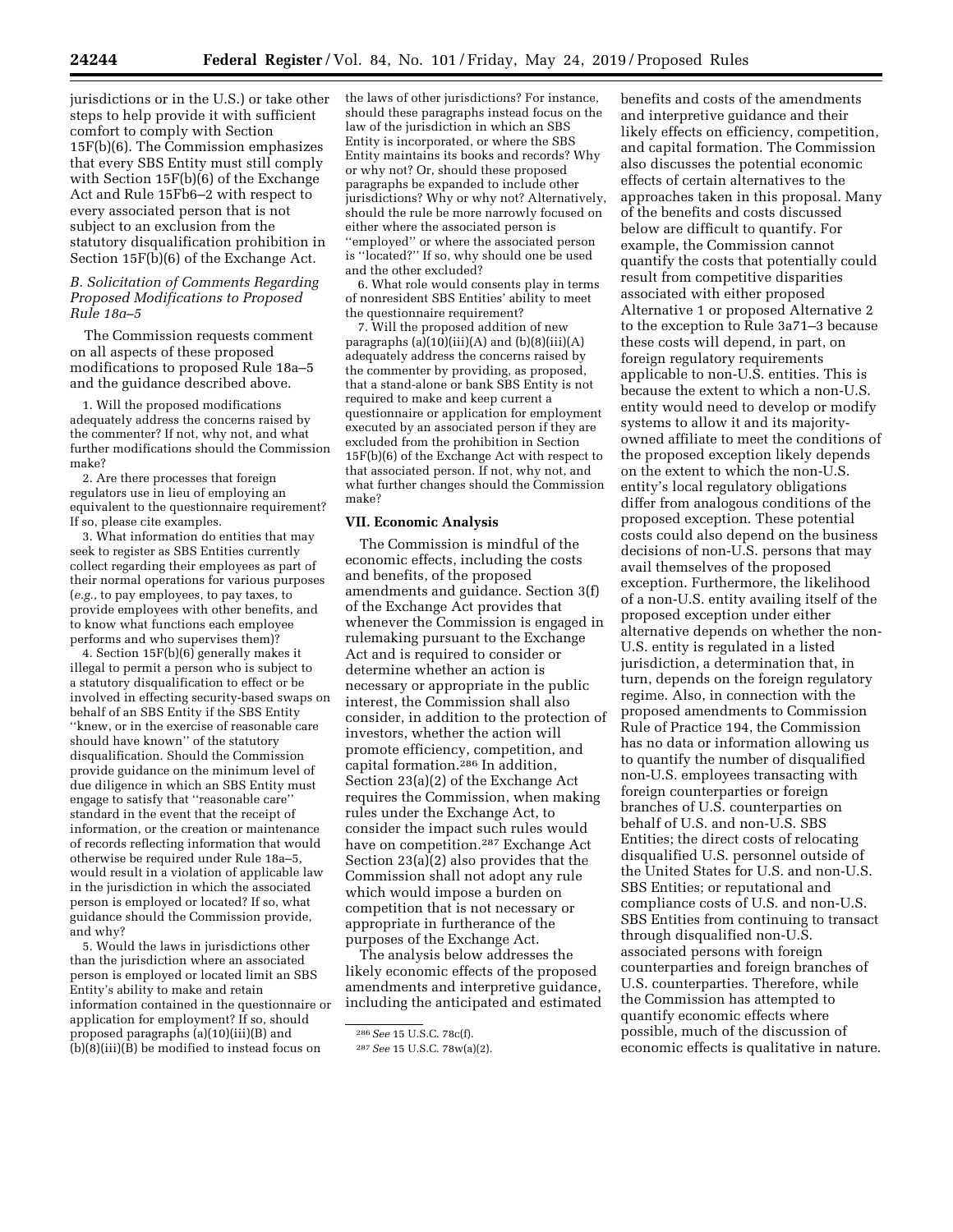# *A. Baseline*

To assess the economic effects of the proposed amendments, the Commission is using as the baseline the securitybased swap market as it exists at the time of this release, including applicable rules the Commission has already adopted, but excluding rules the Commission has proposed but not yet finalized. The analysis includes the statutory provisions that currently govern the security-based swap market pursuant to the Dodd-Frank Act and rules adopted in the Intermediary Definitions Adopting Release, the Cross-Border Adopting Release, the SDR Rules and Core Principles Adopting Release,288 and the Rule of Practice 194 Adopting Release.289 Additionally, the baseline includes rules that have been adopted but for which compliance is not yet required, including the ANE Adopting Release, Registration Adopting Release,290 Regulation SBSR Amendments Adopting Release,<sup>291</sup> and the Business Conduct Adopting Release,292 as these final rules—even if compliance is not yet required—are part of the existing regulatory landscape that market participants expect to govern their security-based swap activity. The following sections discuss available data from the security-based swap market, security-based swap market participants and dealing structures, market-facing and non-market-facing activities of dealing entities, security-based swap market activity, global regulatory efforts, other markets and existing regulatory frameworks, current estimates of entities likely to incur assessment costs under rules adopted in the ANE Adopting

Release, and an estimate of non-U.S. persons that could be affected by the proposed amendments and guidance.

1. Available Data From the Security-Based Swap Market

The Commission's understanding of the market is informed, in part, by available data on security-based swap transactions, though the Commission acknowledges that limitations in the data limit the extent to which it is possible to quantitatively characterize the market.293 The Commission's analysis of the current state of the security-based swap market is based on data obtained from the DTCC Derivatives Repository Limited Trade Information Warehouse (''TIW''), especially data regarding the activity of market participants in the single-name CDS market during the period from 2008 to 2017. The details of this data set, including its limitations, have been discussed in a prior release.294

2. Security-Based Swap Market: Market Participants and Dealing Structures

a. Security-Based Swap Market Participants

Activity in the security-based swap market is concentrated among a relatively small number of entities that act as dealers in this market. In addition to these entities, thousands of other participants appear as counterparties to security-based swap contracts in the TIW sample, and include, but are not limited to, investment companies, pension funds, private (hedge) funds, sovereign entities, and industrial companies. A discussion of securitybased swap market participants can be found in a prior release.<sup>295</sup>

b. Security-Based Swap Market Participant Domiciles

As depicted in Figure 1 below, domiciles of new accounts participating

in the security-based swap market have shifted over time. It is unclear whether these shifts represent changes in the types of participants active in this market, changes in reporting, or changes in transaction volumes in particular underliers. For example, the percentage of new entrants that are foreign accounts increased from 24.4% in the first quarter of 2008 to 32.3% in the last quarter of 2017, which may reflect an increase in participation by foreign account holders in the security-based swap market, though the total number of new entrants that are foreign accounts decreased from 112 in the first quarter of 2008 to 48 in the last quarter of 2017.296 Additionally, the percentage of the subset of new entrants that are foreign accounts managed by U.S. persons increased from 4.6% in the first quarter of 2008 to 16.8% in the last quarter of 2017, and the absolute number rose from 21 to 25, which also may reflect more specifically the flexibility with which market participants can restructure their market participation in response to regulatory intervention, competitive pressures, and other stimuli.297 At the same time, apparent changes in the percentage of new accounts with foreign domiciles may also reflect improvements in reporting by market participants to TIW, an increase in the percentage of transactions between U.S. and non-U.S. counterparties, and/or increased transactions in single-name CDS on U.S. reference entities by foreign persons.298

<sup>288</sup>*See* Security-Based Swap Data Repository Registration, Duties, and Core Principles, Exchange Act Release No. 74246 (Feb. 11, 2015), 80 FR 14437 (Mar. 19, 2015) (''SDR Rules and Core Principles Adopting Release'').

<sup>289</sup>*See* Rule of Practice 194 Adopting Release, 84 FR at 4906.

<sup>290</sup>*See* Registration Adopting Release, 80 FR at 48997–49003.

<sup>291</sup>See Regulation SBSR–Reporting and Dissemination of Security-Based Swap Information, Exchange Act Release No. 78321 (Jul.14, 2016), 81 FR 53546 (Aug. 12, 2016) (''Regulation SBSR Amendments Adopting Release'').

<sup>292</sup>*See* Business Conduct Adopting Release, 81 FR at 30105.

<sup>293</sup>The Commission also relies on qualitative information regarding market structure and evolving market practices provided by commenters and knowledge and expertise of Commission staff. 294*See* Rule of Practice 194 Adopting Release, 84 FR at 4924.

<sup>295</sup>*See* Rule of Practice 194 Adopting Release, 84 FR at 4925.

<sup>296</sup>These estimates were calculated by Commission staff using TIW data. 297*See* Charles Levinson, ''U.S. banks moved billions in trades beyond the CFTC's reach,''

Reuters, Aug. 21, 2015, *available at [http://](http://www.reuters.com/article/2015/08/21/usa-banks-swaps-idUSL3N10S57R20150821) [www.reuters.com/article/2015/08/21/usa-banks](http://www.reuters.com/article/2015/08/21/usa-banks-swaps-idUSL3N10S57R20150821)[swaps-idUSL3N10S57R20150821.](http://www.reuters.com/article/2015/08/21/usa-banks-swaps-idUSL3N10S57R20150821)* The estimates of 21 and 25 were calculated by Commission staff using TIW data.

<sup>298</sup>The available data do not include all securitybased swap transactions but only transactions in single-name CDS that involve either (1) at least one account domiciled in the United States (regardless of the reference entity) or (2) single-name CDS on a U.S. reference entity (regardless of the U.S.-person status of the counterparties). *See* note 294, *supra,*  for a discussion of the TIW data set.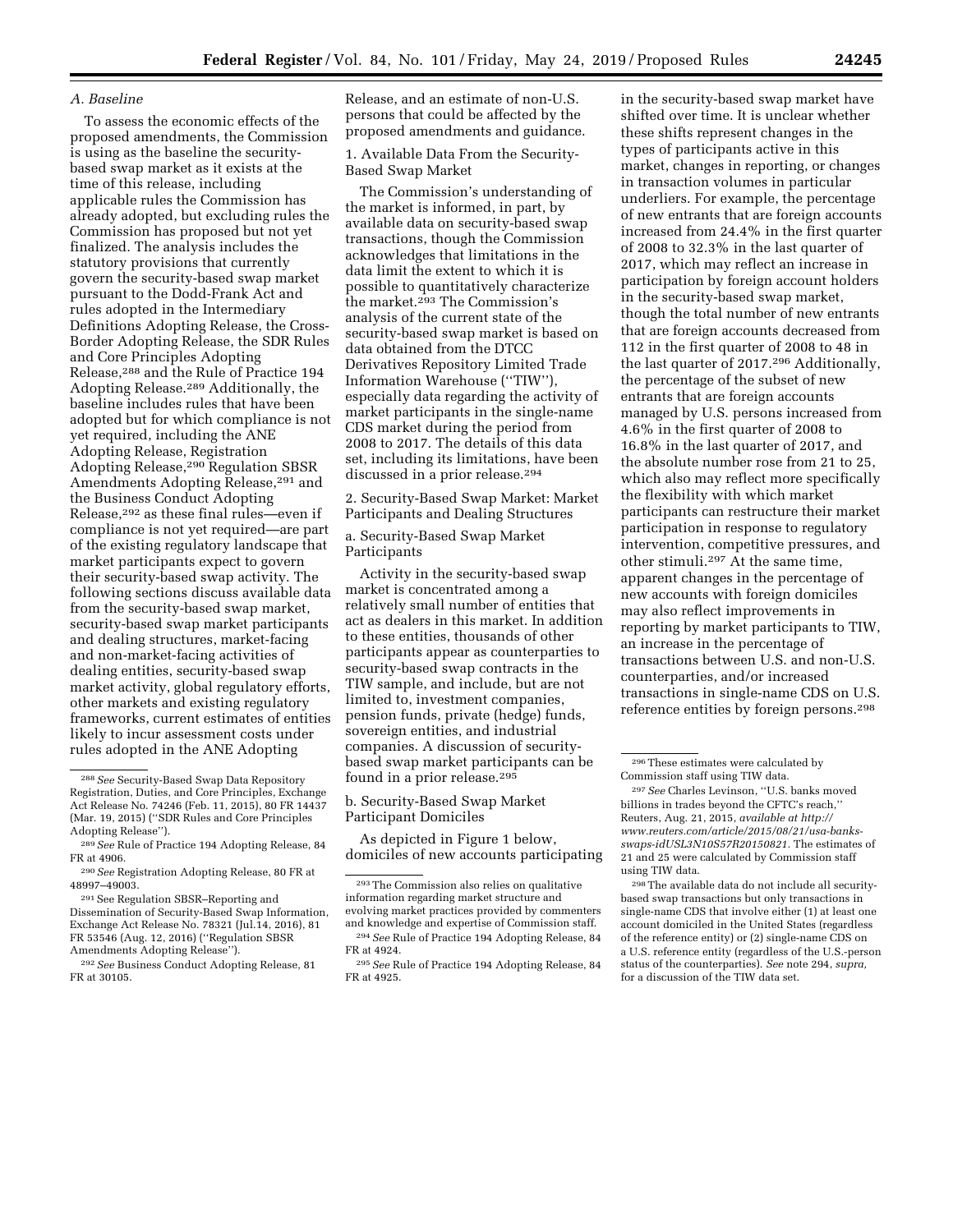Figure 1: The percentage of (1) new accounts with a domicile in the United States (referred to as "US"), (2) new accounts with a domicile outside the United States (referred to below as "Foreign"), and (3) new accounts outside the United States but managed by a U.S. person, account of a foreign branch of a U.S. person, and accounts of a foreign subsidiary of a U.S. person (collectively referred to below as "Foreign Managed by US").<sup>299</sup> Unique, new accounts are aggregated each quarter and percentages are computed on a quarterly basis, from January 2008 through December 2017.

# **Domicile of DTCC-TIW Funds** (% of new accounts and funds)



#### c. Market Centers 299

A market participant's domicile, however, does not necessarily correspond to where it engages in security-based swap activity. In particular, non-U.S. persons engaged in security-based swap dealing activity operate in multiple market centers and carry out such activity with counterparties around the world.300 Many market participants that are engaged in dealing activity prefer to use traders and manage risk for securitybased swaps in the jurisdiction where the underlier is traded. Thus, although a significant amount of the dealing activity in security-based swaps on U.S.

300*See* ANE Adopting Release, 81 FR at 8604

reference entities involves non-U.S. dealers, the Commission understands that these dealers tend to carry out much of the security-based swap trading and related risk-management activities in these security-based swaps within the United States.<sup>301</sup> Some dealers have explained that being able to centralize their trading, sales, risk management, and other activities related to U.S. reference entities in U.S. operations (even when the resulting transaction is booked in a foreign entity) improves the efficiency of their dealing business.

Consistent with these operational concerns and the global nature of the security-based swap market, the available data appear to confirm that participants in this market are in fact active in market centers around the globe. Although, as noted above, the available data do not permit us to identify the location of personnel in a transaction, TIW transaction records, supplemented with legal entity location data, indicate that firms that are likely to be security-based swap dealers operate out of branch locations in key

market centers around the world, including New York, London, Paris, Zurich, Tokyo, Hong Kong, Chicago, Sydney, Toronto, Frankfurt, Singapore, and the Cayman Islands.302

Given these market characteristics and practices, participants in the security-based swap market may bear the financial risk of a security-based swap transaction in a location different from the location where the transaction is arranged, negotiated, or executed, or where economic decisions are made by managers on behalf of beneficial owners. Market activity may also occur in a jurisdiction other than where the market participant or its counterparty books the transaction. Similarly, a participant in the security-based swap market may be exposed to counterparty risk from a counterparty located in a jurisdiction that is different from the market center or centers in which it participates.

<sup>299</sup>Following publication of the Warehouse Trust Guidance on CDS data access, DTCC–TIW surveyed market participants, asking for the physical address associated with each of their accounts (*i.e.,* where the account is organized as a legal entity). This is designated the registered office location by the DTCC–TIW. When an account does not report a registered office location, the Commission has assumed that the settlement country reported by the investment adviser or parent entity to the fund or account is the place of domicile. This treatment assumes that the registered office location reflects the place of domicile for the fund or account.

n.56. 301*See id.* note 58.

<sup>302</sup>TIW transaction records contain a proxy for the domicile of an entity, which may differ from branch locations, which are separately identified in the transaction records. The legal entity location data are from Avox.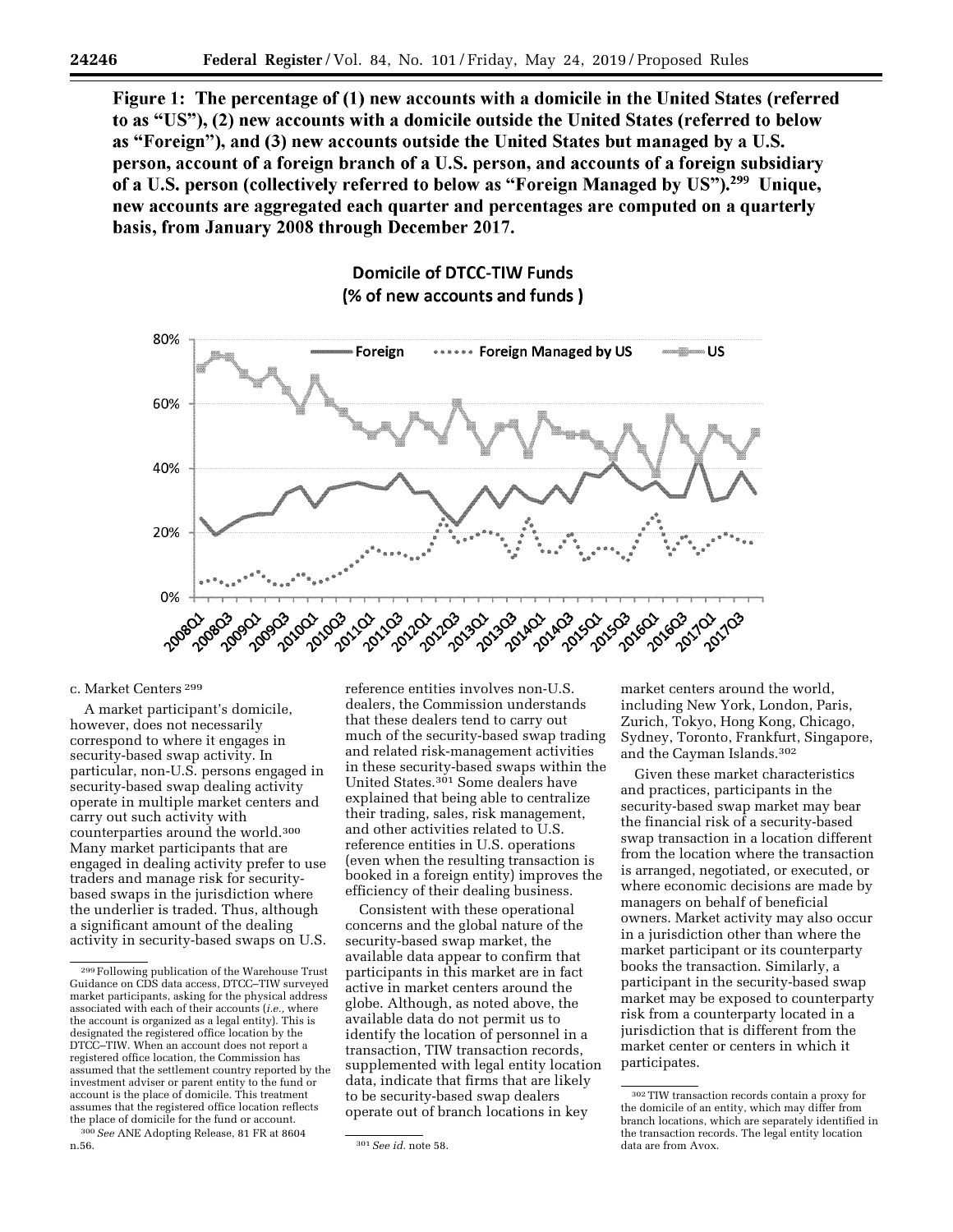# d. Common Business Structures

A non-U.S. person that engages in a global security-based swap dealing business in multiple market centers may choose to structure its dealing business in a number of different ways. This structure, including where it books the transactions that constitute that business and how it carries out marketfacing activities that generate those transactions, reflects a range of business and regulatory considerations, which each non-U.S. person may weigh differently.

A non-U.S. person may choose to book all of its security-based swap transactions, regardless of where the transaction originated, in a single, central booking entity. That entity generally retains the risk associated with that transaction, but it also may lay off that risk to another affiliate via a back-to-back transaction or an assignment of the security-based swap.303 Alternatively, a non-U.S. person may book security-based swaps arising from its dealing business in separate affiliates, which may be located in the jurisdiction where it originates the risk associated with the securitybased swap, or, alternatively, the jurisdiction where it manages that risk. Some non-U.S. persons may book transactions originating in a particular region to an affiliate established in a jurisdiction located in that region.304 As discussed earlier,305 a non-U.S. person may choose to book its security-based swap transactions in one jurisdiction in part to avoid triggering regulatory requirements associated with another jurisdiction.

Regardless of where a non-U.S. person determines to book its security-based swaps arising out of its dealing activity, it is likely to operate offices that perform sales or trading functions in one or more market centers in other jurisdictions. Maintaining sales and trading desks in global market centers permits the non-U.S. person to deal with counterparties in that jurisdiction or in a specific geographic region, or to ensure that it is able to provide liquidity to counterparties in other

jurisdictions,306 for example, when a counterparty's home financial markets are closed. A non-U.S. person engaged in a security-based swap dealing business also may choose to manage its trading book in particular reference entities or securities primarily from a trading desk that can utilize local expertise in such products or that can gain access to better liquidity, which may permit it to more efficiently price such products or to otherwise compete more effectively in the security-based swap market. Some non-U.S. persons prefer to centralize risk management, pricing, and hedging for specific products with the personnel responsible for carrying out the trading of such products to mitigate operational risk associated with transactions in those products.

The non-U.S. person affiliate that books these transactions may carry out related market-facing activities, whether in its home jurisdiction or in a foreign jurisdiction, using either its own personnel or the personnel of an affiliated or unaffiliated agent. For example, the non-U.S. person may determine that another of its affiliates employs personnel who possess expertise in relevant products or who have established sales relationships with key counterparties in a foreign jurisdiction, making it more efficient to use the personnel of the affiliate to engage in security-based swap marketfacing activity on its behalf in that jurisdiction. In these cases, the affiliate that books these transactions and its affiliated agent may operate as an integrated dealing business, each performing distinct core functions in carrying out that business.

Alternatively, the non-U.S. person affiliate that books these transactions may, in some circumstances, determine to engage the services of an unaffiliated agent through which it can engage in market-facing activity. For example, a non-U.S. person may determine that using an interdealer broker may provide an efficient means of participating in the interdealer market in its own, or in another, jurisdiction, particularly if it is seeking to do so anonymously or to take a position in products that trade relatively infrequently.307 A non-U.S.

person may also use unaffiliated agents that operate at its direction. Such an arrangement may be particularly valuable in enabling a non-U.S. person to service clients or access liquidity in jurisdictions in which it has no securitybased swap operations of its own.

The Commission understands that non-U.S. person affiliates (whether affiliated with U.S.-based non-U.S. persons or not) that are established in foreign jurisdictions may use any of these structures to engage in dealing activity in the United States, and that they may seek to engage in dealing activity in the United States to transact with both U.S.-person and non-U.S. person counterparties. In transactions with non-U.S.-person counterparties, these foreign affiliates may affirmatively seek to engage in dealing activity in the United States because the sales personnel of the non-U.S.-person dealer (or of its agent) in the United States have existing relationships with counterparties in other locations (such as Canada or Latin America) or because the trading personnel of the non-U.S. person dealer (or of its agent) in the United States have the expertise to manage the trading books for securitybased swaps on U.S. reference securities or entities. The Commission understands that some of these foreign affiliates engage in dealing activity in the United States through their personnel (or personnel of their affiliates) in part to ensure that they are able to provide their own counterparties, or those of non-U.S. person affiliates in other jurisdictions, with access to liquidity (often in non-U.S. reference entities) during U.S. business hours, permitting them to meet client demand even when the home markets are closed. In some cases, such as when seeking to transact with other dealers through an interdealer broker, these foreign affiliates may act, in a dealing capacity, in the United States through an unaffiliated, third-party agent.

### 3. Market-Facing and Non-Market-Facing Activities

As discussed above, the activities of a security-based swap dealer involve both market-facing activities and non-marketfacing activities.308 Market-facing activities would include arranging, negotiating, or executing a securitybased swap transaction. The terms ''arrange'' and ''negotiate'' indicate market-facing activity of sales or trading personnel in connection with a particular transaction, including interactions with counterparties or their

<sup>303</sup>*See* Exchange Act Release No. 74834 (Apr. 29, 2015), 80 FR 27444, 27463 (May 13, 2015) (''U.S. Activity Proposing Release''); Cross-Border Proposing Release, 78 FR 30977–78.

<sup>304</sup>There is some indication that this booking structure is becoming increasingly common in the market. *See, e.g.,* Catherine Contiguglia, ''Regional swaps booking replacing global hubs,'' Risk.net, Sep. 4, 2015, *available at [http://www.risk.net/risk](http://www.risk.net/risk-magazine/feature/2423975/regional-swaps-booking-replacing-global-hubs)[magazine/feature/2423975/regional-swaps-booking](http://www.risk.net/risk-magazine/feature/2423975/regional-swaps-booking-replacing-global-hubs)[replacing-global-hubs.](http://www.risk.net/risk-magazine/feature/2423975/regional-swaps-booking-replacing-global-hubs)* Such a development may be reflected in the increasing percentage of new entrants that have a foreign domicile, as described above.

<sup>305</sup>*See* part III.B.4, *supra.* 

<sup>306</sup>These offices may be branches or offices of the booking entity itself, or branches or offices of an affiliated agent, such as, in the United States, a registered broker-dealer.

<sup>307</sup>The Commission understands that interdealer brokers may provide voice or electronic trading services that, among other things, permit dealers to take positions or hedge risks in a manner that preserves their anonymity until the trade is executed. These interdealer brokers also may play a particularly important role in facilitating transactions in less-liquid security-based swaps. 308*See* part I.A.2, *supra.*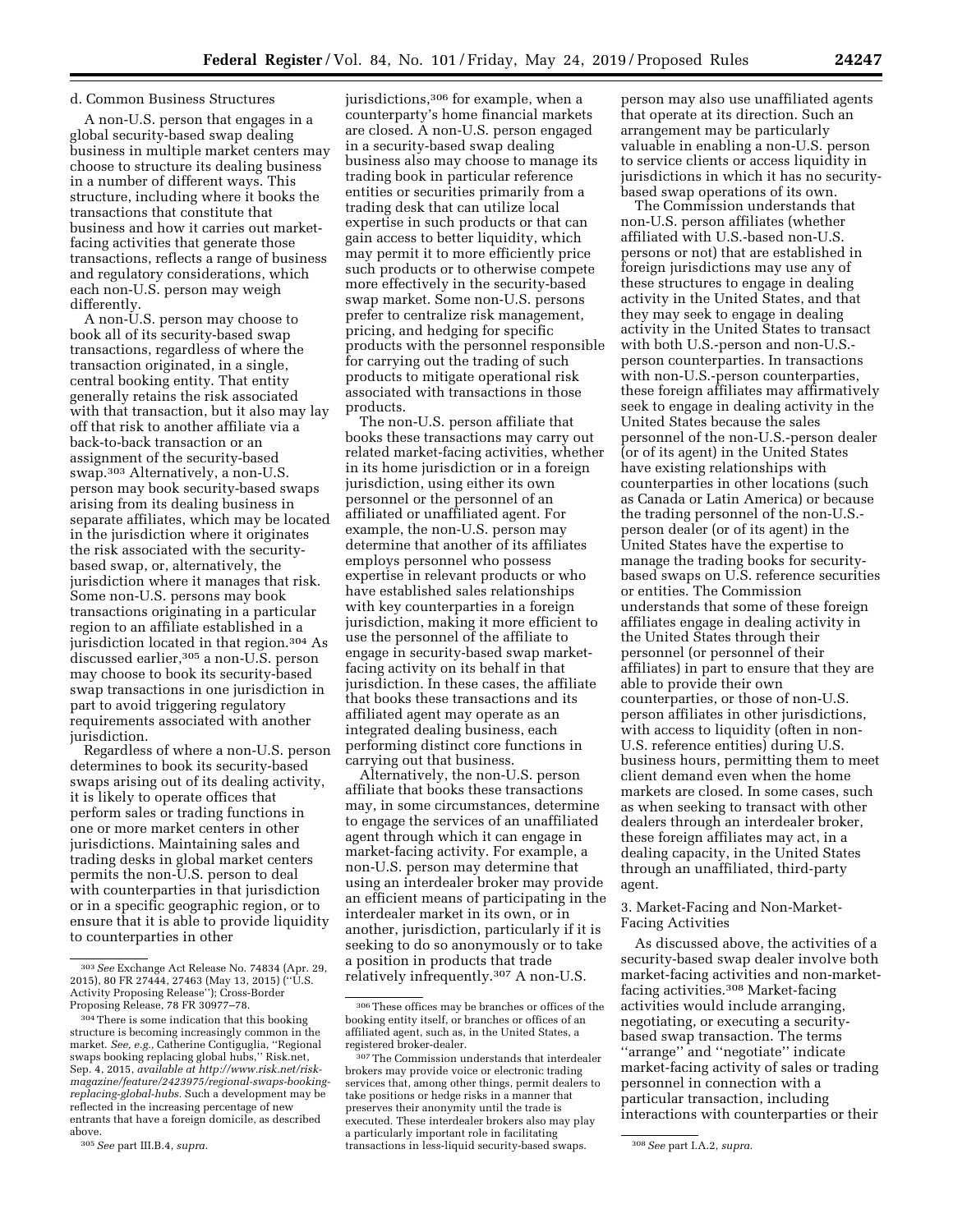agents. The term ''execute'' refers to the market-facing act that, in connection with a particular transaction, causes the person to become irrevocably bound under the security-based swap under applicable law. Non-market-facing activities include processing trades and other back-office activities; designing security-based swaps without communicating with counterparties in connection with specific transactions; preparing underlying documentation, including negotiating master agreements (as opposed to negotiating with the counterparty the specific economic terms of a particular security-based swap transaction); and clerical and ministerial tasks such as entering executed transactions on a non-U.S. person's books.

4. Security-Based Swap Market Activity

As already noted, firms that act as dealers play a central role in the security-based swap market. Based on an analysis of 2017 single-name CDS data in TIW, accounts of those firms that are likely to exceed the security-based swap dealer *de minimis* thresholds and trigger registration requirements intermediated transactions with a gross notional amount of approximately \$2.9 trillion, approximately 55% of which

was intermediated by the top five dealer accounts.309

These dealers transact with hundreds or thousands of counterparties. Approximately 21% of accounts of firms expected to register as security-based dealers and observable in TIW have entered into security-based swaps with over 1,000 unique counterparty accounts as of year-end 2017.310 Another 25% of these accounts transacted with 500 to 1,000 unique counterparty accounts; 29% transacted with 100 to 500 unique accounts; and 25% of these accounts intermediated security-based swaps with fewer than 100 unique counterparties in 2017. The median dealer account transacted with 495 unique accounts (with an average of approximately 570 unique accounts). Non-dealer counterparties transacted almost exclusively with these dealers. The median non-dealer counterparty transacted with two dealer accounts (with an average of approximately three dealer accounts) in 2017.

Figure 2 below describes the percentage of global, notional transaction volume in North American corporate single-name CDS reported to TIW between January 2008 and December 2017, separated by whether transactions are between two ISDArecognized dealers (interdealer transactions) or whether a transaction has at least one non-dealer counterparty. Figure 2 also shows that the portion of the notional volume of North American corporate single-name CDS represented by interdealer transactions has remained fairly constant through 2015 before falling from approximately 72% in 2015 to approximately 40% in 2017. This fall corresponds to the availability of clearing to non-dealers. Interdealer transactions continue to represent a significant fraction of trading activity, even as notional volume has declined over the past ten years,<sup>311</sup> from more than \$6 trillion in 2008 to less than \$700 billion in 2017.312

<sup>309</sup>The Commission staff analysis of TIW transaction records indicates that approximately 99% of single-name CDS price-forming transactions in 2017 involved an ISDA-recognized dealer.

<sup>310</sup>Many dealer entities and financial groups transact through numerous accounts. Given that individual accounts may transact with hundreds of counterparties, the Commission may infer that entities and financial groups may transact with at least as many counterparties as the largest of their accounts.

<sup>311</sup>The start of this decline predates the enactment of the Dodd-Frank Act and the proposal of rules thereunder, which is important to note for the purpose of understanding the economic baseline for this rulemaking.

<sup>312</sup>This estimate is lower than the gross notional amount of \$4.6 trillion noted in note 294 above as it includes only the subset of single-name CDS referencing North American corporate documentation.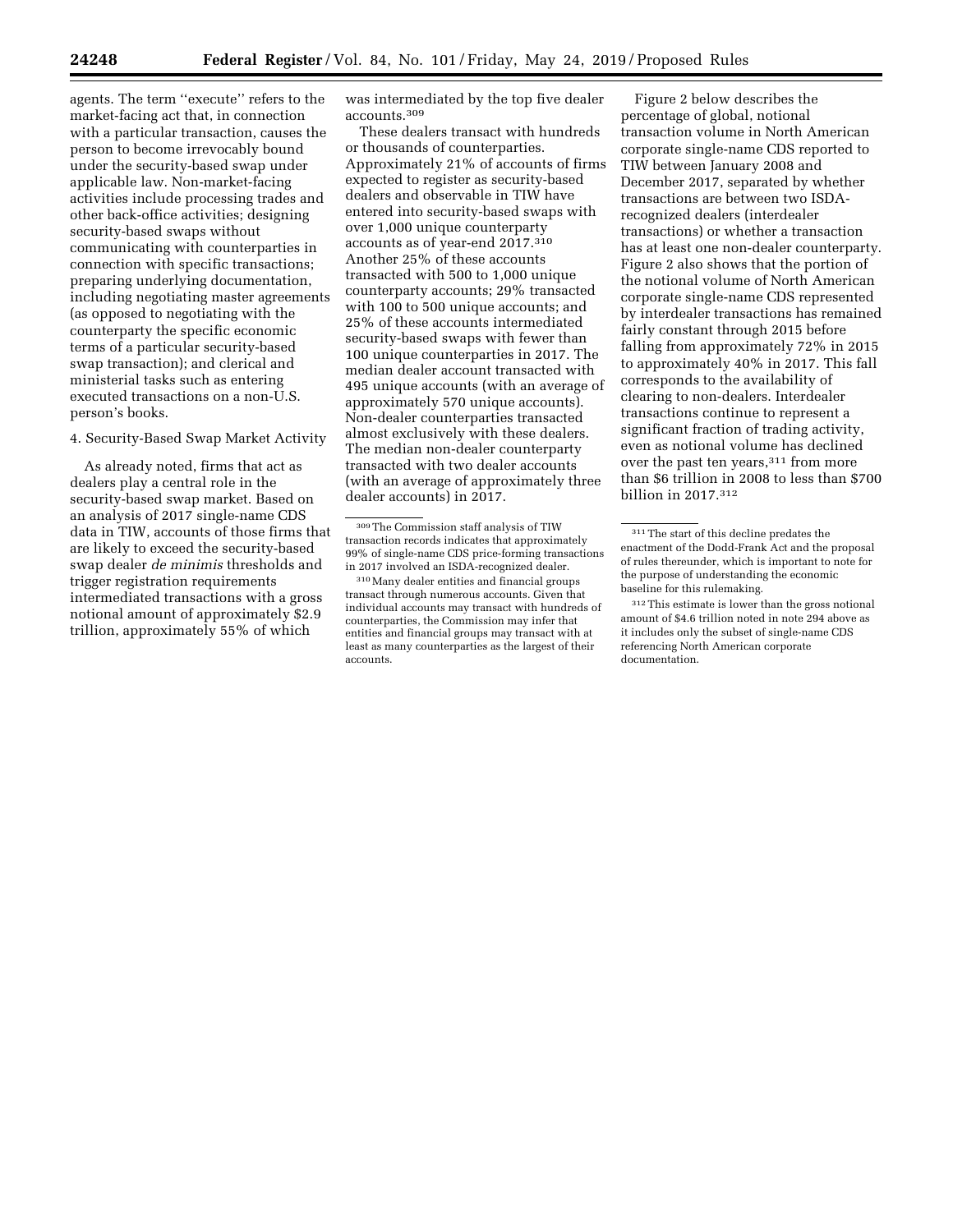Figure 2: Global, notional trading volume in North American corporate single-name CDS by calendar year and the fraction of volume that is interdealer.



**Global Volume North American Corporate Single-**

The high level of interdealer trading activity reflects the central position of a small number of dealers, each of which intermediates trades with many hundreds of counterparties. While the Commission is unable to quantify the current level of trading costs for singlename CDS, these dealers appear to enjoy market power as a result of their small number and the large proportion of order flow that they privately observe.

Against this backdrop of declining North American corporate single-name CDS activity, about half of the trading activity in North American corporate single-name CDS reflected in the set of data that the Commission analyzed was between counterparties domiciled in the United States and counterparties domiciled abroad, as shown in Figure 3 below. Using the self-reported registered office location of the TIW accounts as a proxy for domicile, the Commission estimates that only 12% of the global transaction volume by notional volume between 2008 and 2017 was between two U.S.-domiciled counterparties, compared to 49% entered into between one U.S.-domiciled counterparty and a foreign-domiciled counterparty and

39% entered into between two foreigndomiciled counterparties.313

If the Commission instead considers the number of cross-border transactions from the perspective of the domicile of the corporate group (*e.g.,* by classifying a foreign bank branch or foreign subsidiary of a U.S. entity as domiciled in the United States), the percentages shift significantly. Under this approach, the fraction of transactions entered into between two U.S.-domiciled counterparties increases to 34%, and to 51% for transactions entered into between a U.S.-domiciled counterparty and a foreign-domiciled counterparty. By contrast, the proportion of activity between two foreign-domiciled counterparties drops from 39% to 15%. This change in respective shares based on different classifications suggests that the activity of foreign subsidiaries of U.S. firms and foreign branches of U.S.

banks accounts for a higher percentage of security-based swap activity than U.S. subsidiaries of foreign firms and U.S. branches of foreign banks. It also demonstrates that financial groups based in the United States are involved in an overwhelming majority (approximately 85%) of all reported transactions in North American corporate single-name CDS.

Financial groups based in the United States are also involved in a majority of interdealer transactions in North American corporate single-name CDS. Of the 2017 transactions on North American corporate single-name CDS between two ISDA-recognized dealers and their branches or affiliates, 94% of transaction notional volume involved at least one account of an entity with a U.S. parent. The Commission notes, in addition, that a majority of North American corporate single-name CDS transactions occur in the interdealer market or between dealers and foreign non-dealers, with the remaining portion of the market consisting of transactions between dealers and U.S.-person nondealers. Specifically, 60% of North American corporate single-name CDS

<sup>313</sup>For purposes of this discussion, the Commission has assumed that the registered office location reflects the place of domicile for the fund or account, but the Commission notes that this domicile does not necessarily correspond to the location of an entity's sales or trading desk. ANE Adopting Release, 81 FR at 8607 n.83.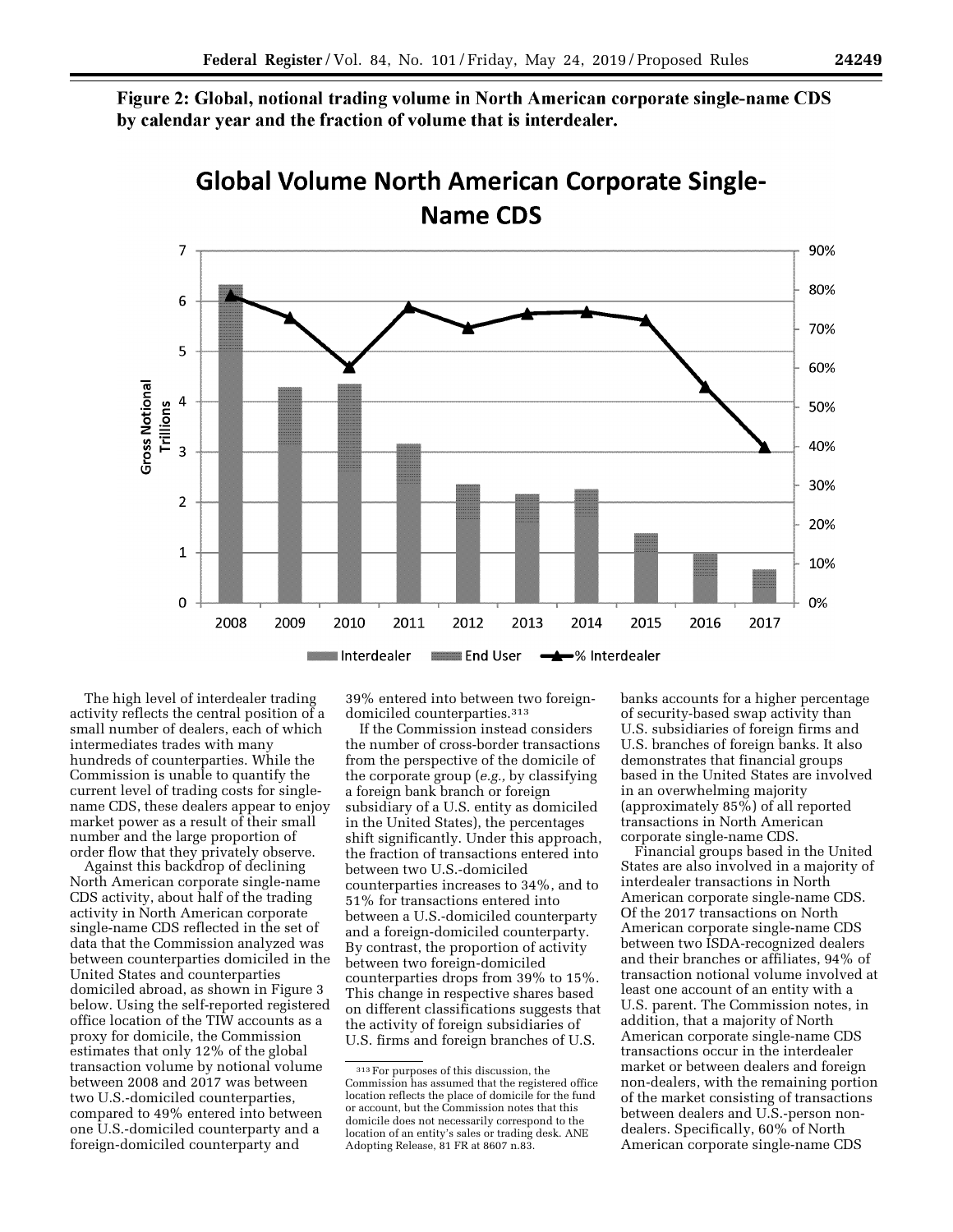transactions involved either two ISDArecognized dealers or an ISDArecognized dealer and a foreign nondealer. Approximately 39% of such transactions involved an ISDA-

recognized dealer and a U.S.-person non-dealer.

Figure 3: The fraction of notional volume in North American corporate single-name CDS between (1) two U.S.-domiciled accounts; (2) one U.S.-domiciled account and one non-U.S.domiciled account; and (3) two non-U.S.-domiciled accounts, computed from January 2008 through December 2017.



# **Single Name CDS Transactions by Domicile** (% of notional volume, 2008 - 2017)

Registered office location

# 5. Global Regulatory Efforts

In 2009, the G20 leaders—whose membership includes the United States, 18 other countries, and the European Union—addressed global improvements in the OTC derivatives market. They expressed their view on a variety of issues relating to OTC derivatives contracts. In subsequent summits, the G20 leaders have returned to OTC derivatives regulatory reform and encouraged international consultation in developing standards for these markets.314

Many security-based swap dealers likely will be subject to foreign regulation of their security-based swap activities that is similar to regulations that may apply to them pursuant to Title VII of the Dodd-Frank Act, even if the relevant foreign jurisdictions do not classify certain market participants as ''dealers'' for regulatory purposes. Some of these regulations may duplicate, and

in some cases conflict with, certain elements of the Title VII regulatory framework.

Foreign legislative and regulatory efforts have generally focused on five areas: (1) Moving OTC derivatives onto organized trading platforms, (2) requiring central clearing of OTC derivatives, (3) requiring post-trade reporting of transaction data for regulatory purposes and public dissemination of anonymized versions of such data, (4) establishing or enhancing capital requirements for noncentrally cleared OTC derivatives transactions, and (5) establishing or enhancing margin and other risk mitigation requirements for noncentrally cleared OTC derivatives transactions. Foreign jurisdictions have been actively implementing regulations in connection with each of these categories of requirements. A number of major foreign jurisdictions have initiated the process of implementing margin and other risk mitigation

requirements for non-centrally cleared OTC derivatives transactions.315

Notably, the European Parliament and the European Council have adopted the European Market Infrastructure Regulation (''EMIR''), which includes provisions aimed at increasing the safety and transparency of the OTC derivatives market. EMIR mandates the European Supervisory Authorities (''ESAs'') to develop regulatory technical standards specifying margin requirements for non-centrally cleared OTC derivatives contracts. The ESAs have developed, and in October 2016

**ISSUE Parent company domicile** 

<sup>314</sup>*See, e.g.,* G20 Leaders' Final Declaration, November 2011, para. 24, *available at [https://](https://g20.org/wp-content/uploads/2014/12/Declaration_eng_Cannes.pdf) [g20.org/wp-content/uploads/2014/12/Declaration](https://g20.org/wp-content/uploads/2014/12/Declaration_eng_Cannes.pdf)*\_ *eng*\_*[Cannes.pdf.](https://g20.org/wp-content/uploads/2014/12/Declaration_eng_Cannes.pdf)* 

<sup>315</sup> In November 2018, the Financial Stability Board reported that 16 member jurisdictions participating in its thirteenth progress report on OTC derivatives market reforms had in force margin requirements for non-centrally cleared derivatives. A further 4 jurisdictions made some progress in implementation leading to a change in reported implementation status during the reporting period. *See* Financial Stability Board, ''OTC Derivatives Market Reforms Thirteenth Progress Report on Implementation'' (Nov. 2018), *available at [http://](http://www.fsb.org/wp-content/uploads/P191118-5.pdf) [www.fsb.org/wp-content/uploads/P191118-5.pdf.](http://www.fsb.org/wp-content/uploads/P191118-5.pdf)*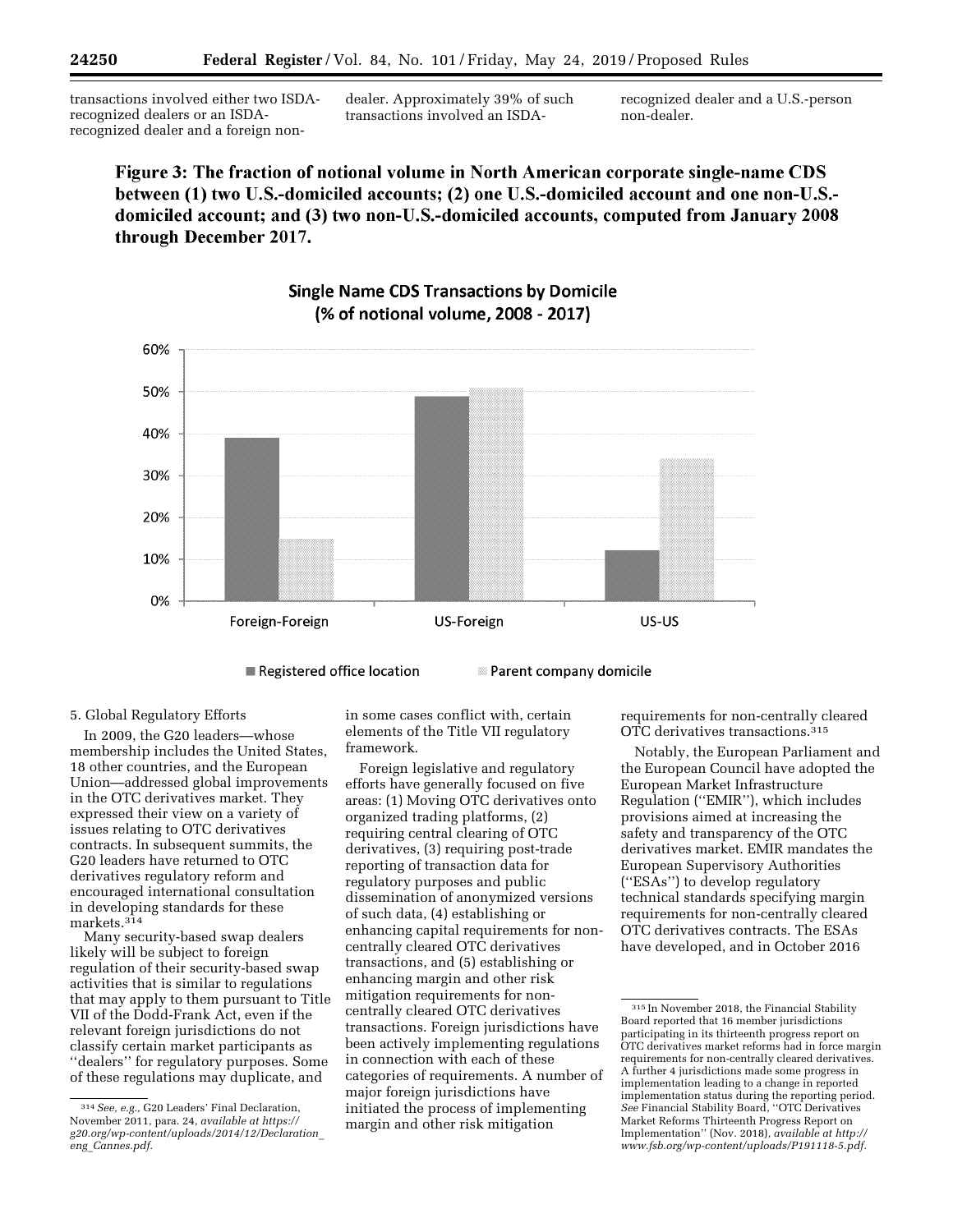the European Commission adopted, these regulatory technical standards.316

Several jurisdictions have also taken steps to implement the Basel III recommendations governing capital requirements for financial entities, which include enhanced capital charges for non-centrally cleared OTC derivatives transactions.317 Moreover, as discussed above, subsequent to the publication of the proposing release, the Basel Committee on Banking Supervision (''BCBS'') and the Board of the International Organization of Securities Commissions (''IOSCO'') issued the *Margin Requirements for Non-centrally Cleared Derivatives*  (''WGMR Paper'') that recommends minimum standards for margin requirements for non-centrally cleared derivatives.318 The recommendations in the WGMR Paper included a recommendation that all financial entities and systemically important nonfinancial entities exchange variation and initial margin appropriate for the counterparty risk posed by such transactions, that initial margin should be exchanged without provisions for ''netting'' and held in a manner that protects both parties in the event of the other's default, and that the margin regimes of the various regulators should interact so as to be sufficiently consistent and non-duplicative.

# 6. Other Markets and Existing Regulatory Frameworks

The numerous financial markets are integrated, often attracting the same

317 In November 2018, the Financial Stability Board reported that 23 of the 24 member jurisdictions participating in its thirteenth progress report on OTC derivatives market reforms had in force interim standards for higher capital requirements for non-centrally cleared transactions. *See* Financial Stability Board, OTC Derivatives Market Reforms Thirteenth Progress Report on Implementation (Nov. 2018), *available at [http://](http://www.fsb.org/wp-content/uploads/P191118-5.pdf) [www.fsb.org/wp-content/uploads/P191118-5.pdf.](http://www.fsb.org/wp-content/uploads/P191118-5.pdf)* 

318*See* BCBS, IOSCO, ''*Margin Requirements for Non-centrally Cleared Derivatives*'' (Mar. 2015), *available at [http://www.bis.org/bcbs/publ/d317.pdf.](http://www.bis.org/bcbs/publ/d317.pdf)*  market participants that trade across corporate bond, swap, and securitybased swap markets, among others. A discussion of other markets and existing regulatory frameworks can be found in a prior release.319

7. Estimates of Persons That May Use the Proposed Exception to Rule 3a71–3

To analyze the economic effects of the proposed exception to Rule 3a71–3, the Commission has analyzed 2017 TIW data to identify persons that may use the proposed exception. The Commission preliminarily believes that these persons fall into several categories, which we discuss below.

a. Non-U.S. Persons Seeking To Reduce Assessment Costs

One category of persons that may use the proposed exception are those non-U.S. persons that may need to assess the amount of their market-facing activity against the *de minimis* thresholds solely because of the inclusion of securitybased swap transactions between two non-U.S. persons that are arranged, negotiated, or executed by personnel located in the U.S. for the purposes of the *de minimis* threshold analysis. These non-U.S. persons may have an incentive to rely on the proposed exception as a means of avoiding assessment and business restructuring if the cost of compliance associated with the proposed exception is less than assessment costs and the costs of business restructuring. In the ANE Adopting Release, the Commission provided an estimate of this category of persons.320 However, in light of the reduction in security-based swap market activity since the publication of the ANE Adopting Release,321 the Commission preliminarily believes that it would be appropriate to update that estimate to more accurately identify the set of persons that potentially may use the proposed exception. Analyses of the 2017 TIW data indicate that approximately five additional non-U.S. persons,322 beyond those non-U.S. persons likely to incur assessment costs in connection with the other crossborder counting rules that the Commission previously had adopted in the Cross-Border Adopting Release, 323 are likely to exceed the \$2 billion

threshold 324 the Commission has previously employed to estimate the number of persons likely to incur assessment costs under Exchange Act rule 3a71–3(b). These non-U.S. persons may have an incentive to rely on the proposed exception as a means of avoiding assessment if the cost of compliance associated with the proposed exception is less than the assessment costs.

b. Non-U.S. Persons Seeking To Avoid Security-Based Swap Dealer Regulation

Another category of persons that potentially may use the proposed exception are those non-U.S. persons whose dealing transaction volume would have fallen below the \$3 billion *de minimis* threshold if their transactions with non-U.S. counterparties were not counted toward the *de minimis* threshold under the current ''arranged, negotiated, or executed'' counting requirement, but absent the exception, would have dealing transactions in excess of that threshold.325 Such non-U.S. persons may choose to use the proposed exception if they expect the compliance cost associated with the proposed exception to be lower than the compliance cost associated with being subject to the full set of security-based swap dealer regulation and the cost of business restructuring. The Commission's analysis of 2017 TIW data indicates that there is one non-U.S. person whose transaction volume would have fallen below the \$3 billion *de minimis* threshold if that person's transactions with non-U.S. counterparties were not counted toward the *de minimis* threshold under the current ''arranged, negotiated, or executed'' counting requirement.326

c. U.S. Dealing Entities Considering Changes to Booking Practices

A third category of persons that potentially may use the conditional exception are those U.S. dealers that use U.S. personnel to arrange, negotiate, or execute transactions with non-U.S. counterparties. If the proposed exception were available, such dealers

<sup>316</sup>*See* EBA, EIOPA, and ESMA, ''Regulatory Technical Standards (RTS) on risk mitigation techniques for OTC derivatives not cleared by a central counterparty (CCP)'' (March 2016), *available at [https://www.eba.europa.eu/documents/10180/](https://www.eba.europa.eu/documents/10180/1398349/RTS+on+Risk+Mitigation+Techniques+for+OTC+contracts+%28JC-2016-+18%29.pdf/fb0b3387-3366-4c56-9e25-74b2a4997e1d) [1398349/RTS+on+Risk+Mitigation+](https://www.eba.europa.eu/documents/10180/1398349/RTS+on+Risk+Mitigation+Techniques+for+OTC+contracts+%28JC-2016-+18%29.pdf/fb0b3387-3366-4c56-9e25-74b2a4997e1d) [Techniques+for+OTC+contracts+%28JC-2016-](https://www.eba.europa.eu/documents/10180/1398349/RTS+on+Risk+Mitigation+Techniques+for+OTC+contracts+%28JC-2016-+18%29.pdf/fb0b3387-3366-4c56-9e25-74b2a4997e1d) [+18%29.pdf/fb0b3387-3366-4c56-9e25-](https://www.eba.europa.eu/documents/10180/1398349/RTS+on+Risk+Mitigation+Techniques+for+OTC+contracts+%28JC-2016-+18%29.pdf/fb0b3387-3366-4c56-9e25-74b2a4997e1d) [74b2a4997e1d;](https://www.eba.europa.eu/documents/10180/1398349/RTS+on+Risk+Mitigation+Techniques+for+OTC+contracts+%28JC-2016-+18%29.pdf/fb0b3387-3366-4c56-9e25-74b2a4997e1d) see also* EC Delegated Regulation, supplementing Regulation (EU) No 648/2012 of the European Parliament and of the Council on OTC derivatives, central counterparties and trade repositories with regard to regulatory technical standards for risk-mitigation techniques for OTC derivative contracts not cleared by a central counterparty (Oct. 4, 2016), *available at [http://](http://ec.europa.eu/finance/financial-markets/docs/derivatives/161004-delegated-act_en.pdf) [ec.europa.eu/finance/financial-markets/docs/](http://ec.europa.eu/finance/financial-markets/docs/derivatives/161004-delegated-act_en.pdf)  [derivatives/161004-delegated-act](http://ec.europa.eu/finance/financial-markets/docs/derivatives/161004-delegated-act_en.pdf)*\_*en.pdf.* After the non-objection from the European Parliament and Council, Delegated Regulation (EU) 2016/2251 was published in the Official Journal of the European Union and entered into force on January 4, 2017.

<sup>319</sup>*See* Rule of Practice 194 Adopting Release, 84 FR at 4927.

<sup>320</sup>*See* ANE Adopting Release, 81 FR at 8627. 321*See* part VII.A.4, *supra.* 

 $^\mathrm{322}\,$  Adjustments to these statistics from the ANE Adopting Release reflect further analysis of the TIW data. *Cf.* ANE Adopting Release, 81 FR at 8627 (providing an estimate of 10 additional non-U.S. persons based on 2014 TIW data). 323*See* note 13, *supra.* 

<sup>324</sup>*See* ANE Adopting Release, 81 FR at 8626. 325The \$3 billion threshold is being used to help identify potential impacts of the proposal. A phasein threshold of \$8 billion currently is in effect. *See* 

 $326$  The analysis begins by considering the singlename CDS transactions of each of the non-U.S. persons against both U.S. person and non-U.S. person counterparties. The Commission then excluded transactions involving these non-U.S. persons and their non-U.S. person counterparties. For this analysis, we assume that all transactions between non-U.S. person dealers and non-U.S. counterparties are arranged, negotiated, or executed using U.S. personnel.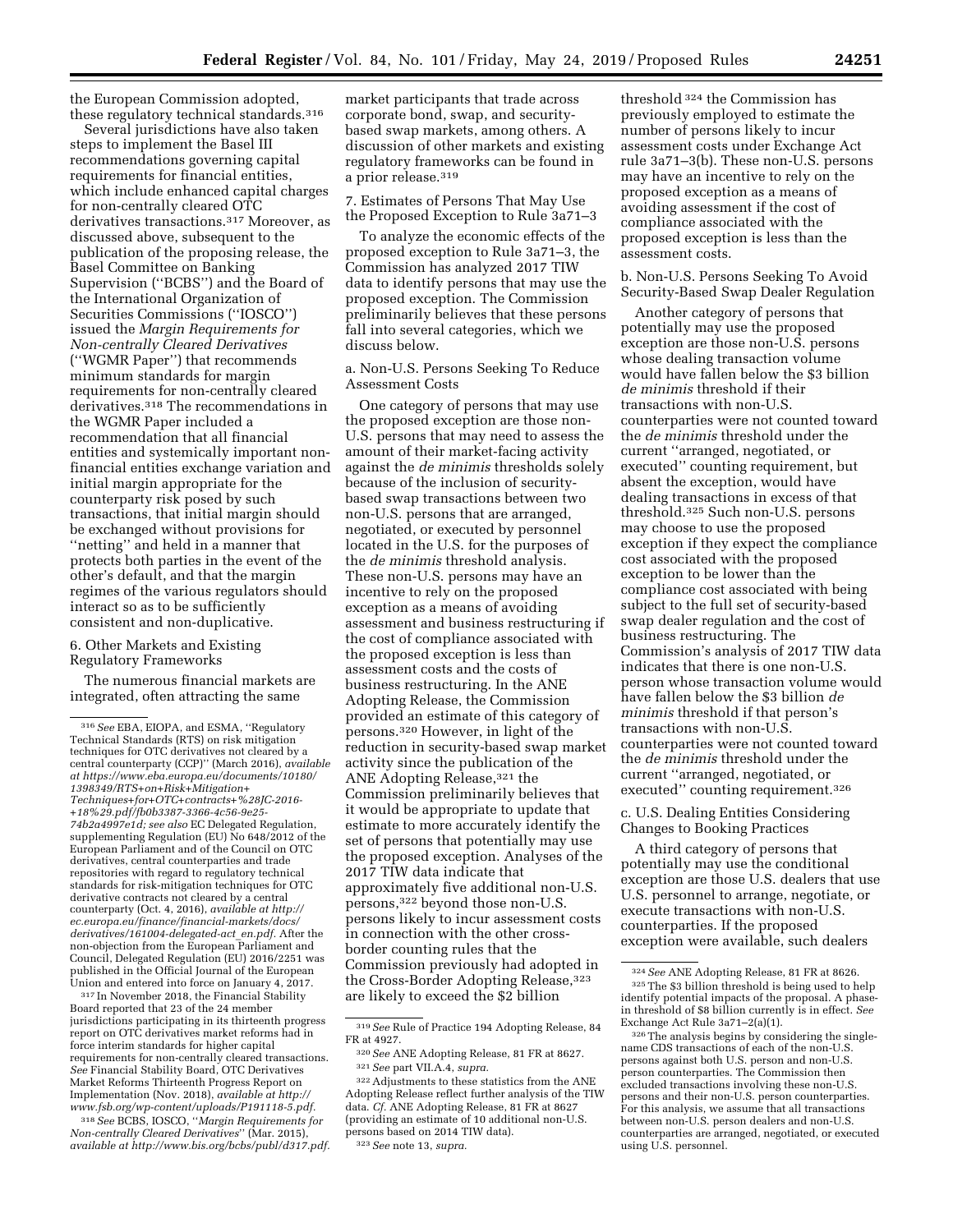may consider booking future transactions with non-U.S. counterparties to their non-U.S. affiliates, while still using U.S. personnel to arrange, negotiate, or execute such transactions. These U.S. dealers may have an incentive to engage in such booking practices in order to utilize the proposed exception to the extent that they wish to continue using U.S. personnel to arrange, negotiate, or execute transactions with non-U.S. counterparties and the compliance cost associated with the proposed exception is less than the cost of compliance with Title VII requirements (if they choose not to book transactions to avail themselves of the proposed exception) and the cost of business restructuring (if they choose to both book transactions to their non-U.S. affiliates and also refrain from using U.S. personnel to arrange, negotiate or execute such transactions).327 The Commission's analysis of 2017 TIW data indicates that there are six U.S. dealers who transact

with non-U.S. counterparties, who are likely to register as security-based swap dealers,328 and have non-U.S. affiliates that also transact in the CDS market. To the extent that these U.S. dealers anticipate booking future transactions with non-U.S. counterparties that are arranged, negotiated, or executed by U.S. personnel to their non-U.S. affiliates, the Commission preliminarily believes that these U.S. dealers may potentially make use of the proposed exception.

## d. Additional Considerations and Summary

Under Alternative 1,329 the U.S. arranging, negotiating, and executing activity could be conducted by a registered security-based swap dealer. Under Alternative 2, the U.S. arranging, negotiating, and executing could be conducted by a registered broker.330 The economic analysis of these alternatives depends, in part, on whether non-U.S. persons that might make use of the

proposed exception have U.S. affiliates that are likely to register as securitybased swap dealers (under Alternative 1) or that are registered broker-dealers (under Alternative 2). Of the six non-U.S. persons discussed above, 331 four have majority-owned affiliates that are registered broker-dealers. Of these non-U.S. persons, one has a majority-owned affiliate that is likely to register as a security-based swap dealer. Of the six U.S. persons discussed above, all have majority-owned affiliates that are registered broker-dealers, and all have majority-owned affiliates that are likely to register as security-based swap dealers. Of these 12 persons, eight are banks, and three are affiliated with banks. These estimates are summarized in Table 1 below. The Commission's analysis of 2017 TIW data indicates that these 12 persons transacted with 807 non-U.S. counterparties, of which 558 participate in the swap markets and 249 do not.

## TABLE 1—AFFILIATES OF PERSONS THAT MAY USE THE PROPOSED EXCEPTION

| Persons identified in TIW data that may use the proposed exception |  |  |
|--------------------------------------------------------------------|--|--|
| Breakdown:                                                         |  |  |
|                                                                    |  |  |
|                                                                    |  |  |
| Is a bank                                                          |  |  |
|                                                                    |  |  |

In summary, the Commission's analysis of 2017 TIW data indicates that 12 persons 332 may make use of the proposed exception. In light of the uncertainty associated with this estimate 333 and to account for potential growth of the security-based swap market, and consistent with the approach in the ANE Adopting Release, the Commission believes that it is reasonable to increase this estimate by a factor of two.334 As a result, the Commission preliminarily estimates that up to 24 persons potentially may make use of the proposed exception.

The Commission also doubles the number of non-U.S. counterparties discussed above and preliminarily estimates that persons that may make use of the proposed exception may transact with up to 1,614 non-U.S. counterparties, of which 1,116 participate in the swap markets and 498 do not.335

8. Estimates of Persons That Potentially May Be Affected by the Proposed Market Color Guidance

As discussed in part II *supra,* the ''arranged, negotiated, or executed'' test

332Calculated as 5 non-U.S. persons seeking to reduce assessment costs (part VII.A.7.a) + 1 non-U.S. person seeking to avoid security-based swap dealer regulation (part VII.A.7.b) + 6 U.S. persons considering changes to booking practices (part  $VII.A.7.c$  = 12 persons.

333The estimate may be overinclusive, as it is unlikely that all transactions between two non-U.S. has been incorporated within the *de minimis* counting standard, the crossborder application of security-based swap dealer business conduct provisions, and the cross-border application of Regulation SBSR's regulatory reporting and public dissemination provisions. The Commission preliminarily believes that the persons that may rely on this proposed guidance fall into a number of categories, which we discuss below.

334*See* ANE Adopting Release, 81 FR at 8627. 335*See* part VII.B.3.a, *infra* where we use these estimates to calculate certain costs associated with an additional alternative.

<sup>327</sup>The Commission recognizes that this potential use of the proposed exception by U.S. dealing entities is distinct from the rationale underlying the proposed exception, which is to help avoid market fragmentation and operational risks resulting from the relocation of U.S. personnel by non-U.S. dealers. *See* part I.A.4, *supra.* Nonetheless, such changes in booking practices by U.S. dealing entities might be a consequence of the proposal.

<sup>328</sup>To the extent that U.S. persons with transaction volumes that are insufficient to trigger dealer registration potentially might also make use of the proposed exception, this estimate would be a lower bound estimate of the number of U.S. persons that potentially may make use of the proposed exception.

<sup>329</sup>*See* part III.B, *supra.* 

<sup>330</sup>*See* part III.C, *supra.* 

<sup>331</sup>Calculated as the 5 non-U.S. persons seeking to reduce assessment costs (part VII.A.7.a) + 1 non-U.S. person seeking to avoid security-based swap dealer regulation (part VII.A.7.b) = 6 non-U.S. persons.

persons are arranged, negotiated, or executed by personnel located in a U.S. branch or office; it may also be underinclusive, as our TIW data do not include single-name CDS transactions between two non-U.S. entities written on non-U.S. underliers, some of which may be arranged, negotiated, or executed by personnel located in a U.S. branch or office, or transactions on other types of securitybased swaps (including equity swaps) whether on U.S. or non-U.S. underliers. *See* ANE Adopting Release, 81 FR at 8627.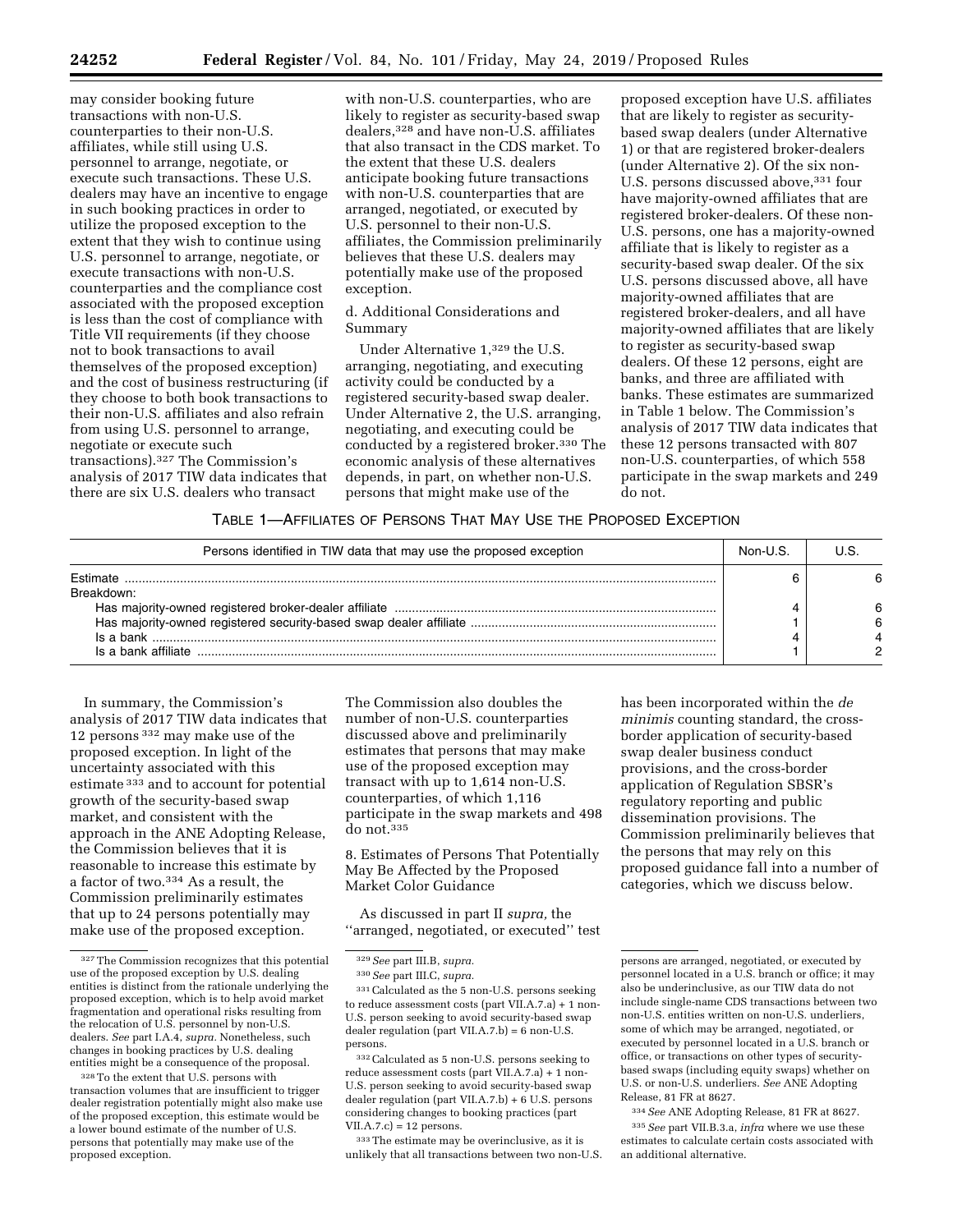a. Non-U.S. Dealing Entities That Use Guidance in Connection With Counting, Business Conduct, and Regulatory Reporting and Public Dissemination Requirements

Because non-U.S. security-based swap dealers are entities that fall within the scope of the de minimis counting, business conduct, and regulatory reporting and public dissemination provisions due to their dealing activities and their obligations under these provisions depend in part on the ''arranged, negotiated, or executed'' test, the Commission preliminarily believes that non-U.S. security-based swap dealers would be persons that potentially may change their assessment with respect to compliance with security-based swap dealer regulation generally as a result of the proposed guidance. Based on 2017 TIW data, the Commission estimates that up to 22 non-U.S. persons 336 will register as security-based swap dealers.

b. Non-U.S. Persons That Use Guidance in Connection With *de minimis*  assessment

A second group of persons that may be affected by the proposed guidance are non-U.S. persons that may need to assess the amount of their market-facing activity against the *de minimis*  thresholds solely because of the inclusion for the purposes of the *de minimis* threshold analysis of securitybased swap transactions between two non-U.S. persons that are arranged, negotiated, or executed by personnel located in the U.S. As discussed elsewhere,337 the Commission preliminarily believes that these non-U.S. persons will incur reporting obligations under Regulation SBSR in connection with security-based swap transactions with other non-U.S. persons that are arranged, negotiated, or executed by U.S. personnel. As discussed in part VII.A.7 above, this group consists of five non-U.S. persons based on the analysis of 2017 TIW data, which the Commission has increased by a factor of two to 10.

c. Non-U.S. Persons That Use Guidance in Connection With Assessing Regulatory Reporting and Public Dissemination Requirements

A third group of persons that may be affected by the proposed guidance are unregistered non-U.S. persons that will incur costs, under Rule 908(b)(5), to assess whether they engage in securitybased swap transactions with non-U.S. persons that are arranged, negotiated, or executed by U.S. personnel, and if so, whether they will incur reporting duties under Rule 901(a)(2)(ii)(E).338 The Commission preliminarily estimates that this group consists of five non-U.S. persons,339 who are in addition to the non-U.S. persons described in part VII.A.8.b above.

d. Non-U.S. Persons Affiliated With U.S. Dealing Entities That Consider Changes to Booking Practices

A fourth group of persons that may be affected by the proposed guidance are the non-U.S. persons affiliated with those U.S. dealers that may use U.S. personnel to arrange, negotiate, or execute transactions with non-U.S. counterparties and book those transactions to the non-U.S. persons. As discussed in part VII.A.7 above, these U.S. dealers may have an incentive to engage in such booking practices in order to utilize the proposed exception to the extent that they wish to continue using U.S. personnel to arrange, negotiate, or execute transactions with non-U.S. counterparties and the compliance cost associated with the proposed exception is less than the cost of compliance with Title VII requirements and the cost of business restructuring. As discussed in part VII.A.7 above, the Commission preliminarily estimates that up to 12

U.S. dealers 340 potentially may use the proposed exception. To the extent that each of these dealers chooses to book transactions subject to the proposed exception to one unregistered non-U.S. person affiliate, the Commission preliminarily believes that this fourth group of non-U.S. persons would consist of 12 unregistered non-U.S. persons. The Commission preliminarily believes that these non-U.S. persons may incur reporting duties under Rule  $901(a)(2)(ii)(E)$ <sup>341</sup> and are in addition to the non-U.S. persons described in part VII.A.8.c above.

All told, the Commission preliminarily believes that up to 49 non-U.S. persons 342 potentially may be affected by the proposed guidance.

# 9. Statutory Disqualification

In the Rule of Practice 194 Adopting Release, the Commission analyzed, among others, data on the number of natural persons associated with SBS Entities, applications for review under parallel review processes, and relevant research on statutory disqualification. In that release, the Commission estimated that SBS Entities may file up to five applications per year with respect to their associated natural persons. A more detailed discussion of these data and estimates can be found in that release.343 If associated natural persons who become statutorily disqualified are located outside of the U.S. and transact exclusively with foreign counterparties and foreign branches of U.S. counterparties, the proposal may decrease the number of these applications for relief and corresponding direct costs. Based on the Commission's experience with brokerdealers and on the Commission's understanding of current market activity in security-based swaps, the Commission preliminarily estimates that the proposed exclusion may reduce the number of applications under Rule

342Calculated as 22 non-U.S. dealing entities that use the proposed guidance in connection with counting, business conduct, and regulatory reporting and public dissemination requirements  ${\rm (part VII.A.8.a)} + 10$  non-U.S. persons that use the proposed guidance in connection with *de minimis*  assessment (part VII.A.8.b) + 5 non-U.S. persons that use the proposed guidance in connection with assessing regulatory reporting and public dissemination requirements (part VII.A.8.c) + 12 non-U.S. persons affiliated with U.S. dealing entities that consider changes to booking practices  $(part VII.A.8.d) = 49 non-U.S. persons.$ 

343*See* Rule of Practice 194 Adopting Release, 84 FR at 4925.

 $^{\rm 336}\rm{This}$  estimate is based on the number of accounts in TIW data with total notional volume in excess of *de minimis* thresholds, increased by a factor of two, to account for any potential growth in the security-based swap market, to account for the fact that the Commission is limited in observing transaction records for activity between non-U.S. persons to those that reference U.S. underliers, and to account for the fact that the Commission does not observe security-based swap transactions other than in single-name CDS. *See* Business Conduct Adopting Release, 81 FR at 30105 and note 1633 therein.

<sup>337</sup>*See* Regulation SBSR Amendments Adopting Release, 81 FR 156 at 53614 & n.657.

<sup>338</sup>*See* Regulation SBSR Amendments Adopting Release, 81 FR 156 at 53638.

<sup>339</sup>The Commission has previously estimated that there are four unregistered non-U.S. persons that will incur assessment costs as a result of Rule 908(b)(5). *See* Regulation SBSR Amendments Adopting Release, 81 FR 156 at 53638 n.919. In light of the changes in the security-based swap market, as noted in part VII.A.4 *supra,* the Commission has updated the estimate using 2017 TIW data and preliminarily believes that there are five unregistered non-U.S. persons that will incur assessment costs as a result of Rule 908(b)(5). Because of the relatively low volume of transaction activity of these five entities during 2017 and the existence of affiliations with other entities expected to register as security-based swap dealers, the Commission preliminarily believes that, even after accounting for growth in the security-based swap market and acknowledging the limitations of the transaction data available for analysis, five is a reasonable estimate of the number of unregistered dealing entities likely to incur assessment costs as a result of Rule 908(b)(5).

<sup>340</sup>This is calculated as the six U.S. dealers identified in 2017 TIW data increased by a factor of 2 to 12.

<sup>341</sup>*See* Regulation SBSR Amendments Adopting Release, 81 FR 156 at 53638.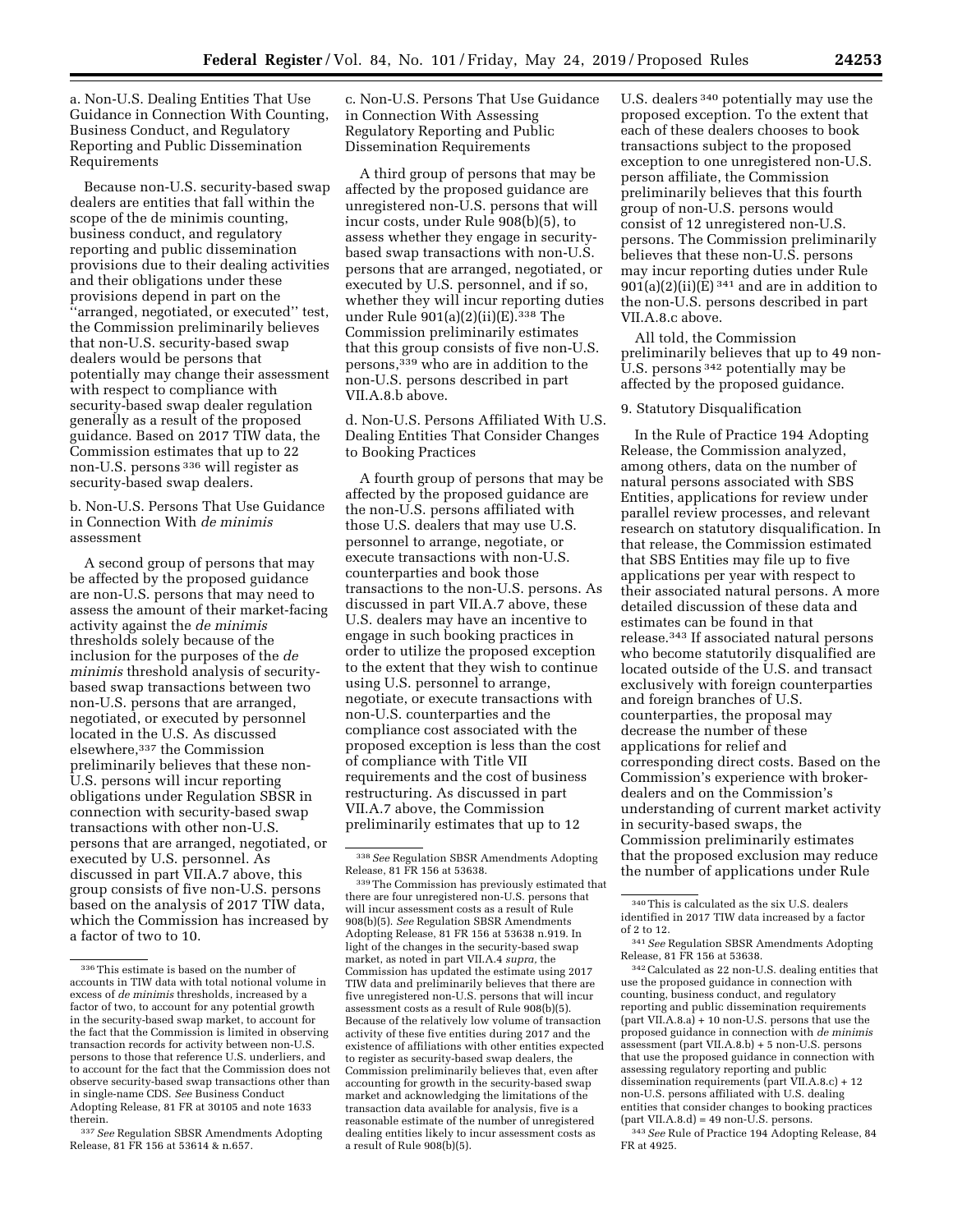of Practice 194 by between zero and two applications.

10. Certification, Opinion of Counsel, and Employee Questionnaires

As a baseline matter, SBS Entity Registration rules, including Rule 15Fb2–1 and the certification and opinion of counsel requirements in Rule 15Fb2–4, have been adopted but compliance with registration rules is not yet required.

In addition, Rule 17a–3(a)(12) requires all broker-dealers, including broker-dealers that may seek to register with the Commission as SBS Entities, to make and keep current a questionnaire or application for employment for each associated person. In the Recordkeeping and Reporting Proposing Release, the Commission proposed a parallel requirement, in Rule 18a–5, for standalone and bank SBS Entities. The Commission is proposing modifications to proposed Rule 18a–5(a)(10) and Rule 18a–5(b)(8). Based on 2017 TIW data, of 22 non-U.S. persons that may register with the Commission as security-based swap dealers, the Commission estimates that approximately 12 security-based swap dealers will be foreign banks and another 3 will be foreign stand-alone security-based swap dealers that may be affected by these proposed modifications.

### *B. Proposed Amendment to Rule 3a71– 3*

This section discusses the potential costs and benefits associated with the proposed amendment to Rule 3a71–3, the effects of the proposed amendment on efficiency, competition, and capital formation, and alternative approaches to the proposed amendment. The Commission's analysis considers the costs and benefits of both Alternative 1 and Alternative 2. Because many of the conditions associated with the exception are the same in both proposed alternatives, the Commission expects them to produce many of the same economic consequences. Where the Commission believes those costs and benefits would be the same under either proposed alternative, they are discussed together. Where the costs and benefits may differ, they are discussed separately.

Under either Alternative 1 or Alternative 2, each person that engages in arranging, negotiating, and executing activity with non-U.S. counterparties using affiliated U.S.-based personnel would have two possible options for complying with the Commission's Title VII regulations regarding the crossborder application of the ''securitybased swap dealer'' definition. The first option would be for the persons to follow current security-based swap dealer counting requirements without regard for the exception afforded by the proposed amendment (whichever alternative is adopted). Specifically, a person could opt to incur the assessment costs to determine (i) whether any portion of their securitybased swap transaction activities must be counted against the dealer *de minimis* thresholds, and (ii) whether the total notional amount of relevant transaction activities exceeds the *de minimis* threshold.344 If the amount of its activities crosses the *de minimis*  thresholds, then the person would have to register as a security-based swap dealer and become subject to Title VII security-based swap dealer requirements. A person that chooses to comply in this manner would experience no incremental economic effects under the proposed alternative as compared to the baseline.

The second option would be to rely on the exception afforded by the proposed amendment (whichever alternative is adopted). Under the proposed amendment, a person could register one entity as a registered security-based swap dealer (under both proposed alternatives) or as a registered broker (only under Alternative 2) 345 to arrange, negotiate, or execute transactions with non-U.S. counterparties on its behalf using personnel located in a U.S. branch or office. Doing so could allow it to avoid the direct regulation of itself (or multiple affiliated entities) as a securitybased swap dealer. A person that chooses to use this exception and incur

the associated costs to meet the conditions of this exception, detailed below, likely would not incur assessment costs with respect to security-based swap transactions with non-U.S. counterparties that are arranged, negotiated, or executed by personnel located in the United States.

As discussed above, the Commission preliminarily believes that up to 24 346 persons potentially may use the proposed exception to the extent that the compliance costs associated with the proposed exception are lower than the compliance costs in the absence of the proposed exception.

1. Costs and Benefits of the Proposed Amendment

The Commission preliminarily believes that the proposed amendment would provide increased flexibility to security-based swap market participants to comply with the Title VII framework while preserving their existing business practices. This could reduce their compliance burdens, while supporting the Title VII regime's benefit of mitigating risks in foreign securitybased swap markets that may flow into U.S. financial markets through liquidity spillovers. The Commission also preliminarily believes that the amendments could reduce market fragmentation and associated distortions. At the same time, and as detailed later in this section, the Commission acknowledges that the proposed amendment potentially limits certain other programmatic benefits of the Title VII regime by excusing security-based swap market participants that elect to use the exception from some of the Title VII requirements that would otherwise apply to their activity. The Commission preliminarily believes that the proposed amendment will result in compliance costs for persons that elect to use the exception, as described below. However, the Commission expects that persons will elect to incur those costs only where it would be less costly than either complying with the Title VII framework or restructuring to avoid using U.S. personnel to arrange, negotiate, or execute transactions with non-U.S. counterparties.

<sup>344</sup>*See* part I.A.2, *supra.* 

<sup>345</sup>Under Alternative 2, registration may not be required if, as discussed in part VII.A.7, *supra,*  persons who may take advantage of this exception already have a registered broker-dealer affiliate and choose to use their existing registered broker-dealer affiliate to take advantage of the exception. *See also* 

part VII.B.1.a, *infra.* 346*See* part VII.A.7, *supra.*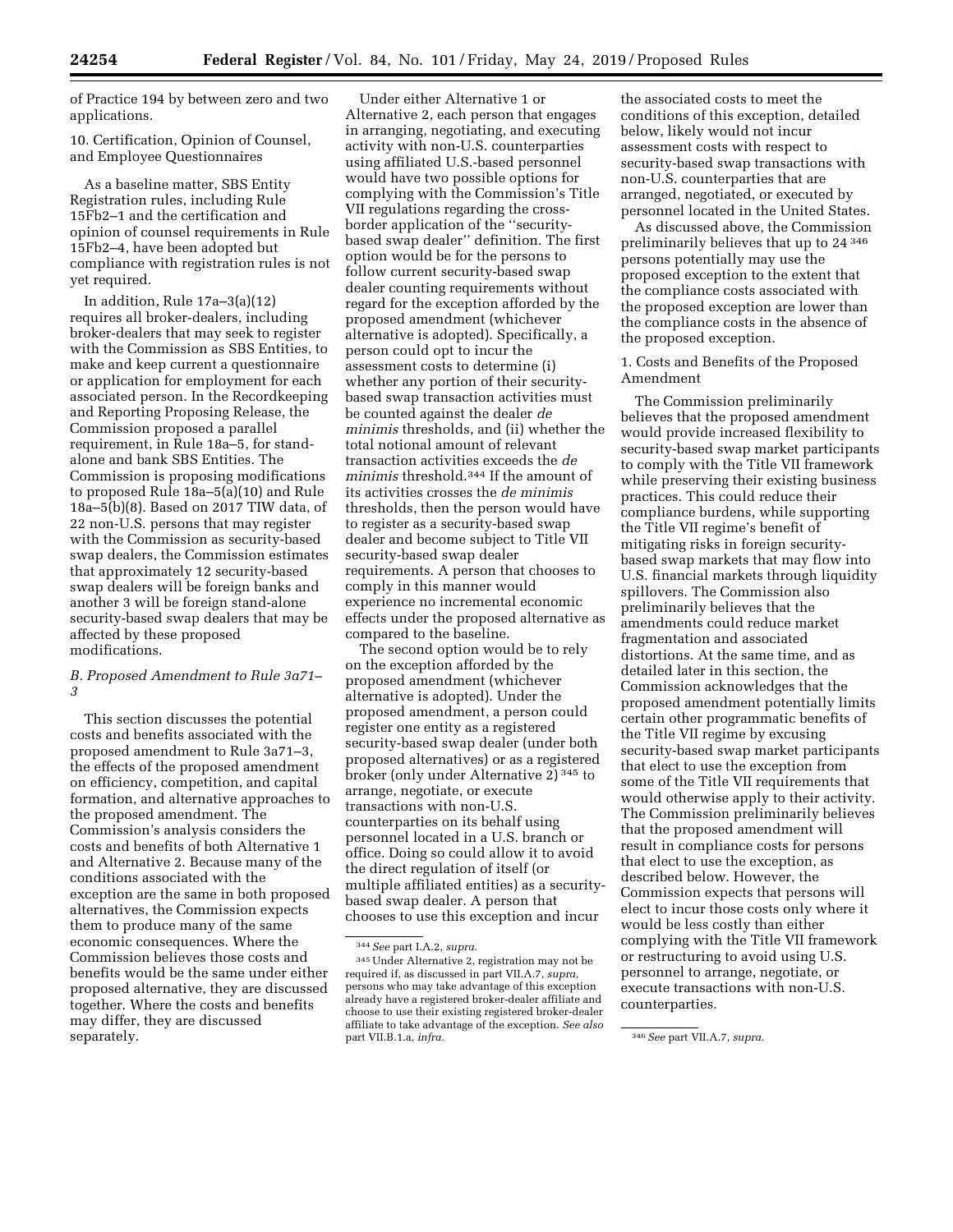a. Costs and Benefits for Persons That May Use the Proposed Amendment

The primary benefit of the proposed amendment is that it would permit a person further flexibility to opt into a Title VII compliance framework that is compatible with its existing business practices. While the registered U.S. person would be the entity adhering to most of the conditions set forth in the proposed amendment and the non-U.S. person would be responsible for complying with some of the other conditions,347 for the purposes of this analysis, the Commission assumes that the costs of complying with these conditions will be passed on to the non-U.S. person affiliate. In the absence of the proposed amendment, a non-U.S. person could incur the cost of registering as a security-based swap dealer and a financial group may incur the cost of registering at least one security-based swap dealer 348 due to the ''arranged, negotiated, or executed'' counting test.349 The non-U.S. person or group accordingly would incur the cost necessary for compliance with the full set of security-based swap dealer requirements by one or more registered security-based swap dealers. These burdens, contingent on exceeding the *de minimis* threshold, are in addition to the assessment costs that the non-U.S. person would incur to identify and count relevant market-facing activity toward the *de minimis* threshold.

As discussed in the ANE Adopting Release, such a non-U.S. person could respond to these costs by restructuring its security-based swap business to avoid using U.S. personnel to arrange, negotiate, or execute transactions with non-U.S. counterparties. Such a strategy would allow the non-U.S. person to avoid counting transactions between the non-U.S. person and its non-U.S. counterparties toward the non-U.S. person's *de minimis* threshold. In addition to reducing the likelihood of incurring the programmatic costs associated with the full set of security-

based swap dealer requirements under Title VII, this response to current requirements could reduce the assessment costs associated with counting transactions toward the *de minimis* threshold and fully abrogate the need to identify transactions with non-U.S. counterparties that involve U.S. personnel.350

However, the Commission also noted in the ANE Adopting Release that restructuring is itself costly. To reduce the costs of assessment and potential dealer registration, a non-U.S. person may need to incur costs to ensure that U.S. personnel are not involved in arranging, negotiating, or executing transactions with non-U.S. counterparties. The Commission was able to quantify some, but not all of the costs of restructuring in the ANE adopting release.351 As discussed above in part VII.A.2.d, non-U.S. persons may make their location decisions based on business considerations such as maintaining 24-hour operations or the value of local market expertise. Thus, restructuring business lines or relocating personnel (or the activities performed by U.S. personnel) to avoid the United States could result in less efficient operations for non-U.S. persons active in the security-based swap market.

The proposed exception would benefit non-U.S. persons by offering them an alternative to costly relocation or restructuring that would still permit them to avoid some of the costs associated with assessing their marketfacing activity while also reducing the likelihood that their market-facing activity crosses the *de minimis*  threshold. As discussed in detail below, the availability of the proposed exception would be conditioned on the use of a registered entity and compliance with certain Title VII requirements designed to protect counterparties but not all Title VII

351 In 2016, the Commission estimated it would cost approximately \$28,300 per entity to establish policies and procedures to restrict communication between personnel located in the United States employed by non-U.S. persons or their agents, and other personnel involved in market-facing activity. *See* ANE Adopting Release, 81 FR at 8628. Adjusted for inflation, this is approximately \$30,000. The Commission notes that the foregoing is one of the ways in which a non-U.S. person might choose to restructure its business activities. Other restructuring methods, such as the relocation of U.S. personnel to locations outside the United States, potentially would be more costly. 352*See* parts III.A and VII.A.7, *supra.* 

requirements. To the extent that the costs of compliance with these proposed conditions as part of Alternative 1 and Alternative 2 are lower than the compliance costs in the absence of the proposed amendment and the costs of business restructuring, the exception could reduce the regulatory cost burden for the non-U.S. person or group.

The Commission recognizes that U.S. based dealing entities may use the proposed exception by booking transactions with non-U.S. counterparties into non-U.S. affiliates, thereby avoiding the application of the full set of security-based swap dealer requirements to those transactions and the associated security-based swaps.352 As discussed further in part VII.B.1.b *infra,* U.S.-based dealing entities that use the conditional exception in this manner may benefit by incurring lower compliance costs when providing liquidity to non-U.S. counterparties.

The Commission's designation of a listed jurisdiction by order could signal to non-U.S. counterparties that a non-U.S. person was subject to a regulatory regime that, at a minimum, is consistent with the public interest in terms of financial responsibility requirements, the jurisdiction's supervisory compliance program, the enforcement authority in connection with those requirements, and other factors the Commission may consider. This process potentially provides a certification benefit to non-U.S. persons availing themselves of the proposed exception by demonstrating to non-U.S. counterparties the applicability of regulatory requirements that would be in the public interest.

Table 2 summarizes the quantifiable costs the Commission estimates non-U.S. persons could incur as a result of the conditions associated with the proposed exception. The per-entity cost estimates assume the de novo formation of a security-based swap dealer or broker-dealer. The Commission expects that these are likely upper bounds for per-entity costs for two reasons. First, non-U.S. persons may already be regulated by jurisdictions with similar requirements and, as a consequence of foreign regulatory requirements, may already have established infrastructure, policies, and procedures that would facilitate meeting the conditions of the proposed exception. For example, a non-U.S. person regulated by a jurisdiction with similar trade acknowledgement and verification requirements would likely already have an order management system in place capable of complying with Rule 15Fi–2,

<sup>347</sup>*See, e.g.,* proposed Alternative 1—proposed paragraph (d)(1)(iii)(A) of Rule 3a71–3.

<sup>348</sup>The available data limit the Commission's ability to discern the multiple different legal entities each of which engages in security-based swap market-facing activity at levels above the *de minimis* thresholds because the way in which non-U.S. persons organize their dealing business may not align with the way their transaction volumes are accounted for in TIW. In particular, it is possible that some of the 10 non-U.S. persons identified in the TIW data as potential registrants aggregate transaction volumes of multiple non-U.S. person dealers. In such cases, the exclusion of transactions between these non-U.S. person dealers and non-U.S. counterparties from the *de minimis*  calculations may result in multiple non-U.S. person dealers no longer meeting the *de minimis* threshold. 349*See id.* 

<sup>350</sup> In 2016, the Commission estimated a cost of \$410,000 per entity to establish systems to identify market-facing activity arranged, negotiated, or executed using U.S. personnel and \$6,500 per entity per year for training, compliance and verification costs. *See* ANE Adopting Release, 81 FR at 8627. Adjusted for inflation, these amounts are approximately \$435,000 and \$6,900 in 2018 dollars.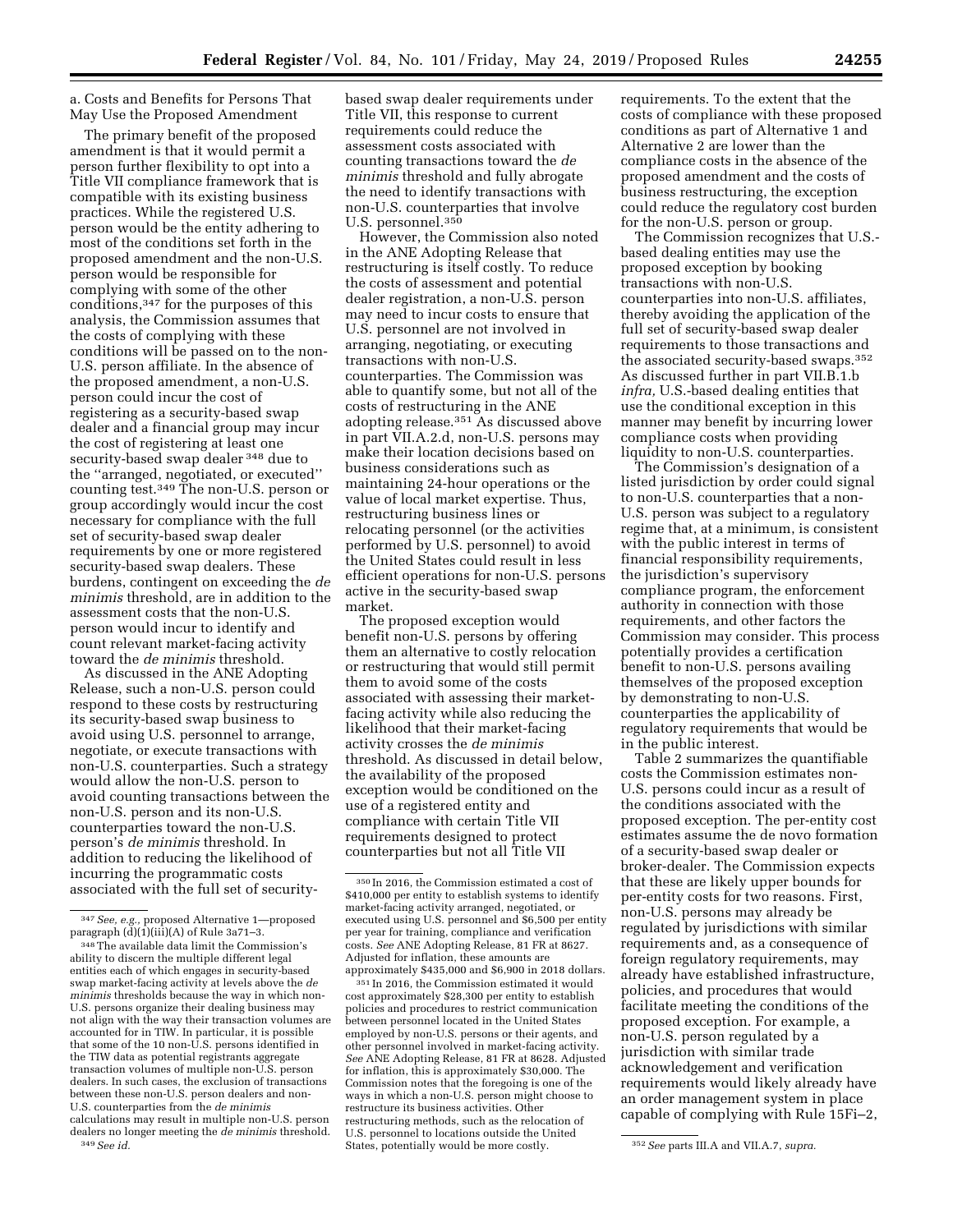making development of a novel system for the purpose of taking advantage of the proposed exception unnecessary. Second, non-U.S. persons that already

have an affiliated registered securitybased swap dealer (under Alternative 1 or 2) or an affiliated registered brokerdealer (under Alternative 2) likely

would use their existing registered affiliates to rely on the proposed exception rather than register new entities.

| TABLE 2-ESTIMATES OF QUANTIFIABLE COSTS ASSOCIATED WITH PROPOSED AMENDMENT TO RULE 3a71-3 <sup>353</sup> |  |  |
|----------------------------------------------------------------------------------------------------------|--|--|
|----------------------------------------------------------------------------------------------------------|--|--|

|                                                                   | Initial costs |              | Ongoing costs |            |
|-------------------------------------------------------------------|---------------|--------------|---------------|------------|
|                                                                   | Per entity    | Aggregate    | Per entity    | Aggregate  |
| Registered entity:                                                |               |              |               |            |
|                                                                   | \$514,000     | \$12,336,000 | \$2,705       | * \$64,920 |
|                                                                   |               |              | 3.000.000     | 72,000,000 |
|                                                                   | 11.688.700    | 280.528.800  | 522.900       | 12,549,600 |
| Recordkeeping:                                                    |               |              |               |            |
| • If registered entity is a registered security-based swap dealer |               |              |               |            |
|                                                                   | 437.444       | 10,498,656   | 101,278       | 2,430,672  |
|                                                                   | 231,988       | 5,567,712    | 59.541        | 1,428,984  |
| • If registered entity is a bank registered SBSD                  | 178,534       | 4,284,816    | 42,952        | 1,030,848  |
|                                                                   | 3.000         | 72.000       | 3,528         | 84.672     |
|                                                                   | 409           | 9,816        |               |            |
|                                                                   | 291,500       | 7.000.000    | 53,000        | 1,272,000  |
|                                                                   |               |              | 35,300        | 847.200    |
| Non-U.S. entity:                                                  |               |              |               |            |
|                                                                   | 3.000         | 72.000       | 7,056         | 169.344    |
|                                                                   | 409           | 9,816        |               |            |
|                                                                   | * 29.715      | +713,160     |               |            |
|                                                                   | 115,920       | 347.760      |               |            |

\* and 100 hours.

† and 2,400 hours.

Under Alternative 1, if a non-U.S. person, or its affiliated group, seeks to utilize the exception, that person, or its affiliated group, would incur the cost of registering one U.S. based entity as a security-based swap dealer (if there otherwise is not an affiliated securitybased swap dealer present).356 The Commission estimates per entity initial costs of registering a security-based swap dealer of approximately \$514,000.357 In addition, the non-U.S. person or its affiliated group would incur ongoing costs associated with its registered security-based swap dealer of approximately \$2,705.358 Based on the

<sup>354</sup> Cost applicable only to Alternative 2.<br><sup>355</sup> Cost applicable only to Alternative 2.<br><sup>356</sup> This is a Title VII programmatic cost and is in addition to other Title VII programmatic costs discussed in part VII.B.1.b, *infra.* 

357These estimates incorporate quantifiable initial costs presented in the Registration Adopting Release, 80 FR at 48990–48995 and 49005–49006, adjusted for CPI inflation using data from the Bureau of Labor Statistics between 2015 and 2018. Specifically, per entity initial costs are estimated in 2015 dollars as \$11,886 (filing Form SBSE) + \$12,125 (senior officer certification) + \$410,310 (associated natural person certifications) + \$24,735 (associated entity person certifications) + \$25,424.50 (initial filing of Schedule F) = \$484,480.50, and adjusted by 1.06 to \$513,549.30 or approximately \$514,000 in current dollars.

358These estimates incorporate quantifiable annual costs presented in the Registration Adopting Release, 80 FR at 48990–48995 and 49005–49006, adjusted for CPI inflation using data from the Bureau of Labor Statistics between 2015 and 2018.

Commission's estimate that up to 24 359 persons might avail themselves of Alternative 1, the aggregate initial costs associated with registering securitybased swap dealers under Alternative 1 would be approximately \$12,336,000 and the aggregate ongoing costs would be approximately \$64,920.<sup>360</sup> The U.S. person affiliate of such a non-U.S. person or affiliated group would also be required to meet minimum capital requirements as a registered securitybased swap dealer.<sup>361</sup> At a minimum, the Commission estimates the ongoing cost of this capital to be approximately

359*See* part VII.A.7, *supra.* 

360Aggregate initial costs calculated as 24 × \$514,000 = \$12,336,000. Aggregate ongoing costs calculated as  $24 \times $2,705 = $64,920$ .

361Under proposed rules, a registered non-bank security-based swap dealer may be subject to minimum fixed-dollar capital requirements of \$20 million or \$1 billion in net capital and \$100 million or \$5 billion in tentative net capital, depending in part on whether it is a stand-alone security-based swap dealer or a security-based swap dealer that is dually registered as a broker-dealer, and on whether it uses models to compute deductions for market and credit risk. *See* Capital, Margin and Segregation Proposing Release, 77 FR at 70329, 70333. Registered security-based swap dealers that have a prudential regulator must comply with capital requirements that the prudential regulators have prescribed. *See* 80 FR 74840 (Nov. 30, 2015) (adopting capital requirements for bank securitybased swap dealers).

\$3 million 362 per entity and \$72 million in aggregate.363 To the extent that this capital is held in liquid assets 364 that

*data*\_*[library.html](http://mba.tuck.dartmouth.edu/pages/faculty/ken.french/data_library.html)*) are averaged to arrive at an estimate of 16.96%. The cost of capital is calculated as  $16.96\% \times $20$  million = \$3.392 million or approximately \$3.4 million. The final estimate of the cost of capital is the average of \$2.3 million and  $$3.4$  million =  $(2.3 + 3.4)/2 = $2.85$  million or approximately \$3 million.

 $363$  Aggregate costs calculated as \$3 million  $\times 24$ entities = \$72 million.

364*See* Capital, Margin and Segregation Proposing Release, 77 FR at 70219.

<sup>353</sup>Unless otherwise stated, cost estimates presented in Table 2 apply to both Alternatives 1

Specifically, ongoing costs are estimated in 2015 dollars as \$849 (amending Form SBSE) + \$1,373.25 (amending Schedule F) + \$46.31 (retaining signature pages)  $+$  \$283 (filing withdrawal form) = \$2,551.56, and adjusted by 1.06 to \$2,704.65 or approximately \$2,705 in current dollars.

<sup>362</sup>This estimation assumes that the registered entity must maintain a minimum of \$20 million in net capital. *See* note 361, *supra.* The Commission estimated the cost of capital in two ways. First, the time series of average return on equity for all U.S. banks between the fourth quarter 1983 and the first quarter 2018 (*see* Federal Financial Institutions Examination Council (US), Return on Average Equity for all U.S. Banks [USROE], retrieved from FRED, Federal Reserve Bank of St. Louis on December 7, 2018, *available at [https://](https://fred.stlouisfed.org/series/USROE) [fred.stlouisfed.org/series/USROE](https://fred.stlouisfed.org/series/USROE)*), are averaged to arrive at an estimate of 11.26%. The cost of capital is calculated as  $11.26\% \times $20$  million =  $$2.252$ million or approximately \$2.3 million. The Commission preliminarily believes that use of the historical return on equity for U.S. banks adequately captures the cost of capital because of the 12 persons that potentially may use the proposed exception, eight are banks and three have bank affiliates. *See* part VII.A.7 *supra.* To the extent that this approach does not adequately capture the cost of capital of persons that are not banks or have no bank affiliates, the Commission supplements the estimation by also using the annual stock returns on financial stocks to calculate the cost of capital. With this second approach, the annual stock returns on a value-weighted portfolio of financial stocks from 1983 to 2017 (*see* Professor Ken French's website, *available at [http://](http://mba.tuck.dartmouth.edu/pages/faculty/ken.french/data_library.html) [mba.tuck.dartmouth.edu/pages/faculty/ken.french/](http://mba.tuck.dartmouth.edu/pages/faculty/ken.french/data_library.html)*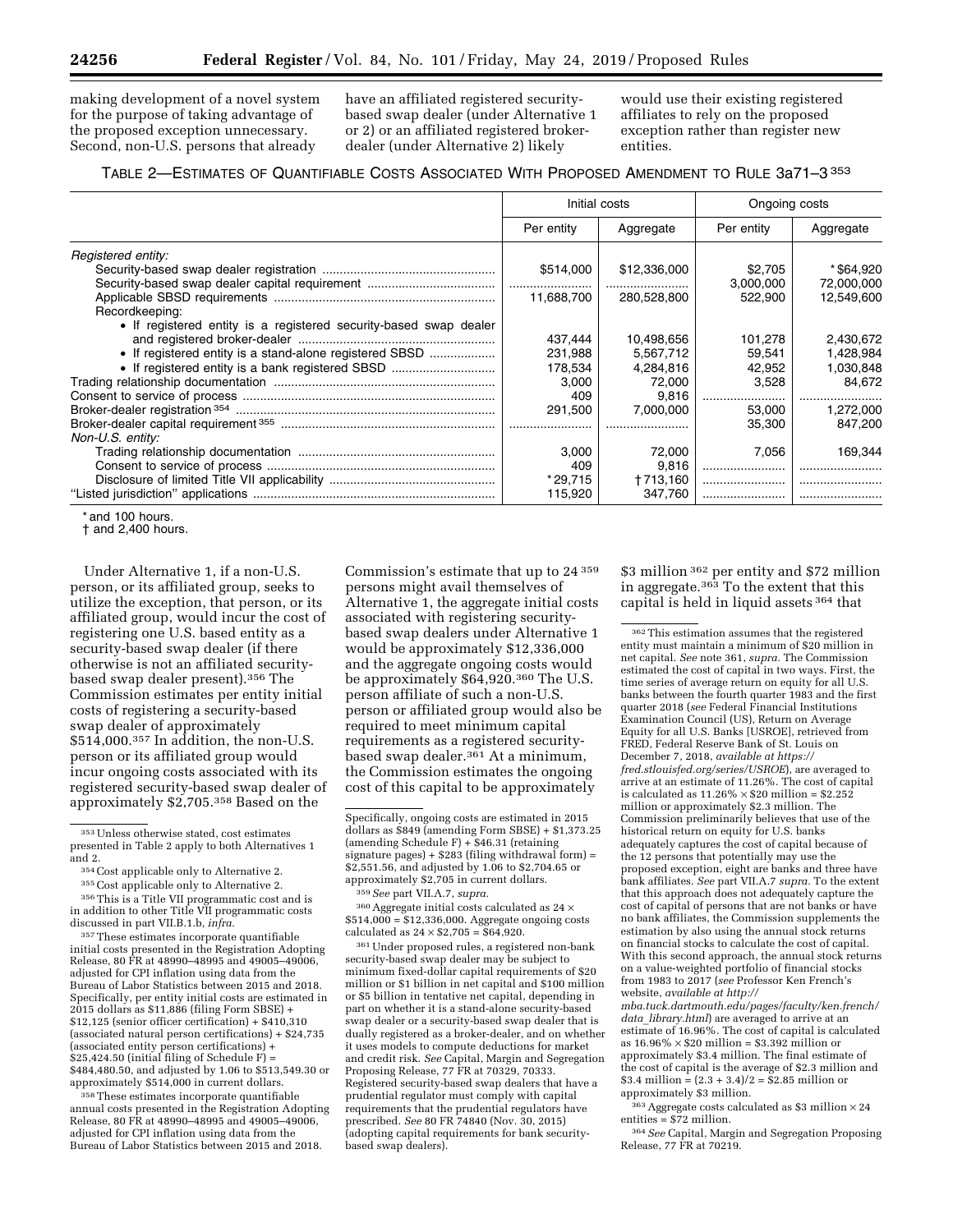generate a positive return to the registered security-based swap dealer, that positive return could be used to offset, at least in part, the ongoing cost of capital.

In addition to registering securitybased swap dealers, U.S. person affiliates of non-U.S. persons seeking to rely on Alternative 1 would be required to comply with applicable securitybased swap dealer requirements, including those related to disclosures of risks, characteristics, incentives, and conflicts of interest, suitability, communications, trade acknowledgment and verification, and portfolio reconciliation.365 The Commission estimates initial costs associated with these requirements of up to approximately \$11,688,700 per entity,366 or up to \$280,528,800 in aggregate,367 and ongoing costs associated with these requirements of

366These estimates incorporate quantifiable initial costs presented in the Business Conduct Adopting Release, 81 FR at 30092–30093, 30111, 30117, 30126, the Trade Acknowledgement and Verification Adopting Release, 81 FR at 39839, and the Risk Mitigation Proposing Release, 84 FR at 4658–4659, adjusted for CPI inflation, where applicable, using data from the Bureau of Labor Statistics between 2016 and 2018. Specifically, initial costs associated with disclosures, suitability, communications, and trade acknowledgement and verification are estimated in 2016 dollars as \$906,666.67 (disclosures) + \$ 523,640 (suitability) + \$16,680 (communications) + \$128,550 (trade acknowledgement and verification) = \$1,575,536.67, and adjusted by 1.05 to \$1,654,313.50 in current dollars. The cost associated with disclosures has been adjusted to account for the fact that the disclosures of clearing rights and daily mark are not part of proposed paragraph (d)(1)(ii)(B)(*1*) of Rule 3a71–3. Initial costs associated with portfolio reconciliation are estimated in current dollars as \$10,034,360. Per entity initial costs = \$1,654,313.50 + \$10,034,360 = \$11,688,673.50 or approximately \$11,688,700.00.

367Aggregate initial costs = Per entity initial costs of  $$11,688,700.00 \times 24$  entities =  $$280,528,800$ .

approximately \$522,900 per entity,368 or up to \$12,549,600 in aggregate.<sup>369</sup>

Under Alternative 1, the registered security-based swap dealer also would be responsible for creating and maintaining books and records related to the transactions subject to the exception that are required, as applicable, by Exchange Act Rules 18a– 5 and 18a–6, including any books and records requirements relating to the provisions specified in proposed paragraph  $(d)(1)(iii)(B).$ <sup>370</sup> If the registered security-based swap dealer is also a registered broker-dealer, then it would need to comply with Exchange Act Rules 17a–3 and 17a–4. The Commission estimates the initial costs associated with these rules to be approximately \$437,444 per entity,371 or

368These estimates incorporate quantifiable ongoing costs presented in the Business Conduct Adopting Release, 81 FR at 30092–30093, 30111, 30126, the Trade Acknowledgement and Verification Adopting Release, 81 FR at 39839, and the Risk Mitigation Proposing Release, 84 FR at 4658–4659, adjusted for CPI inflation, where applicable, using data from the Bureau of Labor Statistics between 2016 and 2018. Specifically, ongoing costs associated with disclosures, communications, and trade acknowledgement and verification are estimated in 2016 dollars as \$392,533.33 (disclosures) + \$89,094 (trade acknowledgement and verification) = \$481,627.33, and adjusted by 1.05 to \$505,708.70 in current dollars. The cost associated with disclosures has been adjusted to account for the fact that the disclosures of clearing rights and daily mark are not part of proposed paragraph (d)(1)(ii)(B)(*1*) of Rule 3a71–3. Ongoing costs associated with portfolio reconciliation are estimated in current dollars as \$17,180. Per entity ongoing costs = \$505,708.70 + \$17,180 = \$522,888.70 or approximately \$522,900.

369Aggregate ongoing costs = Per entity ongoing costs of  $$522,900 \times 24$  entities = \$12,549,600.

370*See* proposed paragraph (d)(1)(iii)(B) of Rule 3a71–3.

371The per entity initial costs associated with proposed amendments to Exchange Act Rule 17a– 3 (assuming the entity is not an ANC broker-dealer)  $= 150$  hours  $\times$  \$283/hour national hourly rate for a compliance manager = \$42,450 (*See* Recordkeeping Proposing Release, 79 FR at 25262 for burden hours). The \$283 per hour figure for a compliance manager is from SIFMA's *Management & Professional Earnings in the Securities Industry 2013,* as modified by Commission staff to account for an 1,800-hour work-year, and multiplied by 5.35 to account for bonuses, firm size, employee benefits, and overhead. *See* Recordkeeping Proposing Release, 79 FR at 25295 n.1403.

To estimate the per entity initial costs associated with current Exchange Act Rule 17a–3, the Commission assumes these costs are proportional to the per entity ongoing costs associated with current Exchange Act Rule 17a–3. Further, the Commission assumes that this proportion is equal to the proportion of per entity initial costs to per entity ongoing costs associated with proposed amendments to Exchange Act Rule 17a–3. As discussed in note 373 *infra,* the Commission estimates the per entity ongoing costs associated with proposed amendments to Exchange Act Rule 17a–3 as \$12,288. The proportion of per entity initial costs to per entity ongoing costs associated with proposed amendments to Exchange Act Rule 17a–3 is \$42,450/\$12,288 or approximately 3.5. The per entity initial costs associated with current Exchange Act Rule 17a-3 is estimated as  $3.5 \times$ 

up to  $$10,498,656$  in aggregate,  $$372$  and ongoing costs associated with these rules of approximately \$101,278 per entity,373 or up to \$2,430,672 in

\$53,880.83 (per entity ongoing costs associated with current Exchange Act Rule 17a–3, *see* note 373 *infra*) = \$188,582.91.

The per entity initial costs associated with proposed amendments to Exchange Act Rule 17a– 4 (assuming the entity is not an ANC broker-dealer)  $= 156$  hours  $\times$  \$312/hour national hourly rate for a senior database administrator = \$48,672. (See Recordkeeping Proposing Release, 79 FR at 25265 for burden hours). The \$312 per hour figure for a senior database administrator is from SIFMA's *Management & Professional Earnings in the Securities Industry 2013,* as modified by Commission staff to account for an 1,800-hour work-year, and multiplied by 5.35 to account for bonuses, firm size, employee benefits, and overhead.

To estimate the per entity initial costs associated with current Exchange Act Rule 17a–4, the Commission assumes these costs are proportional to the per entity ongoing costs associated with current Exchange Act Rule 17a–4. Further, the Commission assumes that this proportion is equal to the proportion of per entity initial costs to per entity ongoing costs associated with proposed amendments to Exchange Act Rule 17a–4. As discussed in note 373 *infra,* the Commission estimates the per entity ongoing costs associated with proposed amendments to Exchange Act Rule 17a–4 as \$7,928. The proportion of per entity initial costs to per entity ongoing costs associated with proposed amendments to Exchange Act Rule 17a– 4 is \$48,672/\$7,928 or approximately 6.2. The per entity initial costs associated with current Exchange Act Rule 17a–4 is estimated as 6.2 – \$21,448 (per entity ongoing costs associated with current Exchange Act Rule 17a–4, *see* note 373 *infra*) = \$132,977.60.

The per entity initial costs associated with amendments to Exchange Act Rules 17a–3 and 17a–  $4 = $42,450 + $188,582.91 + 48,672 + $132,977.60$  $= $412.682.51$ , and adjusted by 1.06 CPI inflation between 2014 and 2018 (from the Bureau of Labor Statistics) to \$437,443.46 in current dollars or approximately \$437,444.

 $372$  Aggregate initial costs = Per entity initial costs of  $$437,444 \times 24$  entities = \$10,498,656.

 $^{\rm 373}\rm{The}$  per entity ongoing costs associated with current Exchange Act Rule 17a–3 = 673.40 hours  $\times$ \$64/hour national hourly rate for a compliance clerk + per entity external costs of \$10,783.23 = \$53,880.83. Per entity ongoing burden hours = total burden hours of 2,763,612/4,104 broker-dealer respondents = 673.40 hours. Per entity external  $costs = total external costs of $44,254,361/4,104$ broker-dealer respondents = \$10,783.23. For number of respondents, total burden hours, and total external costs, *see* Commission, ''Supporting Statement for the Paperwork Reduction Act Information Collection Submission for Rule 17a–3'' (Mar. 9, 2017), *available at [https://www.reginfo.gov/](https://www.reginfo.gov/public/do/DownloadDocument?objectID=72125401)  [public/do/DownloadDocument?objectID=72125401.](https://www.reginfo.gov/public/do/DownloadDocument?objectID=72125401)*  The \$64 per hour figure for a compliance clerk is from SIFMA's *Office Salaries in the Securities Industry 2013,* as modified by Commission staff to account for an 1,800-hour work-year, and multiplied by 2.93 to account for bonuses, firm size, employee benefits, and overhead.

The per entity ongoing costs associated with proposed amendments to Exchange Act Rule 17a– 3 (assuming the entity is not an ANC broker-dealer)  $= 192$  hours  $\times$  \$64/hour national hourly rate for a compliance clerk = \$12,288 (*See* Recordkeeping Proposing Release, 79 FR at 25262 for burden hours).

The per entity ongoing costs associated with current Exchange Act Rule  $17a-4 = 257$  hours  $\times$ Continued

<sup>365</sup>*See* proposed Rule 3a71–3(d)(1)(ii)(B). The costs of complying with applicable security-based swap dealer requirements under proposed Alternative 1 are Title VII programmatic costs and are in addition to other Title VII programmatic costs discussed in part VII.B.1.b, *infra.*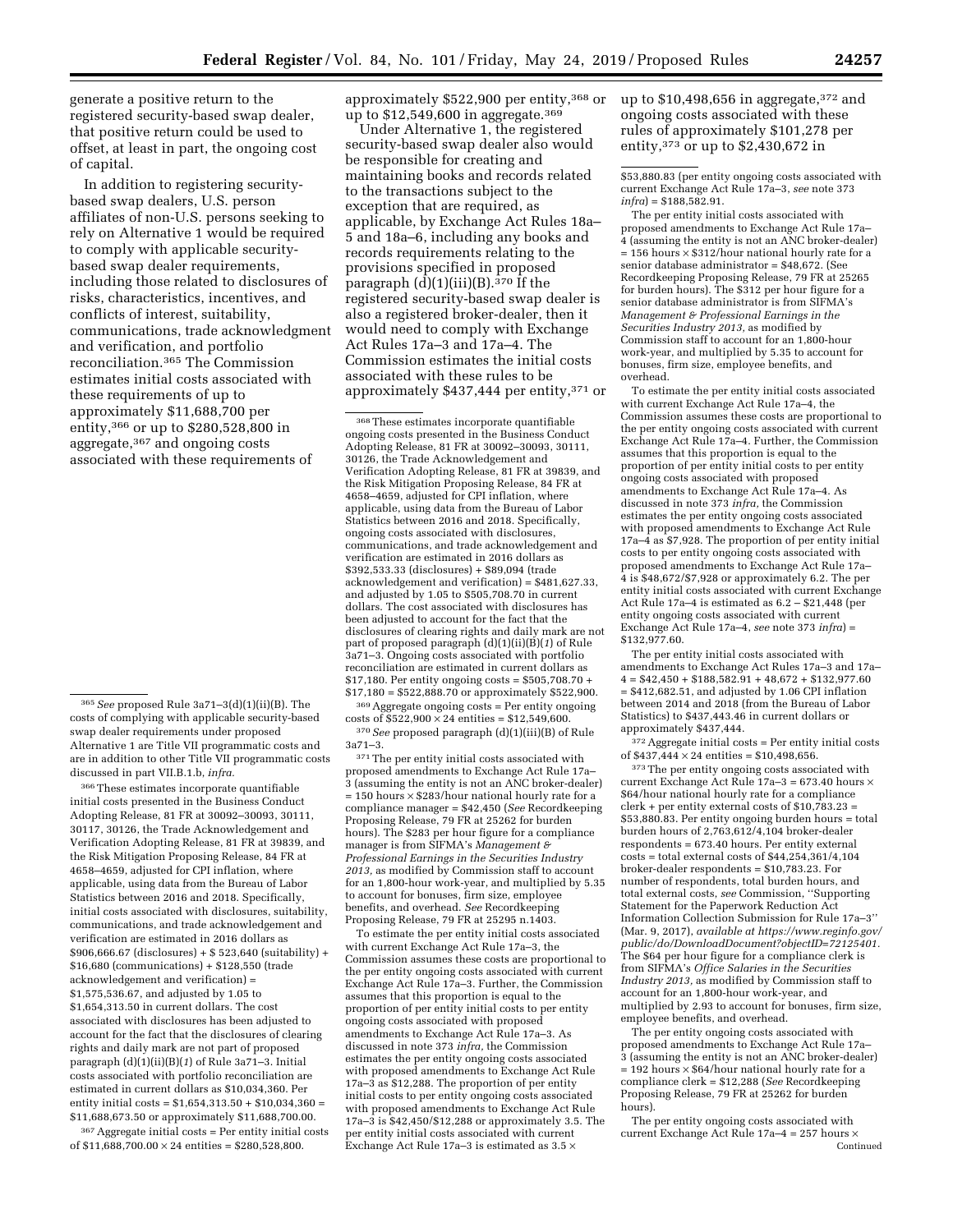aggregate.374 If the registered securitybased swap dealer is a stand-alone registered security-based swap dealer, then it would need to comply with Exchange Act Rules 18a–5 and 18a–6. The Commission estimates the initial costs associated with these rules to be approximately \$231,988 per entity,375 or up to \$5,567,712 in aggregate,<sup>376</sup> and ongoing costs associated with these rules of approximately \$59,541 per entity,  $377$  or up to \$1,428,984 in

\$64/hour national hourly rate for a compliance clerk + per entity external costs of  $$5,000 = $21,448$ . *See* Commission, ''Supporting Statement for the Paperwork Reduction Act Information Collection Submission for Rule 17a–4'' (Oct. 19, 2016), *available at [https://www.reginfo.gov/public/do/](https://www.reginfo.gov/public/do/DownloadDocument?objectID=68823501) [DownloadDocument?objectID=68823501.](https://www.reginfo.gov/public/do/DownloadDocument?objectID=68823501)* 

The per entity on going costs associated with proposed amendments to Exchange Act Rule 17a– 4 (assuming the entity is not an ANC broker-dealer)  $= 72$  hours  $\times$  \$64/hour national hourly rate for a compliance clerk + per entity external costs of \$3,320 = \$7,928 (*See* Recordkeeping Proposing Release, 79 FR at 25265 for burden hours and external costs).

The total per entity ongoing costs = \$53,880.83  $+ $12,288 + $21,448 + $7,928 = $95,544.83$ , and adjusted by 1.06 CPI inflation between 2014 and 2018 (from the Bureau of Labor Statistics) to \$101,277.52 in current dollars or approximately \$101,278.

 $\ensuremath{^{374}\,\mathrm{Aggregate}}$ ongoing costs = Per entity ongoing costs of  $$101,278 \times 24$  entities =  $$2,430,672$ 

375The per entity initial costs associated with Exchange Act Rule 18a–5 (assuming that the standalone registered security-based swap dealer does not have a prudential regulator and is not an ANC stand-alone registered security-based swap dealer) = 320 hours × \$283/hour national hourly rate for a compliance manager + per entity external costs of \$1,000 = \$91,560 (*See* Recordkeeping Proposing Release, 79 FR at 25262 for burden hours and external costs). *See* note 371, *supra,* for a derivation of the national hourly rate for a compliance manager.

The per entity initial costs associated with Exchange Act Rule 18a–6 (assuming that the standalone registered security-based swap dealer does not have a prudential regulator and is not an ANC stand-alone registered security-based swap dealer) = 408 hours  $\times$  \$312/hour national hourly rate for a senior database administrator = \$127,296 (*See*  Recordkeeping Proposing Release, 79 FR at 25265 for burden hours). *See* note 371, *supra,* for a derivation of the national hourly rate for a senior database administrator.

The per entity initial costs associated with Exchange Act Rules  $18a-5$  and  $18a-6 = $91.560 +$ 127,296 = \$218,856, and adjusted by 1.06 CPI inflation between 2014 and 2018 (from the Bureau of Labor Statistics) to \$231,987.36 in current dollars or approximately \$231,988.

376Aggregate initial costs = Per entity initial costs of  $$231,988 \times 24$  entities = \$5,567,712.

377 The per entity ongoing costs associated with Exchange Act Rule 18a–5 (assuming that the standalone registered security-based swap dealer does not have a prudential regulator and is not an ANC stand-alone registered security-based swap dealer) = 400 hours  $\times$  \$64/hour national hourly rate for a compliance clerk + per entity external costs of \$4,650 = \$30,250 (*See* Recordkeeping Proposing Release, 79 FR at 25262 for burden hours and external costs). *See* note 373, *supra,* for a derivation of the national hourly rate for a compliance clerk.

The per entity ongoing costs associated with Exchange Act Rule 18a–6 (assuming that the standalone registered security-based swap dealer does

aggregate.378 The discussion in part VII.A.7 above suggests that a number of the persons that may make use of the proposed exception likely would be banks.379 In light of this finding, the Commission also presents cost estimates associated with Exchange Act Rules 18a–5 and 18a–6 under the assumption that the registered security-based swap dealer is a bank registered securitybased swap dealer. The Commission estimates the initial costs associated with these rules to be approximately \$178,534 per entity,380 or up to \$4,284,816 in aggregate,<sup>381</sup> and ongoing costs associated with these rules of

not have a prudential regulator and is not an ANC stand-alone registered security-based swap dealer) = 310 hours  $\times$  \$64/hour national hourly rate for a compliance clerk + per entity external costs of \$6,080 = \$25,920. (*See* Recordkeeping Proposing Release, 79 FR at 25265 for burden hours and external costs).

The per entity ongoing costs associated with Exchange Act Rules 18a–5 and 18a–6 = \$30,250 + 25,920 = \$56,170, and adjusted by 1.06 CPI inflation between 2014 and 2018 (from the Bureau of Labor Statistics) to \$59,540.20 in current dollars or approximately \$59,541.

378Aggregate ongoing costs = Per entity ongoing costs of  $$59,541 \times 24$  entities =  $$1,428,984$ .

379*See* part VII.A.7, *supra,* stating that of the 12 persons identified in 2017 TIW data as potential users of the proposed exception, eight are banks.

380The per entity initial costs associated with Exchange Act Rule 18a–5 (assuming that the registered security-based swap dealer has a prudential regulator) = 260 hours × \$283/hour national hourly rate for a compliance manager = \$73,580 (*See* Recordkeeping Proposing Release, 79 FR at 25262 for burden hours). *See* note 371, *supra,*  for a derivation of the national hourly rate for a compliance manager.

The per entity initial costs associated with Exchange Act Rule 18a–6 (assuming that the registered security-based swap dealer has a prudential regulator) = 304 hours × \$312/hour national hourly rate for a senior database administrator = \$94,848 (*See* Recordkeeping Proposing Release, 79 FR at 25265 for burden hours). *See* note 371, *supra,* for a derivation of the national hourly rate for a senior database administrator.

The per entity initial costs associated with Exchange Act Rules 18a–5 and 18a–6 = \$73,580 +  $$94,848 = $168,428$ , and adjusted by 1.06 CPI inflation between 2014 and 2018 (from the Bureau of Labor Statistics) to \$178,533.68 in current dollars or approximately \$178,534.

 $381$  Aggregate initial costs = Per entity initial costs of  $$178,534 \times 24$  entities = \$4,284,816.

approximately \$42,952 per entity,382 or up to \$1,030,848 in aggregate.<sup>383</sup>

The registered security-based swap dealer also must obtain from the non-U.S. person relying on the exception, and maintain, documentation encompassing all terms governing the trading relationship between the non-U.S. person and its counterparty relating to the transactions subject to this exception, including, without limitation, terms addressing payment obligations, netting of payments, events of default or other termination events, calculation and netting of obligations upon termination, transfer of rights and obligations, allocation of any applicable regulatory reporting obligations, governing law, valuation, and dispute resolution.384 The Commission preliminarily believes that both the registered entity and its non-U.S. affiliate will incur costs to comply with this condition. However as discussed above, the Commission preliminarily believes that the costs incurred by the registered entity would be passed on to the non-U.S. affiliate.385 For registered entities, the Commission estimates the initial costs associated with this condition to be approximately \$3,000 per registered entity,386 or up to \$72,000 in aggregate,387 and ongoing costs associated with this condition of approximately \$3,528 per registered entity,388 or up to \$84,672 in

The per entity ongoing costs associated with Exchange Act Rule 18a–6 (assuming that the registered security-based swap dealer has a prudential regulator) =  $230$  hours  $\times$  \$64/hour national hourly rate for a compliance clerk + per entity external costs of \$5,000 = \$19,720. (*See*  Recordkeeping Proposing Release, 79 FR at 25265 for burden hours and external costs).

The per entity ongoing costs associated with Exchange Act Rules  $18a-5$  and  $18a-6 = $20,800 +$  $19,720 = $40,520$ , and adjusted by 1.06 CPI inflation between 2014 and 2018 (from the Bureau of Labor Statistics) to \$42,951.20 in current dollars or approximately \$42,952.

<sup>83</sup> Aggregate ongoing costs = Per entity ongoing costs of  $$42.952 \times 24$  entities = \$1,030,848.

384*See* note 370, *supra.* 

385*See* part VIII.A.4.e, *infra.* 

 $386$  Per entity initial costs = 10 hours  $\times$  \$283/hour national hourly rate for a compliance manager = \$2,830. *See* note 371, *supra,* for a derivation of the national hourly rate for a compliance manager. Adjusting for CPI inflation using data from the Bureau of Labor Statistics between 2014 and 2018, the per entity initial costs in current dollars =  $$2,830 \times 1.06 = $2,999.80$  or approximately \$3,000.

387Aggregate initial costs = Per entity initial costs of  $$3,000 \times 24$  entities = \$72,000.

 $388$  Per entity ongoing costs = 1 hour  $\times$  52 weeks × \$64/hour national hourly rate for a compliance

<sup>382</sup>The per entity ongoing costs associated with Exchange Act Rule 18a–5 (assuming that the registered security-based swap dealer has a prudential regulator) =  $325$  hours  $\times$  \$64/hour national hourly rate for a compliance clerk = \$20,800 (*See* Recordkeeping Proposing Release, 79 FR at 25262 for burden hours). *See* note 373, *supra,*  for a derivation of the national hourly rate for a compliance clerk.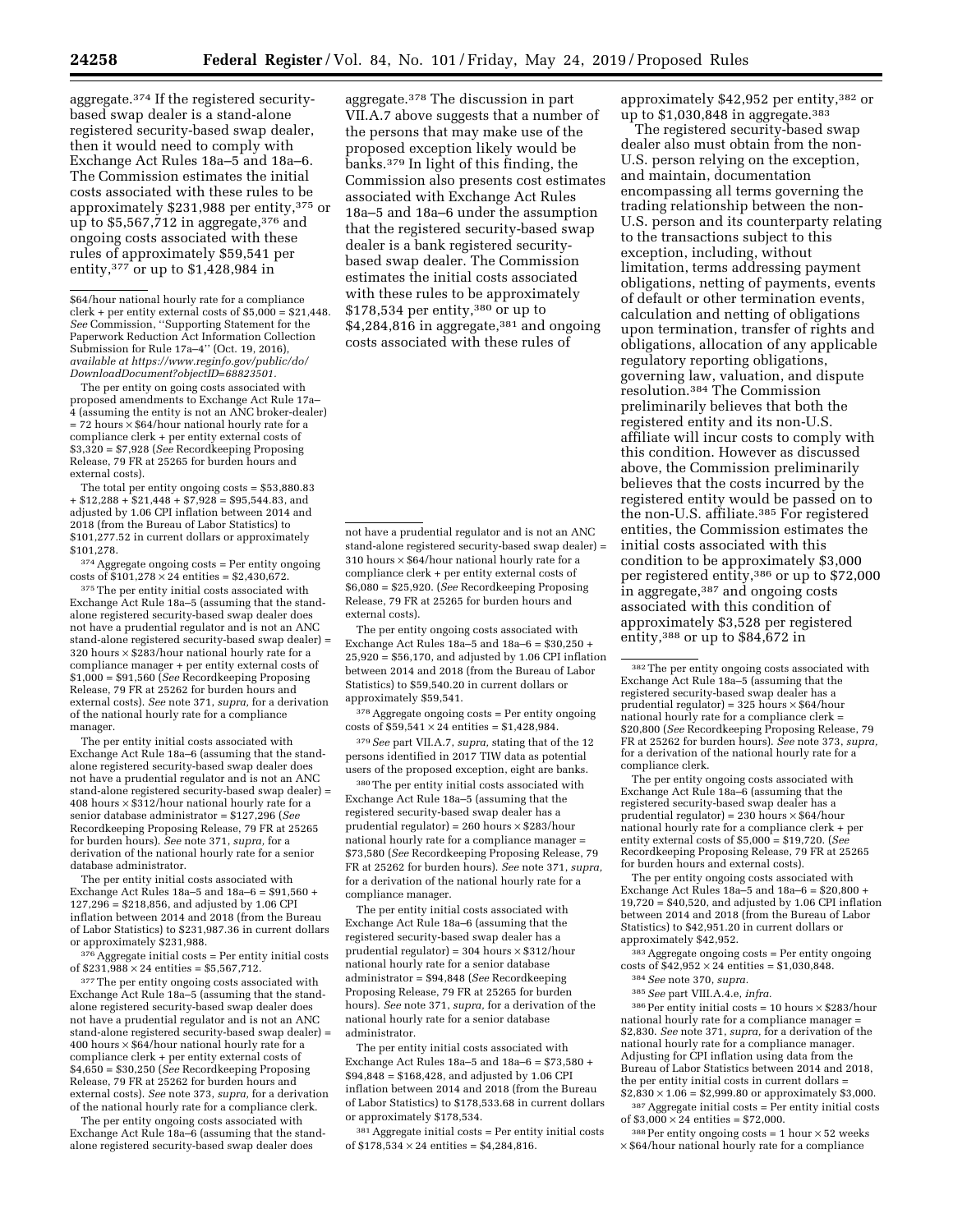aggregate.389 For non-U.S. entities, the Commission estimates the initial costs associated with this condition to be approximately \$3,000 per non-U.S. entity,390 or up to \$72,000 in aggregate,391 and ongoing costs associated with this condition of approximately \$7,056 per non-U.S. entity,392 or up to \$169,344 in aggregate.393

The registered security-based swap dealer also would be responsible for obtaining from the non-U.S. person relying on this exception written consent to service of process for any civil action brought by or proceeding before the Commission, providing that process may be served on the non-U.S. person by service on the registered entity in the manner set forth in the registered entity's current Form SBSE, SBSE-A, or SBSE-BD, as applicable.<sup>394</sup> The Commission preliminarily believes that both the registered entity and its non-U.S. affiliate will incur one-time costs to comply with this condition.395 For registered entities, the Commission estimates the one-time costs associated with this condition to be approximately \$409 per registered entity,<sup>396</sup> or up to \$9,816 in aggregate.397 For non-U.S. entities, the Commission estimates the one-time costs associated with this condition to be approximately \$409 per non-U.S. entity,<sup>398</sup> or up to \$9,816 in

<sup>389</sup> Aggregate ongoing costs = Per entity ongoing costs of \$3,528  $\times$  24 entities = \$84,672.

 $390$  Per entity initial costs in current dollars = 10 hours  $\times$  \$283/hour national hourly rate for a compliance manager  $\times$  1.06 CPI inflation  $\frac{1}{2}$  adjustment = \$2,999.80 or approximately \$3,000. See note 386, *supra.* 

 $^{391}$  Aggregate initial costs = Per entity initial costs of  $\$3,000\times24$  entities =  $\$72,000.$ 

 $392$  Per entity ongoing costs in current dollars = 2 hours  $\times$  52 weeks  $\times$  \$64/hour national hourly rate for a compliance clerk  $\times$  1.06 CPI inflation  $adjusment = $7,055.36$  or approximately \$7,056. See note 388, *supra.* 

393Aggregate ongoing costs = Per entity ongoing costs of  $$7,056 \times 24$  entities = \$169,344.

394*See* proposed paragraph (d)(1)(iii)(B)(3) of Rule 3a71–3.

395See part VIII.A.2.f, *infra.* The Commission assumes that the burden will be allocated equally between the registered entity and the non-U.S. affiliate.

 $396$  Per entity initial costs = 1 hour  $\times$  \$409/hour for national hourly rate for an attorney = \$409. The hourly cost figure is based upon data from SIFMA's *Management & Professional Earnings in the Securities Industry 2013* (modified by the Commission staff to adjust for inflation and to account for an 1,800-hour work-year and multiplied by 5.35 to account for bonuses, firm size, employee benefits, and overhead).

397Aggregate initial costs = Per entity initial costs of  $$409 \times 24$  entities = \$9,816.

398*See* note 396, *supra.* 

aggregate.399 To the extent both parties agree to use an industry-standard consent provision,400 these costs may be limited.

Under Alternative 2, if a non-U.S. person, or its affiliated group, seeks to utilize the exception, that person, or its affiliated group, may incur the cost of registering one entity as a broker-dealer (if there otherwise is not an affiliated broker-dealer present) or as a securitybased swap dealer. Because the conditions for using a security-based swap dealer to utilize the exception under Alternative 1 are identical to the conditions under Alternative 2, non-U.S. persons who avail themselves of the proposed exception by registering a security-based swap dealer under Alternative 2 would incur the same costs described above for registering a security-based swap dealer under Alternative 1.

Alternatively, a non-U.S. person could choose to use the exception permitted under Alternative 2 by using a registered broker-dealer to conduct U.S. activity. A non-U.S. person choosing this option could incur initial and ongoing costs associated with registering an affiliate as a broker-dealer. The Commission preliminarily estimates the costs of registering a new broker-dealer to be approximately  $$291,500,<sup>401</sup>$  and estimate ongoing costs of meeting registration requirements as a broker-dealer to be approximately \$53,000 402 per year. Based on the Commission's estimate that up to 24 403 persons might avail themselves of the proposed exception and assuming that these persons choose to do so by using

400*See* part VIII.A.2.f, *infra.* 

401The Commission previously estimated that an entity would incur costs of \$275,000 to register as a broker-dealer and become a member of a national securities association. *See* Crowdfunding, Exchange Act Release No. 76324 (October 30, 2015), 80 FR 71388 (November 16, 2015) (''Regulation Crowdfunding Adopting Release''), 80 FR at 71509. Accounting for CPI inflation between 2015 and 2018, the Commission now estimates that an entity would incur costs of \$275,000  $\times$  1.06 = \$291,500 to register as a broker-dealer and become a member of a national securities association.

402The Commission previously estimated that an entity would incur ongoing annual costs of \$50,000 to maintain broker-dealer registration and membership of a national securities association. *See*  Regulation Crowdfunding Adopting Release, 80 FR at 71509. Accounting for CPI inflation between 2015 and 2018, the Commission now estimates that an entity would incur ongoing annual costs of  $$50,000 \times 1.06 = $53,000$  to maintain broker-dealer registration and membership of a national securities association. The estimation of ongoing annual costs is based on the assumption that the entity would use existing staff to perform the functions of the registered broker-dealer and would not incur incremental costs to hire new staff. To the extent that the entity chooses to hire new staff, the ongoing annual costs may be higher.

403*See* part VII.A.7, *supra.* 

registered broker-dealers permitted under Alternative 2, the Commission preliminarily estimates the aggregate costs of broker-dealer registration to be approximately \$7 million 404 and the aggregate ongoing costs of meeting broker-dealer registration requirements to be approximately \$1.272 million 405 per year. Non-U.S. persons meeting the conditions of the proposed exception under Alternative 2 by using a registered broker-dealer would additionally incur the cost of complying with applicable requirements associated with the registered broker-dealer status, including maintaining a minimum level of net capital. The Commission estimates the ongoing cost of this capital to be approximately \$35,300 406 per entity. If the up to 24 persons that might use the proposed exception choose to do so by using registered broker-dealers permitted under Alternative 2, the estimated aggregate ongoing cost of capital is approximately \$847,200.407 To the extent that this capital is held in liquid assets 408 that generate a positive return to the registered broker-dealer, that positive return would offset, at least in part, the ongoing cost of capital.

All non-U.S. persons using the proposed exception under Alternative 2 would incur the cost of complying with security-based swap dealer requirements related to disclosures of risks, characteristics, incentives, and conflicts of interest, suitability,

<sup>405</sup> Aggregate ongoing costs of meeting brokerdealer registration requirements calculated as =  $$53,000 \times 24$  entities = \$1,272,000.

406The Commission assumes that the registered entity must maintain a minimum of \$250,000 in net capital. *See* Exchange Act Rule 15c3–1. The Commission preliminarily believes that the methodology for estimating the cost of capital of a registered security-based swap dealer under proposed Alternative 1 is also appropriate for estimating the cost of capital of a registered brokerdealer under proposed Alternative 2 (*see* note 362, *supra*). Using the historical return on equity for all U.S. banks, the Commission calculated the cost of capital as  $11.26\% \times $250,000 = $28,150$  or approximately \$28,200. The Commission preliminarily believes that use of the historical return on equity for U.S. banks adequately captures the cost of capital because of the 12 persons that potentially may use the proposed exception, 8 are banks and 3 have bank affiliates. *See* part VII.A.7 *supra.* To the extent that this approach does not adequately capture the cost of capital of persons that are not banks or have no bank affiliates, the Commission supplements the estimation by also using the annual stock returns on financial stocks to calculate the cost of capital. With this second approach, the Commission calculated the cost of capital as  $16.96\% \times $250,000 = $42,400$ . The final estimate of the cost of capital is the average of \$28,200 and \$42,400 =  $(28,200 + 42,400)/2$  = \$35,300.

407Aggregate ongoing cost of capital calculated as  $$35,300 \times 24$  entities = \$847,200.

408*See* Exchange Act Rule 15c3–1.

clerk= \$3,328. *See* note 373, *supra,* for a derivation of the national hourly rate for a compliance clerk. Adjusting for CPI inflation using data from the Bureau of Labor Statistics between 2014 and 2018, the per entity initial costs in current dollars =  $$3,328 \times 1.06 = $3,527.68$  or approximately \$3,528.

<sup>399</sup>*See* note 397 *supra.* 

<sup>404</sup>Aggregate broker-dealer registration costs calculated as  $$291,500 \times 24$  entities = \$6,996,000 or approximately \$7,000,000.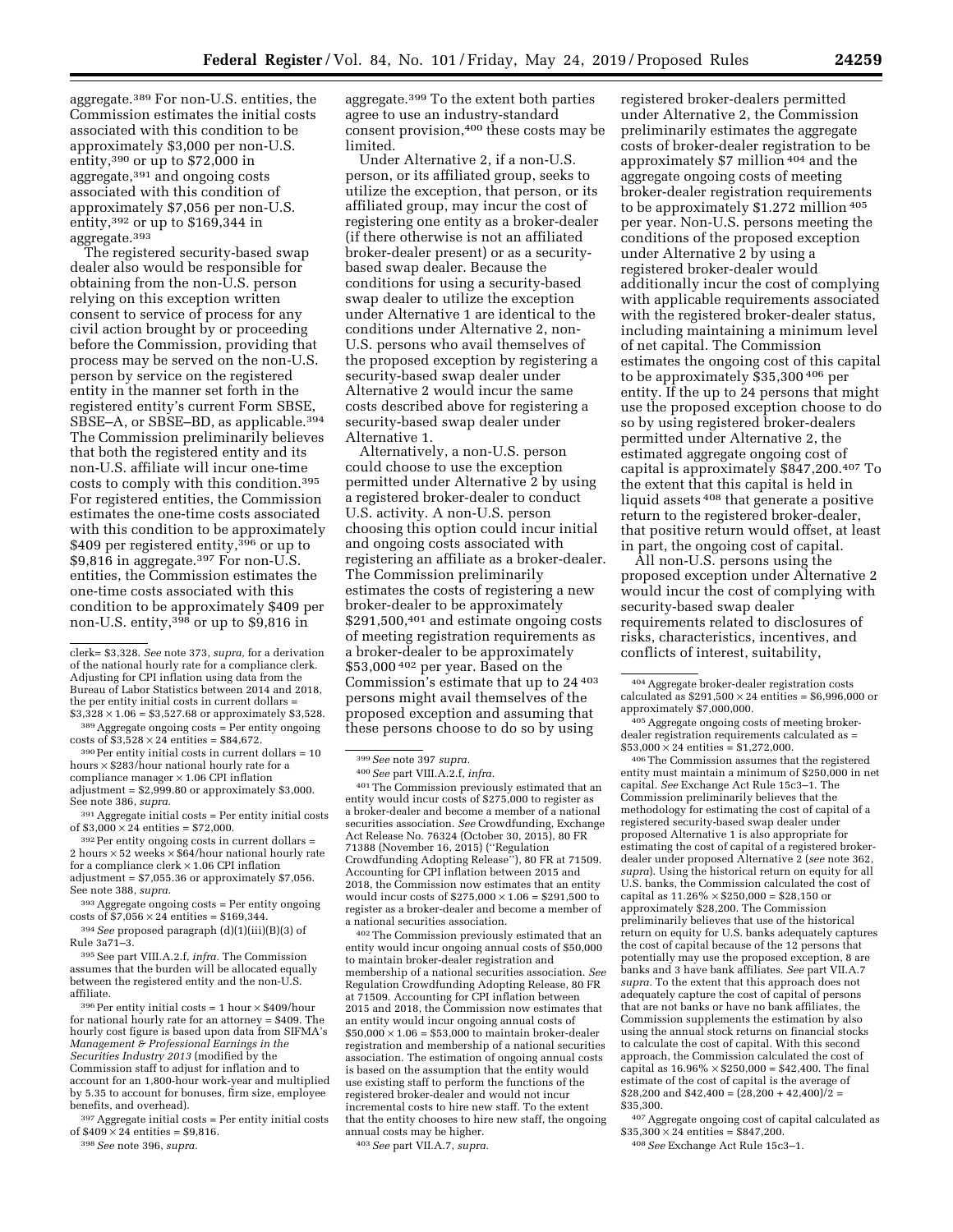communications, trade acknowledgment and verification, and portfolio reconciliation; 409 and requirements related to providing the Commission access to books, records and testimony 410 quantified above in connection with Alternative 1, regardless of whether these persons meet the conditions of Alternative 2 using a registered broker-dealer or a registered security-based swap dealer.

To the extent that a non-U.S. person has an existing, registered broker-dealer affiliate 411 and uses that affiliate to rely on the conditional exception under Alternative 2, the non-U.S. person would not incur costs associated with registering a broker-dealer and the incremental compliance cost would be limited to costs associated with complying with the restricted set of security-based swap dealer requirements as discussed above.

Although costly, the Commission preliminarily believes that the conditions associated with the proposed exception afford appropriate counterparty protections under Title VII and the Commission has considered the benefits of these specific Rule provisions in prior Commission releases.412 In the context of the proposed exception, these conditions would benefit non-U.S. counterparties. Moreover, the registered entity that is a majority-owned affiliate of the non-U.S. person availing itself of the proposed exception under Alternative 1 or Alternative 2 would be required to disclose to non-U.S. counterparties, in connection with each transaction covered by the proposed exception, that the non-U.S. person is not registered with the Commission and that certain Exchange Act provisions or rules addressing the regulation of securitybased swaps do not apply in connection with the transaction. The Commission preliminarily believes that non-U.S. persons would incur an upfront cost of \$713,160 and 2,400 hours 413 to develop

412*See* Business Conduct Adopting Release, Trade Acknowledgement and Verification Adopting Release, Recordkeeping Proposing Release, and Risk Mitigation Proposing Release.

appropriate disclosures, but that non-U.S. persons using the proposed exception would integrate these disclosures into existing trading systems so that the ongoing costs of delivering these disclosures would be insubstantial. Furthermore, disclosures are only required when the identity of the counterparty is known to the registered entity, so anonymous transactions would not be subject to this requirement.414

These required disclosures would benefit non-U.S. counterparties by informing them of the regulatory treatment of transactions under the proposed exception. To the extent that non-U.S. counterparties value elements of the Title VII regulatory framework that do not apply to transactions under the proposed exception, they may attempt to negotiate more favorable prices to compensate themselves for the additional risks they may perceive. Alternatively, non-U.S. counterparties that prefer transactions fully covered by the Commission's security-based swap regulatory framework could search for a registered security-based swap dealer willing to transact with all Title VII protections in place.

In connection with the proposal, a situation may arise where some jurisdictions are designated by order as listed jurisdictions before other jurisdictions, whether the designation is on the Commission's own initiative or in response to applications. To the extent that some jurisdictions become listed jurisdictions earlier than other jurisdictions, non-U.S. persons operating in jurisdictions that become listed jurisdictions earlier than other jurisdictions potentially could rely on the conditional exception sooner than, and may gain a competitive advantage over, non-U.S. persons operating in jurisdictions that become listed jurisdictions at a later date. In particular, non-U.S. persons operating in jurisdictions that become listed jurisdictions earlier than other jurisdictions and that rely on the exception may incur lower regulatory burdens 415 than non-U.S. persons

415These non-U.S. persons may incur lower regulatory burdens to the extent that they avoid the costs of assessing market-facing activity and the costs of compliance with conditions set forth under the proposed exception are lower than the compliance costs in the absence of the proposed amendment and the costs of business restructuring. In contrast, non-U.S. persons in unlisted jurisdictions may have to incur the costs of assessing market-facing activity. Further, for these

operating in jurisdictions that become listed jurisdictions at a later date. That said, this cost advantage may be limited if non-U.S. persons operating in jurisdictions that currently are not listed jurisdictions could set up operations in a listed jurisdiction to rely on the exception.

An application for listed jurisdiction designation would be filed pursuant to Rule 0–13 and, like the proposed exception, is purely voluntary. Thus, the Commission expects that, to the extent that market participants submit applications for designation of one or more listed jurisdictions, non-U.S. persons would do so only to the extent that they believe that compliance with each relevant jurisdiction's regulatory regime, in combination with the other conditions of the proposed exception, was less burdensome than the alternatives of (i) incurring assessment costs related to *de minimis* calculations and potential compliance with the Title VII regulatory framework for dealers, and (ii) restructuring their securitybased swap businesses to avoid arranging, negotiating, or executing transactions with non-U.S. counterparties using personnel located in the United States. The Commission estimates that three non-U.S. persons that seek to rely on the exception would file listed jurisdiction applications.416 The Commission estimates the costs associated with each application to be approximately \$115,920, or up to \$347,760 in aggregate.417 The Commission notes that any costs incurred by a non-U.S. person in filing an application for a listed jurisdiction may be obviated in part by the provision that permits a foreign financial regulatory authority or authorities supervising such a non-U.S. person or its security-based swap activities to file such an application. Further, to the extent that certain jurisdictions are designated as listed jurisdictions if this

417The Commission assumes that the costs associated with filing an application for a qualified jurisdiction designation are the same as the costs associated with filing a substituted compliance request with respect to business conduct requirements. *See* Business Conduct Adopting Release, 81 FR at 30097 and 30137 and part VIII.A.4.g, *infra.* The Commission estimates the per entity costs of filing an application in 2016 dollars as: \$30,400 (internal counsel) + \$80,000 (external counsel) = \$110,400. Adjusted for CPI inflation from 2016 to 2018, the per entity costs of filing an application in current dollars are =  $$110,400 \times 1.05$  $=$  \$115,920. The aggregate costs of filing applications = Per entity costs of  $$115,920 \times 3$ entities = \$347,760.

<sup>409</sup>*See* Alternative 2 proposed paragraph (d)(1)(ii)(B) of Rule 3a71–3.

<sup>410</sup>*See* Alternative 2 proposed paragraph (d)(1)(iii)(B) and (C) of Rule 3a71–3.

<sup>411</sup>Analyses of 2017 TIW data indicate that of the six non-U.S. persons that potentially may use the proposed exception, four have majority-owned registered broker-dealer affiliates. *See* part VII.A.7, *supra.* 

<sup>413</sup>*See* part VIII.A.4.a and note 525, *infra* stating that each non-U.S. person would spend 100 hours and incur approximate costs of \$29,715 to develop policies and procedures to help ensure that appropriate disclosures are provided. The aggregate upfront costs are =  $$29,715 \times 24$  entities =  $$713,160$ .

The aggregate burden hours are  $= 100 \times 24$  entities  $= 2,400$  hours.

<sup>414</sup>*See* note 148, *supra,* for circumstances in which the registered entity engaged would not know the identity of the counterparty.

non-U.S. persons, the costs of complying with the full set of security-based swap dealer requirements and business restructuring may be higher than compliance costs associated with the proposed exception.

<sup>416</sup>*See* part VIII.A.4.g, *infra.*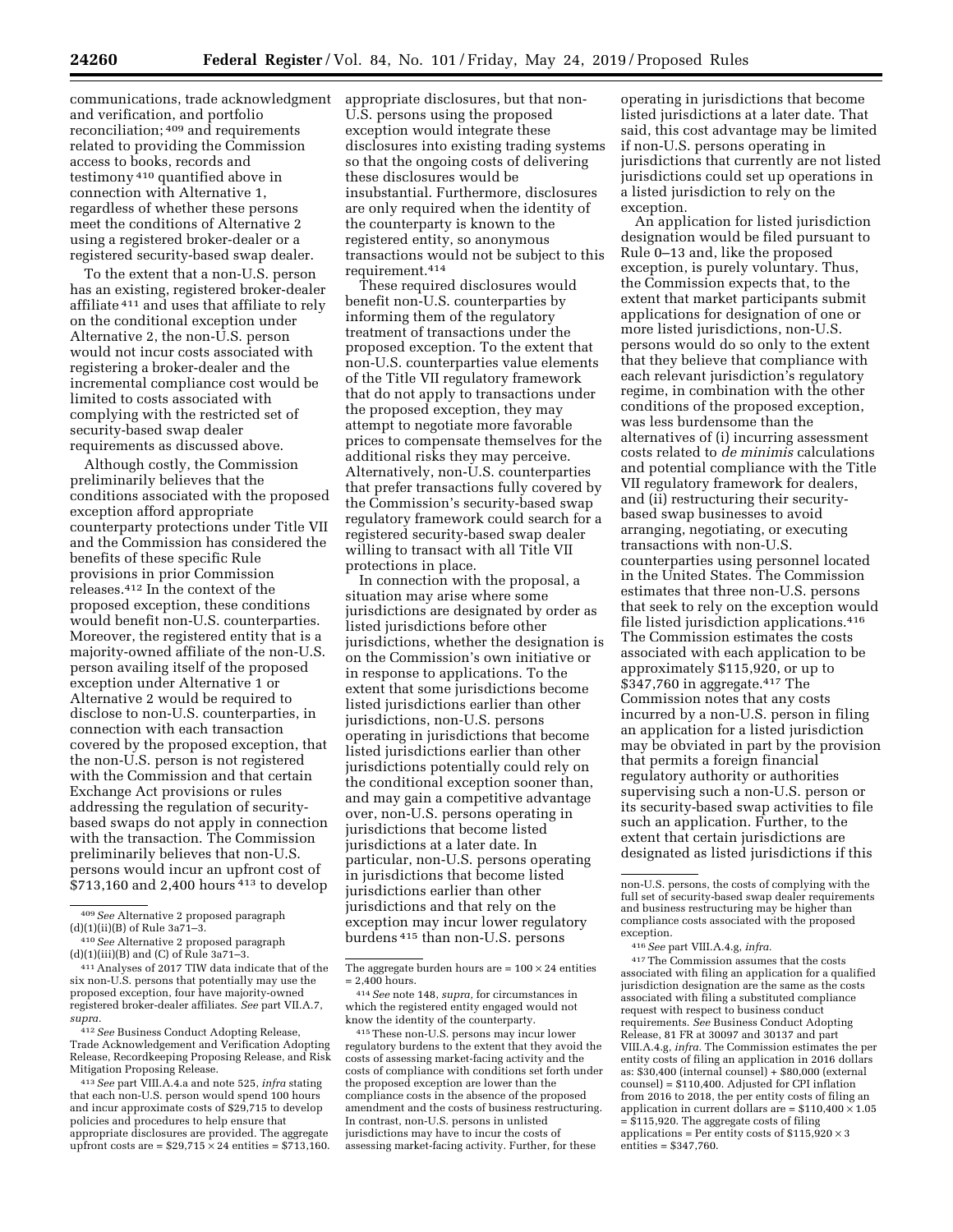proposed amendment is adopted, the non-U.S. persons (or their financial regulatory authorities) in these jurisdictions may avoid the costs of filing an application.

b. Title VII Programmatic Costs and Benefits

The proposed exclusion of transactions that must be counted against the *de minimis* threshold will affect the set of registered security-based swap dealers subject to security-based swap dealer regulation and in turn determine the allocation and flow of programmatic costs and benefits arising from such regulation.

The Commission preliminarily believes that requiring a non-U.S. person that wishes to make use of the proposed exception to be subject to the margin and capital requirements of a listed jurisdiction when engaging in transactions subject to the proposed exception would support the Title VII regime's programmatic benefit of mitigating risks in foreign securitybased swap markets that may flow into U.S. financial markets through liquidity spillovers.418 Specifically, proposed Rule  $3a71-3(d)(1)(v)$  under both alternatives would require a non-U.S. person relying on the proposed exception to be subject to the margin and capital requirements of a listed jurisdiction when engaging in transactions subject to the proposed exception. As discussed earlier,<sup>419</sup> the listed jurisdiction condition is intended to help avoid creating an incentive for dealers to book their transactions into entities that solely are subject to the regulation of jurisdictions that do not effectively require security-based swap dealers or comparable entities to meet certain financial responsibility standards. Absent this type of condition, non-U.S. persons that rely on the proposed exception could gain a competitive advantage because they would be able to conduct security-based swap dealing activity in the United States without being subject to even minimal financial responsibility standards and incurring the associated compliance costs. Such non-U.S.

persons potentially could provide liquidity to market participants at more favorable prices, but potentially also at greater risk, compared to registered security-based swap dealers. Generally, this proposed condition would benefit non-U.S. counterparties by providing them with assurances that the non-U.S. person has sufficient financial resources to engage in security-based swap activity and that the non-U.S. person's risk exposures to other counterparties are appropriately managed, supporting the Title VII regime's programmatic benefit of preventing risks in foreign security-based swap markets from flowing into U.S. financial markets through liquidity spillovers.

The Commission preliminarily believes that another potential programmatic benefit of the proposed amendment is to reduce market fragmentation and associated distortions. In the ANE Adopting Release, the Commission noted that the ''arranged, negotiated, or executed'' counting requirement may cause non-U.S. dealers to restructure their operations to avoid using U.S. personnel in order to avoid triggering securitybased swap dealer obligations. Such restructuring may result in market fragmentation. Nevertheless, to the extent that the restructuring costs incurred by non-U.S. dealers offset the benefits from avoiding dealer registration, the likelihood or extent of market fragmentation and associated distortions may be attenuated, but not eliminated.420 The Commission believes that the proposed amendment, by permitting a non-U.S. person further flexibility to opt into a Title VII compliance framework that is compatible with its existing business practices, could further reduce the incentives of non-U.S. persons to restructure and further reduce the likelihood or extent of market fragmentation and associated distortions.

The above discussion notwithstanding, the Commission is mindful that the likelihood of market fragmentation and associated distortions might increase if U.S.-based dealing entities rely on the conditional exception by booking transactions with non-U.S. counterparties into non-U.S. affiliates, thereby avoiding the application of the full set of securitybased swap dealer requirements to those transactions and the associated securitybased swaps.421 As discussed further below, U.S.-based dealing entities that use the conditional exception in this

manner may incur lower compliance costs when providing liquidity to non-U.S. counterparties and may decide to limit their liquidity provision only to non-U.S. counterparties. To the extent that these U.S.-based dealing entities choose to provide liquidity only to non-U.S. counterparties, security-based swap liquidity may fragment into two pools: One pool that caters to U.S. counterparties and another pool that caters to non-U.S. counterparties.

The proposed amendment could promote competition in the securitybased swap market to the extent that competitive effects arise from differences between the full set of requirements for registered securitybased swap dealers (that otherwise would apply to the non-U.S. entity) and the conditions applicable to the registered U.S. entity under the proposed amendment. As discussed more fully below,422 a non-U.S. person dealer that uses the exception may become more competitive in the market for liquidity provision because (a) the non-U.S. person dealer may incur lower compliance costs when providing liquidity to non-U.S. counterparties and (b) non-U.S. counterparties may incur lower costs when transacting with the non-U.S. person dealer. The set of dealing entities that benefit from such competitive effects might expand to the extent that U.S.-based dealing entities that are primarily or wholly responsible for managing interactions with non-U.S. counterparties may rely on the conditional exception by booking transactions into non-U.S. affiliates.423 Nevertheless, this competitive effect may be attenuated by the condition that makes the exception available only to non-U.S. persons that are subject to the margin and capital requirements of a listed jurisdiction.

The proposed amendment potentially could limit the programmatic benefits of Title VII regulation because the non-U.S. person taking advantage of the conditional exception would not be subject to the full suite of Title VII business conduct and financial responsibility requirements. This limitation of programmatic benefits might increase to the extent that U.S. based dealing entities that primarily or wholly are responsible for managing interactions with non-U.S. counterparties may rely on the conditional exception by booking transactions into non-U.S. affiliates.424 Because the non-U.S. person would not be subject to Title VII business conduct

<sup>418</sup>As the Commission noted elsewhere, in a highly concentrated global security-based swap market, the failure of a key liquidity provider poses a particularly high risk of propagating liquidity shocks not only to its counterparties but to other participants, including other dealers. To the extent that U.S. persons are significant participants in the market, the liquidity shock may propagate to these U.S. persons, and from these U.S. persons to the U.S. financial system as a whole, even if the liquidity shock originates with the failure of a non-U.S. person liquidity provider. *See* ANE Adopting Release, 81 FR at 8611–12, 8630.

<sup>419</sup>*See* III.B.5, *supra.* 

<sup>420</sup>*See* ANE Adopting Release, 81 FR at 8630. 421*See* parts III.A and VII.A.7, *supra.* 

<sup>422</sup>*See* part VII.B.2, *infra.* 

<sup>423</sup>*See* part III.A, *supra.* 

<sup>424</sup>*See id.*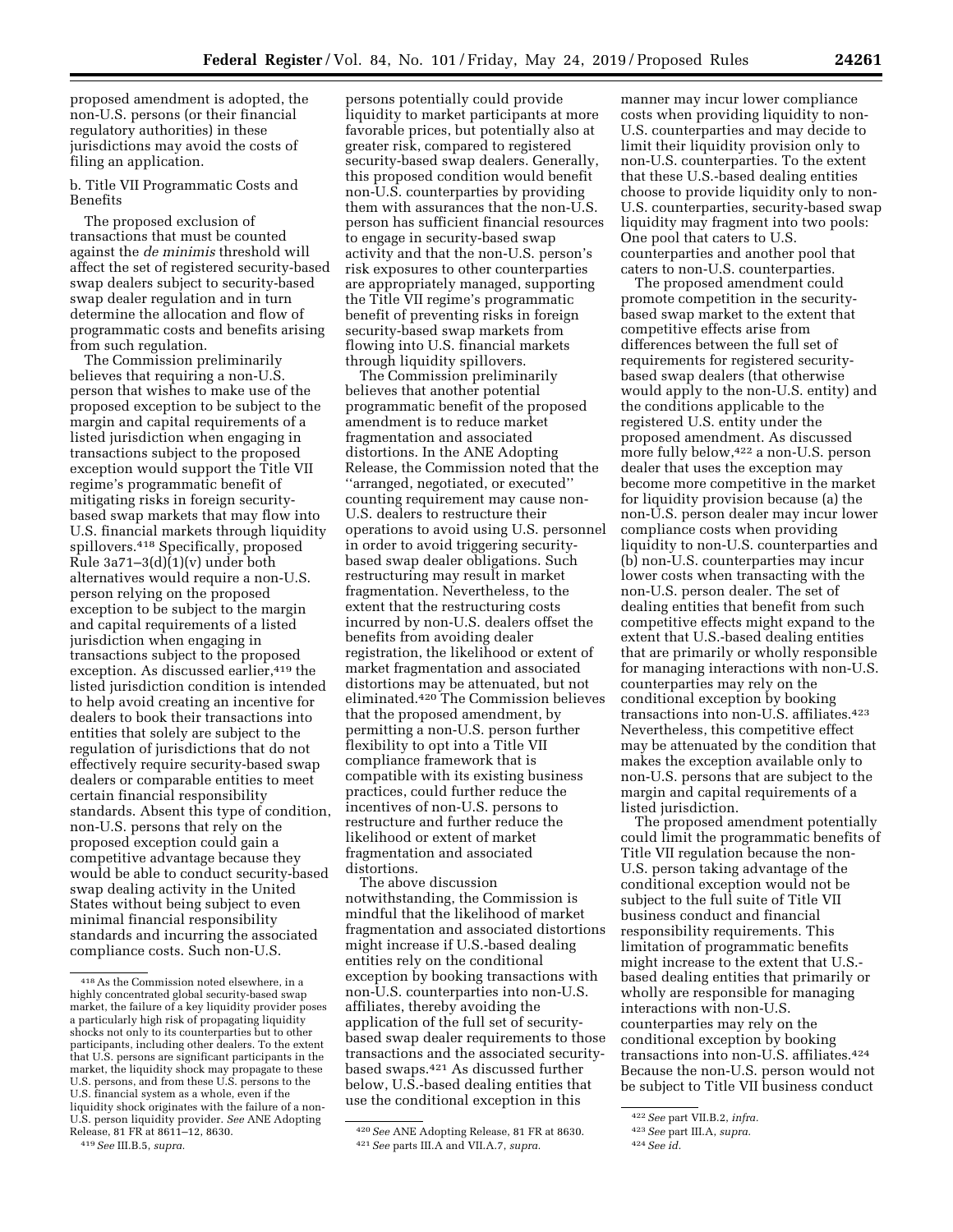requirements, the associated Title VII counterparty protections would not apply to the non-U.S. person's communications with non-U.S. counterparties. The non-U.S. counterparties thus would not benefit from those protections in their dealings with the non-U.S. person relying on the exception, notwithstanding the U.S. arranging, negotiating, and executing activity that led to the transactions at  $i$ ssue.  $4.25\,$ 

Similarly, Title VII financial responsibility requirements applicable to security-based swap dealers would not apply to the non-U.S. person, notwithstanding that the transactions would result from arranging, negotiating, and executing activity in the United States. To the extent that the financial responsibility requirements serve to prevent the spread to U.S. financial markets of financial contagion that originates from the failure of one or more non-U.S. persons engaged in arranging, negotiating, and executing activity in the United States,<sup>426</sup> the fact that these requirements would not apply to non-U.S. persons taking advantage of the conditional exception could limit the ability of the Title VII regulatory regime to protect U.S. financial markets from financial contagion. This concern would be mitigated by the condition that makes the exception available only to non-U.S. persons that are subject to the margin and capital requirements of a listed jurisdiction, which would afford the Commission flexibility to designate jurisdictions with appropriately robust financial responsibility requirements as listed jurisdictions. More generally, competitive disparities and limits to the programmatic effects of Title VII may be offset to the extent that non-U.S. counterparties value the protections afforded them by Title VII regulation and prefer to transact with dealing entities that are subject to the full scope of Title VII regulation, rather than with non-U.S. persons that rely on the conditional exception.

2. Effects on Efficiency, Competition, and Capital Formation

As discussed earlier, the proposed amendment could reduce the regulatory burden for non-U.S. persons that engage in security-based swap arranging, negotiating, and executing activity with non-U.S. counterparties using affiliated U.S.-based personnel because these non-U.S. persons could avail themselves of an additional, potentially lower-cost,

means of engaging in arranging, negotiating, and executing activity with non-U.S. counterparties.427 To the extent that the regulatory burden for such non-U.S. persons is reduced as a result of the proposed amendment, resources could be freed up for investing in profitable projects, which would promote investment efficiency and capital formation. In addition, a reduction in regulatory burden for such non-U.S. persons could allow these persons to operate their security-based swap dealing business more efficiently. To the extent that these non-U.S. persons carry out security-based swap dealing activity with counterparties around the world 428 and choose to pass on cost savings flowing from their improved efficiency in the form of lower prices for liquidity provision, counterparties around the world could benefit by being able to transact at lower costs. A reduction in regulatory burden associated with the proposed amendment could lower entry barriers into the security-based swap market and increase the number of non-U.S. person dealers that are willing to provide liquidity to non-U.S. counterparties using affiliated U.S.-based personnel. An increase in the number of such non-U.S. person dealers may increase competition for liquidity provision to non-U.S. counterparties, which could lower transaction costs for these counterparties and improve their ability to hedge economic exposures. To the extent that non-U.S. person dealers focus their market-making activities on non-U.S. counterparties and avoid U.S. counterparties, the competition for liquidity provision to U.S. counterparties may decline, which could increase transaction costs for U.S. counterparties and impair their ability to hedge their economic exposures or to incur economic exposures. In addition, to the extent that increased transaction costs reduce the expected profits from trading on new information, market participants may be less willing to transact in the security-based swap market in response to new information. Such reduced participation in the security-based swap market might impede the incorporation of new information into security-based swap prices, reducing the informational efficiency of these markets.

The proposed amendment might generate certain competitive effects due to gaps between the full set of requirements for registered securitybased swap dealers and the conditions applicable to the registered entity of the

non-U.S. person under the proposed amendment,429 though these effects will be tempered to the extent that the non-U.S. person dealer passes on compliance costs incurred by its U.S. registered entity to the non-U.S. counterparty. First, under proposed Rule  $3a71-3(d)(1)(C)$ , the exception would not be conditioned on the registered entity of the non-U.S. person dealer having to comply with requirements pertaining to ECP verification, daily mark disclosure, and ''know your counterparty.'' 430 Thus, to the extent that the non-U.S. person adheres only to the provisions specifically required by the conditions set forth under the proposed amendment, the non-U.S. person dealer could incur lower compliance costs in providing liquidity to non-U.S. counterparties than under current rules, relative to the baseline. In that case, the non-U.S. person dealer might be able to lower the price at which it offers liquidity to a non-U.S. counterparty. However, under both alternatives the non-U.S. person must have a U.S. affiliate that is registered with the Commission. The extent to which the non-U.S. person dealer may offer a more competitive price would depend in part on whether the non-U.S. person dealer will pass on compliance costs incurred by its U.S. registered entity to the non-U.S. counterparty in the form of a higher price for providing liquidity to the non-U.S. counterparty. To the extent that the non-U.S. person dealer offers liquidity to the non-U.S. counterparty at a price that fully recovers the compliance costs incurred by its U.S. registered entity, any price reduction that could be offered by the non-U.S. person dealer might be limited.

Second, a non-U.S. counterparty may prefer to enter into a security-based swap transaction with a non-U.S. person dealer that takes advantage of the conditional exception, rather than a U.S. registered security-based swap dealer, not only because the non-U.S.-person dealer may offer more competitive prices, but also because the non-U.S. counterparty may itself avoid certain costs by transacting with a non-U.S. person dealer. For example, Title VII financial responsibility requirements applicable to security-based swap

<sup>425</sup>As discussed in part III.A, *supra,* the antifraud provisions of the federal securities laws and certain relevant Title VII requirements would continue to

<sup>&</sup>lt;sup>426</sup> See ANE Adopting Release, 81 FR at 8612.

<sup>427</sup>*See* part VII.B.1, *supra.* 

<sup>428</sup>*See* part VII.A.2.c, *supra.* 

<sup>429</sup>As context, the use of the ''arranged, negotiated, or executed'' counting standard was intended in part to avoid allowing competitive disparities between registered security-based swap dealers and entities that otherwise could engage in security-based swap market-facing activity in the United States without having to register as securitybased swap dealers. *See* part I.A.2, *supra.* 

<sup>430</sup>*See* Business Conduct Adopting Release, part II.G.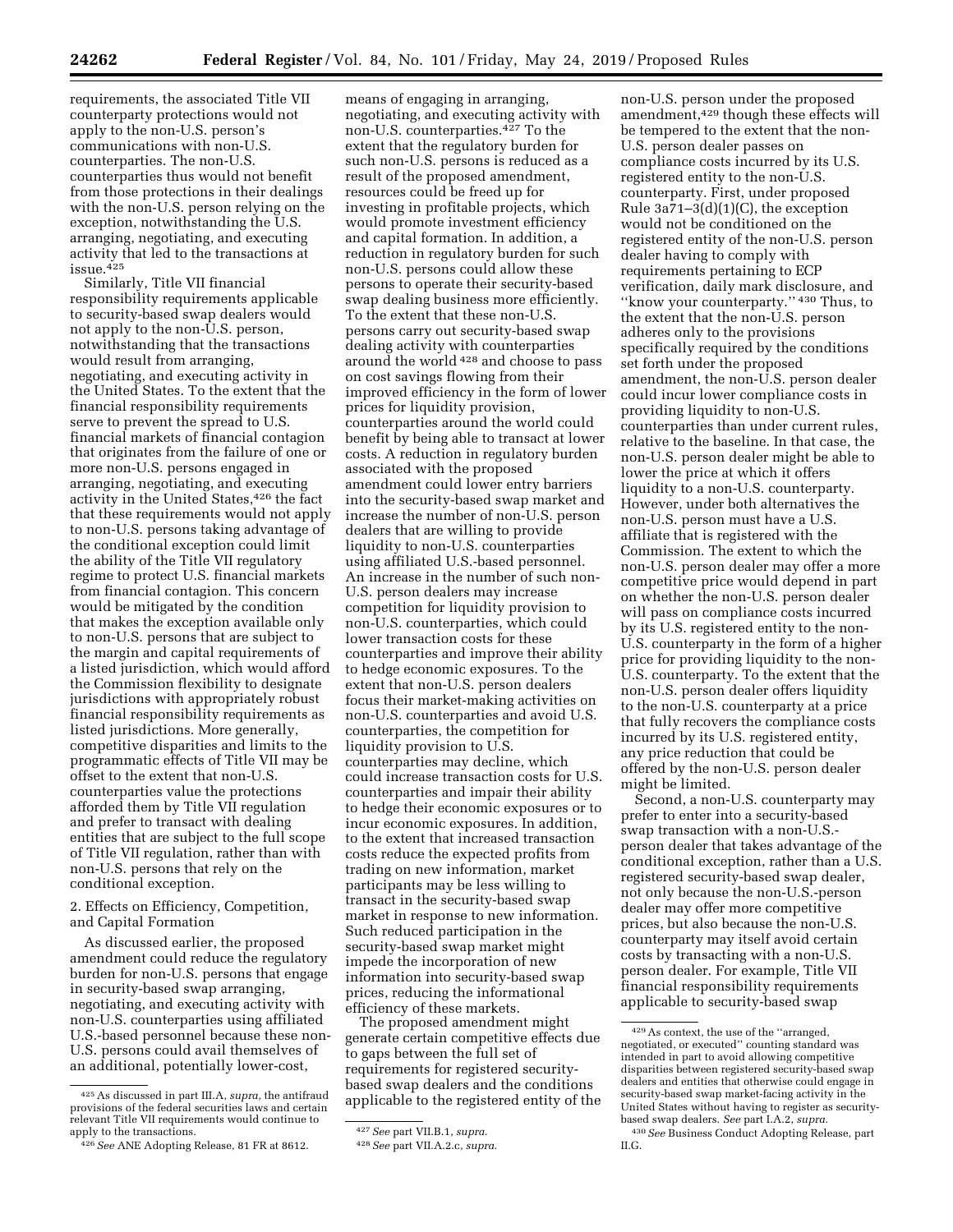dealers would not apply to the non-U.S. person dealer under the proposed amendment, although the non-U.S. person dealer would be subject to the margin and capital requirements of a listed jurisdiction. To the extent that a non-U.S. counterparty has already established with the non-U.S. person dealer the necessary margin agreement that is compliant with the margin requirements of the listed jurisdiction, the non-U.S. counterparty could avoid the additional costs of negotiating and adhering to a new margin agreement that is compliant with the Commission's Title VII margin requirements, if the non-U.S. counterparty transacts with the non-U.S. person dealer.

These competitive effects may create an incentive for entities that carry out their security-based swap dealing business in a U.S.-person dealer with non-U.S. person counterparties to restructure a proportion of this business to be carried out in a non-U.S.-person dealer affiliate.

3. Additional Alternatives Considered

In developing these proposed amendments, the Commission considered a number of additional alternatives. This section outlines these alternatives and discusses the potential economic effects of each.

a. Requiring the Registered Entity To Comply With ECP Verification and ''Know Your Counterparty''

When identifying the security-based swap dealer requirements that are applicable to a registered entity for purposes of this rulemaking, the Commission considered requiring the registered entity to comply with ECP verification and ''know your counterparty'' requirements, along with other security-based swap dealer requirements, even if the registered entity is not a party to the resulting security-based swap. Although this alternative would lead to greater conformity with the full set of securitybased swap dealer requirements, the provisions in question may require knowledge that may not be readily available to the registered entity when it engages in limited arranging, negotiating, and executing activity in connection with the security-based swaps addressed by the proposed exception. These operational difficulties may prevent the registered entity from complying with the provisions or may require the registered entity to incur costs to ensure compliance. The Commission estimates that, if included as part of the conditions of the exception, the ECP verification and know your counterparty requirements

would impose initial costs of approximately \$2,919 per registered entity,  $431$  or \$70,056 in aggregate,  $432$  and ongoing costs of approximately \$91,770 per registered entity,433 or \$2,202,480 in aggregate.434 Further, the non-U.S. counterparties transacting with the non-U.S. persons making use of the proposed exception that are not also participating in swap markets and relying on industry established verification of status protocol may incur initial costs associated with the verification of status requirement and related adherence letters.435 The Commission estimates these aggregate initial costs at approximately \$460,152.436 All non-U.S. counterparties (or their agents) transacting with the non-U.S. persons making use of the proposed exception would also be required to collect and provide essential facts to the registered entities to comply with the ''know your counterparty'' obligations for an aggregate initial cost of approximately \$6,439,860.437 To the

431These estimates incorporate quantifiable initial costs presented in the Business Conduct Adopting Release, 81 FR at 30090–30092, 30110 adjusted for CPI inflation using data from the Bureau of Labor Statistics between 2016 and 2018. Specifically, per entity initial costs are estimated in 2016 dollars as \$880 (ECP verification) + \$1,900 (know your counterparty) = \$2,780, and adjusted by 1.05 to \$2,919 in current dollars.

 $^{432}$  Aggregate initial costs = Per entity initial costs of \$2,919  $\times$  24 entities = \$70,056.

<sup>433</sup> These estimates incorporate quantifiable initial costs presented in the Business Conduct Adopting Release, 81 FR at 30090–30092, 30110 adjusted for CPI inflation using data from the Bureau of Labor Statistics between 2016 and 2018. Specifically, per entity ongoing costs are estimated in 2016 dollars as \$87,400, and adjusted by 1.05 to

 $^{434}$  Aggregate initial costs = Per entity initial costs of  $\$91{,}770\times24$  entities =  $\$2{,}202{,}480.$ 

<sup>435</sup> In the Business Conduct Adopting Release, the Commission assumed that counterparties that are swap market participants likely already adhere to the relevant protocol and would not have any startup or ongoing burdens with respect to verification. *See* 81 FR at 30091. The Commission continues to believe that this assumption is valid and thus, for purposes of this alternative, the Commission believes that only non-U.S. counterparties that are not swap market participants will incur verification-related costs. As discussed in part VII.A.7 *supra,* the Commission preliminarily estimates that up to 24 persons likely may use the proposed exception, and that their registered entity affiliates may arrange, negotiate, or execute transactions with up to 1,614 non-U.S. counterparties, of which 498 do not participate in swap markets.

436This estimate incorporates quantifiable initial costs presented in the Business Conduct Adopting Release, 81 FR at 30090–30092, 30110 adjusted for CPI inflation using data from the Bureau of Labor Statistics between 2016 and 2018. Per counterparty initial costs are estimated in 2016 dollars as \$500 (initial costs of disclosure of essential facts) + \$380 (initial costs of adherence letters) = \$880, and adjusted by 1.05 to \$924 in current dollars. Aggregate initial costs = Per entity initial costs of  $$924 \times 498$  counterparties = \$460,152.

437This estimate incorporates quantifiable initial costs presented in the Business Conduct Adopting

extent that the knowledge needed to comply with these requirements may not be readily available to the registered entity and the registered entity has to expend additional resources to obtain that knowledge, the actual costs incurred by the registered entity to comply with these requirements may be higher. The Commission acknowledges that a non-U.S. person making use of the proposed exception potentially could mitigate the compliance costs of the registered entity by transacting only with non-U.S. counterparties that are known ECPs to the registered entity. By doing so, the registered entity could avoid expending additional resources to learn about the non-U.S. counterparties' ECP status. However, as a result of this approach, the non-U.S. person may have to forgo transacting with new non-U.S. counterparties whose ECP status is not known to the registered entity. The non-U.S. person would thus have to balance the cost savings associated with transacting only with a set of known non-U.S. counterparties against the revenues that may be forgone by not transacting with new non-U.S. counterparties whose ECP status is unknown to the registered entity.

As another alternative, the Commission considered requiring compliance with the ECP verification and ''know your counterparty'' requirements with a one-time carve out when the non-U.S. counterparty is unknown to the registered entity and there is no basis to believe that the registered entity would have further interactions with that non-U.S. counterparty. Although such a carve out may reduce compliance costs by excluding transactions that likely would pose the greatest operational difficulties in terms of obtaining knowledge needed for complying with the ECP verification and know your counterparty requirements, the Commission is also cognizant that the carve out may create new costs associated with assessing when the carve out would apply. The Commission is concerned that these new assessment costs may impose an additional burden on the registered entity and may offset any reduction in compliance costs associated with a onetime carve out. As with the previous alternative, a non-U.S. person making use of the proposed exception potentially could mitigate the

Release, 81 FR at 30090–30092, 30110 adjusted for CPI inflation using data from the Bureau of Labor Statistics between 2016 and 2018. Per counterparty initial costs are estimated in 2016 dollars as (Inhouse attorney at \$380 per hour)  $\times$  10 hours = \$3,800, and adjusted by 1.05 to \$3,990 in current dollars. Aggregate initial costs = Per entity initial costs of  $$3,990 \times 1,614$  counterparties =  $$6,439,860$ .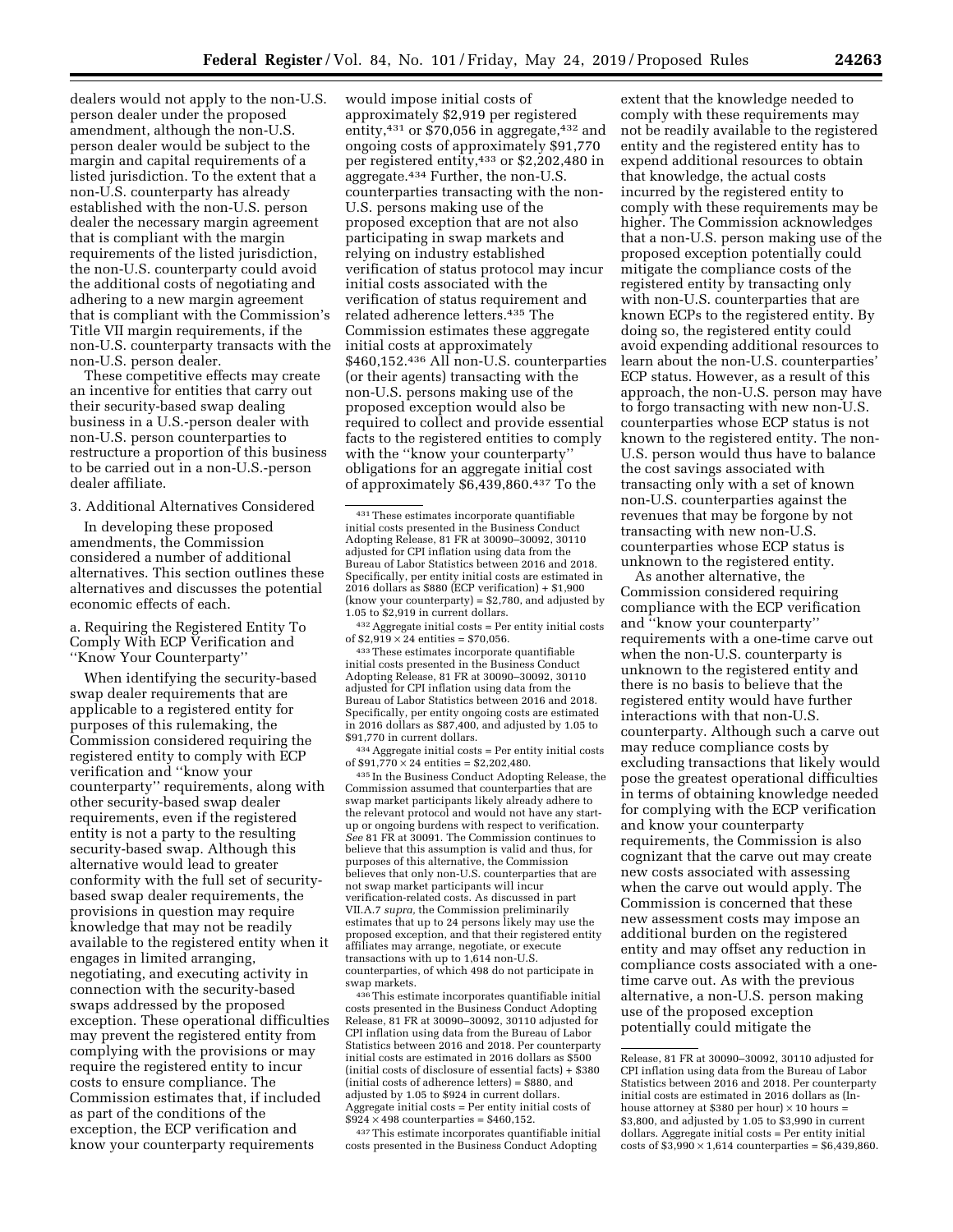compliance costs of the registered entity by transacting only with non-U.S. counterparties that are ECPs known to the registered entity. As discussed above, the non-U.S. person would thus have to balance the cost savings associated with this approach against the revenues that may be forgone by not transacting with new non-U.S. counterparties whose ECP status is unknown to the registered entity.

In light of these compliance challenges and the fact that the proposed amendment does include conditions designed to impose a minimum standard of conduct upon security-based swap dealers in connection with their transactionrelated activities, the Commission preliminarily believes that the proposed approach is preferable to these alternatives.

b. Requiring the Registered Entity To Comply With Daily Mark Disclosure

The Commission also considered requiring the registered entity to comply with daily mark disclosure, along with other security-based swap dealer requirements, even if the registered entity is not a party to the resulting security-based swap. Similar to the discussion of ECP verification and know your counterparty requirements above, this alternative would lead to greater conformity with the full set of securitybased swap dealer requirements, but may require knowledge that may not be readily available to the registered entity when it engages in limited arranging, negotiating, and executing activity in connection with the security-based swaps addressed by the proposed exception. Further, the daily mark disclosure is predicated on the existence of an ongoing relationship between the security-based swap dealer and the counterparty that may not be present in connection with the transactions at issue, and would be linked to risk management functions that are likely to be associated with the entity in which the resulting security-based swap position is located.438 These operational difficulties may prevent the registered entity from complying with the daily mark disclosure requirement or may require the registered entity to incur an unreasonably high cost to ensure compliance. In light of these compliance challenges and the fact that the proposed amendment does include conditions designed to impose a minimum standard of conduct upon security-based swap dealers in connection with their transactionrelated activities, the Commission

438*See* part III.B.2.a, *supra.* 

preliminarily believes that the proposed approach is preferable to this alternative.

c. Requiring a Limited Disclosure of Incentives and Conflicts

As an alternative to the disclosure requirements set forth under proposed Rule 3a71–3(d)(1)(ii)(B)(1), the Commission considered requiring the registered entity to disclose its own material incentives and conflicts of interest, but not requiring the registered entity to disclose the incentives and conflicts of interest of its non-U.S. affiliate. While this alternative might help to mitigate the costs associated with disclosing the incentives and conflicts of interest of the non-U.S. affiliate,439 the benefits associated with such disclosures 440 may also decrease because non-U.S. counterparties would not know about the incentives and conflicts of interest of the non-U.S. affiliate prior to entering into securitybased swaps with the non-U.S. affiliate. In light of this concern, the Commission preliminarily believes that the proposed approach is preferable to this alternative.

d. Requiring the Non-U.S. Person To Be Domiciled in a G–20 Jurisdiction or in a Jurisdiction Where the Non-U.S. Person Would Be Subject to Basel Capital Requirements

As alternatives to proposed paragraph  $(d)(1)(v)$ , the Commission considered proposing a requirement that the non-U.S. person be domiciled in a G–20 jurisdiction or in a jurisdiction where the non-U.S. person would be subject to Basel capital requirements as commenters have suggested. While the Commission acknowledges that these alternatives are clearly defined and would provide certainty to market participants, the Commission preliminarily believes these alternatives potentially could create opportunities for regulatory arbitrage whereby a non-U.S. person may relocate its operations to a jurisdiction that imposes lower financial responsibility standards. The non-U.S. person may thus enjoy a cost advantage relative to other dealers that operate under higher regulatory burdens, while not being subject to equally rigorous financial responsibility standards. Further, as discussed earlier,<sup>441</sup> the fact that a jurisdiction is a member of the G–20 or subscribes to Basel standards does not by itself provide assurance that the jurisdiction

has implemented appropriate financial responsibility standards.

e. Not Requiring Notification to Counterparties of the Non-U.S. Person

In proposing the conditions that would apply to the non-U.S. person under Alternative 1 and Alternative 2, the Commission considered omitting the condition that non-U.S. counterparties of the non-U.S. person relying on the exception be notified contemporaneously by the registered entity that the non-U.S. person is not registered as a security-based swap dealer, and that certain Exchange Act provisions or rules addressing the regulation of security-based swaps would not be applicable in connection with the transaction. The omission of this notification condition may reduce cost and thus regulatory burden for the non-U.S. persons that rely on the exception.

However, the absence of this notification condition potentially could reinforce the competitive disparity between the non-U.S. persons that make use of the exception and registered security-based swap dealers that comply with the full set of Title VII securitybased swap dealer requirements. As discussed above,442 non-U.S. persons that avail themselves of the exception could bear lower costs compared to registered security-based swap dealers that have to comply with the full set of security-based swap dealer requirements.

To the extent that non-U.S. counterparties prefer to trade with dealers that are subject to the full set of Title VII security-based swap dealer requirements and the associated safeguards, in the absence of the notification condition, non-U.S. persons that rely on the exception could bear lower regulatory costs than registered security-based swap dealers but may nevertheless be regarded by non-U.S. counterparties to be no different than registered security-based swap dealers, at least with respect to Title VII safeguards. As a result, these non-U.S. persons potentially could capture the business of non-U.S. counterparties from registered security-based swap dealers that they otherwise might not have captured if the notification condition had been part of the exception. In light of this concern, the Commission preliminarily believes that requiring such notification to non-U.S. counterparties is preferable to this alternative.

<sup>439</sup>*See* Business Conduct Adopting Release, 81

FR at 30112. 440*See* Business Conduct Adopting Release, 81

FR at 30111–12. 441*See* part III.B.5, *supra.* 442*See* part VII.B.2, *supra.*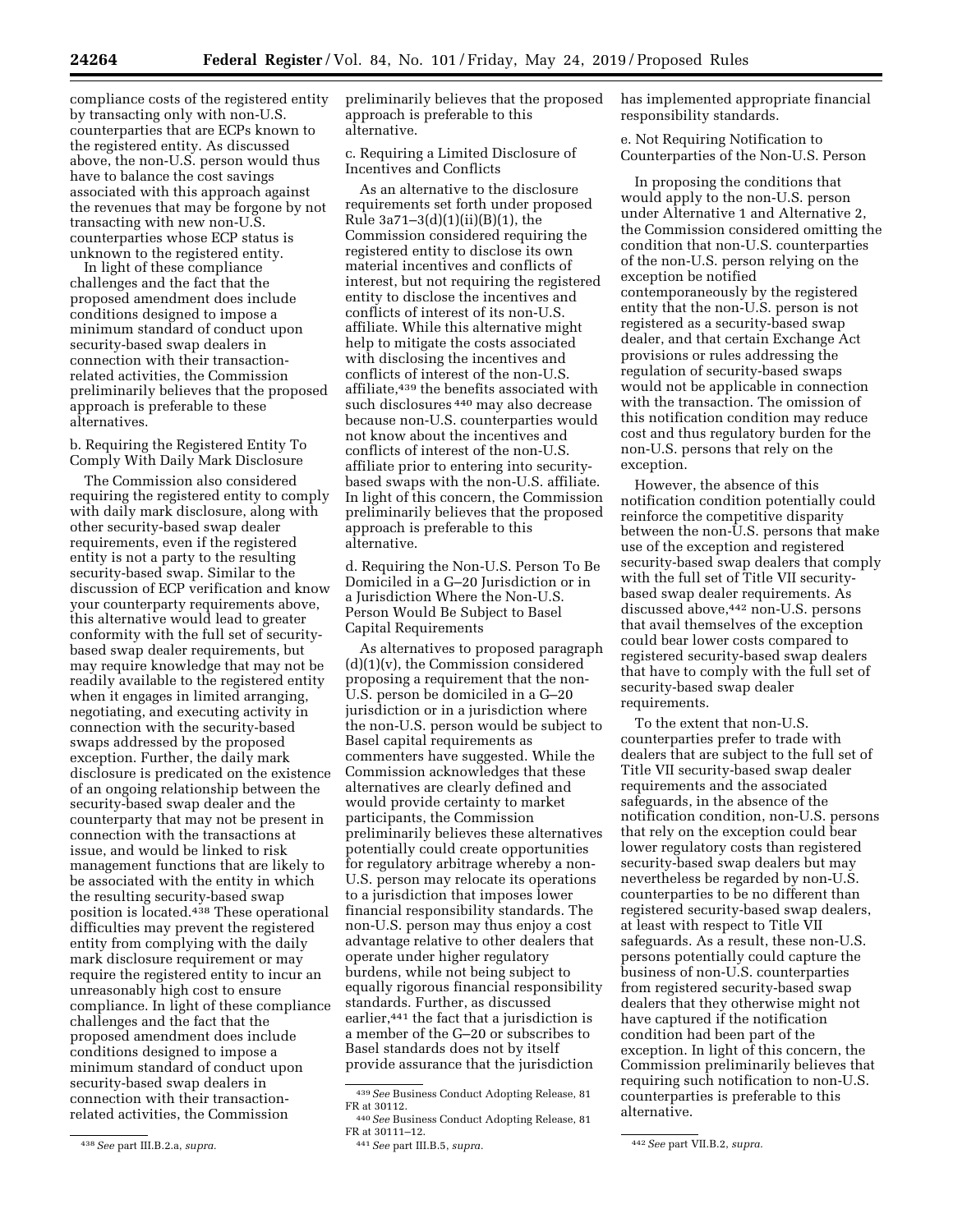f. ''No Management of Relationship'' Condition

When identifying the conditions of the proposed exception, the Commission considered making the exception unavailable where U.S. personnel manage the relationship with the non-U.S. counterparty to the security-based swap. Such a condition might help address concerns that U.S. based dealers could use the proposed exception to rebook transactions, which are managed by U.S. personnel, to a non-U.S. affiliate to avoid triggering security-based swap dealer registration. However, the Commission recognizes that there may be challenges in articulating objective criteria to identify when the proposed exception would or would not be available under this type of approach. Even if objective criteria could be articulated, non-U.S. persons seeking to use the proposed exception may have to incur costs to satisfy these criteria on an ongoing basis. In light of these concerns, the Commission preliminarily believes that the proposed approach is preferable to this alternative.

g. Rule 10b–10 in Lieu of Trade Acknowledgement and Verification Requirement

In specifying the requirements that are applicable to the registered entity under Alternative 2, the Commission considered requiring the registered entity to comply with Rule 10b–10 in lieu of the security-based swap dealer trade acknowledgement and verification requirement (Rules 15Fi–1 and 15Fi–2), if the registered entity is a registered broker-dealer that is not also a securitybased swap dealer. As discussed earlier,443 if a non-U.S. person chooses to use a registered broker-dealer under Alternative 2, the non-U.S. person could incur costs associated with the registered broker status, including the cost of complying with Rule 10b–10. Additionally, the non-U.S. person would incur the cost of complying with certain security-based swap dealer requirements, including the trade acknowledgement and verification requirement. The alternative approach could reduce the regulatory burden on the non-U.S. person by obviating the need for its registered broker-dealer affiliate to comply with the trade acknowledgement and verification requirement. However, the Commission preliminarily believes that compliance with the trade acknowledgement and verification requirement may better support the regulation of the security-

based swap market. First, the Rule 15Fi–2 requirement that a trade acknowledgement ''must disclose all of the terms of the security-based swap transaction'' 444 is tailored to the security-based swap market and is more likely to effectively communicate the relevant terms of the transaction to the counterparty. A more effective communication of transaction terms could facilitate timely and accurate confirmations and in turn reduce the likelihood of a confirmation backlog and associated market, credit, settlement, and financial stability risks.445 Second, while Rule 10b–10 requires only the registered broker-dealer to provide a trade confirmation to a customer, Rule 15Fi–2 requires a security-based swap dealer or major security-based swap participant to provide a trade acknowledgement to, as well as obtain a verification of that acknowledgement from, the counterparty. As discussed elsewhere,446 unlike most other securities transactions, a security-based swap gives rise to ongoing obligations between transaction counterparties during the life of the transaction, including payments contingent on specific events, such as a corporate default. Consequently, the acknowledgement and verification of the terms of a security-based swap transaction help ensure that securitybased swap market participants effectively measure and manage market and credit risk. Third, the trade acknowledgement and verification requirement would better promote a uniform regulatory framework for security-based swap transactions because the requirement would apply to all security-based swap transactions that are arranged, negotiated, or executed in the United States. In light of the foregoing, the Commission preliminarily believes that the proposed approach is preferable to this alternative.

## *C. Proposed Guidance Regarding the Scope of the* ''*Arranged, Negotiated, or Executed*'' *Test*

As discussed in part II *supra,* the Commission is proposing guidance regarding the scope of the ''arranged, negotiated, or executed'' test. This guidance could have economic effects to the extent that, in the absence of such guidance, some market participants may have understood the scope of the test differently.

As discussed in part VII.A.8 above, the Commission preliminarily believes

that up to 49 non-U.S. persons could be affected by the proposed guidance. To the extent that some of these non-U.S. persons currently understand the scope of the ''arranged, negotiated, or executed'' test to be different from the scope of the test set forth in the proposed guidance, there might be certain potential economic effects associated with (1) counting toward the *de minimis* threshold for security-based dealer registration,447 (2) cross-border application of security-based swap dealer business conduct provisions, and (3) cross-border application of Regulation SBSR's regulatory reporting and public dissemination provisions. The Commission discusses these potential economic effects below.

Under rules adopted in the Cross-Border Adopting Release, a non-U.S. person is permitted to exclude from the *de minimis* analysis certain dealing transactions conducted through a foreign branch of a counterparty that is a U.S. bank. For this exclusion to be effective, persons located within the United States cannot be involved in arranging, negotiating, or executing the transaction. Moreover, the counterparty U.S. bank must be registered as a security-based swap dealer, 448 unless the transaction occurs prior to 60 days following the effective date of final rules providing for the registration of security-based swap dealers.449 Under rules adopted in the ANE Adopting Release, a non-U.S. person has to count toward its *de minimis* threshold, transactions with a non-U.S. counterparty that are arranged, negotiated, or executed by U.S. personnel. The Commission preliminarily believes that the proposed guidance might have certain economic effects in connection with the application of the ''arranged, negotiated, or executed'' test to the *de minimis*  threshold.

First, the proposed guidance may cause a change in behavior of those non-U.S. persons, if any, who currently interpret the scope of the ''arranged, negotiated, or executed'' test to be different from the proposed guidance. To the extent that the proposed guidance reduces the likelihood of non-U.S. persons mistakenly believing they have exceeded the *de minimis*  threshold, it would potentially eliminate costs that non-U.S. persons may otherwise incur related to securitybased swap dealer registration and compliance. Specifically, the proposed guidance potentially could reduce the

<sup>443</sup>*See* part VII.B.1, *supra.* 

<sup>444</sup>*See* Exchange Act Rule 15Fi–2(c).

<sup>445</sup>*See* Trade Acknowledgement and Verification Adopting Release part VII.C.

<sup>446</sup>*See id.,* 81 FR at 39833.

<sup>447</sup>*See* note 90, *supra.* 

<sup>448</sup>*See* Exchange Act Rule 3a71–3(b)(1)(iii)(A)(1).

<sup>449</sup>*See* Exchange Act Rule 3a71–3(b)(1)(iii)(A)(2).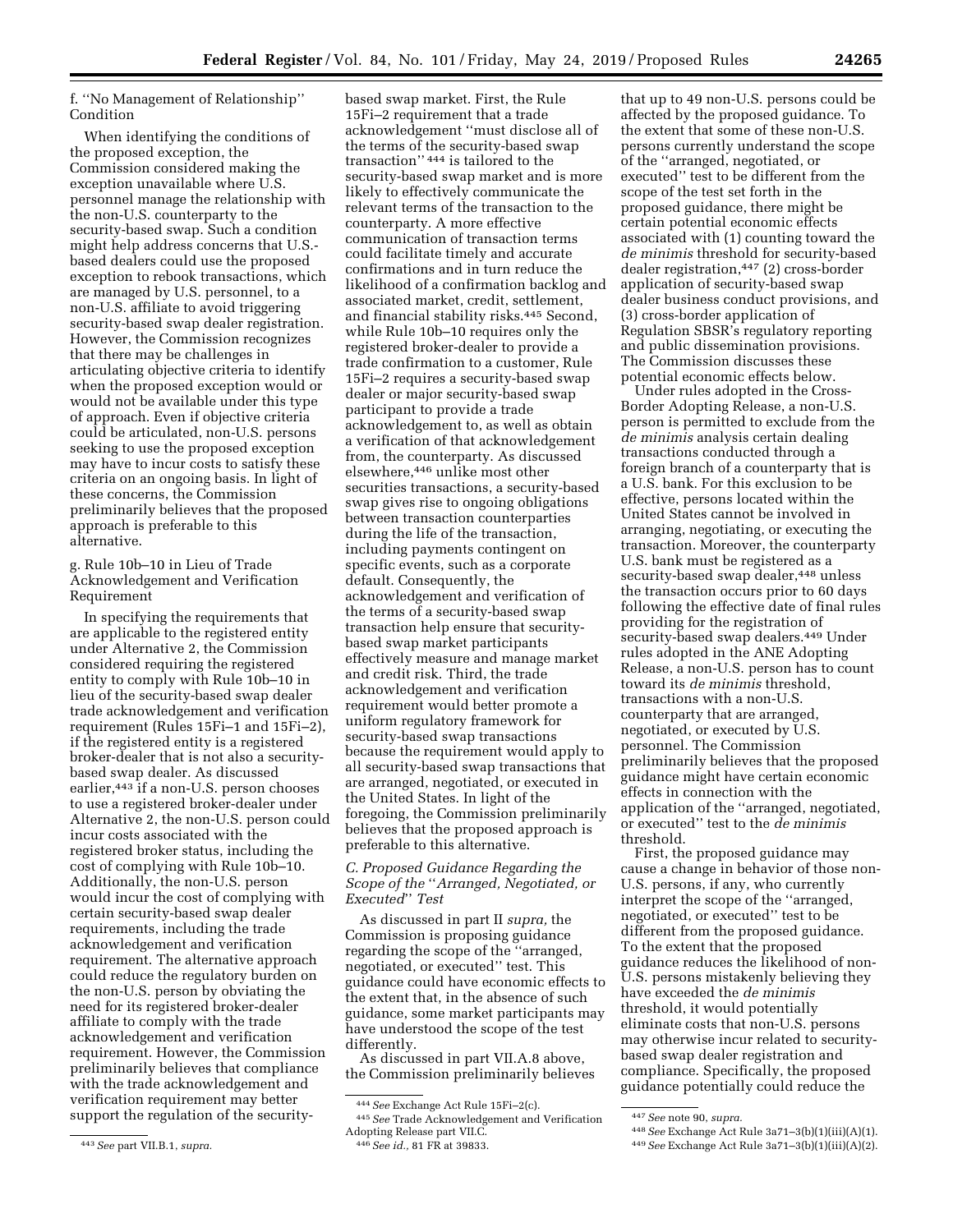compliance burden of those non-U.S. persons that employ U.S. personnel to provide market color to non-U.S. counterparties or foreign branches of U.S. persons, and understood the provision of market color to fall within the scope of the ''arranged, negotiated, or executed'' test. In the absence of the proposed guidance, such a non-U.S. person could incur the cost of registering as a security-based swap dealer if it counts transactions involving the provision of market color by U.S. personnel toward the *de minimis*  threshold, and as a consequence of this treatment, its market-facing activity exceeds the *de minimis* threshold. The non-U.S. person accordingly would incur the cost necessary for compliance with the full set of security-based swap dealer requirements by one or more registered security-based swap dealers. These burdens are in addition to the assessment costs that the non-U.S. person would incur to identify and count relevant market-facing activity toward the *de minimis* threshold.

To the extent that the proposed guidance reduces the likelihood of restructuring due to perceived regulatory burdens, it would potentially eliminate costs that non-U.S. persons may otherwise incur. In the absence of the proposed guidance, non-U.S. persons that employ U.S. personnel to provide market color to non-U.S. counterparties or foreign branches of U.S. persons, and understand the provision of market color to fall within the scope of the ''arranged, negotiated, or executed'' test, may choose to avoid security-based swap dealer registration by relocating those U.S. personnel (or the activities performed by those U.S. personnel) to locations outside the United States or by restructuring operations to use non-U.S. personnel to provide market color to non-U.S. counterparties or foreign branches of U.S. persons. These forms of restructuring would impose costs on these non-U.S. persons associated with moving personnel outside the United States or forgoing the market knowledge and expertise of the U.S. personnel that provide market color. The proposed guidance, by clarifying that transactions involving the provision of market color by U.S. personnel would not fall within the scope of the arranged, negotiated, or executed counting test, may obviate the need for these forms of restructuring and potentially limit the associated costs for these non-U.S. persons.

The proposed guidance may affect the approach to assessment chosen by different market participants. In the ANE Adopting Release, the Commission noted that non-U.S. persons likely

would consider three possible approaches to determine which transactions must be counted toward the *de minimis* threshold.450 The Commission also discussed potential costs associated with each approach. The proposed guidance might affect such assessment costs to the extent that non-U.S. persons that employ U.S. personnel to provide market color to non-U.S. counterparties would have, in the absence of the proposed guidance, interpreted the provision of market color to fall within the scope of the ''arranged, negotiated, or executed'' test, and further to the extent that such persons would change their approach to assessment in light of the proposed guidance. The Commission preliminarily believes that a non-U.S. person may choose to make such a change if the associated benefits outweigh the associated costs.

In light of the proposed guidance, a non-U.S. person who has opted to perform assessments on a pertransaction basis 451 may modify its information system 452 to track transactions involving only the provision of market color by U.S. personnel, if the system does not already possess this capability. The potential benefit of such modifications would be to allow the non-U.S. person to avoid security-based swap dealer registration and the associated regulatory burdens by excluding transactions involving only the provision of market color by U.S. personnel from being counted toward the *de minimis* threshold. These costs likely would not be incurred to the extent that the non-U.S. person already employs an information system that can track transactions involving only the provision of market color by U.S. personnel.

Instead of performing assessments on a per-transaction basis, a non-U.S.

person might: (1) Restrict its U.S. personnel from arranging, negotiating, or executing security-based swaps with non-U.S. counterparties,453 or (2) count transactions with other non-U.S. persons toward its *de minimis*  threshold, regardless of whether counting them is required, to avoid the cost of assessing the locations of personnel involved with each transaction.454 In light of the proposed guidance, a non-U.S. person that intends to take either approach likely would continue to use such approach to the extent that the costs associated with assessments on a per-transaction basis outweigh any potential cost savings from excluding transactions involving only the provision of market color by U.S. personnel from the *de minimis*  threshold, and consequently avoiding having to register as a security-based swap dealer.

Under rules adopted in the Business Conduct Adopting Release, a non-U.S. security-based swap dealer has to comply with transaction-level business conduct requirements for transactions between the non-U.S. security-based swap dealer and non-U.S. counterparties that are arranged, negotiated, or executed by personnel of the non-U.S. security-based swap dealer located in a U.S. branch or office, or by personnel of its agent located in a U.S. branch or office.455

To the extent that the proposed guidance reduces the likelihood of non-U.S. security-based swap dealers mistakenly believing they will enter into security-based swaps that fall within the scope of the ''arranged, negotiated, or executed'' test in connection with transaction-level business conduct requirements, it would potentially eliminate costs that non-U.S. securitybased swap dealers may otherwise incur. Specifically, the proposed guidance potentially could reduce the compliance burden of those non-U.S. security-based swap dealers that employ U.S. personnel to provide market color to non-U.S. counterparties, and that previously understood the provision of market color to fall within the scope of the ''arranged, negotiated, or executed'' test. In the absence of the proposed guidance, such a non-U.S. securitybased swap dealer could incur the cost of complying with transaction-level business conduct requirements (*e.g.,*  disclosure of material risks and characteristics) if it considers

<sup>450</sup>*See* ANE Adopting Release, 81 FR at 8627–28. 451*See id.* at 8627.

<sup>452</sup> In the ANE Adopting Release, the Commission estimated the costs associated with developing and modifying information technology systems to track the location of persons with dealing activity. The Commission preliminarily believes that this approach also would be appropriate for estimating the costs incurred by the non-U.S. person to modify its information system in light of the proposed guidance. The Commission estimates that the average non-U.S. person will incur start-up costs of \$410,000 to modify its information system to track transactions involving only the provision of market color by U.S. personnel. Further, the Commission preliminarily believes that non-U.S. persons would incur the cost of \$6,500 per location per year on an ongoing basis for training, compliance, and verification costs (calculated as Internal Cost, 90 hours  $\times$  \$50 per hour = \$4,500 plus Consulting Costs, 10 hours  $\times$  \$200 per hour = \$2,000, for a total cost of \$6,500). *See* ANE Adopting Release, 81 FR at 8627.

<sup>453</sup>*See* ANE Adopting Release, 81 FR at 8627–28. 454*See* ANE Adopting Release, 81 FR at 8628.

<sup>455</sup>*See* Business Conduct Adopting Release, 81 FR at 30065; Exchange Act Rules 3a71–3(c) and 3a71–3(a)(8)(i).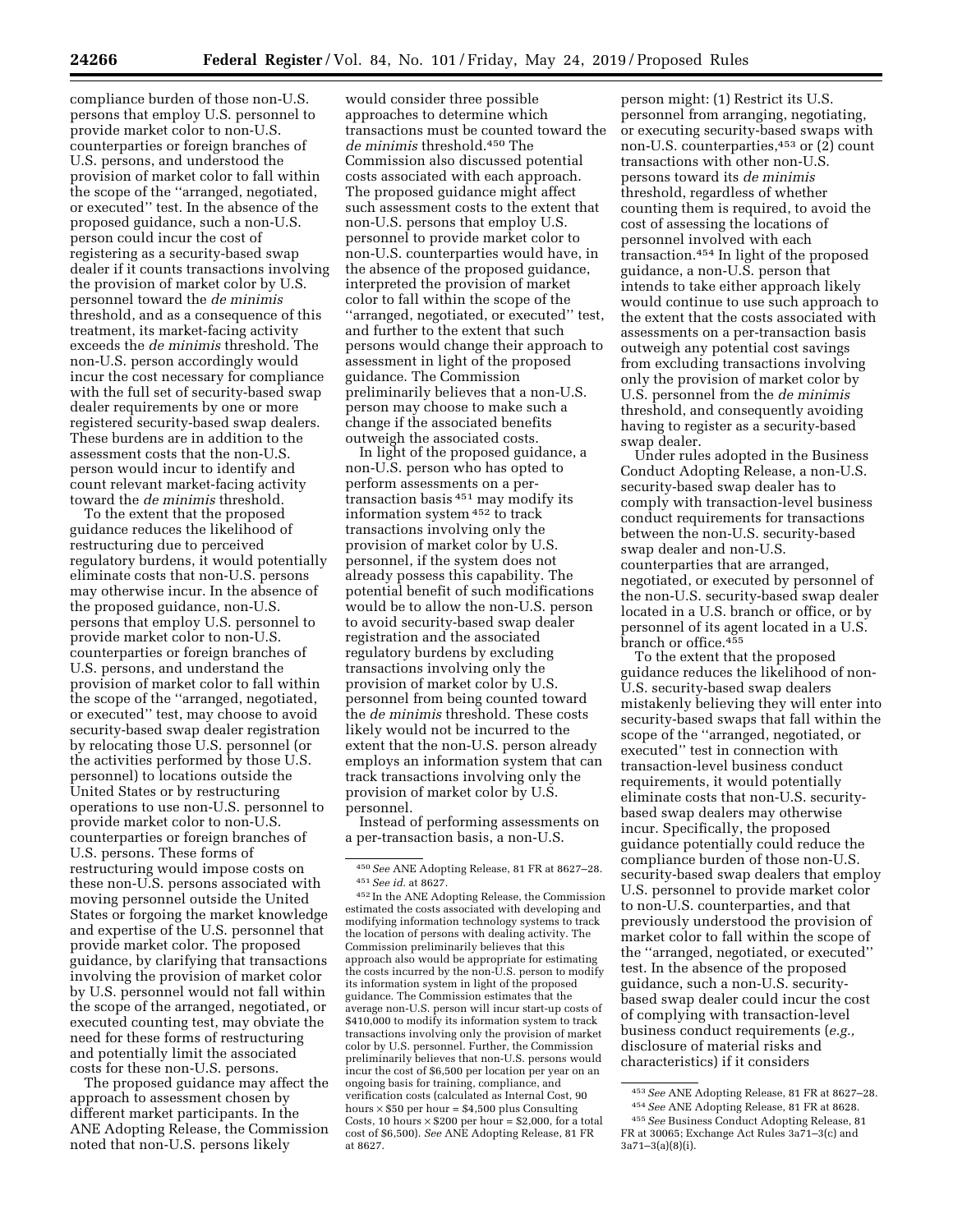transactions involving the provision of market color by U.S. personnel to fall within the scope of the test. These burdens are in addition to the assessment costs that the non-U.S. security-based swap dealers would incur to identify transactions that fall within the scope of the test.456

Under Regulation SBSR, a securitybased swap transaction between two non-U.S. persons that is arranged, negotiated, or executed using U.S. personnel may be subject to regulatory reporting and public dissemination. Rule 908(b)(2) of Regulation SBSR provides that a registered security-based swap dealer or major security-based swap participant will incur reporting obligations.457 This rule covers both U.S. and non-U.S. registered entities. Rule 908(b)(5) imposes reporting obligations on a non-U.S. person that, in connection with the person's securitybased swap dealing activity, arranged, negotiated, or executed the securitybased swap using its personnel located in a U.S. branch or office, or using personnel of an agent located in a U.S. branch or office.<sup>458</sup> Rule 908(a)(1)(v)<sup>459</sup> provides that a security-based swap transaction shall be subject to regulatory reporting and public dissemination if the transaction is arranged, negotiated, or executed by personnel of such non-U.S. person located in a U.S. branch or office, or by personnel of an agent of such non-U.S. person located in a U.S. branch or office. Rule 901(a)(2)(ii) assigns reporting duties for various types of uncleared security-based swap transactions including, but not limited to, transactions in which (a) one or both sides include a registered security-based swap dealer and (b) both sides include unregistered non-U.S. persons and at least one side includes a non-U.S. person that falls within Rule 908(b)(5).

To the extent that the proposed guidance reduces the likelihood of non-U.S. persons (*i.e.,* non-U.S. securitybased swap dealers and unregistered non-U.S. dealing entities) mistakenly believing they have entered into security-based swaps that fall within the scope of the ''arranged, negotiated, or executed'' test in connection with Regulation SBSR regulatory reporting requirements, it would potentially eliminate costs that non-U.S. persons may otherwise incur. Specifically, the proposed guidance potentially could reduce the compliance burden of those non-U.S. persons that employ U.S.

personnel to provide market color to non-U.S. counterparties and that previously understood the provision of market color to fall within the scope of the ''arranged, negotiated, or executed'' test. In the absence of the proposed guidance, such a non-U.S. person could incur the cost of complying with reporting requirements (*e.g.,* reporting of an initial security-based swap transaction to a registered securitybased swap data repository) if it considers transactions involving the provision of market color by U.S. personnel to fall within the scope of the test. These burdens are in addition to the assessment costs that unregistered non-U.S. dealing entities would incur to identify transactions that fall within the scope of the test and to determine if they will incur reporting duties under Rule  $901(a)(2)(ii)(E).460$ 

The proposed guidance may affect the incentives of those non-U.S. persons, if any, who currently interpret the scope of the ''arranged, negotiated, or executed'' test to be different from the proposed guidance, to request substituted compliance determinations for business conduct requirements and regulatory reporting and public dissemination requirements.461 In the absence of the proposed guidance, a non-U.S. person could incur the cost of applying for a substituted compliance determination if it considers transactions involving the provision of market color by U.S. personnel to fall within the scope of the test and believes that the cost savings from complying with comparable foreign requirements for these transactions outweigh the costs of applying for a substituted compliance determination and complying with any conditions that the Commission may attach to the substituted compliance determination. To the extent that the proposed guidance reduces the likelihood of non-U.S. persons mistakenly believing that transactions involving the provision of market color by U.S. personnel fall within the scope of the test, it may reduce the incentive of non-U.S. persons to apply for substituted compliance determinations and the associated costs.

As discussed above, the proposed guidance could reduce the regulatory burden (including substituted compliance application costs, if any) of those non-U.S. persons that employ U.S. personnel to provide market color to

non-U.S. counterparties, and who would otherwise have interpreted the provision of market color to fall within the scope of the ''arranged, negotiated, or executed'' test. Additionally, the proposed guidance may obviate the need for restructuring and potentially limit the associated costs for such non-U.S. persons that employ U.S. personnel to provide market color to non-U.S. counterparties. To the extent that the regulatory cost burden and restructuring costs for such non-U.S. persons are reduced as a result of the proposed guidance, resources could be freed up for investing in profitable projects, which would promote investment efficiency and capital formation. The non-U.S. persons alternatively could pass on the reductions in regulatory cost burden and restructuring costs to their counterparties in the form of a lower price for liquidity provision (*e.g.,*  through posting narrower bid-ask spreads), thereby allowing the non-U.S. persons to compete more effectively in providing liquidity to market participants. Such actions in turn may increase competition in the market for liquidity provision if they prompt other liquidity providers to lower their prices for liquidity provision.

### *D. Proposed Amendment to Rule of Practice 194(c)(2)*

Several key economic effects and tradeoffs inform the Commission's analysis of proposed Rule of Practice 194(c)(2).462

First, as the Commission discussed in the Rule of Practice 194 Adopting Release,463 increasing the ability of statutorily disqualified persons to effect or be involved in effecting securitybased swaps on behalf of SBS Entities may give rise to higher compliance and counterparty risks, increase costs of adverse selection, decrease market participation, and reduce competition among higher quality associated persons and SBS Entities.

Second, at the same time, the scope of conduct that gives rise to disqualification is broad and includes conduct that may not pose ongoing risks to counterparties.464 In addition, as

<sup>456</sup>*See* Business Conduct Adopting Release, 81 FR at 30135.

<sup>457</sup>*See* Exchange Act Rule 908(b)(2).

<sup>458</sup>*See* Exchange Act Rule 908(b)(5).

<sup>459</sup>*See* Exchange Act Rule 908(a)(1)(v).

<sup>460</sup>*See* Regulation SBSR Amendments Adopting Release, 81 FR 156 at 53638.

<sup>461</sup>*See* Exchange Act Rule 3a71–6(d) (addressing substituted compliance for business conduct requirements) and Regulation SBSR Rule 908(c) (addressing substituted compliance for regulatory reporting and public dissemination requirements).

<sup>462</sup>*See* Rule of Practice 194 Adopting Release, 84 FR at 4922–43.

<sup>463</sup>*See id.* 

<sup>464</sup>As discussed in Section V.A. of the Rule of Practice 194 Adopting Release, the definition of disqualified persons, as applied in the statutory prohibition in Exchange Act Section 15F(b)(6), is broad. That definition disqualifies associated persons due to violations of the securities laws, but also for felonies and misdemeanors not related to the securities laws and/or financial markets, and certain foreign sanctions. *See* Rule of Practice 194 Adopting Release, 84 FR at 4922, 4929.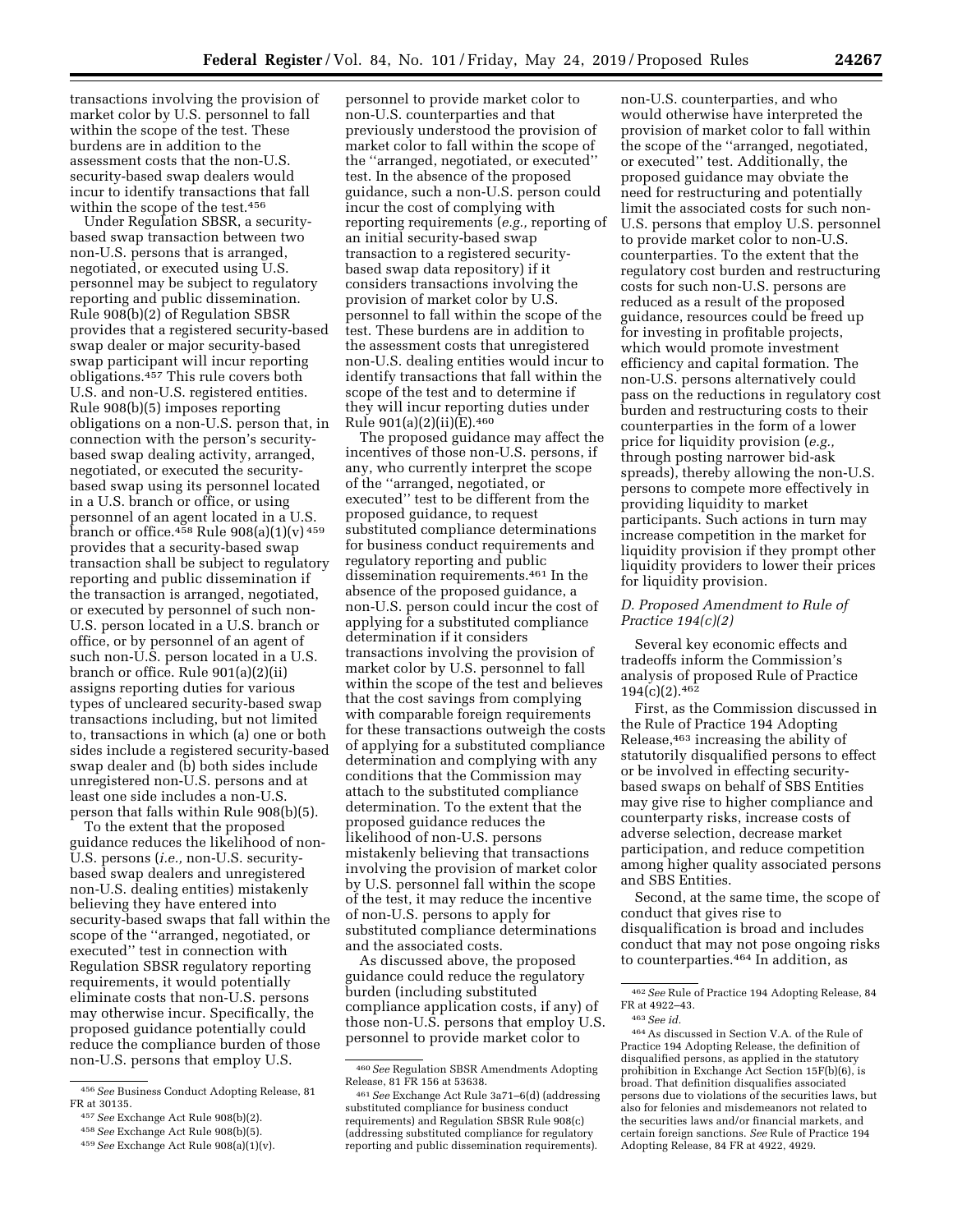discussed in the Rule of Practice 194 Adopting Release and in greater detail below, strong disqualification standards can also reduce competition and the volume of service provision.

Third, public information about misconduct can give rise to capital market participants voting with their feet (reputational costs), and labor markets frequently penalize misconduct through firing or worse career outcomes in other settings, as discussed in the Rule of Practice 194 Adopting Release. If counterparties perceive the risks related to disqualified associated persons to be high, counterparties may choose to perform more in-depth due diligence related to their SBS Entity counterparties or to transact with SBS Entities without disqualified associated persons.

Fourth, an overwhelming majority of dealers and most counterparties transact across both swap and security-based swap markets, including in financial products that are similar or identical in their payoff profiles and risks. Differential regulatory treatment of disqualification in swap and securitybased swap markets may disrupt existing counterparty relationships and may increase costs of intermediating transactions for some SBS Entities, which may be passed along to certain counterparties in the form of higher transaction costs.

Fifth, as discussed in the Rule of Practice 194 Adopting Release, market participants may value bilateral relationships with SBS Entities, including with SBS Entities duallyregistered as Swap Entities, and searching for and initiating bilateral relationships with new SBS Entities may involve costs for counterparties. For example, security-based swaps are long-term contracts that are often renegotiated, and disruptions to existing counterparty relationships can reduce the potential future ability to modify a contract, which may be priced in widening spreads.465

1. Costs and Benefits of the Proposed Amendment

Once compliance with SBS Entity registration rules is required, registered SBS Entities will be unable to utilize any statutorily disqualified associated natural person, including natural persons with potentially valuable capabilities, skills, or expertise, to effect or be involved in effecting securitybased swaps, absent exemptive relief, including an order under Rule of Practice 194. This restriction would

apply to all associated natural persons of all registered SBS Entities, with respect to all counterparties, and regardless of the nature of the conduct giving rise to disqualification. SBS Entities are, under the baseline regulatory regime, unable to rely on disqualified associated persons even if such persons are non-U.S. persons transacting exclusively with non-U.S. counterparties. However, absent the proposed Rule, SBS Entities would still be able to apply to the Commission for relief, and the Commission would still be able to grant relief, including under Rule of Practice 194.

Under the proposed Rule, unless a limitation applies, SBS Entities will be able to allow disqualified associated persons that are not U.S. persons to effect or be involved in effecting security-based swap transactions with non-U.S. counterparties and foreign branches of U.S. counterparties. The Commission preliminarily believes that the proposed Rule involves three groups of benefits.

First, SBS Entities may benefit from greater flexibility in hiring and managing non-U.S. employees transacting with foreign counterparties and foreign branches of U.S. counterparties. To the degree that such employees may have valuable skills, expertise, or counterparty relationships that are difficult to replace and outweigh the reputational and compliance costs of continued association, SBS Entities would be able to continue employing them without being required to apply for relief with the Commission. In addition, crossregistered SBS Entities would experience economies of scope in employing non-U.S. natural persons in their swap and security-based swap businesses. Specifically, SBS Entities will be able to rely on the same non-U.S. natural persons in transactions with the same counterparties across integrated swap and security-based swap markets. In addition, SBS Entities will no longer be required to apply for relief under Rule of Practice 194 with respect to non-U.S. persons transacting with foreign counterparties and foreign branches of U.S. counterparties.466

Second, to the degree that SBS Entities currently pass along costs to counterparties in the form of, for example, higher transaction costs, the proposed amendment may benefit non-U.S. counterparties and foreign branches of U.S. counterparties through lower prices of available security-based swaps. In addition, such counterparties of SBS Entities would be able to continue transacting with the same non-U.S. associated persons of the same SBS Entities across interconnected markets without delays related to Commission review under Rule of Practice 194. The Commission notes that both the returns and the risks from security-based swap transactions by foreign branches of U.S. persons may flow to the U.S. business of U.S. persons, contributing to profits and losses of U.S. persons.

Third, the proposed amendment may benefit disqualified non-U.S. natural persons seeking to engage in securitybased swap activity. Under the proposal, an SBS Entity would no longer be required to incur costs related to applying for exemptive relief under Rule of Practice 194 in order to allow a disqualified non-U.S. natural person to transact with foreign counterparties and foreign branches of U.S. counterparties. The proposal may reduce direct costs to SBS Entities of hiring and retaining disqualified non-U.S. employees. This may improve employment opportunities for disqualified non-U.S. natural persons in the security-based swap industry. However, research in other contexts points to large reputational costs from misconduct, and some papers show that employers may often fire and replace employees engaging in misconduct to manage these reputational costs, as discussed in the Rule of Practice 194 Adopting Release.467

The proposed Rule would result in SBS Entities being less constrained by the general statutory prohibition in their security-based swap activity with foreign counterparties and foreign branches of U.S. counterparties. The Commission continues to recognize that associating with statutorily disqualified natural persons effecting or involved in effecting security-based swaps on behalf of SBS Entities may give rise to counterparty and compliance risks. For example, as the Commission discussed elsewhere, in other settings, individuals engaged in misconduct are significantly more likely to engage in repeated

<sup>465</sup>*See* Rule of Practice 194 Adopting Release, 84 FR at 4922.

<sup>466</sup>As discussed in the economic baseline, we preliminarily believe that the proposed exclusion may reduce the number of applications by between zero and two applications, resulting in potential cost savings of between zero and  $$24,540$  (=2  $\times$  30 hours × Attorney at \$409 per hour). The hourly cost figure is based on data from SIFMA's *Management & Professional Earnings in the Securities Industry 2013* (modified by the Commission staff to adjust for inflation and to account for an 1,800-hour workyear and multiplied by 5.35 to account for bonuses, firm size, employee benefits, and overhead). *See* 

Rule of Practice 194 Adopting Release, 84 FR at 4922.

<sup>467</sup>*See* Rule of Practice 194 Adopting Release, 84 FR at 4932.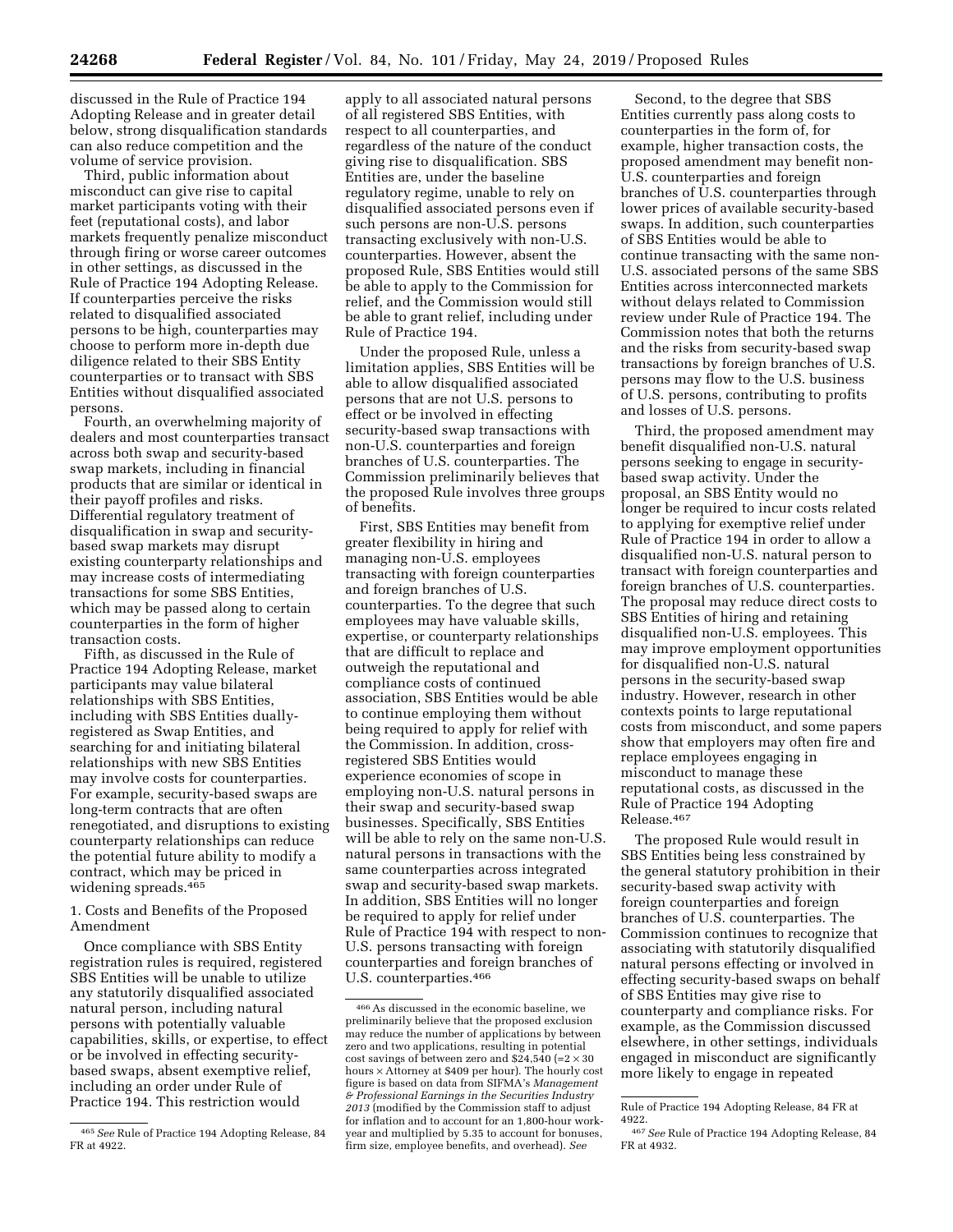misconduct.468 Data in the Rule of Practice 194 Adopting Release suggests that, in parallel disqualification review processes in swap and broker-dealer settings, the application rate is low, but there are incidences of repeated misconduct.469 The Commission also continues to recognize that statutory disqualification and an inability to continue associating with SBS Entities creates disincentives against underlying misconduct for associated persons and that there may be spillover effects on other associated persons within the same SBS Entity.<sup>470</sup> Further, the Commission recognizes that, under the proposed amendment, the Commission would be unable to make an individualized determination about whether permitting a given non-U.S. associated natural person to effect or be involved in effecting security-based

consistent with the public interest. The Commission also notes that the proposed amendment would allow SBS Entities to rely on disqualified non-U.S. personnel in their transactions with both foreign counterparties and foreign branches of U.S. counterparties. To the degree that statutory disqualification may increase risks to counterparties, to the degree that SBS Entities may choose to rely on disqualified foreign personnel despite reputational and compliance costs of association, and to the extent that such counterparties do not move their business to other personnel or SBS Entity, this may increase risks to foreign branches of U.S. counterparties. Depending on the consolidation and ownership structure of counterparties, some of the returns as well as losses in

swaps on behalf of an SBS Entity is

foreign branches may flow through to some U.S. parent firms. However, the proposed approach provides for identical treatment of foreign counterparties and foreign branches of U.S. counterparties, reducing potential competitive disparities between them in security-based swap markets.

The Commission notes that, importantly, the proposed exclusion would more closely harmonize the Commission's approach with the approach already being followed with respect to foreign personnel of Swap Entities. As such, the Commission's assessment of the benefits and potential counterparty risks of the proposed relief discussed above is informed by experience and data with respect to CFTC/NFA statutory disqualification review in swap markets, including, among others: (i) The low incidence of statutory disqualification of associated persons; (ii) the majority of applications arising out of non-investment related conduct by associated persons; (iii) absence of additional statutory disqualification forms filed by swap dealers to request NFA determination with respect to a new statutory disqualification for any of the individuals.471 The Commission also notes that parallel swap markets remain large, with multi-name credit default swaps representing an increasing share of credit-default swap notional outstanding, and highly liquid.472

Three factors may reduce the magnitude of the above economic costs and benefits. First, the Commission will continue to be able, in appropriate cases, to institute proceedings under Exchange Act Section 15F(l)(3) to determine whether the Commission should censure, place limitations on the activities or functions of such person, suspend for a period not exceeding 12 months, or bar such person from being associated with an SBS Entity.473

Second, the security-based swap market is an institutional one, with investment advisers, banks, pension funds, insurance companies, and ISDArecognized dealers accounting for 99.8% of transaction activity.474 While security-based swaps may be more opaque than equity and bonds and may

474*See* Rule of Practice 194 Adopting Release, Table 1 of the economic baseline.

give rise to greater information asymmetries between dealers and nondealer counterparties, institutional counterparties may be more informed and sophisticated compared to retail clients. However, given limited data availability on the domiciles of nondealer counterparties, the Commission is unable to quantify how many noninstitutional foreign counterparties may be affected by the proposed Rule.

Importantly, the concentrated nature of security-based swap market-facing activity may reduce the ability of counterparties to choose to transact with SBS Entities that do not rely on disqualified personnel. As the Commission estimated elsewhere, the top five dealer accounts intermediated approximately 55% of all SBS Entity transactions by gross notional, and the median counterparty transacted with 2 dealers in 2017.475 While reputational incentives may flow from a customer's willingness to deal with an SBS Entity, the fact that the customer may not have many dealers to choose from weakens those incentives. However, the Commission also notes that market concentration is itself endogenous to market participants' counterparty selection. That is, counterparties trade off the potentially higher counterparty risk of transacting with SBS Entities that rely on disqualified associated persons against the attractiveness of securitybased swaps (price and non-price terms) that they may offer. If a large number of counterparties choose to move their business to SBS Entities that do not rely on disqualified associated persons (including those SBS Entities that may currently have lower market share), market concentration itself can decrease.

Third, as discussed above, the exclusion will not be available with respect to an associated person if that associated person is currently subject to an order described in subparagraphs (A) and (B) of Section 3(a)(39) of the Exchange Act, with the limitation that an order by a foreign financial regulatory authority described in subparagraphs (B)(i) and (B)(iii) of Section 3(a)(39) shall only apply to orders by a foreign financial regulatory authority in the jurisdiction where the associated person is employed or located. In such circumstances, affected SBS Entities will be required to apply for relief under Rule of Practice 194 and will be unable to allow their disqualified associated person entities to effect or be involved in effecting

<sup>468</sup>For a more detailed discussion, *see* Rule of <sup>469</sup> See Rule of Practice 194 Adopting Release, 84 FR at 4928.

<sup>470</sup> For example, as discussed in the Rule of Practice Adopting Release, Dimmock, Gerken, and Graham (2018) examine customer complaints against FINRA-registered representatives in 1999 through 2011, and argue that misconduct of individuals influences the misconduct of their coworkers. Using mergers of firms as a quasiexogenous shock, the paper examines changes in an adviser's misconduct around changes to an employee's coworkers due to a merger. The paper estimates that an employee is 37% more likely to commit misconduct if her new coworkers encountered in the merger have a history of misconduct. The paper contributes to broader evidence on peer effects, connectedness, and commonality of misconduct, and can help explain the distributional properties in the prevalence of misconduct across firms documented in Egan, Matvos, and Seru (2017). *See* Stephen G. Dimmock, William C. Gerken, & Nathaniel P. Graham, ''Is Fraud Contagious? Coworker Influence on Misconduct by Financial Advisors,'' 73 J. Fin. 1417 (2018); *see also* Mark Egan, Gregor Matvos, & Amit Seru, ''The Market for Financial Adviser Misconduct,'' 127 J. Pol. Econ. 233 (2019), *available at [https://papers.ssrn.com/sol3/papers.cfm](https://papers.ssrn.com/sol3/papers.cfm?abstract_id=2739170) ?abstract*\_*[id=2739170.](https://papers.ssrn.com/sol3/papers.cfm?abstract_id=2739170)* 

<sup>471</sup>*See* Rule of Practice Adopting Release, 84 FR at 4931.

<sup>472</sup>*See, e.g.,* Inaki Aldasoro & Torsten Ehlers, ''The Credit Default Swap Market: What a Difference a Decade Makes,'' BIS Quarterly Review, June 2018, at 3 (Graph 1), *available at [https://www.](https://www.bis.org/publ/qtrpdf/r_qt1806b.pdf) [bis.org/publ/qtrpdf/r](https://www.bis.org/publ/qtrpdf/r_qt1806b.pdf)*\_*qt1806b.pdf,* last accessed March 26, 2019; *see also* Richard Haynes & Lihong McPhail, ''The Liquidity of Credit Default Index Swap Networks'' (Working Paper, 2017).

<sup>473</sup>*See* 15 U.S.C. 78o–10(l)(3).

<sup>475</sup>*See* Rule of Practice 194 Adopting Release, 84 FR at 4925.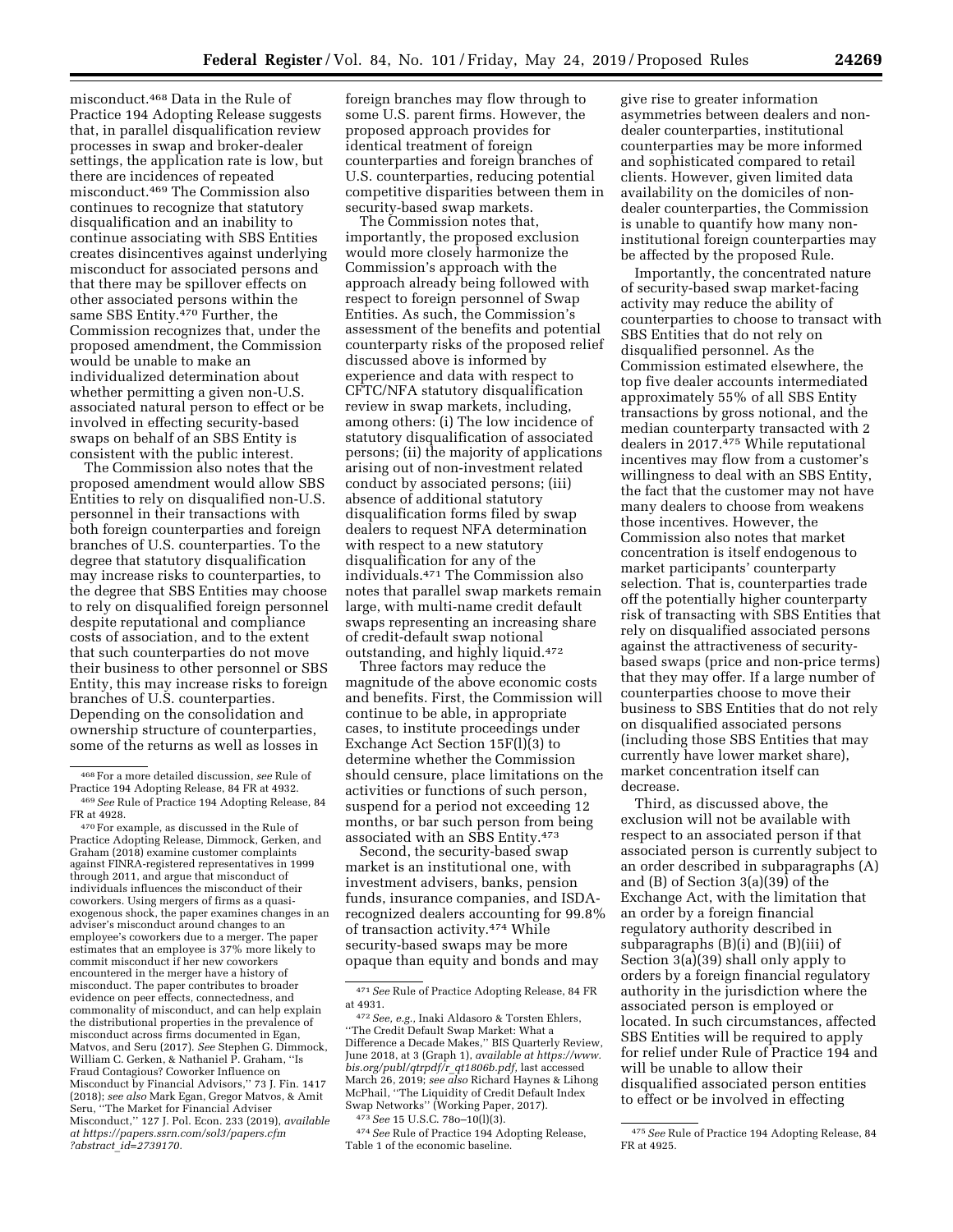security-based swaps on their behalf, pending review by the Commission.

## 2. Effects on Efficiency, Competition, and Capital Formation

The Commission has assessed the effects of the proposed amendment on efficiency, competition, and capital formation. As noted above, limiting the ability of statutorily disqualified persons to effect or be involved in effecting security-based swaps on behalf of SBS Entities may reduce compliance and counterparty risks and may facilitate competition among higher quality associated persons and SBS Entities, thereby enhancing integrity of security-based swap markets. At the same time, limits on the participation of disqualified employees in securitybased swap markets may result in costs related to replacing or reassigning an employee to SBS Entities or applying to the Commission for relief. This may disrupt existing counterparty relationships across closely linked swap and security-based swap markets and increase transaction costs borne by counterparties, adversely effecting efficiency and capital formation in swap and security-based swap markets.

In addition, if more SBS Entities seek to avail themselves of the exclusion and retain, hire, or increase their reliance on disqualified foreign personnel in their transactions with foreign counterparties, a greater number of disqualified persons may seek employment and business opportunities in security-based swap markets. As discussed in the Rule of Practice 194 Adopting Release,<sup>476</sup> there is a dearth of economic research on these issues in derivatives markets, and the research in other settings cuts both ways. On the one hand, a greater number of disqualified persons active in security-based swaps could increase the ''lemons'' problem and related costs of adverse selection,477 since market participants may demand a discount from counterparties if they expect a greater chance that counterparties have employed disqualified persons that are involved in arranging transactions. This effect could lead to a reduction in informational efficiency and capital formation. On the other hand, more

flexibility in employing disqualified persons may also increase competition and consumer surplus.478

The proposed amendment would preserve an equal competitive standing of U.S. and non-U.S. SBS Entities with disqualified foreign personnel as they compete for business with foreign counterparties and foreign branches of U.S. counterparties. Importantly, under the baseline, both U.S. and non-U.S. Swap Entities are able to transact with foreign counterparties relying on their foreign disqualified personnel without applying to the CFTC for relief from the statutory prohibition. As discussed in the economic baseline, the Commission expects extensive cross-registration of dealers across the two markets. As a result, dually registered U.S. SBS Entities would be able to rely on the same disqualified foreign personnel in transacting with the same counterparties in both swap (*e.g.,* index CDS) and security-based swap (*e.g.,* single-name CDS) markets.

The proposed amendment may create incentives for SBS Entities to relocate their personnel (or the activities performed by U.S. personnel) outside the U.S. to be able to avail themselves of the proposed exclusion and avoid being bound by the statutory prohibition. The cost of relocation will depend on many factors, such as the number of positions being relocated, the location of new operations, the costs of operating at the new location, and other factors. These factors will, in turn, depend on the relative volumes of market-facing activity that a firm carries out on different underliers and with counterparties in different jurisdictions. As a result of these dependencies, the Commission cannot reliably quantify the costs of these alternative approaches to compliance. However, the Commission believes that firms would seek to relocate their personnel (or the activities performed by U.S. personnel) only if they expect the relocations to be profitable.

Further, the proposed amendment may improve the employment and career outcomes of disqualified foreign personnel relative to disqualified U.S. personnel. As a result, disqualified personnel may seek to relocate outside the U.S. and seek employment by SBS Entities in their foreign business. To the degree that such relocation occurs, it may reduce the effective scope of application of the statutory prohibition. This may also lead to a separating equilibrium: It may decrease counterparty risks and adverse selection costs of security-based swaps in SBS Entities and in transactions with U.S. counterparties, and increase counterparty risks and adverse selection costs in transactions with foreign counterparties and foreign branches of U.S. counterparties.

#### 3. Alternatives Considered

The Commission has considered several alternatives to the proposed amendment to Rule of Practice  $194(c)(2)$ .

a. Relief for All SBS Entities With Respect to Non-U.S. Personnel Transacting With Non-U.S. Counterparties But Not With Foreign Branches of U.S. Counterparties

The Commission could have proposed an exclusion for all SBS Entities with respect to foreign personnel transacting with foreign counterparties, without making the exclusion available to foreign personnel transacting with foreign branches of U.S. counterparties. As discussed above, a history of statutorily disqualifying conduct may signal higher ongoing risks to counterparties. SBS Entities may choose to replace disqualified foreign personnel due to reputational and compliance costs. In addition, the security-based swap market is institutional in nature, and better informed institutional counterparties may choose to move their business to another employee or another SBS Entity without disqualified personnel. To the degree that SBS Entities do not replace disqualified personnel and counterparties do not move their business, the alternative may decrease risks to foreign branches of U.S. counterparties relative to the proposed approach. Since both potential returns and potential risks of foreign branches may flow through to some U.S. parents (depending on the counterparty's ownership and organizational structure), the alternative could reduce the returns and risks of such U.S. counterparties' parents.

At the same time, the alternative approach would involve unequal effects on foreign counterparties and foreign

<sup>476</sup>*See* Rule of Practice 194 Adopting Release, 84 FR at 4923.

<sup>477</sup>*See, e.g.,* George A. Akerlof, ''The Market for ''Lemons'': Quality Uncertainty and the Market Mechanism,'' 84 Q. J. Econ. 488 (1970). Informational asymmetry about quality can negatively affect market participation and decrease the amount of trading—a problem commonly known as adverse selection. When information about counterparty quality is scarce, market participants may be less willing to enter into transactions, and the overall level of trading may fall.

<sup>478</sup>*See* Jonathan Berk & Jules H. van Binsbergen, ''Regulation of Charlatans in High-Skill Professions'' (Stanford University Graduate School of Business, Research Paper No. 17–43, 2017), *available at [https://ssrn.com/abstract=2979134.](https://ssrn.com/abstract=2979134)*  The paper models the costs and benefits of both disclosure and standards regulation of ''charlatans'' (professionals who sell a service they do not deliver) in high skill professions. When there is a mismatch between high demand for a skill and short supply of the skill, the presence of charlatans in a profession is an equilibrium outcome. Importantly, reducing the number of charlatans by regulation decreases consumer surplus in their model. Both standards and disclosure regulations drive charlatans out of the market, but the resulting reduction in competition amongst producers actually reduces consumer surplus. In turn, producers strictly benefit from such regulation.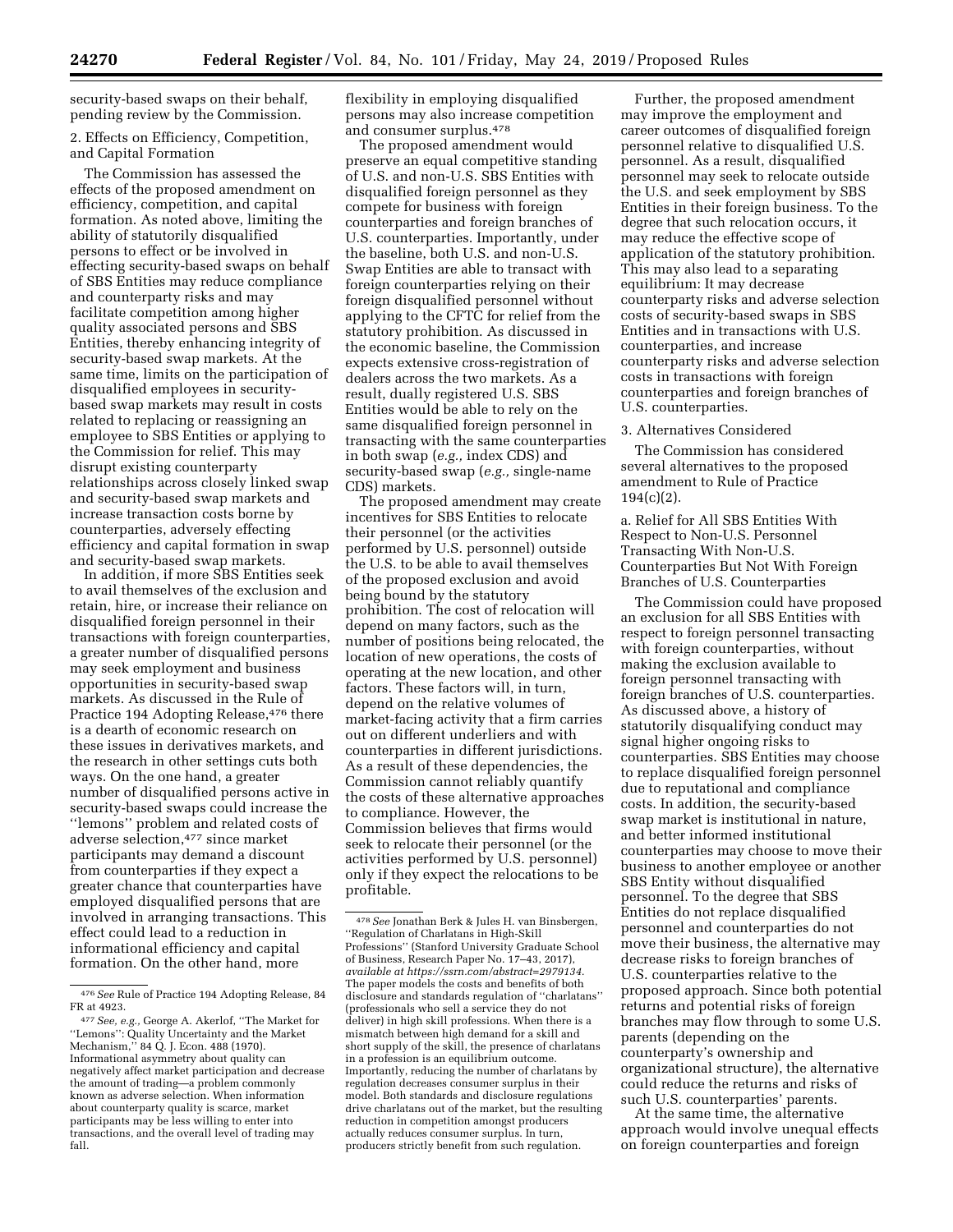branches of U.S. counterparties. Specifically, under the alternative, foreign counterparties would be able to choose between transacting with those SBS Entities that employ statutorily disqualified personnel and those that do not, whereas foreign branches of U.S. counterparties would only be able to transact with SBS Entities that do not employ statutorily disqualified personnel. If SBS Entities with disqualified personnel compensate for potentially higher counterparty risks with, for example, more attractive terms of security-based swaps, the alternative may introduce disparities in access and cost of security-based swaps available to foreign counterparties as compared to those available to foreign branches of U.S. counterparties.

b. Relief for Non-U.S. Person SBS Entities With Respect to Non-U.S. Personnel Transacting With Non-U.S. Counterparties and Foreign Branches of U.S. Counterparties

The Commission has considered a narrower alternative exclusion limited to non-U.S. person SBS Entities relying on non-U.S. personnel in their transactions with foreign counterparties and foreign branches of U.S. counterparties. The alternative exclusion would be subject to the same limitation as the proposal, discussed above: An SBS Entity would not be able to rely on the exclusion with respect to an associated person currently subject to an order that prohibits such person from participating in the U.S. financial markets, including the securities or swap market, or foreign financial markets.

Relative to the proposed amendment, this alternative would broaden the effective scope of application of the statutory prohibition and might reduce ongoing compliance and counterparty risks for foreign counterparties and foreign branches of U.S. counterparties. Under the alternative, disqualified foreign personnel of U.S. SBS Entities would be unable to transact without the costs and delays related to applications for relief. This might decrease the number of disqualified foreign personnel transacting in security-based swap markets and seeking to associate with U.S. SBS Entities. Lower market participation of disqualified personnel on behalf of U.S. SBS Entities in their foreign transactions may reduce the costs of adverse selection and increase foreign counterparty willingness to transact with U.S. SBS Entities in security-based swaps.

At the same time, it would result in a disparate competitive standing between U.S. SBS Entities and non-U.S.

person SBS Entities as they are competing for business with foreign counterparties and foreign branches of U.S. counterparties. This alternative would allow non-U.S. SBS Entities to enjoy flexibility in hiring, retaining, and replacing non-U.S. personnel and in staffing foreign offices with personnel engaged in transactions with foreign counterparties. However, U.S. SBS Entities would be unable to rely on the exclusion and would have to either replace an employee or apply under Rule of Practice 194, incurring related costs and delays. To the degree that SBS Entities pass along costs to their counterparties, relative to the proposed exclusion, this narrower alternative may result in somewhat lower availability or worse terms of security-based swaps and may somewhat reduce the choice of dealers for foreign counterparties and foreign branches of U.S. counterparties. Finally, this approach would be inconsistent with the CFTC's relief for Swap Entities. Given expected extensive cross-registration and active crossmarket participation by counterparties, a lack of comparable treatment of disqualification across swaps and security-based swaps would make it harder for the same U.S. SBS Entities to transact relying on the same foreign personnel with the same foreign counterparties in related markets.

Further, under the alternative, foreign personnel of U.S. SBS Entities would not have the same competitive standing as foreign personnel of non-U.S. SBS Entities when engaging in business with the same foreign counterparties. The Commission also notes that the definition of a U.S. person is based on a natural person's residency in the United States. As discussed above, excluding foreign personnel of foreign SBS Entities creates incentives for all disqualified U.S. personnel employed by foreign SBS Entities to be transferred to a foreign office in order to legally become non-U.S. personnel eligible for the alternative exclusion. Of course, the choice made by a non-U.S. SBS Entity to transfer disqualified U.S. personnel abroad will reflect the value of an employee's skills and expertise, costs to reputation with counterparties, the number of positions being moved, and internal organizational structures of a non-U.S. SBS Entity. However, SBS Entities are commonly part of large financial groups with many domestic and foreign regional offices. Therefore many non-U.S. SBS Entities may be able to relocate statutorily disqualified U.S. personnel to foreign offices and rely on the exclusion.

Under this alternative, however, disqualified personnel of U.S. SBS

Entities would be unable to relocate to a foreign office and rely on the exclusion, adding to the competitive disparities between disqualified personnel of U.S. and foreign SBS Entities transacting with the same foreign counterparties. As a result, under the alternative, statutorily disqualified personnel of U.S. SBS Entities may seek employment with foreign SBS Entities and continue to transact with the same foreign counterparties on behalf of non-U.S. SBS Entities.

The Commission continues to recognize that, due to adverse selection costs and compliance risks related to hiring and retaining disqualified persons, many SBS Entities may choose not to hire or may fire and replace statutorily disqualified employees. However, this incentive may be weaker with respect to personnel whose conduct giving rise to disqualification occurred in jurisdictions where statutory disqualification is not public information.

c. Relief for Non-U.S. SBS Entities With Respect to Both U.S. and Non-U.S. Personnel Transacting With Foreign Counterparties and Foreign Branches of U.S. Counterparties

The Commission has considered excluding from the statutory prohibition both U.S. and foreign disqualified personnel, but limiting the relief to non-U.S. person SBS Entities transacting exclusively with foreign counterparties or foreign branches of U.S. counterparties. The alternative exclusion would be subject to the same limitation as the proposal, discussed above: An SBS Entity would not be able to rely on the exclusion with respect to an associated person currently subject to an order that prohibits such person from participating in the U.S. financial markets, including the securities or swap market, or foreign financial markets.

Under the alternative, non-U.S. SBS Entities would enjoy full flexibility in hiring, retaining, and replacing personnel and in staffing both U.S. and non-U.S. offices with personnel engaged in transactions with foreign counterparties. To the degree that non-U.S. SBS Entities pass along costs to their counterparties, this may result in somewhat higher availability or improved terms of security-based swaps for foreign counterparties. Further, under the alternative, disqualified U.S. personnel would have the same competitive standing as disqualified foreign personnel with similar skills and expertise transacting on behalf of non-U.S. SBS Entities with the same foreign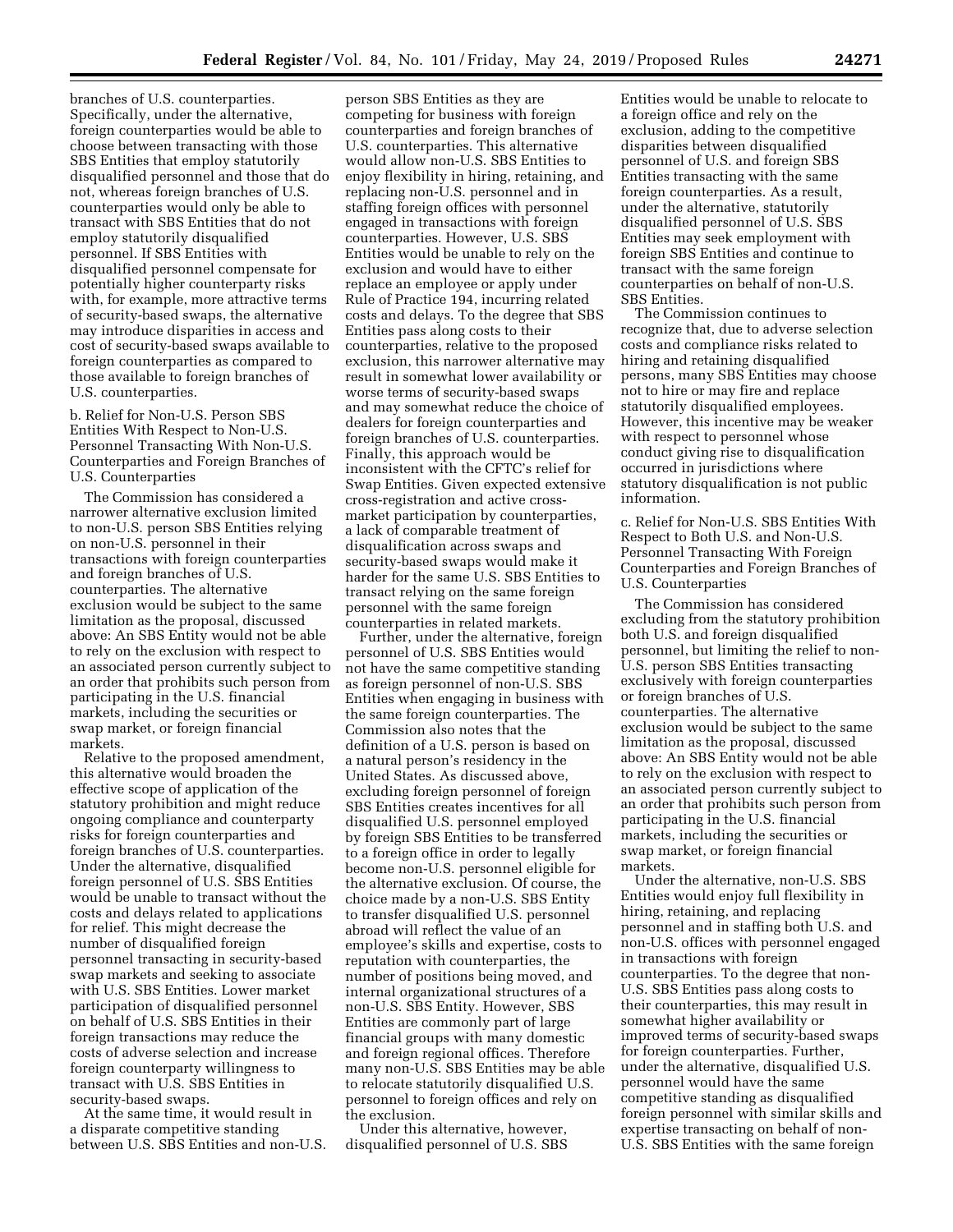counterparties. For example, disqualified U.S. personnel transacting with foreign counterparties and foreign branches of U.S. counterparties would not need to relocate to a foreign office of a foreign SBS Entity to avail themselves of the exclusion.

Relative to the proposed Rule, this alternative would increase the competitive gap between U.S. and non-U.S. SBS Entities in their ability to hire, retain, and locate disqualified personnel as they compete for business with foreign counterparties. To the degree that U.S. SBS Entities may wish to begin or continue to associate with disqualified personnel despite potential reputation costs, U.S. SBS Entities would be required to apply with the Commission and disallow disqualified personnel from effecting security-based swaps pending Commission action. At the same time, foreign SBS Entities would be able to freely hire and retain disqualified personnel in the U.S. and allow them to engage in security-based swap transactions with foreign counterparties and foreign branches of U.S. counterparties.

As noted in the economic baseline, this alternative approach is inconsistent with the relief from the CFTC's requirements that is available to both U.S. and non-U.S. SBS Entities with respect to only foreign personnel. Given expected extensive cross-registration and active cross-market participation by counterparties, differential treatment of disqualification may disrupt counterparty relationships between the same dually registered SBS Entities transacting with the same foreign counterparties in related markets.

Under the alternative and relative to the proposed amendment, disqualified U.S. personnel of non-U.S. SBS Entities may enjoy better employment and career outcomes, which may increase the number of disqualified personnel transacting in security-based swap markets and seeking to associate with SBS Entities. Greater market participation of disqualified personnel on behalf of non-U.S. SBS Entities, particularly in jurisdictions where conduct giving rise to disqualification is not public or easily accessible information, may increase the costs of adverse selection and decrease counterparty willingness to transact with non-U.S. SBS Entities in securitybased swaps. As a result, some foreign counterparties may choose to move their transaction activity from non-U.S. to U.S. SBS Entities.

The magnitude of the above economic effects of the alternative approach may be limited by three factors. First, many non-U.S. SBS Entities may choose to

locate personnel transacting with foreign counterparties in foreign offices if most of their business is in foreign underliers trading in foreign jurisdictions.479 As a result, some non-U.S. SBS Entities may already locate personnel, including statutorily disqualified personnel, dedicated to transacting with foreign counterparties outside the United States.

Second, due to reputational and adverse selection costs and compliance risks related to hiring and retaining disqualified persons, many SBS Entities may choose not to hire, or may fire and replace disqualified employees. The incentive to disassociate is strongest in jurisdictions in which conduct giving rise to statutory disqualification is public information (as in the U.S). As a result, it is not clear how often non-U.S. SBS Entities would choose to hire or continue to employ disqualified U.S. personnel even if they were able to rely on an exclusion and avoid applying for relief under Rule of Practice 194.

Third, the Commission notes that the primary difference between the proposed approach and the alternative is in the treatment of U.S. SBS Entity personnel. Specifically, under the proposal, U.S. SBS Entities may permit non-U.S. personnel to transact with foreign counterparties and foreign branches of U.S. counterparties, whereas under the alternative they may not. With respect to non-U.S. SBS Entities, the proposal provides relief for foreign personnel only; the alternative provides relief with respect to both U.S. and foreign personnel. As discussed above, the definition of a U.S. person in Rule  $3a71-3(a)(4)(i)(A)$  under the Exchange Act with respect to a natural person is based on residency in the United States. Under the proposal, non-U.S. SBS Entities may be able to simply transfer statutorily disqualified U.S. personnel transacting with foreign counterparties to a foreign office in order to become eligible for the proposed exclusion. Of course, each non-U.S. SBS Entity's choice to continue to employ disqualified U.S. personnel and relocate them abroad would likely reflect the value of an employee's skills and expertise, reputational costs of continued association, the number of positions being moved, and internal organizational structures of each entity, among others. However, non-U.S. SBS Entities are commonly members of large financial groups with many domestic

and foreign regional offices, and such relocation is likely to be feasible for some non-U.S. SBS Entities. As a result, depending on the ease and costs of such relocation and the value of disqualified personnel to the non-U.S. SBS Entity, the scope of this alternative with respect to non-U.S. SBS Entities may be similar to the effective scope of the proposed exclusion with respect to non-U.S. SBS Entities.

d. Relief for All SBS Entities With Respect to All Personnel Transacting With Non-U.S. Counterparties and Foreign Branches of U.S. Counterparties

The Commission has considered an exclusion for both U.S. and foreign SBS Entities with respect to all personnel transacting with foreign counterparties and foreign branches of U.S. counterparties. The alternative exclusion would be subject to the same limitation as the proposal, discussed above: An SBS Entity would not be able to rely on the exclusion with respect to an associated person currently subject to an order that prohibits such person from participating in the U.S. financial markets, including the securities or swap market, or foreign financial markets.

This alternative would allow both non-U.S. and U.S. SBS Entities to enjoy full flexibility in hiring, retaining, and replacing personnel, and in staffing both U.S. and non-U.S. offices with personnel engaged in transacting with foreign counterparties and foreign branches of U.S. counterparties. To the degree that SBS Entities currently pass along costs to their counterparties or to the degree disqualified personnel may have superior skills or expertise, this may benefit the terms of security-based swaps and choice of dealers available to foreign counterparties. Further, disqualified U.S. personnel would have the same competitive standing as disqualified foreign personnel with similar skills and expertise transacting on behalf of SBS Entities with the same foreign counterparties.

Relative to the proposed exclusion, this alternative provides more relief from the statutory prohibition and may, thus, increase ongoing compliance and counterparty risks for foreign counterparties and foreign branches of U.S counterparties. Since all disqualified personnel of all SBS Entities transacting with foreign counterparties and foreign branches of U.S. counterparties would be excluded from the statutory prohibition, more disqualified personnel may seek to associate with both U.S. and foreign SBS Entities and to transact with foreign counterparties and foreign branches of

<sup>479</sup>As discussed in part VII.A.2.c, *supra,* we understand that many market participants engaged in market-facing activity prefer to use traders and manage risk for security-based swaps in the jurisdiction where the underlier is traded.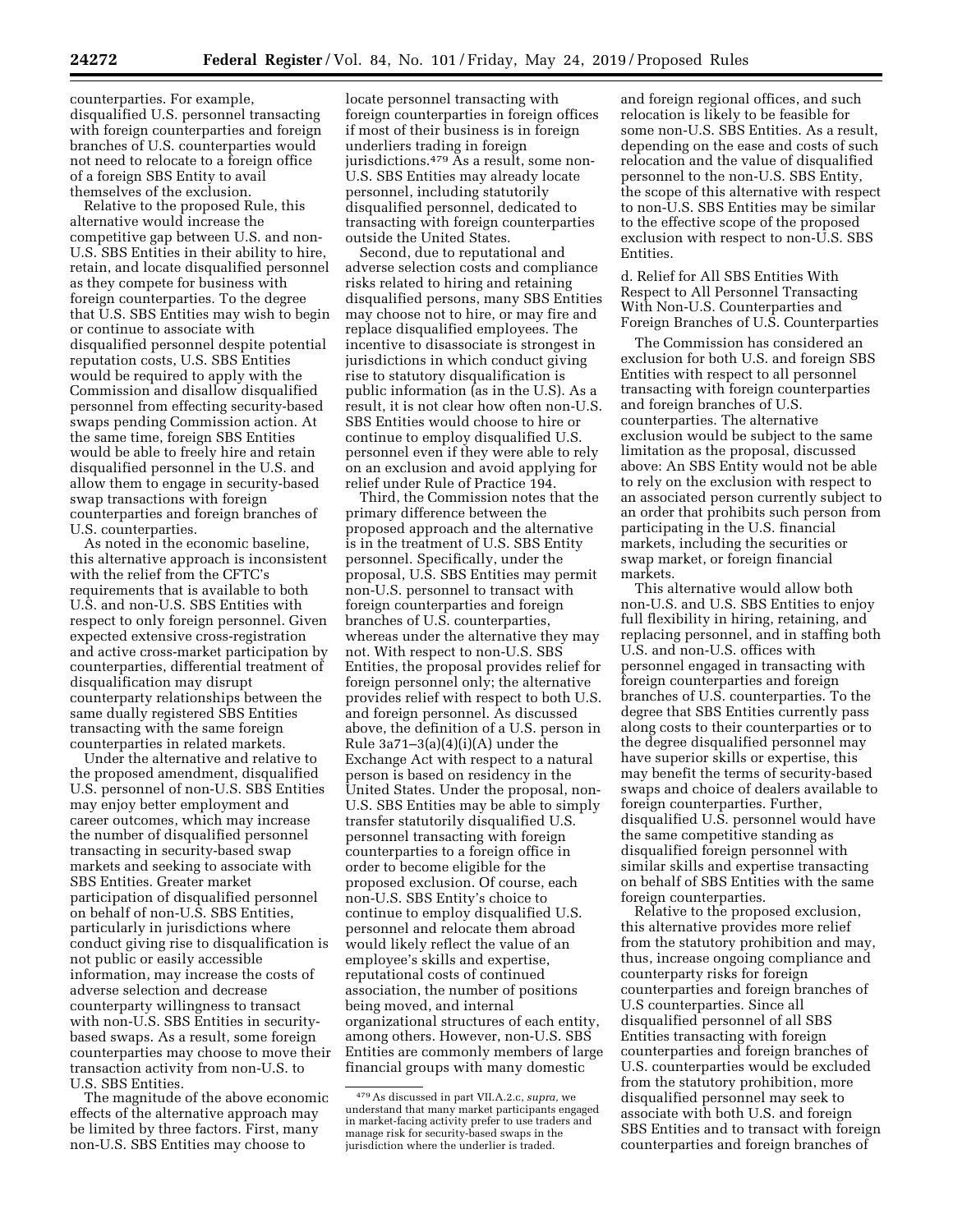U.S. counterparties. However, as discussed elsewhere in this release and in the Rule of Practice 194 Adopting Release, one of the key disincentives against continued association with disqualified personnel may be reputational. To the degree that information about the disqualifying conduct by U.S. personnel may be public and institutional customers perceive disqualification as increasing counterparty risk, counterparties may move their business, and SBS Entities may simply replace disqualified U.S. personnel. As a result, it is not clear that SBS Entities would significantly increase their reliance on disqualified personnel in transactions with foreign counterparties and foreign branches of U.S. counterparties relative to the baseline or the proposed approach. Nevertheless, to the degree that they may do so, greater market participation of disqualified personnel may increase adverse selection costs and decrease such counterparties' willingness to participate in security-based swap markets.

As noted above, a natural person's residency in the United States is endogenous. As a result, any exclusion for foreign personnel, but not U.S. personnel, transacting with foreign counterparties may result in SBS Entities simply transferring disqualified U.S. personnel to a foreign office. As the Commission recognized above, this decision by an SBS Entity will reflect the uniqueness and value of an employee's skills, expertise, and client relationships relative to the reputational costs and compliance risks of continuing to employ disqualified personnel and directs costs of personnel transfers. However, SBS Entities that belong to large global financial groups are less likely to be constrained by the location of disqualified personnel that they prefer to retain. As a result, the economic effects of this alternative may be similar to those of the proposed approach.

e. Relief for All SBS Entities With Respect to Non-U.S. Personnel Effecting and Involved in Effecting Security-Based Swaps With U.S. and Non-U.S. Counterparties

The Commission has also considered alternatives excluding from the statutory prohibition non-U.S. associated persons involved in effecting security-based swaps with both U.S. and non-U.S. counterparties in general, or under certain circumstances. For example, the Commission has considered excluding from the statutory prohibition non-U.S. associated persons involved in effecting security-based swaps with U.S.

counterparties, if such activity is limited in level or scope (*e.g.,* collateral management).

As discussed in the economic baseline, security-based swap markets are global and many SBS Entities actively participate across U.S. and non-U.S. markets. Due to economies of scale and scope, some SBS Entities may choose not to separate customer facing and/or operational activities, such as collateral management and clearing, related to security-based swaps with U.S. and non-U.S. counterparties. To the degree that some SBS Entities rely on the same personnel across their U.S. and non-U.S. business, they are currently unable to hire and retain statutorily disqualified personnel absent exemptive relief by the Commission. As discussed above, SBS Entities may face reputational costs from retaining disqualified employees. To the degree that SBS Entities would prefer to hire and retain certain disqualified employees due to their superior expertise, skills, and abilities, and despite such reputational costs, the alternative would provide beneficial flexibility in personnel decisions without necessitating an SBS Entity to completely separate the operational side of their U.S and non-U.S. businesses (and more flexibility relative to the proposal). Some of these benefits may flow through to counterparties in the form of more efficient execution of security-based swaps and related services, or better price and non-price terms.

To the degree that statutory disqualification of associated persons may increase compliance and counterparty risks, the alternative may involve greater risks to U.S. counterparties of SBS Entities relative to the proposal. The Commission continues to note that the scope of conduct that gives rise to statutory disqualification is broad and includes conduct that is not related to investments or financial markets. Moreover, the security-based swap market is an institutional one, and conduct that gives rise to statutory disqualification in the U.S. is generally public. U.S. counterparties that believe statutory disqualification is a meaningful signal of quality may vote with their feet and choose to transact with non-disqualified personnel or SBS Entities that do not rely on disqualified personnel.

The Commission notes that the alternative would provide broader relief compared to CFTC's requirements in swap markets and would not result in a harmonized regulatory regime with respect to statutory disqualification.

Importantly, the full costs and benefits of an alternative that provides broader relief from the statutory prohibition in security-based swaps compared to the relief available in swap markets may not be realized. Specifically, to the degree that market participants transact across swap and security-based swap markets with the same SBS Entity counterparties, SBS Entities may continue to rely on the same personnel who are allowed to effect or be involved in both swaps and security-based swap transactions.

### *E. Certification, Opinion of Counsel, and Employee Questionnaires*

In addition, the Commission is proposing certain guidance on requirements regarding the certification and opinion of counsel under Rule 15Fb2–4, amendments to registration Rule 15Fb2–1, and modifications to the requirement to obtain employee questionnaires under proposed Rules 18a–5(a)(10) and (b)(8).

1. Guidance Regarding Rule 15Fb2–4 and Proposed Amendments to Rule 15Fb2–1

### a. Background

The Commission's proposal retains the adopted certification and opinion of counsel requirements, but proposes additional guidance regarding the scope of the requirements. Specifically, the guidance would clarify that the requirement applies only with respect to the foreign laws of the jurisdiction or jurisdictions in which the nonresident SBS Entity maintains the covered books and records and that covered records include only records that relate to the ''U.S. business'' of the nonresident SBS Entity and financial records necessary for the Commission to assess compliance with its capital and margin rules (if applicable). In addition, the proposed guidance would clarify that the certification and opinion of counsel can be predicated on the consent of persons whose information is or will be included in the books and records, and can consider, under certain circumstances, whether the relevant regulatory authority in the foreign jurisdiction has previously approved or consented to the Commission requesting and obtaining documents from, and conducting on-site inspections or examinations at office of, nonresident SBS Entities located in the jurisdiction. Finally, the proposed guidance would clarify that the certification and opinion of counsel requirements would not need to address open contracts predating the filing of the registration application. In addition, the proposal would amend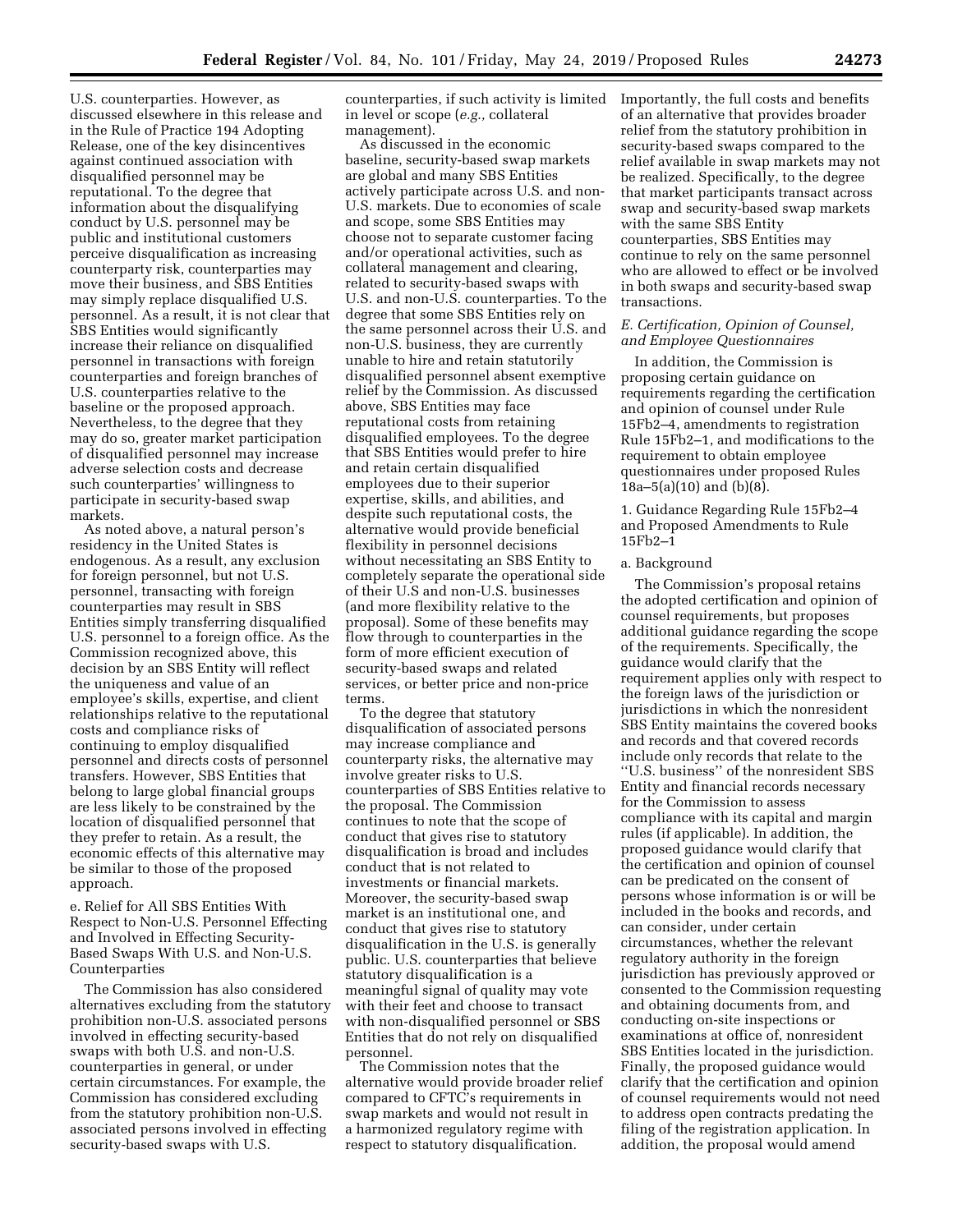Rule 15Fb2–1 and establish a conditional registration regime discussed in Section IV.A.5 above.

b. Costs, Benefits, and Effects on Efficiency, Competition, and Capital Formation

### (1) Proposed Guidance

As the Commission stated in the Registration Adopting Release, the Commission's access to books and records and the ability to inspect and examine registered SBS Entities facilitates Commission oversight of security-based swap markets.<sup>480</sup> To the degree that the certification and opinion of counsel requirements provide assurances regarding the Commission's ability to oversee and inspect and examine nonresident SBS Entities, the baseline rules may reduce counterparty and compliance risks and adverse selection. However, certain nonresident entities may lack clarity concerning the certification and opinion of counsel requirements.

The recent passage of the EU General Data Protection Regulation (GDPR), as well as the potential exit of the United Kingdom from the European Union may create significant uncertainty for market participants currently intermediating large volumes of security-based swaps regarding their ability to comply with the certification and opinion of counsel requirements, as well as the background check recordkeeping requirements discussed below. In addition, since the adoption of SBS Entity registration rules, the Commission has received questions regarding specific aspects of the certification and opinion of counsel requirements and is aware of concerns about the ability of some nonresident market participants to comply with these requirements.481

The Commission estimates that nonresident SBS Entities currently intermediating approximately 59.8% of all security-based swap notional are subject to foreign privacy and secrecy

laws, blocking statutes, and other legal barriers that may make it difficult or create uncertainty about their ability to provide certification and opinion of counsel and/or to be subject to inspections and examinations by the Commission.482 To that extent, such nonresident SBS entities may be less likely to apply or become unable to register as SBS Entities when compliance with SBS Entity registration rules is required. As a result, some nonresident SBS Entities currently intermediating large volumes of security-based swap transactions may cease transaction activity or be forced to relocate certain operations, books, and records. This may result in disruptions to valuable counterparty relationships or increased costs to counterparties (to the degree that nonresident SBS Entities may pass along the costs of such restructuring in the form of higher transaction costs or less attractive security-based swaps). In addition, depending on whether and which SBS Entities step in to intermediate the newly available market share, there may be significant competitive effects.

The proposed approach could benefit some nonresident entities currently intermediating security-based swap markets by reducing uncertainty, allowing them to more easily comply with the certification and opinion of counsel requirements, and register with the Commission while avoiding disruptions to counterparty relationships and potential competitive effects to security-based swap markets. For example, based on an analysis of foreign privacy and secrecy laws,

blocking statutes, and other legal barriers and information from market participants, the proposed guidance regarding consent may help SBS Entities currently intermediating approximately 47.2% of all security-based swap notional intermediated by SBS Entities to comply with the certification and opinion of counsel requirements, to the extent that those entities would otherwise have understood that the certification and opinion of counsel cannot be predicated on customer consent.483

To the extent that aspects of the proposed guidance may reduce the scope of the certification and opinion of counsel by nonresident SBS Entities relative to their baseline understanding of Rule 15Fb2–4, the proposed guidance may decrease the burden on nonresident SBS Entities and the assurances that the Commission will be able to effectively and efficiently oversee, inspect, and examine nonresident SBS Entities. However, as discussed above, the proposed amendment to Rule 15Fb2–1 regarding the certification and opinion of counsel requirements would not reduce or eliminate independent ongoing obligations of nonresident SBS Entities to provide the Commission with direct access to their books and records and to permit onsite inspections and examinations.

Importantly, the Commission recognizes that the magnitude of the economic effects of the proposed guidance is influenced by how market participants currently understand the scope of the certification and opinion of counsel requirements. Specifically, the proposed guidance will only have the economic effects discussed below, to the extent that SBS Entities and their counterparties have a broader baseline understanding of the scope of existing rules. If market participants are

<sup>480</sup>*See* 80 FR at 48972.

<sup>481</sup>*See, e.g.,* IIB/SIFMA 8/26/2016 Letter; *see also*  IIB 11/16/2016 Email; Memo to File dated July 24, 2018, *available at [https://www.sec.gov/comments/](https://www.sec.gov/comments/s7-05-14/s70514-4107153-170272.pdf) [s7-05-14/s70514-4107153-170272.pdf;](https://www.sec.gov/comments/s7-05-14/s70514-4107153-170272.pdf)* Memo to File dated June 5, 2018, available at *[https://](https://www.sec.gov/comments/s7-08-12/s70812-3785770-162712.pdf) [www.sec.gov/comments/s7-08-12/s70812-3785770-](https://www.sec.gov/comments/s7-08-12/s70812-3785770-162712.pdf)  [162712.pdf;](https://www.sec.gov/comments/s7-08-12/s70812-3785770-162712.pdf)* Memo to File dated April 30, 2018, available at *[https://www.sec.gov/comments/s7-05-](https://www.sec.gov/comments/s7-05-14/s70514-4042895-168865.pdf) [14/s70514-4042895-168865.pdf;](https://www.sec.gov/comments/s7-05-14/s70514-4042895-168865.pdf)* Memo to File dated April 30, 2018, *available at [https://www.sec.gov/](https://www.sec.gov/comments/s7-05-14/s70514-4042895-168865.pdf)  [comments/s7-05-14/s70514-4042895-168865.pdf;](https://www.sec.gov/comments/s7-05-14/s70514-4042895-168865.pdf)*  Memo to file dated April 11, 2018, *available at [https://www.sec.gov/comments/s7-05-14/s70514-](https://www.sec.gov/comments/s7-05-14/s70514-4035093-168391.pdf) [4035093-168391.pdf;](https://www.sec.gov/comments/s7-05-14/s70514-4035093-168391.pdf)* Memo to file dated April 4, 2018, *available at [https://www.sec.gov/comments/](https://www.sec.gov/comments/s7-05-14/s70514-3405597-162172.pdf) [s7-05-14/s70514-3405597-162172.pdf;](https://www.sec.gov/comments/s7-05-14/s70514-3405597-162172.pdf)* Memo to file dated April 3, 2018, *available at [https://](https://www.sec.gov/comments/s7-05-14/s70514-3405388-162169.pdf) [www.sec.gov/comments/s7-05-14/s70514-3405388-](https://www.sec.gov/comments/s7-05-14/s70514-3405388-162169.pdf)  [162169.pdf.](https://www.sec.gov/comments/s7-05-14/s70514-3405388-162169.pdf)* 

<sup>482</sup>Since we expect a large number of U.S. SBS Entities will have dually registered as Swap Entities, to inform our analysis we considered foreign jurisdictions where CFTC staff previously provided no-action relief for trade repository reporting requirements as they apply to swap dealers (*available a[t http://www.cftc.gov/ucm/](http://www.cftc.gov/ucm/groups/public/@lrlettergeneral/documents/letter/15-01.pdf)  [groups/public/@lrlettergeneral/documents/letter/](http://www.cftc.gov/ucm/groups/public/@lrlettergeneral/documents/letter/15-01.pdf)  [15-01.pdf](http://www.cftc.gov/ucm/groups/public/@lrlettergeneral/documents/letter/15-01.pdf)*). This estimate was also informed by a legal analysis of the EU General Data Protection Regulation, foreign blocking statutes, bank secrecy and employment laws, jurisdiction specific privacy laws, and other legal barriers that may inhibit compliance with regulatory requirements. These jurisdictions were matched to the domicile classifications of TIW accounts likely to trigger requirements to register with the Commission as SBS Entities when compliance with registration requirements becomes effective, using 2017 DTCC– TIW data. If foreign jurisdictions amend their data privacy and blocking laws, provide guidance, or enter into international agreements that would facilitate compliance with Commission SBS Entity registration requirements before compliance with SBS Entity registration rules becomes effective, or if SBS Entities choose to restructure their operations and/or relocate their books and records to other jurisdictions (for example, in response to the potential exit of the U.K. from the E.U. or GDPR restrictions), this figure may over- or under-estimate the security-based swap market share impacted by the proposed guidance.

<sup>483</sup>This estimate is based on an analysis of 2017 DTCC TIW account-level data on the transaction activity of entities likely to trigger requirements to register with the Commission as SBS Entities when compliance with registration requirements becomes effective. We note that customer consent may serve as a part of a broader legal basis for the opinion of counsel, and the proposed guidance may help those nonresident SBS Entities that are subject to foreign privacy, but not necessarily foreign secrecy laws, to comply with the certification and opinion of counsel requirements. If foreign jurisdictions amend their data privacy and blocking laws, provide guidance, or enter into international agreements that would facilitate compliance with the opinion of counsel requirement before compliance with SBS Entity registration rules become effective, or if SBS Entities choose to restructure their operations and/or relocate their books and records to other jurisdictions (for example, in response to the potential exit of the U.K. from the E.U. or GDPR restrictions), this figure may over- or under-estimate the security-based swap market share impacted by the proposed guidance.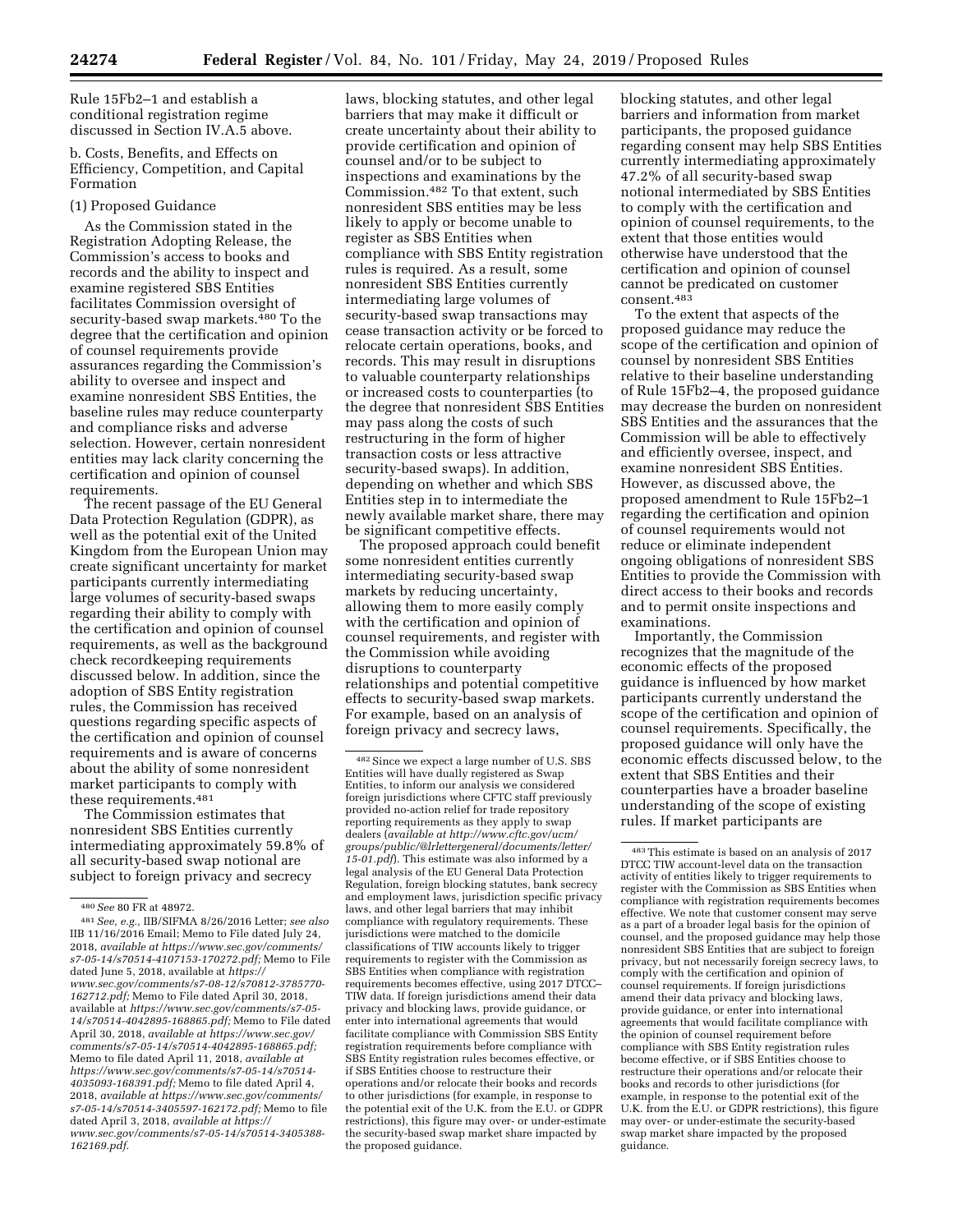currently interpreting the scope of the certification and opinion of counsel requirements in a manner similar to that provided by the proposed guidance, the economic effects of the proposed guidance may be de minimis.

### (2) Proposed Conditional Registration

The proposal would also amend Exchange Act Rule 15Fb2–1 to allow applicants unable to provide the certification and opinion of counsel to become conditionally registered for up to 24 months after the compliance date for registration rules. Under the proposal, if an entity fails to provide the requisite certification and opinion of counsel within 24 months, the Commission may institute proceedings to determine whether ongoing registration should be denied.

The Commission is cognizant of the fact that SBS Entity Registration rules and other elements of the Title VII regime will apply to an active market. As analyzed in the economic baseline, the Commission recognizes that security-based swap markets involve extensive cross-border activity, and nonresident SBS Entities intermediate a large percentage of security-based swaps. The Commission preliminarily believes that the nonresident SBS entities that may face uncertainty about their ability to comply with certification and opinion of counsel requirements, and are likely to utilize conditional registration, are those SBS Entities located in jurisdictions with foreign privacy and secrecy laws, blocking statutes, and other legal barriers described above.

The conditional registration element of the proposal may provide SBS Entities currently active in securitybased swap markets with beneficial flexibility and time to relocate some of their operations and/or books and records around the constraints of foreign privacy and secrecy laws, blocking statutes, and other legal barriers, without disrupting ongoing counterparty relationships and market activity. In addition, the proposal may facilitate smooth functioning of active security-based swap markets as compliance with the Commission's Title VII rules becomes required, may benefit both SBS Entities and counterparties by preserving SBS Entity—counterparty relationships, and may enhance efficiency and capital formation in security-based swaps.

However, conditional registration may reduce the assurances of the certification and opinion of counsel regarding the Commission's ability to inspect and examine some SBS Entities during the 24-month period. In

addition, 24 months may not be sufficient for the more complex SBS Entities to relocate and restructure their security-based swap market activity outside the reach of foreign privacy and secrecy laws, blocking statutes, and other legal barriers, particularly as foreign laws, statutes and legal barriers evolve. Thus, under the proposal there may still be a risk of disruptions to counterparty relationships and market activity if conditionally registered SBS Entities having large market shares, and transacting with hundreds and thousands of counterparties, are unable to meet the certification and opinion of counsel requirements within the 24 month period. Moreover, counterparties that may rely on the Commission's ability to inspect and examine a registered SBS Entity as a signal of higher quality may reduce their participation in security-based swap markets, which may increase adverse selection. Alternatively, they may vote with their feet and shift business from conditionally registered SBS Entities to non-conditionally registered SBS Entities. This may enhance competition between conditionally registered and non-conditionally registered SBS Entities and may create a market incentive for conditionally registered SBS Entities to provide the certification and opinion of counsel.

#### c. Alternatives Considered

The Commission considered alternative approaches to the proposed guidance and amendments regarding the certification and opinion of counsel requirements. Specifically, the Commission considered proposing some, but not other, aspects of the above relief. For example, the Commission considered proposing only elements of the guidance concerning covered foreign laws and covered records. The Commission has also considered proposing guidance about covered foreign laws and covered records, as well as open contracts and timing of certification, but not aspects of the relief allowing certification and opinion of counsel to be predicated on customer consent or arrangements with foreign regulators. The Commission has also considered shortening the conditional registration period (*e.g.,* to 12 or 18 months). Relative to the proposal, these alternatives would provide less relief and greater uncertainty to nonresident entities that may seek to register with the Commission as an SBS Entity, which may increase the likelihood of disruptions of counterparty relationships and risks of adverse effects on market activity in security-based swaps. At the same time, these

alternatives may increase the scope, strength, and/or timeliness of the certification and opinion of counsel requirement, which may give the Commission further assurances regarding its ability to oversee securitybased swap activity of nonresident entities applying for registration. Importantly, regardless of the certification and opinion of counsel requirement, all nonresident SBS Entities would continue to have independent ongoing obligations to provide the Commission with access to their books and records and to permit on-site inspections and examinations.

The Commission has considered an alternative under which all conditionally registered SBS Entities would be required to provide disclosures to U.S. counterparties or to all counterparties regarding their conditional registration. Such disclosures may help inform counterparties regarding the conditional registration status of SBS Entities with which they may wish to transact. To the degree that counterparties may consider conditional registration as a signal of lower quality or may seek to build longterm relationships with nonconditionally registered SBS Entity counterparties, and to the degree such counterparties are otherwise uninformed about SBS Entities' registration status, this alternative may facilitate more efficient counterparty selection. The alternative may also create reputational incentives for conditionally registered SBS Entities to provide the requisite certification and opinion of counsel to the Commission, to the degree that some counterparties may interpret conditional registration as a signal of reduced quality.

However, such disclosure requirements would involve burdens on SBS Entities related to the preparation and production of such disclosures. Related costs may be partly or fully passed along to SBS Entities' counterparties in the form of more expensive security-based swaps. As noted above, the Commission preliminarily believes that nonresident SBS Entities most likely to utilize conditional registration are those SBS Entities that face uncertainty regarding their ability to comply with certification and opinion of counsel requirements due to privacy and secrecy laws, blocking statutes, and other legal barriers in their foreign jurisdictions. Based on the analysis of 2017 TIW data, the Commission estimates that there are approximately 9,611 unique relationships (pairs of counterparties and accounts likely to trigger SBS Entity registration requirements with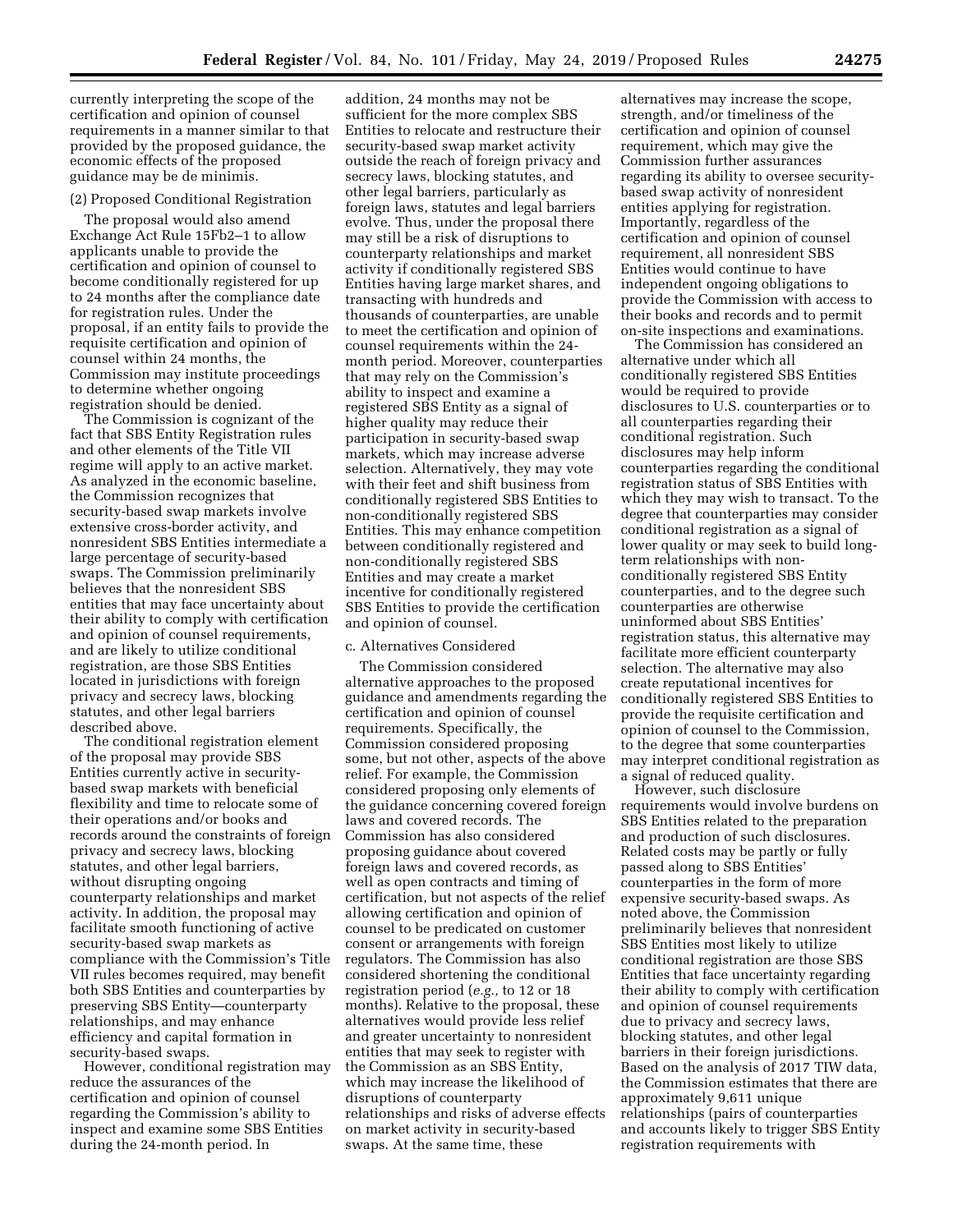registered office locations in jurisdictions with foreign privacy and secrecy laws, blocking statutes, and other legal barriers) or approximately 72.6% of all unique dealer-counterparty pairs active in security-based swap market that may become subject to the disclosure requirement.484 Limiting such disclosure requirements to relationships between dealer accounts in jurisdictions with foreign privacy and secrecy laws, blocking statutes, and other legal barriers and U.S. non-dealer counterparties may affect 4,322 unique dealer-U.S. counterparty relationships. Since many of the dealer accounts belong to large financial groups, the Commission can also use the domicile of the parent organization to categorize dealers at the level of the financial group (at the firm-level) instead of at the level of the dealer (at the account-level). Using this more conservative approach, there may be 779 unique dealercounterparty ties (or 25.7% of all ties) that may be affected by foreign privacy and secrecy laws, blocking statutes, and other legal barriers and the alternative disclosure requirement. The Commission also notes that, as a baseline matter, SBS Entity registration forms are public and the Commission may, in the course of Commission business, publish a list of registered SBS Entities and note the conditional registration status of such entities on the Commission's public website.

As an alternative, the Commission has also considered lengthening the conditional registration period (to, *e.g.,*  5 or 10 years) or eliminating the certification and opinion of counsel requirements. As discussed in prior sections, the Commission continues to believe that access to books and records and the ability to inspect and examine registered SBS Entities facilitates Commission oversight of security-based swap markets. These alternatives may limit the scope of assurances provided to the Commission by SBS Entity applicants regarding the Commission's ability to inspect and examine SBS Entities. To the degree that some nonresident SBS Entities may be unable to provide certification or opinion of counsel due to their inability to become subject to Commission inspections and examinations (as a result of, for

example, foreign privacy and secrecy laws, blocking statutes, and other legal barriers), these alternatives may reduce the extent of Commission inspections and examinations. However, these alternatives would reduce or eliminate certification and opinion of counsel burdens, related uncertainty, and liability risk. Importantly, under these alternatives, all nonresident SBS Entities would continue to have independent ongoing obligations to provide the Commission with access to their books and records and to permit onsite inspections and examinations. The Commission preliminarily believes that the proposed approach better balances these competing considerations and that 24 months is sufficient time for nonresident SBS Entities to comply with the certification and opinion of counsel requirements (and relocate their books, records, and other operations, if needed).

2. Proposed Modifications to Proposed Rules 18a–5(a)(10) and (b)(8)

### a. Background

As discussed in the economic baseline, in the Recordkeeping and Reporting Proposing Release, the Commission proposed a background questionnaire recordkeeping requirement for stand-alone and bank SBS Entities that parallels similar broker-dealer recordkeeping requirements. The Commission is proposing modifications to the proposed questionnaire recordkeeping requirement, which would modify proposed Rules 18a–5(a)(10) and 18a– 5(b)(8). The proposed modifications would tailor the proposed questionnaire requirement in two ways. First, under the proposed modifications, an SBS Entity would not be required to make and keep current questionnaires if the SBS Entity is excluded from the statutory prohibition in Section 15F(b)(6) with respect to the associated person. Second, the questionnaire or application for employment executed by an associated person who is not a U.S. person need not include certain information if the law of the jurisdiction where the associated person is located or employed prohibits the receipt of that information or the creation or maintenance of records reflecting that information.

b. Costs, Benefits, and Effects on Efficiency, Competition, and Capital Formation

The proposed questionnaire recordkeeping requirements are intended to support Commission oversight and entity compliance with

the substantive requirements of Rule 15Fb6 regarding statutory disqualification. The proposed modifications to proposed Rule 18a–5 eliminate the questionnaire requirement with respect to associated persons excluded from the statutory prohibition. These modifications are unlikely to adversely affect Commission oversight of SBS Entity compliance with the statutory prohibition since those associated persons are already excluded from the statutory prohibition. At the same time, the proposed modifications may involve modest reductions to corresponding paperwork burdens. To the degree that SBS Entities may pass along these burdens to counterparties, the proposed modifications may also result in some benefits to counterparties of these SBS Entities.

As discussed in section VIII.B, the Commission estimates that the addition of paragraphs (a)(10)(iii)(A) and (b)(8)(iii)(A) to proposed Rule 18a–5 would reduce initial costs associated with proposed rule 18a–5 by \$51,943 and ongoing costs by \$64,622.485 Therefore, the cost savings to SBS Entities and counterparties from this proposed modification are likely to be modest.

In addition, as discussed above, the Commission is proposing to modify, by adding paragraphs (a)(10)(iii)(B) and (b)(8)(iii)(B), the questionnaire requirement with respect to non-U.S. associated persons of SBS Entities if the receipt of that information, or the creation or maintenance of records reflecting that information, would result in a violation of applicable law in the jurisdiction in which the associated person is employed or located. The primary intended benefit of this proposed modification is to enable certain nonresident SBS Entities to continue intermediating transactions with their counterparties. Specifically, due to the existence of foreign privacy and secrecy laws, blocking statutes, and other legal barriers, the proposed tailoring of the questionnaire requirement can enable more nonresident market participants to register as SBS Entities without a potentially costly relocation or business restructuring of certain operations and records to jurisdictions outside the reach of such laws. This may also reduce costs for counterparties (as nonresident SBS Entities may pass along related costs to counterparties in the form of more expensive security-

<sup>484</sup>This estimate includes unique dealercounterparty pairs where the counterparty is another dealer. Excluding dealer-dealer pairs reduces the estimate by 279, with an estimate of 9,332 unique pairs between non-dealer counterparties and dealer accounts with registered office locations in jurisdictions with foreign privacy and secrecy laws, blocking statutes, and other legal barriers (or approximately 70.5% of all unique dealer-counterparty pairs).

<sup>485</sup> Initial cost reduction for all stand-alone and bank SBS Entities reduction: (127 × Attorney at \$409 per hour) = \$51,943. Ongoing cost reduction for all stand-alone and bank SBS Entities reduction:  $(158 \times$  Attorney at \$409 per hour) = \$64,622.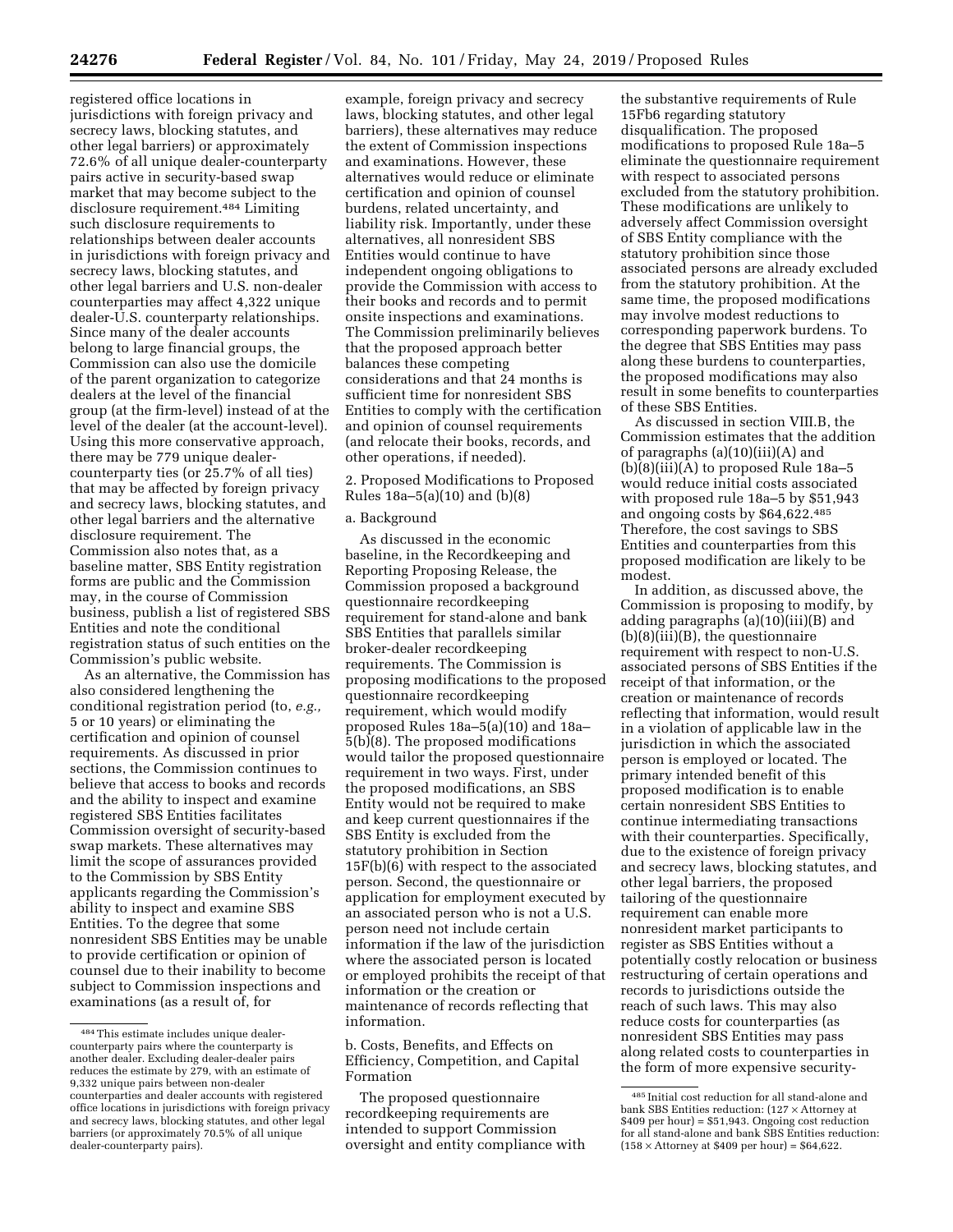based swaps) and may preserve valuable counterparty relationships.

In addition, this proposed modification may also involve some modest burden reductions. As discussed in section VIII.B, the proposed modification to add paragraphs (a)(10)(iii)(B) and (b)(8)(iii)(B) to proposed Rule 18a–5 is expected to decrease the initial costs associated with proposed rule 18a–5 by \$25,767 and ongoing costs by \$32,311.486 In aggregate, as estimated in section VIII.B, under both of the proposed modifications, initial and ongoing costs of all stand-alone and bank SBS Entities related to complying with proposed Rule 18a–5 are estimated at \$233,130 and \$291,617 respectively.487

The Commission continues to recognize that certain recordkeeping requirements may facilitate compliance and Commission oversight of SBS Entities. In proposing a tailored questionnaire requirement with respect to non-U.S. associated persons, the Commission has considered the value of such recordkeeping for compliance with Rule 15Fb6–2 and related oversight, as well as the costs and potential disruptions to counterparty relationships and market activity that may result when foreign jurisdictions do not allow nonresident SBS Entities to receive, create, or maintain such records. Importantly, as discussed above, the Commission continues to note that the proposed tailoring of the requirement in (a)(10)(iii)(B) and (b)(8)(iii)(B) does not eliminate or affect the scope of all SBS Entities' ongoing obligations to comply with Section 15F(b)(6) of the Exchange Act and Rule 15Fb6–2, with respect to every associated person that effects or is involved in effecting security-based swaps and is not subject to an exclusion from the statutory disqualification prohibition in Section 15F(b)(6) of the Exchange Act.

Finally, the proposed approach involves a disparate treatment of brokerdealer SBS Entities and stand-alone and bank SBS Entities. Based on an analysis of 2017 TIW data and filings with the Commission, out of 50 participants likely to register with the Commission as security-based swap dealers, the

Commission estimates that 16 market participants have already registered with the Commission as broker-dealers; 9 market participants will be standalone security-based swap dealers, and up to 25 participants will be bank security-based swap dealers.<sup>488</sup>

Under the proposal, SBS Entities that are not stand-alone or bank SBS Entities would be required to make and keep current a questionnaire or application for employment for associated persons with respect to whom the broker-dealer SBS Entity is excluded from the prohibition in Exchange Act 15F(b)(6), incurring corresponding compliance burdens, albeit modest, estimated above. In addition, to the extent that some SBS Entities that are not stand-alone or bank SBS Entities are heavily reliant on employees in jurisdictions with foreign privacy and secrecy laws, blocking statutes, and other legal barriers in their security-based swap business, they may be unable to comply with the employee questionnaire requirement and register with the Commission. These SBS Entities would be unable to register without a relocation or restructuring of various records and or operations, involving costs for such SBS Entities costs that may be passed along to counterparties or disrupt existing counterparty relationships. This may reduce the competitive standing of SBS Entities cross-registered as brokerdealers and their employees in certain foreign jurisdictions and improve the competitive standing of stand-alone and bank SBS Entities and their employees in foreign data privacy jurisdictions.

The Commission notes that brokerdealer SBS Entities are already subject to a questionnaire requirement under Rule 17a–3(a)(12). The Commission preliminarily believes that such entities are making and keeping current employment questionnaires and applications for all of their associated persons in their normal course of business. In addition, the Commission preliminarily believes that such SBS Entities have already structured their security-based swap business in a manner that would enable them to comply with this requirement without disrupting transaction activity or ongoing counterparty relationships. The sunk cost nature of such structuring of broker-dealers' security-based swap

business may partly mitigate the above competitive effects.

### c. Alternatives Considered

The Commission has considered an alternative approach, which would provide the same relief (by also amending Rule 17a–3(a)(12) and providing the same relief to brokerdealer SBS Entities) with respect to: (i) Exemption based on the non-U.S. associated SBS Entity's exclusion from the prohibition under Section 15F(b); and (ii) exemption based on local law.

The alternative would benefit a greater number of SBS Entities and counterparties by extending the proposed relief (with its benefits discussed above) to all SBS Entities in their security-based swap business. Moreover, the alternative would eliminate the competitive disparities between broker-dealer and stand-alone and bank SBS Entities discussed above.

However, the Commission continues to recognize that recordkeeping requirements are essential to the inspection and examination process and facilitate effective oversight of the markets the Commission regulates. Importantly, as discussed above, brokerdealer SBS Entities are already subject to a questionnaire requirement under Rule 17a–3(a)(12). The Commission preliminarily believes that broker-dealer SBS Entities have already located and structured their security-based swap business in a way that would allow them to comply with the questionnaire requirement. At the same time, the Commission understands that standalone and bank SBS Entities active in security-based swap markets are not currently subject to similar recordkeeping requirements and that the questionnaire requirement, as proposed, may require these entities to relocate their security-based swap business and staff to other jurisdictions. This may disrupt counterparty relationships and ongoing business transactions between stand-alone and bank SBS Entities and their customers.

The Commission also understands that broker-dealer SBS Entities are routinely making and keeping current employment questionnaires and applications for all of their associated persons, which may reduce the benefits of the above alternative. However, if such baseline behavior of broker-dealer SBS Entities is a result of Rule 17a–3 currently in effect and not of compliance practices optimal for each broker-dealer SBS Entity, the alternative

<sup>486</sup> Initial cost reduction for all stand-alone and bank SBS Entities reduction: (63 × Attorney at \$409 per hour) = \$25,767. Ongoing cost reduction for all stand-alone and bank SBS Entities reduction: (79  $\times$ Attorney at \$409 per hour) = \$32,311.

<sup>487</sup> Initial costs for all stand-alone and bank SBS Entities reduction under the proposed modifications to proposed Rule 18a–5(a)(10) and (b)(8): ((760 – 127 – 63)  $\times$  Attorney at \$409 per hour) = \$233,130. Ongoing costs for all stand-alone and bank SBS Entities reduction:  $((950 - 158 - 79) \times$ Attorney at \$409 per hour) = \$291,617.

<sup>488</sup>We note that these figures are based on current market activity in security-based swaps. We are unable to quantify the number of market participants currently expected to register as brokerdealer, bank, or stand-alone security-based swap dealers that may choose to restructure their U.S. security-based swap market participation in response to the pending substantive requirements of Title VII, such as capital and margin requirements.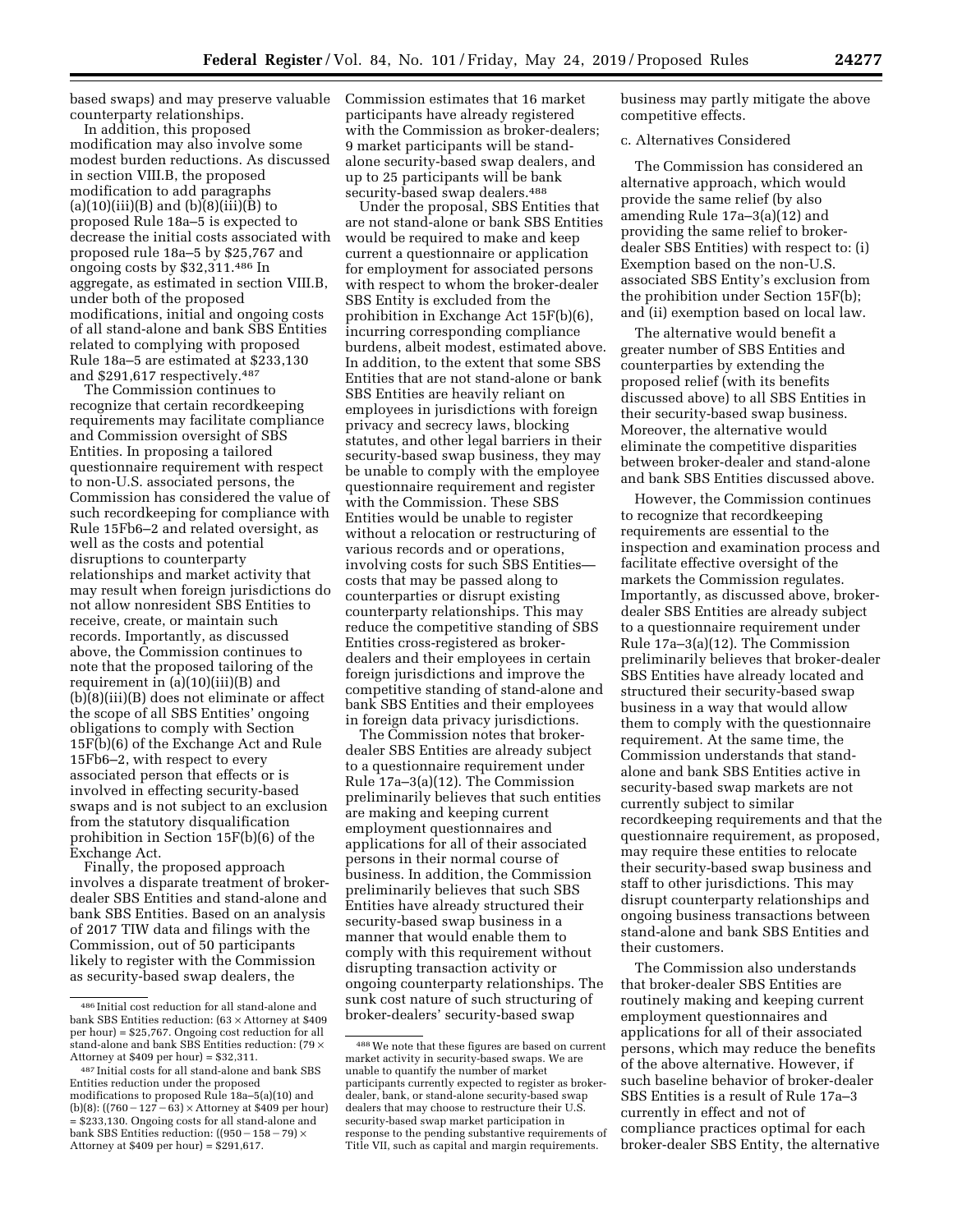may reduce burdens 489 and provide beneficial flexibility in recordkeeping practices for broker-dealer SBS Entities with respect to associated persons excluded from the statutory prohibition. The Commission continues to note that the proposed recordkeeping requirement in Rule 18a–5 is intended to support substantive obligations with respect to statutory disqualification and that such substantive obligations would no longer exist with respect to associated persons of broker-dealer SBS Entities effecting or involved in effecting security-based swaps and exempt from the statutory prohibition under, for instance, proposed Rule of Practice 194(c)(2).

#### *F. Request for Comment*

The Commission requests comment on all aspects of the economic analysis of the proposed amendment to Rule 3a71–3. To the extent possible, the Commission requests that commenters provide supporting data and analysis with respect to the benefits, costs, and effects on competition, efficiency, and capital formation of adopting the proposed amendment or any reasonable alternatives. In particular, the Commission asks commenters to consider the following questions:

1. Are there costs and benefits associated with the proposed amendment that the Commission has not identified? If so, please identify them and if possible, offer ways of estimating these costs and benefits.

2. In the commenter's view, what are the costs and benefits associated with Alternative 1, and what are the costs and benefits associated with Alternative 2?

3. Are there effects on efficiency, competition, and capital formation stemming from the proposed amendment that the Commission has not identified? If so, please identify them and explain how the identified effects result from the proposed amendment.

4. Are there data sources or data sets that can help the Commission refine its estimates of the costs and benefits associated with the proposed amendment? If so, please identify them.

5. Are there alternatives to the proposed amendment that the Commission has not considered? If so, please identify and describe them.

6. In the commenter's view, is the estimation of the initial costs of current Exchange Act Rules 17a–3 and 17a–4, including the assumptions used, appropriate? If not, please explain how the estimation can be improved.

7. In the commenter's view, is the estimation of the ongoing costs of meeting registration requirements as a brokerdealer,490 including the assumption used,

appropriate? If not, please explain how the estimation can be improved.

The Commission also requests comment on all aspects of the economic analysis of the proposed guidance regarding the scope of the ''arranged, negotiated, or executed'' test. To the extent possible, the Commission requests that commenters provide supporting data and analysis with respect to the benefits, costs, and effects on competition, efficiency, and capital formation of adopting the proposed guidance. In addition, the Commission asks commenters to consider the following questions:

8. Are there costs and benefits associated with the proposed guidance that the Commission has not identified? If so, please identify them and if possible, offer ways of estimating these costs and benefits.

9. Are there effects on efficiency, competition, and capital formation stemming from the proposed guidance that the Commission has not identified? If so, please identify them and explain how the identified effects result from the proposed amendment.

10. Are there data sources or data sets that can help the Commission refine its estimates of the costs and benefits associated with the proposed guidance? If so, please identify them.

11. Are there alternatives to the proposed guidance that the Commission has not considered? If so, please identify and describe them.

The Commission also requests comment on all aspects of the economic analysis of the proposed amendment to Rule of Practice 194. To the extent possible, the Commission requests that commenters provide supporting data and analysis with respect to the benefits, costs, and effects on competition, efficiency, and capital formation of adopting the proposed amendment or any reasonable alternatives. In addition, the Commission asks commenters to consider the following questions:

12. What additional qualitative or quantitative information should the Commission consider as part of the baseline for its economic analysis of the proposed Rule of Practice 194(c)(2)? To what extent do entities likely to register with the Commission as SBS Entities rely on non-U.S. personnel dealing with U.S. versus non-U.S. counterparties?

13. Has the Commission accurately characterized the costs and benefits of proposed Rule of Practice 194(c)(2)? If not, why not? Should any of the costs or benefits be modified? What, if any, other costs or benefits should the Commission take into account? Would entities likely to register with the Commission as SBS Entities choose not to register or deregister if Rule of Practice  $194(c)(2)$  is not adopted? If possible, please offer ways of estimating these costs and benefits. What additional considerations can

the Commission use to estimate the costs and benefits of the proposed amendment?

14. Has the Commission accurately characterized the effects on competition, efficiency, and capital formation arising from proposed Rule of Practice 194(c)(2)? If not, why not?

15. Has the Commission accurately characterized the costs, benefits, and effects on competition, efficiency, and capital formation of the above alternatives to the proposed Rule of Practice 194(c)(2)? If not, why not? Should any of the costs or benefits be modified? What, if any, other costs or benefits should the Commission take into account?

16. Are there other reasonable alternatives to the proposed Rule of Practice 194(c)(2) that the Commission should consider? What are the costs, benefits, and effects on competition, efficiency, and capital formation of any other alternatives?

The Commission also requests comment on all aspects of the economic analysis of the proposed guidance and amendments related to certification and opinion of counsel, conditional registration, and the employee questionnaire requirements. To the extent possible, the Commission requests that commenters provide supporting data and analysis with respect to the benefits, costs, and effects on competition, efficiency, and capital formation of adopting the proposed amendment or any reasonable alternatives. In addition, the Commission asks commenters to consider the following questions:

17. What additional qualitative or quantitative information should the Commission consider as part of the baseline for its economic analysis of these amendments? Which jurisdictions and security-based swap market participants are affected by foreign privacy and secrecy laws, blocking statutes, and other legal barriers? To what extent do entities likely to register with the Commission as bank, stand-alone, or broker-dealer SBS Entities rely on nonresident personnel located or employed in jurisdictions with foreign privacy and secrecy laws, blocking statutes, and other legal barriers? To what extent do such personnel transact across reference security and security-based swap markets, and with institutional versus retail clientele?

18. Has the Commission accurately characterized the costs and benefits of the proposed conditional registration in Rule 15Fb2–1 and guidance regarding the certification and opinion of counsel requirements in Rule 15Fb2–4? Has the Commission accurately characterized the costs and benefits of the proposed modifications to the questionnaire recordkeeping requirement in Rule 18a– 5(a)(10) and Rule 18a–5(b)(8)? If not, why not? Should any of the costs or benefits be modified? What, if any, other costs or benefits should the Commission take into account? Would entities likely to register with the Commission as SBS Entities choose

<sup>489</sup>As acknowledged above, the overall burdens of compliance with proposed Rule 18a–5 are relatively modest; however, fixed costs may be more significant for smaller entities.

<sup>490</sup>*See* part VII.B.1.a, *supra.*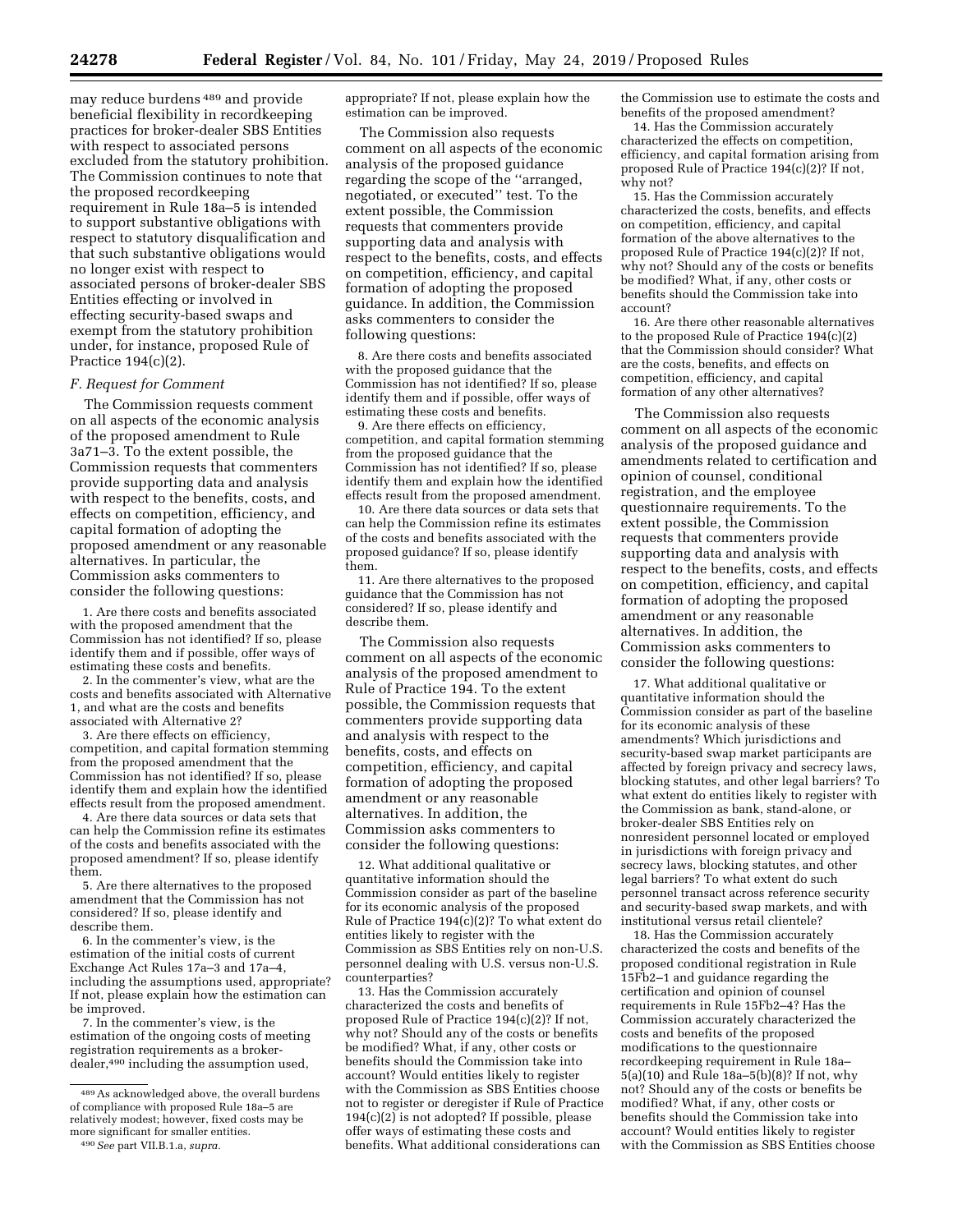not to register or deregister without the proposed conditional registration in Rule 15Fb2–1 or guidance regarding Rule 15Fb2– 4? If possible, please offer ways of estimating these costs and benefits. What additional considerations can the Commission use to estimate the costs and benefits of the proposed guidance?

19. Has the Commission accurately characterized the effects on competition, efficiency, and capital formation arising from proposed guidance, amendments, and modifications regarding Rules 15Fb2–1 and 15Fb2–4, and proposed Rule 18a–5? If not, in what way?

20. Has the Commission accurately characterized the costs, benefits, and effects on competition, efficiency, and capital formation of the above alternatives to the proposed guidance and amendments regarding conditional registration, certification and opinion of counsel, and employee questionnaires? If not, why not? Should any of the costs or benefits be modified? What, if any, other costs or benefits should the Commission take into account?

21. Has the Commission accurately characterized the costs, benefits, and effects on competition, efficiency, and capital formation of alternatives to the proposed guidance, amendments, and modifications regarding conditional registration, certification and opinion of counsel, and employee questionnaires? Are there other reasonable alternatives the Commission should consider? What are the costs, benefits, and effects on competition, efficiency, and capital formation of any other alternatives?

#### **VIII. Paperwork Reduction Act**

Certain provisions of the proposed amendments and modifications to Exchange Act Rules 3a71–3 and 18a–5 contain ''collection of information'' 491 requirements within the meaning of the Paperwork Reduction Act of 1995 (''PRA''), and the Commission is submitting the proposed collections of information to the Office of Management and Budget (''OMB'') for review in accordance with 44 U.S.C. 3507 and 5 CFR 1320.11. An agency may not conduct or sponsor, and a person is not required to respond to, a collection of information unless it displays a currently valid OMB control number.

The title of the new collection of information associated with the proposed changes to Rule 3a71–3 is ''Rule 3a71–3(d)—Conditional Exception from *De Minimis* Counting Requirement in Connection with Certain Transactions Arranged, Negotiated or Executed in the United States.'' 492 OMB

has not yet assigned a control number to this new collection of information.

The title and OMB control number for the collection of information the Commission is proposing to modify is Rule 18a–5—Records to be made by certain security-based swap dealers and major security-based swap participants, OMB Control Number 3235–0745. The Commission's earlier PRA assessments have been revised to reflect the modifications to proposed Rule 18a–5 from those that were proposed in the Recordkeeping and Reporting Proposing Release.

*A. Proposed Amendment to Rule 3a71–3* 

1. Summary of the Collection of Information 493

a. Disclosure of Limited Title VII Applicability

Both alternatives to the proposed exception to Rule 3a71–3 would be conditioned in part on the registered entity engaged in arranging, negotiating or executing activity in the United States notifying the counterparties of the non-U.S. person relying on the exception, contemporaneously with and in the same manner as the conduct at issue, that the non-U.S. person is not registered with the Commission as a security-based swap dealer, and that certain Exchange Act provisions or rules addressing the regulation of securitybased swaps would not be applicable in connection with the transaction. This disclosure would be required only so long as the identity of the counterparty is known to that registered entity at a reasonably sufficient time prior to the execution of the transaction to permit the disclosure.494

493Because the proposed amendment to Rule 3a71–3 would require the use of a registered security-based swap dealer or a registered broker in connection with the transactions at issue, the proposed amendment also would implicate collections of information associated with securitybased swap dealer or broker status (apart from the collections associated with the specific conditions of the exception). Separate collections of information address the registration of securitybased swap dealers and brokers, as well as the requirements associated with those registered entities as a matter of course, including recordkeeping requirements applicable to such registered entities. The separate collections of information associated with requirements of general applicability for registered security-based swap dealers and brokers are not addressed as part of this rulemaking, and instead are addressed by the collections of information associated with those separate requirements.

494*See* Alternatives 1 and 2—proposed paragraph (d)(1)(iv) of Rule 3a71–3.

## b. Business Conduct Condition

Alternative 1 would be conditioned in part on the registered security-based swap dealer that engages in arranging, negotiating or executing activity in the United States in connection with the transactions at issue complying with certain security-based swap dealer business conduct requirements—related to: Disclosure of material risks, characteristics, incentives and conflicts of interest; suitability of recommendations; and fair and balanced communications—''as if'' the counterparty to the non-U.S. person relying on the exception also were a counterparty to that registered securitybased swap dealer.495 Each of those underlying business conduct requirements itself is associated with a collection of information.496

Alternative 2 would be conditioned in part on the registered broker or a registered security-based swap dealer that engages in such activity in the United States in connection with the transaction at issue complying with those same business conduct requirements, ''as if'' the counterparty to the non-U.S. person relying on the exception also were a counterparty to that registered entity.497

c. Trade Acknowledgment and Verification Condition

Alternative 1 would be conditioned in part on the registered security-based swap dealer that engages in arranging, negotiating or executing activity in the United States in connection with the transactions at issue complying with trade acknowledgment and verification requirements—which themselves are associated with collections of information 498—''as if'' the counterparty to the non-U.S. person relying on the exception also were a counterparty to that registered securitybased swap dealer.499

496*See* Business Conduct Adopting Release, 81 FR at 30083–85 (discussing collections of information regarding security-based swap dealer requirement for disclosure of information regarding material risks, characteristics, incentives and conflicts of interest, suitability of recommendations, and fair and balanced communications).

497*See* Alternative 2—proposed paragraph (d)(1)(ii)(B)(*1*)–(*3*) of Rule 3a71–3.

498*See* Business Conduct Adopting Release, 81 FR at 30083–85 (discussing collections of information regarding security-based swap dealer requirement for disclosure of information regarding material risks, characteristics, incentives and conflicts of interest, disclosure of information regarding clearing rights, suitability of recommendations, and fair and balanced communications).

499*See* Alternative 1—proposed paragraph (d)(1)(ii)(B)(*4*) of Rule 3a71–3.

<sup>491</sup> 44 U.S.C. 3502(3).

<sup>492</sup>This new collection of information is distinct from an existing collection of information related to Exchange Act Rule 3a71–3(c), which provides an exception from the application of certain business conduct requirements in connection with a

security-based swap dealer's ''foreign business.'' *See generally* Business Conduct Adopting Release, 81 FR at 30082.

<sup>495</sup>*See* Alternative 1—proposed paragraph (d)(1)(ii)(B)(*1*)–(*3*) of Rule 3a71–3.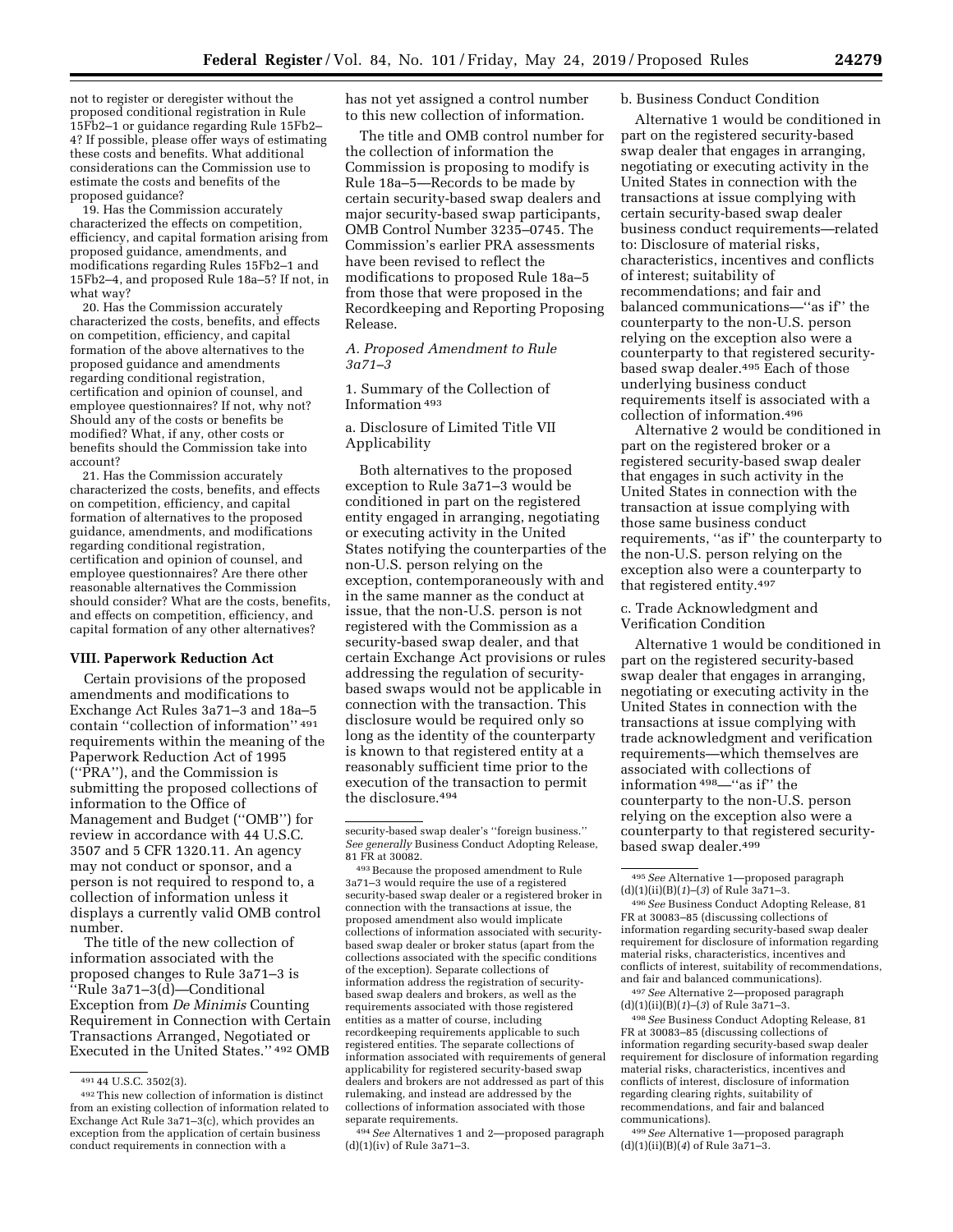Alternative 2 would be conditioned in f. Consent to Service Condition part on the registered broker or securitybased swap dealer that engages in such activity in the United States in connection with the transactions at issue complying with those trade acknowledgment and verification requirements ''as if'' the counterparty to the non-U.S. person relying on the exception also were a counterparty to that registered entity.500

## d. Portfolio Reconciliation Condition

Alternative 1 would be conditioned in part on the registered security-based swap dealer that engages in arranging, negotiating or executing activity in the United States in connection with the transactions at issue complying with proposed portfolio reconciliation requirements, but only with respect to the initial portfolio reconciliation required by the rule, "as if" the counterparty to the non-U.S. person relying on the exception also is a counterparty to that registered securitybased swap dealer.501 That underlying proposed portfolio reconciliation requirement itself is associated with a collection of information.502

Alternative 2 for the exception would be conditioned in part on the registered broker or security-based swap dealer that engages in such activity in the United States in connection with the transactions at issue complying with the proposed portfolio reconciliation requirement with regard to the initial reconciliation ''as if'' that registered entity is a counterparty to the non-U.S. person's counterparty (and ''as if'' that entity is registered as a security-based swap dealer if it is not so registered).503

## e. Recordkeeping Condition

Both proposed alternatives would be conditioned in part on the registered entity engaged in arranging, negotiating or executing activity in the United States obtaining from the non-U.S. person relying on the exception, and maintaining, trading relationship documentation involving the counterparty to the transaction.504

502*See* Risk Mitigation Proposing Release, 83 FR at 4640 (discussing collection of information regarding proposed security-based swap dealer portfolio reconciliation requirement).

503*See* Alternative 2—proposed paragraph (d)(1)(ii)(B)(*5*) of Rule 3a71–3.

The proposed exception also would be conditioned in part on the registered entity engaged in market facing activity in the United States creating and maintaining books and records relating

Both proposed alternatives for the exception to Rule 3a71–3 would be conditioned in part on the registered entity engaged in arranging, negotiating or executing activity in the United States obtaining from the non-U.S. person relying on the exception written consent to service of process for any civil action brought by or proceeding before the Commission, providing that process may be served on the non-U.S. person by service on the registered entity in the manner set forth in the registered entity's current Form BD, SBSE, SBSE–A or SBSE–BD, as applicable.505

# g. ''Listed Jurisdiction'' Condition

Both proposed alternatives for the exception to Rule 3a71–3 would be conditioned in part on the non-U.S. person relying on the exception being subject to the margin and capital requirements of a ''listed jurisdiction.'' 506 The proposal specifies that applications for orders requesting listed jurisdiction status may be made by persons that may rely on the exception, or by foreign financial authorities, or made on the Commission's own initiative, and must be filed pursuant to the procedures set forth in Exchange Act Rule 0–13.507

## 2. Use of Information

a. Disclosure of Limited Title VII Applicability

The proposed disclosure condition is intended to help guard against counterparties reasonably presuming that the involvement of U.S. personnel in an arranging, negotiating or executing capacity as part of the transaction would be accompanied by the safeguards associated with Title VII security-based

Because that part of the condition subsumes the collection of information that the Commission would expect to be associated with the final rules adopting those security-based swap dealer books and records requirements, it does not constitute a separate collection of information attributable to this proposed exception. *See* note 493, *supra.* 

505*See* Alternatives 1 and 2—proposed paragraph (d)(1)(iii)(B)(*3*) of Rule 3a71–3.

506*See* Alternatives 1 and 2—proposed paragraph (d)(1)(v) of Rule 3a71–3.

507*See* Alternatives 1 and 2—proposed paragraph (d)(2)(i) of Rule 3a71–3.

swap dealer regulation applying to the non-U.S. person.

# b. Business Conduct Condition

The use of the information associated with the business conduct condition would be the same as the use of information associated with the currently extant security-based swap dealer business conduct requirements, given that the relevant condition simply would expand the existing requirements to apply to transactions where they currently do not apply. Accordingly, the condition requiring the registered entity to comply with requirements for the disclosure of risks, characteristics, incentives and conflicts, particularly would assist the counterparty in assessing the transaction by providing it with a better understanding of the expected performance of the securitybased swap, and provide additional transparency and insight into pricing.508 The condition requiring the registered entity to comply with requirements regarding the suitability of recommendations would assist the registered entity in making appropriate recommendations.509 The condition requiring the registered entity to comply with fair and balanced communication requirements in part would better equip the counterparty to make more informed investment decisions.510

## c. Trade Acknowledgment and Verification Condition

The use of the information associated with the trade acknowledgement and verification condition would be the same as the use of information associated with the currently extant security-based swap dealer trade acknowledgment and verification requirements, given that the relevant condition simply would expand the existing requirements to apply to transactions where they currently do not apply. In general, the trade acknowledgment would serve as a written record by which the counterparties to the transaction may memorialize the terms of a transaction, and the verification requirements are intended to ensure that the written record of the transaction accurately reflects the terms of the transaction as understood by the respective counterparties.511

<sup>500</sup>*See* Alternative 2—proposed paragraph (d)(1)(ii)(B)(*4*) of Rule 3a71–3.

<sup>501</sup>*See* Alternative 1—proposed paragraph (d)(1)(ii)(B)(*5*) of Rule 3a71–3.

<sup>504</sup>*See* Alternatives 1 and 2—proposed paragraph (d)(1)(iii)(B)(*2*) of Rule 3a71–3.

to the transactions subject to this exception that are required, as applicable, by Rule 17a–3 and 17a–4, or Rule 18a–5 and 18a–6, including books and records relating to: Disclosure of risks, characteristics, incentives and conflicts; suitability; fair and balanced communications; trade acknowledgment and verification; and portfolio reconciliation. *See* Alternatives 1 and 2—proposed paragraph (d)(1)(iii)(B) of Rule 3a71–3 (requiring creation and maintenance of books and records relating to the requirements specified in proposed paragraph  $(d)(1)(ii)(B)$ .

<sup>508</sup>*See* Business Conduct Adopting Release, 81 FR at 30088.

<sup>509</sup>*See id.* 

<sup>510</sup>*See id.* 

<sup>511</sup>*See* Trade Acknowledgement Adopting Release, 81 FR at 39830.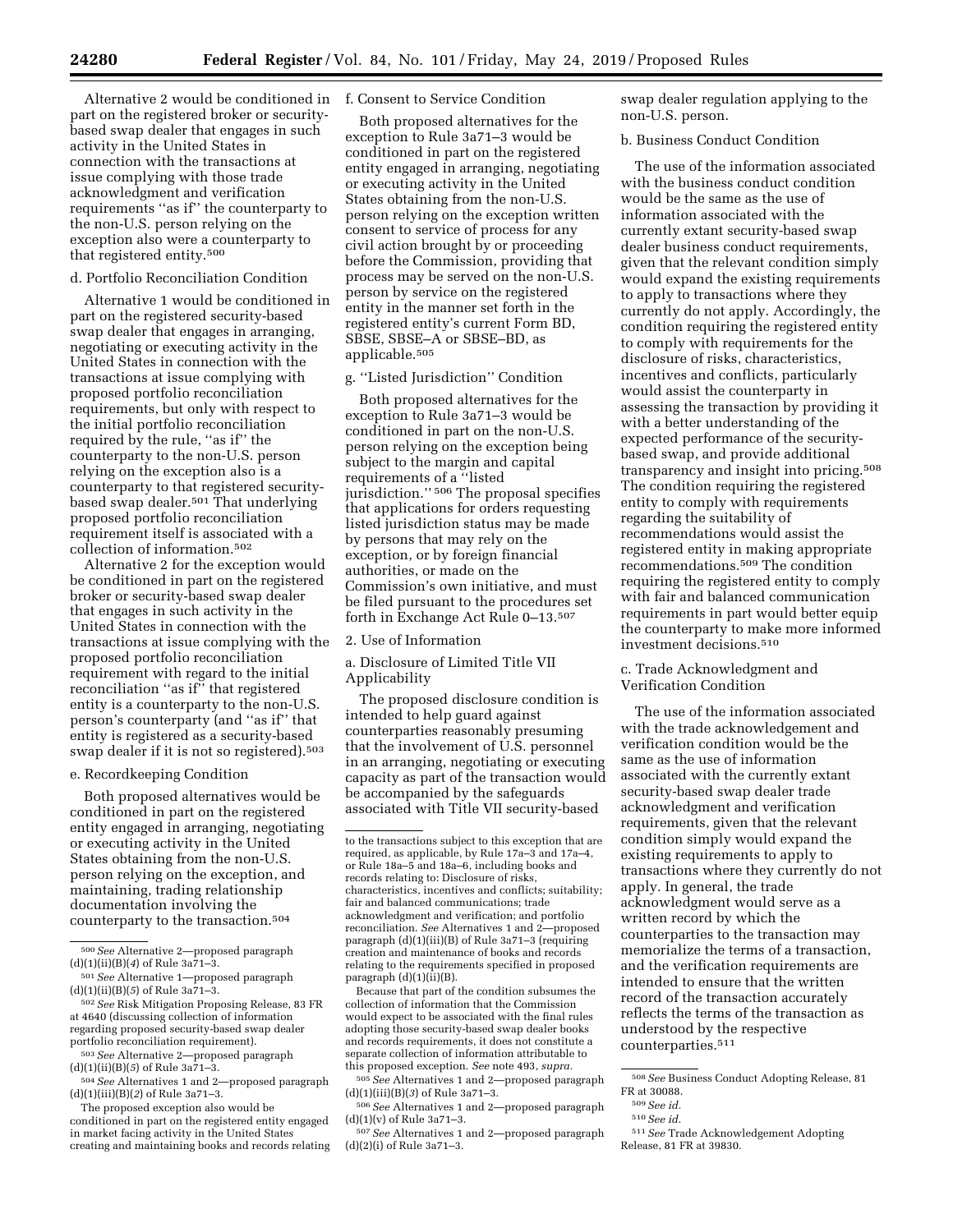#### d. Portfolio Reconciliation Condition

The use of the information associated with the portfolio reconciliation condition would be the same as the use of information associated with the proposed security-based swap dealer portfolio reconciliation requirement. In general, that proposed requirement is intended to help ensure the accuracy of the data reported to SDRs, and to help facilitate the ability of registered security-based swap data repositories to comply with requirements that they verify the information they receive.512

#### e. Recordkeeping Condition

The proposed condition requiring the registered entity to obtain and maintain trading relationship documentation involving the non-U.S. person relying on the exception and its counterparty is intended to help the Commission obtain a full view of the dealing activities connected with transactions relying on the proposed exception, including such activities that occur in the non-U.S. person taking advantage of the exception. Absent such access, the Commission may be impeded in identifying fraud and abuse in connection with transactions that have been arranged, negotiated or executed in the United States, where such fraud or abuse may be apparent only in light of relevant information obtained from the non-U.S. person relying on the exception or its associated persons.

#### f. Consent to Service Condition

The proposed use of the consent to service condition is to facilitate the Commission's ability to serve process on the non-U.S. person relying on the exception, to assist the Commission in efficiently taking action to address potential violations of the federal securities laws in connection with the transactions at issue.

## g. ''Listed Jurisdiction'' Condition

The proposed use of information provided by applicants in connection with "listed jurisdiction" applications is to assist the Commission in evaluating the effectiveness of the financial responsibility requirements of jurisdictions regulating non-U.S. persons taking advantage of the exception. This is intended to help avoid creating an incentive for persons engaged in a security-based swap dealing business in the United States to book their transactions into entities that solely are subject to the regulation of jurisdictions that do not effectively require security-based swap dealers or

comparable entities to meet certain financial responsibility standards. That should help avoid providing an unwarranted competitive advantage to non-U.S. persons that conduct securitybased swap dealing activity in the United States without being subject to strong financial responsibility standards. The condition also is consistent with the view that applying financial responsibility requirements to such transactions between two non-U.S. persons can help mitigate the potential for financial contagion to spread to U.S. market participants and to the U.S. financial system more generally.

#### 3. Respondents

As discussed above, the Commission preliminarily estimates that up to 24 entities that engage in security-based swap dealing activity may rely on the proposed conditional exception from having to count dealing transactions with non-U.S. counterparties against the *de minimis* thresholds.513 To satisfy the proposed exception, each of those up to 24 entities would make use of an affiliated registered security-based swap dealer and/or registered broker that would be required to comply with—and incur collections of information in connection with—conditions related to compliance with relevant Title VII security-based swap dealer requirements related to business conduct, trade acknowledgment and verification, and portfolio reconciliation. Each of those up to 24 registered entities also would have to provide disclosures to counterparties of the non-U.S. persons relying on the exception, to obtain and maintain trading relationship documentation involving the non-U.S. persons relying on the proposed exception and their counterparties, and to comply with the condition that the registered entity

The analysis has doubled those numbers—to up to twelve U.S. persons that may change its booking practices involving security-based swaps to make use of the exception, plus up to twelve additional non-U.S. persons—to address potential growth of the security-based swap market and to account for uncertainty associated with the availability of data, leading to the final estimate of 24 entities. *See id.* 

obtain from the non-U.S. person a consent to service of process.

Applications for listed jurisdiction determinations may be submitted by the up to 24 non-U.S. persons that would rely on the proposed exception. In practice the Commission expects that the greater portion of such listed jurisdiction applications will be submitted by foreign financial authorities, given their expertise in connection with the relevant financial responsibility requirements and information access provisions, and in connection with their supervisory and enforcement oversight with regard to the financial responsibility requirements.514

# 4. Total Annual Reporting and Recordkeeping Burdens (Summarized in Table 3)

# a. Disclosure of Limited Title VII Applicability

The Commission preliminarily estimates that the up to 12 U.S. entities that may book transactions into their non-U.S. affiliates to make use of the proposed conditional exception in the aggregate would annually engage in nearly 76,000 security-based swap dealing transactions with non-U.S. counterparties.515 Here—and in connection with the other two groups addressed below—the analysis doubles that amount to estimate the number of total disclosures, recognizing that there will be situations in which the registered entity engaged in arranging, negotiating or executing activity in the United States makes the required disclosures but a transaction does not result.516

The Commission also preliminary estimates that the two non-U.S. persons that may fall below the *de minimis*  thresholds due to the proposed conditional exception in the aggregate would annually engage approximately 20,000 security-based swap dealing transactions with non-U.S. counterparties,517 doubled here to

 $^{\rm 516}\rm{This}$  produces an estimate of 151,308 (75,654  $\times$  2) annual disclosures pursuant to the proposed condition.

517Available data indicates that the one non-U.S. entity that would fall below the *de minimis*  thresholds due to the exception annually engages in Continued

<sup>512</sup>*See* Risk Mitigation Proposing Release, 83 FR at 4641.

<sup>513</sup>This estimate is based on data (*see* part VII.A.7, *supra*) indicating that: (1) Six U.S. entities are engaged in security-based swap dealing activity above the *de minimis* thresholds may have the incentive to book future security-based swaps with non-U.S. counterparties into U.S. affiliates to make use of the proposed exception in connection with those transactions. (2) One non-U.S. entity would fall below the \$3 billion *de minimis* threshold if its transactions with non-U.S. counterparties were not counted. (3) The ''arranged, negotiated, or executed'' counting standard would result in five additional non-U.S. entities incurring assessment costs in connection with the *de minimis* exception.

<sup>514</sup>As discussed below, the Commission estimates that three non-U.S. persons will submit listed jurisdiction applications.

<sup>515</sup>Available data indicates that the six U.S. entities that are engaged in security-based swap dealing activity above the *de minimis* thresholds in the aggregate annually engage in 37,827 transactions with non-U.S. counterparties. To address potential growth in the market and datarelated uncertainty, the analysis doubles that estimate to 75,654 transactions annually (and, as noted above, have doubled the estimated number of entities).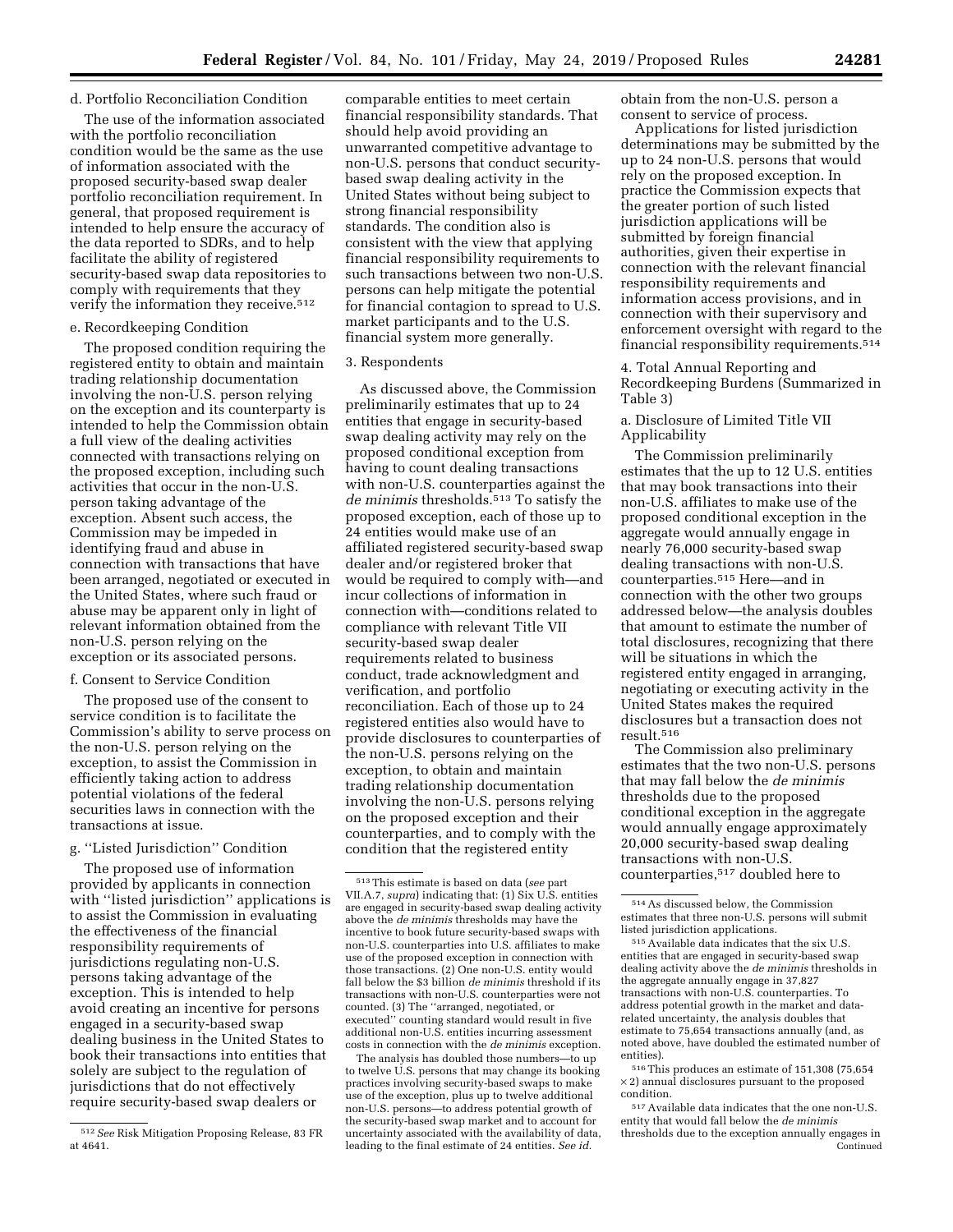account for disclosures that are not followed by a transaction.<sup>518</sup>

The Commission further preliminarily estimates that the additional ten non-U.S. entities that may rely on the proposed conditional exception in the aggregate would annually engage in approximately 2,100 security-based swap dealing transactions, with non-U.S. persons, that may be subject to the proposed exception,519 doubled here to account for disclosures that are not followed by a transaction.<sup>520</sup>

In light of the limited contents of those contemporaneous disclosures, the Commission preliminarily believes that each such disclosure on average would be expected to take no more than five minutes.521 Accordingly, the Commission preliminarily estimates that the 12 U.S. entities that may book transactions into their non-U.S. affiliates to make use of the proposed conditional exception in the aggregate will annually spend a total of approximately 12,609 hours to provide the disclosures required by the conditions.522 The Commission further preliminarily estimates that the two non-U.S. entities that may fall below the *de minimis*  thresholds due to the exception in the aggregate will annually spend a total of approximately 3,355 hours to provide the disclosures required by the conditions,523 while the other ten non-U.S. entities that may rely on the proposed conditional exception in the

519Available data indicates that would result in five additional non-U.S. persons that would be expected to incur assessment costs due to the ''arranged, negotiated, or executed'' counting standard engage in a total of 1,056 annual securitybased swap transactions with non-U.S. counterparties. To address potential growth in the market and data-related uncertainty, the analysis doubles that estimate to 2,112 transactions annually (and have doubled the estimated number of entities).

 $^{520}\mathrm{This}$  produces an estimate of  $4{,}224$   $(2{,}112 \times 2)$ annual disclosures pursuant to the proposed condition.

521 Given that the disclosure must be provided contemporaneously with the market-facing activity by the registered entity engaged in market-facing activity in the United States, the disclosure could not reasonably be provided via inclusion in standard trading documentation and would require the creation of specific disclosure documentation.

 $522$  151,308 aggregate annual disclosures  $\times$  5 minutes per transaction. This averages to approximately 1,050.75 hours for each of those 12 firms.

 $52340,256$  aggregate annual disclosures  $\times 5$ minutes per transaction. This averages to approximately 1,677 hours for each of those two firms.

aggregate will annually spend a total of approximately 352 hours to provide the disclosures required by the conditions.524

The Commission also preliminarily believes that each of those 24 total entities would initially spend 100 hours and incur approximate costs of \$29,715 to develop policies and procedures to help ensure that appropriate disclosures are provided.525

## b. Business Conduct Condition

The Commission estimated the reporting and recordkeeping burdens associated with the relevant securitybased swap dealer business conduct requirements under Title VII when it adopted those requirements. The Commission believes that those estimates are instructive for calculating the per-entity reporting and recordkeeping burdens associated with the proposed business conduct condition, given that the condition in effect would require compliance with those business conduct requirements.

• *Disclosures of material risks, characteristics, and conflicts and incentives.* When the Commission earlier considered the compliance burdens associated with those disclosure requirements (along with clearing rights and daily mark disclosure requirements not applicable under this proposal),526 the Commission estimated that implementation of those requirements: (i) Initially would require three persons from trading and structuring, three persons from legal, two persons from operations and four persons from compliance, for 100 hours each; 527 (ii) half of those persons would be required to spend 20 hours annually to re-evaluate and modify disclosures and systems requirements; 528 and (iii)

525 Applied to the estimated 24 entities at issue here, this would amount to 2,400 hours and \$713,160.

These estimates are based on prior estimates, made in connection with the adoption of the ''arranged, negotiated, or executed'' counting standard, that non-U.S. persons would incur 100 hours and \$28,300 to establish policies and procedures to restrict communications with U.S. personnel in connection with the non-U.S. persons' dealing activity. *See* ANE Adopting Release, 81 FR at 8628. That \$28,300 estimate has been adjusted to \$29,715 in current dollars  $(28,300 \times 1.05)$ .

526*See* Business Conduct Adopting Release, 81 FR at 30091–92. In connection with those prior estimates, the Commission noted that entities that are dually registered with the CFTC already provide their counterparties with similar disclosures.

527Applied to the 24 entities at issue here, this would amount to an aggregate initial burden of 28,800 hours (24 entities  $\times$  12 persons  $\times$  100 hours).

528Applied to the 24 entities at issue here, this would amount to an aggregate annual burden of 2,880 hours (24 entities  $\times$  6 persons  $\times$  20 hours).

those entities would require eight fulltime persons for six months of systems development, programming and testing,529 along with two full-time persons annually for maintenance of this system.530

• *Suitability of recommendations.*  When the Commission previously analyzed the burdens associated with the security-based swap dealer recommendation suitability requirement, it estimated that most security-based swap dealers would obtain representations from counterparties to comply with the institutional suitability provisions of the requirement.531 The Commission further particularly estimated: (i) That for security-based swap market participants that also are swap market participants, most of the requisite representations have been drafted for the swaps context, and that to the extent that any modifications are necessary to adapt those representations to the securitybased swap context, each market participant would require two hours to assess the need for modifications and make any required modifications; 532

530Applied to the 24 entities at issue here, this would amount to an aggregate annual burden of 96,000 hours (24 entities  $\times$  2 persons  $\times$  2,000 hours).

In adopting those disclosure requirements, the Commission also incorporated an estimate of one hour per security-based swap for an entity to evaluate whether more particularized disclosures are necessary and to develop additional disclosures. *See* Business Conduct Adopting Release, 81 FR at 30092. The Commission does not believe that particular category of costs would be applicable in the context of the transactions at issue here.

Under the proposed exception, the disclosure condition extends not only to incentives and conflicts of the registered entity, but also disclosures and conflicts of its non-U.S. affiliate. The Commission believes, however, that the existing burden estimates are sufficient to account for this aspect of the disclosure, given that the two entities' affiliation should facilitate the transfer of any relevant incentive and conflict information for the registered entity to convey.

531*See id.* at 30092–93.

532Analysis of current data indicates that the six U.S. entities engaged in security-based swap dealing activity above the *de minimis* thresholds in the aggregate have 161 unique non-U.S. counterparties that are swap market participants, and 70 unique non-U.S. counterparties that are not swap market participants. The one non-U.S. entity that may fall below the *de minimis* threshold due to the exception has 391 unique non-U.S. counterparties that are swap market participants, and 178 unique non-U.S. counterparties that are not swap market participants. The five additional non-U.S. persons that would be expected to incur assessment costs in connection with the ''arranged, negotiated, or executed'' counting standard in the aggregate have six unique non-U.S. counterparties that are swap market participants, and one unique non-U.S. counterparty that are not swap market participants. Adding together those estimates and then doubling them (in light of the uncertainty

<sup>10,064</sup> transactions with non-U.S. counterparties. To address potential growth in the market and datarelated uncertainty, the analysis doubles that estimate to 20,128 transactions annually (and, as noted above, have doubled the estimated number of

 $518$  This produces an estimate of 40,256 (20,128  $\times$ 2) annual disclosures pursuant to the proposed condition.

 $524$  4,224 aggregate annual disclosures  $\times$  5 minutes per transaction. This averages to 35.2 hours for each<br>of those ten firms.

<sup>529</sup>Applied to the 24 entities at issue here, this would amount to an aggregate initial burden of 192,000 hours (24 entities  $\times$  8 persons  $\times$  1,000 hours).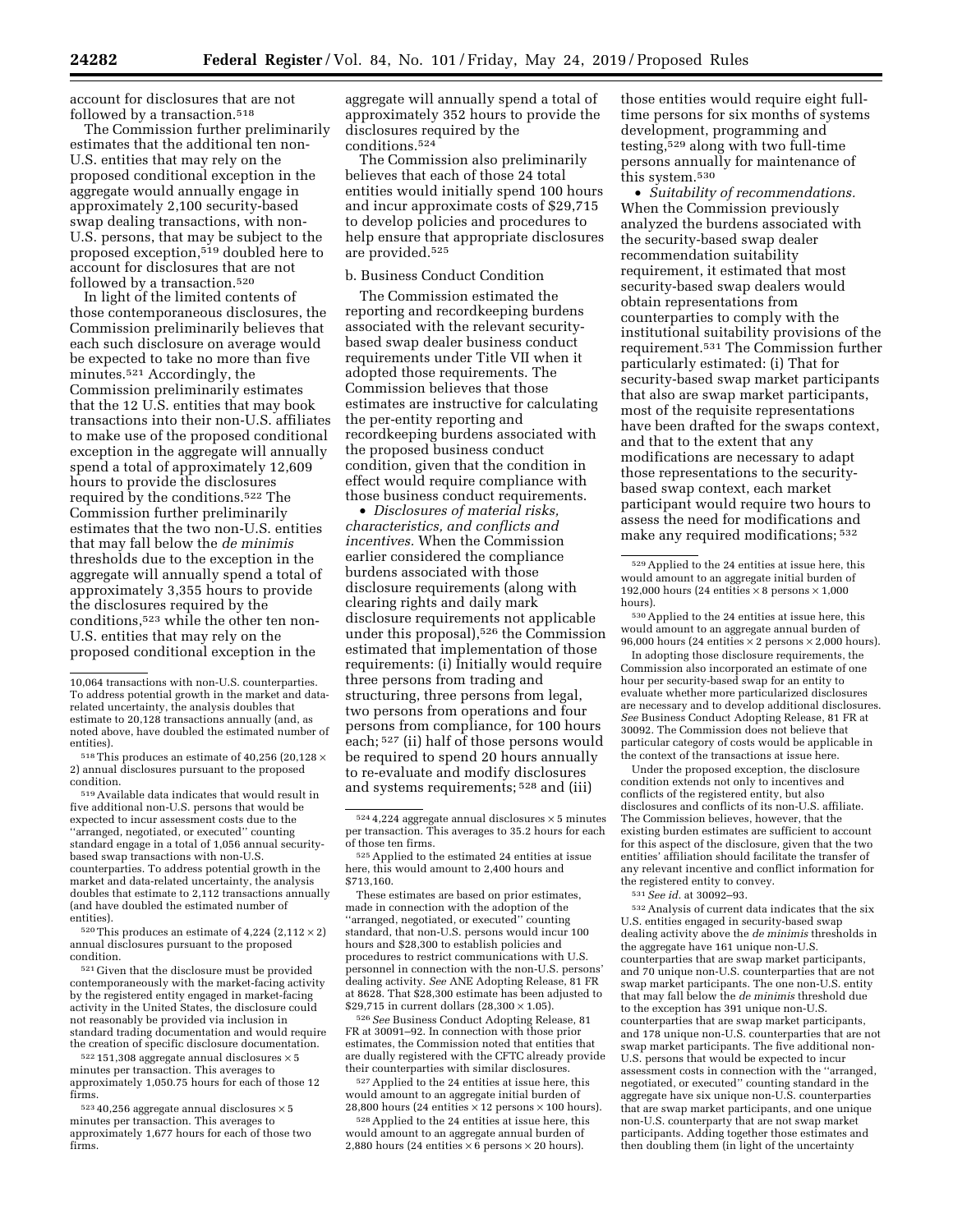and (ii) other market participants (apart from special entities not relevant here) would require five hours for each market participant to review and agree to the relevant representations.533

• *Fair and balanced communications.*  The Commission's earlier analysis of the burdens associated with the fair and balanced communications requirement 534 took the view that each registered entity would incur: (i) \$6,000 in initial legal costs to draft or review statements of potential opportunities and corresponding risks in marketing materials; 535 (ii) an additional initial six hours for internal review of other communications such as emails and Bloomberg messages; 536 and (iii) \$8,400 in initial legal costs associated with marketing materials for more bespoke transactions.537

c. Trade Acknowledgment and Verification Condition

The Commission estimated the reporting and recordkeeping burdens associated with the trade acknowledgment and verification requirements under Title VII when it

Consistent with these assumptions, the potential burden associated with such modifications in connection with the proposed condition would amount to 2,232 hours (1,116 non-U.S. securitybased swap market participants that also are swap market participants × two hours).

533Consistent with the above assumptions, the potential burden associated with such modifications in connection with the proposed condition would amount to 2,490 hours (498 non-U.S. security-based swap market participants that are not also swap market participants  $\times$  five hours).

534*See* Business Conduct Adopting Release, 81 FR at 30093.

535 In connection with the proposed exception, the potential burden associated with such drafting or review would amount to \$151,200 (24 entities  $\times$  $$6,000 \times 1.05$  adjustment to current dollars).

536 In connection with the proposed exception, the potential burden associated with such internal review would amount to 144 hours (24 entities × 6 hours).

537 In connection with the proposed exception, the potential burden associated with such drafting or review would amount to \$211,680 (24 entities  $\times$  $$8,400 \times 1.05$  adjustment to current dollars).

In adopting the fair and balanced communication requirement, the Commission also incorporated an estimate of ongoing compliance costs (associated with review of email communications sent to counterparties) over the term of the security-based swap. *See* Business Conduct Adopting Release, 81 FR at 30093. Those costs are not incorporated into this estimate because the registered entity that engaged in market-facing activity in the United States in connection with the transactions at issue here would not be expected to have ongoing communications with the counterparty to the security-based swap.

adopted those requirements.538 The Commission believes that those estimates are instructive for calculating the per-entity reporting and recordkeeping burdens associated with the proposed trade acknowledgment and verification condition, given that the condition in effect would require compliance with that trade acknowledgment and verification requirement by additional persons and/ or in additional circumstances.

When the Commission earlier considered the compliance burdens associated with the trade acknowledgement and verification requirements, the Commission estimated that each applicable entity would incur: (i) 355 hours initially to develop an internal order and trade management system; 539 (ii) 436 hours annually for day-to-day technical support, as well as amortized annual burden associated with system or platform upgrades and updates; 540 (iii) 80 hours initially for the preparation of written policies and procedures to obtain verification of transaction terms; 541 and (iv) 40 hours annually to maintain those policies and procedures.542

d. Portfolio Reconciliation Condition

The Commission estimated the recordkeeping burdens associated with the portfolio reconciliation requirements under Title VII when it proposed those requirements.543 The Commission believes that those estimates are instructive for calculating the per-entity recordkeeping burdens associated with the proposed portfolio reconciliation condition, given that the condition in effect would require compliance with that portfolio reconciliation requirement by additional persons and/or in additional circumstances.

When the Commission considered the recordkeeping burden associated with the portfolio reconciliation requirement, it estimated that each respondent on

540 In connection with the proposed exception, the potential annual burden associated with such support and updates would amount to 10,464 hours (24 entities  $\times$  436 hours).

541 In connection with the proposed exception, the potential burden associated with such preparation would amount to 1,920 hours (24 entities  $\times 80$  hours).

542 In connection with the proposed exception, the potential annual burden associated with such policies and procedures would amount to 960 hours  $(24$  entities  $\times$  40 hours).

543*See* Risk Mitigation Proposing Release, 84 FR at 4642–43.

average would incur an annual burden of 190 hours in connection with proposed Rule 15Fi–3(a), which addresses portfolio reconciliation obligations in connection with transactions where the counterparty to the registered entity is a security-based swap dealer and major security-based swap participant.544 The Commission further estimated that each respondent on average would incur an annual burden of 227.5 hours in connection with proposed Rule 15Fi–3(b), which addresses portfolio reconciliation obligations in connection with transactions where the counterparty to the registered entity is not a securitybased swap dealer and major securitybased swap participant,545 for a total of 417.5 hours.

While recognizing that the proposed condition requires only the initial reconciliation of any particular instrument, the Commission nonetheless believes that these estimates provide a useful upper bound for the per-entity burden associated with this condition.546

545*See id.* at 4642–43. That was based on estimates regarding the time to perform each reconciliation, and the number of counterparties associated with each required frequency of portfolio reconciliation (*i.e.,* quarterly reconciliations for portfolios with more than 100 security-based swaps, and annual reconciliations for portfolios with no more than 100 security-based swaps).

546 In connection with the proposed exception, the estimated aggregate annual burden associated with this condition would be 10,020 hours (24 entities  $\times$  417.5 hours).

The Commission believes that the above estimate of 10,020 appropriately reflects the burden associated with the portfolio reconciliation condition. At the same time, the Commission recognizes that, depending on the applicable facts and circumstances, the registered entity engaged in arranging, negotiating or executing conduct in the United States may need to obtain, from the non-U.S. affiliate relying on the transaction, information needed to perform the initial portfolio reconciliation. The Commission typically would not expect such transfers of information to constitute an independent collection of information, because the registered entity generally would be expected to possess that information to comply with regulatory reporting obligations pursuant to Regulation SBSR (leading any resulting burdens to be subsumed within the collection of information associated with Regulation SBSR).

Nonetheless, in the event that the registered entity is not otherwise subject to regulatory reporting obligations pursuant to Regulation SBSR, such transfers of information from the non-U.S. affiliate to the registered entity may constitute an independent collection of information. In those Continued

associated with the estimate and to account for potential growth of the security-based swap market) produces a total estimate of 1,116 unique non-U.S counterparties that are swap market participants, and 498 that are not. Only non-U.S. counterparties are relevant for purposes of this analysis because the proposed exception does not address securitybased swap transactions involving U.S. person counterparties.

<sup>538</sup>*See id.* at 39830–31.

<sup>539</sup> In connection with the proposed exception, the potential burden associated with such system development would amount to 8,520 hours (24 entities  $\times$  355 hours).

<sup>544</sup>*See* Risk Mitigation Proposing Release, 84 FR at 4642. That was based on estimates regarding the time to perform each reconciliation, and the number of counterparties associated with each required frequency of portfolio reconciliation (*i.e.,*  daily reconciliations for portfolios with more than 500 security-based swaps, weekly reconciliations for portfolios with more than 50 but fewer than 500 security-based swaps, and quarterly reconciliations for portfolios with no more than 50 security-based swaps).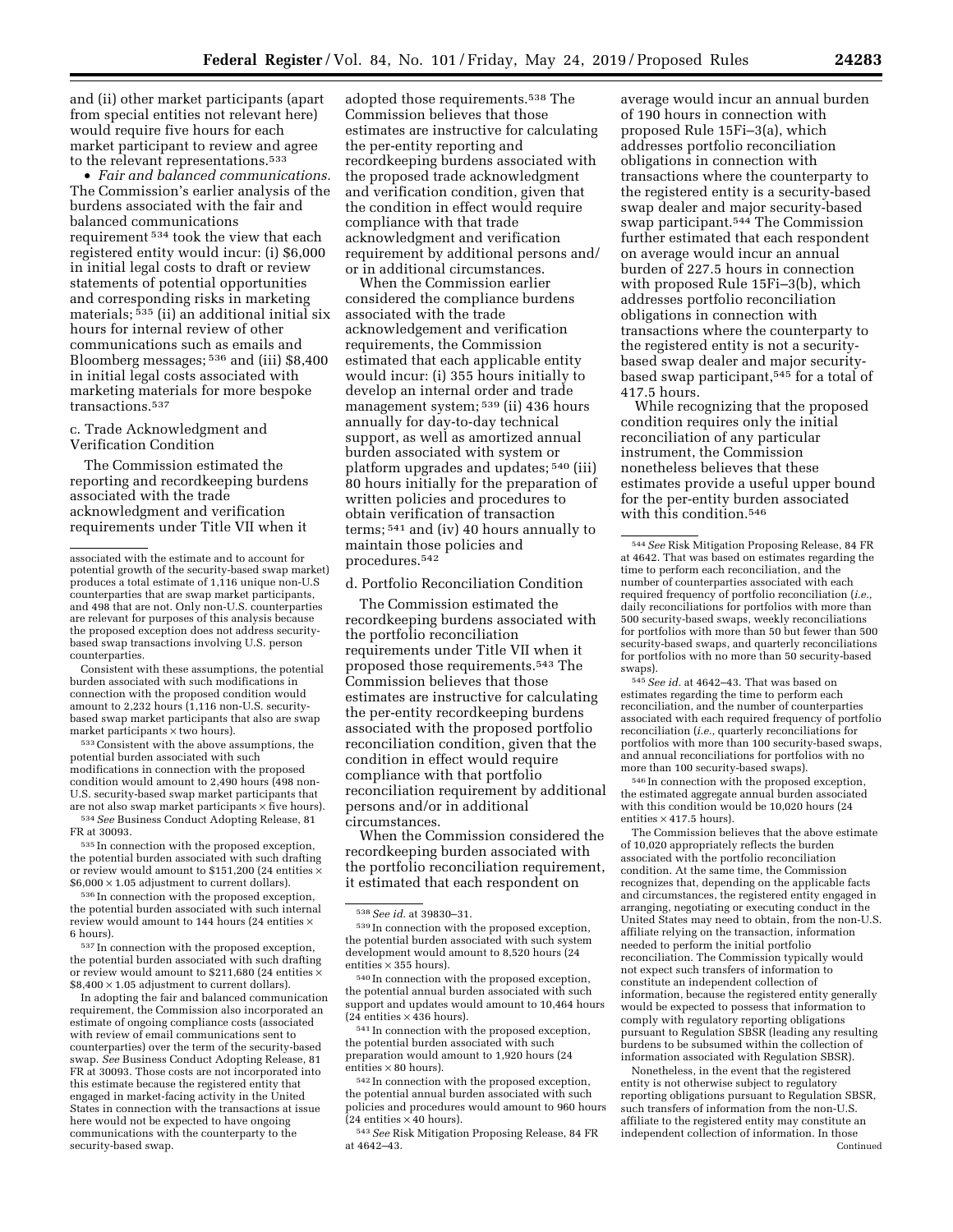#### e. Recordkeeping Condition

To comply with the proposed condition that the affiliated registered entity obtain from the non-U.S. person, and maintain, copies of trading relationship documentation the registered entity and the non-U.S. person jointly would need to develop policies and procedures to provide for the identification of such records and for their transfer to the registered affiliate. For each use of the proposed exception, the Commission preliminarily estimates that such policies and procedures would impose require a one-time initial burden of 20 hours.547

The Commission also preliminarily estimates that the non-U.S. person relying on this exception also would need to expend two hours per week to identify such records and to electronically convey the records to its registered affiliate.548 The Commission further preliminarily estimates that the registered affiliate would need to expend one hour per week in connection with the receipt and maintenance of those records.<sup>549</sup>

#### f. Consent to Service Condition

To comply with the proposed condition that the affiliated registered entity obtain from the non-U.S. person relying on the exception written consent

to service of process for civil actions, one or the other of those parties would have to draft such a consent or use an industry-standard consent provision, and the registered entity must obtain that consent from the non-U.S. person. The Commission preliminarily estimates that the parties jointly must expend [two] hours in connection with this process.550

### g. ''Listed Jurisdiction'' Condition

The Commission believes that burden estimates associated with applications for substituted compliance determinations are instructive with regard to the burdens that would be associated with applications by market participants in connection with ''listed jurisdiction" status.<sup>551</sup>

When the Commission initially adopted Rules 0–13 and 3a71–6, providing for substituted compliance in connection with security-based swap dealer business conduct requirements, the Commission concluded that the ''great majority'' of substituted compliance applications would be submitted by foreign authorities, and that ''very few'' applications would be submitted by security-based swap dealers (or major security-based swap participants), and the Commission concluded that three such registered entities would submit substituted

compliance applications.552 The Commission further estimated that the one-time paperwork burden associated with preparing and submitting all three substituted compliance requests in connection with those requirements would be approximately 240 hours, plus \$240,000 for the services of outside professionals.553 The Commission subsequently relied on those estimates in connection with the paperwork burdens associated with amendments to Rule 3a71–6 related to trade acknowledgement and verification.554

The Commission similarly believes that the majority of ''listed jurisdiction'' applications would be made by foreign authorities rather than by the up to 24 non-U.S. persons that potentially would rely on the exception. Consistent with the estimates in connection with the substituted compliance rule, moreover, the Commission estimates that three non-U.S. persons that seek to rely on the exception would file listed jurisdiction applications, and that in the aggregate those three persons would incur initial paperwork burdens, associated with preparing and submitting the requests, of approximately 240 hours, plus \$252,000 for the services of outside professionals (incorporating a five percent addition to reflect current dollars).

TABLE 3—PROPOSED RULE 3a71–3 AMENDMENT—SUMMARY OF PAPERWORK REDUCTION ACT BURDENS

| Burden type                                     | Initial burden      |                                                  | Annual burden               |                        |
|-------------------------------------------------|---------------------|--------------------------------------------------|-----------------------------|------------------------|
|                                                 | Per-firm            | Aggregate                                        | Per-firm<br>(hr)            | Aggregate              |
| Disclosure of limited Title VII applicability:* | <br><br><br>100 hr. | <br><br><br>  2.400 hr.<br>$$29,715$   \$713,160 | 1.050.75<br>1.677.3<br>35.2 | 12.609<br>3,355<br>352 |
| Disclosure of risks, characteristics et al.:    | 1.200 hr            | $ 28.800 \text{ hr}$                             |                             |                        |

circumstances, and consistent with the Paperwork Reduction Act analysis associated with Regulation SBSR, the Commission anticipates that the upper bound on the initial burden for each non-U. affiliate to construct an infrastructure to provide for the transfer of this information would amount to 1,394 hours (*see* Exchange Act Release No. 74244 (Feb. 11, 2015), 80 FR 14564, 14676 (Mar. 19, 2015)), or 33,456 hours in the aggregate (24 non-U.S. entities × 1,394 hours). Also, based on prior estimates that it would take 0.005 hours to report each security-based swap transaction (*see id.*), and the estimate that this proposed exception in the aggregate would address 97,894 transactions annually (*see* notes 515, 517 and 519 *supra*), the Commission estimates that the upper bound on the aggregate annual burden associated with such transfers of information would amount to approximately 489 hours (97,894 transactions × 0.005 hours).

Such burdens likely would be mitigated if, for example, the registered entity and its non-U.S. affiliate jointly make use of unified back-office systems, or if the counterparty relationship largely is managed by personnel of the registered entity, or if the non-U.S. entity independently is subject to Regulation SBSR or has developed similar types of systems to comply with foreign reporting requirements.

547Across the 24 potential uses of the proposed exception, this would amount to a total of 480 hours (24 entities  $\times$  20 hours).

548Across the 24 potential uses of the proposed exception, this would amount to a total of 2,496 hours annually (24 entities  $\times$  2 hours  $\times$  52 weeks).

549Across the 24 potential uses of the proposed exception, this would amount to a total of 1,248 hours annually (24 entities  $\times$  1 hour  $\times$  52 weeks).

The recordkeeping condition also specifies that, for the exception to be available, the registered entity must create and maintain books and records as required by applicable rules, including any books and records requirements relating to the provisions specified in paragraph (d)(1)(ii)(B) (*i.e.,* relating to disclosure of risks, characteristics, incentives and conflicts; suitability; fair and balanced communications; trade acknowledgment and verification; and portfolio reconciliation). Because that part of the condition subsumes the collection

of information that we would expect to be associated with the final rules adopting those security-based swap dealer books and records requirements, it does not constitute a separate collection of information. *See* note 493, *supra.* 

550Across the 24 expected uses of the proposed exception, this would amount to a total of 48 hours (24 entities  $\times$  2 hours).

 $\rm ^{551}$  Notwithstanding the substantive differences between the standards associated with listed jurisdiction determinations and substituted compliance assessments, *see* part III.B.5, *supra,* the two sets of applications will be submitted pursuant to Rule 0–13 and may be expected to address certain analogous elements.

552*See* Business Conduct Adopting Release, 81 FR at 30097.

 $^{\rm 553}\rm \, This$  was based on the estimate that each request would require approximately 80 hours of in-house counsel time, plus \$80,000 for the services of outside professionals (based on 200 hours of outside time × \$400/hour). *See id.* 

554*See* Trade Acknowledgement Adopting Release, 81 FR at 39832.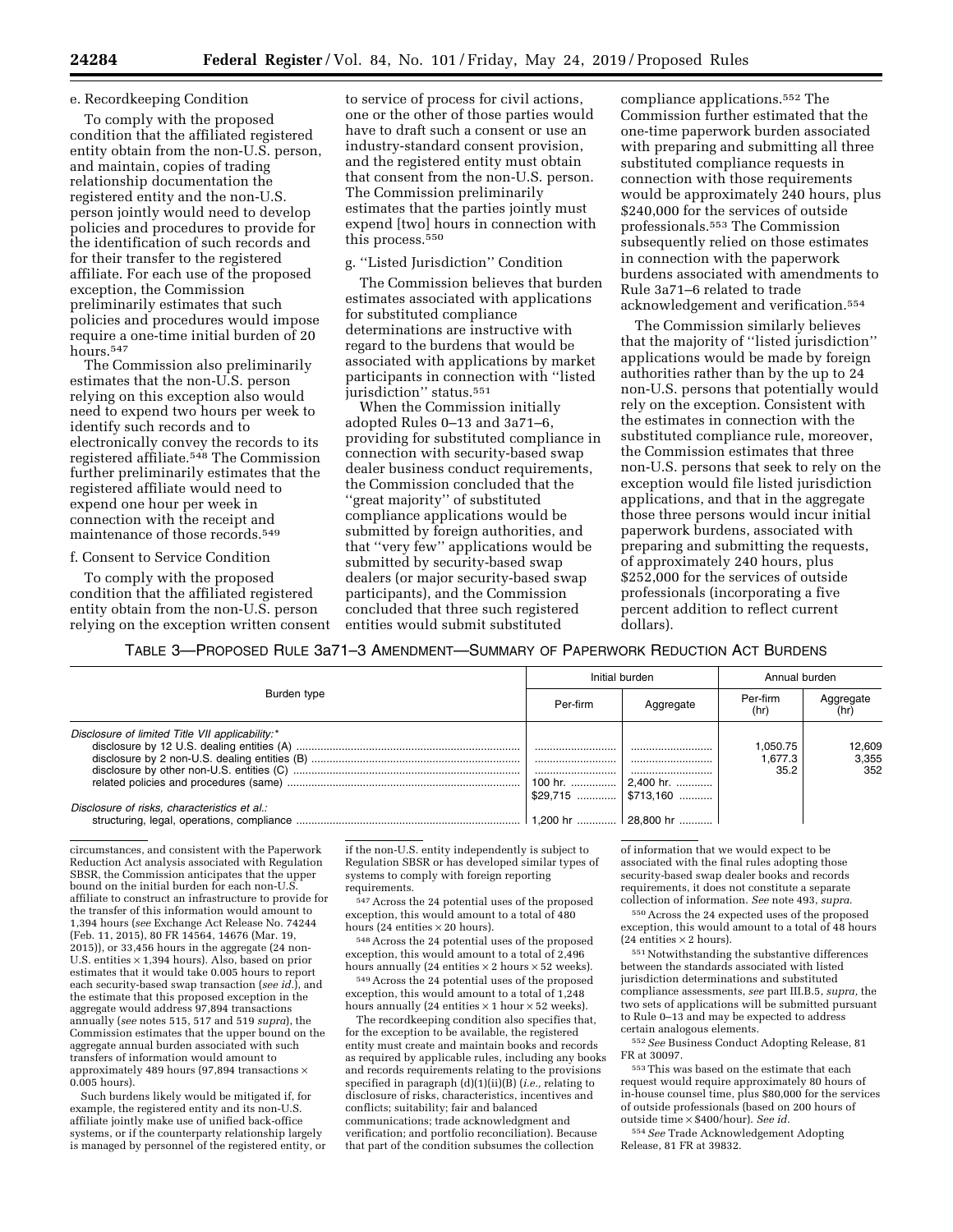# TABLE 3—PROPOSED RULE 3a71–3 AMENDMENT—SUMMARY OF PAPERWORK REDUCTION ACT BURDENS—Continued

| Burden type                                   | Initial burden |                      | Annual burden    |                   |
|-----------------------------------------------|----------------|----------------------|------------------|-------------------|
|                                               | Per-firm       | Aggregate            | Per-firm<br>(hr) | Aggregate<br>(hr) |
|                                               |                |                      | 120              | 2,880             |
|                                               |                |                      |                  |                   |
|                                               |                |                      | 4.000            | 96,000            |
| Suitability:                                  |                |                      |                  |                   |
|                                               |                |                      |                  |                   |
|                                               |                |                      |                  |                   |
| Fair and balanced communications:             |                |                      |                  |                   |
|                                               |                | $$6,300$   \$151,200 |                  |                   |
|                                               |                |                      |                  |                   |
|                                               |                |                      |                  |                   |
| Trade acknowledgement and verification:       |                |                      |                  |                   |
|                                               |                |                      |                  |                   |
|                                               |                |                      | 436              | 10,464            |
|                                               |                |                      |                  |                   |
|                                               |                |                      | 40               | 960               |
| Portfolio reconciliation:                     |                |                      |                  |                   |
|                                               |                |                      | 417.5            | 10,020            |
| Copies of trading relationship documentation: |                |                      |                  |                   |
|                                               |                | 480 hr               |                  |                   |
|                                               |                |                      | 104              | 2,496             |
|                                               |                |                      | 52 hr            | 1.248 hr          |
| Consent to service of process:                |                |                      |                  |                   |
|                                               |                |                      |                  |                   |
| "Listed jurisdiction" applications:           |                |                      |                  |                   |
|                                               |                |                      |                  |                   |
|                                               |                |                      |                  |                   |

\* (A) Twelve U.S. dealing entities may book future security-based swaps with non-U.S. counterparties into non-U.S. affiliates. (B) Two non-U.S. entities may fall below the *de minimis* threshold if "arranged, negotiated, or executed" transactions are not counted. (C) Ten additional non-U.S. entities may make use of the excep-<br>tion to avoid incurring assessment costs in connection w

5. Collection of Information Is Mandatory

The collections of information associated with the proposed amendments to Rule 3a71–3 are mandatory to the availability of the exception.

## 6. Confidentiality

Any disclosures to be provided in connection with the arranging, negotiating or executing of a registered security-based swap dealer or of a registered broker (depending on the alternative adopted) in compliance with the requirements of the proposed exception would be provided to the non-U.S. counterparties of the non-U.S. person relying on this exception; therefore, the Commission would not typically receive confidential information as a result of this collection of information. To the extent that the Commission receives records related to such disclosures from a registered security-based swap dealer or registered broker through the Commission's examination and oversight program, or through an investigation, or some other means, such information would be kept confidential, subject to the provisions of applicable law.

Any applications for listed jurisdiction status will be made public. 7. Retention Period of Recordkeeping Requirements

By virtue of being registered as a security-based swap dealer and/or as a broker (depending on the alternative), the entity-engaged in market facing conduct in the United States will be required to retain the records and information required under the proposed amendment to Rule 3a71–3 for the retention periods specified in Exchange Act Rules 17a–4 and 18a–6, as applicable.555

# *B. Proposed Modifications to Proposed Rule 18a–5*

1. Summary of Collections of Information To Be Modified

The Commission is proposing to modify proposed Rule 18a–5—which is modeled on Exchange Act Rule 17a–3, as amended—with respect to the requirement that stand-alone and bank

SBS Entities make and keep current certain records.556 The proposed modifications to proposed Rule 18a–5 would reduce the burden associated with Rule 18a–5, as originally proposed, by providing generally that a standalone or bank SBS Entity need not: (i) Make and keep current a questionnaire or application for employment for an associated person if the SBS Entity is excluded from the prohibition under Exchange Act Section 15F(b)(6) with respect to such associated person (*e.g.,*  the exclusion proposed in Rule of Practice 194(c)(2)), and (ii) include the information generally required to be included on the questionnaire or application for employment executed by an associated person if the associated person is not a U.S. person and the receipt of that information, or the creation or maintenance of records reflecting that information, would result in a violation of applicable law in the jurisdiction in which the associated person is employed or located.

## 2. Use of Information

Proposed Rule 18a–5, as proposed to be modified, is designed, among other things, to promote the prudent operation of SBS Entities, and to assist the Commission, SROs, and state securities regulators in conducting

<sup>555</sup>The registered entity would have to create and/or maintain certain records in connection with the following proposed conditions (in conjunction with proposed Commission books and record rules and rule amendments related to Title VII): Disclosure of limited Title VII applicability; business conduct; trade acknowledgement and verification; portfolio reconciliation; obtaining and maintaining relationship documentation and questionnaires; consent to service of process.

The proposed conditions do not require the non-U.S. person relying on the exception to make or retain any particular types of records (although that non-U.S. person will be required to convey existing trading relationship documentation to its registered affiliate).

<sup>556</sup>*See* proposed Rule 18a–5, Recordkeeping and Reporting Proposing Release.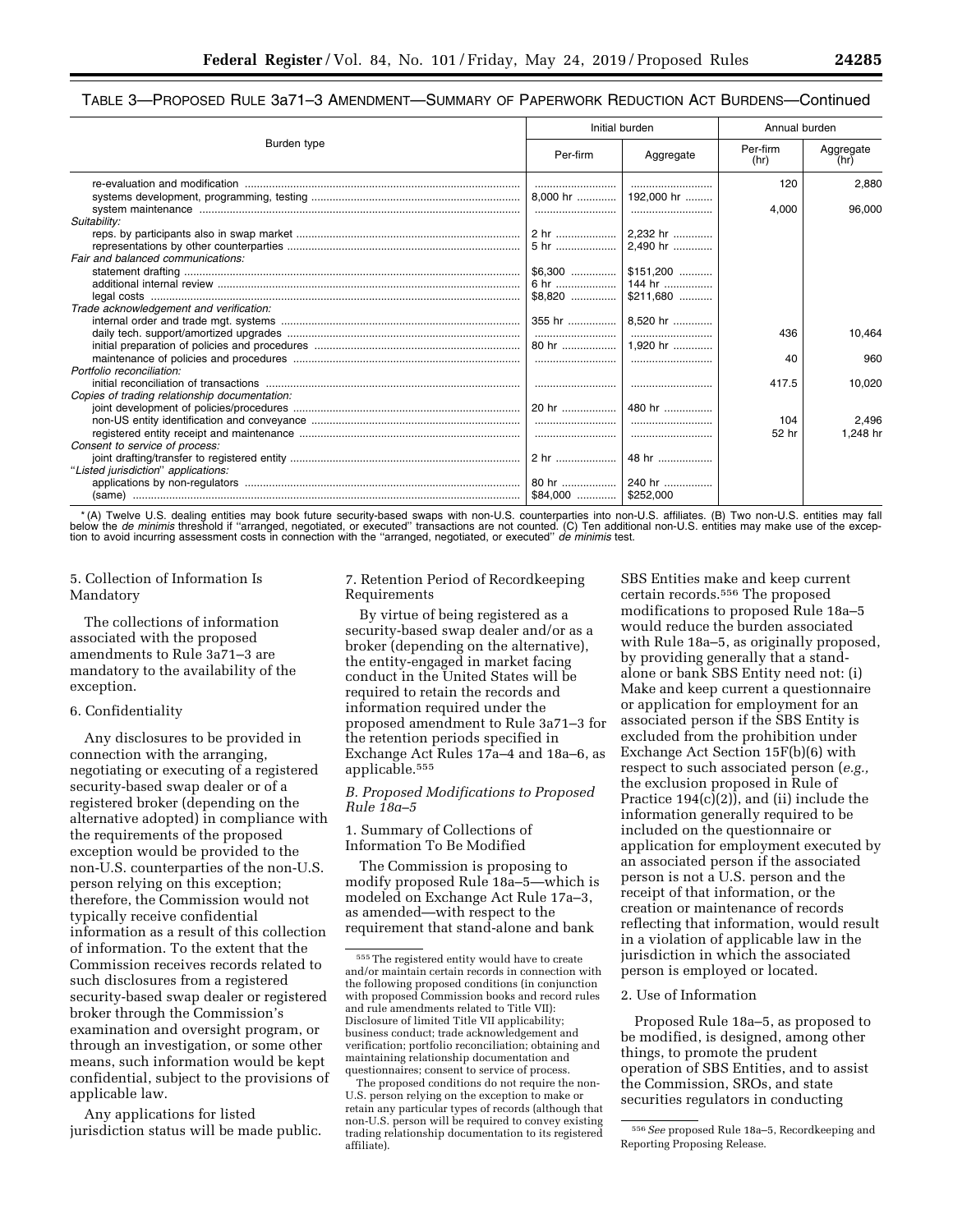effective examinations.557 Thus, the collections of information under proposed Rule 18a–5 are expected to facilitate inspections and examinations of SBS Entities.

## 3. Respondents

The Commission estimated the number of respondents in the Recordkeeping and Reporting Proposing Release. The Commission received no comment on these estimates and continues to believe they are appropriate.

Consistent with the Recordkeeping and Reporting Proposing Releases, based on available data regarding the single-name CDS market—which the Commission believes will comprise the majority of security-based swaps—the Commission estimates that the number of major security-based swap participants likely will be five or fewer and, in actuality, may be zero.558 Therefore, to capture the likely number of major security-based swap participants that may be subject to the collections of information for purposes of this PRA, the Commission estimates for purposes of this PRA that five entities will register with the Commission as major security-based swap participants. Also consistent with the Recordkeeping and Reporting Proposing Release, the Commission estimates that approximately four major security-based swap participants will be stand-alone entities.559

Consistent with prior releases, the Commission estimates that 50 or fewer entities ultimately may be required to register with the Commission as security-based swap dealers, of which 16 are broker-dealers that will likely seek to register as security-based swapdealers.560 561 The Commission

558*See* Recordkeeping and Reporting Proposing Release, 79 FR at 25260; *see also* Registration Process for Security-Based Swap Dealers and Major Security-Based Swap Participants; Final Rule, 80 FR at 48990; Further Definition of ''Swap Dealer,'' ''Security-Based Swap Dealer,'' ''Major Swap Participant,'' ''Major Security-Based Swap Participant'' and ''Eligible Contract Participant'' Exchange Act Release No. 66868 (Apr. 27, 2012), 77 FR 30596 at 30727 (May 23, 2012).

559*See* Recordkeeping and Reporting Proposing Release, 79 FR at 25260.

560*See* Recordkeeping and Reporting Proposing Release, 79 FR at 25260.

continues to estimate that approximately 75% of the 34 nonbroker-dealer security-based swap dealers (*i.e.,* 25 firms) will register as bank security-based swap dealers, and the remaining 25% (*i.e.,* 9 firms) will register as stand-alone security-based swap dealers.562

Further, the Commission continues to estimate that each security-based swap dealer will employ approximately 420 associated persons that are natural persons and each major security-based swap participant will employ approximately 62 associated persons that are natural persons.563 The Commission has no data regarding how many associated persons of SBS Entities who are non-U.S. natural persons may: (a) Not effect or be involved in effecting security-based swap transactions with or for counterparties that are U.S. persons (other than a security-based swap transaction conducted through a foreign branch of a counterparty that is a U.S. person); (b) effect or be involved in effecting security-based swap transactions with or for counterparties that are U.S. persons, but who may be employed or located in jurisdictions where the receipt of information required by the questionnaire or employment application, or the creation or maintenance of records reflecting that information, would result in a violation of applicable law; or (c) effect or be involved in effecting security-based swap transactions with or for counterparties that are U.S. persons, who are employed or located in jurisdictions where local law would not restrict the receipt, creation or maintenance of information required by the questionnaire or employment application. Given that, the Commission will estimate, for purposes of this Paperwork Reduction Act analysis, that non-U.S. associated persons are evenly split into each of these categories.

1 *See* Rule of Practice 194 Adopting Release, 84 FR at 4926. Commission staff also checked with the staff at the National Futures Association regarding an approximate number of associated persons employed by registered swap dealers. NFA staff provided anecdotal information indicating that the number of natural persons that are associated persons of swap dealers is substantially similar to Commission staff estimates. NFA staff further indicated that they believe about half of the total number of natural persons that are associated persons of swap dealers are located in the U.S. and the other half are located in foreign jurisdictions.

4. Total Initial and Annual Recordkeeping and Reporting Burden

As indicated in the Recordkeeping and Reporting Proposing Release, proposed Rule 18a–5 will impose collection of information requirements that result in initial and annual burdens for SBS Entities. The proposed modifications to Rule 18a–5 will decrease these burdens for certain SBS Entities.

In the Recordkeeping and Reporting Proposing Release, the Commission indicated that proposed Rule 18a–5 would require that stand-alone SBS Entities make and keep current 13 types of records, including records on associated persons,564 and estimated that those 13 paragraphs would impose on each firm an initial burden of 260 hours and an ongoing annual burden of 325 hours.565 In addition, the Commission indicated that proposed Rule 18a–5 would require that bank SBS Entities make and keep current 10 types of records, including records on associated persons,566 and estimated that these ten paragraphs will impose on each firm an initial burden of 200 hours per firm and an ongoing burden of 250 hours per firm.567 The Commission further stated that while proposed Rule 18a–5 would impose a burden to make and keep current these records, it would not require the firm to perform the underlying task.568

The Commission received no comments regarding its hour and cost burden estimates for proposed Rule

566*See* paragraph (b)(8) of proposed Rule 18a–5; Recordkeeping and Reporting Proposing Release, 79 FR at 25309–10.

567*See id.* at 25264. Of these total initial and ongoing annual burdens for the 10 types of records a firm would be required to make and keep current under paragraph (b)(8) of proposed Rule 18a–5, Commission staff believes that the burdens associated with making and keeping current questionnaires or applications for employment would be an initial burden of 20 hours (or 200/10) and an ongoing burden of 25 hours (or 250/10).

568 In estimating the burden associated with Rule 18a–5, the Commission recognizes that entities that will register stand-alone SBS Entities likely make and keep current some records today as a matter of routine business practice, but the Commission does not have information about the records that such entities currently keep. Therefore, the Commission assumes that these entities currently keep no records when it estimates the PRA burden for these entities.

<sup>557</sup>As noted above, proposed Rule 18a–5 is patterned after Exchange Act Rule 17a–3, the recordkeeping rule for registered broker-dealers. *See, e.g.,* Books and Records Requirements for Brokers and Dealers Under the Securities Exchange Act of 1934, Exchange Act Release No. 47910 (Oct. 26, 2001), 66 FR 55818 (Nov. 2, 2001) (''The Commission has required that broker-dealers create and maintain certain records so that, among other things, the Commission, [SROs], and State Securities Regulators . . . may conduct effective examinations of broker-dealers'' (footnote omitted)).

<sup>561</sup>*See* Registration Process for Security-Based Swap Dealers and Major Security-Based Swap Participants; Final Rule, 80 FR at 79002.

<sup>562</sup>*See* Recordkeeping and Reporting Proposing Release, 79 FR at 25261. The Commission does not anticipate that any firms will be dually registered as a broker-dealer and a bank. 563 *Id.* 

<sup>564</sup>*See* paragraph (a)(10) of proposed Rule 18a– 5, Recordkeeping and Reporting Proposing Release, 79 FR at 25308.

<sup>565</sup>*See* Recordkeeping and Reporting Proposing Release, 79 FR at 25264. Of these total initial and ongoing annual burdens for the 13 types of records a firm would be required to make and keep current under paragraph (a)(10) of proposed Rule 18a–5, Commission staff believes that the burdens associated with making and keeping current questionnaires or applications for employment would be an initial burden of 20 hours (or 260/13) and an ongoing burden of 25 hours (or 325/13).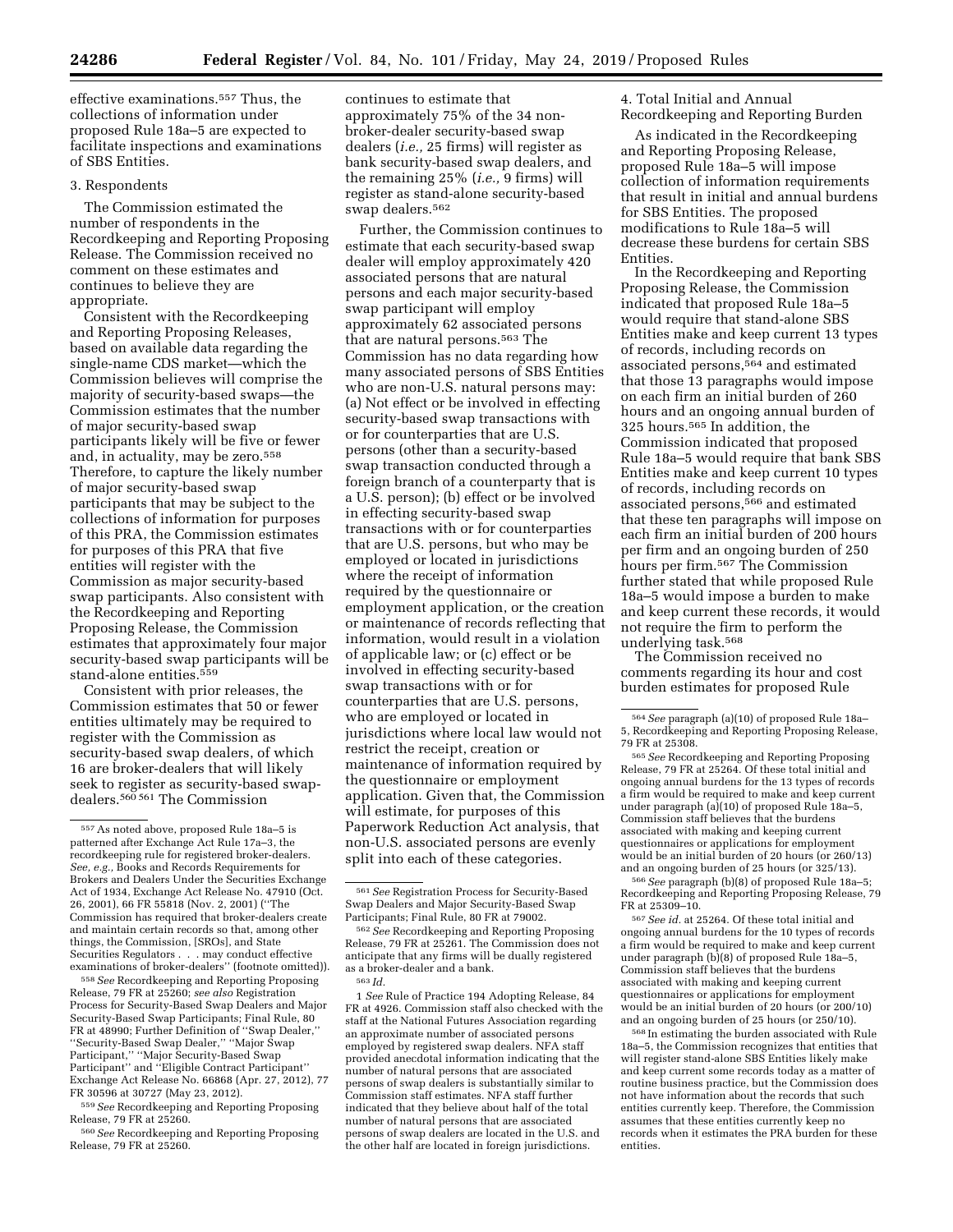18a–5 and continues to believe they are appropriate.

The proposed modifications to paragraphs (a)(10) and (b)(8) of proposed Rule 18a–5 would (a) exempt stand-alone and bank SBS Entities from the requirement to make and keep current a questionnaire or application for employment for an associated person if the SBS Entity is excluded from the prohibition in section 15F(b)(6) of the Exchange Act with respect to the associated person (*e.g.,* the exclusion proposed in Rule of Practice 194(c)(2)), and (b) allow SBS Entities to exclude certain information from their associated person records if receipt of that information or the creation or maintenance of records reflecting that information would result in a violation of applicable law in the jurisdiction where the associated person is employed or located.

# Proposed Addition of Paragraphs  $(a)(10)(iii)(A)$  and  $(b)(8)(iii)(A)$

The Commission estimates that the proposed modification to add paragraphs (a)(10)(iii)(A) and (b)(8)(iii)(A) to proposed Rule 18a–5 would eliminate the paperwork burden for stand-alone and bank security-based swap dealers and major security-based swap participants associated with making and keeping current questionnaires or applications for employment records, otherwise required by proposed Rule 18a–5, with respect to any associated person if the SBS Entity is excluded from the prohibition in Exchange Act Section 15F(b)(6), including the exclusion proposed in Rule of Practice 194(c)(2) with respect to a natural person who is (i) not a U.S. person and (ii) does not effect and is not involved in effecting security-based swap transactions with or for counterparties that are U.S. persons (other than a security-based swap transaction conducted through a foreign branch of a counterparty that is a U.S. person).

As indicated above, the Commission estimates that there will be approximately 4 stand-alone major security-based swap participants, 9 stand-alone security-based swap dealers and 25 bank security-based swap dealers. Further, as indicated above, each security-based swap dealer would have approximately 420 associated persons and half of those associated persons, or 210, would not be employed or located in the U.S. The Commission estimates that stand-alone and bank SBS dealers would not need to obtain the questionnaire or application for employment for one third of those associated persons, or 70, because

proposed Rule of Practice 194(c)(2) would provide an exclusion from the prohibition in Section 15F(b)(6) of the Exchange Act with respect to associated persons who are not located in the U.S. and do not effect and are not involved in effecting security-based swap transactions with or for counterparties that are U.S. persons (other than a security-based swap transaction conducted through a foreign branch of a counterparty that is a U.S. person).569 Similarly, as indicated above, each major security-based swap participant would have approximately 62 associated persons and half of those associated persons, or 31, would not be employed or located in the U.S. The Commission estimates that stand-alone and bank major security-based swap participants would not need to obtain the questionnaire or application for employment for one third of those associated persons, or 10, because proposed Rule of Practice 194(c)(2) would provide an exclusion from the prohibition in Section 15F(b)(6) of the Exchange Act with respect to those associated persons.570

Given this, the addition of paragraphs  $(a)(10)(iii)(A)$  and  $(b)(8)(iii)(A)$  to proposed Rule 18a–5 would reduce the initial burden associated with proposed Rule 18a–5 by 127 hours 571 and it

570 10 associated persons/62 associated persons per major security-based swap participant = a reduction of approximately 16.1%. Major securitybased swap participants would be able to utilize this paragraph relative to other exclusions from the requirements of Exchange Act Section 15F(b)(6) that the Commission may provide, however the analysis is focusing solely on the exclusion provided by proposed new paragraph (c)(2) to Rule of Practice 194 for purposes of this Paperwork Reduction Act estimate.

571 *Initial burden hours associated with paragraphs (a)(10) and (b)(8) of proposed Rule 18a– 5 for stand-alone and bank security-based swap dealers and major security-based swap participants, as proposed*—

20 hours  $\times$  [9 stand-alone security-based swap dealers + 25 bank security-based swap dealers] = 20 hours  $\times$  34 security-based swap dealers = 680 initial burden hours for security-based swap dealers.

20 hours × 4 stand-alone major security-based swap participants = 80 initial burden hours for major security-based swap participants. *Initial burden hour reduction:* 

680 initial burden hours for security-based swap dealers × 16.7% (*see supra* note 569) = 114 hours. 80 initial burden hours for major security-based swap participants × 16.1% (*see supra* note 570) = 13 hours. A 114 hour reduction in the initial burden for security-based swap dealers + a 13 hour reduction in the initial burden for major securitywould reduce the ongoing burden associated with proposed Rule 18a–5 by 158 hours.572

Proposed Addition of Paragraphs  $(a)(10)(iii)(B)$  and  $(b)(8)(iii)(B)$ 

The Commission estimates that the proposed modification to add paragraphs (a)(10)(iii)(B) and (b)(8)(iii)(B) to proposed Rule 18a–5 would decrease the paperwork burden for stand-alone and bank SBS Entities by permitting the exclusion of certain information mandated by the questionnaire requirement with respect to associated natural persons who effect or are involved in effecting securitybased swap transactions with U.S. counterparties where the receipt of that information, or the creation or maintenance of records reflecting such information, would result in a violation of applicable law in the jurisdiction where the associated person is employed or located.

As indicated above, the Commission estimates that there will be approximately 4 stand-alone major security-based swap participants, 9 stand-alone security-based swap dealers and 25 bank security-based swap dealers. Further, as indicated above, each security-based swap dealer would have approximately 420 associated persons and half of those associated persons, or 210, would not be employed or located in the U.S. The Commission estimates that these new paragraphs would permit stand-alone and bank security-based swap dealers to exclude certain information mandated by the questionnaire requirement for approximately one third of those

25 hours × 4 stand-alone major security-based swap participants = 100 ongoing burden hours for major security-based swap participants.

*Ongoing burden hour reduction:*  850 ongoing burden hours for security-based swap dealers × 16.7% (*see supra* note 569) = 142 hours. 100 ongoing burden hours for major securitybased swap participants × 16.1% (*see supra* note  $570$  = 16 hours. A 142 hour reduction in the ongoing burden for security-based swap dealers + a 16 hour reduction in the ongoing burden for major security-based swap participants = a 158 hour reduction in ongoing burden hours across all entities able to rely on paragraphs (a)(10) and (b)(8) of proposed Rule 18a–5.

<sup>569</sup> 70 associated persons/420 associated persons per security-based swap dealer = a reduction of approximately 16.7%. Security-based swap dealers would be able to utilize this paragraph relative to other exclusions from the requirements of Exchange Act Section 15F(b)(6) that the Commission may provide, however the analysis is focusing solely on the exclusion provided by proposed new paragraph (c)(2) to Rule of Practice 194 for purposes of the Paperwork Reduction Act estimate.

based swap participants = a 127 hour reduction in initial burden hours across all entities able to rely on paragraphs (a)(10) and (b)(8) of proposed Rule 18a–5.

<sup>572</sup>*Ongoing burden hours associated with paragraph (a)(10) and (b)(8) of proposed Rule 18a– 5 for stand-alone and bank security-based swap dealers and major security-based swap participants, as proposed*—

<sup>25</sup> hours  $\times$  [9 stand-alone security-based swap  $\text{dealers} + 25$  bank security-based swap dealers] = 20 hours  $\times$  34 security-based swap dealers = 850 ongoing burden hours for security-based swap dealers.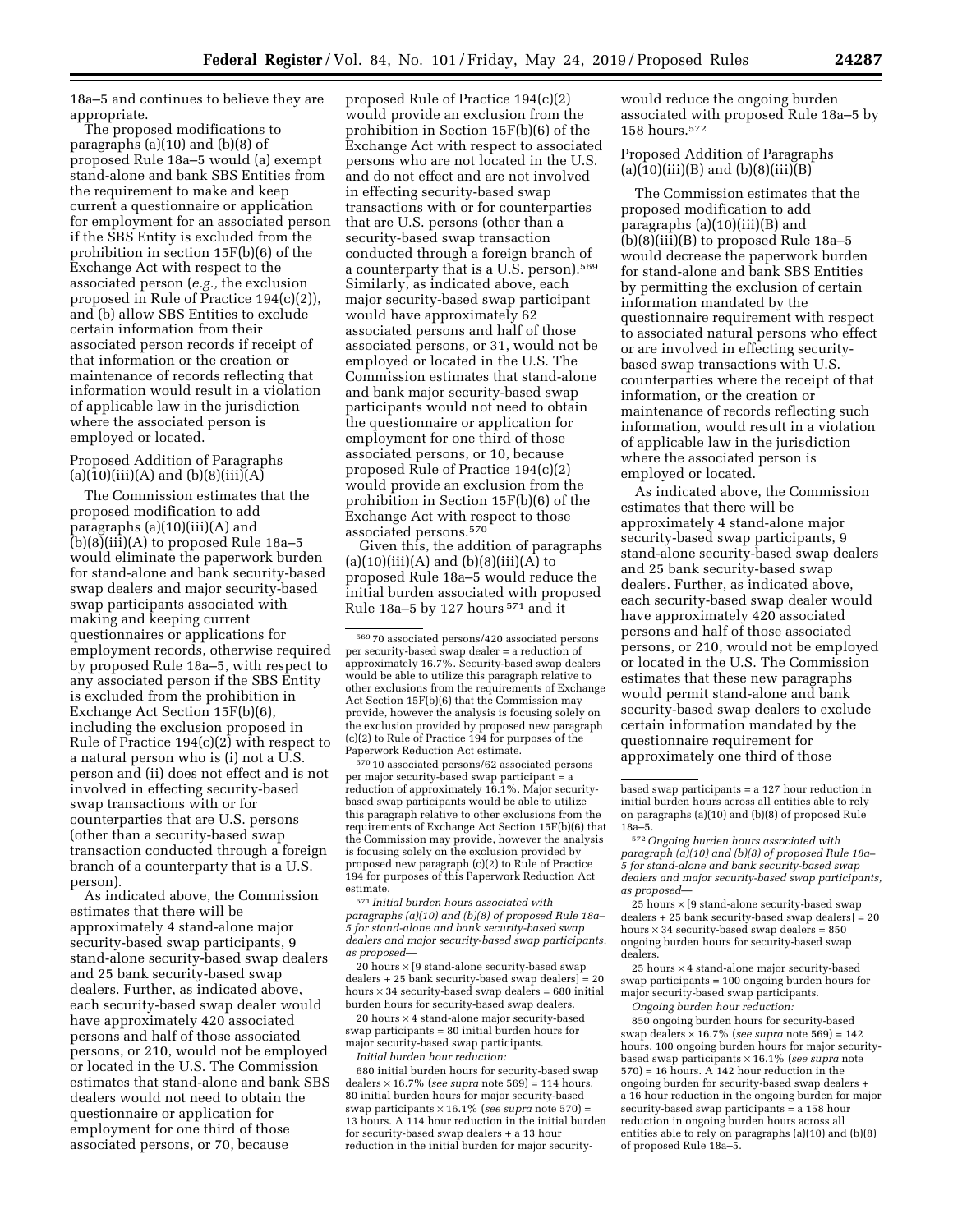associated persons, or 70.573 Similarly, as indicated above, each major securitybased swap participant would have approximately 62 associated persons and half of those associated persons, or 31, would not be employed or located in the U.S. The Commission estimates that these new paragraphs would permit stand-alone and bank major securitybased swap participants to exclude certain information mandated by the questionnaire requirement for approximately one third of those associated persons, or 10.574

The Commission estimates that this will reduce the burdens associated with obtaining the information specified in the questionnaire requirement by 50% for the affected associated persons. Given this, the addition of paragraphs  $(a)(10)(iii)(B)$  and  $(b)(8)(iii)(B)$  to proposed Rule 18a–5 would reduce the initial burden associated with proposed Rule 18a–5 by 63 hours 575 and would reduce the ongoing burden associated with proposed Rule 18a–5 by 79 hours.<sup>576</sup>

20 hours × [9 stand-alone security-based swap dealers + 25 bank security-based swap dealers] = 20 hours  $\times$  34 security-based swap dealers = 680 initial burden hours for security-based swap dealers.

20 hours × 4 stand-alone major security-based swap participants =  $80$  initial burden hours for major security-based swap participants.

*Initial burden hour reduction:* 

[680 initial burden hours for security-based swap dealers  $\times$  16.7% (*see supra* note 569  $\times$  50%] = 57 hours. [80 initial burden hours for major securitybased swap participants × 16.1% (*see supra* note  $(570) \times 50\%$ ] = 6 hours. A 57 hour reduction in the initial burden for security-based swap dealers + a 6 hour reduction in the initial burden for major security-based swap participants = a 63 hour reduction in initial burden hours across all entities able to rely on paragraphs (a)(10) and (b)(8) of proposed Rule 18a–5.

576*Ongoing burden hours associated with paragraph (a)(10) and (b)(8) of proposed Rule 18a– 5 for stand-alone and bank security-based swap dealers and major security-based swap participants, as proposed*—

25 hours  $\times$  [9 stand-alone security-based swap dealers + 25 bank security-based swap dealers] = 20 hours  $\times$  34 security-based swap dealers = 850 ongoing burden hours for security-based swap dealers.

25 hours × 4 stand-alone major security-based swap participants = 100 ongoing burden hours for major security-based swap participants.

*Ongoing burden hour reduction:* 

[850 ongoing burden hours for security-based swap dealers × 16.7% (*see supra* note 569) × 50%] = 71 hours. [100 ongoing burden hours for major security-based swap participants × 16.1% (*see*   $supra$  note 570)  $\times$  50%] = 8 hours. A 71 hour reduction in the ongoing burden for security-based swap dealers + a 8 hour reduction in the ongoing burden for major security-based swap participants = a 79 hour reduction in ongoing burden hours

Thus, in total, the addition of both paragraphs (a)(10)(iii)(A) and (b)(8)(iii)(A) and paragraphs  $(a)(10)(iii)(B)$  and  $(b)(8)(iii)(B)$  would reduce the initial burden associated with the questionnaire requirement in proposed Rule 18a–5 by 190 hours,577 and the ongoing burden associated with the questionnaire requirement in proposed Rule 18a–5 by 237 hours.578

## 5. Collection of Information Is Mandatory

The collections of information pursuant to the proposed modifications to the proposed new rule would be mandatory, as applicable, for SBS Entities.

# 6. Confidentiality

Information that an SBS Entity would be required to make and keep current under proposed Rule 18a–5 would be maintained by the firm. To the extent that the Commission collects such records during an inspection or examination of a registered SBS Entity, or through some other means, such records would generally be kept confidential, subject to the provisions of applicable law.579

7. Retention Period for Recordkeeping Requirements

Proposed Rule 18a–6 would establish the required retention periods for SBS Entities to maintain records collected in accorded with proposed Rule 18a–5.580 Under paragraph (d)(1) of proposed Rule 18a–6, an SBS Entity would be required to maintain and preserve in an easily accessible place the records required under paragraphs (a)(10) and (b)(8) of proposed Rule 18a–5 until at least three years after the associated person's employment and any other connection with the SBS Entity has terminated.

#### *C. Request for Comment*

Pursuant to 44 U.S.C. 3506(c)(2)(B), the Commission solicits comment to:

578A 158 hour reduction in ongoing burden hours associated with the addition of paragraphs  $(a)(10)(iii)(A)$  and  $(b)(8)(iii)(A)$  and a 79 hour reduction in ongoing burden hours associated with the addition of paragraphs (a)(10)(iii)(B) and  $(b)(8)(iii)(B) = a 237$  hour reduction in ongoing burden hours.

579*See, e.g.,* 5 U.S.C. 552 *et seq.;* 15 U.S.C. 78x (governing the public availability of information obtained by the Commission).

580*See* proposed Rule 18a–6, Recordkeeping and Reporting Proposing Release.

• Evaluate whether the proposed collection of information is necessary for the proper performance of the Commission's functions, including whether the information shall have practical utility;

• Evaluate the accuracy of the Commission's estimate of the burden of the proposed collection of information;

• Determine whether there are ways to enhance the quality, utility, and clarity of the information to be collected; and

• Evaluate whether there are ways to minimize the burden of collection of information on those who are to respond, including through the use of automated collection techniques or other forms of information technology.

In addition, the Commission requests comment, including empirical data in support of comments, in response to the following questions:

• Are the Commission's estimates regarding the numbers of respondents relative to the proposed modifications to proposed Rule 18a–5 accurate? If so, please provide empirical support for the Commission's estimate. If not, please provide a suggested estimate and empirical support for it.

• Are the Commission's estimates regarding the amount of time it would take to make and keep current the questionnaire or application for employment or other related records accurate? If so, please provide empirical support for the Commission's estimate. If not, please provide a suggested estimate and empirical support for it.

• Do stand-alone SBS Entities already have established record making and record preservation systems? If so, please explain those systems so they can be taken into account in the Commission's burden estimates.

Persons submitting comments on the collection of information requirements should direct them to the Office of Management and Budget, Attention: Desk Officer for the Securities and Exchange Commission, Office of Information and Regulatory Affairs, Washington, DC 20503, and should also send a copy of their comments to [ ], Secretary, Securities and Exchange Commission, 100 F Street NE, Washington, DC 20549–1090, with reference to File Number [ ]. Requests for materials submitted to OMB by the Commission with regard to this collection of information should be in writing, with reference to File Number [ ] and be submitted to the Securities and Exchange Commission, Office of FOIA/PA Services, 100 F Street NE, Washington, DC 20549–2736. As OMB is required to make a decision concerning the collection of information

<sup>573</sup>*See* note 569, *supra.* 

<sup>574</sup>*See* note 570, *supra.* 

<sup>575</sup> *Initial burden hours associated with paragraphs (a)(10) and (b)(8) of proposed Rule 18a– 5 for stand-alone and bank security-based swap dealers and major security-based swap participants, as proposed*—

across all entities able to rely on paragraphs (a)(10) and (b)(8) of proposed Rule 18a–5.

<sup>577</sup>A 127 hour reduction in initial burden hours associated with the addition of paragraphs (a)(10)(iii)(A) and (b)(8)(iii)(A) and a  $63$  hour reduction in initial burden hours associated with the addition of paragraphs (a)(10)(iii)(B) and  $(b)(8)(iii)(B) = a 190$  hour reduction in initial burden hours.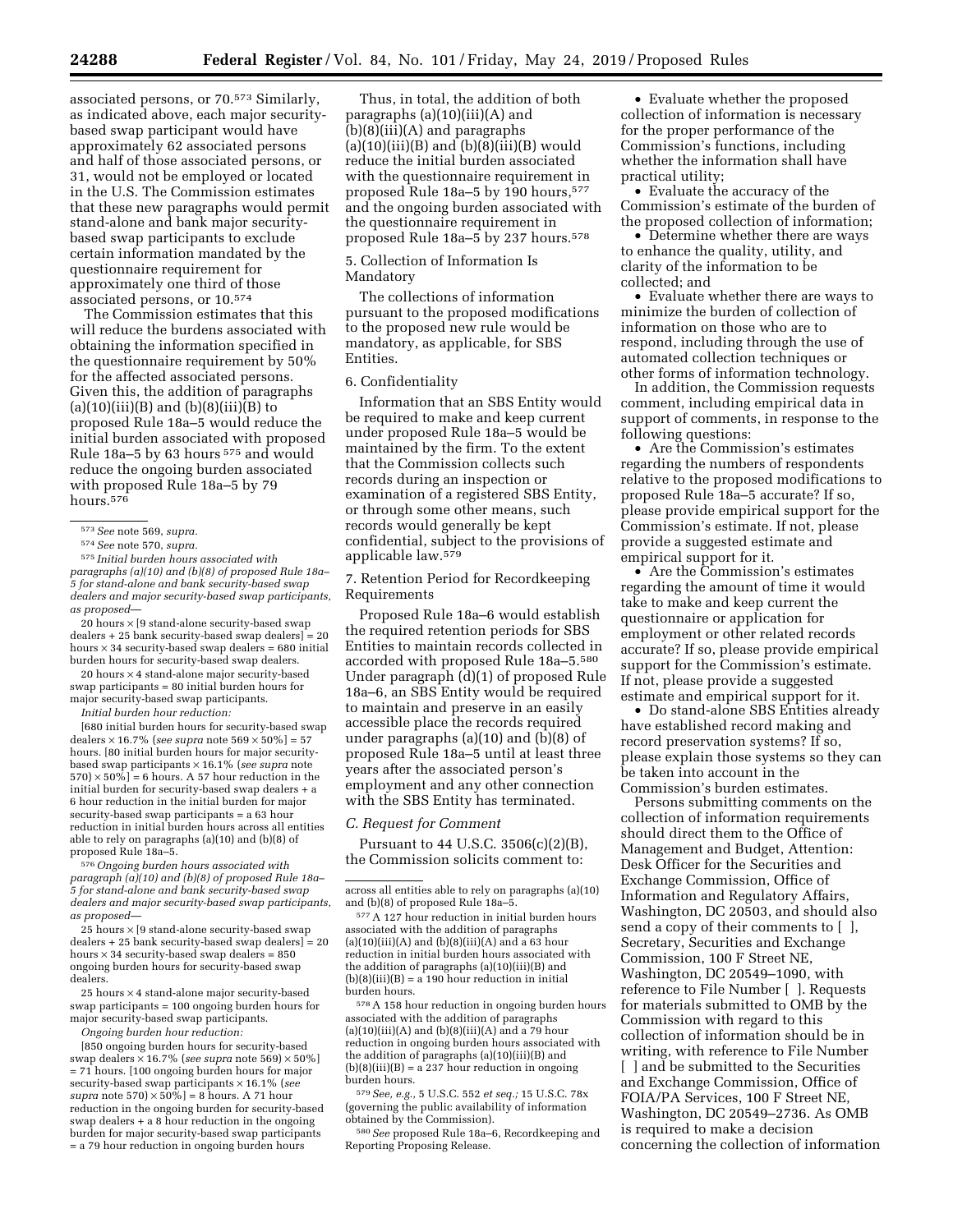between 30 and 60 days after publication, a comment to OMB is best assured of having its full effect if OMB receives it within 30 days of publication.

# **IX. Consideration of Impact on the Economy**

For purposes of the Small Business Regulatory Enforcement Fairness Act of 1996 (''SBREFA'') 581 the Commission requests comment on the potential effect of this proposal on the United States economy on an annual basis. The Commission also requests comment on any potential increases in costs or prices for consumers or individual industries, and any potential effect on competition, investment, or innovation. Commenters are requested to provide empirical data and other factual support for their views to the extent possible.

# **X. Regulatory Flexibility Act Certification**

Section 3(a) of the Regulatory Flexibility Act of 1980 ("RFA") 582 requires the Commission to undertake an initial regulatory flexibility analysis of the impact of the proposed rule amendments on small entities unless the Commission certifies that the rule, if adopted, would not have a significant impact on a substantial number of "small entities." 583

For purposes of Commission rulemaking in connection with the RFA,584 a small entity includes: (1) When used with reference to an ''issuer'' or a ''person,'' other than an investment company, an ''issuer'' or ''person'' that, on the last day of its most recent fiscal year, had total assets of \$5 million or less; 585 or (2) a broker-dealer with total capital (net worth plus subordinated liabilities) of less than \$500,000 on the date in the prior fiscal year as of which its audited financial statements were prepared pursuant to Rule 17a–5(d) under the Exchange Act,586 or, if not required to file such statements, a broker-dealer with total capital (net worth plus subordinated

liabilities) of less than \$500,000 on the last day of the preceding fiscal year (or in the time that it has been in business, if shorter); and is not affiliated with any person (other than a natural person) that is not a small business or small organization.587 Under the standards adopted by the Small Business Administration, small entities in the finance and insurance industry include the following: (i) For entities engaged in credit intermediation and related activities, entities with \$175 million or less in assets; 588 (ii) for entities engaged in non-depository credit intermediation and certain other activities, entities with \$7 million or less in annual receipts;– 589 (iii) for entities engaged in financial investments and related activities, entities with \$7 million or less in annual receipts; 590 (iv) for insurance carriers and entities engaged in related activities, entities with \$7 million or less in annual receipts; 591 and (v) for funds, trusts, and other financial vehicles, entities with \$7 million or less in annual receipts.592

For purposes of the proposed exception to Exchange Act rule 3a71–3, the Commission continues to believe that the types of entities that would engage in more than a *de minimis*  amount of dealing activity involving security-based swaps would not be ''small entities'' for purposes of the RFA.593 Moreover, based on feedback from market participants and information about the security-based swap markets, the Commission expects that all of the firms that are likely to make use of the proposed exception to Rule 3a71–3—are part of large financial institutions that exceed the thresholds defining ''small entities'' as set forth above.594

As discussed, the proposed exception to Exchange Act Rule 3a71–3 would be subject to conditions requiring arranging, negotiating or executing activity to be conducted by affiliated registered security-based swap dealers (under alternatives 1 or 2) or by

593*See* Cross-Border Adopting Release, 79 FR at 47368.

594*See* part VII.A.7, *supra* (discussing persons potentially likely to use the proposed exception to Rule 3a71–3); *see also* U.S. Activity Proposing Release, 80 FR at 27508 (''we believe that firms that are likely to engage in security-based swap dealing activity at levels that may lead them to perform *de minimis* calculations under the ''security-based swap dealer'' definition are large financial institutions that exceed the thresholds defining ''small entities'').

affiliated registered brokers or securitybased swap dealers (under alternative 2) that are affiliated with the non-U.S. persons relying on the exception. It is possible that some non-U.S. persons may set up new security-based swap dealers or new brokers to make use of the exception, while recognizing that other non-U.S. persons that seek to make use of the proposed exception instead may make use of affiliated security-based swap dealers that have an additional business of engaging in dealing activity above the *de minimis*  thresholds with U.S. counterparties (under either alternative), or would make use of existing affiliated registered broker-dealers (under alternative 2).595 By definition, any such affiliated existing or new broker-dealer would not be a ''small entity.'' 596 Moreover, even in the unlikely event that some non-U.S. persons were to satisfy the exception's conditions via the use of affiliated registered security-based swap dealers that fall within the definition of ''small entity'' for purposes of the RFA,597 the Commission preliminarily believes that there would not be a substantial number of such entities.598

Based on feedback from industry participants about the security-based swap markets, the Commission continues to believe that entities that will qualify as SBS Entities exceed the thresholds defining ''small entities.'' Thus, the Commission believes that any SBS Entities that may seek to rely on the proposed amendment to Rule 15Fb2–1

596The ''small entity'' definition applied to broker-dealers excludes broker-dealers that are affiliated with a person that is not a ''small entity.'' *See* Exchange Act Rule 0–10(c)(2), (i)(1) (basing affiliation on an 25 percent ownership standard that is narrower than the majority ownership standard used in connection with this proposed conditional exception). Because the non-U.S. persons relying on this exception would not be ''small entities,'' any such affiliated broker also would not be a ''small entity.''

597As noted, if the person engaged in marketfacing activity in the United States is a registered security-based swap dealer (as required by alternative 1 and permitted by alternative 2) that has an additional business of engaging in dealing activity above the *de minimis* thresholds with U.S. counterparties, the Commission preliminarily believes that the person would not be a ''small entity.''

 $^{598}\rm {Similarly,}$  the Commission preliminarily believes that there would not be a significant number of ''small entities'' that may file ''listed jurisdiction'' applications pursuant to the proposed amendments to Exchange Act Rule 0–13. This conclusion reflects the same reasons, as well as the expectation that the majority of such applications would be filed by foreign authorities.

<sup>581</sup>Public Law 104–121, Title II, 110 Stat. 857 (1996) (codified in various sections of 5 U.S.C., 15 U.S.C. and as a note to 5 U.S.C. 601).

<sup>582</sup> 5 U.S.C. 603(a).

<sup>583</sup> 5 U.S.C. 605(b).

<sup>584</sup>Although Section 601(b) of the RFA defines the term ''small entity,'' the statute permits agencies to formulate their own definitions. The Commission has adopted definitions for the term ''small entity'' for the purposes of Commission rulemaking in accordance with the RFA. Those definitions, as relevant to this proposed rulemaking, are set forth in Rule 0–10 under the Exchange Act, 17 CFR 240.0–10. *See* Exchange Act Release No. 18451 (Jan. 28, 1982), 47 FR 5215 (Feb. 4, 1982) (File No. AS– 305).

<sup>585</sup>*See* 17 CFR 240.0–10(a).

<sup>586</sup>*See* 17 CFR 240.17a–5(d).

<sup>587</sup>*See* 17 CFR 240.0–10(c).

<sup>588</sup>*See* 13 CFR 121.201 (Subsector 522).

<sup>589</sup>*See id.* at Subsector 522.

<sup>590</sup>*See id.* at Subsector 523.

<sup>591</sup>*See id.* at Subsector 524.

<sup>592</sup>*See id.* at Subsector 525.

<sup>595</sup>*See* part VII.A.7, *supra* (discussing likely broker-dealer or security-based swap dealer affiliates of persons expected to rely on exemption).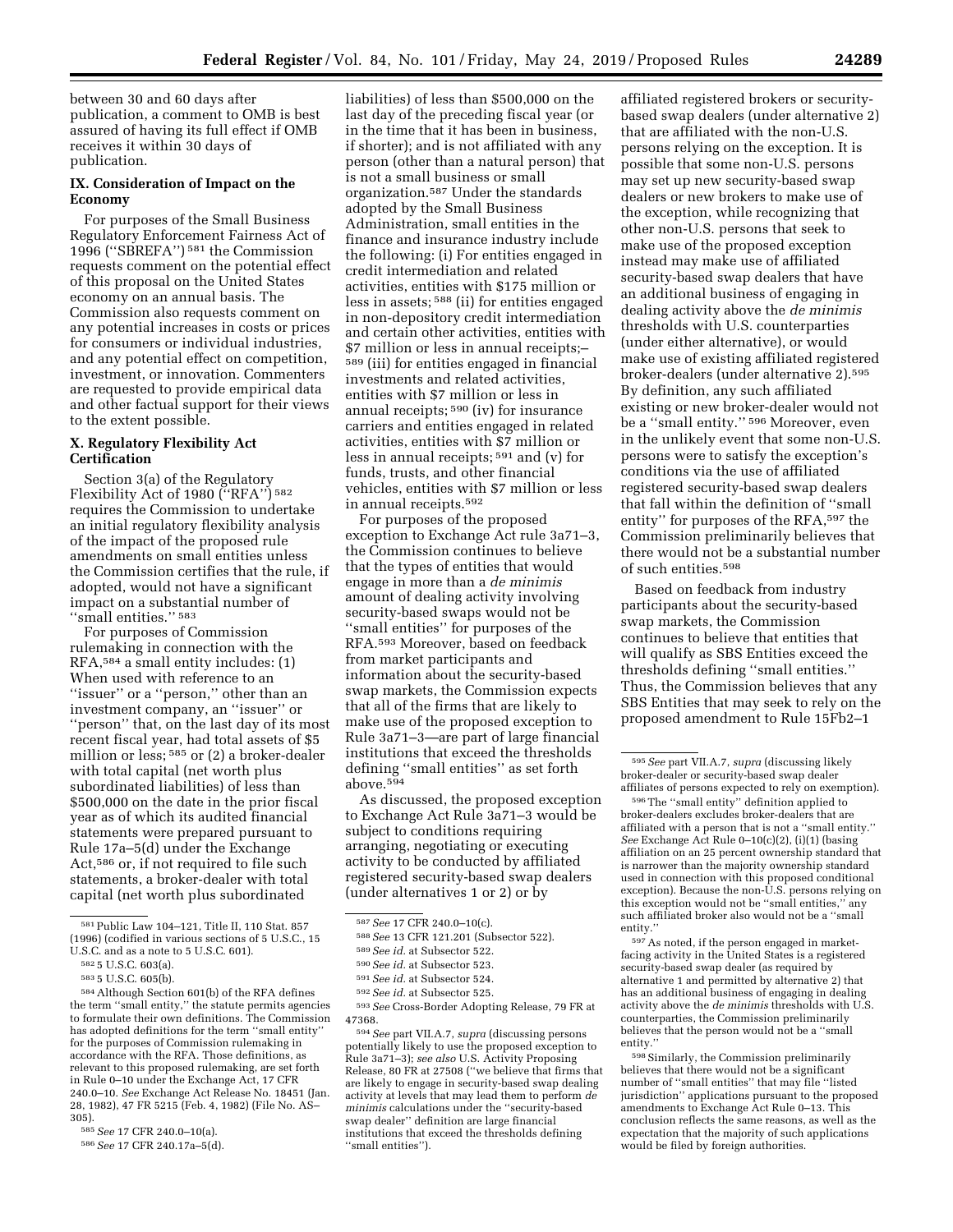would not be ''small entities'' for purposes of the RFA.599

The Commission also continues to believe that any SBS Entities—*i.e.,*  registered security-based swap dealers and registered major security-based swap participants—with associated persons that may be the subject of the proposed amendments to Rule of Practice 194 would not be ''small entities'' for purposes of the RFA.600

The Commission further continues to believe that it is unlikely that the requirements applicable to SBS Entities that would be established under the proposed modifications to proposed Rule 18a-5 would have a significant economic impact on any small entity because no SBS Entity will be a small entity.601

Accordingly, the Commission preliminarily believes that it is unlikely that the proposed amendments regarding the security-based swap dealer cross-border *de minimis* counting requirement and regarding associated persons of SBS Entities would have a significant economic impact on a substantial number of small entities.602

For the foregoing reasons, the Commission certifies that the proposed amendments to Exchange Act Rules 3a71–3, 15Fb2–1, 0–13, and Rule of Practice 194 and the proposed modifications to proposed Rule 18a–5 would not have a significant economic impact on a substantial number of small entities for purposes of the RFA. The Commission encourages written comments regarding this certification, and requests that commenters describe the nature of any impact on small entities and provide empirical data to illustrate the extent of the impact.

# **XI. Statutory Basis and Text of Proposed Rules**

Pursuant to the Exchange Act, 15 U.S.C. 78a *et seq.,* and particularly

601*See* Recordkeeping and Reporting Proposing Release, 79 FR at 25296.

602*See also* parts VI (Economic Analysis) and VII (Paperwork Reduction Act) (discussing, among other things, the economic impact, including the estimated compliance costs and burdens, of the amendments).

Sections  $3(a)(71)$ ,  $3(b)$ ,  $15F$  (as added by Section 764(a) of the Dodd-Frank Act), 17(a), 23(a), and 30(c) thereof, and Section 761(b) of the Dodd-Frank Act, the Commission is proposing to amend Rule of Practice 194 and Rules 0–13, 3a71–3, 15Fb2–1, and proposing to modify proposed Rule 18a-5 under the Exchange Act.

# **List of Subjects**

## *17 CFR Part 201*

Administrative practice and procedure, Brokers, Claims, Confidential business information, Equal access to justice, Lawyers, Penalties, Securities.

# *17 CFR Part 240*

Brokers, Confidential business information, Fraud, Reporting and recordkeeping requirements, Securities.

## **Text of Proposed Rules**

For the reasons stated in the preamble, the SEC is proposing to amend Title 17, Chapter II of the Code of the Federal Regulations as follows:

## **PART 201—RULES OF PRACTICE**

■ 1. The general authority citation for Subpart  $\bar{D}$  is revised to read as follows:

**Authority:** 15 U.S.C. 77f, 77g, 77h, 77h– 1, 77j, 77s, 77u, 77sss, 77ttt, 78(c)(b), 78d–1, 78d–2, 78*l,* 78m, 78n, 78o(d), 78o–3, 78o– 10(b)(6), 78s, 78u–2, 78u–3, 78v, 78w, 80a– 8, 80a–9, 80a–37, 80a–38, 80a–39, 80a–40, 80a–41, 80a–44, 80b–3, 80b–9, 80b–11, 80b– 12, 7202, 7215, and 7217. \* \* \* \* \*

■ 2. Amend § 201.194 by re-designating paragraph (c) as paragraph (c)(1), adding a new heading to paragraph (c) and paragraph (c)(2) to read as follows:

## **§ 201.194 Applications by Security-Based Swap Dealers or Major Security-Based Swap Participants for Statutorily Disqualified Associated Persons To Effect or Be Involved In Effecting Security-Based Swaps.**

\* \* \* \* \*  $(c)$  *Exclusions.*  $(1) * * *$ .

(2) *Exclusion for Certain Associated Natural Persons.* A security-based swap dealer or major security-based swap participant shall be excluded from the prohibition in Section 15F(b)(6) of the Exchange Act (15 U.S.C. 78o–10(b)(6)) with respect to an associated person who is a natural person who (i) is not a U.S. person (as defined in 17 CFR  $240.3a71-3(a)(4)(i)(A)$  and (ii) does not effect and is not involved in effecting security-based swap transactions with or for counterparties that are U.S. persons (as defined in 17 CFR 240.3a71– 3(a)(4)), other than a security-based swap transaction conducted through a

foreign branch (as that term is defined in 17 CFR 240.3a71–3(a)(3)) of a counterparty that is a U.S. person; *provided, however,* that this exclusion shall not be available if the associated person of that security-based swap dealer or major security-based swap participant is currently subject to any order described in subparagraphs (A) and (B) of Section 3(a)(39) of the Exchange Act, with the limitation that an order by a foreign financial regulatory authority described in subparagraphs (B)(i) and (B)(iii) of Section 3(a)(39) (15 U.S.C.  $78c(a)(39)(B)(i)$  and  $(B)(iii)$  shall only apply to orders by a foreign financial regulatory authority in the jurisdiction where the associated person is employed or located.

\* \* \* \* \*

## **PART 240—GENERAL RULES AND REGULATIONS, SECURITIES EXCHANGE ACT OF 1934**

■ 3. The general authority citation for part 240 continues to read as follows:

**Authority:** 15 U.S.C. 77c, 77d, 77g, 77j, 77s, 77z–2, 77z–3, 77eee, 77ggg, 77nnn, 77sss, 77ttt, 78c, 78c–3, 78c–5, 78d, 78e, 78f, 78g, 78i, 78j, 78j–1, 78k, 78k–1, 78l, 78m, 78n, 78n–1, 78o, 78o–4, 78o–10, 78p, 78q, 78q–1, 78s, 78u–5, 78w, 78x, 78ll, 78mm, 80a–20, 80a–23, 80a–29, 80a–37, 80b–3, 80b– 4, 80b–11, 7201 *et seq.*; and 8302; 7 U.S.C. 2(c)(2)(E); 12 U.S.C. 5221(e)(3); 18 U.S.C. 1350; and Pub. L. 111–203, 939A, 124 Stat. 1887 (2010); and secs. 503 and 602, Pub. L. 112–106, 126 Stat. 326 (2012), unless otherwise noted.

\* \* \* \* \* ■ 4. Amend § 240.0–13 by revising the heading and paragraphs (a), (b) and (e) to read as follows:

#### **§ 240.0–13 Commission procedures for filing applications to request a substituted compliance or listed jurisdiction order under the Exchange Act.**

(a) The application shall be in writing in the form of a letter, must include any supporting documents necessary to make the application complete, and otherwise must comply with § 240.0–3. All applications must be submitted to the Office of the Secretary of the Commission, by a party that potentially would comply with requirements under the Exchange Act pursuant to a substituted compliance or listed jurisdiction order, or by the relevant foreign financial regulatory authority or authorities. If an application is incomplete, the Commission may request that the application be withdrawn unless the applicant can justify, based on all the facts and circumstances, why supporting materials have not been submitted and

<sup>599</sup>*See* Registration Adopting Release, 80 FR at 49013.

<sup>600</sup>We previously have concluded, based on feedback from market participants and the Commission's information regarding the securitybased swap market, that the types of entities that may have security-based swap positions above the level required to register as SBS Entities would not be ''small entities'' for purposes of the RFA. *See*  Cross-Border Adopting Release, 79 FR at 47368; *see also* ''Applications by Security-based Swap Dealers or Major Security-Based Participants for Statutorily Disqualified Associated Persons to Effect or Be Involved in Effecting Security-Based Swaps,'' 80 FR 51684 (Aug 25, 2015), at 51718, and Rule of Practice 194 Adopting Release, 84 FR at 4944.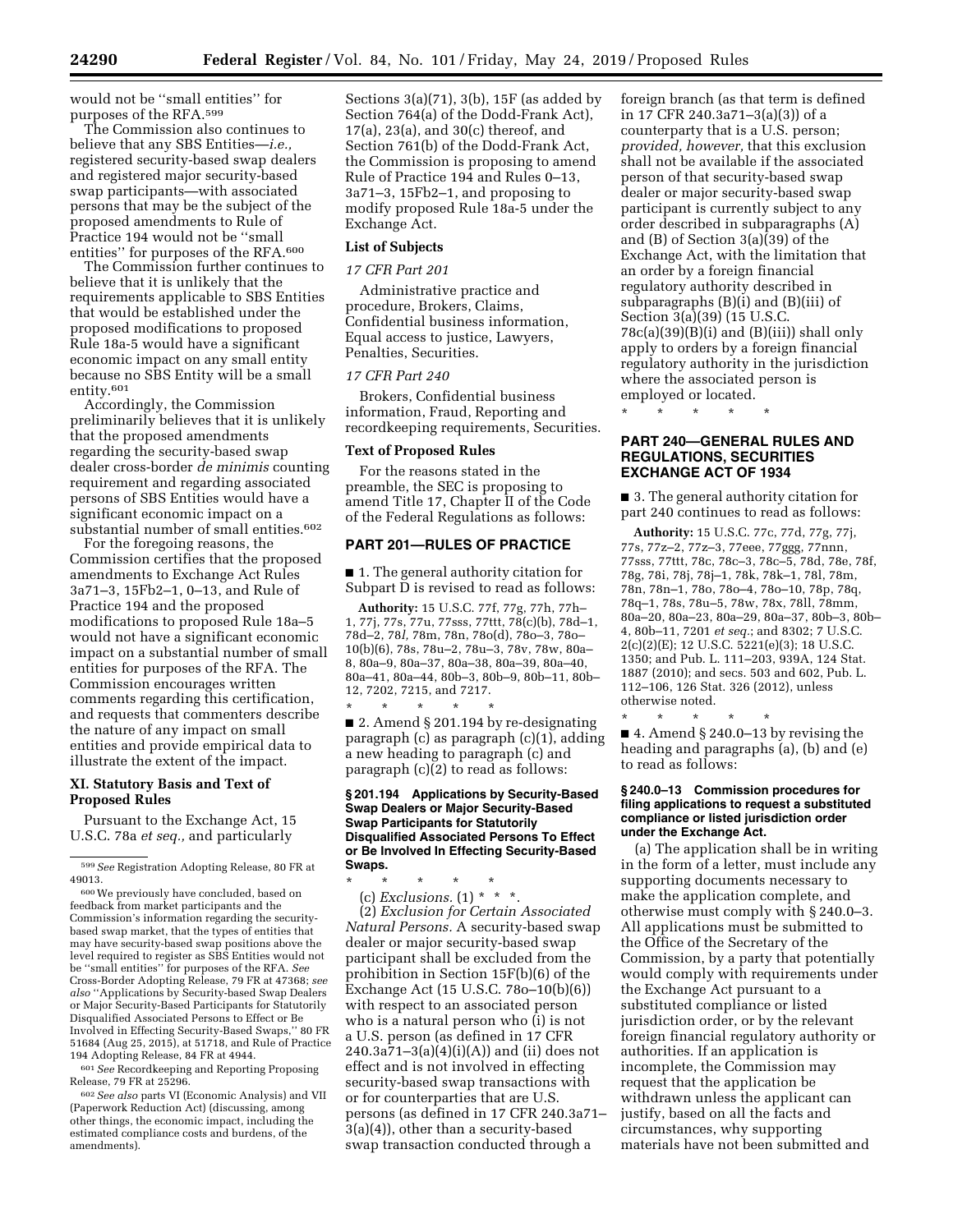undertakes to submit the omitted materials promptly.

(b) An applicant may submit a request electronically. The electronic mailbox to use for these applications is described on the Commission's website at *[www.sec.gov](http://www.sec.gov)* in the ''Exchange Act Substituted Compliance and Listed Jurisdiction Applications'' section. In the event electronic mailboxes are revised in the future, applicants can find the appropriate mailbox by accessing the ''Electronic Mailboxes at the Commission'' section.

\* \* \* \* \*

(e) Every application (electronic or paper) must contain the name, address, telephone number, and email address of each applicant and the name, address, telephone number, and email address of a person to whom any questions regarding the application should be directed. The Commission will not consider hypothetical or anonymous requests for a substituted compliance or listed jurisdiction order. Each applicant shall provide the Commission with any supporting documentation it believes necessary for the Commission to make such determination, including information regarding applicable requirements established by the foreign financial regulatory authority or authorities, as well as the methods used by the foreign financial regulatory authority or authorities to monitor and enforce compliance with such rules. Applicants should also cite to and discuss applicable precedent.

\* \* \* \* \* ■ 5. Amend § 240.3a71–3 by adding paragraphs (a)(10), (a)(11), and (a)(12), amending paragraph (b)(1)(iii)(C), and adding paragraph (d) to read as follows:

#### **§ 240.3a71–3 Cross-border security-based swap dealing activity.**

 $(a) * * * *$ 

(10) An entity is a *majority-owned affiliate* of another entity if the entity directly or indirectly owns a majority interest in the other, or if a third party directly or indirectly owns a majority interest in both entities, where ''majority interest'' is the right to vote or direct the vote of a majority of a class of voting securities of an entity, the power to sell or direct the sale of a majority of a class of voting securities of an entity, or the right to receive upon dissolution, or the contribution of, a majority of the capital of a partnership.

(11) *Foreign associated person* means a natural person domiciled outside the United States who—with respect to a non-U.S. person relying on the exception set forth in paragraph (d) of this section—is a partner, officer, director, or branch manager of such

non-U.S. person (or any person occupying a similar status or performing similar functions), any person directly or indirectly controlling, controlled by, or under common control with such non-U.S. person, or any employee of such non-U.S. person.

(12) *Listed jurisdiction* means any jurisdiction that the Commission by order has designated as a listed jurisdiction for purposes of the exception specified in paragraph (d) of this section.

(b) \* \* \*

 $(1) * * * *$ 

 $(iii) * * * *$ 

(C) Except as provided in paragraph (d) of this section, or unless such person is a person described in paragraph (a)(4)(iii) of this section, security-based swap transactions connected with such person's security-based swap dealing activity that are arranged, negotiated, or executed by personnel of such non-U.S. person located in a U.S. branch or office, or by personnel of an agent of such non-U.S. person located in a U.S. branch or office; and

\* \* \* \* \*

# **Alternative 1**

(d) *Exception from counting certain transactions.* The counting requirement described by paragraph (b)(1)(iii)(C) of this section will not apply to the security-based swap dealing transactions of a non-U.S. person if the conditions of paragraph (d)(1) of this section have been satisfied.

(1) *Conditions.* (i) *Entity conducting U.S. activity.* All activity that otherwise would cause a security-based swap transaction to be described by paragraph (b)(1)(iii)(C) of this section—namely, all arranging, negotiating or executing activity that is conducted by personnel of the entity (or its agent) located in a branch or office in the United States is conducted by such U.S. personnel in their capacity as persons associated with an entity that:

(A) Is registered with the Commission as a security-based swap dealer; and

(B) Is a majority-owned affiliate of the non-U.S. person relying on this exception.

(ii) *Compliance with specified security-based swap dealer requirements.* (A) Compliance required. In connection with such transactions, the registered entity described in paragraph  $(d)(1)(i)$  of this section complies with the requirements described in paragraph (d)(1)(ii)(B) of this section as if the counterparties to the non-U.S. person relying on this exception also were counterparties to the registered entity.

(B) Applicable requirements. The compliance obligation described in paragraph  $(d)(1)(ii)(A)$  of this section applies to the following provisions of the Act and the rules and regulations thereunder:

(*1*) Section 15F(h)(3)(B)(i), (ii) and rule 15Fh–3(b) thereunder, including in connection with material incentives and conflicts of interest associated with the non-U.S. person relying on the exception;

(*2*) Rule 15Fh–3(f);

(*3*) Section 15F(h)(3)(C) of the Act and rule 15Fh–3(g) thereunder;

(*4*) Rules 15Fi–1 and 15Fi–2; and (*5*) Rule 15Fi–3, provided, however, that the registered entity described in paragraph  $(d)(1)(i)$  of this section will not be required to comply with rule 15Fi–3 in connection with the transaction following the initial portfolio reconciliation of the securitybased swap resulting from the transaction.

(C) Other compliance requirements. The compliance obligation described in paragraph  $(d)(1)(ii)(A)$  of this section does not apply to the following provisions of the Act and the rules and regulations thereunder:

(*1*) Section 15F(h)(3)(A) of the Act and rule 15Fh–3(a)(1) thereunder;

(*2*) Section 15F(h)(3)(B)(iii) and rule 15Fh–3(c) thereunder; and

- (*3*) Rule 15Fh–3(d);
- (*4*) Rule 15Fh–3(e);
- (*5*) Rule 15Fi–4; and
- (*6*) Rule 15Fi–5.

(iii) *Commission access to books, records and testimony.* (A) The non-U.S. person relying on this exception promptly provides representatives of the Commission (upon request of the Commission or its representatives or pursuant to a supervisory or enforcement memorandum of understanding or other arrangement or agreement reached between any foreign securities authority, including any foreign government, as specified in section 3(a)(50) of the Act, and the Commission or the U.S. Government) with any information or documents within the non-U.S. person's possession, custody, or control, promptly makes its foreign associated persons available for testimony, and provides any assistance in taking the evidence of other persons, wherever located, that the Commission or its representatives requests and that relates to transactions subject to this exception, provided, however, that if, after exercising its best efforts, the non-U.S. person is prohibited by applicable foreign law or regulations from providing such information, documents, testimony, or assistance, the non-U.S.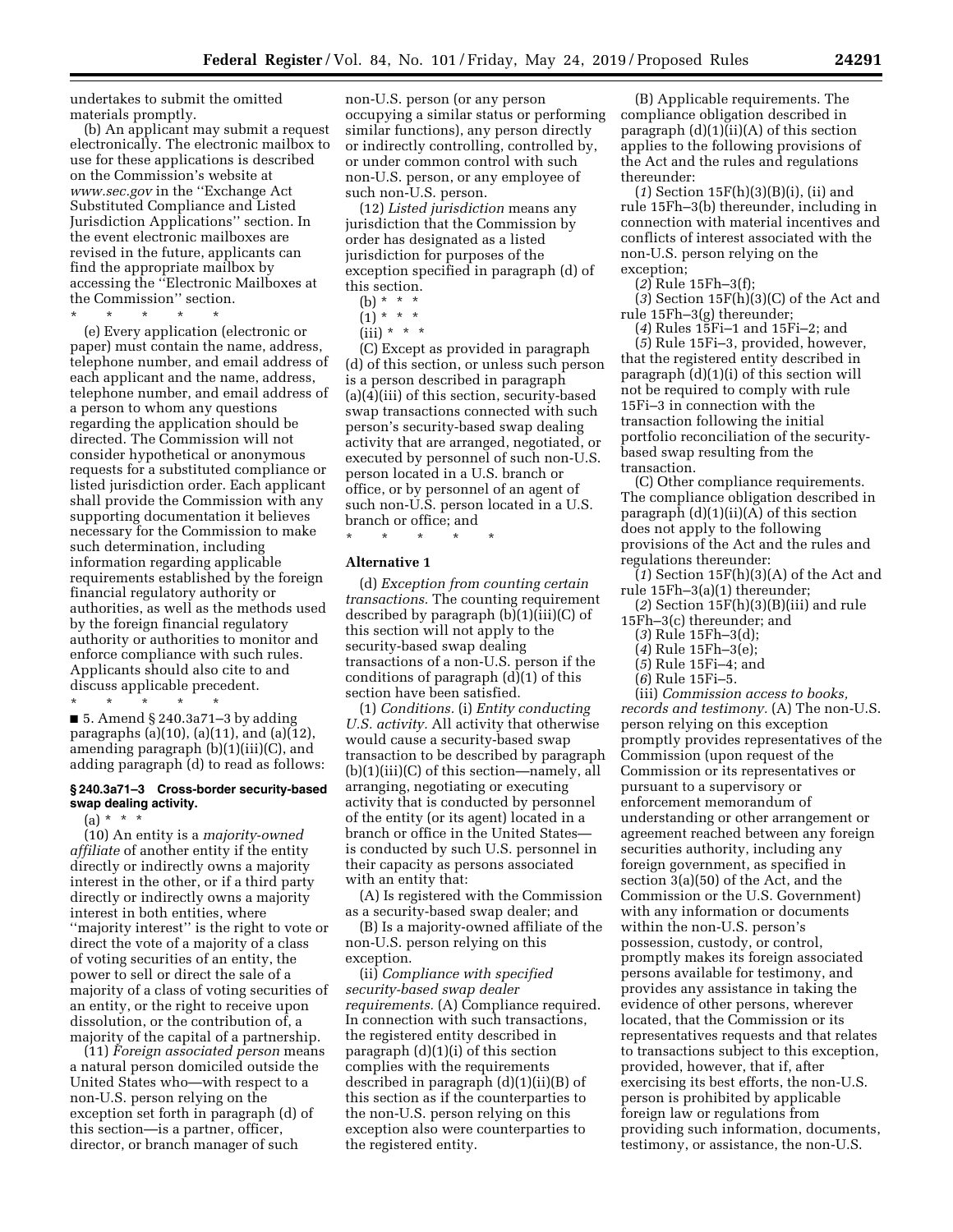person may continue to rely on this exception until the Commission issues an order modifying or withdrawing an associated ''listed jurisdiction'' determination pursuant to paragraph (d)(2)(iii) of this section.

(B) The registered entity described in paragraph (d)(1)(i) of this section:

(*1*) Creates and maintains books and records relating to the transactions subject to this exception that are required, as applicable, by rules 17a–3 and 17a–4, or by rules 18a–5 and 18a– 6, including any books and records requirements relating to the provisions specified in paragraph  $(d)(1)(ii)(B)$  of this section;

(*2*) Obtains from the non-U.S. person relying on the exception, and maintains, documentation encompassing all terms governing the trading relationship between the non-U.S. person and its counterparty relating to the transactions subject to this exception, including, without limitation, terms addressing payment obligations, netting of payments, events of default or other termination events, calculation and netting of obligations upon termination, transfer of rights and obligations, allocation of any applicable regulatory reporting obligations, governing law, valuation, and dispute resolution; and

(*3*) Obtains from the non-U.S. person relying on this exception written consent to service of process for any civil action brought by or proceeding before the Commission, providing that process may be served on the non-U.S. person by service on the registered entity in the manner set forth in the registered entity's current Form SBSE, SBSE–A or SBSE–BD, as applicable.

(iv) *Disclosures.* In connection with the transaction, the registered entity described in paragraph (d)(1)(i) of this section notifies the counterparties of the non-U.S. person relying on this exception that the non-U.S. person is not registered with the Commission as a security-based swap dealer, and that certain Exchange Act provisions or rules addressing the regulation of securitybased swaps would not be applicable in connection with the transaction, including provisions affording clearing rights to counterparties. Such disclosure shall be provided contemporaneously with, and in the same manner as, the arranging, negotiating, or executing activity at issue. This disclosure will not be required if the identity of that counterparty is not known to that registered entity at a reasonably sufficient time prior to the execution of the transaction to permit such disclosure.

(v) *Subject to regulation of a listed jurisdiction.* The non-U.S. person

relying on this exception is subject to the margin and capital requirements of a listed jurisdiction when engaging in transactions subject to this exception.

(2) *Order for listed jurisdiction designation.* The Commission by order, may conditionally or unconditionally determine that a foreign jurisdiction is a listed jurisdiction for purposes of this section. The Commission may make listed jurisdiction determinations in response to applications, or upon the Commission's own initiative.

(i) *Applications.* Applications for an order requesting listed jurisdiction status may be made by a party or group of parties that potentially would seek to rely on the exception provided by paragraph (d) of this section, or by any foreign financial regulatory authority or authorities supervising such a party or its security-based swap activities. Applications must be filed pursuant to the procedures set forth in § 240.0–13.

(ii) *Criteria considered.* In considering a foreign jurisdiction's potential status as a listed jurisdiction, the Commission may consider factors relevant for purposes of assessing whether such an order would be in the public interest, including:

(A) Applicable margin and capital requirements of the foreign financial regulatory system; and

(B) The effectiveness of the supervisory compliance program administered by, and the enforcement authority exercised by, the foreign financial regulatory authority in connection with such requirements, including the application of those requirements in connection with an entity's cross-border business.

(iii) *Withdrawal or modification of listed jurisdiction status.* The Commission may, on its own initiative, by order after notice and opportunity for comment, modify or withdraw a jurisdiction's status as a listed jurisdiction, if the Commission determines that continued listed jurisdiction status no longer would be in the public interest, based on:

(A) The criteria set forth in paragraph (d)(2)(ii) of this section;

(B) Any laws or regulations that have had the effect of preventing the Commission or its representatives, on request, to promptly access information or documents regarding the activities of persons relying on the exception provided by this paragraph (d), to obtain the testimony of foreign associated persons, and to obtain the assistance of persons relying on this exception in taking the evidence of other persons, wherever located, as described in paragraph  $(d)(1)(iii)(A)$  of this section; and

(C) Any other factor the Commission determines to be relevant to whether continued status as a listed jurisdiction would be in the public interest.

## **Alternative 2**

(d) *Exception from counting certain transactions.* The counting requirement described by paragraph  $(b)(1)(iii)(C)$  of this section will not apply to the security-based swap dealing transactions of a non-U.S. person if the conditions of paragraph (d)(1) of this section have been satisfied.

(1) *Conditions.* (i) *Entity conducting U.S. activity.* All activity that otherwise would cause a security-based swap transaction to be described by paragraph (b)(1)(iii)(C) of this section—namely, all arranging, negotiating or executing activity that is conducted by personnel of the entity (or its agent) located in a branch or office in the United States is conducted by such U.S. personnel in their capacity as persons associated with an entity that:

(A) Is registered with the Commission as a broker or as a security-based swap dealer; and

(B) Is a majority-owned affiliate of the non-U.S. person relying on this exception.

(ii) *Compliance with specified security-based swap dealer requirements.* (A) Compliance required. In connection with such transactions, the registered entity described in paragraph (d)(1)(i) of this section complies with the requirements described in paragraph (d)(1)(ii)(B) of this section: (*a*) As if the counterparties to the non-U.S. person relying on this exception also were counterparties to that entity; and (*b*) as if that entity were registered with the Commission as a security-based swap dealer, if it is not so registered.

(B) *Applicable requirements.* The compliance obligation described in paragraph  $(d)(1)(ii)(A)$  of this section applies to the following provisions of the Act and the rules and regulations thereunder:

(*1*) Section 15F(h)(3)(B)(i), (ii) and rule 15Fh–3(b) thereunder, including in connection with material incentives and conflicts of interest associated with the non-U.S. person relying on the exception;

(*2*) Rule 15Fh–3(f);

(*3*) Section 15F(h)(3)(C) of the Act and rule 15Fh–3(g) thereunder;

(*4*) Rules 15Fi–1 and 15Fi–2; and

(*5*) Rule 15Fi–3, provided, however, that the registered entity described in paragraph (d)(1)(i) will not be required to comply with rule 15Fi–3 in connection with the transaction following the initial portfolio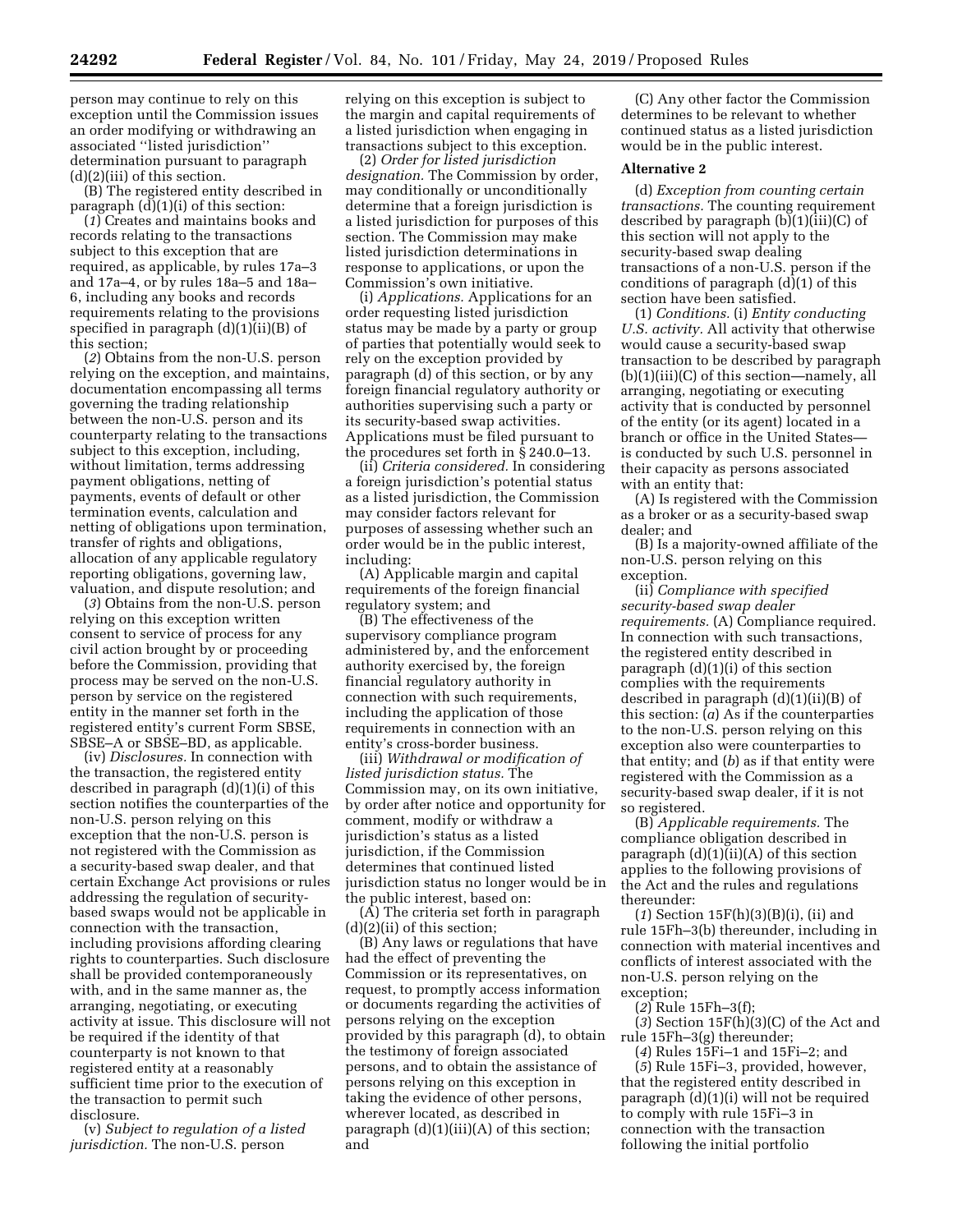reconciliation of the security-based swap resulting from the transaction.

(C) Other compliance requirements. The compliance obligation described in paragraph  $(d)(1)(ii)(A)$  of this section does not apply to the following provisions of the Act and the rules and regulations thereunder:

(*1*) Section 15F(h)(3)(A) of the Act and rule 15Fh–3(a)(1) thereunder;

(*2*) Section 15F(h)(3)(B)(iii) and rule

- 15Fh–3(c) thereunder;
	- (*3*) Rule 15Fh–3(d);
	- (*4*) Rule 15Fh–3(e);
	- (*5*) Rule 15Fi–4; and
	- (*6*) Rule 15Fi–5.

(iii) *Commission access to books, records and testimony.* (A) The non-U.S. person relying on this exception promptly provides representatives of the Commission (upon request of the Commission or its representatives or pursuant to a supervisory or enforcement memorandum of understanding or other arrangement or agreement reached between any foreign securities authority, including any foreign government, as specified in section 3(a)(50) of the Act, and the Commission or the U.S. Government) with any information or documents within the non-U.S. person's possession, custody, or control, promptly makes its foreign associated persons available for testimony, and provides any assistance in taking the evidence of other persons, wherever located, that the Commission or its representatives requests and that relates to transactions subject to this exception, provided, however, that if, after exercising its best efforts, the non-U.S. person is prohibited by applicable foreign law or regulations from providing such information, documents, testimony, or assistance, the non-U.S. person may continue to rely on this exception until the Commission issues an order modifying or withdrawing an associated ''listed jurisdiction'' determination pursuant to paragraph  $(d)(2)(iii)$  of this section.

(B) The registered entity described in paragraph (d)(1)(i) of this section:

(*1*) Creates and maintains books and records relating to the transactions subject to this exception that are required, as applicable, by rules 17a–3 and 17a–4, or by rules 18a–5 and 18a– 6, including any books and records requirements relating to the provisions specified in paragraph (d)(1)(ii)(B) of this section;

(*2*) Obtains from the non-U.S. person relying on the exception, and maintains, documentation encompassing all terms governing the trading relationship between the non-U.S. person and its counterparty relating to the transactions

subject to this exception, including, without limitation, terms addressing payment obligations, netting of payments, events of default or other termination events, calculation and netting of obligations upon termination, transfer of rights and obligations, allocation of any applicable regulatory reporting obligations, governing law, valuation, and dispute resolution; and

(*3*) Obtains from the non-U.S. person relying on this exception written consent to service of process for any civil action brought by or proceeding before the Commission, providing that process may be served on the non-U.S. person by service on the registered entity in the manner set forth in the registered entity's current Form BD, SBSE, SBSE–A or SBSE–BD, as applicable.

(iv) *Disclosures.* In connection with the transaction, the registered entity described in paragraph (d)(1)(i) of this section notifies the counterparties of the non-U.S. person relying on this exception that the non-U.S. person is not registered with the Commission as a security-based swap dealer, and that certain Exchange Act provisions or rules addressing the regulation of securitybased swaps would not be applicable in connection with the transaction, including provisions affording clearing rights to counterparties. Such disclosure shall be provided contemporaneously with, and in the same manner as, the arranging, negotiating, or executing activity at issue. This disclosure will not be required if the identity of that counterparty is not known to that registered entity at a reasonably sufficient time prior to the execution of the transaction to permit such disclosure.

(v) *Subject to regulation of a listed jurisdiction.* The non-U.S. person relying on this exception is subject to the margin and capital requirements of a listed jurisdiction when engaging in the transactions subject to this exception.

(2) *Order for listed jurisdiction designation.* The Commission by order, may conditionally or unconditionally determine that a foreign jurisdiction is a listed jurisdiction for purposes of this section. The Commission may make listed jurisdiction determinations in response to applications, or upon the Commission's own initiative.

(i) *Applications.* Applications for an order requesting listed jurisdiction status may be made by a party or group of parties that potentially would seek to rely on the exception provided by paragraph (d) of this section, or by any foreign financial regulatory authority or authorities supervising such a party or

its security-based swap activities. Applications must be filed pursuant to the procedures set forth in § 240.0–13.

(ii) *Criteria considered.* In considering a foreign jurisdiction's potential status as a listed jurisdiction, the Commission may consider factors relevant for purposes of assessing whether such an order would be in the public interest, including:

(A) Applicable margin and capital requirements of the foreign financial regulatory system; and

(B) The effectiveness of the supervisory compliance program administered by, and the enforcement authority exercised by, the foreign financial regulatory authority in connection with such requirements, including the application of those requirements in connection with an entity's cross-border business.

(iii) *Withdrawal or modification of listed jurisdiction status.* The Commission may, on its own initiative, by order after notice and opportunity for comment, modify or withdraw a jurisdiction's status as a listed jurisdiction, if the Commission determines that continued listed jurisdiction status no longer would be in the public interest, based on:

(A) The criteria set forth in paragraph (d)(2)(ii) of this section;

(B) Any laws or regulations that have had the effect of preventing the Commission or its representatives, on request, to promptly access information or documents regarding the activities of persons relying on the exception provided by this paragraph (d), to obtain the testimony of their foreign associated persons, and to obtain the assistance of persons relying on this exception in taking the evidence of other persons, wherever located, as described in paragraph  $(d)(1)(iii)(A)$  of this section; and

(C) Any other factor the Commission determines to be relevant to whether continued status as a listed jurisdiction would be in the public interest.

(4) *Exception for person that engages in arranging, negotiating or executing activity as agent.* The registered entity described in paragraph (d)(1)(i) of this section need not count, against the *de minimis* thresholds described in  $\S 240.3a71-2(a)(1)$ , the transactions described by paragraph (d) of this section.

■ 6. Amend Section 240.15Fb2-1 by revising paragraphs (d) and (e) to read as follows:

The additions read as follows.

\* \* \* \* \*